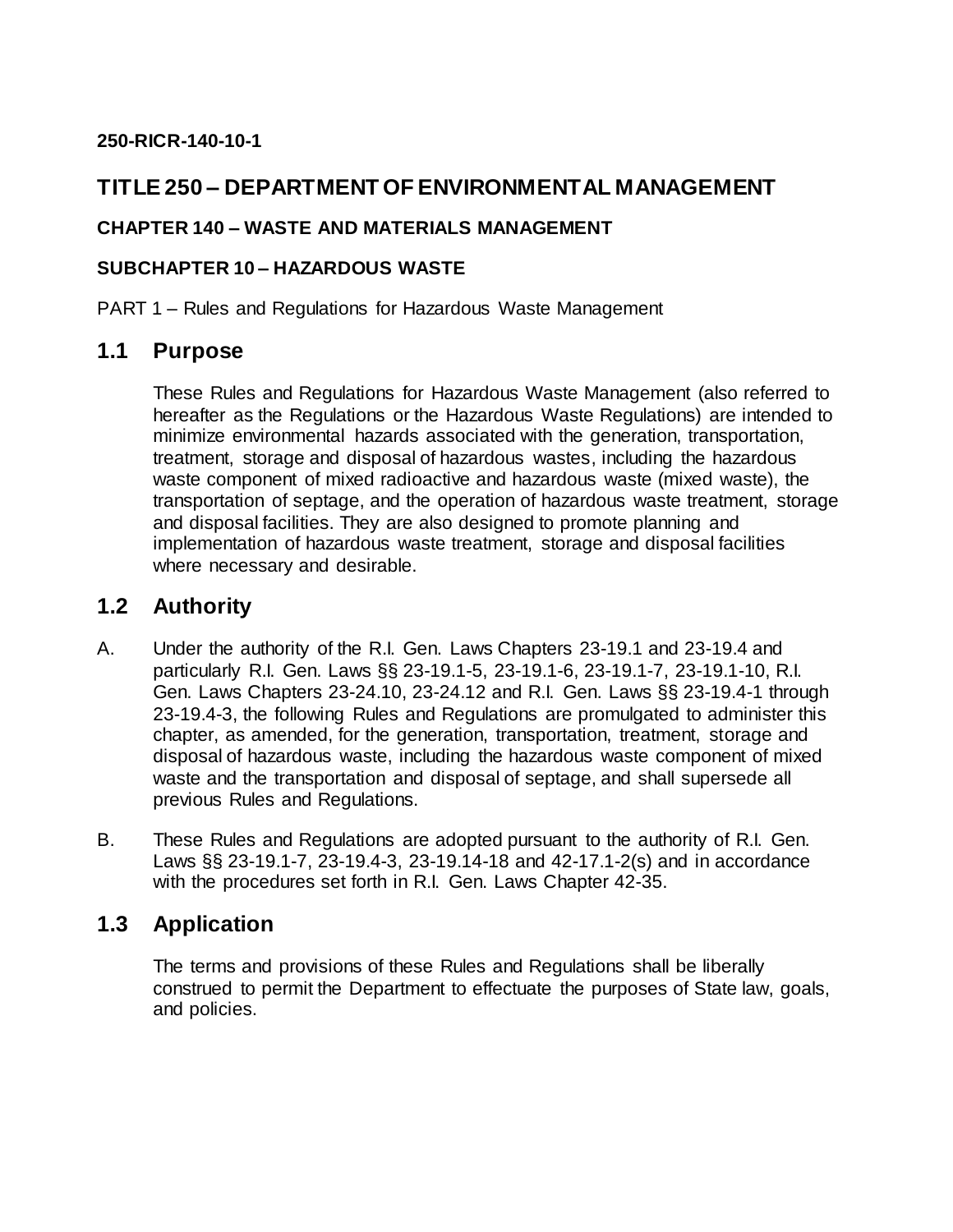# **1.4 Incorporated Materials**

- A. Various federal regulations are incorporated by reference in these Rhode Island regulations. All references to particular numbered section(s) or portion(s) of such numbered section(s) of 40 C.F.R. or 49 C.F.R. means that such numbered section(s) or portion(s) of such section(s) of 40 C.F.R. and 49 C.F.R. is or are incorporated by reference, including any cross-references to additional applicable regulations, notes, appendices, and diagrams, except where additions, modifications, or exceptions are specifically stated. When a federal regulation has been incorporated by reference with State additions, modifications, or exceptions, the governing requirements include the State changes in addition to any unchanged portions of the incorporated federal regulation. Any cross references in other State regulations to a federal regulation that has been incorporated with State changes are to that regulation with the State changes. When federal regulations are incorporated by reference, State terms are substituted for federal terms, to the extent provided in § 1.5 of this Part (definitions), of Administrator/Regional Administrator and EPA/United States Environmental Protection Agency/U.S. Environmental Protection Agency/Agency, in addition to the other State changes specified elsewhere in these Rhode Island Hazardous Waste Regulations. The revision dates of the federal regulations that are incorporated by reference are specified in § 1.5 of this Part (definitions) of 40 C.F.R. and 49 C.F.R. The materials incorporated in this Part are from the July 1, 2013 C.F.R. and do not include later amendments to or editions of the incorporated material except for 40 C.F.R. § 261.4(a)(26) from the 2017 C.F.R.
	- 1. Other references may be incorporated in-line in these regulations as necessary.
- B. 40 C.F.R. §§ 260–261, 263–265, 266 (except for subpart H), 270, 273, and 124 are incorporated by reference in their entirety, except as otherwise noted in these Rules and Regulations. Rhode Island has not adopted the provisions of 40 C.F.R. § 266, subpart H, relative to burning hazardous waste in boilers and industrial furnaces, nor has it adopted the provisions of 40 C.F.R. Part 268. Instead, those provisions are administered in Rhode Island by EPA. Rhode Island has not adopted the reduced requirements of 40 C.F.R. Part 267, relative to operating under standardized permits. Those reduced requirements do not apply in Rhode Island. Rhode Island has adopted its own regulations regarding hazardous waste generators in § 1.7 of this Part. These generator regulations apply in lieu of the federal requirements in 40 C.F.R. Part 262, and 40 C.F.R. § 261.5, except to the extent that § 1.7 references particular Part 262 or § 261.5 requirements. Rhode Island has adopted its own regulations regarding used oil management in § 1.16 of this Part. These used oil regulations apply in lieu of the federal requirements in 40 C.F.R. Part 279, except to the extent that § 1.16 of this Part references particular Part 279 requirements. Any term used within these Rules and Regulations not specifically defined within § 1.5 of this Part shall be defined as in the Federal regulations. Federal statutes and regulations that are cited in 40 C.F.R. Parts 260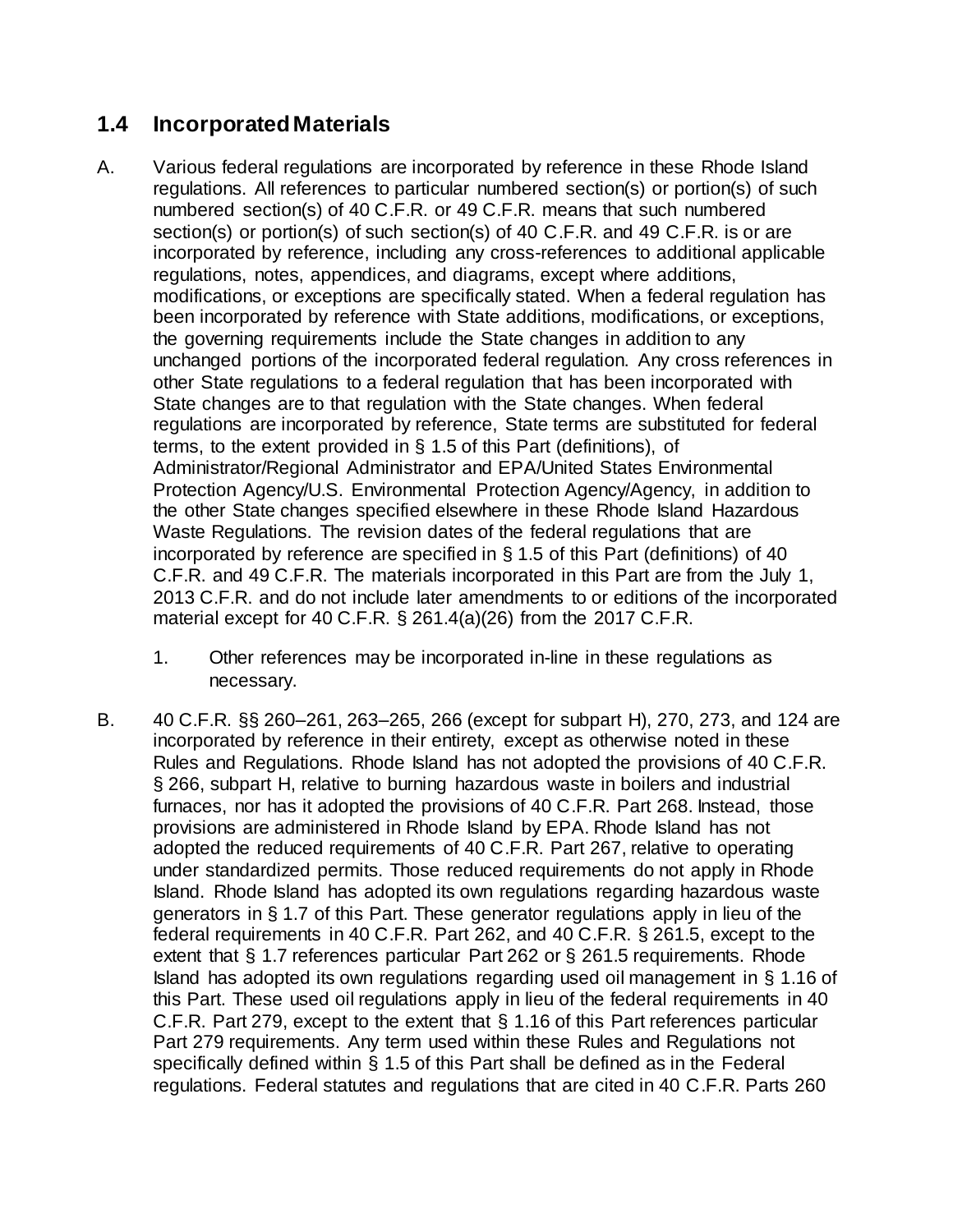through 273 and 124, that are not adopted by reference shall be used as guidance in interpreting the Federal regulations in 40 C.F.R. Parts 260 through 273 and 124.

- C. 40 C.F.R. Parts 260 and 261 are incorporated by reference in their entirety except as provided below and as otherwise noted in these regulations:
	- 1. 40 C.F.R. § 260.1(a) delete "265" and replace with "266".
	- 2. 40 C.F.R § 260.2(a) delete "265" and replace with "266".
	- 3. 40 C.F.R. § 260.3 delete "265" and replace with "266".
	- 4. In 40 C.F.R. § 260.10 delete the definition of Facility, Hazardous secondary material, Hazardous secondary material generated and reclaimed under the control of the generator, Hazardous secondary material generator, Intermediate facility, Land-based unit, Performance track member facility, and Transfer station. See § 1.6 of this Part for the State definitions of some of these terms, which should be used in place of the non-adopted federal definitions. There are no State substitutions for some other deleted definitions as they relate to federal provisions not adopted by Rhode Island.
	- 5. In 40 C.F.R. § 260.10 delete the definition of "Existing hazardous waste management (HWM) facility or existing facility" and replace with: "Existing hazardous waste management (HWM) facility or existing facility means a hazardous waste management facility that is in operation on or before November 19, 1980."
	- 6. In 40 C.F.R. § 260.10 delete the definition of "New hazardous waste management (HWM) facility or new facility" and replace with: "New hazardous waste management (HWM) facility or new facility means a hazardous waste management facility that began operation after November 19, 1980."
	- 7. Replace definition of "Designated Facility" with the definition found in § 1.5 of this Part.
	- 8. In 40 C.F.R. § 260.30 heading, delete the words "Non-waste determinations and"
	- 9. Delete § 260.30(d) and (e).
	- 10. In 40 C.F.R. § 260.33 heading, delete the words "or for non-waste determinations".
	- 11. In 40 C.F.R. § 260.33 introduction, delete the words "or applications for nonwaste determinations".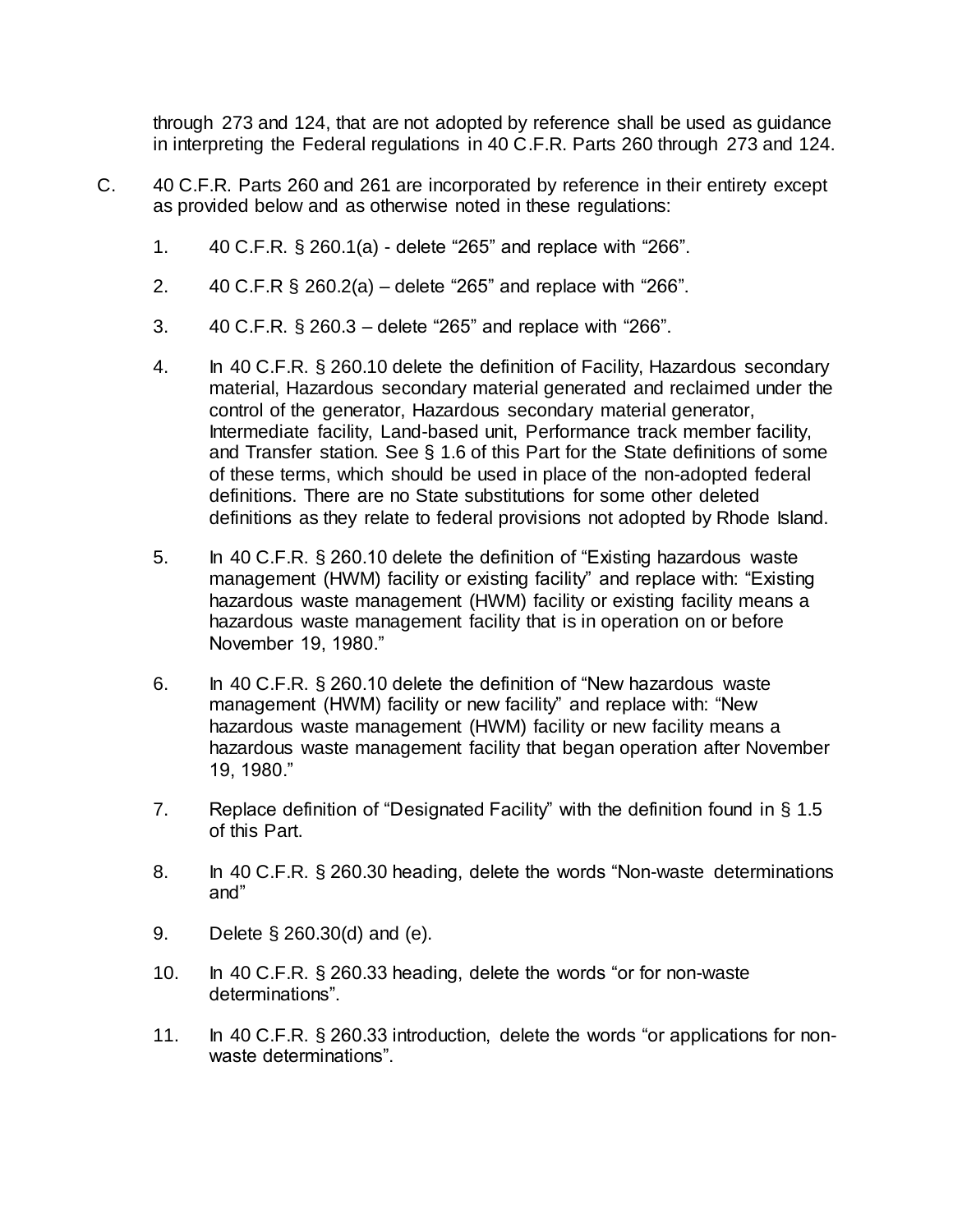- 12. In 40 C.F.R. § 260.33(a), delete the words "or non-waste determinations".
- 13. Delete § 260.33(c), 260.34, 260.42, and 260.43. All of the provisions not adopted in this §§ 1.4(C)(8) through (13) of this Part relate to determinations under the EPA Definition of Solid Waste Rule (DSW Rule), which Rhode Island has not adopted.
- 14. Revise 40 C.F.R. § 261.1(c)(4) to read "A material is reclaimed if it is processed to recover a usable product, or if it is regenerated. Examples are recovery of lead values from spent batteries and regeneration of spent solvents." The additional sentences in 40 C.F.R. § 261.1(c)(4) that Rhode Island is not adopting relate to DSW Rule exclusions.
- 15. In 40 C.F.R. § 261.2(a)(1), delete the words "or that is not excluded by a non-waste determination under §§ 260.30 and 260.34."
- 16. Delete § 261.2(a)(2)(ii).
- 17. Revise 40 C.F.R. § 261.2(c)(3) to read "Reclaimed. Materials noted with a "\*" in column 3 of Table 1 are solid waste when reclaimed (except as provided under 40 C.F.R. § 261.4(a)(17). Materials noted with a "-" in column 3 of Table 1 are not solid waste when reclaimed."
- 18. Revise the third column of 40 C.F.R. § 261.2(c) Table 1 to read "Reclamation  $(\S 261.2(c)(3))$  (except as provided in  $\S 261.4(a)(17)$ ) (references to DSW Rule provision not included) for mineral processing secondary materials)".
- 19. Revise 40 C.F.R. § 261.4(a)(14) to read "Shredded circuit boards being recycled provided that the Department is notified in writing about this activity and that they are:"
- 20. Delete 40 C.F.R. §§ 261.4(a)(23), 261.4(a)(24), and 261.4(a)(25) (which relate to DSW Rule exclusions not being adopted by Rhode Island).
- 21. Add 40 C.F.R. § 261.4(a)(26) and the associated definitions contained in the 2017 40 C.F.R. that contains a conditional exclusion from the definition of hazardous waste for solvent-contaminated wipes that are cleaned and reused are incorporated here as well. These provisions are incorporated here as well, with the following revisions:
	- a. No alternative test methods for determining that there are no free liquids are allowed in Rhode Island.
	- b. Solvent contaminated wipes may be sent only to laundries and dry cleaners in Rhode Island or in another State that has adopted this exclusion.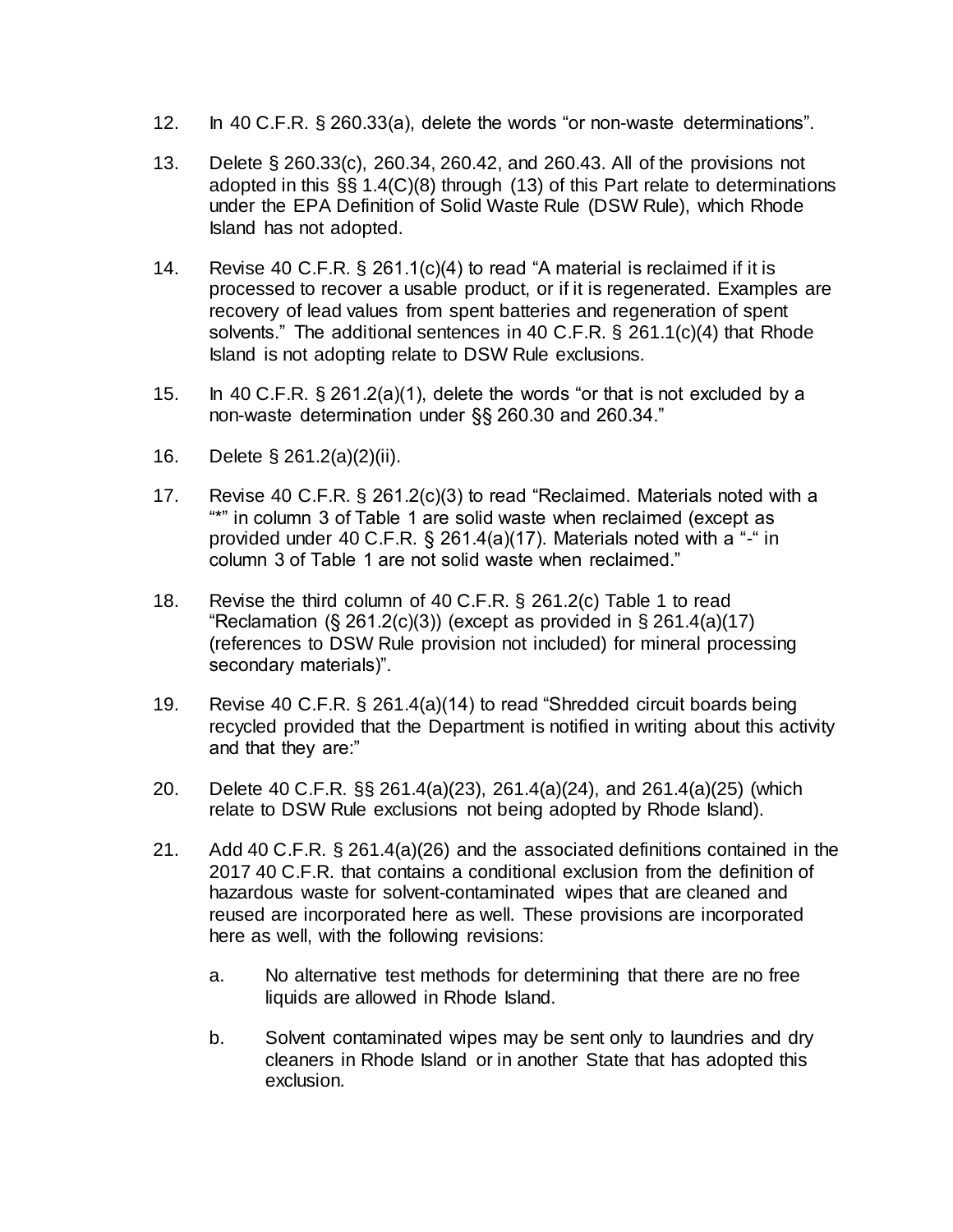- 22. Rhode Island is not incorporating and does not recognize the conditional exclusion from the definition of hazardous waste for solvent-contaminated wipes that are disposed in 40 C.F.R. § 261.4(b)(18). Add at the end of 40 C.F.R. § 261.4(b)(1): "The provisions of the household hazardous waste exemption apply, but are limited by §§ 1.7.1(B)(1)(b) and (c) of this Part and §§ 1.12 and 1.14(A)(5) of this Part."
- 23. Delete 40 C.F.R. § 261.4(b)(7)(ii)(F). Manufactured gas plant waste is instead regulated if it meets the definition of a hazardous waste unless it meets the requirements specified in § 1.4(C)(29) of this Part and delete 40 C.F.R. § 261.4(b)(10).
- 24. In 40 C.F.R. § 261.4(e)(3)(iii), delete "in the Region where the sample is collected".
- 25. Delete 40 C.F.R. § 261.5 and replace with the following: 40 C.F.R. § 261.5 Special requirements for hazardous waste generated by CESQGs.
	- a. A conditionally exempt small quantity generator (CESQG) is defined in § 1.5 of this Part.
	- b. Requirements applicable to CESQGs are specified at §§ 1.7.1 through 1.7.11 and 1.7.14 of this Part.
- 26. Delete 40 C.F.R. §§ 261.5(h) and 261.5(j).
- 27 Delete the following rules related to cathode ray tubes: 40 C.F.R. §§ 261.4(a)(22), 261.39, 261.40 and 261.41. These cathode ray tube exemptions and provisions do not apply in Rhode Island; instead, cathode ray tubes are subject to the § 1.14 of this Part universal waste regulations.
- 28. In 40 C.F.R. § 261.9, add the following:
	- a. Used electronics as described in § 1.14.2 of this Part and defined in § 1.5 of this Part;
	- b. Silver-containing photo fixing solutions as described in § 1.14.3 of this Part and defined in § 1.5 of this Part.
- 29. In 40 C.F.R. § 261.24(a) delete the words "(except manufactured gas plant waste)" and replace with "except manufactured gas plant remediation waste that is managed under a Department approval issued in accordance with applicable RIDEM Rules and Regulations for the Investigation and Remediation of Hazardous Material Releases (Subchapter 30 Part [1](https://rules.sos.ri.gov/regulations/part/250-140-30-1) of this Chapter), and that is not land disposed".
- 30. Delete 40 C.F.R. Part 261 Subpart H (part of DSW Rule not adopted).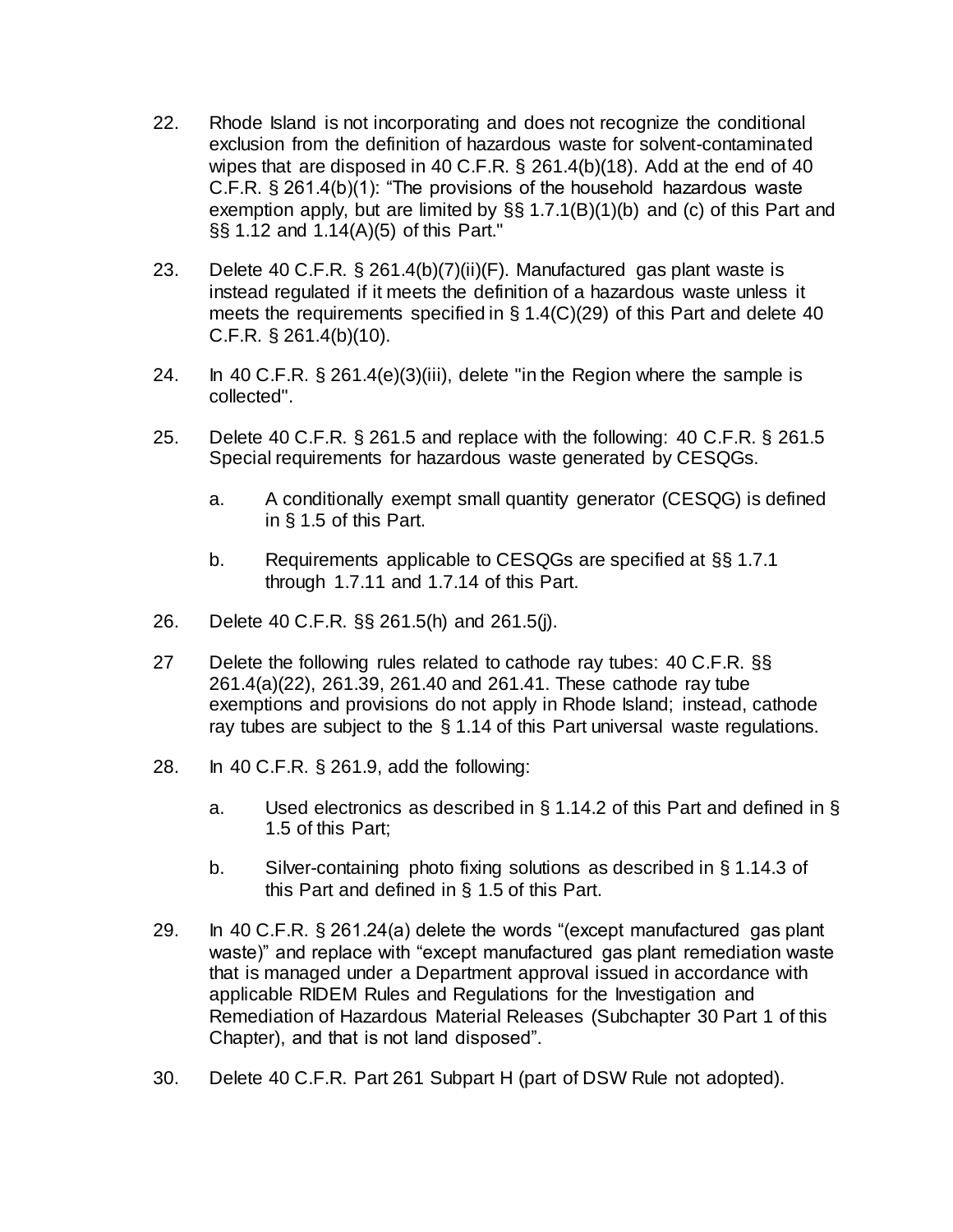- D. 40 C.F.R. Part 263 is incorporated by reference in its entirety except as provided below and in § 1.8 of this Part and as otherwise noted in these regulations.
	- 1. In 40 C.F.R. § 263.12, replace "ten days" with "seventy-two hours (excluding Sundays and federal and Rhode Island legal holidays)".
	- 2. Delete 40 C.F.R. § 263.20(h).
- E. 40 C.F.R. Part 264 is incorporated by reference in its entirety except as provided in § 1.10 of this Part and as otherwise noted in these regulations.
- F. 40 C.F.R. Part 265 is incorporated by reference in its entirety except as provided below and as otherwise noted in these regulations.
	- 1. Delete 40 C.F.R. § 265.1(c)(8) pertaining to the farmer exemption.
	- 2. In 40 C.F.R.  $\S$  265.143(g) and 265.145(g) Where the sentence "If the facilities covered by the mechanism are in more than one Region, identical evidence of financial assurance shall be submitted to and maintained with the Regional Administrator of all such Regions." appears, replace it with the sentence "If the facilities covered by the mechanism are in more than one State, identical evidence of financial assurance shall be submitted to and maintained with the State Agency regulating hazardous waste or with the appropriate Regional Administrator if the facility is located in an unauthorized State."
	- 3. In 40 C.F.R. §§ 265.191(a) and 265.191(c), compliance in Rhode Island relative to the January 12, 1988 and July 14, 1986 dates, respectively, applies only to a tank system owned or operated by a federal small quantity generator or any tank system (aboveground, onground, inground, or underground) that cannot be entered for inspection. Relative to a tank system that is not owned or operated by a federal small quantity generator and that is a tank system (aboveground, onground, inground, or underground) that can be entered for inspection, "January 12, 1988" and "July 14, 1986" shall be replaced with "December 1, 1992", wherever those dates occur in 40 C.F.R. §§ 265.191(a), and 265.191(c), respectively.
- G. 40 C.F.R. Part 266 (except for subpart H) is incorporated by reference in its entirety except as otherwise noted in these regulations.
- H. 40 C.F.R. Part 270 is incorporated by reference in its entirety except as provided in § 1.9 of this Part "Issuance, Renewal and Conditions of Facility Permits" and as otherwise noted in these regulations.
- I. 40 C.F.R. Part 273 is incorporated by reference in its entirety except as provided in § 1.14 of this Part and as otherwise noted in these regulations.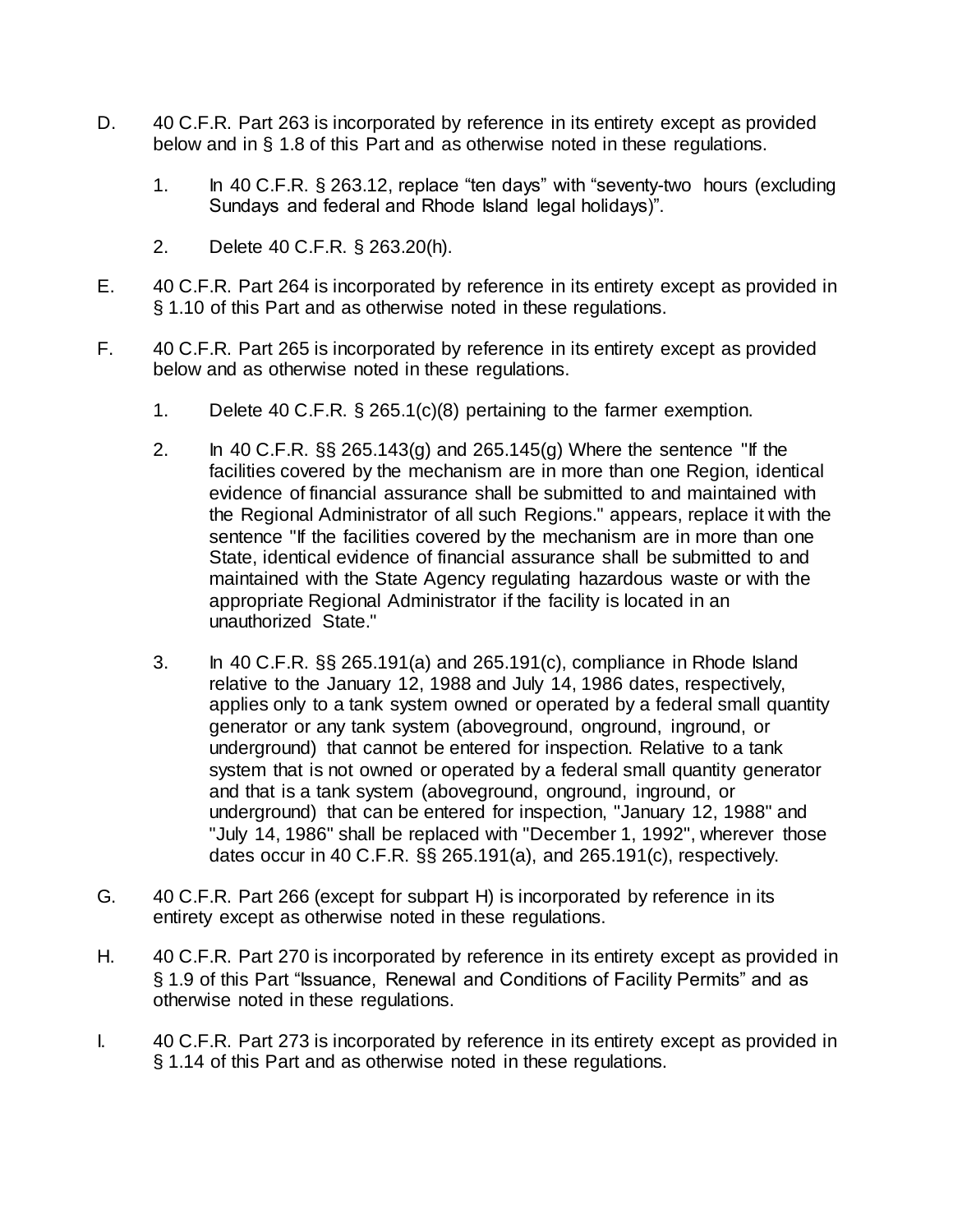J. 40 C.F.R. Part 124 is incorporated by reference in its entirety except as provided in § 1.9 of this Part and as otherwise noted in these regulations.

# **1.5 Definitions**

- A. Any term used within these regulations not specifically defined within this section shall be defined as in 40 C.F.R. § 260.10, incorporated above at § 1.4(B) of this Part.
	- 1. "Aboveground tank" means a tank used to store or process hazardous waste or used oil that is not an underground storage tank as defined in these regulations.
	- 2. "Active portion" means any portion of a hazardous waste management facility that is being used or has been used in the past to unload, treat, store or dispose of hazardous waste, but does not include the closed portion.
	- 3. "Acutely hazardous waste" means materials identified in 40 C.F.R. § 261.33(e) and wastes identified in 40 C.F.R. § 261.30(d) and in 40 C.F.R. § 261.11(a)(2).
	- 4. "Administrator" or "Regional administrator" or "Assistant administrator" or "Assistant administrator for solid waste and emergency response" or "EPA administrator" or "State Director" means as used in the portions of the Code of Federal Regulations that are incorporated by reference, shall mean the Director of the Department of Environmental Management, or his/her designee, except as follows:
		- a. Use of the word "Administrator" or "Regional Administrator" (or "Assistant Administrator" or "Assistant Administrator for Solid Waste and Emergency Response" or "EPA Administrator") in any section of the Code of Federal Regulations that cannot be delegated from EPA to any state, including Rhode Island and that include the following 40 C.F.R. Parts 262, Subpart E and Subpart H and 263, Subpart B regarding exports of hazardous waste; §§ 268.5, 268.6, and 268.42(b) plus 268.44(a-g) regarding land disposal restrictions.
		- b. References to the Administrator or to the Regional Administrator, appearing therein, shall be interpreted as referring to the Director, except for such references in 40 C.F.R. § 260.10 other than its use in the definition of a boiler, in 40 C.F.R. §§ 260.20(b) and 260.22, in 40 C.F.R. § 261.4(f)(1), in 40 C.F.R. § 261.10 and 261.11, in 40 C.F.R. § 262, Subpart E and Subpart H, in 40 C.F.R. § 264.12(a), in 40 C.F.R. § 265.12(a), in 40 C.F.R. § 268.5, in 40 C.F.R. § 268.13, in 40 C.F.R. § 268.40, in 40 C.F.R. § 268.42(b), in 40 C.F.R. § 270.2, in 40 C.F.R. § 270.5, in 40 C.F.R. §§ 270.10(e)(2) and (e)(3), in 40 C.F.R. §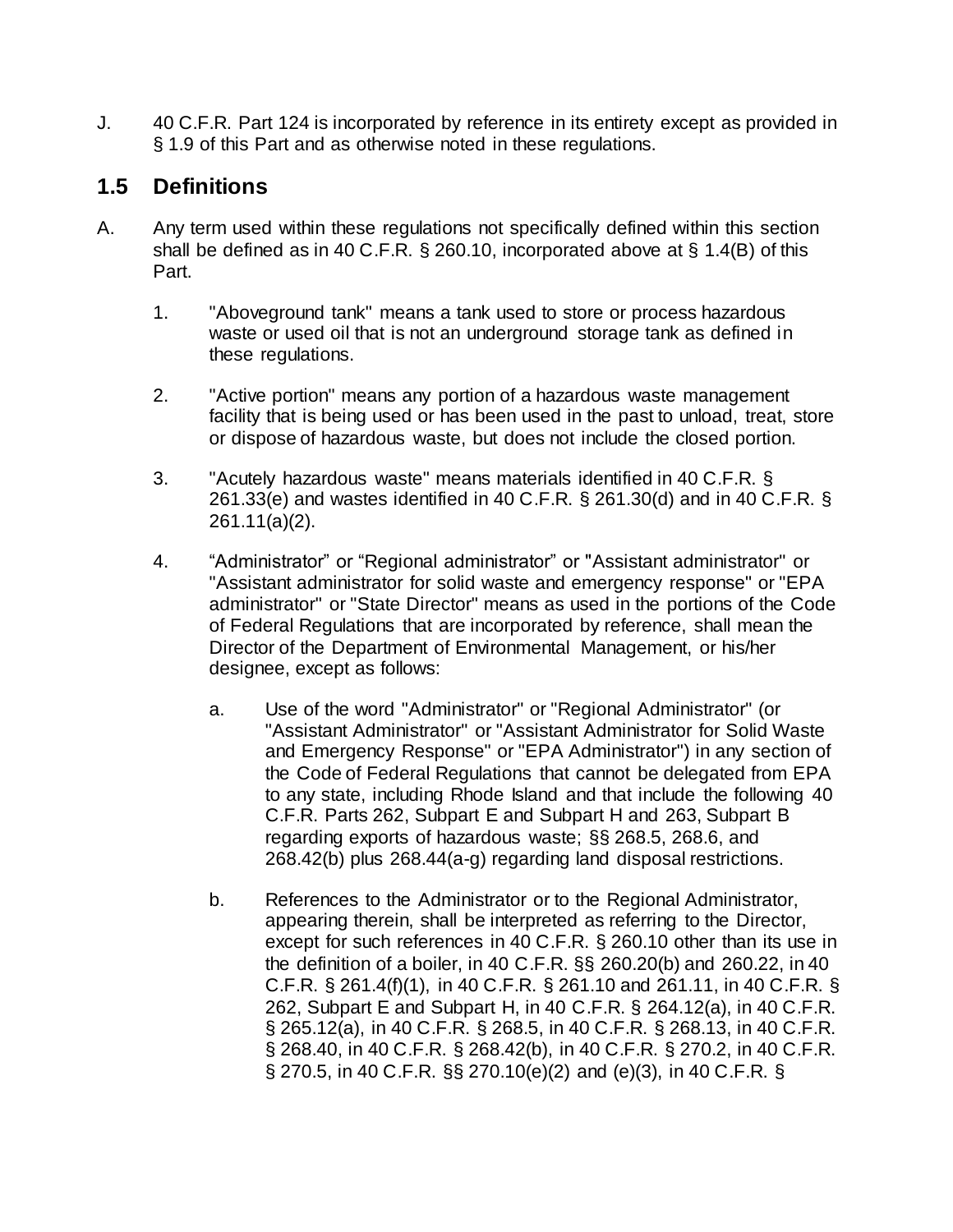270.10(f)(2), in 40 C.F.R. §§ 270.10(g)(1)(i) and (iii), in 40 C.F.R. § 270.10(f)(3), in 40 C.F.R. § 270.11(a)(3), in 40 C.F.R. § 270.14(b)(20), in 40 C.F.R. § 270.32(b)(2), in 40 C.F.R. § 271.5, in 270.110(h), and in any other section of 40 C.F.R. not adopted by reference or not delegable to the State of Rhode Island.

- c. In §§ 1.4(A) and (B) of this Part, where "Administrator" or "Regional Administrator" does not mean the Director of the Department of Environmental Management, or his/her designee, "Administrator" means the Administrator of the Environmental Protection Agency, or his/her designee, and "Regional Administrator" shall mean the Regional Administrator for the EPA region where the facility is located, or his/her designee.
- 5. "Architectural paint" means interior and exterior architectural coatings recommended for field application to stationary structures and their appurtenances, to portable buildings, to pavements, or to curbs. This definition excludes adhesives and coatings recommended by the manufacturer or importer solely for shop applications or solely for application to non-stationary structures, such as automobiles, airplanes, ships, boats, and railcars.
	- a. The term architectural paint includes both materials that meet the definition of hazardous waste (i.e. oil based pants and polyurethanes) as well as non-hazardous wastes (i.e. latex paint, water based polyurethanes). The use of the term architectural paint in these regulations is not meant to imply that the materials are or are not hazardous wastes. As with other wastes, such a determination must be made using analysis or generator knowledge as described in § 1.7 of this Part.
- 6. "Asbestos" means actinolite, amosite, anthophylite, chrysotile, crocidolite and tremolite.
- 7. "Base flood" means a flood that has a 1% or greater chance of recurring in any year. The 100 year flood plain means any land that is subject to flooding as the result of a base flood.
- 8. "Boiler" means that term as defined in 40 C.F.R. § 260.10. However, variances from this definition may be granted by the Director in accordance with the provisions of § 1.6.2 of this Part, the provisions of 40 C.F.R. § 260.32 and the procedures of 40 C.F.R. § 260.33.
- 9. "Closed portion" means that portion of a facility that an owner or operator has closed in accordance with the approved facility closure plan and all applicable closure requirements.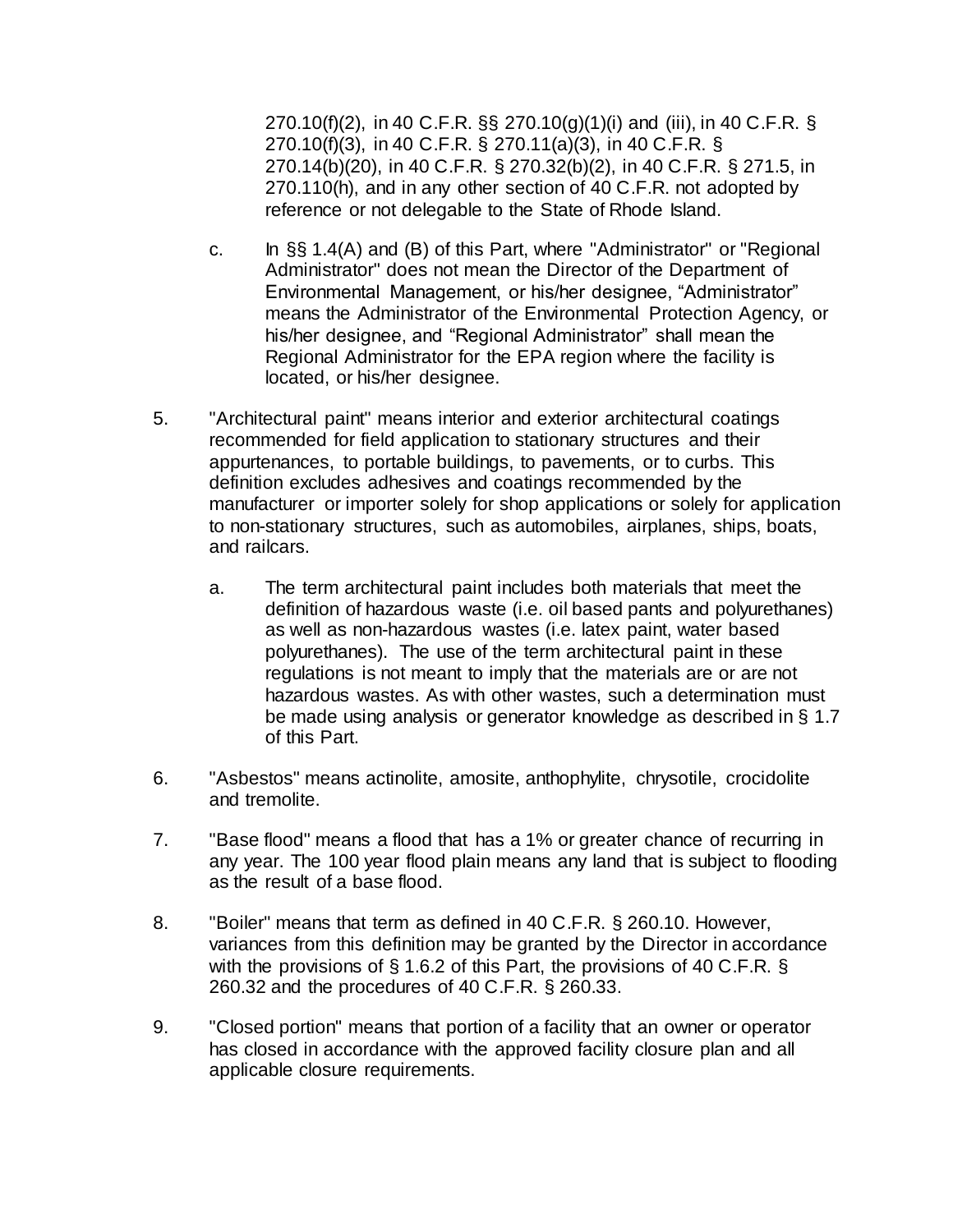- 10. "Closure plan" means the plan prepared for closure in accordance with these Rules and Regulations.
- 11. "Coastal high hazard area" means the area subject to high velocity waters, including, but not limited to, hurricane wave wash or tsunamis as designated on Flood Insurance Rate Maps (FIRM) as Zone VI-30 (found at [https://msc.fema.gov/portal\).](https://msc.fema.gov/portal)
- 12. "Community collection center" means a location registered with the Department to accept Household Hazardous Waste and/or hazardous waste from Conditionally Exempt Small Quantity Generators. The Community Collection Center shall include all contiguous land, structures and other appurtenances and improvements on the land used for accepting, storing, consolidating or shipping hazardous waste or used oil.
- 13. "Community water system" means a system for the provision to the public of piped water for human consumption that serves at least 15 service connections used by year-round residents or regularly serves at least 25 year-round residents.
- 14. "Conditionally exempt small quantity generator" or "CESQG" means a person who meets all of the conditions below:
	- a. Generates 220 lbs (100 kg) or less of hazardous waste in a calendar month, and
	- b. Generates 2.2 lbs (1 kg) or less of acutely hazardous waste in a calendar month, and
	- c. Generates 220 lbs (100 kg) or less of any residue or contaminated soil, waste, or other debris resulting from the cleanup of a spill into or on any land or water, of any acutely hazardous waste in a calendar month, and
	- d. Accumulates on-site a total amount of hazardous waste that is less than 2,200 lbs (1,000 kg) and a total amount of acute hazardous waste that is less than 2.2 lbs (1 kg) and a total amount of any residue or contaminated soil, waste, or other debris resulting from the cleanup of a spill of acutely hazardous waste into or on any land or water that is less than 220 lbs (100 kg).
	- e. Such quantity determination shall be made in accordance with § 1.7.6 of this Part. [see also definitions of Small Quantity Generator and Large Quantity Generator].
- 15. "Consignee" means a person or agent to whom something is sent.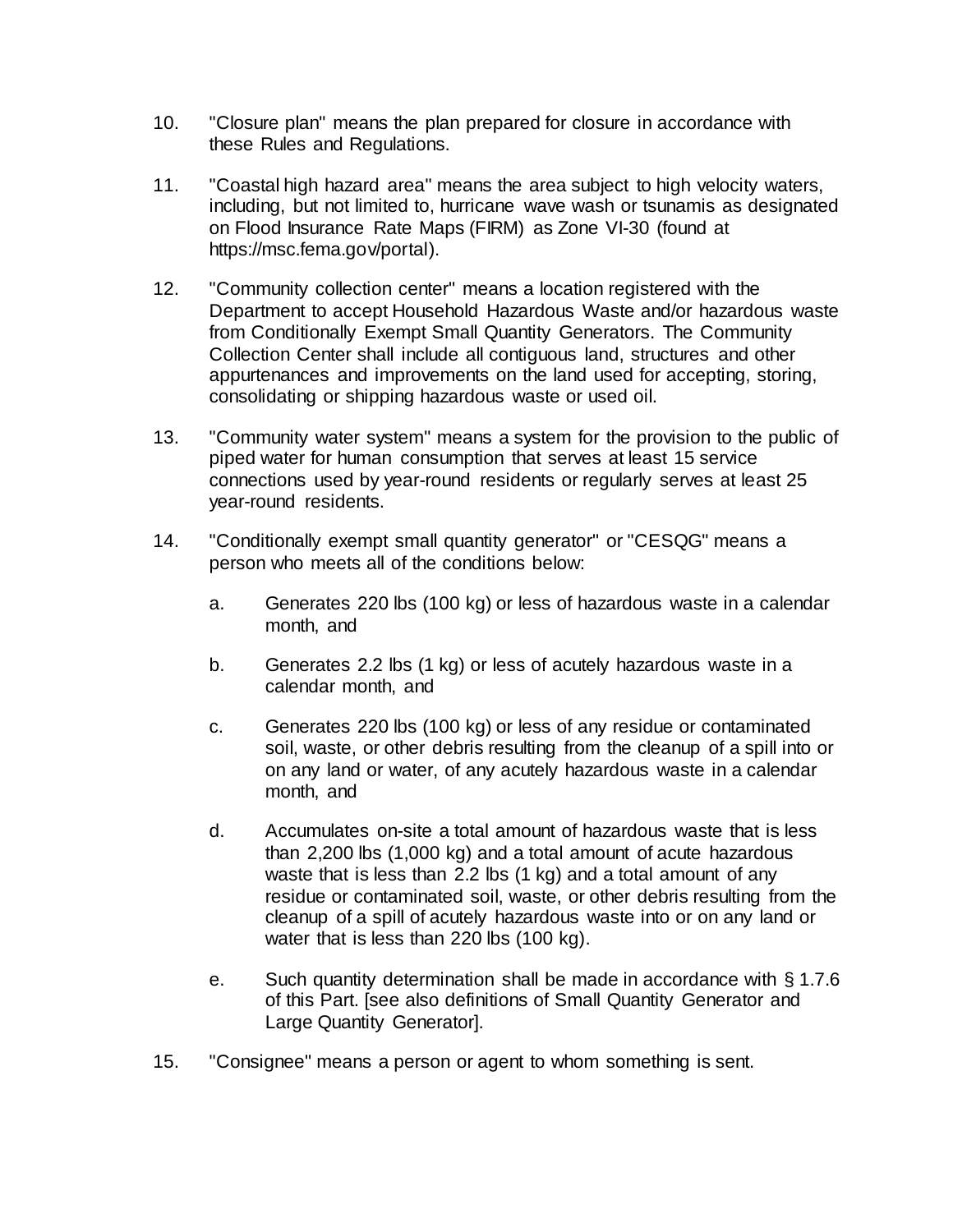- 16. "Container" means any portable device in which a material is stored, transported, treated, disposed of or otherwise handled.
- 17. "Contingency plan" means a document setting out an organized, planned and coordinated course of action to be followed in case of a fire, explosion or release of hazardous waste or hazardous waste constituents that would threaten human health or the environment.
- 18. "Critical habitat" means that area for an endangered species as defined in the Endangered Species Act, 16 U.S.C. § 1532.
- 19. "Department" means the Department of Environmental Management.
- 20. "Designated facility" means: A hazardous waste treatment, storage, or disposal facility that:
	- a. Has received a permit (or interim status) in accordance with the requirements of 40 C.F.R. Parts 270 and 124,
	- b. Has received a permit (or interim status) from a State authorized in accordance with 40 C.F.R. Part 271 or
	- c. Is regulated under 40 C.F.R.  $\S$  261.6(c)(2) or subpart F of 40 C.F.R. Part 266 and
	- d. That has been designated on the manifest by the generator pursuant to 40 C.F.R. § 262.20, excluding 262.20(e).
	- e. Designated facility also means a generator site designated on the manifest to receive its waste as a return shipment from a facility that has rejected the waste in accordance with 40 C.F.R. §§ 264.72(f) or 265.72(f).
	- f. If a waste is destined to a facility in an authorized State which has not yet obtained authorization to regulate that particular waste as hazardous, then the designated facility must be a facility allowed by the receiving State to accept such waste.
- 21. "Destination facility" means a facility that treats, disposes of, or conducts onsite recycling of a particular category of universal waste, except those management activities described in 40 C.F.R. § 273.13(a) and (c) and 40 C.F.R. § 273.33(a) and (c). A facility, at which a particular category of universal waste is only accumulated, is not a destination facility for purposes of managing that category of universal waste.
- 22. "Director" means the Director of the Department of Environmental Management, or his/her designee.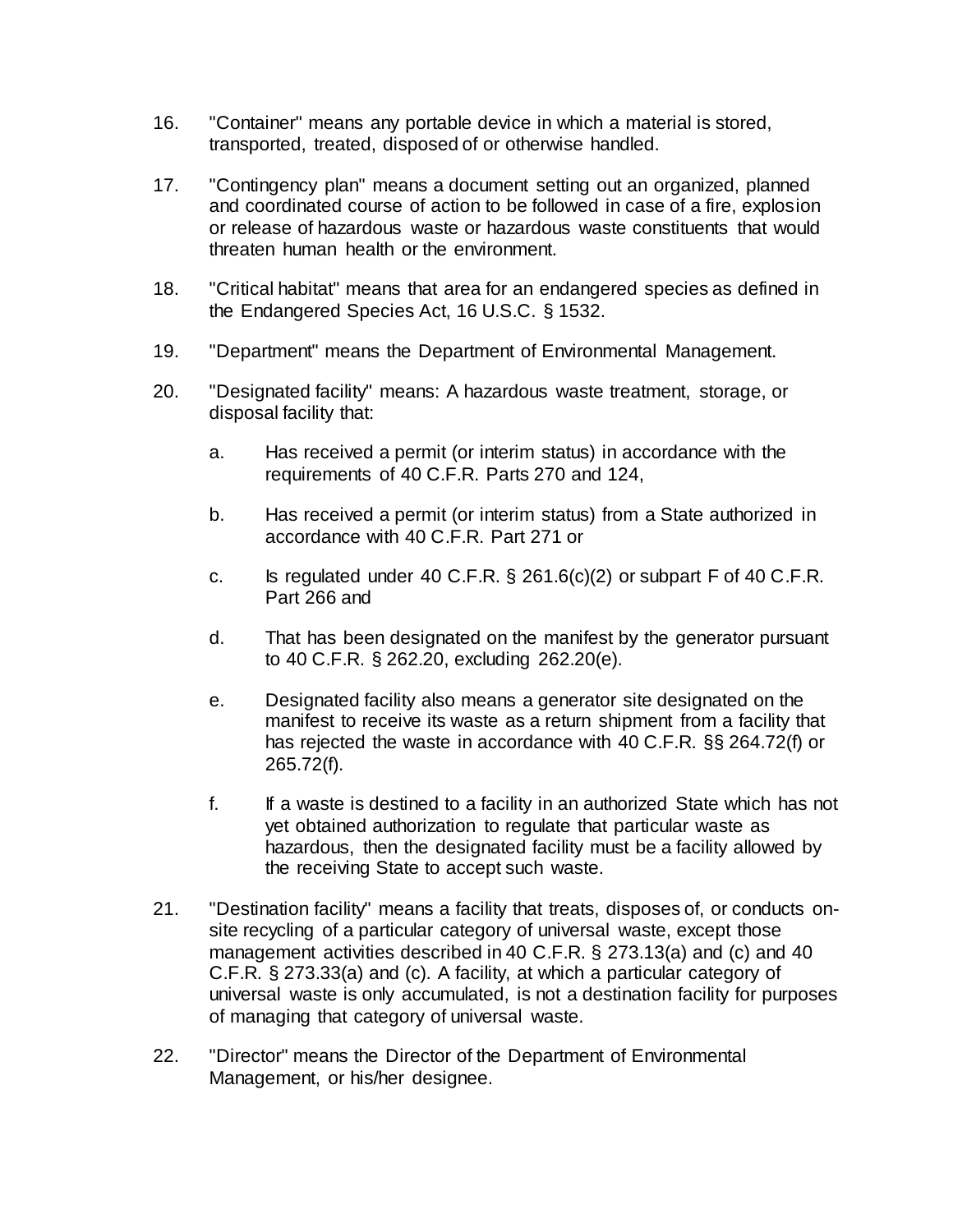- 23. "Direct recharge area" means any area in which precipitation percolates to the water table and flows through subsurface materials to a specified area of discharge. The specified area of discharge may be a reach of a stream, a spring, a well or a well field.
- 24. "Discharge" means the accidental or intentional spilling, leaking, pumping, pouring, emitting, emptying or dumping of hazardous waste into or on any land or water.
- 25. "Disposal" means the discharge, deposit, injection, dumping, spilling, leaking, abandoning or placing of any hazardous waste in, on, into or onto any land, other surface, or building, or into any water, stormwater system or sewer system.
- 26. "DOT" or "Department of Transportation" means as used in the portions of the Code of Federal Regulations that are incorporated by reference means the USDOT ("US Department of Transportation").
- 27. "Endangerment" means the introduction of a substance into groundwater so as to cause the maximum allowable contaminant levels established in the National Primary Drinking Water Standards or the standards contained in the Public Drinking Water Regulations of the Rhode Island Department of Health [\(216-RICR-50-05-1\)](https://rules.sos.ri.gov/regulations/part/216-50-05-1) to be exceeded in the groundwater; or require additional treatment of the groundwater in order not to exceed the maximum contaminant levels established in any promulgated National Primary Drinking Water Standard or the standards contained in the Public Drinking Water Regulations of the Rhode Island Department of Health.
- 28. "EPA" or "United States Environmental Protection Agency" or "U.S. Environmental Protection Agency" or "Agency" means as used in the portions of the Code of Federal Regulations that are incorporated by reference, means the "Department" or the "Department of Environmental Management", except as follows:
	- a. References to "EPA Identification numbers", "EPA hazardous waste numbers", "EPA test methods", "EPA publications", "EPA form(s)", "EPA Guidance", or "EPA Acknowledgement of Consent".
	- b. Use of "EPA" or "United States Environmental Protection Agency" or "U.S. Environmental Protection Agency" or "Agency", including its mailing address, where shown, in the following 40 C.F.R. §§ 260.10, 260.11(a), 261 Appendix ix, 264.12(a), 265.12(a), 268.1(e)(3), 270.2, 270.10(e)(2), 270.32(a), 270.32(c), 270.72(a)(5), 270.72(b)(5), 273.32(a)(3).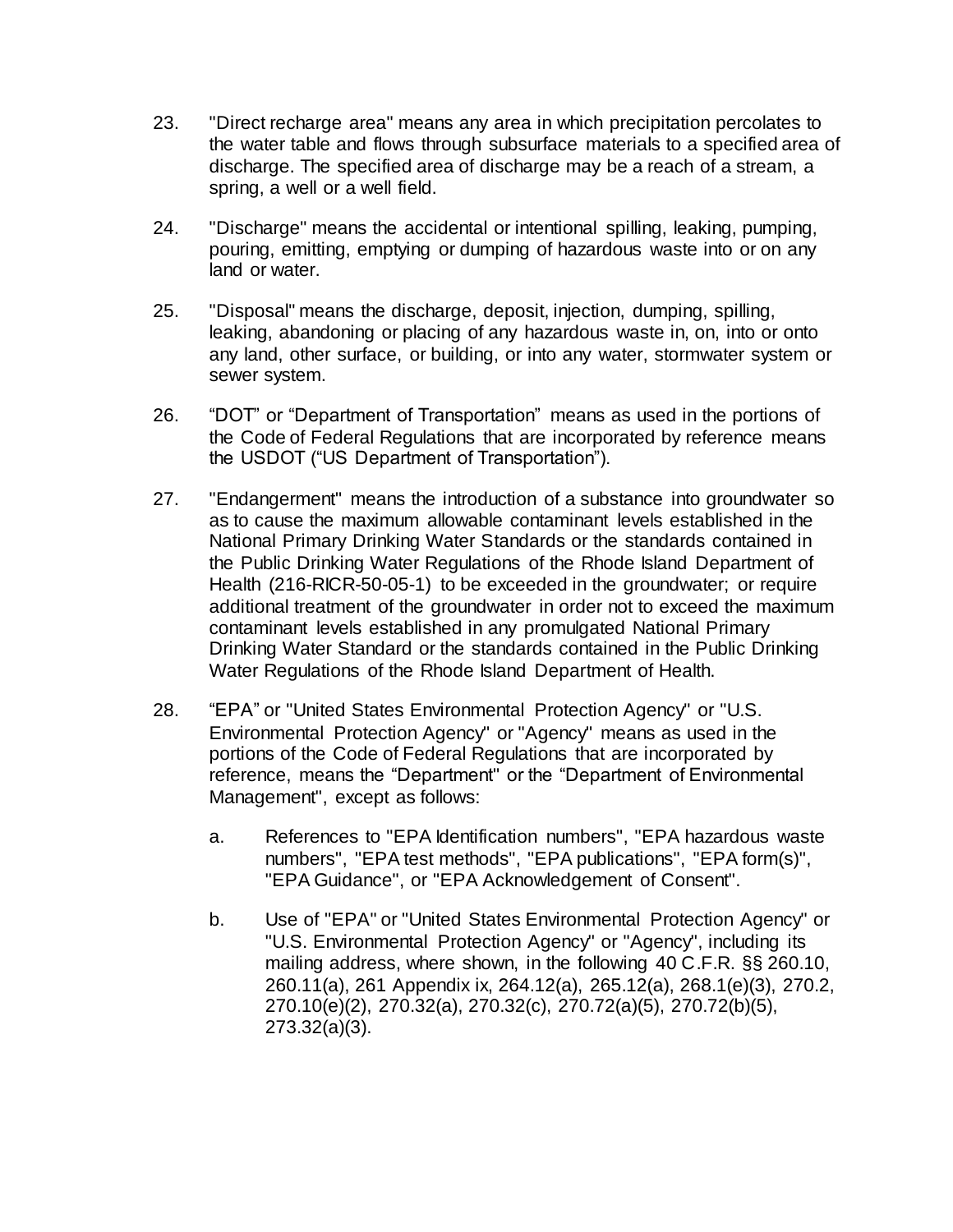- c. Use of "EPA" or "United States Environmental Protection Agency" or "U.S. Environmental Protection Agency" or "Agency" in any section of the Code of Federal Regulations that cannot be delegated to any state, including Rhode Island and that include the following 40 C.F.R. Part 262, Subpart B, Subpart E, & Subpart H and Part 263, Subpart B regarding exports of hazardous waste; §§ 262.60(c) and (e) and 264.71(d) regarding imports of hazardous waste; and §§ 268.5, 268.6, and 268.42(b) plus 268.44(a-g) regarding land disposal restrictions.
- d. Use of EPA with respect to manifest registry functions under 40 C.F.R. § 262.21 and with respect to export requirement in 40 C.F.R. § 263.20(a) and (g).
- e. Usage in the term "EPA region" in 40 C.F.R. Part 260.
- f. References to "EPA Director of the Office of Solid Waste" in 40 C.F.R. § 262.21.
- g. References to EPA's "International Compliance Assurance Division" in 40 C.F.R. §§ 264.71(a)(3) and 265.71(a)(3).
- 29. "EPA identification number" or "I.D. No." means the number assigned by the Department to each generator, hazardous waste transporter, and treatment, storage or disposal facility.
- 30. "Evaporation unit" means a tank or tank system that:
	- a. Heats wastewater to intentionally evaporate water to reduce the volume of the wastewater only and;
	- b. Receives and treats or stores an influent wastewater that is a hazardous waste, or that generates and accumulates a wastewater treatment sludge that is a hazardous waste, or treats or stores a wastewater treatment sludge which is a hazardous waste and;
	- c. Is not used to dispose of hazardous waste and;
	- d. Has notified the Department as required by  $\S 1.7.1(C)(5)(e)$  of this Part.
	- e. Evaporation unit does not mean a sludge dryer associated with a wastewater treatment unit. Also, sludge dryers not associated with wastewater treatment units shall be considered hazardous waste treatment units in accordance with §§ 1.9 and 1.10 of this Part.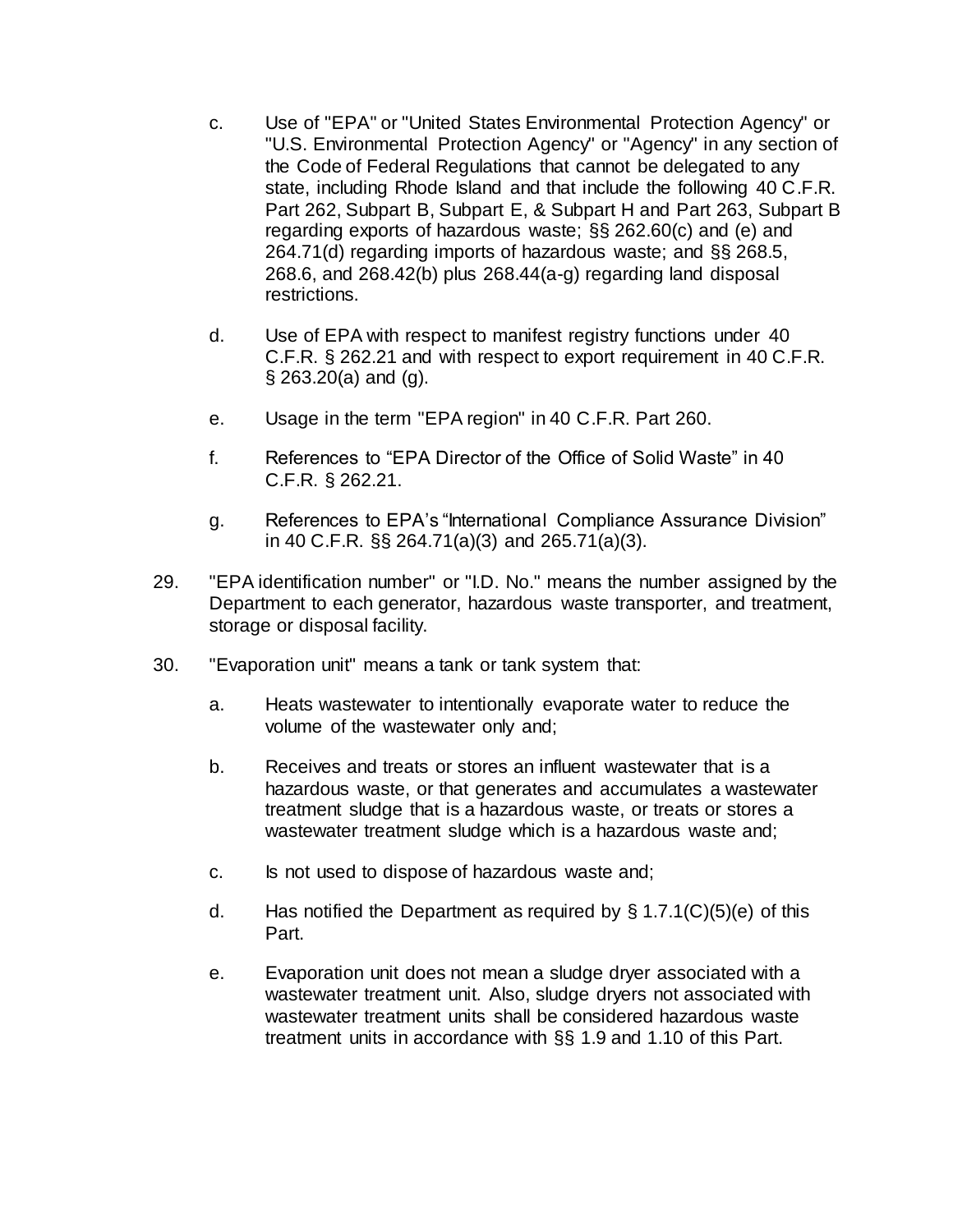- 31. "Existing tank system" or "existing component" means a tank system or component that is used for the storage or treatment of hazardous waste, is in operation and meets the following definition:
	- a. A tank system that is owned or operated by a small quantity generator or any tank system (aboveground, onground, inground, or underground) that cannot be entered for inspection, and for which the installation commenced on or prior to July 14, 1986 or;
	- b. A tank system (aboveground, onground, inground, or underground) that is not owned or operated by a small quantity generator that can be entered for inspection, and for which the installation commenced on or prior to December 1, 1992.
	- c. For the definitions above, installation will be considered to have commenced if the owner or operator has obtained all Federal, State, and local approvals or permits necessary to begin physical construction of the site or installation of the tank system and if either.
		- (1) a continuous on-site physical construction or installation program has begun, or
		- (2) the owner or operator has entered into contractual obligations—which cannot be canceled or modified without substantial loss—for physical construction of the site or installation of the tank system to be completed within a reasonable time.
- 32. "Facility" means all contiguous land, structures and other appurtenances and improvements on the land used for treating, storing or disposing of hazardous waste or used oil. For the purposes of implementing corrective action under 40 C.F.R. § 264.101, the term shall mean all contiguous property under the control of the owner or operator seeking a RCRA subtitle C permit. The term shall also mean all contiguous property under control of the owner or operator of an interim status facility implementing corrective action.
- 33. "Fault" means a fracture along which rocks on one side have been displaced with respect to those on the other side.
- 34. "FIFRA" means the Federal Insecticide, Fungicide, and Rodenticide Act (7 U.S.C. § 136-136y).
- 35. "Flood plain" means that area covered by a flood that has a one percent or greater chance of occurring in any year or of a magnitude equaled or exceeded once in 100 years on the average.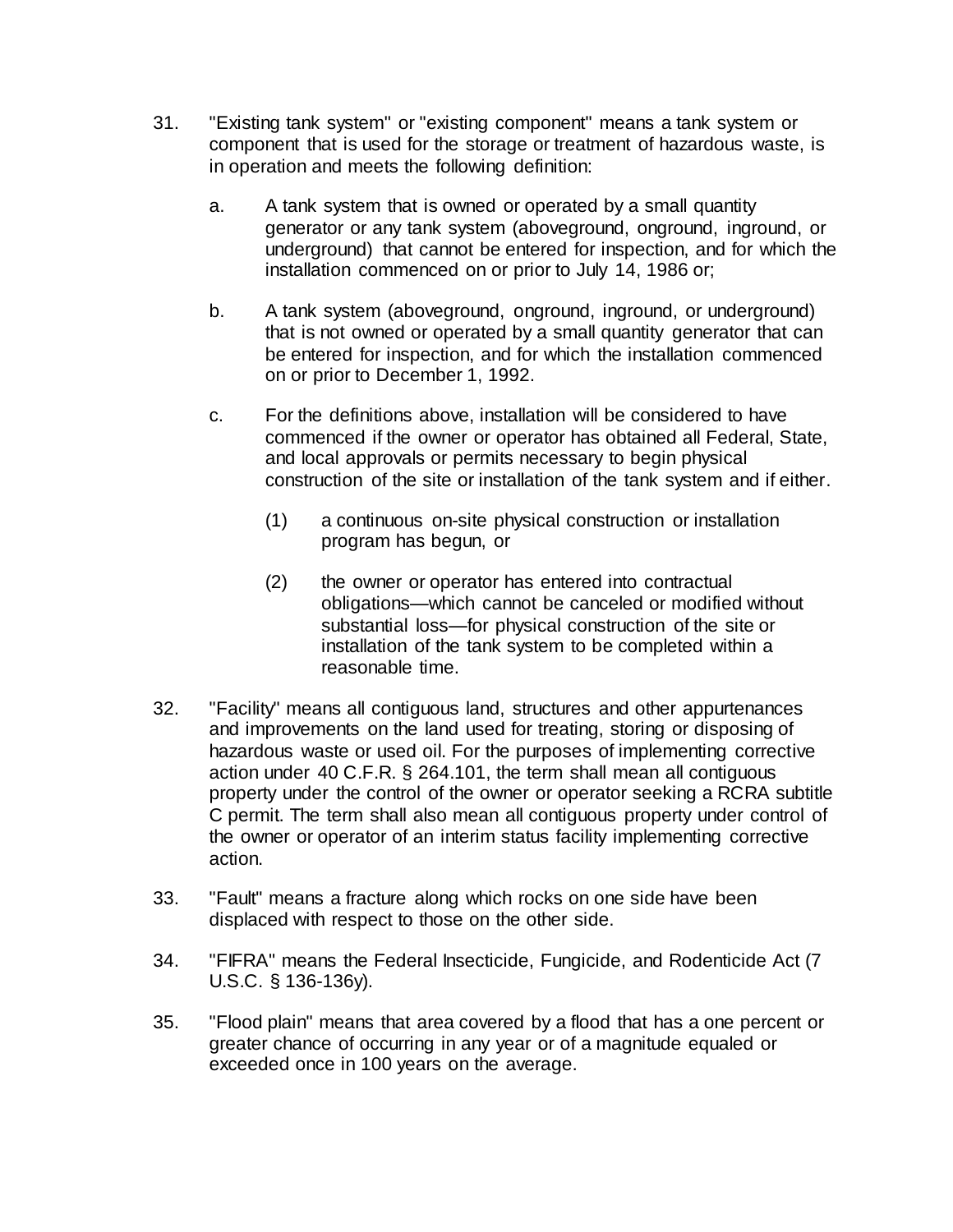- 36. "Generator" means any person, by site, who produces hazardous waste or imports hazardous waste from a foreign country or whose act or process produces hazardous waste or whose act first causes a hazardous waste to become subject to regulation. Any person that takes possession or control of hazardous waste by obtaining property where hazardous waste is stored or abandoned shall be considered a generator. The term "generator" shall include Large Quantity Generators, Small Quantity Generators and Conditionally Exempt Small Quantity Generators.
- 37. "Hazardous waste" means any waste or combination of wastes of a solid, liquid, contained gaseous, or semi-solid form that, because of its quantity, concentration, or physical or chemical characteristics, may cause or significantly contribute to an increase in mortality or an increase in serious irreversible or incapacitating reversible illness; or pose a substantial present or potential hazard to human health or the environment. "Hazardous waste" means any hazardous waste as defined in 40 C.F.R. § 261.3 or is subject to regulation under 40 C.F.R. §§ 261.7 and 261.33 as well as any hazardous waste defined in § 1.5 of this Part including Rhode Island Hazardous Waste. Where the phrase solid waste appears in the Code of Federal Regulations, the word waste may be substituted.
	- a. Mixed waste as defined in  $\S$  1.5 of this Part is also a hazardous waste.
	- b. Determination that a material is not a hazardous waste must be made in accordance with 40 C.F.R. §§ 260.30, 260.31, and 260.33.
	- c. Hazardous wastes that are recycled are subject to the provisions of 40 C.F.R. § 261.6 and the sections of 40 C.F.R. Part 266 referenced therein, except as limited by R.I. Gen. Laws § 23-19.1-10(f) and except as 40 C.F.R. § 261.6(a)(4) affects used oil that exhibits one or more of the characteristics of hazardous waste. The Director may also regulate certain recycling activities as provided by 40 C.F.R. §§ 260.40 and 260.41.
- 38. "Hazardous waste disposal facility" means real and personal property acquired, constructed or operated for the purpose of the disposal of hazardous waste. This term does not include a corrective action management unit into which remediation wastes are placed.
- 39. "Hazardous waste incinerator" means an engineered device using controlled flame combustion for thermally degrading hazardous waste.
- 40. "Hazardous waste management facility" means a facility, excluding vehicles, for collection, source separation, storage, processing, treatment, recovery or disposal of hazardous wastes, or a transfer station for hazardous waste, and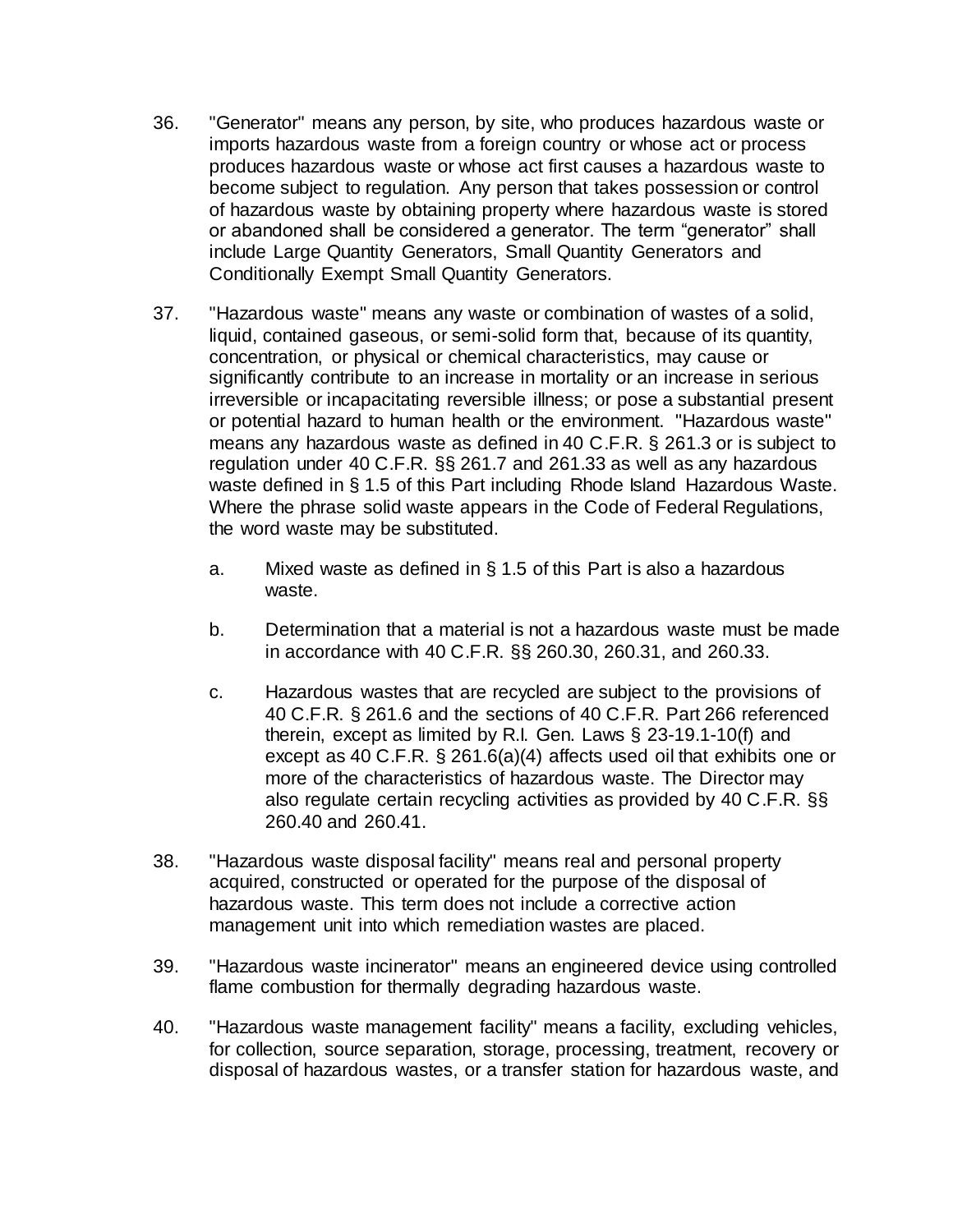may include a facility where such activities occur and where waste has been generated.

- 41. "Hazardous waste transporter" means a person, individual, firm, partnership, association and private or municipal corporation that transports hazardous waste.
- 42. "Hazardous waste treatment facility" or "Hazardous waste storage facility" means real and personal property acquired, constructed or operated for the purpose of storing or treating hazardous wastes.
- 43. "Household hazardous waste" means waste that meets any of the definitions of a hazardous waste and which is derived from households. This definition does not include hazardous wastes generated in households as part of a business, nor shall this definition extend to wastes from hotels and motels, bunkhouses, ranger stations, crew quarters, campgrounds, picnic grounds and day-use recreation areas, except for those wastes ordinarily left behind by guests or other users of these institutions. Hazardous waste pharmaceuticals from residential care apartment complexes or other properties that purchase, store, distribute or otherwise centrally manage medications on behalf of tenants are not considered household hazardous waste, but rather are regulated as hazardous waste.
- 44. "Household hazardous waste facility" means a facility that accepts for subsequent disposal, only household hazardous waste as defined above.
- 45. "Household hazardous waste pharmaceuticals" means pharmaceutical wastes (medications) that also meet the definition of household hazardous waste.
- 46. "Household refuse" means refuse generally produced at a home.
- 47. "Household used oil" means used oil derived from households.
- 48. "Household used oil generator" means an individual who generates household used oil.
- 49. "Incineration" means the treatment of hazardous waste using controlled flame combustion, the primary purpose of which is to thermally break down the hazardous waste.
- 50. "Incinerator" means any enclosed device using controlled flame combustion that neither meets the criteria for classification as a boiler nor is listed as an industrial furnace.
- 51. "Incompatible wastes" means a hazardous waste that is unsuitable for: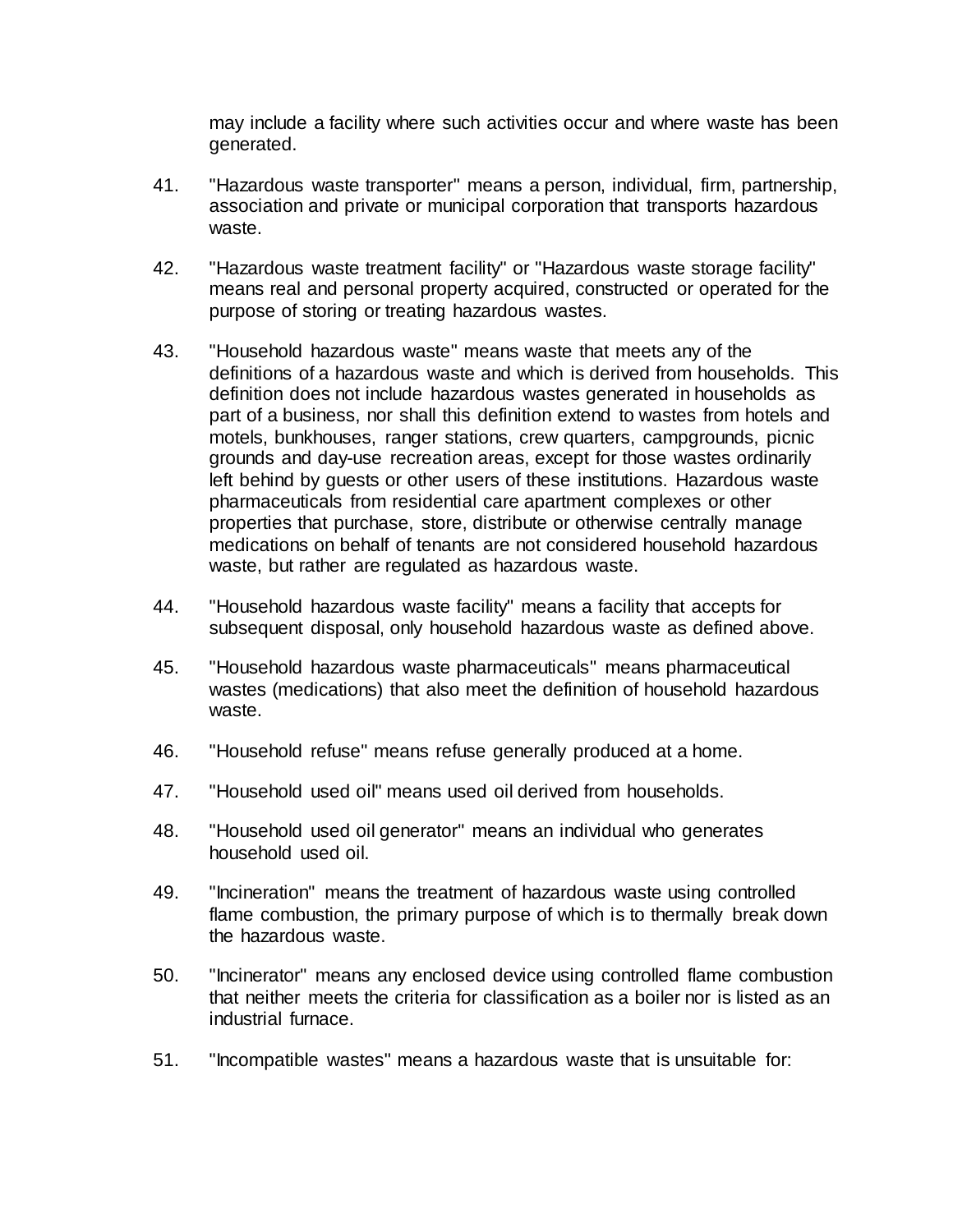- a. Placement in a particular device or facility because it may cause corrosion or decay of containment materials; or
- b. Commingling with another waste or material under controlled conditions because the commingling might produce heat or pressure, fire or explosion, violent reaction, toxic dusts, mists, fumes or gases or flammable fumes or gases.
- 52. "Industrial furnace" means any device listed as such in 40 C.F.R. § 260.10 or other devices that the Director may, after notice and comment, add to the list based on one or more of the factors specified in part 13 of the definition of industrial furnace in 40 C.F.R. § 260.10.
- 53. "Injection well" means a well or system of wells used for the disposal of hazardous waste by pumping the waste into deep wells where they are contained in the pores of permeable subsurface rock.
- 54. "In operation" means a facility that is treating, storing or disposing of hazardous waste.
- 55. "Land disposal facilities" means surface impoundments, waste piles, land treatment facilities and landfills.
- 56. "Landfill" means a disposal facility or part of a facility where hazardous waste is placed in or on land and that is not a land treatment facility, a surface impoundment, an injection well, a waste pile, or a corrective action management unit.
- 57. "Land treatment facility" means a facility or part of a facility where hazardous waste is applied onto or incorporated into the soil surface; such facilities are disposal facilities if the waste will remain after closure.
- 58. "Large quantity generator of hazardous waste" or "LQG" means a person who meets any of the following conditions:
	- a. Generates 2,200 lbs (1,000 kg) or more of hazardous waste in a calendar month, or
	- b. Generates greater than 2.2 lbs (1 kg) of acutely hazardous waste in a calendar month, or
	- c. Generates more than 220 lbs (100 kg) of any residue or contaminated soil, waste, or other debris resulting from the cleanup of a spill into or on any land or water, of any acutely hazardous waste in a calendar month or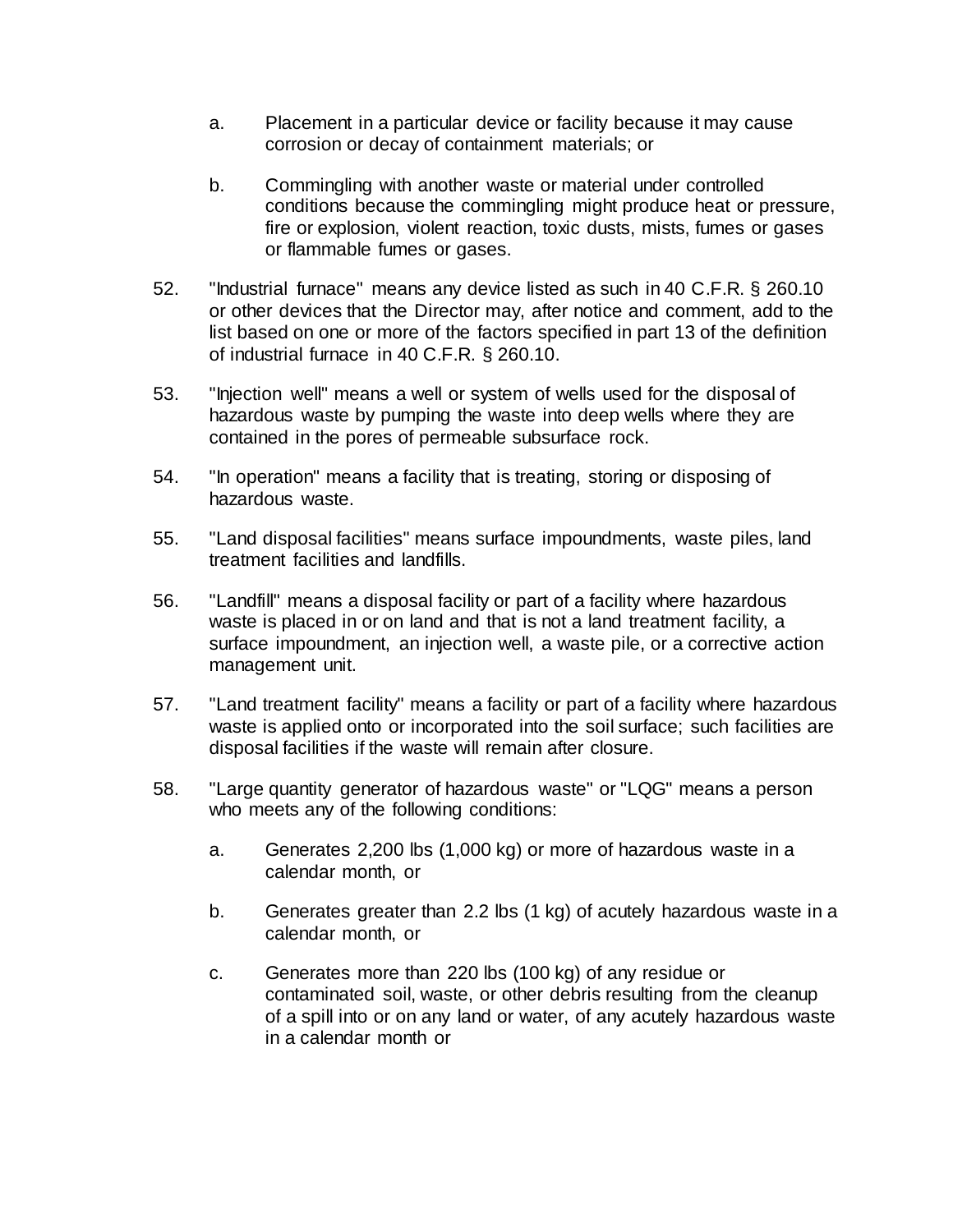- d. The quantity of hazardous waste stored on-site exceeds 13,200 lbs (6,000 kg) at any one time, or the quantity of acutely hazardous waste stored on-site exceeds 2.2 lbs (1 kg) at any one time, or the quantity of any residue or contaminated soil, waste, or other debris resulting from the cleanup of a spill of acutely hazardous waste into or on any land or water stored on-site exceeds 220 lbs (100 kg) at any one time.
- e. Such quantity determination shall be made in accordance with § 1.7.6 of this Part. [See also definitions of Small Quantity Generator and Conditionally Exempt Small Quantity Generator]
- 59. "Large quantity handler of universal waste" means a universal waste handler (§ 1.7.6 of this Part) who accumulates 20,000 kilograms or more total of used electronics, calculated collectively at any time, or who accumulates 5,000 kilograms (11,000 pounds) or more total of all other universal waste (batteries, pesticides, mercury-containing equipment, lamps, or silver-containing photo fixing solutions), calculated collectively at any time. This designation as a large quantity handler of universal waste is retained through the end of the calendar year where 20,000 kilograms or more total of used electronics, or 5,000 kilograms (11,000 pounds) or more total of all other universal waste is accumulated.
- 60. "Liquid" means any waste that expresses as separable liquid by weight thirty percent (30%) or more of the waste when exposed to a vacuum of 3/4 atmosphere for thirty (30) minutes.
- 61. "Load" means a mass or weight of a particular hazardous waste contained in one or more transporting container(s).
- 62. "Local land authority" means a city or town council.
- 63. "Low-level mixed waste" means waste that contains both low-level radioactive waste and hazardous waste.
- 64. "Low-level radioactive waste" means a radioactive waste that contains source material, special nuclear material, or byproduct material, and that is not classified as high-level radioactive waste, transuranic waste, spent nuclear fuel, or byproduct material as defined in section 11e(2) of the Atomic Energy Act (42 U.S.C.).
- 65. "Manifest" means the Uniform Hazardous Waste Manifest (EPA Form 8700- 22, including Form 8700-22A) as defined by 40 C.F.R. § 260.10. Examples of these forms can also be found at http://www.epa.gov/epawaste/hazard/transportation/manifest/forms.htm.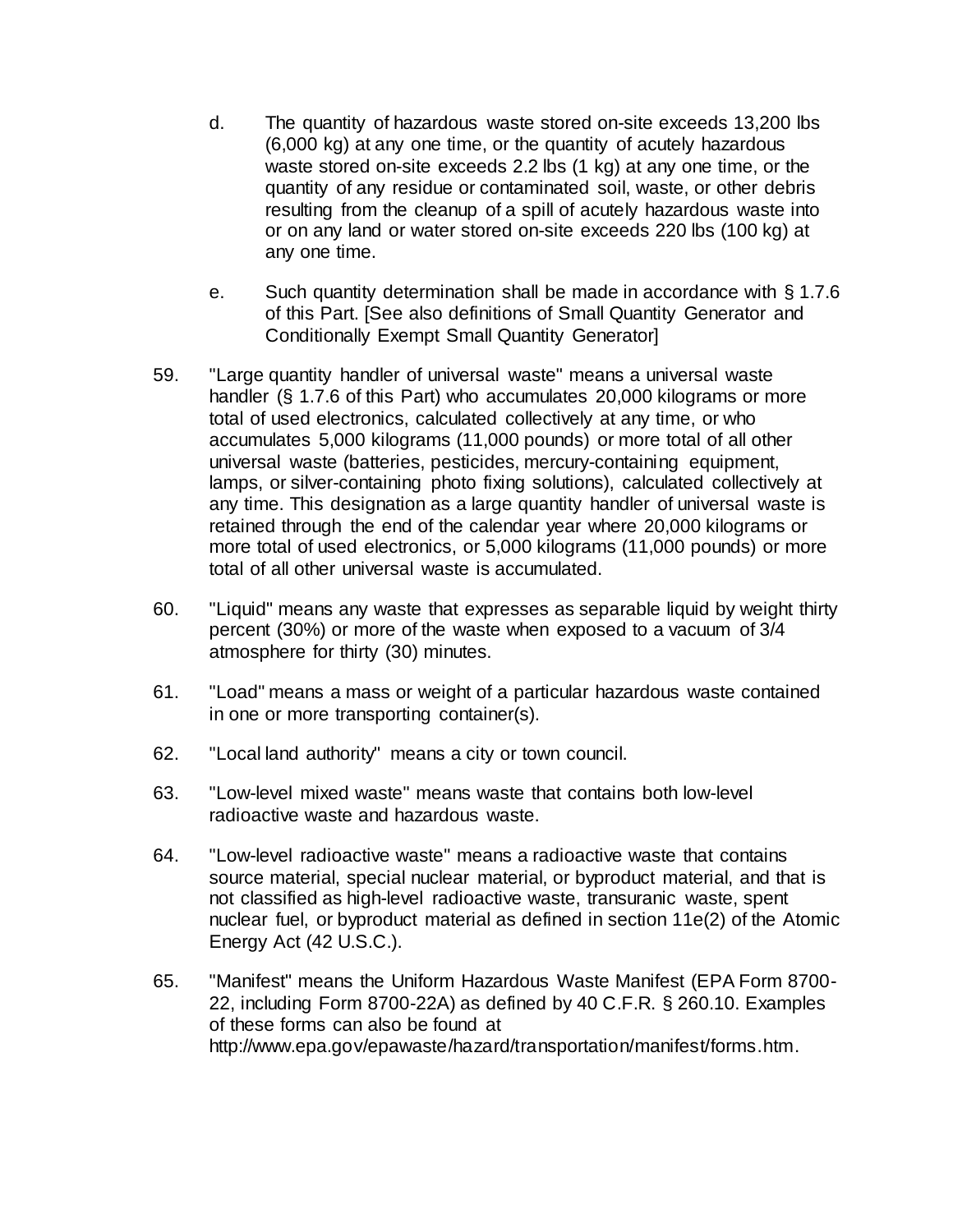- 66. "Manufacturing and mining by-products" means secondary or incidental materials created in manufacturing or mining operations.
- 67. "Mixed waste" means a waste that contains both hazardous waste and radioactive waste that is classified as source material, special nuclear material, or byproduct material subject to the Atomic Energy Act of 1954, as amended as of the effective date of these regulations.
- 68. "NARM" or "Naturally occurring and/or accelerator-produced radioactive material" means radioactive materials that:
	- a. Are naturally occurring and are not source, special nuclear, or byproduct materials as defined by the Atomic Energy Act, or
	- b. Are produced by an accelerator.
- 69. "New tank system" or "new tank component" means a tank system or component that will be used for the storage or treatment of hazardous waste and that meets the following definition:
	- a. A tank system that is owned or operated by a small quantity generator or any tank system (aboveground, onground, inground, or underground) that cannot be entered for inspection, and for which the installation commenced after July 14, 1986 or;
	- b. A tank system (aboveground, onground, inground, or underground) that is not owned or operated by a small quantity generator that can be entered for inspection, and for which the installation commenced after to December 1, 1992.
	- c. For the definitions above, installation will be considered to have commenced if the owner or operator has obtained all Federal, State, and local approvals or permits necessary to begin physical construction of the site or installation of the tank system and if either
		- (1) a continuous on-site physical construction or installation program has begun, or
		- (2) the owner or operator has entered into contractual obligations—which cannot be canceled or modified without substantial loss—for physical construction of the site or installation of the tank system to be completed within a reasonable time.
- 70. "On-site" means the same or geographically contiguous property that may be divided by public or private right-of-way, provided the entrance and exit between the properties is at a cross-roads intersection, and access is by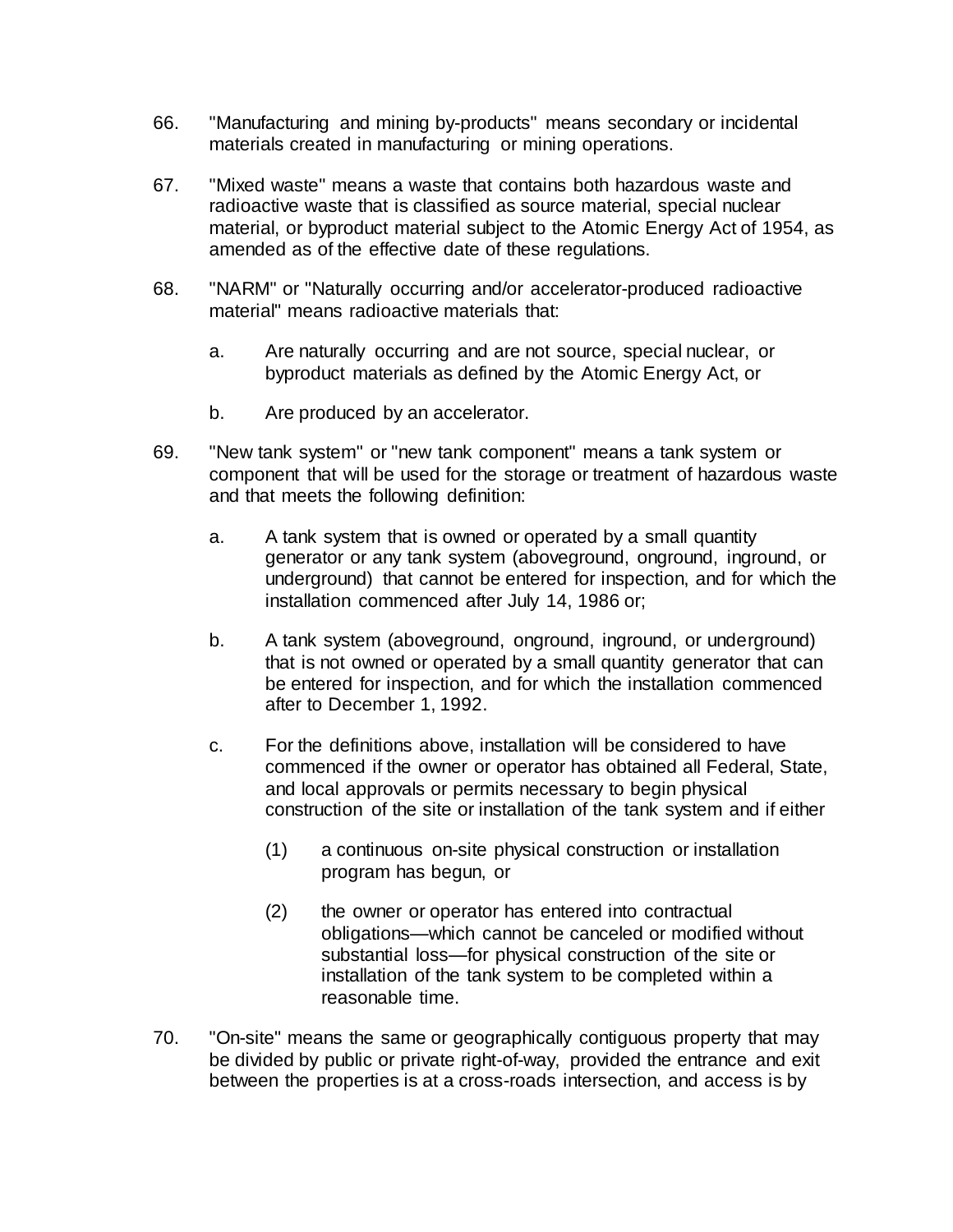crossing as opposed to going along the right-of-way. Non-contiguous properties owned by the same person connected by a right-of-way that he controls and to which the public does not have access is also considered on-site property.

- 71. "Operator" means the person who is responsible for the operation of the facility.
- 72. "Owner" means the person who owns the facility or part of the facility.
- 73. "Paint collection center" means a location registered with the Department to accept only architectural paint that is either Household Hazardous Waste and/or is generated by Conditionally Exempt Small Quantity Generators. The Paint Collection Center shall include all contiguous land, structures and other appurtenances and improvements on the land used for accepting, storing, consolidating or shipping paint.
- 74. "PCB" or "PCBs" means any chemical substance that is limited to the biphenyl molecule that has been chlorinated to varying degrees or any combination of substances that contains such substances.
- 75. "Person" means an individual, trust, firm, joint stock company, corporation (including a government corporation), partnership, association, the Federal Government or any agency or subdivision thereof, a state, municipality, commission, political subdivision of a state, or any interstate body.
- 76. "Precious metal bearing wastes" means all materials destined for reclamation containing a concentration of gold, silver, rhodium, palladium and/or platinum that makes the waste economically recoverable including, but not limited to, plating baths and stripping solutions.
- 77. "Processing used oil" means chemical or physical operations designed to produce from used oil, or to make used oil more amenable for production of, fuel oils, lubricants, or other used oil-derived products. Processing includes, but is not limited to: blending used oil with virgin petroleum products, blending used oils to meet the used oil fuel specifications, filtration, simple distillation, chemical or physical separation and re-refining.
- 78. "RAP" means a Remedial Action Plan as defined in 40 C.F.R. § 270.2.
- 79. "RCRA" or "Resource Conservation and Recovery Act" or "Subtitle C of RCRA" or "RCRA Subtitle C" or "Subtitle C" means as used in the portions of the Code of Federal Regulations that are incorporated by reference, when referring either to an operating permit or to the Federal hazardous waste program as a whole (i.e., not a specific provision of RCRA), means the R.I. Gen. Laws Chapter 23-19.1 (Hazardous Waste Management Act), except as otherwise noted in these Rules and Regulations and except at 40 C.F.R.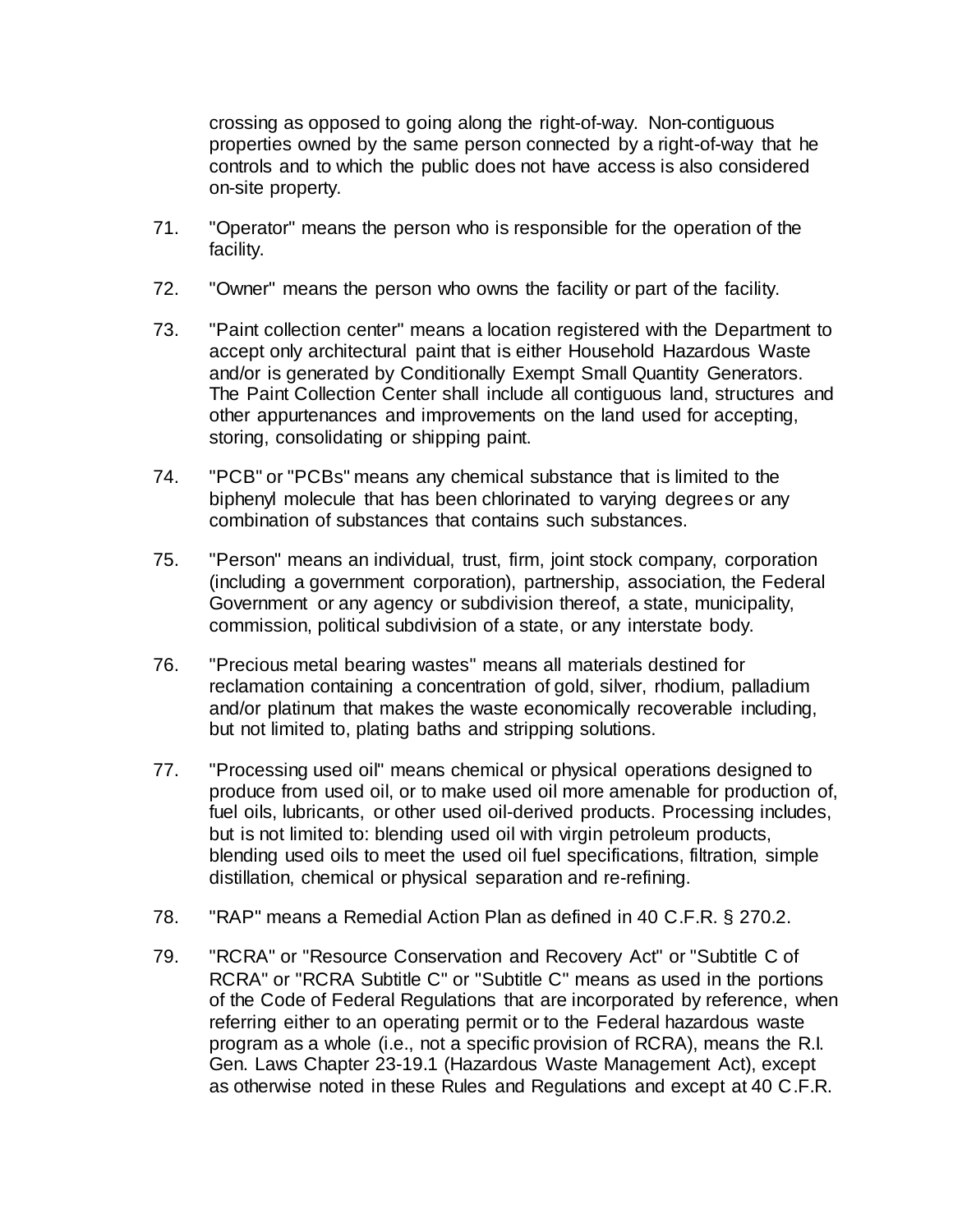§ 260.10 definition of "Act" or "RCRA", at 40 C.F.R. § 262 Appendix, at 40 C.F.R. § 270.2 definition of "RCRA" and at 40 C.F.R. § 270.51 reference to "EPA-issued RCRA permit".

- 80. "Remediation waste management site" means a facility where an owner or operator is or will be treating, storing, or disposing of hazardous remediation waste.
- 81. "Re-refining distillation bottoms" means the heavy fraction produced by vacuum distillation of filtered and dehydrated used oil.
- 82. "Rhode Island hazardous wastes" means any waste meeting the belowlisted definitions:
	- a. Rhode Island Hazardous Waste Codes R001-R010 Waste codes R001 through R010 are only to be used if the waste meets the definition associated with these codes and does not meet any of the federal definitions of a hazardous waste.
		- (1) Used Electronics (R001) shall mean used electronics voluntarily managed as a hazardous waste.
		- (2) Reserved: The following waste codes are reserved: R002, R003, R004, R005 and R008.
		- (3) "Extremely hazardous waste" or "R006" means any waste that:
			- (AA) Contains any known carcinogen as designated in regulatory rule-making by any of the federal agencies (OSHA, FDA, EPA, CPSC or DHHS-NTP) in concentrations or amounts at or above the federally regulated level or at 1/10 of 1% (0.1%) by weight, whichever is more stringent, of any solid or liquid mixture. (This rule does not apply to asbestos waste or PCB waste.) or
			- (BB) Contains any suspect human carcinogen as designated in a regulatory rule-making by any of the federal agencies (OSHA, FDA, EPA, CPSC or DHHS-NTP) in concentrations or amounts at or above the federally regulated level or at 1% by weight whichever is more stringent, of any solid or liquid mixture. This rule does not apply to asbestos waste, or
			- (CC) Contains any U. S. Department of Transportation Class 2, Division 2.3 hazardous material (gas poisonous by inhalation), per 49 C.F.R. § 173.115 or Class 6, Division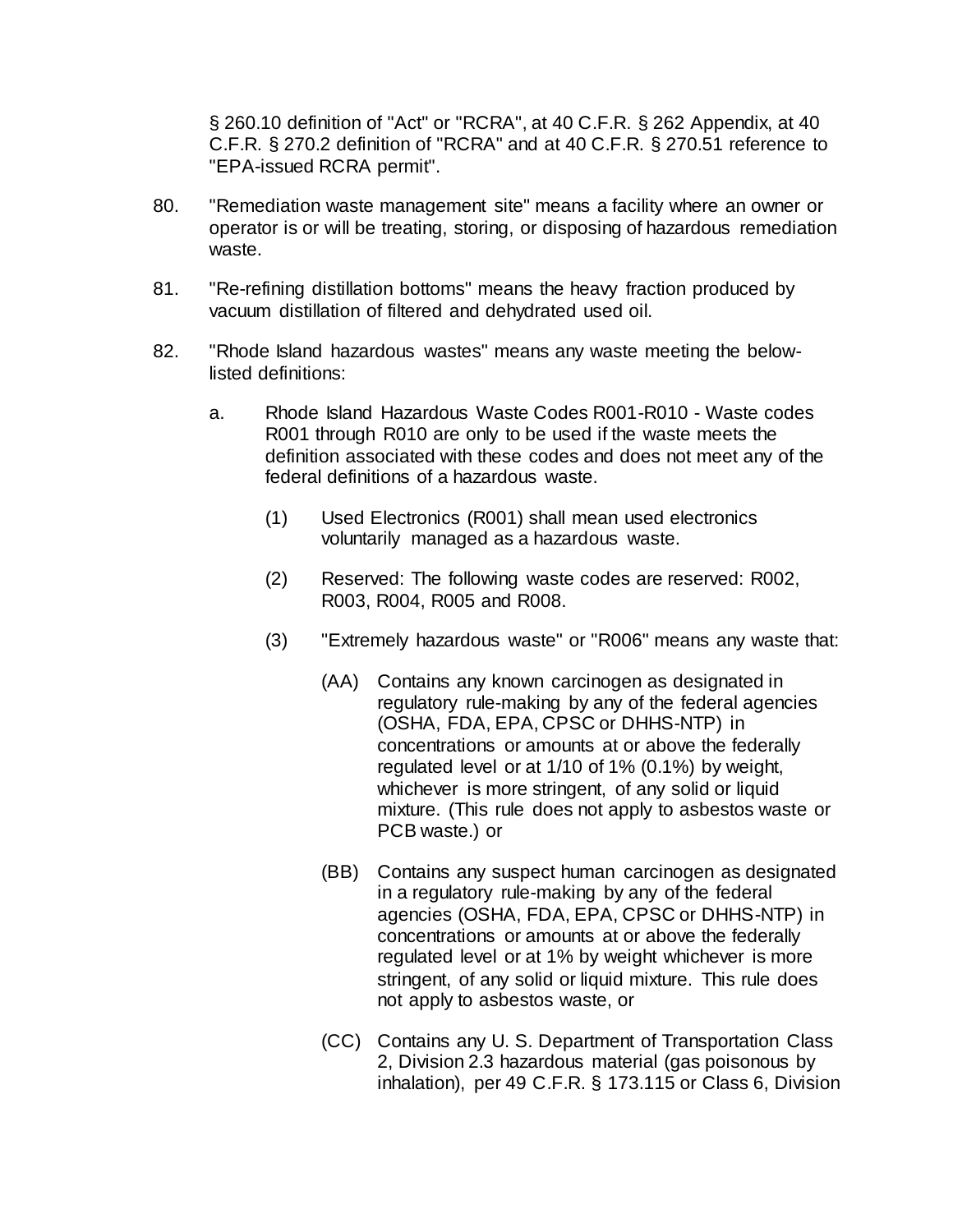6.1 hazardous material (poisonous materials), per 49 C.F.R. § 173.132 other than pharmaceuticals in finished dosage forms (i.e. inhalers, capsules, tablets, syrups, injectables and ointments), or

- (DD) Contains chemotherapy agents that are antineoplastic or cytotoxic, including but not limited to drugs listed by the United States Center for disease control in the National Institute of Occupational Safety and Health list of Antineoplastic and Other Hazardous Drugs [\(http://www.cdc.gov/niosh/docs/2012-150/pdfs/2012-](http://www.cdc.gov/niosh/docs/2012-150/pdfs/2012-150.pdf) [150.pdf\)](http://www.cdc.gov/niosh/docs/2012-150/pdfs/2012-150.pdf) incorporated by reference herein, not including any further amendments or editions thereof.
- (4) "Polychlorinated biphenyls waste" or "PCB waste" (R007) means any waste that contains polychlorinated biphenyls at a concentration of fifty parts per million (50 ppm) or greater. Wastes containing PCBs at a concentration of 50 ppm or greater are also subject to additional regulations under TSCA (Toxic Substances Control Act) in 40 C.F.R. Part 761.
- (5) "Mercury containing wastes" (R009) means any waste that contains any mercury-added products that are disposed of as waste but do not meet the federal definition of D009 in 40 C.F.R. § 261.24. These wastes may also be managed as mercury containing equipment as per § 1.14 of this Part.
- (6) "Used oil" (R010) means any used oil that is designated by the generator as hazardous waste and not sent for recycling in accordance with § 1.16 of this Part and that does not meet any of the criteria for characteristic or listed hazardous wastes in 40 C.F.R. Part 261 Subparts C and D or Rhode Island Stateregulated hazardous wastes.
- b. Rhode Island Fee Exemption Waste Codes (R011-R016)
	- (1) The following codes indicate the waste is exempt from the Hazardous Waste Generation Fee described in §§ 1.7 and 1.8 of this Part and are to be used in addition to other applicable federal and state hazardous waste codes. These waste codes are to be used in addition to applicable state and federal waste codes:
		- (AA) Secondary Waste: Waste generated by a hazardous waste management facility as a result of treatment, repackaging or storage of wastes received by the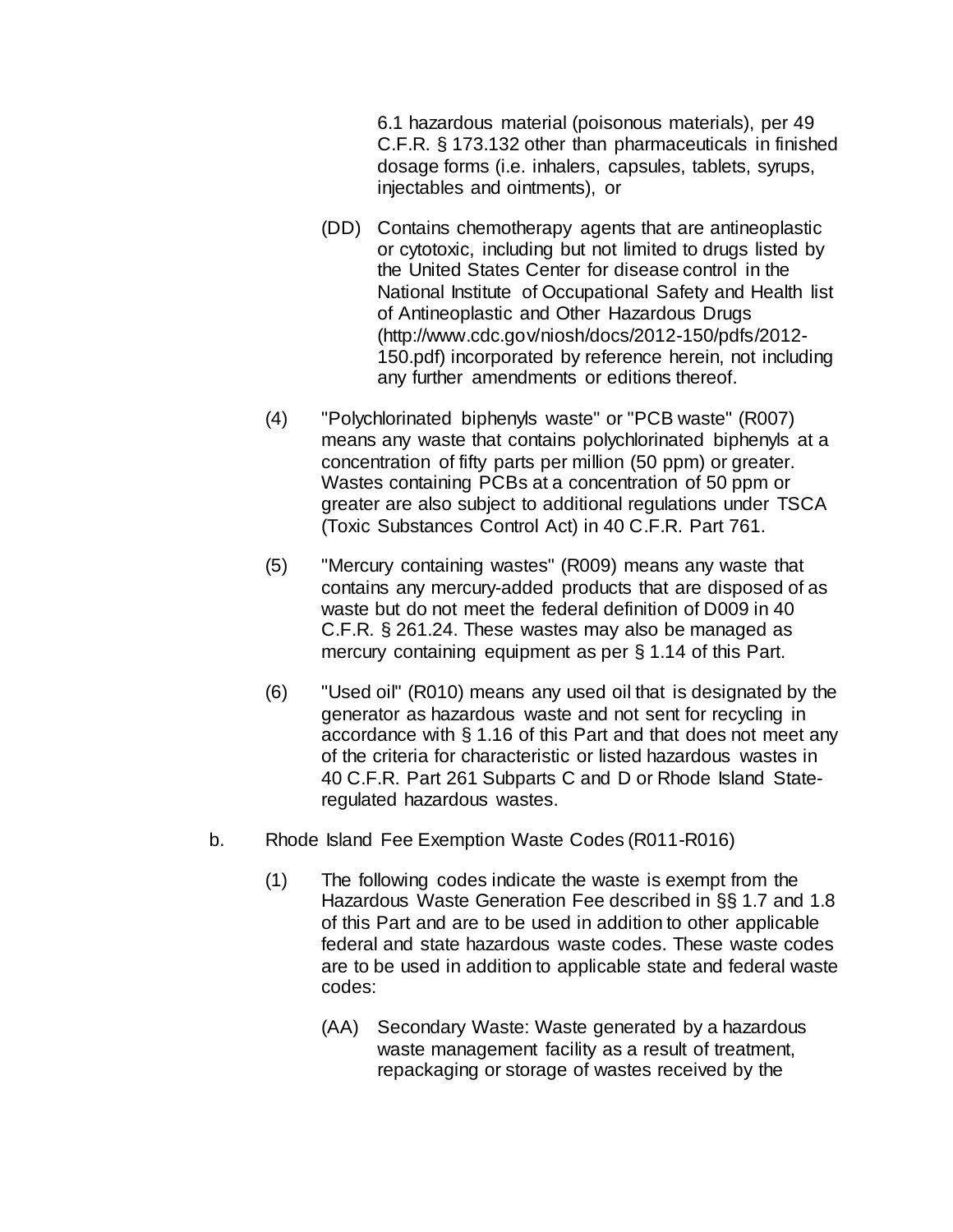facility shall be designated as an R011 waste. This waste code shall be used in addition to other required waste codes.

- (BB) Precious metal bearing waste meeting the definition of a precious metal bearing waste as defined by § 1.5 of this Part shall be designated as an R012 waste. This waste code shall be used in addition to other required waste codes.
- (CC) Household hazardous waste meeting the definition of a household hazardous waste as defined by § 1.5 of this Part shall be designated as an R013 waste. This waste code shall be used in addition to other required waste codes. This exemption shall also apply to architectural paints collected by Paint Collection Centers or Community Collection Centers from CESQGs.
- (DD) Used oil or related materials that are managed in accordance with the requirements of § 1.16 of this Part shall be designated as an R014 waste.
- (EE) Waste not meeting the definition of a hazardous waste that is transported using a manifest shall be designated as an R015 waste. This waste code shall be used in addition to other waste codes required by the destination state.
- (FF) Removal Action Waste generated (as listed on item 5 of the Manifest) by the Department or the United States Environmental Protection Agency in the course of emergency response or environmental remediation activities. This exemption shall only apply if the applicable government agency generating the waste while performing the remediation is not considered a Responsible Party as defined herein or pursuant to R.I. Gen. Laws § 23-19.14-3. Such waste shall bear a State waste code of R016 code in addition to other waste codes required by the destination state.
- (GG) Use of the R016 waste code by the generating agency shall not prohibit the Department from collecting the Hazardous Waste Generation Fee as part of a cost recovery action from any other generator determined to be a responsible party associated with the removal action.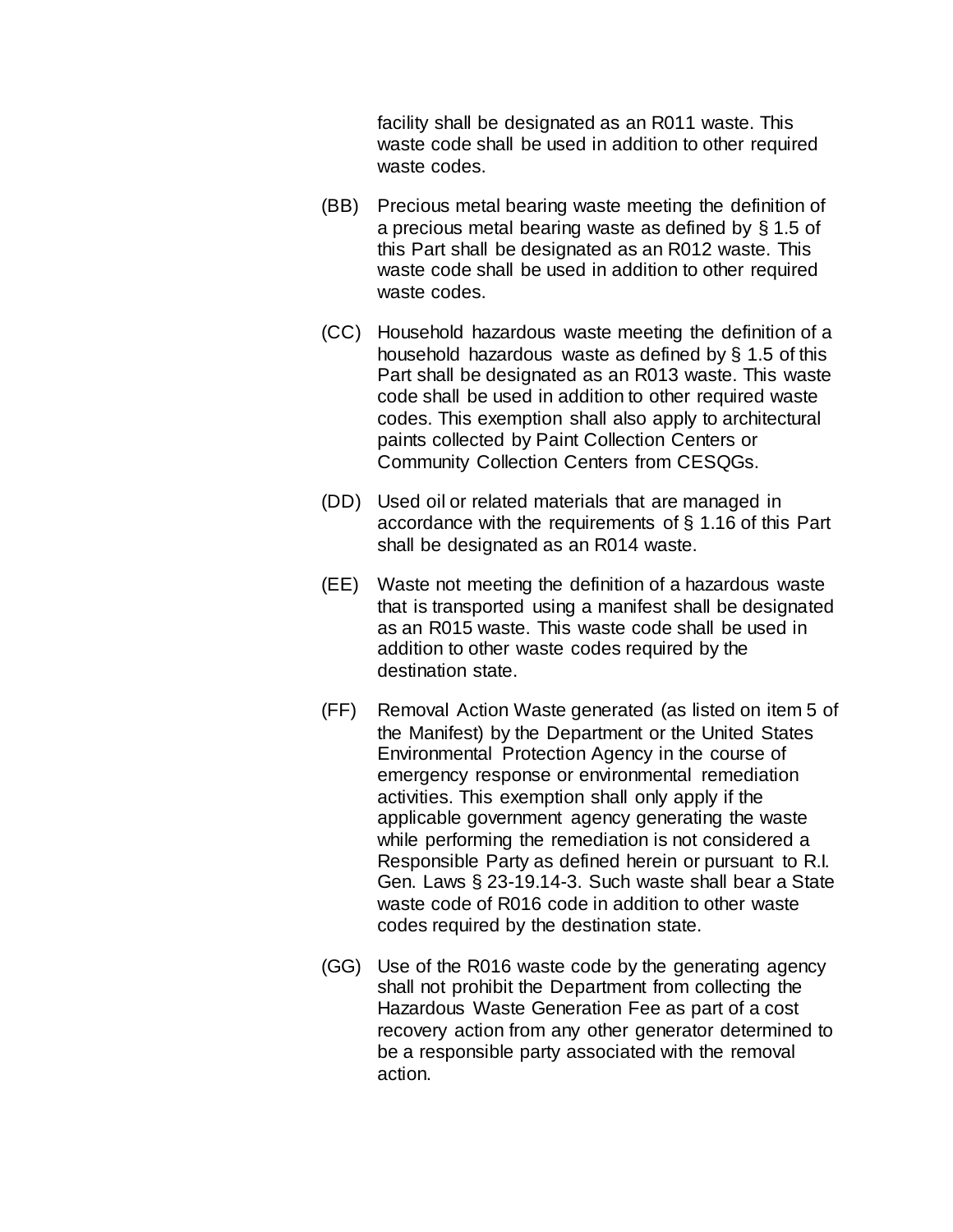- 83. "Satellite accumulation" means the accumulation of as much as fifty-five (55) gallons of hazardous waste, or the accumulation of as much as one quart of acutely hazardous waste, in containers located at or near any point of generation where the waste initially accumulates, and that is under the control of the operator of the process generating the waste.
- 84. "Septage" means septage from individual sewage disposal systems containing human or animal excremental liquid or substance, any putrescible animal or vegetable matter, garbage and filth, including the discharge of water closets, laundry tubs, washing machines, sinks, dishwashers and the contents of septic tanks, grease traps, cesspools or privies.
- 85. "Silver-containing photo fixing solutions" means photographic processing solutions containing silver (hazardous waste code D011) that has been removed from photographic film and paper by the fixing agent and that fail the TCLP (40 C.F.R. § 261.24) for silver and therefore meet the definition of hazardous waste code D011.
- 86. "Small quantity generator of hazardous waste" or "SQG" means a person who meets all of the conditions below:
	- a. Generates less than 2,200 lbs (1,000 kg) but greater than 220 lbs (100 kg) of hazardous waste in a calendar month, and
	- b. Generates less than or equal to 2.2 lbs (1 kg) of acutely hazardous waste in a calendar month, and
	- c. Generates less than or equal to 220 lbs (100 kg) of any residue or contaminated soil, waste, or other debris resulting from the cleanup of a spill into or on any land or water, of any acutely hazardous waste in a calendar month, and
	- d. Does not store on-site at any time a total amount of hazardous waste greater than 13,200 lbs (6,000 kg), or a total amount of acute hazardous waste greater than 2.2 lbs (1 kg) or a total amount of any residue or contaminated soil, waste, or other debris resulting from the cleanup of a spill of acutely hazardous waste that exceeds 220 lbs (100 kg).
	- e. Such quantity determination shall be made in accordance with § 1.7.6 of this Part. [See also definitions of Large Quantity Generator and Conditionally Exempt Small Quantity Generator]
- 87. "Small quantity handler of universal waste" means a universal waste handler (as defined in this rule) who does not accumulate 20,000 kilograms or more total of used electronics, calculated collectively at any time and who does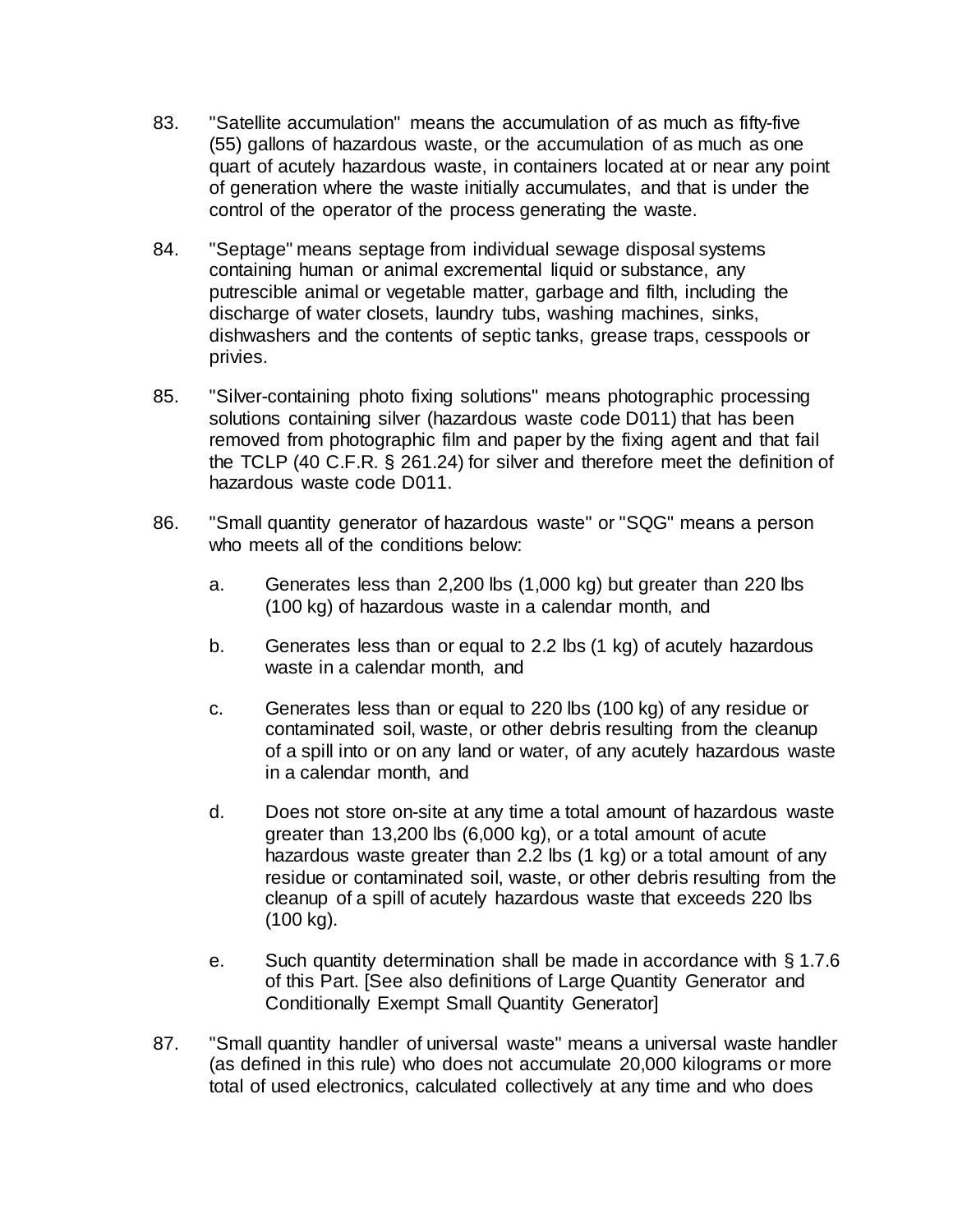not accumulate 5,000 kilograms (11,000 pounds) or more total of all other universal waste (batteries, pesticides, mercury-containing equipment, lamps, or silver-containing photo fixing solutions), calculated collectively at any time.

- 88. "Sole source aquifer" means an aquifer designated by the United States Environmental Protection Agency as the sole or principal source of drinking water for the area above the aquifer and including those lands where the population served by the aquifer live; that is, an aquifer which is needed to supply 50% or more of the drinking water for that area and for which there are no reasonably available alternative sources should the aquifer become polluted.
- 89. "Solid waste management unit" or "SWMU" means a hazardous waste management facility or any portion thereof where solid wastes have been placed at any time, irrespective of whether the unit was intended for the management of solid or hazardous waste. Such unit includes any area at a facility where solid wastes have been routinely and systematically released. SWMUs include regulated units as well as units used to manage nonhazardous solid wastes.
- 90. "Specification used oil" means any used oil that meets the minimum allowable levels for Flash Point and does not contain constituents at concentrations that exceed any maximum allowable levels listed in Table 3 of § 1.16.3(A)(6) of this Part.
- 91. "State" or "States" or "Authorized State" or "Approved States" or "Approved program" means as used in the portions of the Code of Federal Regulations that are incorporated by reference means the state of Rhode Island, except as the term appears at 40 C.F.R. § 124.2(a) definitions of "Director", "Interstate agency", "Person" and "State", at 40 C.F.R. §§ 260.10 definitions of "Person", "State", and "United States", at 40 C.F.R. Part 262, at 40 C.F.R. § 264.143(e)(1), at 40 C.F.R. § 264.145(e)(1), at 40 C.F.R. § 264.147(a)(1)(ii), (b)(1)(ii), (g)(2) and (g)(4), at 40 C.F.R. § 265.143(d)(1), at 40 C.F.R. § 265.145(d)(1), at 40 C.F.R. § 265.147(a)(1)(ii), (g)(2), and (i)(4), at 40 C.F.R. § 270.2 definitions of "application", "approved program or approved State", "Director", "Interim Authorization", "Final Authorization", "Major Facility", "Person", "Publicly Owned Treatment Facilities", "State", "State Director", and "State/EPA Agreement".
- 92. "Storage" means the actual or intended containment of hazardous waste, either on a temporary basis or for a period of years, in such a manner as not to constitute disposal of such hazardous waste.
- 93. "Storage facility" means any facility that stores hazardous wastes and that has a closure plan that provides for the complete removal of all wastes.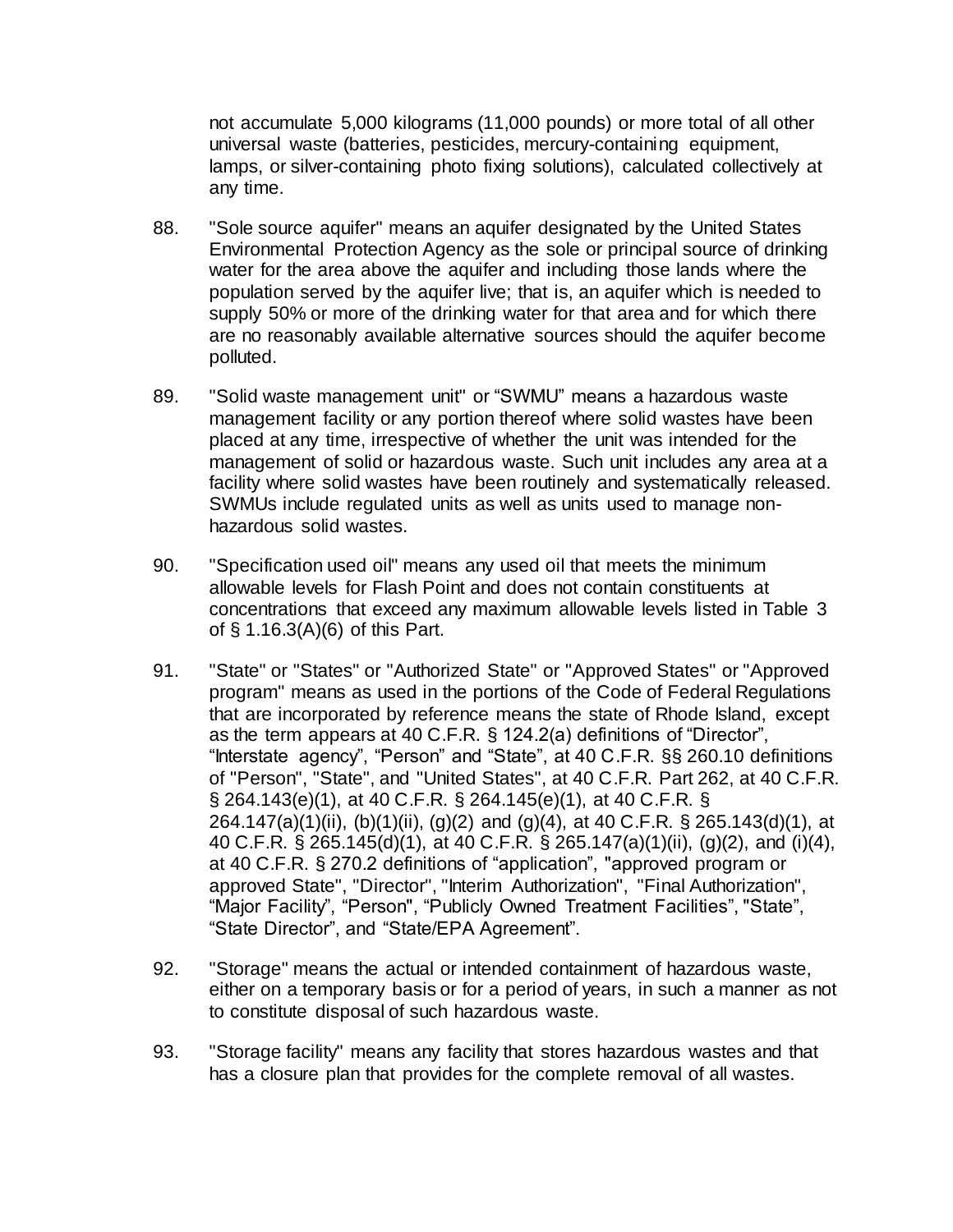- 94. "Surface impoundment" means a facility or part of a facility that is a natural topographic depression, man-made excavation, or diked area formed primarily of earthen materials (although it may be lined with man-made materials), that is designed to hold an accumulation of liquid wastes or waste containing free liquids, and that is not an injection well. Examples of surface impoundments are holding, storage, settling and aeration pits, ponds and lagoons.
- 95. "Tank" means a stationary device designed to contain an accumulation of material, hazardous waste or used oil that is constructed primarily of nonearthen materials that provide structural support.
- 96. "Tolling agreement" means a contract between a used oil generator and a used oil processor/re-refiner pursuant to which used oil that is reclaimed by the used oil processor/re-refiner is returned to the used oil generator for use as a lubricant, cutting oil or coolant.
- 97. "Totally enclosed treatment unit" means a unit for the treatment of hazardous waste which is directly connected to an industrial production process and which is constructed and operated in a manner which prevents the release of any hazardous waste or any constituent thereof into the environment during treatment. An example is a pipe in which waste acid is neutralized.
- 98. "Toxicity characteristic leaching procedure" means the procedure referenced in 40 C.F.R. § 261.24(a).
- 99. "Transfer station" means an intermediate point in the transport of hazardous wastes where such wastes are brought, stored and transferred to vehicles for movement to other intermediate points or to the point of ultimate storage or disposal.
- 100. "Transport" means the movement of wastes from the point of generation to any off-site intermediate points, and finally to the point of final storage, treatment or disposal.
- 101. "Transportation unit" means any car, truck, tractor, or other device used in transportation on land, water, or in the air or any trailer, tank or other type of containment structure permanently or temporarily attached thereto.
- 102. "Transporter" means any person that transports hazardous waste other than on-site or that transports septage.
- 103. "Treatment" means any method, technique, or process, including neutralization or incineration, designed to change the physical, chemical, or biological character or composition of any hazardous waste as to neutralize such waste or so as to render such waste less hazardous, non-hazardous,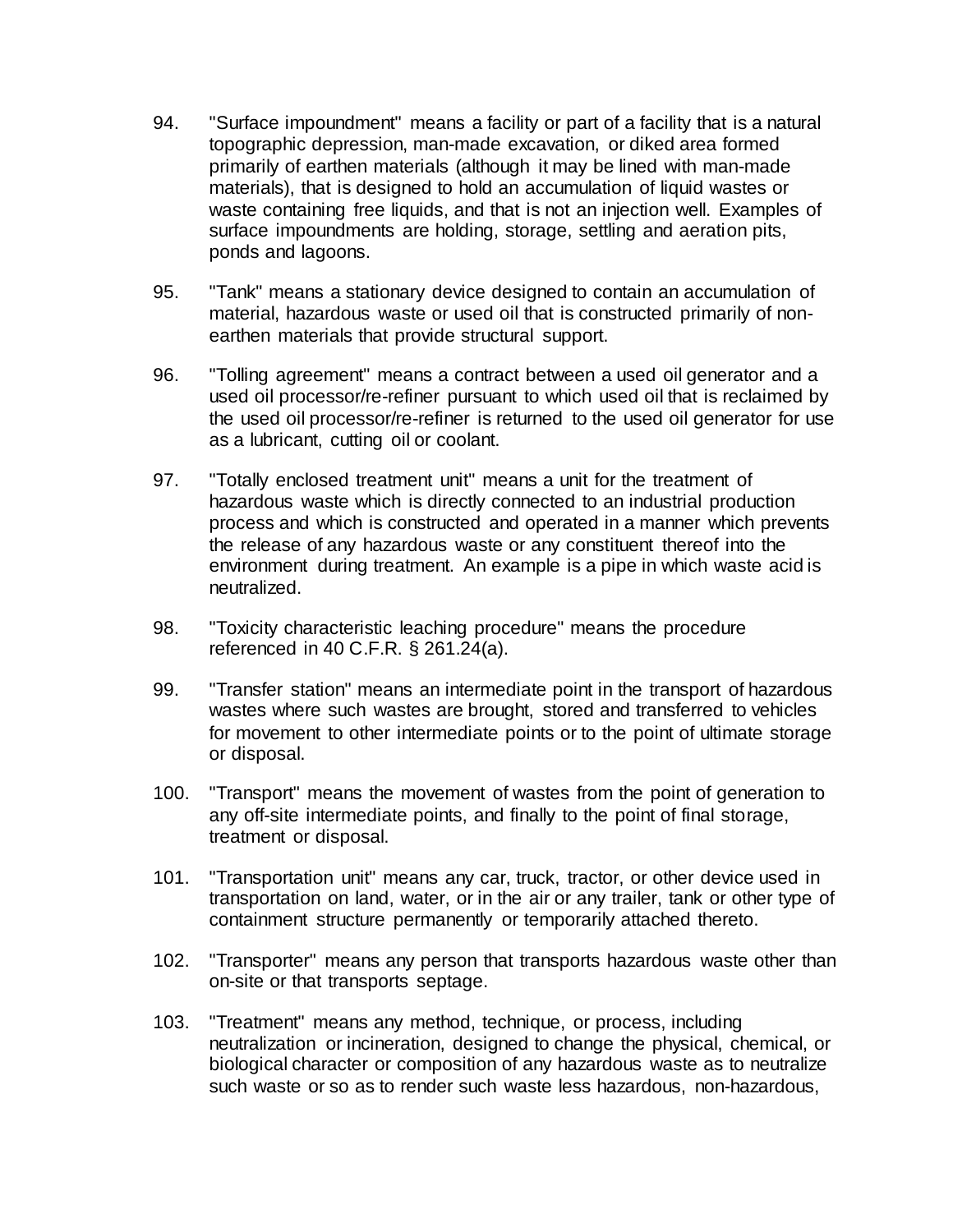safer to transport, amenable to storage, or reduced in volume, except such method or technique as may be included as part of the manufacturing process at the point of generation.

- 104. "Underground drinking water source" means an aquifer supplying drinking water for human consumption; or an aquifer where the groundwater contains less than 500 mg/L total dissolved solids; or an aquifer designated as such by the Administrator of the Environmental Protection Agency or any Rhode Island State agency authorized to do so.
- 105. "Underground storage tank" or "UST" means any tank or tank system that meets the definition of a UST contained in the Rhode Island Regulations for Underground Storage Facilities Used for Petroleum Products and Hazardous Materials, the "UST Regulations" (Subchapter 25 Part [1](https://rules.sos.ri.gov/regulations/part/250-140-25-1) of this Chapter).
- 106. "Universal waste" means any of the following hazardous wastes that are subject to the universal waste requirements of 40 C.F.R. Part 273 and that are subject to § 1.14 of this Part:
	- a. Batteries as described in 40 C.F.R. § 273.2;
	- b. Pesticides as described in 40 C.F.R. § 273.3;
	- c. Mercury-containing equipment as described in 40 C.F.R. § 273.4;
	- d. Lamps as described in 40 C.F.R. § 273.5.
	- e. Used Electronics as described in § 1.15 of this Part;
	- f. Silver-containing photo fixing solutions as described in § 1.15 of this Part.
- 107. Universal Waste Handler:
	- a. Means:
		- (1) A Generator (as defined in § 1.5 of this Part) of universal waste; or
		- (2) The owner or operator of a facility, including all contiguous property, that receives universal waste from other universal waste handlers, accumulates universal waste, and sends universal waste to another universal waste handler, to a destination facility, or to a foreign destination.
	- b. Does not mean: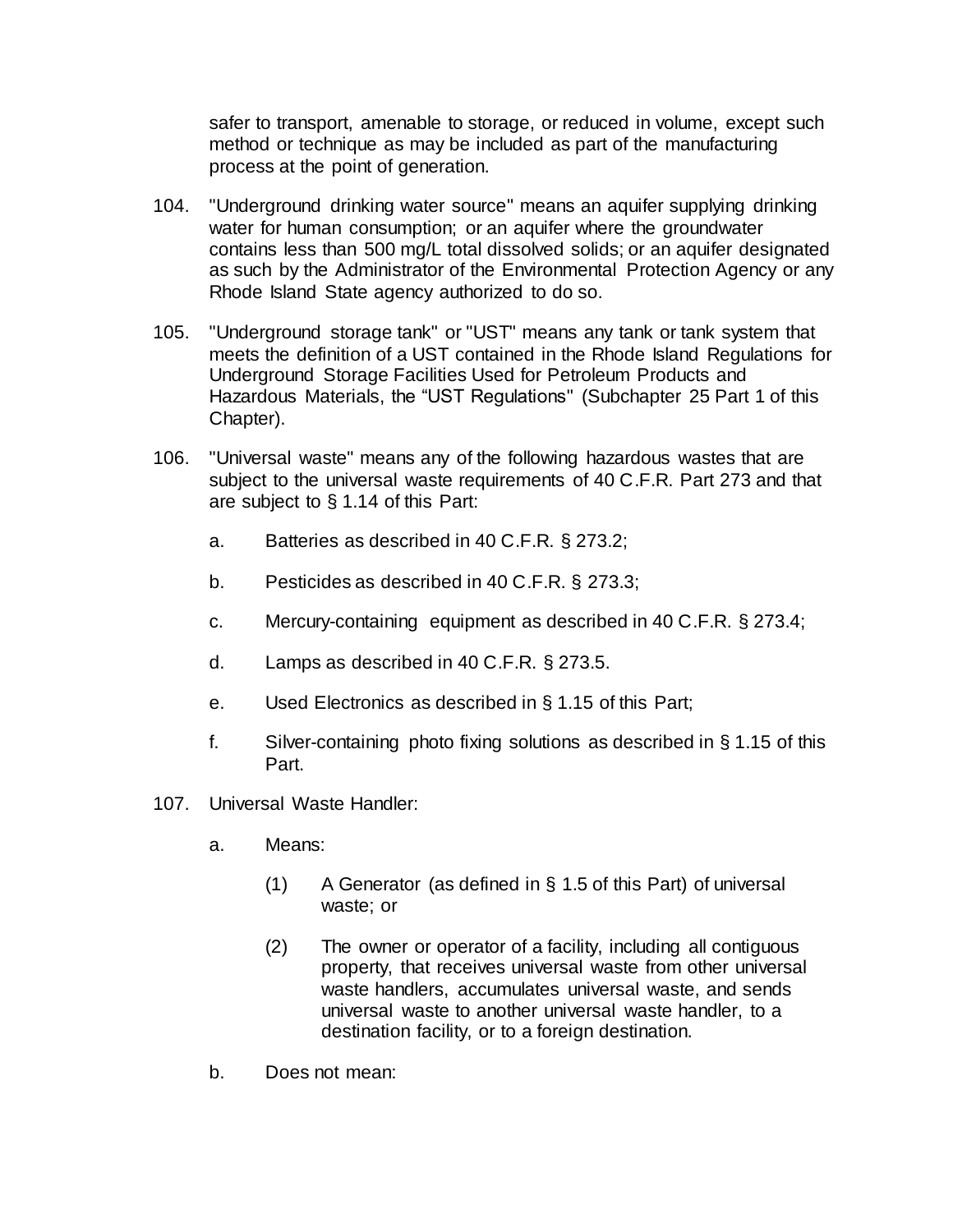- (1) A person who treats (except for those activities allowed in § 1.14 of this Part) disposes of, or recycles universal waste; or
- (2) A person engaged in the off-site transportation of universal waste by air, rail, highway, or water, including a universal waste transfer facility.
- 108. "Universal waste transfer facility" means any transportation-related facility including loading docks, parking areas, storage areas and other similar areas where shipments of universal waste are held during the normal course of transportation for ten days or less.
- 109. "Universal waste transporter" means a person engaged in the off-site transportation of universal waste by air, rail, highway, or water.
- 110. "Used electronics" or "used electronic device" means a device or component thereof that contains one or more circuit boards or a cathode ray tube and is used primarily for communication, data transfer or storage, or entertainment purposes, including but not limited to, desk top and lap top computers, computer peripherals, computer monitors, copying machines, scanners, printers, radios, televisions, camcorders, digital cameras, digital picture frames, video cassette recorders ("VCRs"), compact disc ("CD") players, digital video disc ("DVD") players, MP3 players, video game consoles, portable Global Positioning System ("GPS") navigation units, telephones, including cellular and portable phones, and stereos. "Used Electronics" or a "Used Electronic Device" shall not mean a computer, television or video display device that is:
	- a. A part of a motor vehicle or any component part of a motor vehicle assembled by, or for, a vehicle manufacturer or franchised dealer, including replacement parts for use in a motor vehicle; or
	- b. Functionally or physically a part of, connected to or integrated within a larger piece of equipment designed and intended for use in an industrial, governmental, commercial, research and development, or medical setting, (including diagnostic, monitoring, or other medical products as that term is defined under the Federal Food, Drug, and Cosmetic Act, 21 U.S.C. Parts 351-360) or equipment used for security, sensing, monitoring, or anti-terrorism purposes; or
	- c. Contained within a home appliance, clothes washer, clothes dryer, refrigerator, refrigerator and freezer, microwave oven, conventional oven or range, dishwasher, room air conditioner, dehumidifier, or air purifier; or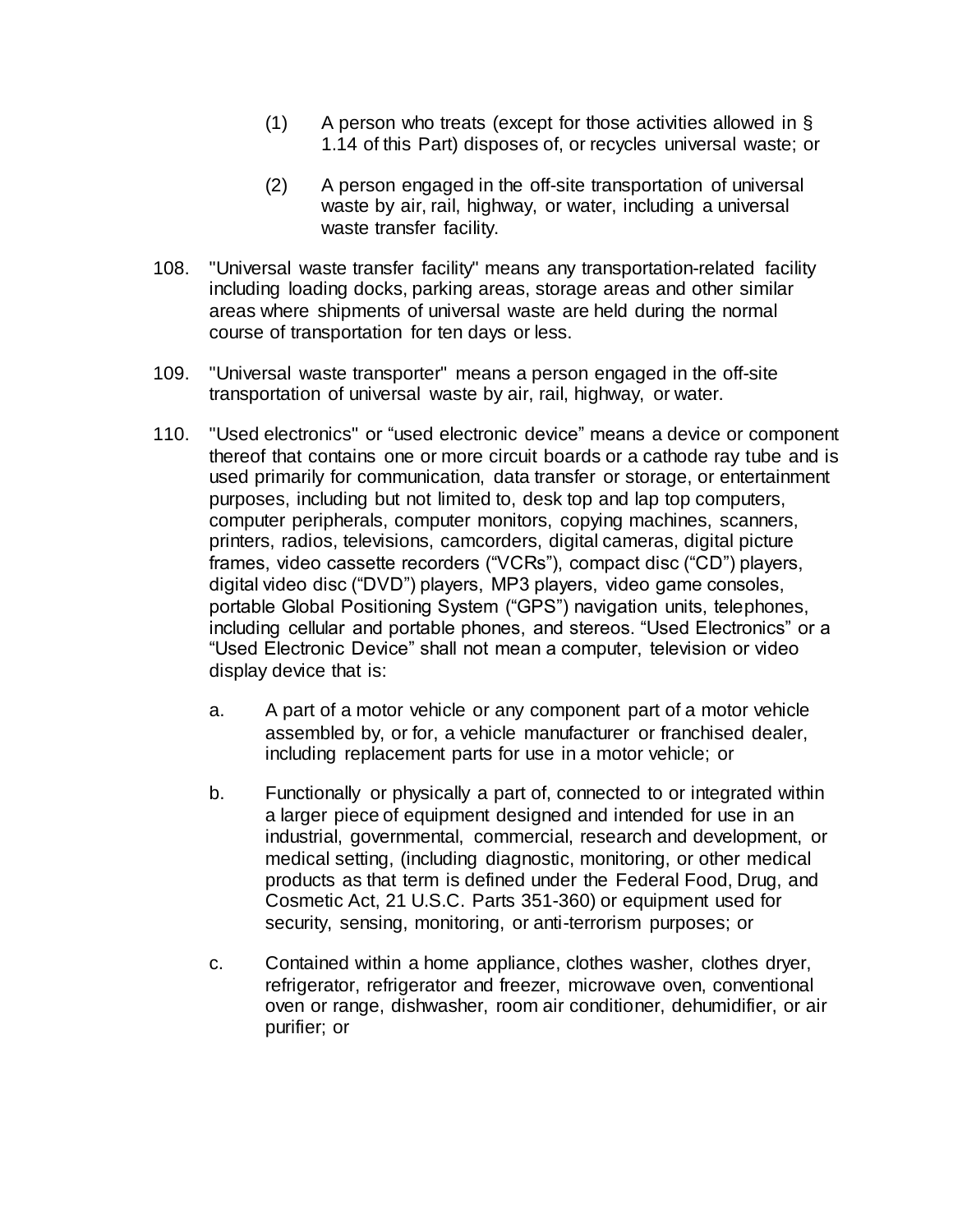- d. A handheld device used to access commercial mobile radio service, as such service is defined in 47 C.F.R. § 20.3.
- 111. "Used oil" means oil that has been refined from crude oil (in whole or in part), or any synthetic oil that, through use or handling, has become unsuitable for its original purpose due to the presence of physical or chemical impurities or loss of original properties. Used oil is a free-flowing liquid at standard temperature and pressure. Used oil shall include, but not be limited to, lubricating oils and greases, engine oils, metal working fluids, emulsive coolants, hydraulic fluids, refrigeration oils, electrical insulating oils, silicon oils and wire drawing oils. Used oil does not include materials derived from crude or synthetic oils that are used as fuels (e.g., gasoline, jet fuel and diesel fuel) or used as cleaning agents or solvents (e.g., mineral spirits), that are subject to the waste characterization requirements under the § 1.7.3 (Hazardous Waste Determination) of this Part and may be subject to additional parts of these rules if the materials meet the definition of Hazardous Waste.
- 112. "Used oil aggregation point" means any site or facility that accepts, aggregates, and/or stores used oil collected only from other used oil generation sites owned or operated by the owner or operator of the aggregation point.
- 113. "Used oil burner" means an owner or operator of a facility where used oil is burned for the purpose of energy recovery in used oil burning equipment.
- 114. "Used oil burning equipment" means fuel burning equipment, including but not limited to, any space heater, industrial furnace or boiler that is used to burn used oil for the purpose of energy recovery.
- 115. "Used oil collection centers" means any facility or site that accepts/aggregates and stores used oil collected from household used oil generators.
- 116. "Used oil fuel" means used oil that meets the specifications contained in Table 3 in § 1.16.3(A)(6) of this Part and is burned for energy recovery.
- 117. "Used oil generator" means any person, by site, whose act or process produces used oil that is not a "household used oil" or whose act first causes used oil to become subject to regulation.
- 118. "Used oil marketer" means any person who directs a shipment of specification used oil from their facility to a used oil burner or first claims that a shipment of used oil meets Specification Used Oil Requirements set forth in Table 3 of  $\S$  1.16.3(A)(6) of this Part.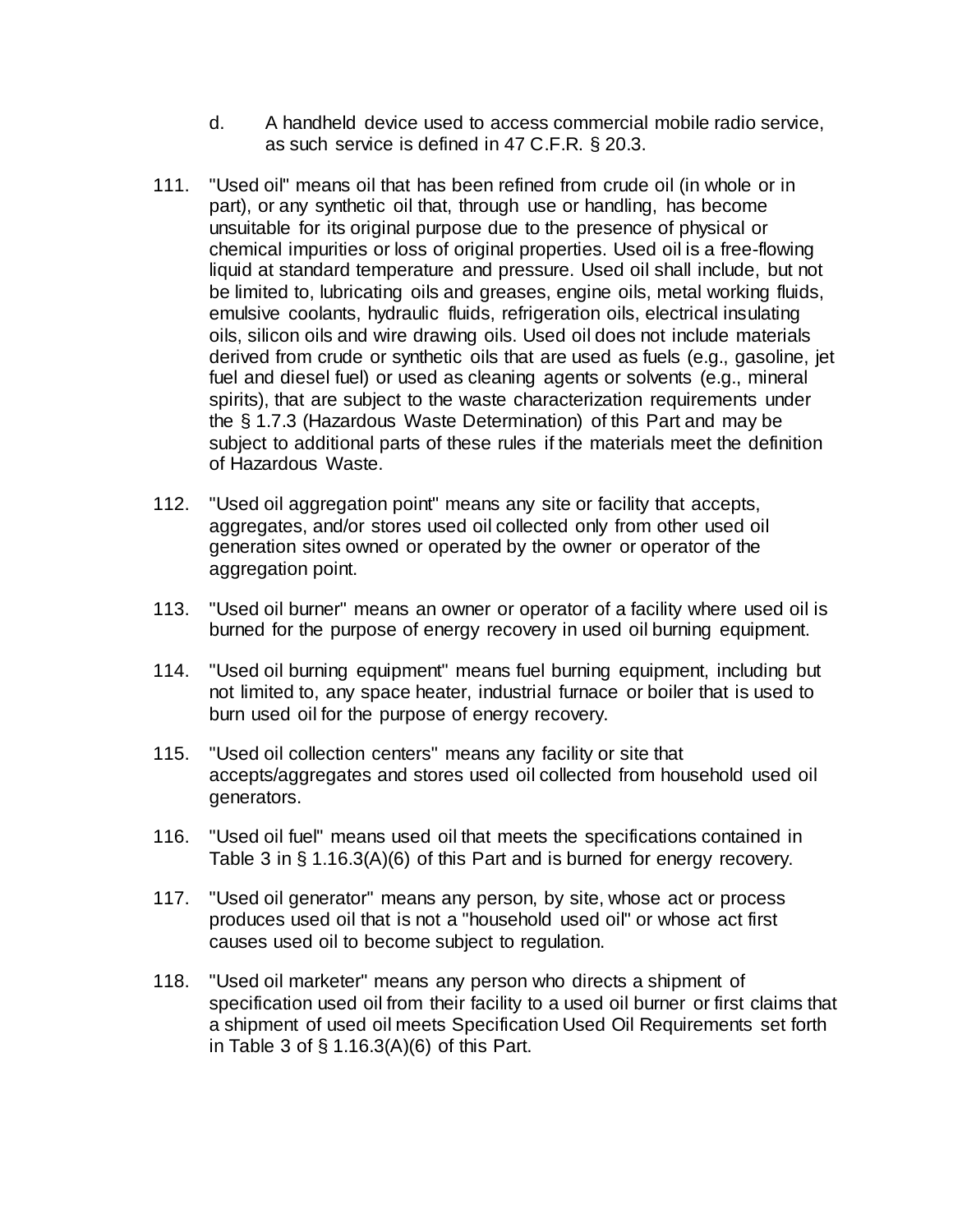- 119. "Used oil processor" or "re-refiner" means a facility that conducts processing of used oil as defined in these rules.
- 120. "Used oil temporary storage facility" means any transportation related facility including loading docks, parking areas, storage areas and other areas where shipments of used oil are held for more than 24 hours but not longer than 35 days during the normal course of transportation. Temporary storage facilities that store used oil for more than 35 days are subject to the used oil processor/re-refiner requirements of § 1.16.8 of this Part.
- 121. "Used oil transporter" means any person, excluding household used oil generators, who transports used oil, any person who collects used oil from one or more generators and transports the collected oil, and owners and operators of used oil temporary storage facilities.
- 122. "Vehicle" means any car, truck, tractor, or other device used in transportation including any trailer, tank or other type of containment structure permanently or temporarily attached thereto.
- 123. "Washout" means the movement of hazardous waste from the active portion of the facility as a result of flooding.
- 124. "Waste" means solid waste as defined in 40 C.F.R. § 261.2.
- 125. "Waste pile" means any non-containerized accumulation of solid, nonflowing hazardous waste that is used for treatment or storage.
- 126. "Wastewater treatment unit" means a device that:
	- a. Is part of a wastewater treatment facility has received a permit for wastewater discharge from the local Publicly Owned Treatment Works or the RIDEM and;
	- b. Receives and treats or stores an influent wastewater that is a hazardous waste, or that generates and accumulates a wastewater treatment sludge that is a hazardous waste, or treats or stores a wastewater treatment sludge which is a hazardous waste and;
	- c. Meets the definition of tank or tank system; and
	- d. Is not a wastewater evaporation unit.
- 127. "Wetlands" means marshes, swamps, bogs, ponds, rivers, river and stream flood plains and banks; areas subject to flooding or storm flowage, emergent and submergent plant communities in any body of fresh water including rivers and streams and that area of land within fifty feet (50') of the edge of any bog, marsh, swamp or pond.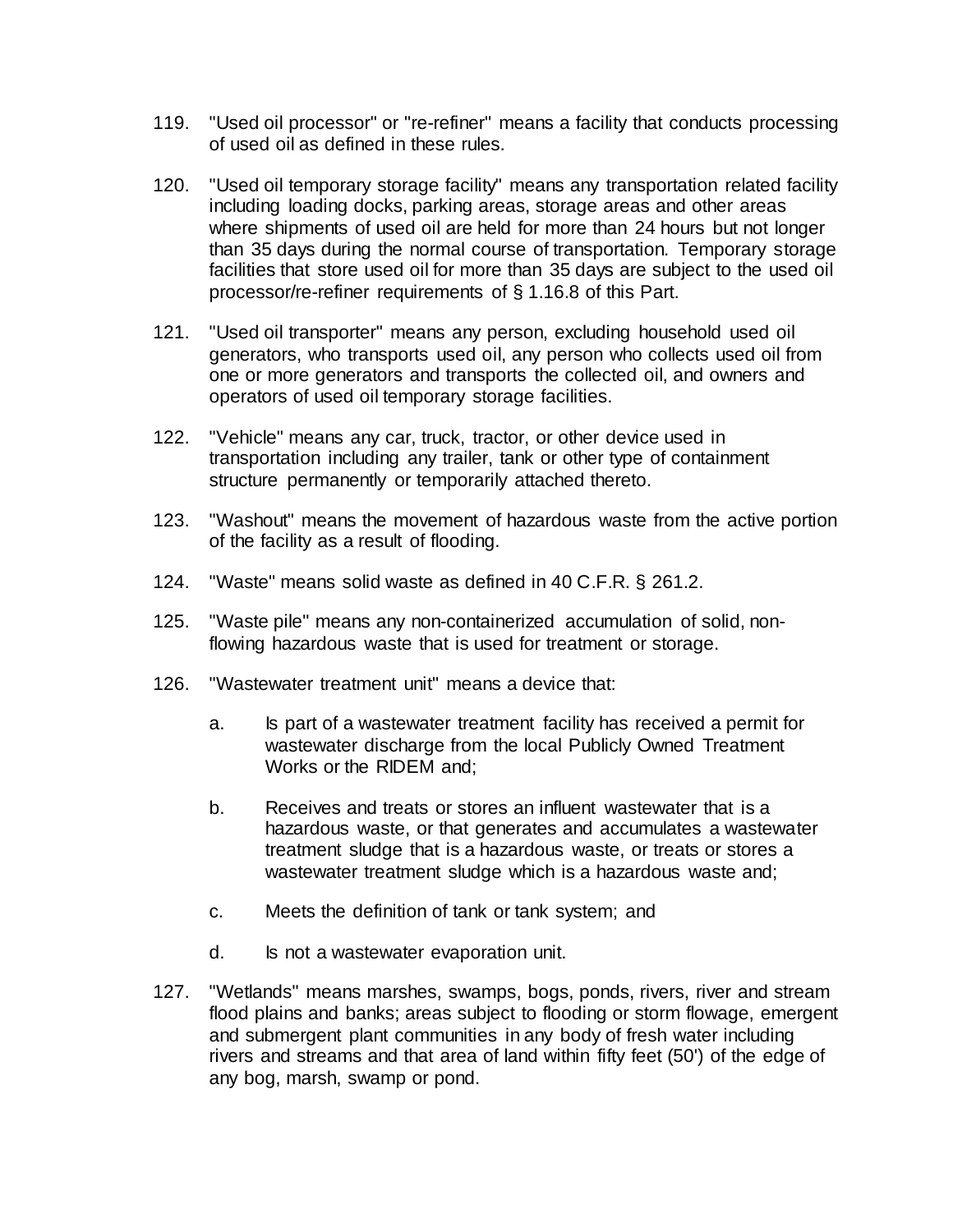## **1.6 Variances**

## **1.6.1 Applications:**

An applicant may apply to the Director for a variance from any of these Rules and Regulations. The Director then may require the submission of any survey data, drawings, soil borings and tests, calculations, scientific tests, data or other information he deems necessary to evaluate such application.

#### **1.6.2 Non-Permit Variances:**

- A. The Director may upon application issue a variance under this rule when compliance with these Rules and Regulations would, in the Director's judgment, and upon presentation by the applicant of adequate proof, cause unreasonable or undue hardship, provided the applicant can also present adequate proof that the issuance of a variance:
	- 1. Will provide protection of health and the environment equivalent to that provided by these rules,
	- 2. Will not endanger the public health and safety,
	- 3. Will not create a public or private nuisance,
	- 4. Will not significantly interfere with the public use and enjoyment of any recreational resource,
	- 5. Will not cause pollution in any surface body of water or any groundwater, or cause contamination of any drinking water supply or tributary thereto,
	- 6. Will not violate any provisions of any Rules or Regulations adopted pursuant to R.I. Gen. Laws Chapter 23-23, as amended,
	- 7. Will not be less stringent than 40 C.F.R. § 262.34(b).
- B. The issuance or denial of a variance shall be preceded by public notice and opportunity for public comment. In no case shall the duration of any such variance exceed five (5) years. Renewals or extensions may be given only after public notice and opportunity for public comment on each such renewal or extension.

#### **1.6.3 Permit Variances:**

In addition to the requirements of  $\S$  1.6.2 of this Part, the Director or his designee shall hold a public hearing prior to rendering a decision on any application. Prior to the hearing, the Director shall issue public notice on the radio and in a newspaper of general circulation in the area affected and shall notify by certified mail to the last known address: all persons requesting in writing such notification, all property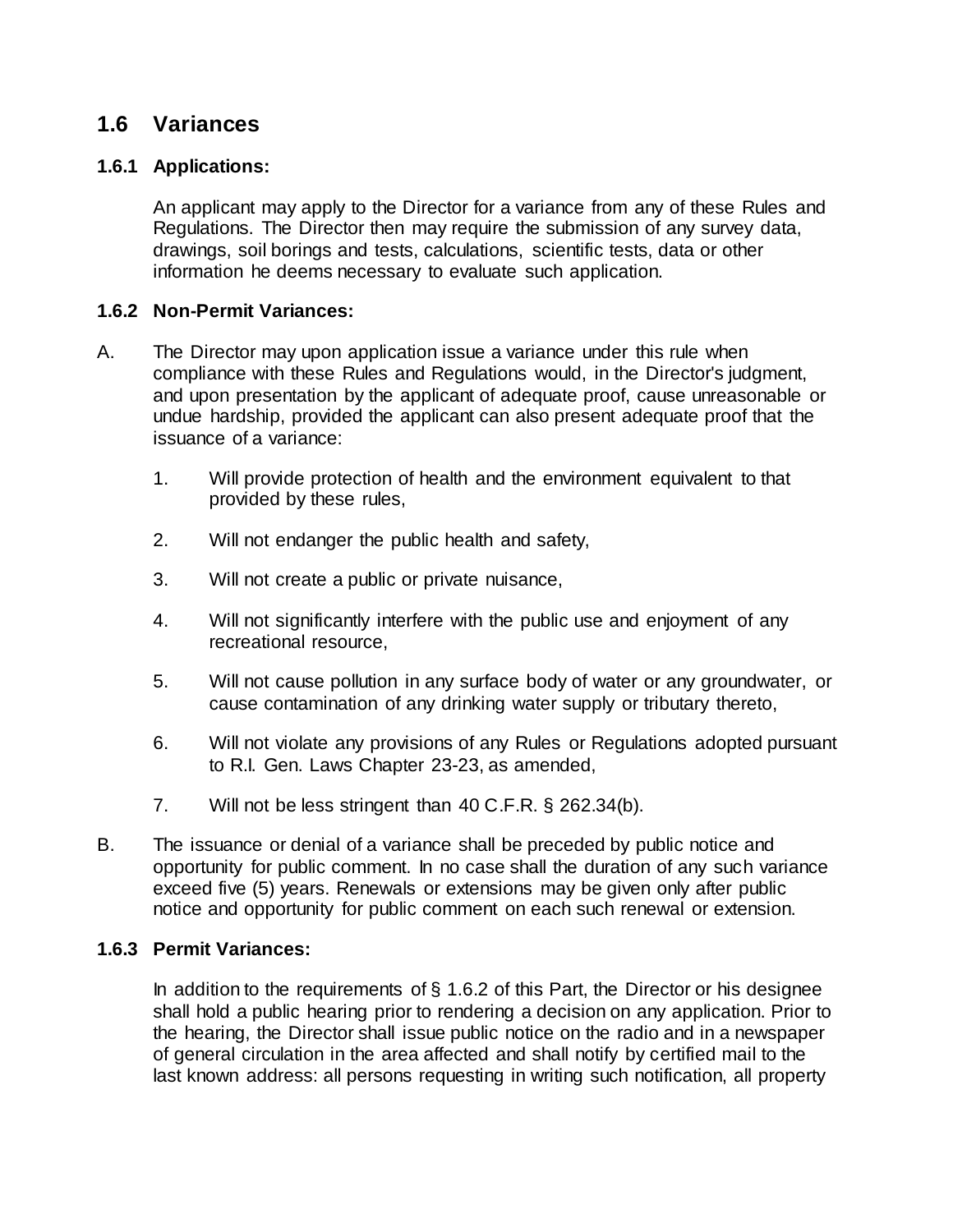owners within five hundred (500) feet of the perimeter of the site of the applicant's facility, the city or town where the facility is located, and the applicant of the hearing date, time, and place. Such notices shall be made at least sixty (60) days prior to the date of the public hearing. Permit variances shall not be granted for a period to exceed one (1) year.

### **1.6.4 Department's Evidence:**

The Department through its authorized agents may present evidence to the Director or his designee relative to any application.

#### **1.6.5 Remonstrant:**

Remonstrants who have been notified, as required by this rule, may present evidence to the Director or his designee relative to any application.

#### **1.6.6 Decision:**

The Director or his designee may grant or deny the variance after hearing provided, however, that such variance may be subject to such terms and conditions as the Director or his designee may deem necessary to protect the public health and safety and the environment.

## **1.7 Generators**

## **1.7.1 Purpose, Scope and Applicability**

- A. § 1.7 of this Part shall apply to all generators of hazardous waste which are defined in § 1.5 of this Part as either a Large Quantity Generator (LQG), Small Quantity Generator (SQG), or Conditionally Exempt Small Quantity Generator (CESQG). §§ 1.7.1 through 1.7.11 of this Part apply to all generators; in addition, § 1.7.12 of this Part applies to LQGs; § 1.7.13 of this Part applies to SQGs, and § 1.7.14 of this Part applies to CESQGs.
- B. Additional operations subject to generator rules:
	- 1. Any generator or person that conducts one or more of the following activities shall comply with the requirements for Large Quantity Generators of hazardous waste contained in this rule:
		- a. Hazardous Waste Management Facilities that initiates a shipment of hazardous waste from a treatment, storage, or disposal facility.
		- b. Community Collection Centers permitted in accordance with § 1.12 of this Part.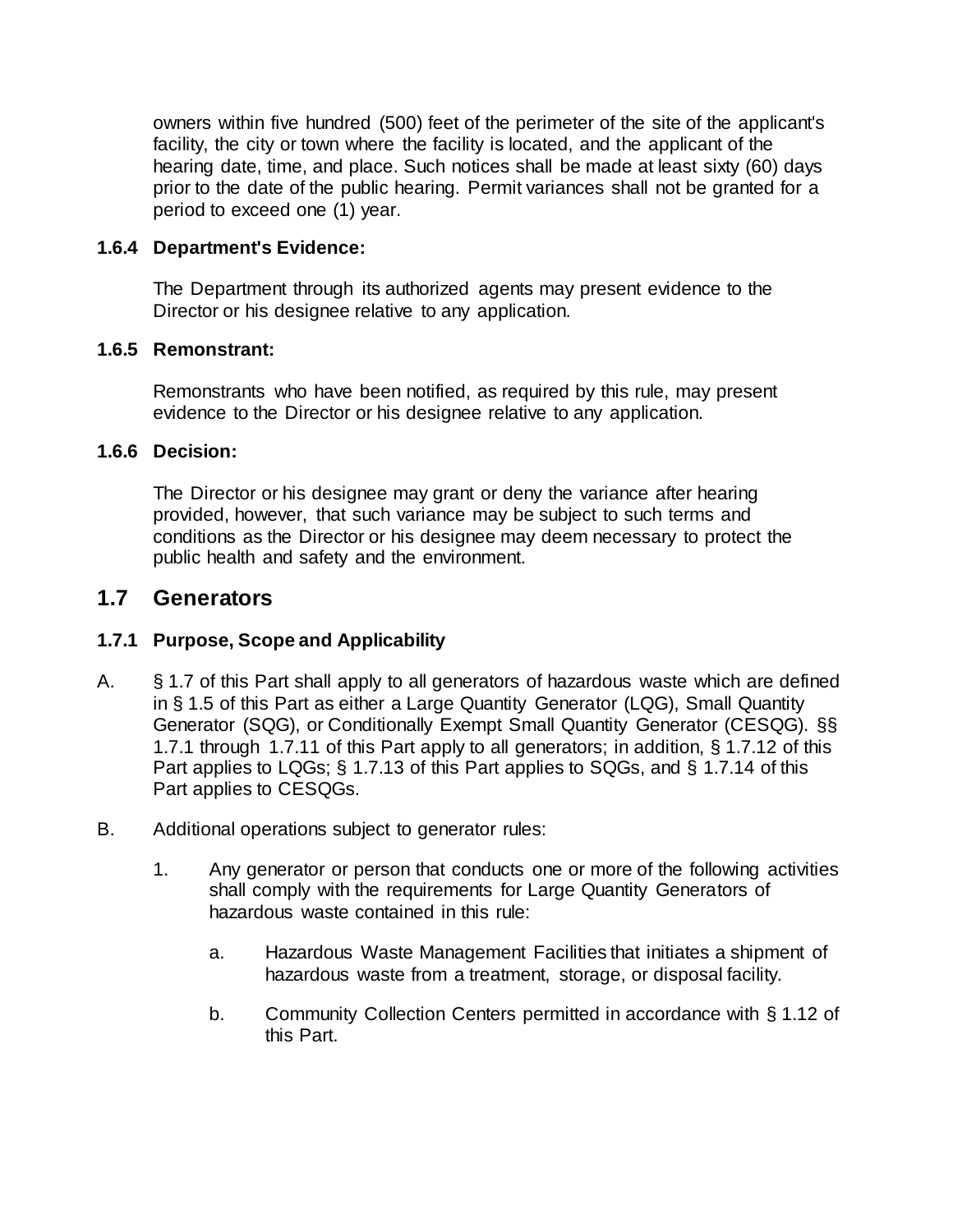- c. Household Hazardous Waste Facilities as defined in § 1.5 of this Part.
- C. Exemptions:
	- 1. These rules do not apply to household hazardous waste generated by nonbusiness activities at single and/or multiple family residences, subject to the household hazardous waste exemption in 40 C.F.R. § 261.4(b)(1). However, owners and/or operators of facilities that accept household hazardous waste, other than household hazardous waste pharmaceuticals, shall comply with the requirements for Large Quantity Generators in this rule and upon receipt the household hazardous waste shall be subject to full regulation as hazardous waste.
	- 2. Household Hazardous Waste Pharmaceuticals accepted for destruction as consumer take-back programs, in accordance with the Department of Health and US Drug Enforcement Administration regulations are not subject to these regulations.
	- 3. These rules do not apply to persons responding to an explosives or munitions emergency in accordance with 40 C.F.R. §§ 264.1(g)(8)(i)(D) or (iv) or  $265.1(c)(11)(i)(D)$  or (iv) and  $270.1(c)(3)(i)(D)$  or (iii).
	- 4. These rules do not apply to the handling of solvent contaminated wipes that are cleaned and reused as described in the 2017 modification of 40 C.F.R. § 261.4(a)(26) (the federal exemption for disposal of solvent contaminated wipes is not recognized as explained in  $\S 1.7.1(E)(1)(d)$  of this Part.
	- 5. Treatment of certain hazardous waste: Treating hazardous waste without a permit or license is allowed if it falls into one of the categories below:
		- a. Is authorized as part of RCRA corrective action as described in § 1.17 of this Part (i.e. a written approval for a RAP, CAMU, TU or Staging Pile has been issued by the Department).
		- b. Is performing treatment in wastewater treatment units.
		- c. Is performing treatment in elementary neutralization units described in §§ 1.9(B)(1)(g) and 1.10.2(A)(5) of this Part.
		- d. Is treating the waste in a totally enclosed treatment unit.
		- e. Is treating the waste in evaporation units, as defined in  $\S$  1.5 of this Part, provided the generator complies with all the following conditions:
			- (1) Does not use the unit to dispose of hazardous waste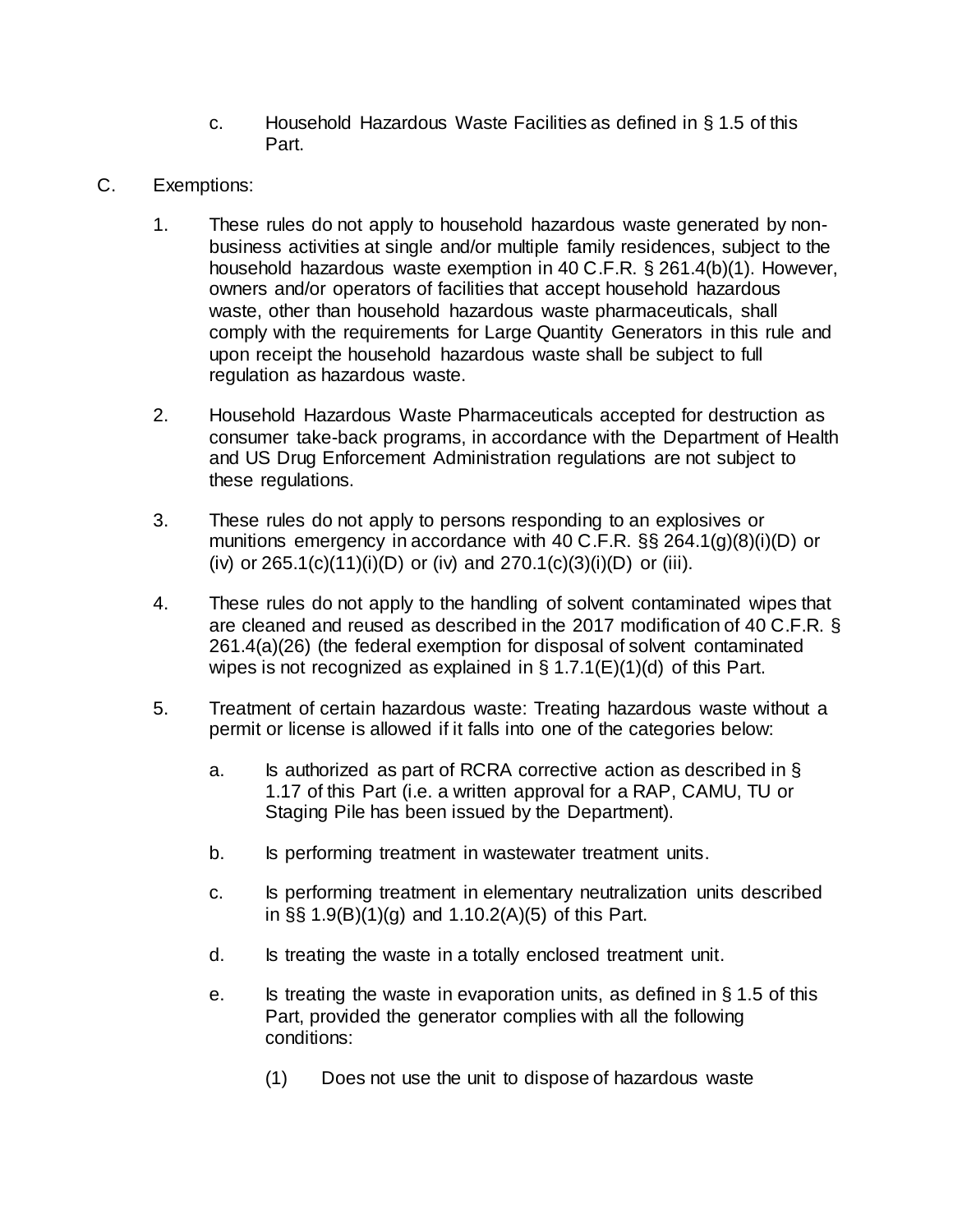- (2) The unit is being used to legitimately treat only wastewater, as defined at 47 Fed. Reg. 4706 (Feb. 2, 1982) (note: Concentrated hazardous wastes are not covered by this exemption.)
- (3) Does not manage waste with the waste codes D001 or D003 in the unit.
- (4) All hazardous waste sludge is managed, before, during and after use of the evaporator unit, as a hazardous waste in accordance with this rule.
- (5) Incoming quantities of hazardous waste managed in evaporator units is included in the calculation of generator status (i.e. Large Quantity Generator vs. Small Quantity Generator vs. Conditionally Exempt Small Quantity Generator).
- (6) Has notified the Department on a form specified by the Department and received the Department's authorization in writing to conduct this activity.
- (7) Ensures that treatment in the evaporation unit shall result in the concentration of hazardous waste constituents for proper recycling or disposal, and not allow evaporation of significant amounts of hazardous waste constituents into the air. Air emissions of hazardous constituents shall also be controlled through compliance with all applicable air emission control requirements of the federal Clean Air Act and the Department's Air Pollution Control Regulations (Chapter 120 Subchapter [05](https://rules.sos.ri.gov/organizations/subchapter/250-120-05) of this Title). This shall include completion of a RIDEM Office of Air Resources Evaporator Information Form before commencing operation of the unit. Each operator of an evaporator unit shall develop a written plan and keep it on site and available for inspection during operation of the evaporator and for three years thereafter, documenting such compliance and showing (based on testing or knowledge of the waste) that the unit is being used to legitimately concentrate wastes and is not resulting in the evaporation of significant amounts of hazardous waste constituents into the air. Operators of evaporator units who are large quantity generators must also comply with the air emission control requirements in 40 C.F.R. Part 265, subparts AA, BB and CC as applicable. These regulations are hereby adopted by reference and made applicable to evaporator units at large quantity generators in Rhode Island. For all other entities in Rhode Island, these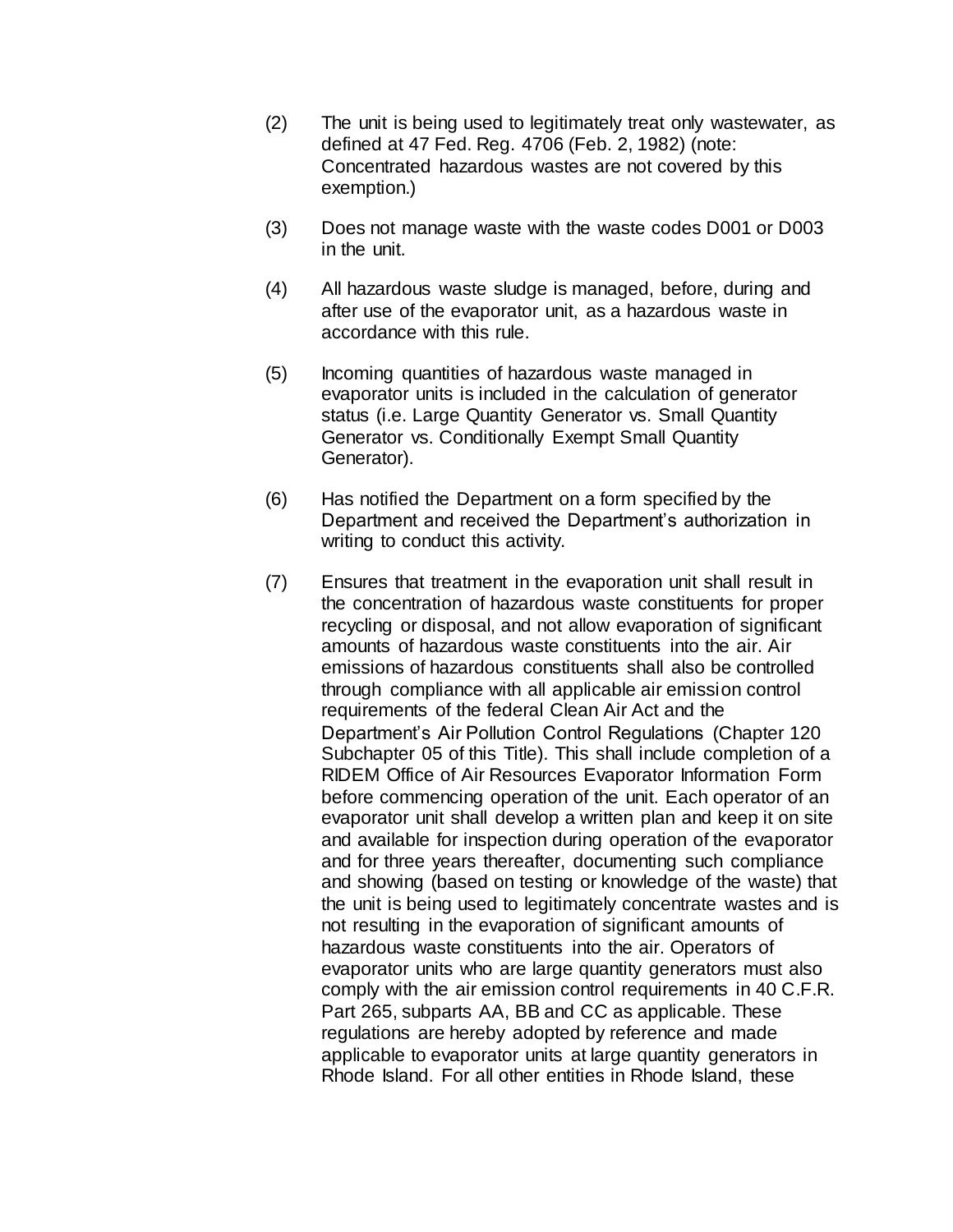regulations are not being adopted by reference by the State, but rather will continue to be administered by the U.S. EPA.

- (8) Ensures operation and placement of the unit does not:
	- (AA) Result in the generation of extreme heat or pressure, fire or explosion; or
	- (BB) Violent reaction;
	- (CC) Produce uncontrolled toxic mists, fumes, or gases in sufficient quantities;
	- (DD) Threaten human health;
	- (EE) Produce uncontrolled flammable fumes or gases in sufficient quantities to pose a risk of fire or explosion; or Damage the structural integrity of the unit, or cause the unit or any of its ancillary equipment to rupture, leak, abnormally corrode, or otherwise fail before the end of its intended life.
- f. Is treating the waste in tanks or containers under the following conditions:
	- (1) The generator provides written notification to the Department that includes the facility name, EPA identification number, generator status, mailing address, street address, telephone number, and contact person; A detailed description of the treatment process(es) to be used including process design drawings, plans or process flow diagrams; An estimate of the frequency that treatment will occur; The type(s) and estimated quantity of hazardous waste to be treated including a detailed description of the process(es) generating the waste; and A detailed description of how all treatment products and byproducts will be managed following treatment.
	- (2) A revised written notification is provided to the Department if the information required above if this section changes significantly.
	- (3) The treatment occurs in containers and tanks that comply with the requirements of §§ 1.7.12, 1.7.13 and 1.7.14 of this Part as appropriate.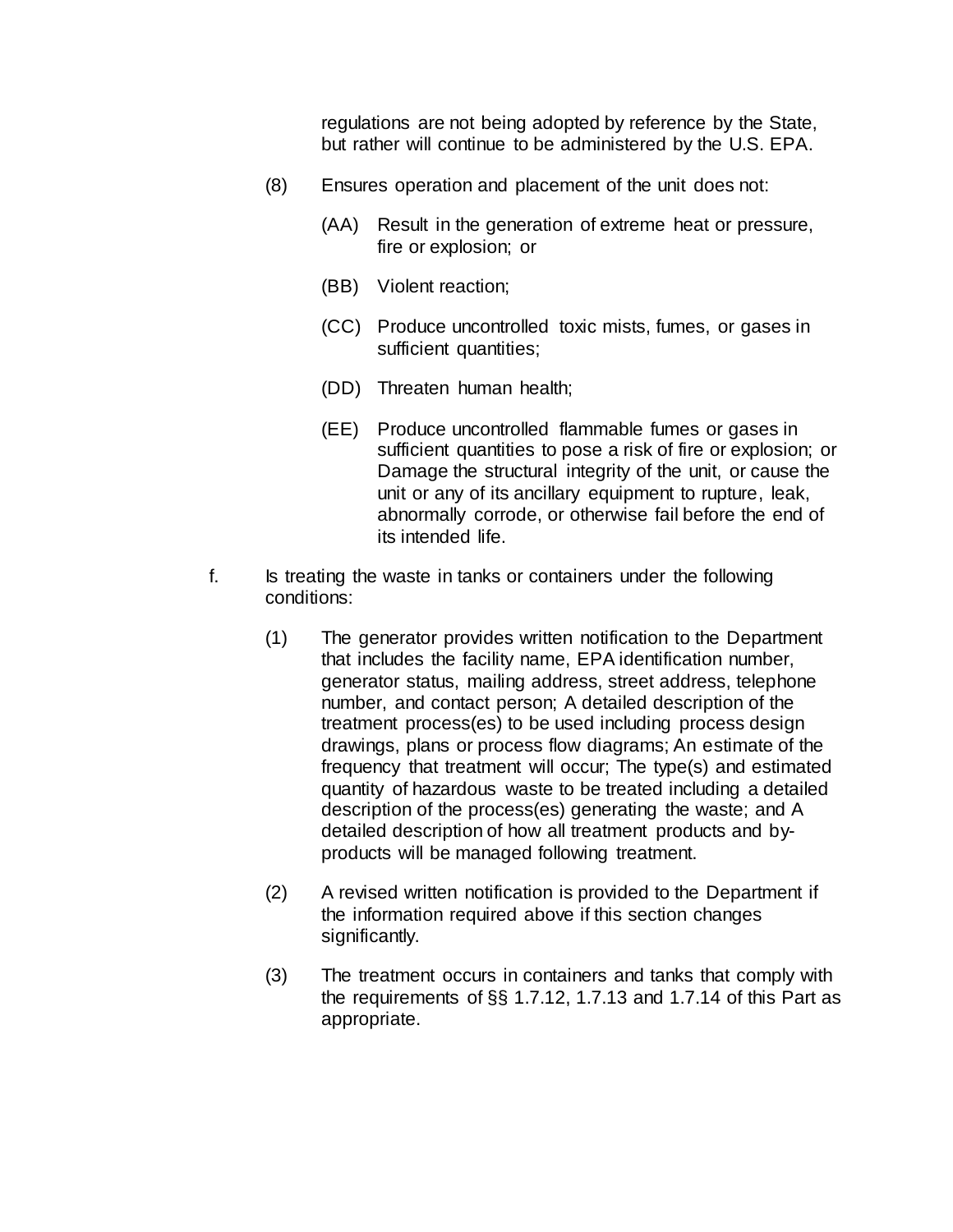- (4) The treatment does not violate the applicable requirements of subparts AA, BB, and CC of 40 C.F.R. Part 265 (as administered by EPA).
- (5) The hazardous waste being treated is generated and treated on-site.
- (6) During treatment and during any storage prior to treatment, hazardous waste is: Counted for the purpose of determining generator status under § 1.7.6 of this Part; and Managed in accordance with the applicable requirements of § 1.7 of this Part.
- (7) The generator determines if treatment by-products are hazardous waste in accordance with § 1.7.3 of this Part.
- (8) The generator maintains records for three years documenting: The type(s) and quantity of waste treated; The method(s) of treatment used; and the date(s) that treatment occurred.
- (9) All hazardous waste generated from the treatment is managed in accordance with the applicable standards of § 1.7 of this Part.
- (10) If a generator is managing and treating waste or contaminated soil in tanks or containers to meet Land Disposal Restriction treatment standards found at 40 C.F.R. § 268.40, the generator develops and follows a written waste analysis plan in accordance with the requirements of 40 C.F.R. § 268.7(a)(5) (as administered by EPA).
- (11) The generator does not treat hazardous waste using thermal treatment processes.
- (12) The generator does not treat, break or shred mercurycontaining wastes or devices (e.g., fluorescent lamps, thermostats).
- (13) The generator does not engage in breaking or shredding of CRT's as prohibited by  $\S$ § 1.14.5(A)(8) and 1.14.5(A)(12) of this Part.
- (14) Treatment does not result in any adverse impact to human health or the environment.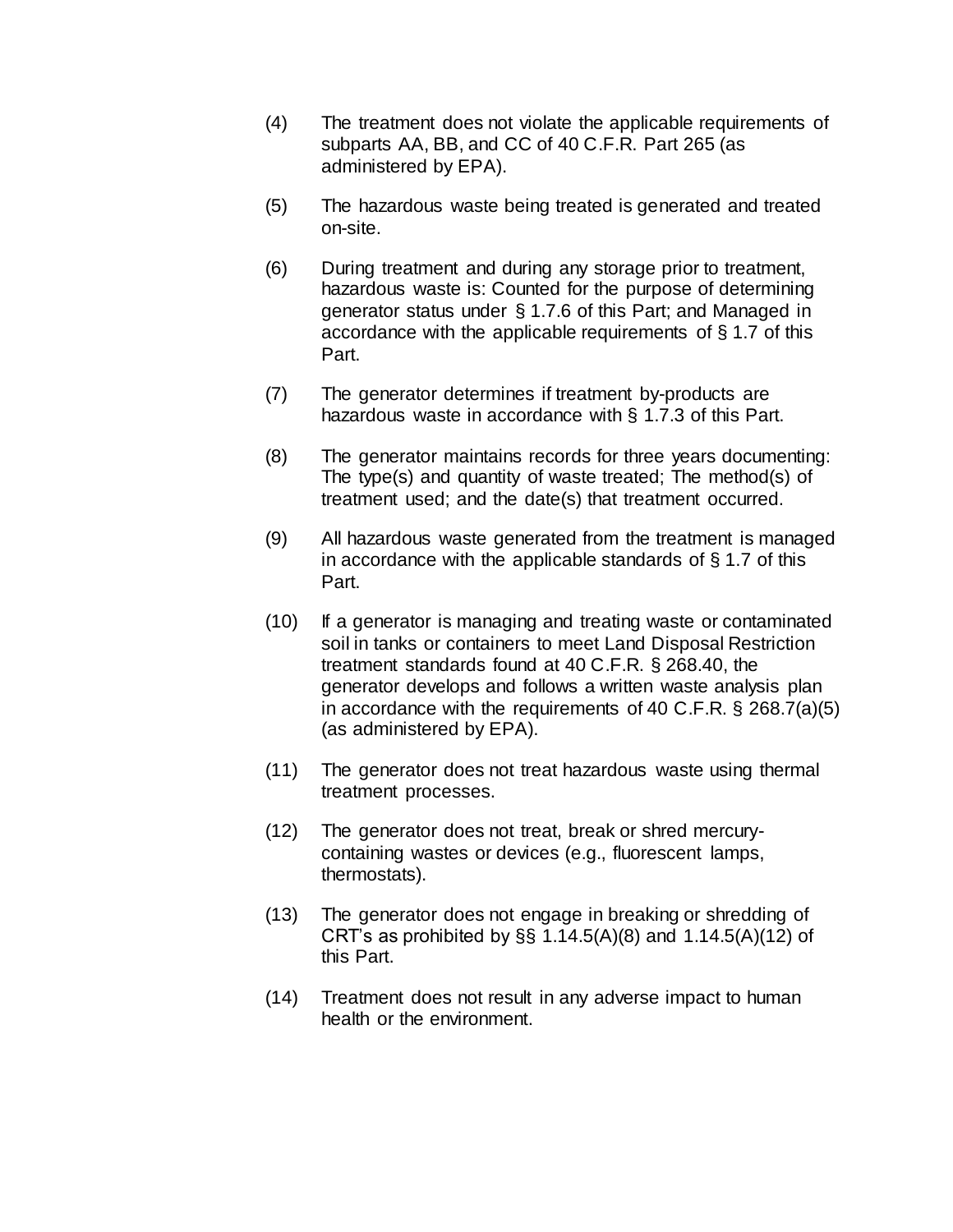- (15) The Department reserves the right, upon receiving written notification of treatment by a generator, to require that treatment-specific requirements be met.
- g. The Director has issued a temporary emergency permit in accordance with § 1.9(B) of this Part to a non-permitted facility to allow the treatment, storage or disposal of hazardous waste subject to the requirements of 40 C.F.R. § 270.61.
- D. Rhode Island has adopted various other federal exemptions by incorporating 40 C.F.R. Part 261 by reference, to the extent set forth in § 1.5 of this Part, and also by adopting some of the exemptions set forth in the federal regulations referenced by §§ 1.9 and 1.10 of this Part. Both these other parts of these rules and the referenced federal regulations need to be consulted to determine the conditions applicable to any particular exemption.
- E. Federal Exemptions Not Adopted
	- 1. Rhode Island has not adopted some of the federal exemptions, as noted in §§ 1.4(C), 1.9 and 1.10 of this Part. In particular, Rhode Island has not adopted exemptions from the hazardous waste rules analogous to the following federal exemptions:
		- a. Definition of Solid Waste Rule (DSW Rule) Exclusions for Hazardous Secondary Materials in 40 C.F.R. §§ 261.2(a)(2)(i), 261.4(a)(23), 261.4(a)(24) and 261.4(a)(25). Materials subject to these federal exclusions are regulated under the otherwise applicable generator requirements in Rhode Island.
		- b. CRT exclusions in 40 C.F.R. §§ 261.4(a)(22), 261.39, 261.40, and 261.41. CRTs are regulated as universal wastes in Rhode Island.
		- c. Manufactured gas plant waste exemption in 40 C.F.R. § 261.24(a). Rhode Island exempts only manufactured gas plant remediation waste that is managed under a Department approval issued in accordance with applicable RIDEM Rules and Regulations for the Investigation and Remediation of Hazardous Material Releases (Subchapter 30 Part [1](file:///C:/Users/kcordeiro/Desktop/DEM%20TRs%20REVIEWED/1) of this Chapter), and that is not land disposed.
		- d. Disposal of solvent contaminated wipes per 40 C.F.R. § 261.4(b)(18) (2017).
		- e. CESQG exclusion in 40 C.F.R. § 261.5. CESQGs are instead regulated in accordance with § 1.8 of this Part.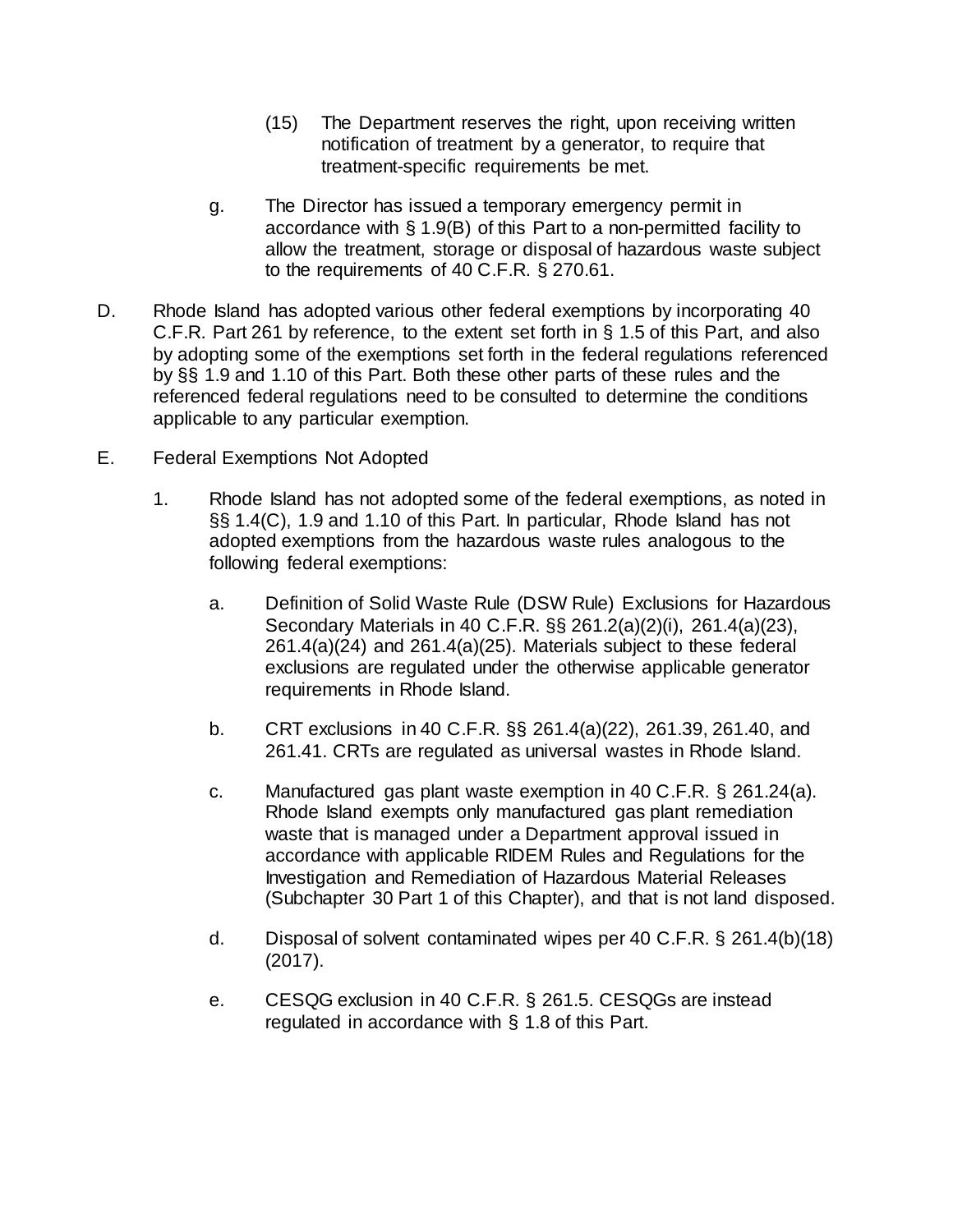- f. Allowance for CESQGs to send hazardous waste to solid waste facilities, in 40 C.F.R. §§ 264.1(g)(1), 265.1(c)(5). This is not allowed in Rhode Island.
- g. The farmer exemption for disposal of waste pesticides in 40 C.F.R. §§ 262.70 and 262.10(f). Farmers are regulated under the otherwise applicable generator requirements in Rhode Island.
- h. Academic Labs Rule (40 C.F.R. Part 262 Subpart K). Laboratory wastes are regulated under the otherwise applicable generator requirements in Rhode Island.
- i. Ocean Disposal Allowance under MPRSA in 40 C.F.R. §§ 264.1(c),  $265.1(c)(1)$ , and  $270.60(a)$ . This is not allowed in Rhode Island.
- j. Injection Well Allowance under UIC in 40 C.F.R. §§ 264.1(d) and 270.1(c)(1)(i). This is not allowed in Rhode Island except when a permit is issued by the Department for a remediation overseen by the Department.
- k. The federal wastewater exemption has been limited by Rhode Island to facilities actually discharging to surface waters or the sewers, as further described at 40 C.F.R. §§ 264.1(g)(6) and 270.1(c)(2)(v). Hazardous waste evaporators at generators are not allowed under this exemption but rather must meet the conditions specified in § 1.7.2(A)(4) of this Part.

## **1.7.2 Prohibitions**

- A. Generators of hazardous waste are prohibited from conducting the following activities:
	- 1. Disposing of or shipping hazardous waste on or to any location that does not meet the definition of a Designated Facility with the exception that CESQGs may also ship certain wastes to:
		- a. A Community Collection Center permitted by the Department or,
		- b. A Paint Collection Center (paint waste only).
	- 2. Shipping hazardous waste off-site for treatment or disposal or recycling without first completing a manifest approved by EPA as required in § 1.7 of this Part unless otherwise authorized in these Regulations.
	- 3. Receiving hazardous waste from off-site without first obtaining a permit, unless the activity is otherwise exempted by these regulations (e.g., for Community Collection Centers or Paint Collection Centers).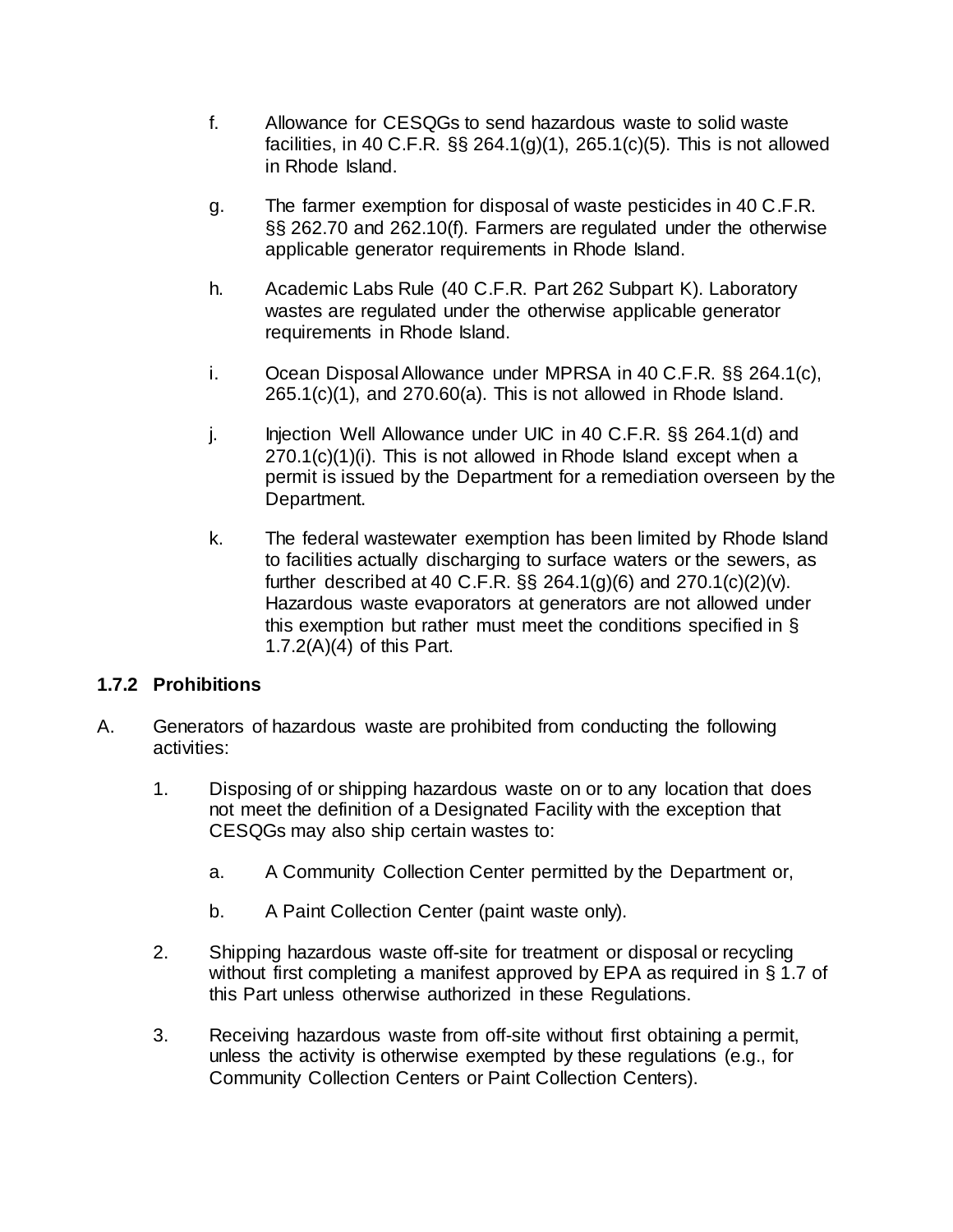4. Treating hazardous waste without a permit or license unless the treatment falls into one of the categories in  $\S 1.7.1(C)(5)$  of this Part.

# **1.7.3 Hazardous Waste Determination**

Any person who generates a solid waste shall determine if the waste is a hazardous waste using the following method. The Generator shall first determine if the waste meets definition of a hazardous waste in § 1.5 of this Part. In accordance with the requirements of 40 C.F.R. § 261.4, as modified in § 1.5(C) of this Part, the Generator may then determine if the waste meets any of the exemptions or exclusions contained in that section. If the waste does not meet any of the federal definitions of hazardous waste, the generator shall then determine if any of the Rhode Island hazardous waste types apply, as defined by § 1.5 of this Part. Analytical testing may be employed by the generator to determine if a solid waste is hazardous waste and shall be determined by an approved method as set forth in 40 C.F.R. Part 261 Subpart C. Equivalent testing methods per 40 C.F.R. § 260.21 are not allowed. Generators may also determine the regulatory status of the waste through product knowledge by demonstrating in writing clear and convincing scientific evidence of the characteristics of the waste and the process(es) that generated the waste. Regardless of any advisory opinions or statements from any laboratory or government agency, it remains the generator's responsibility to properly characterize his/her wastes. If the waste is determined to be hazardous, the generator shall refer to 40 C.F.R. §§ 261, 264 – 266, and 273 as incorporated by reference at §§ 1.4(B), (C), (E), (F), (G) and (I) of this Part and 40 C.F.R. Part 268 (as administered by the EPA) for possible exclusions or restrictions pertaining to the management of the specific waste.

## **1.7.4 Generator Notification and Identification**

- A. All Generators, including CESQG's, shall notify the Department of their hazardous waste activity by applying for and obtaining an EPA Identification Number for his/her site using the RCRA Subtitle C & RI Hazardous Waste Management Act Activity Notification Form provided by the Department. However, CESQG's do not need to obtain an EPA Identification number in order to drop off paint at either a Community Collection Center or a Paint Collection Center.
- B. Generators shall not store or offer hazardous waste for shipment without first obtaining an EPA Identification Number and shall notify the Department in the event of a change of his/her status (LQG, SQG, CESQG, Non-generator) and/or a change in the nature of the hazardous waste generation activity. Only one EPA Identification Number will be issued for an individual generation site and the generator shall use the assigned EPA Identification Number exclusively for shipments of hazardous waste from the site. At the discretion of the Department, either a permanent or temporary EPA Identification Number will be issued to the generator. Temporary EPA Identification Numbers shall be valid for a period of time not to exceed ninety (90) days from the date of issuance.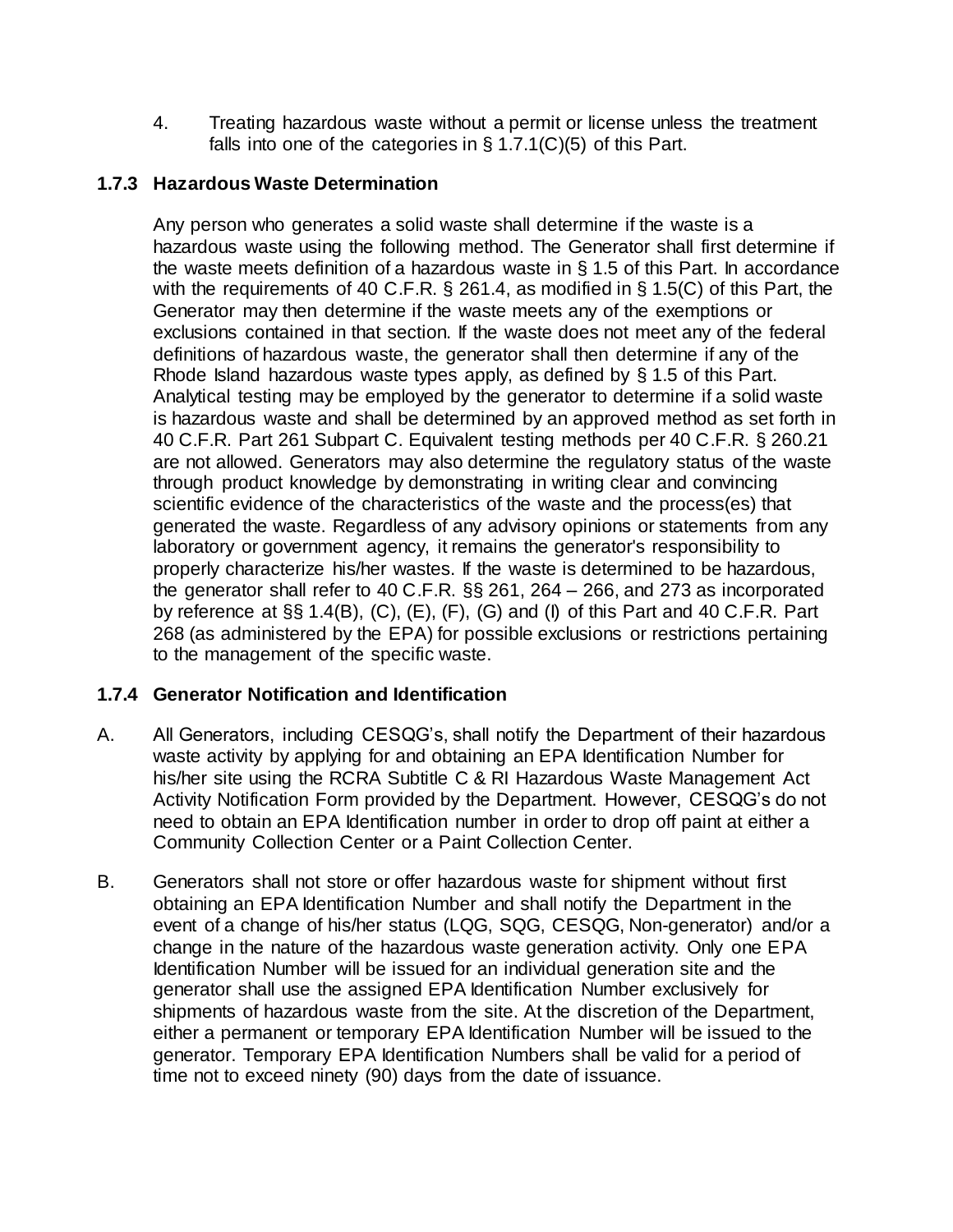### **1.7.5 Hazardous Waste Generation Fee**

- A. Each generator of hazardous waste shall pay a Hazardous Waste Generation Fee of 2.3 cents per pound or 19 cents per gallon of waste generated. This fee shall apply to all hazardous wastes that are generated in Rhode Island. The fee does not apply to waste treated onsite as allowed in  $\S$  1.7.2(A)(4) of this Part. The fee shall be collected by the hazardous waste transporter and in turn shall be paid to the Department as specified in § 1.8.17 of this Part (Hazardous Waste Generation Fee).
- B. Non-hazardous Waste and waste bearing Rhode Island Fee Exemption Waste Codes (R011-R016) as defined in § 1.5 of this Part are exempted from the fee.

### **1.7.6 Generator Quantity Determination:**

- A. When making the quantity determinations used in the LQG, SQG, and CESQG definitions in § 1.5 of this Part, the generator must include all hazardous waste that it generates, except hazardous waste that:
	- 1. Is exempt from regulation under 40 C.F.R. §§ 261.4(c) through (f), 261.6(a)(3), 261.7(a)(1), or 261.8 as modified and incorporated by reference in § 1.4(C) of this Part, or
	- 2. Is managed immediately upon generation only in on-site elementary neutralization units or wastewater treatment units or in a totally enclosed treatment unit as defined in § 1.5 of this Part; or
	- 3. Is recycled, without prior storage or accumulation, only in an on-site process subject to regulation under 40 C.F.R. § 261.6(c)(2); or
	- 4. Is used oil managed under the requirements of § 1.16 of this Part; or
	- 5. Is spent lead-acid batteries managed under the requirements of 40 C.F.R. Part 266, subpart G; or
	- 6. Is universal waste managed under § 1.14 of this Part.
- B. In determining the quantity of hazardous waste generated, a generator need not include:
	- 1. Hazardous waste when it is removed from on-site storage provided that it has been counted when placed into storage; or
	- 2. Hazardous waste produced by on-site treatment (including reclamation) of his hazardous waste, so long as the hazardous waste that is treated was counted once; or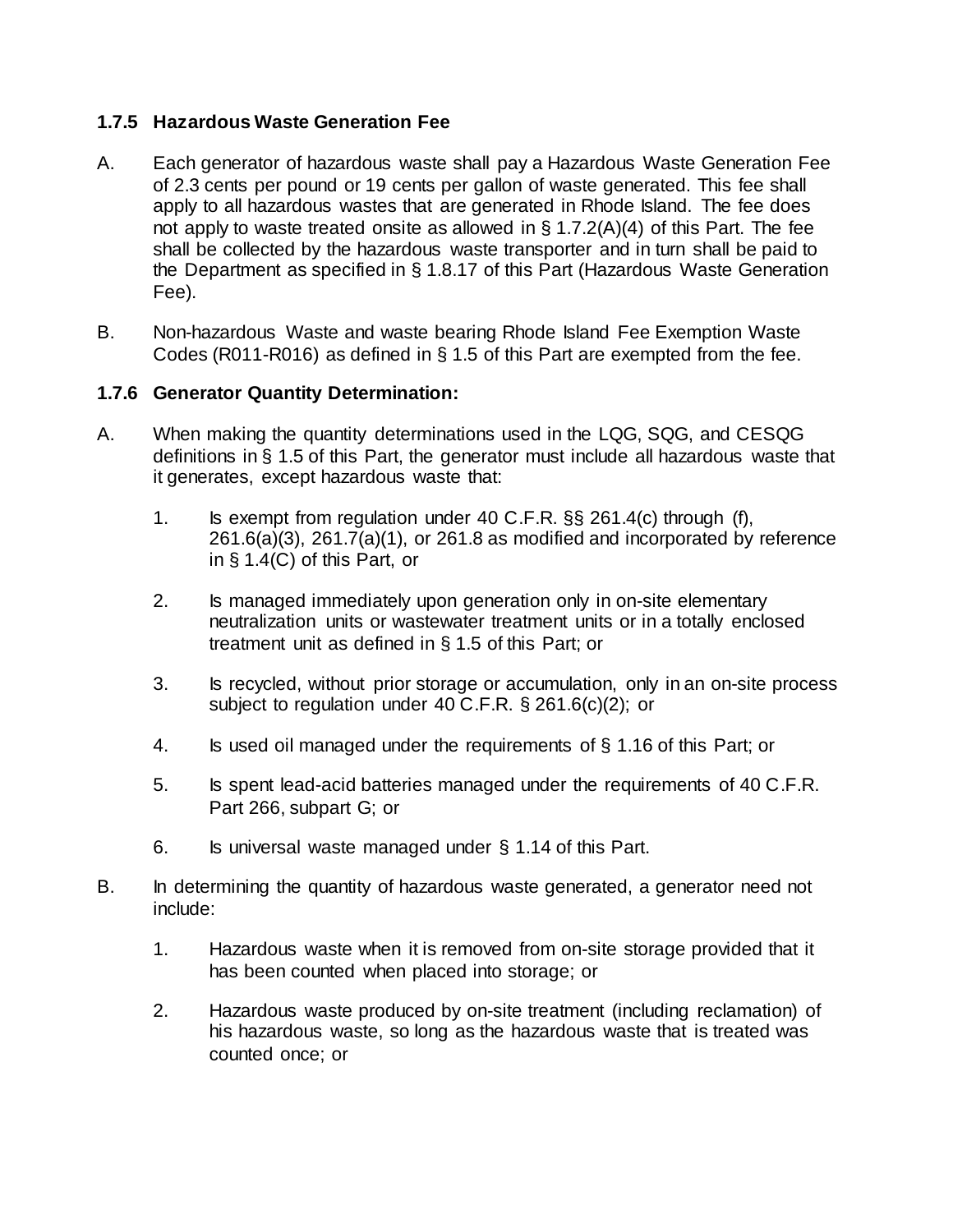- 3. Spent materials that are generated, reclaimed, and subsequently re-used on-site, so long as such spent materials have been counted once.
- 4. Architectural Paint received by Paint Care Centers.
- C. If at any time, or in any given month, the quantity or nature of waste generated or stored causes the generator status of an SQG or CESQG to change (to either LQG or SQG) the generator shall manage the waste as prescribed in the appropriate §§ 1.7.12 and 1.7.13 of this Part. This new standard of management shall include the more stringent provisions and time frames for the increased quantity of waste. The generator shall also notify the Department as required by § 1.7.4 of this Part.
- D. If any generator mixes a solid waste with a hazardous waste that exceeds a quantity exclusion level of this section, the mixture is subject to full regulation and counts toward the generators status if the resultant mixture meets the definition of hazardous waste.

## **1.7.7 Record Keeping**

- A. Generators shall maintain the following records on-site as specified below and elsewhere in these rules for a period of at least three (3) years. The retention times for all records are automatically extended during the course of any unresolved enforcement action regarding the regulated activity or as requested by the Director.
	- 1. A copy of each hazardous waste manifest prepared by the generator for offsite shipment of waste and a copy of the same manifest signed by the designated facility. Records shall be maintained for a period of three (3) years from the date the waste was accepted by the transporter. The generator may maintain paper copies or digital copies so long as the digital copies comply with manifest requirements of 40 C.F.R. § 262.40.
	- 2. Biennial Reports completed by the generator if required for a period of three (3) years from the date the report was due.
	- 3. All analytical test results conducted by the generator related to waste determinations made per § 1.7.3 of this Part for at least three (3) years from the date that the waste was last sent to on-site or off-site treatment, storage, or disposal.
	- 4. Hazardous waste management training records on former employees shall be kept for at least three years from the date the employee last worked at the facility.
	- 5. Inspection logs of hazardous waste container storage areas or tanks holding hazardous waste.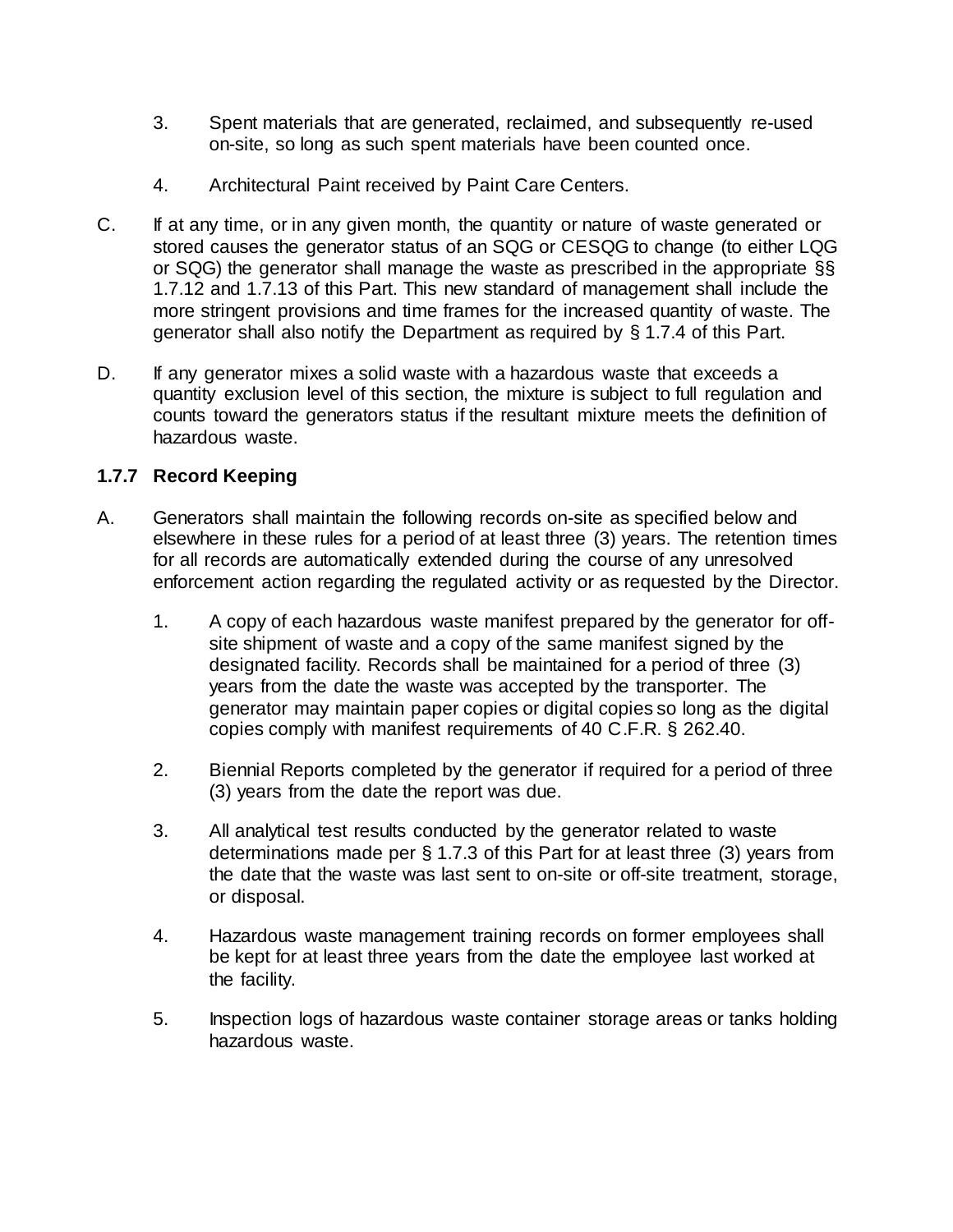- 6. Documentation verifying that tanks holding hazardous waste are emptied every ninety (90) days or in a timely manner as required by the regulations.
- 7. Notification of intent to export for a period of at least three years from the date the hazardous waste was accepted by the initial transporter.
- 8. EPA Acknowledgement of Consent to export for a period of at least three years from the date the hazardous waste was accepted by the initial transporter.
- 9. Confirmation of exported hazardous waste delivery from the consignee for at least three (3) years from the date the hazardous waste was accepted by the initial transporter.
- 10. Annual export report for a period of at least three (3) years from the due date of the report.
- 11. A copy of each certificate of recovery sent by the recovery facility to the exporter for at least three (3) years from the date that the recovery facility completed processing the waste shipment.
- 12. Exception reports required by §§ 1.7.12 (LQG), 1.7.13 (SQG) or 1.7.14 (CESQG) of this Part for non-exported hazardous waste and exported hazardous waste for at least three (3) years from the date the report was filed.
- 13. Copies of any variances, determinations or permits granted by RIDEM or the U.S.E.P.A.
- 14. Generators that accumulate in tanks and containers are required to keep records as required by  $\S$  1.7.13(B) and 1.7.12(D) (LQG), 1.7.13(C) and (D) (SQG) and 1.7.14(C) (CESQG) of this Part as applicable.
- 15. Generators treating waste in tanks and containers must document: the type(s) and quantity of waste treated; the method(s) of treatment used; and the date(s) that treatment occurred.
- 16. Each operator of an evaporator unit shall develop a written plan and keep it on site and available for inspection during operation of the evaporator and for three years thereafter.
- B. Hazardous waste management training records on current personnel shall be kept until closure of the facility.

#### **1.7.8 Satellite Waste Accumulation:**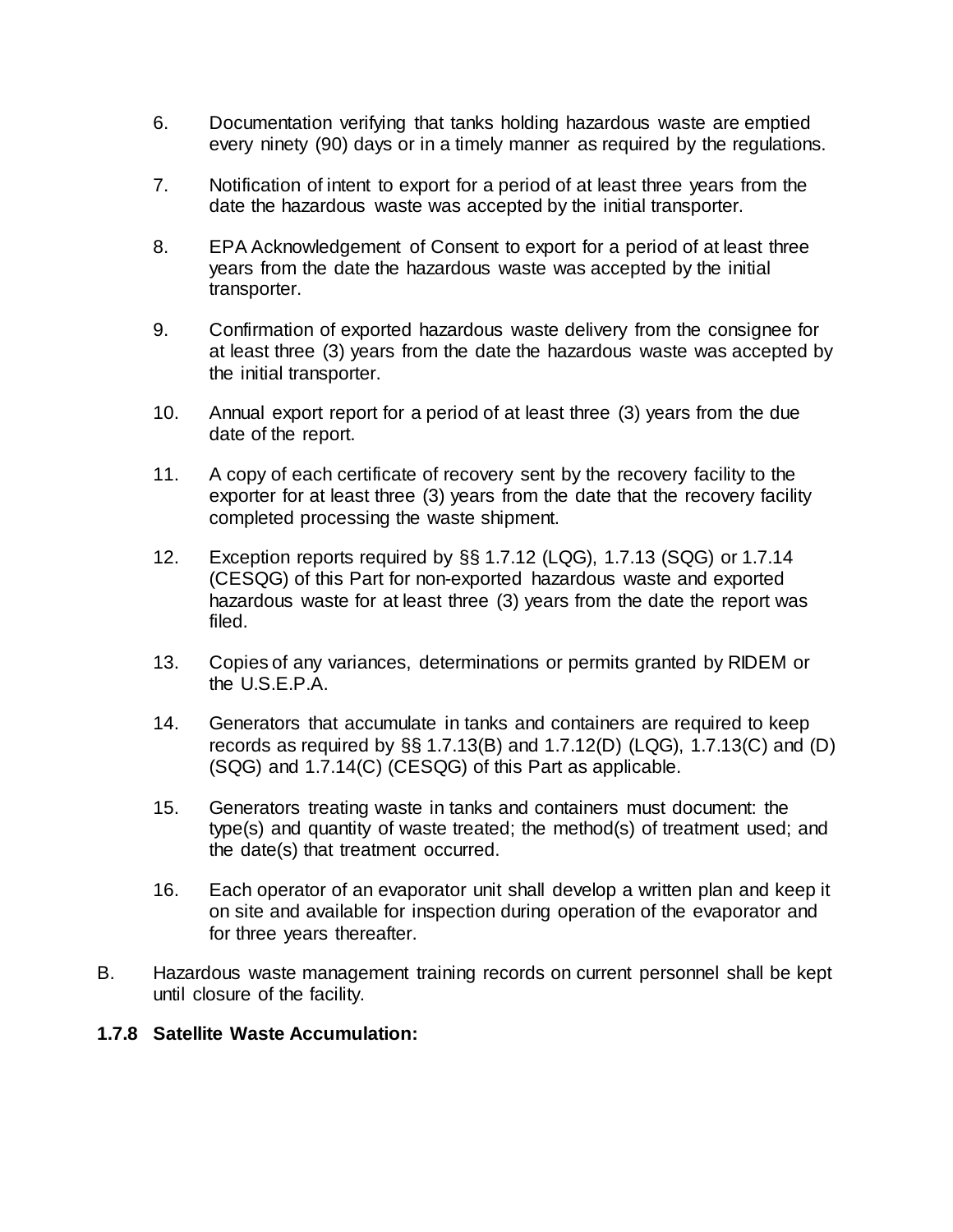- A. Generators may store up to 55 gallons of hazardous waste, or one (1) quart of acutely hazardous waste listed in 40 C.F.R. § 261.33(e) or 40 C.F.R. § 261.30 (d), in containers (satellite accumulation container) at or near any point of generation where the wastes initially accumulate, that is under the control of the operator of the process generating the wastes. The generator may store these wastes in satellite accumulation areas without a storage permit or interim status and without complying with §§ 1.7.9, 1.7.12(B), 1.7.12(C), 1.7.12(G), 1.7.12(J) or 1.7.12(K), 1.7.13(B), (C), (E), (F) or (I), or 1.8.15(B), (C), (E) or (I) of this Part provided that the generator:
	- 1. Labels each satellite accumulation container with the following information:
		- a. The words "Hazardous Waste"
		- b. The chemical or common name of the waste.
		- c. The date the excess amount of hazardous waste began accumulating per § 1.7.8(A)(6) of this Part.
	- 2. Immediately transfers all hazardous wastes from a satellite accumulation container that is in poor condition and is leaking or may leak waste to another satellite accumulation container or a storage container that is in good condition.
	- 3. Stores the hazardous waste in a satellite accumulation container that is made of or lined with materials that will not react with, and are otherwise compatible with, the hazardous waste to be accumulated, so that the ability of the satellite accumulation container to contain the waste is not impaired.
	- 4. Keeps the satellite accumulation container holding hazardous waste closed except when actively adding or removing waste.
	- 5. Handles, manages and maintains the satellite accumulation container in a manner that prevents damage to the container that could result in a spill or release of hazardous waste.
	- 6. Within three days of accumulating hazardous waste in excess of the amounts listed in this rule, complies with the applicable requirements for storage and labeling of hazardous waste in containers as required by §§ 1.7.12 through 1.7.14 of this Part. During the three (3) day period the generator shall comply with requirements in §§ 1.7.8(A)(1) through (5) of this Part and mark the container holding the excess hazardous waste with the date upon which the excess amount first began accumulating waste.
	- 7. If satellite containers are in close proximity to each other, then the total quantity of waste stored in these containers collectively cannot exceed 55 gallons.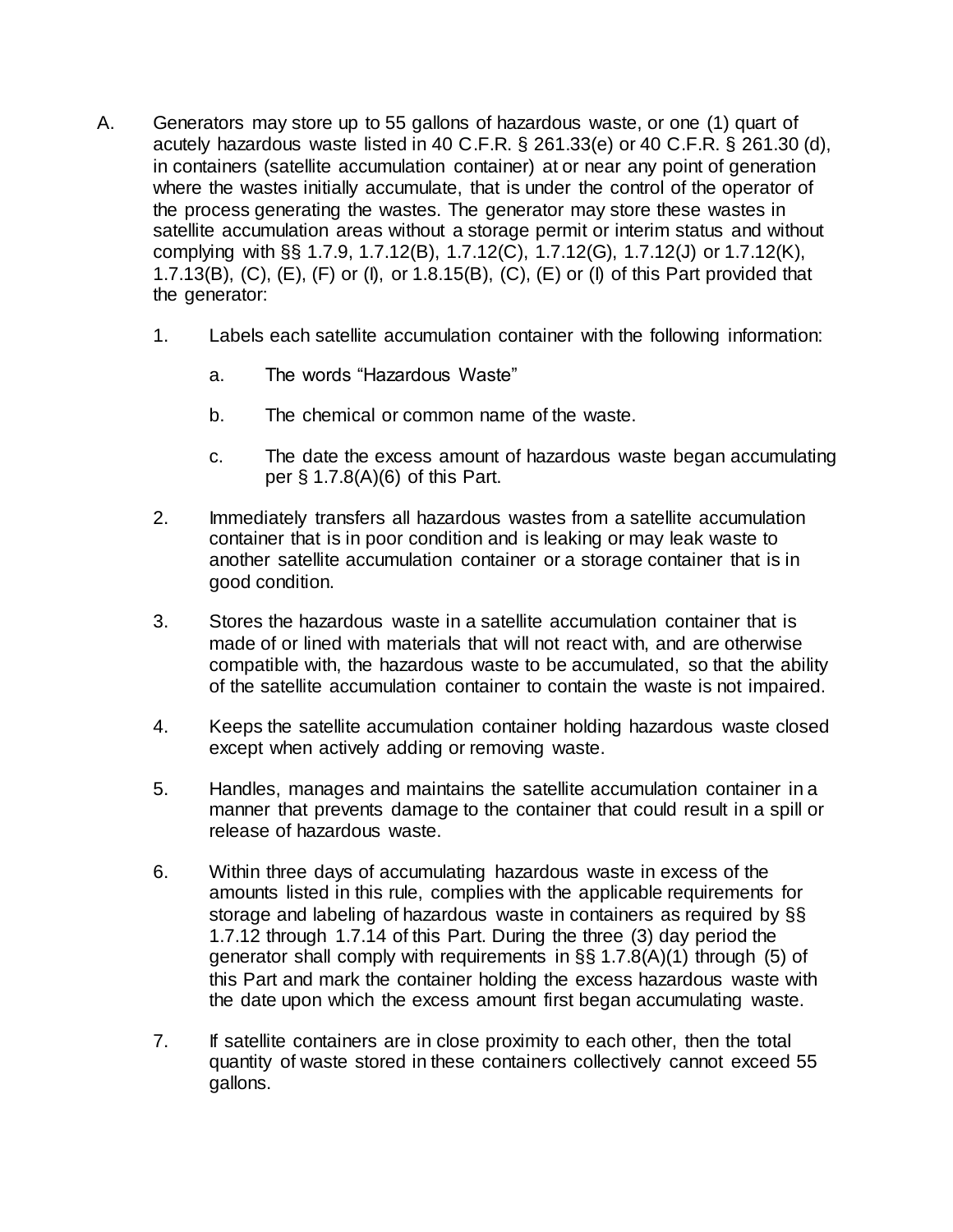### **1.7.9 Aisle Space**

Adequate aisle space shall be maintained of no less than three (3) feet between rows of containers in all areas of the facility where hazardous waste is stored to allow for access to containers and tanks holding hazardous waste by emergency personnel, fire protection equipment, spill control equipment, decontamination equipment and for inspection to ensure the tanks and containers are in good condition.

### **1.7.10 Inspections; Right of Entry**

- A. Pursuant to R.I. Gen. Laws § 23-19.1-12, as amended, the Director may:
	- 1. Enter any hazardous waste management facility, or any place the Director has reason to believe hazardous wastes are generated, stored, treated, or disposed of;
	- 2. Inspect vehicles that the Director has reasonable grounds to believe are being used for the transportation of hazardous wastes;
	- 3. Inspect and obtain samples of any waste or other substances, labels, containers of waste or other substance, or samples from any vehicle in which hazardous wastes are transported or in which the Director has reason to believe hazardous wastes are transported;
	- 4. Inspect and copy records, reports, information, or test results kept or maintained by a generator or at a hazardous waste management facility.

#### **1.7.11 Pre-Transport Requirements**

- A. Before transporting hazardous waste off-site or offering hazardous waste for transportation off-site, generators shall:
	- 1. Package, label and mark each storage unit for offsite shipment in compliance with U.S.D.O.T. requirements under 49 C.F.R. Parts 172, 173, 178 and 179. Place a hazardous waste label on each container which includes the following information:
		- a. The words "Hazardous Waste Federal Law Prohibits Improper Disposal. If found, contact the nearest police or public safety authority or the U.S. Environmental Protection Agency".
		- b. Generator's name, address, city, state, zip code and telephone number
		- c. Generator's EPA identification number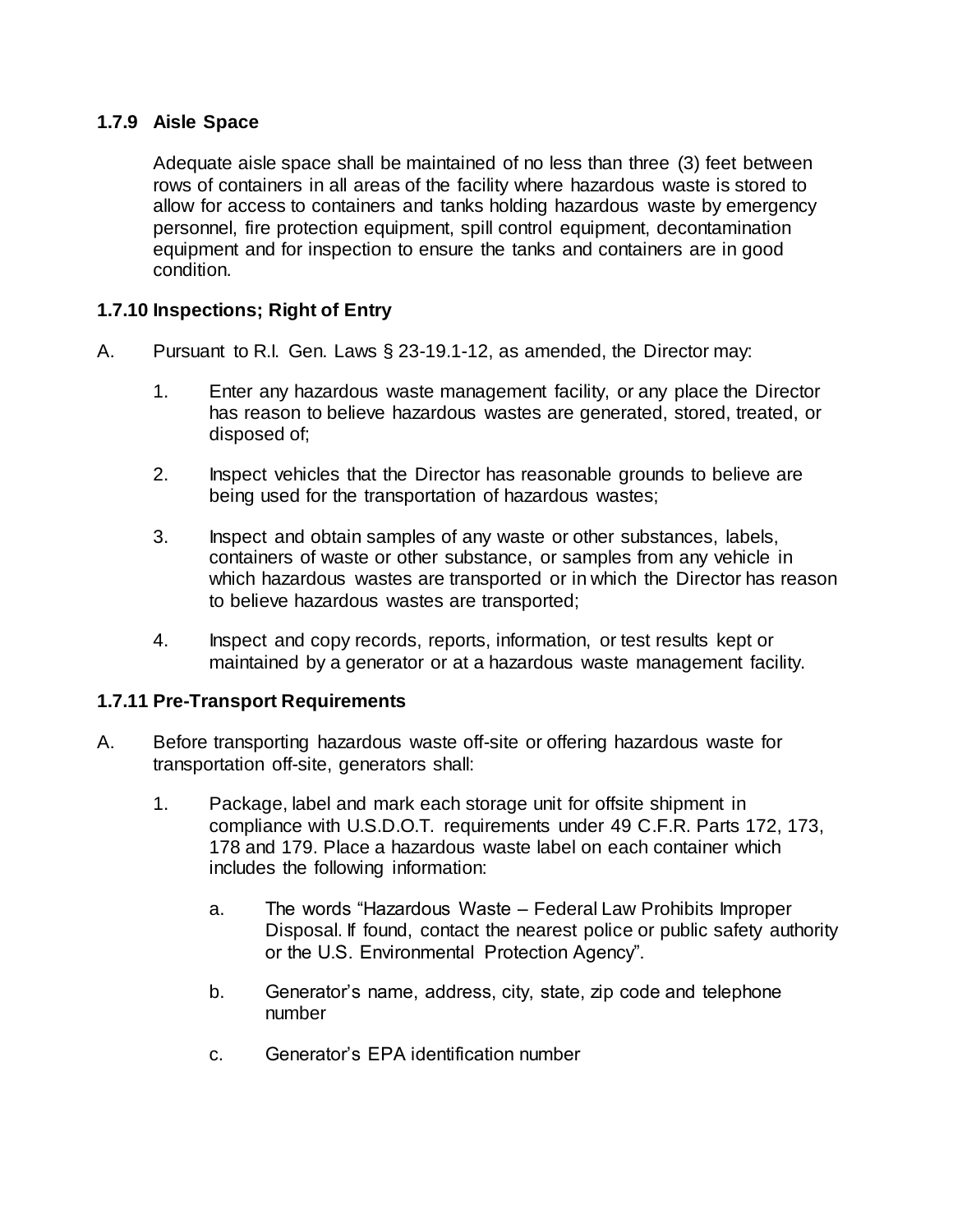- d. Proper D.O.T Shipping Name
- e. Hazardous Properties/Description
- f. EPA waste codes
- g. State waste code (if applicable)
- h. Manifest document number
- 2. Placard or offer the initial transporter appropriate placards according to U.S.D.O.T.'s hazardous materials regulations at 49 C.F.R. Part 172, Subpart F.

#### **1.7.12 Large Quantity Generators (LQGs) - Waste Management Requirements**

- A. The following requirements apply to Large Quantity Generators as defined in § 1.5 of this Part.
- B. Hazardous Waste Storage:
	- 1. A LQG may store hazardous waste on-site for a period not to exceed ninety (90) days, excluding wastewater treatment sludges as described below and hazardous waste in satellite accumulation, without first obtaining a storage permit as required by Hazardous Waste § 1.9 of this Part, provided that he/she manages the hazardous waste in accordance with the provisions of this Part. In addition, such a generator is exempt from all the requirements in subparts G and H of 40 C.F.R. Part 265, except for closure requirements of 40 C.F.R. §§ 265.111 and 265.114. An LQG who stores hazardous waste (except for F006 waste) for more than 90 days is an operator of a storage facility and is subject to the § 1.10 of this Part operational requirements for treatment, storage, and disposal facilities requirements, 40 C.F.R. Part 264, and the permit requirements of § 1.9 of this Part.
	- 2. Wastewater treatment sludges from electroplating operations that meet the listing description for the RCRA hazardous waste code F006, may be accumulated on-site for more than 90 days, but not more than 180 days without a permit or without having interim status provided that:
		- a. The generator has implemented pollution prevention practices that reduce the amount of any hazardous substances, pollutants or contaminants entering the F006 waste or otherwise released to the environment prior to its recycling;
		- b. The F006 waste is legitimately recycled through metals recovery (i.e., on-site or off-site recovery of distinct metal component(s) from the electroplating sludge, as separate end product(s));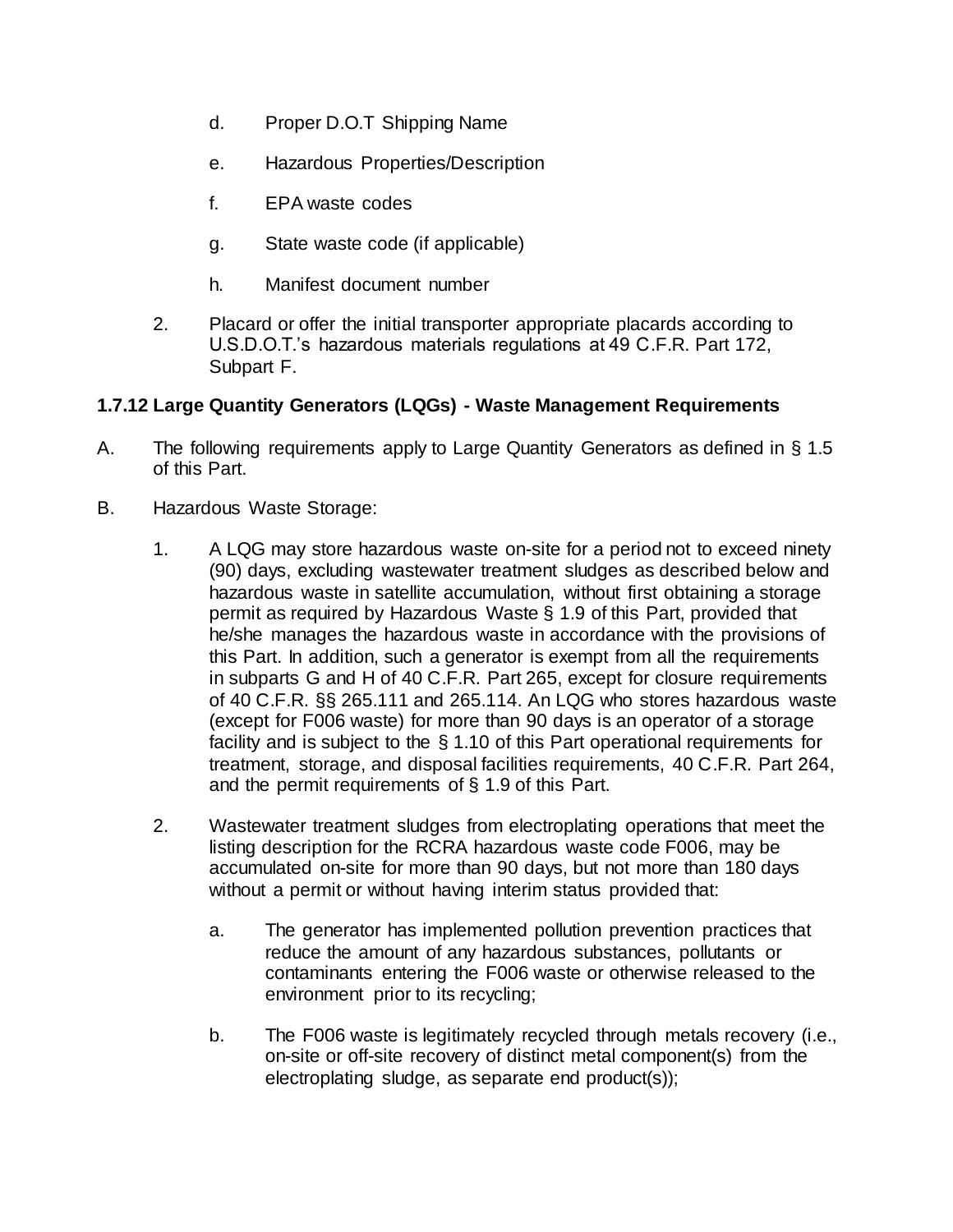- c. No more than 20,000 kilograms (44,000 pounds) of F006 waste is accumulated on-site at any one time and
- d. The F006 waste is managed in accordance with the following:
	- (1) The F006 waste is placed:
		- $(AA)$  In containers that comply with § 1.9.13(C) of this Part and the generator complies with the applicable requirements of subparts AA, BB, and CC of 40 C.F.R. Part 265 (as administered by EPA); and/or
		- (BB) In tanks that comply with § 1.9.13(D) of this Part and the generator complies with the applicable requirements of subparts AA, BB, and CC of 40 C.F.R. Part 265 (as administered by EPA);and/or
		- (CC) In containment buildings and the generator complies with  $\S$  1.9.13(E) of this Part, and has placed its professional engineer certification that the building complies with the design standards specified in 40 C.F.R. § 265.1101 in the facility's operating record prior to operation of the unit. The owner or operator shall maintain the following records at the facility:
			- (i) A written description of procedures to ensure that the F006 waste remains in the unit for no more than 180 days, a written description of the waste generation and management practices for the facility showing that they are consistent with the 180-day limit, and documentation that the generator is complying with the procedures; or
			- (ii) Documentation that the unit is emptied at least once every 180 days.
	- (2) The date upon which each period of accumulation begins is clearly marked and visible for inspection on each container;
	- (3) While being accumulated on-site, each container and tank is labeled or marked clearly with the words, "Hazardous Waste" and complies with labeling requirements in § 1.9.13(G) of this Part; and
	- (4) The generator complies with the requirements in §§ 1.7.12(H), 1.7.12(I), 1.7.12(J), 1.8.10 of this Part and the Land Disposal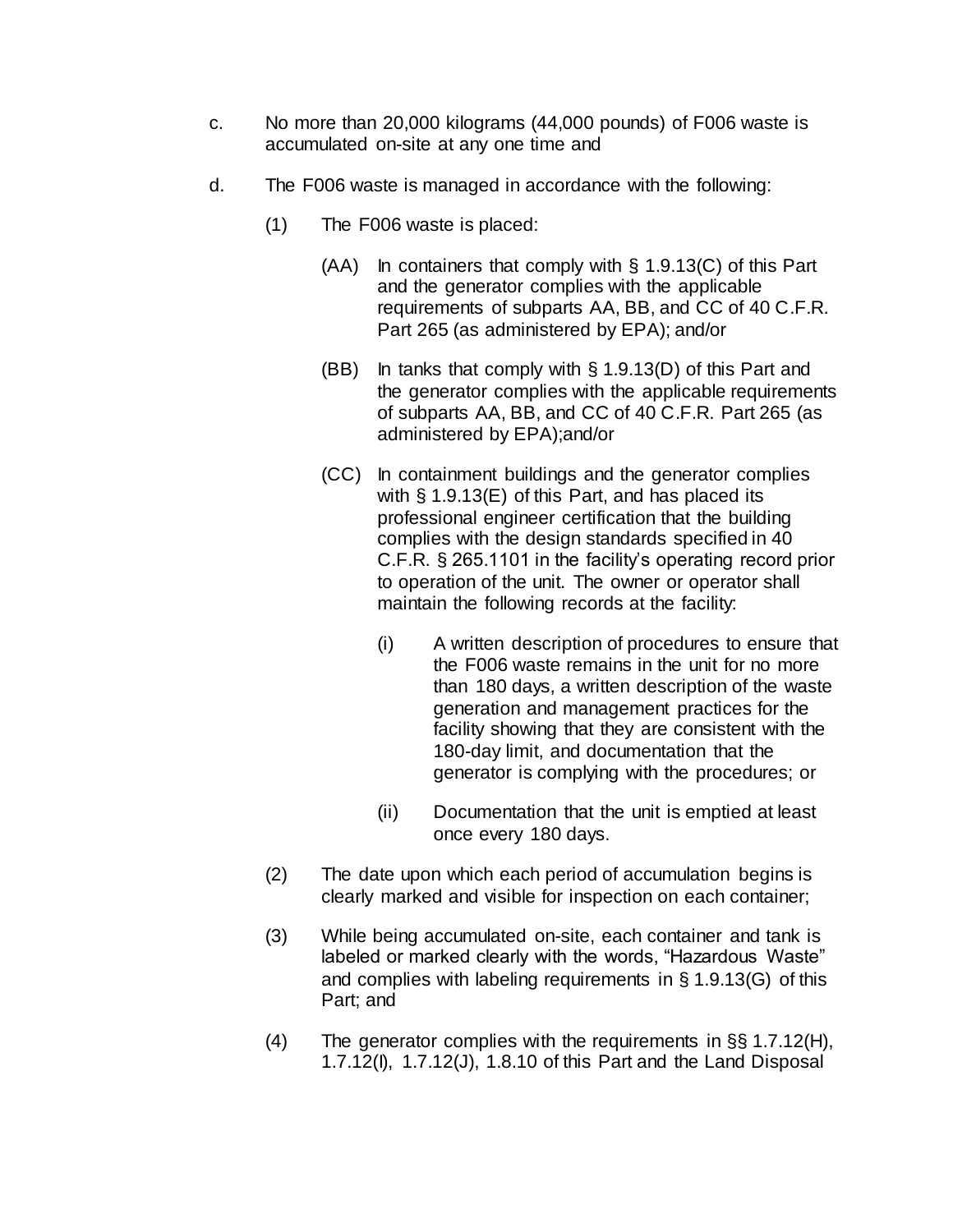Restriction requirement of 40 C.F.R. § 268.7(a)(5) as administered by EPA.

- C. Hazardous Waste Accumulation in Containers:
	- 1. Hazardous waste may be stored in containers provided that the LQG:
		- a. Marks the side of all containers holding hazardous waste with the date upon which the waste first began to accumulate (accumulation start date).
		- b. Keeps all containers holding hazardous waste closed except when it is necessary to add or remove waste.
		- c. Opens, handles and stores containers holding hazardous waste in a manner that does not, or is not likely to, cause a spill or release of hazardous waste.
		- d. Immediately transfers hazardous waste from any and all containers that are not in good condition as a result of physical or chemical forces that have reduced the containers structural integrity, or if they begin to leak, to a container(s) that is in good condition and compatible with the hazardous waste being transferred.
		- e. Stores all containers holding ignitable or reactive hazardous waste in an area that is at least fifty (50) feet from any property boundary lines.
		- f. Takes precautions to prevent accidental ignition or reaction of ignitable or reactive waste. These wastes must be separated and protected from sources of ignition, incompatible materials and heat. While ignitable or reactive waste is being handled, the generator must confine smoking and open flame to specifically designated locations. "No smoking" signs shall be conspicuously placed wherever there is a hazard from ignitable or reactive waste.
		- g. Uses containers constructed of, or lined with, a material that is chemically compatible with the hazardous waste placed into the containers, so that the ability of the container to hold the waste is not impaired.
		- h. Does not place incompatible wastes in the same container unless the mixing is accomplished so that it does not generate extreme heat or pressure, does not initiate a fire, explosion or violent reaction and does not produce uncontrolled toxic mists, fumes, dust or gases, and does not damage the structural integrity of the container and does not threaten human health or the environment through like means.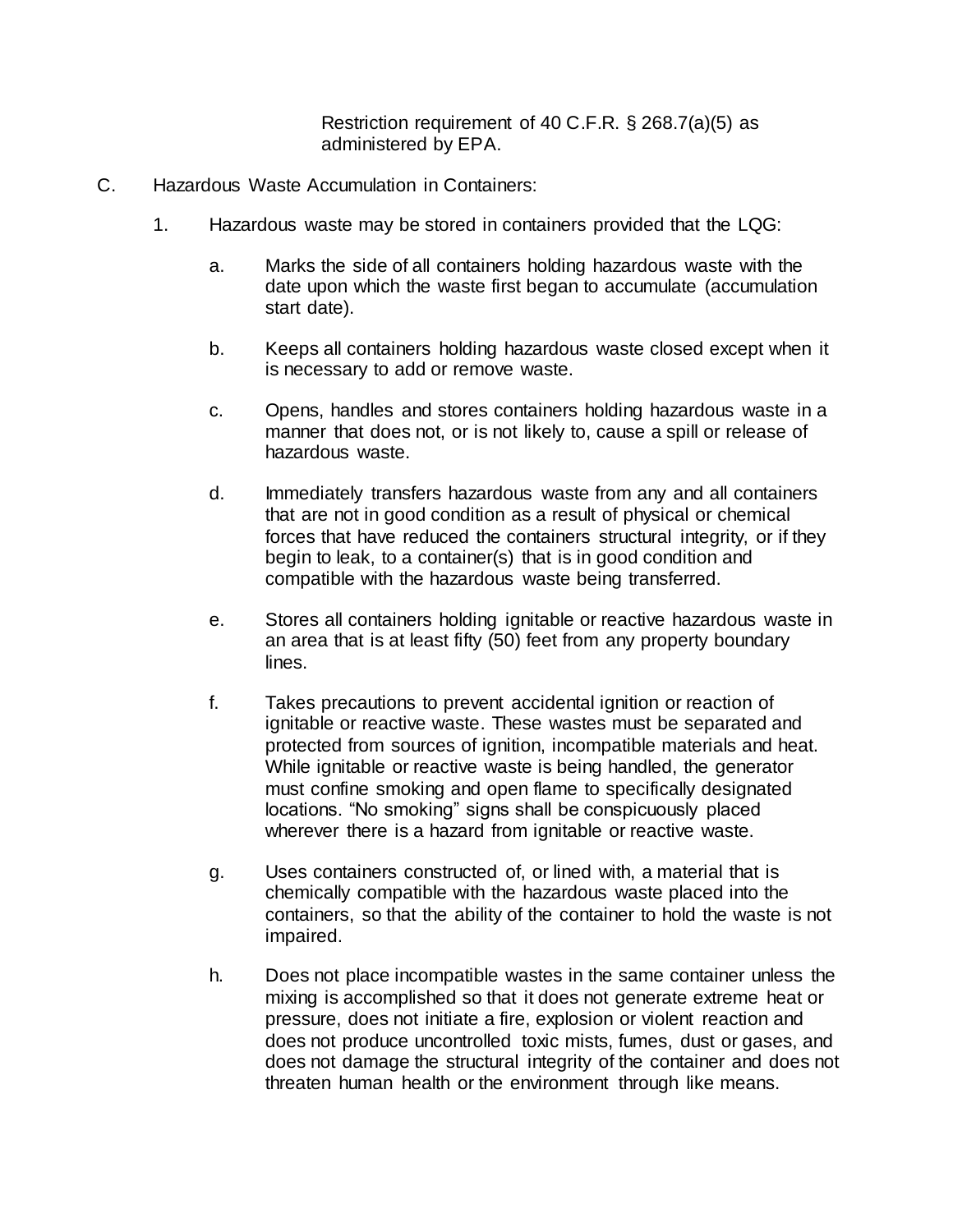- i. Conducts inspections on a weekly basis of all containers holding hazardous waste for signs of deterioration and/or corrosion of the containers and for any signs of leaks or releases of hazardous waste. The inspection shall also include a visual examination of all containment systems and devices to ensure that they are free of any cracks, gaps or other imperfections. Generators shall maintain a written record documenting the date of each inspection, the person that conducted the inspection and whether any release was identified, container was replaced or repair needed to containment conditions, and the result of each inspection for a period of at least three (3) years.
- j. Stores hazardous wastes that when mixed would result in an unintended reaction or are otherwise not compatible in separate containers designed to contain the subject hazardous wastes. Containers holding hazardous wastes shall be stored in separate locations from incompatible wastes or materials present on-site and isolated by a physical barrier (e.g., a dike, berm, or wall) constructed of or lined with a material that is resistant to the hazardous waste stored in the area.
	- (1) Does not place hazardous waste in an unwashed container that previously held an incompatible waste or material, unless the conditions in  $\S 1.7.12(C)(1)(h)$  of this Part are satisfied.
- k. Stores containers holding liquid hazardous waste in an area that has a containment system, or otherwise provide a containment device, that has a capacity of no less than 10% of the total volume of all of the containers in storage or the volume of the largest container, whichever is greater. The containment system or device shall be impervious and compatible with the type of waste held in the containers. The generator shall maintain the containment system or device to ensure that it is free of cracks, gaps or other imperfections that would prevent the system from fully containing any and all spilled or released waste.
- l. Manages all containers holding hazardous waste in accordance with the applicable requirements of 40 C.F.R. Part 265 Subparts AA, BB and CC (as administered by EPA).
- D. Accumulation in Tanks:
	- 1. Large Quantity Generators that store hazardous waste in tanks shall comply with all of the requirements listed below and with the applicable requirements of 40 C.F.R. Part 265 Subparts AA, BB and CC as administered by EPA. All generators storing hazardous waste in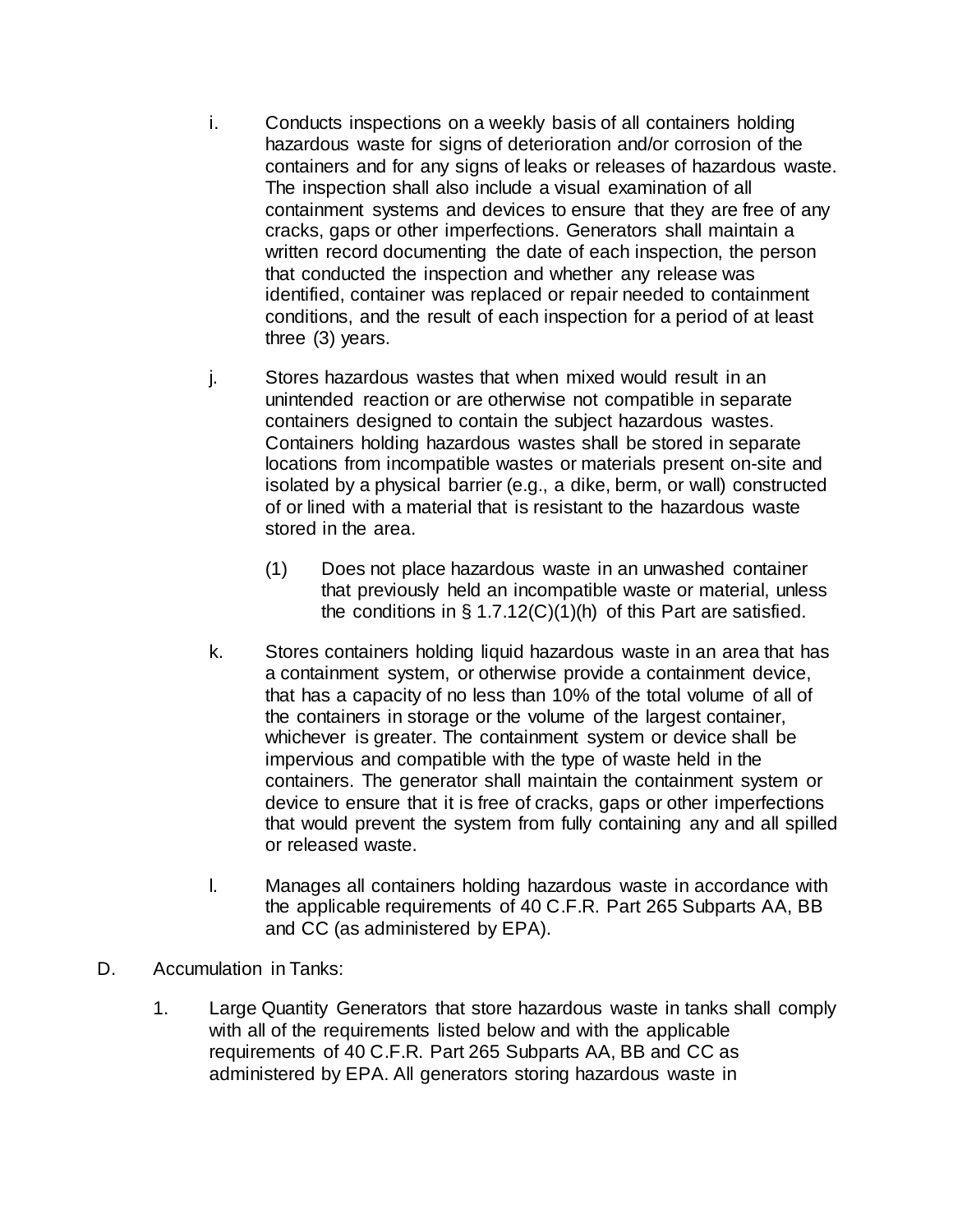underground storage tanks shall also comply with the Rhode Island Rules and Regulations for Underground Storage Facilities Used for Petroleum Products and Hazardous Materials (Subchapter 25 Part [1](https://rules.sos.ri.gov/regulations/part/250-140-25-1) of this Chapter).

- 2. Tank systems that are used to store or treat hazardous waste which contains no free liquids and are situated inside a building with an impermeable floor are exempted from the requirements for containment and detection of releases in §§ 1.7.12(D)(3)(a) through (e) of this Part except for § 1.7.12(D)(3)(e) of this Part. To demonstrate the absence or presence of free liquids in the stored/treated waste, the following test must be used: Method 9095B (Paint Filter Liquids Test) as described in ''Test Methods for Evaluating Solid Waste, Physical/Chemical Methods,'' EPA Publication SW– 846, as incorporated by reference in 40 C.F.R. § 260.11.
- 3. Large Quantity Generators storing hazardous waste in tanks shall comply with the following:
	- a. Tank Certification.
		- (1) Existing Tanks storing hazardous waste shall have a secondary containment device that meets the requirements of § 1.7.12(D)(3)(e) of this Part [secondary containment]. Existing tanks storing non-hazardous waste only that is subsequently re-designated for hazardous waste, shall have a registered professional engineer conduct an evaluation of the tank system detailed in § 1.7.12(D)(3)(b) of this Part and certify, in accordance with 40 C.F.R. § 270.11(d), the structural integrity of the system. The evaluation shall be provided within twelve (12) months of the waste's re-designation date and secondary containment shall be provided within two years of the waste's re-designation date.
		- (2) New Tanks shall be provided with secondary containment (prior to storing hazardous waste) that meets the requirements of § 1.7.12(D)(3)(e) of this Part and have a registered professional engineer conduct an evaluation of the tank system detailed in § 1.7.12(C)(3) of this Part and certify, in accordance with 40 C.F.R. § 270.11(d), the structural integrity of the system described.
		- (3) Tank System Evaluation for Existing Tanks. If required, per § 1.7.12(D)(3)(a)((1)) of this Part generators shall have the system evaluated by a registered professional engineer. The engineer shall determine if the tank system has adequate structural integrity (and compatibility with the waste(s) to be stored) to retain the designed volume of waste without causing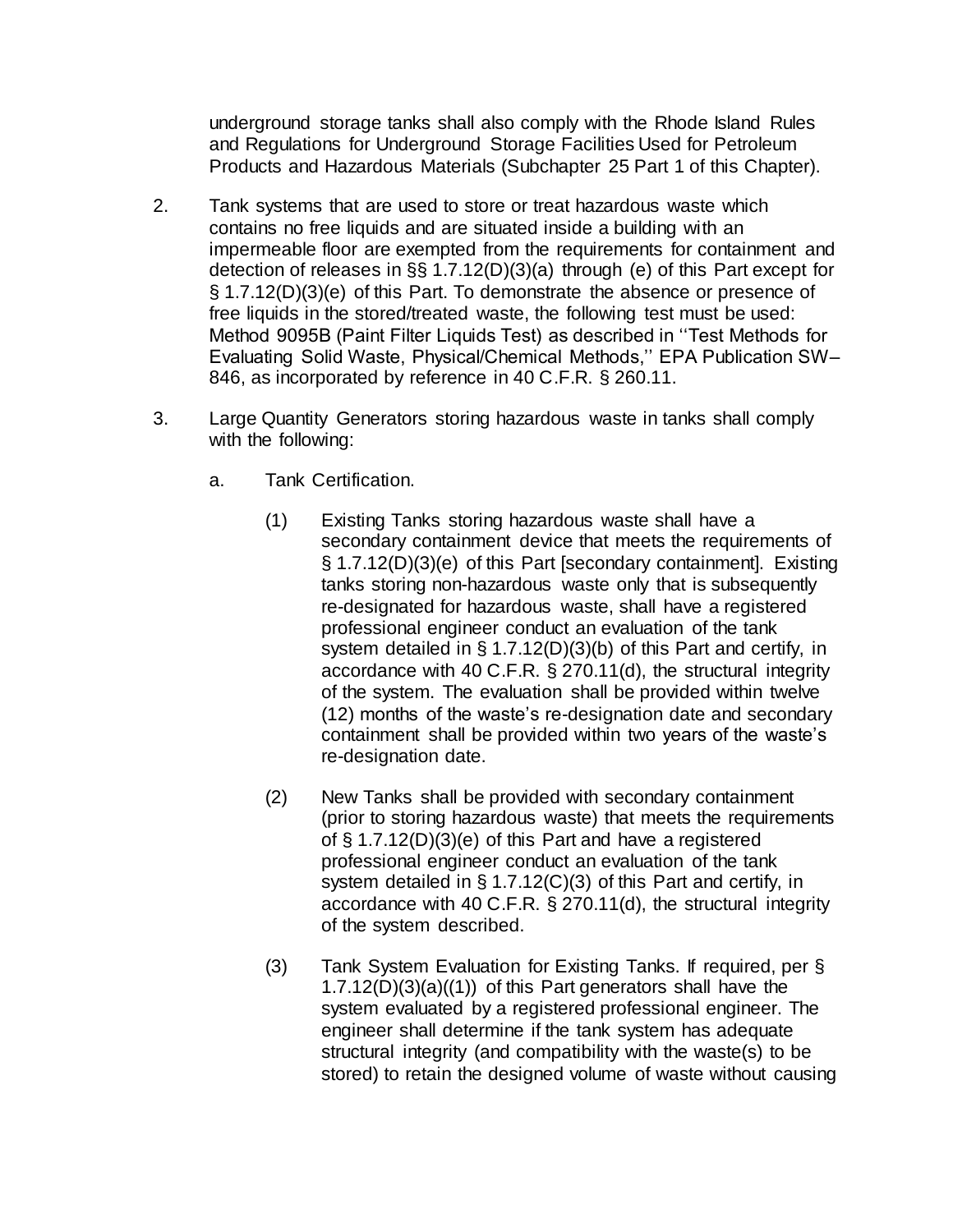a rupture, failure or release. In addition, the evaluation shall include a review of the following:

- (AA) Characteristics of the hazardous waste to be stored or that has been stored in the tank and the compatibility of the tank system with said waste.
- (BB) The age of the tank or date of installation, if known; otherwise an estimate of the tank age.
- (CC) Existing corrosion protection measures and the exterior of the tank system shall be inspected looking for any signs or indications of damage, including but not limited to, weld breaks, punctures, scrapes of protective coatings, cracks, pitting, or any other signs of corrosion or deterioration.
- (DD) Tank systems shall be tested to ensure that they are not leaking, or will not leak, by either having a qualified professional engineer enter the tank system and conduct an interior inspection, or if the tank is nonenterable by conducting a precision leak test on the tank system.
- (EE) The evaluation (and the annual tank system testing, if required) shall be documented in writing and the written report shall be maintained on-site by the generator and shall be made available to Department personnel upon request.
- (4) Tank System Evaluation for New Tanks: Prior to placing hazardous waste into a new tank system, generators shall have the system evaluated by a registered professional engineer. The engineer shall determine if the tank system has adequate structural integrity (and compatibility with the waste(s) to be stored) to retain the designed volume of waste without causing a rupture, failure or release. In addition, the evaluation shall include a review of the following:
	- (AA) Design standards for new tank systems used to construct the tank system and the manufacturer's specifications.
	- (BB) Characteristics of the hazardous waste to be stored or that has been stored in the tank and the compatibility of the tank system with said waste.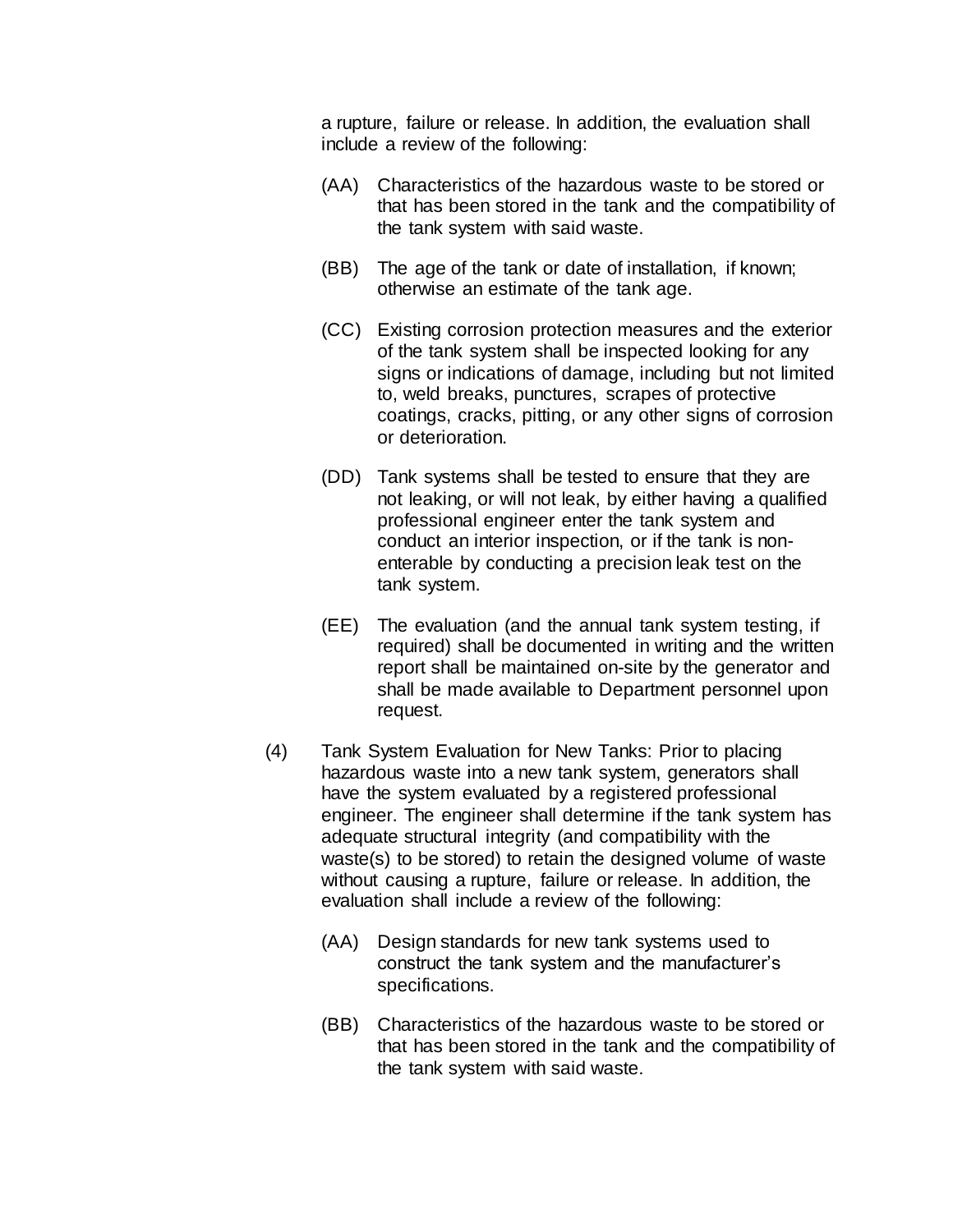- (CC) The owner or operator of a new tank system must ensure that proper handling procedures are adhered to in order to prevent damage to the system during installation. Prior to covering, enclosing, or placing a new tank system or component in use, an independent, qualified installation inspector or a qualified Professional Engineer, either of whom is trained and experienced in the proper installation of tank systems, must inspect the system or component for the presence of any of the following items:
	- (i) Weld breaks;
	- (ii) Punctures;
	- (iii) Scrapes of protective coatings;
	- (iv) Cracks;
	- (v) Corrosion;
	- (vi) Other structural damage or inadequate construction or installation. All discrepancies must be remedied before the tank system is covered, enclosed, or placed in use.
- (DD) For any tank system or components in which the external shell of a metal tank or any external metal component of the tank system is or will be in contact with soil or water, the following corrosion assessment details are required: Factors affecting the potential for corrosion, including but not limited to: soil moisture content, soil pH, soil sulfides level, soil resistivity, structure to soil potential, Influence of nearby underground metal structures (e.g., piping), stray electric current and Existing corrosion-protection measures (e.g., coating, cathodic protection), and the type and degree of external corrosion protection that are needed to ensure the integrity of the tank system during the use of the tank system or component, consisting of one or more of the following:
	- (i) Corrosion-resistant materials of construction such as special alloys or fiberglass-reinforced plastic;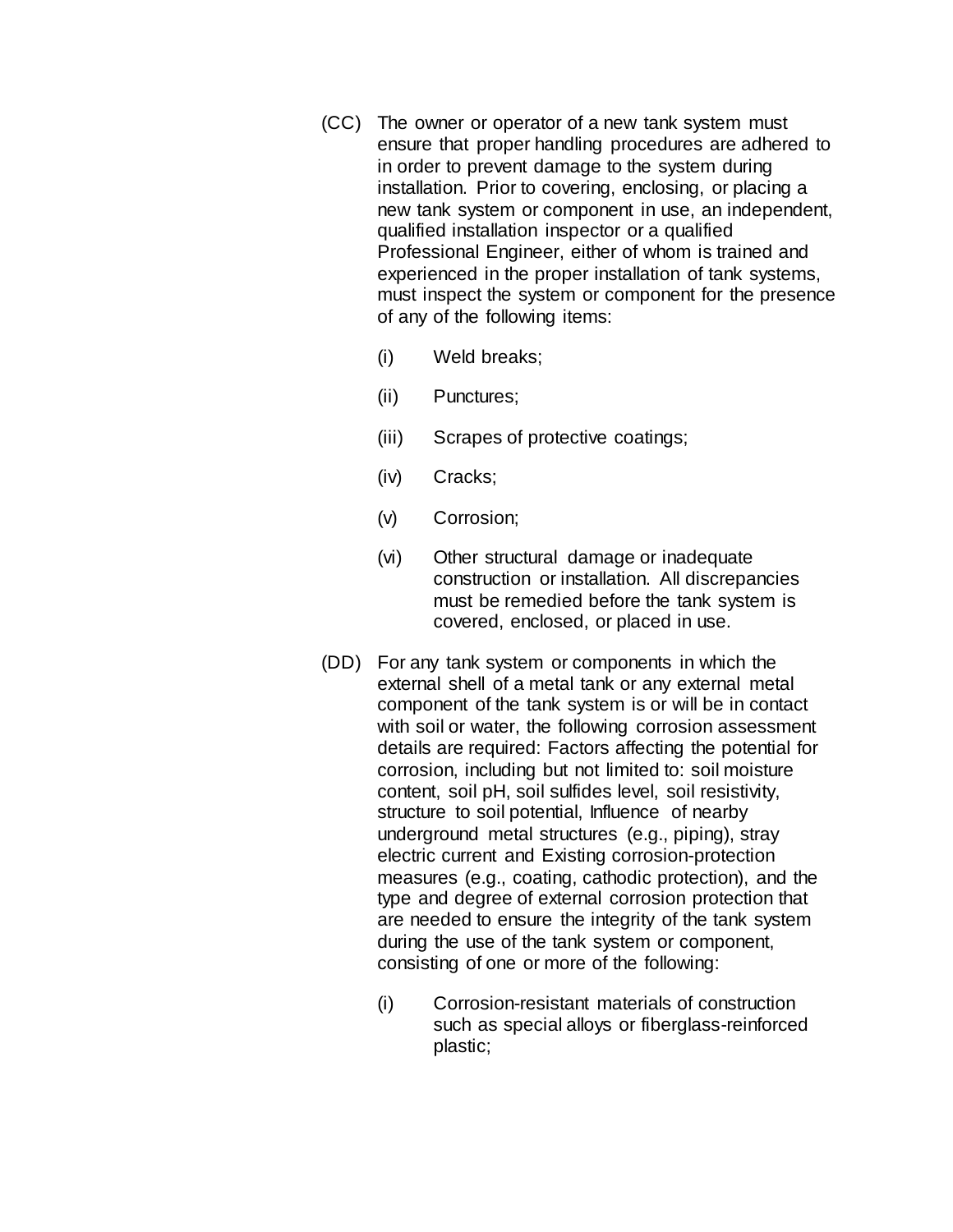- (ii) Corrosion-resistant coating (such as epoxy or fiberglass) with cathodic protection (e.g., impressed current or sacrificial anodes); and
- (iii) Electrical isolation devices such as insulating joints and flanges. The practices described in the National Association of Corrosion Engineers (NACE) standard, ''Recommended Practice (RP–02–85)—Control of External Corrosion on Metallic Buried, Partially Buried, or Submerged Liquid Storage Systems,'' and the American Petroleum Institute (API) Publication 1632, ''Cathodic Protection of Underground Petroleum Storage Tanks and Piping Systems,'' may be used, where applicable, as guidelines in providing corrosion protection for tank systems.
- (EE) The owner or operator must provide the type and degree of corrosion protection necessary, based on the information provided above to ensure the integrity of the tank system during use of the tank system. The installation of a corrosion protection system that is field fabricated must be supervised by an independent corrosion expert to ensure proper installation.
- (FF) Tank systems shall be tested to ensure that they are not leaking, or will not leak, by either having a qualified professional engineer enter the tank system and conduct an interior inspection, or if the tank is nonenterable by conducting a precision leak test on the tank system.
- (GG) For any underground tank system components that are likely to be affected by vehicular traffic, a determination of design or operational measures to protect the tank system from damage and design considerations shall ensure that:
	- (i) Tank foundations will maintain the load of a full tank;
	- (ii) Tank systems will be anchored to prevent flotation or dislodgement where the tank system is placed in a saturated zone, or is located within a seismic fault zone;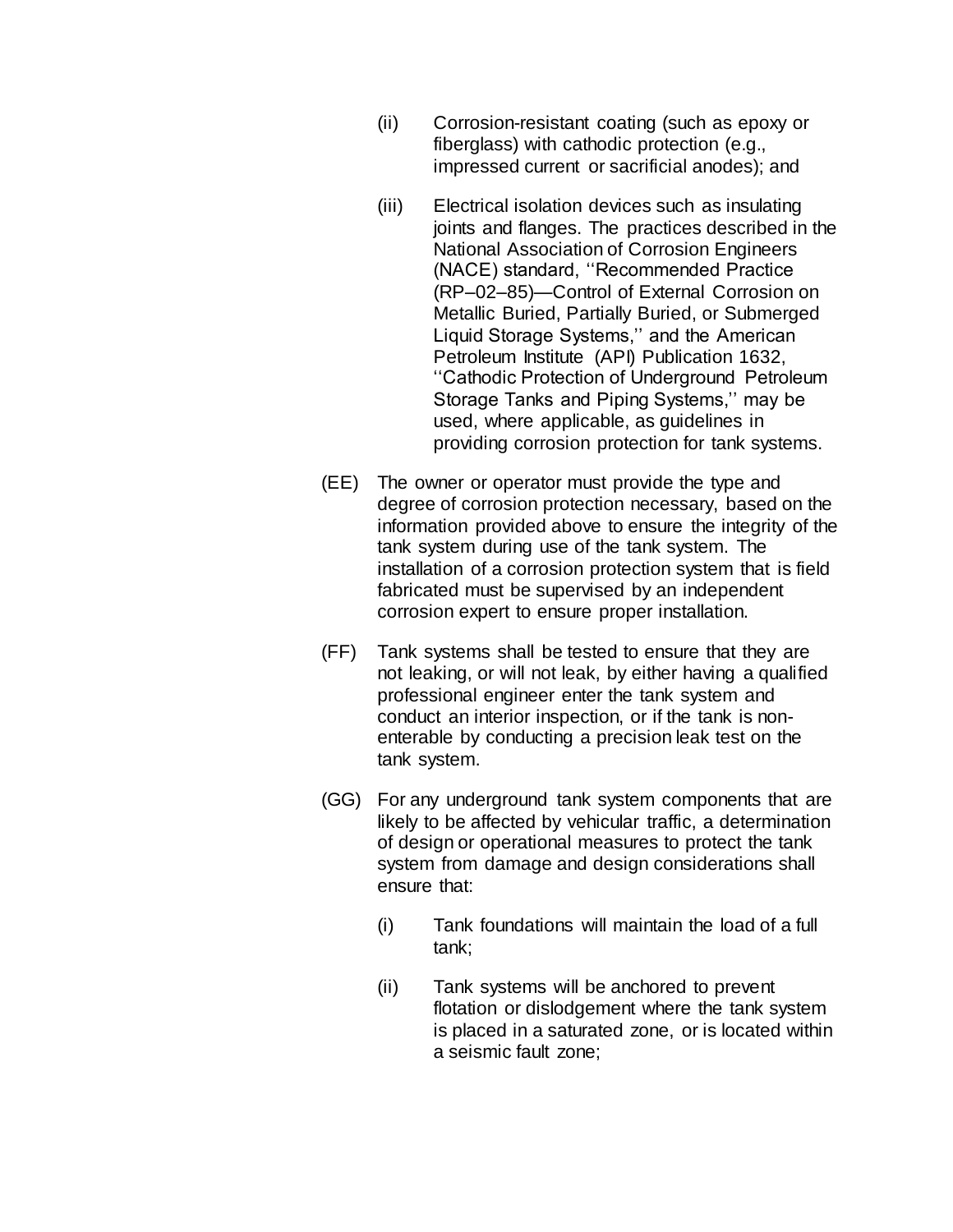- (iii) Tank systems will withstand the effects of frost heave.
- (HH) The evaluation (and the annual tank system testing, if required) shall be documented in writing and the written report shall be maintained on-site by the generator and shall be made available to Department personnel upon request.
- (II) All new tanks and ancillary equipment must be tested for tightness prior to being covered, enclosed or placed in use. If a tank system is found not to be tight, all repairs necessary to remedy the leak(s) in the system must be performed prior to the tank system being covered, enclosed, or placed in use.
- (JJ) Ancillary equipment must be supported and protected against physical damage and excessive stress due to settlement, vibration, expansion or contraction.
- (KK) The piping system installation procedures described in American Petroleum Institute (API) Publication 1615 (November 1979), ''Installation of Underground Petroleum Storage Systems,'' or ANSI Standard B31.3, ''Petroleum Refinery System,'' may be used, where applicable, as guidelines for proper installation of piping systems.
- b. Tank systems that are leaking or are deemed unfit for use are subject to  $\S$  1.7.12(E)(3)(g)((7)) of this Part. All new tanks systems that have leaks shall be repaired to remedy the leaks prior to covering, enclosing or placing the tank systems into service. Also, any signs of damage to new tank systems must be remedied prior to covering, enclosing or placing them into service as required by § 1.7.12(D)(3)(a)((4))((ii)) of this Part above.
- c. New Tank System Installation Tasks.
	- (1) New tanks systems or components and piping that are placed underground and backfilled, shall use a backfill material that is a non-corrosive, porous, homogeneous substance. The backfill shall be placed completely around the tank and compacted to ensure full and uniform support for the tank and piping.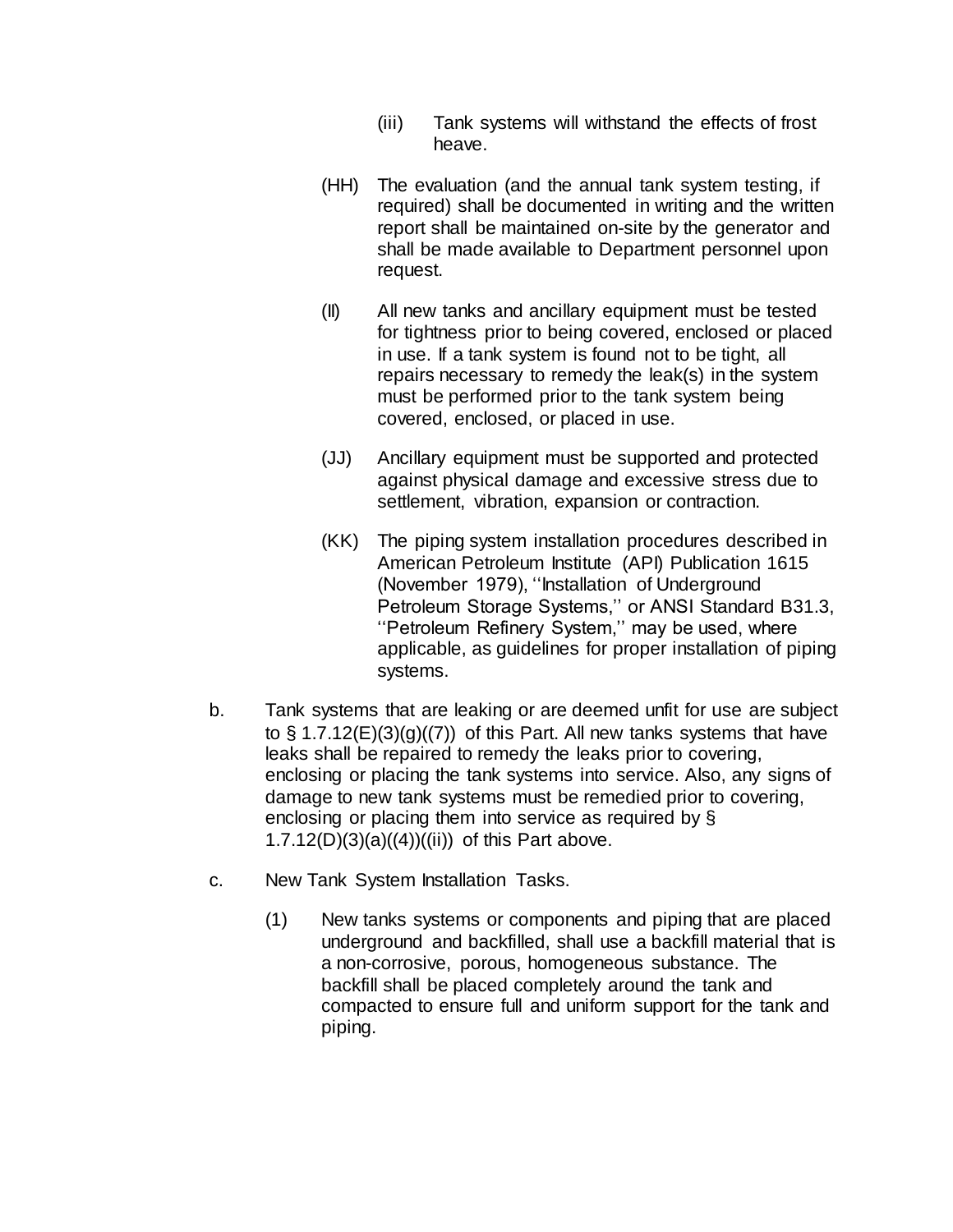- (2) The type and degree of corrosion protection provided shall be based on the corrosion assessment details of 40 C.F.R. § 265.192(a)(3). Installation of the field fabricated corrosion protection system shall be supervised by an independent corrosion expert.
- d. New Tank System Documentation: written statements required to be stored on-site include the § 1.7.12(D)(3)(a)((2)) of this Part certification statement and statements by persons required to certify the design of the tank system and who supervise the installation of the tank system, attesting that the tank system was properly designed and installed and that any tank system repairs, if needed, per § 1.7.12(D)(3)(c) of this Part, were performed.
- e. Secondary Containment for Tank Systems. Large Quantity Generators shall design and install secondary containment systems in such a manner as to prevent a spill or release of hazardous waste from the system into the environment or into the facility. The containment shall be capable of collecting and containing one hundred percent (100%) of the volume of the design capacity of the largest tank and shall be designed or capable of being operated to drain and remove accumulated waste within 24 hours or as allowed by the Department, based on environmental safety factors. Tank systems, including sumps, as defined in 40 C.F.R. § 260.10, that serve as part of a secondary containment system to collect or contain releases of hazardous wastes are exempted from these requirements. The secondary containment system shall also be (or satisfy the following):
	- (1) Constructed of or lined with materials that are compatible with the hazardous waste stored in the tank system so that the hazardous waste would not be capable of physically or chemically damaging or compromising the integrity of the containment system. The containment system shall be constructed of materials of sufficient thickness and strength to withstand the pressure generated by holding the designed volume of the hazardous waste.
	- (2) Built on a foundation or floor that is free of cracks or gaps, is sealed or coated with a liquid tight compound (epoxy or resin) and capable of withstanding movement caused by settling, uplifting or compression of the underlying soils.
	- (3) Provided with a leak detection system that is capable of detecting, within 24 hours (unless the generator can demonstrate that the condition or current technologies will not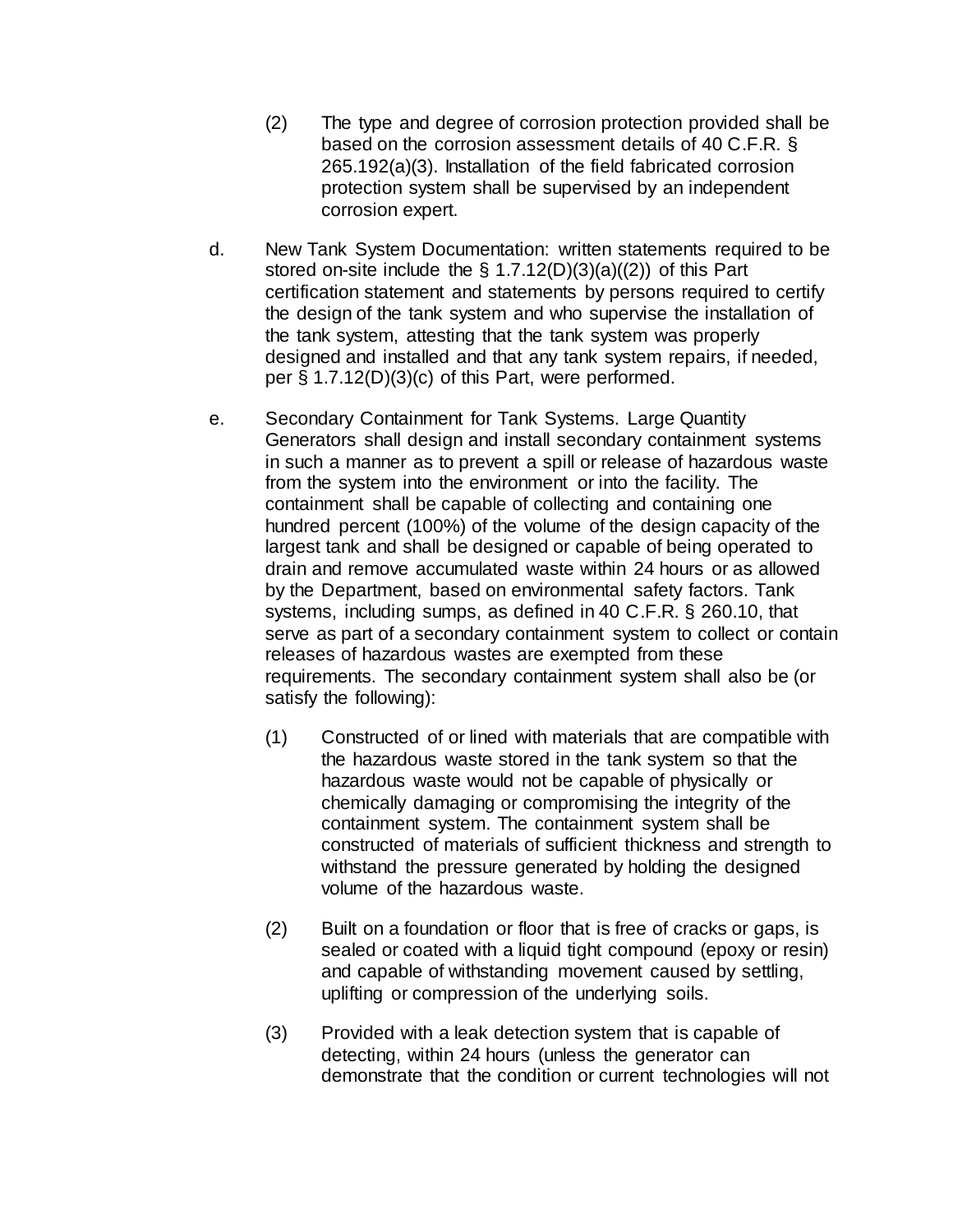allow detection within 24 hours), any release of hazardous waste or accumulation of other liquid from the secondary containment. This leak detection system shall be tested by the generator on an annual basis to ensure that it remains in an operational state.

- (4) Aboveground tanks that are located outdoors shall have a secondary containment system that is designed or operated to drain off and remove accumulated precipitation to prevent it from reducing the storage capacity of the containment system. The design capacity of the containment system shall be an amount greater than or equal to one hundred percent (100%) of the volume of the aboveground tank system and a volume equivalent to the amount of precipitation generated by a 25 year, 24-hour storm. Prior to releasing or discharging any accumulated precipitation the generator shall visually inspect the accumulated liquid and storage tanks looking for signs of a release of hazardous waste. In the event that visual evidence of a release is observed the generator shall collect a sample of the accumulated liquid and have it analyzed to determine if it meets the definition of hazardous waste. Generators shall manage the accumulated precipitation in accordance with all applicable Federal, State and local regulations pertaining to the discharge of stormwater.
- (5) The containment system shall meet all of the standards listed above and consist of one of the following designs unless prior approval is obtained from the Director for the use of an alternate system;
	- (AA) External liner system: An external liner system shall be designed to completely surround the tank and to cover the entire surrounding ground surface that is likely to come into contact with the waste if a spill or release occurs and be free of cracks and gaps.
	- (BB) Vault systems must be:
		- (i) Designed or operated to contain 100 percent of the capacity of the largest tank within its boundary;
		- (ii) Designed or operated to prevent run-on or infiltration of precipitation into the secondary containment system unless the collection system has sufficient excess capacity to contain run-on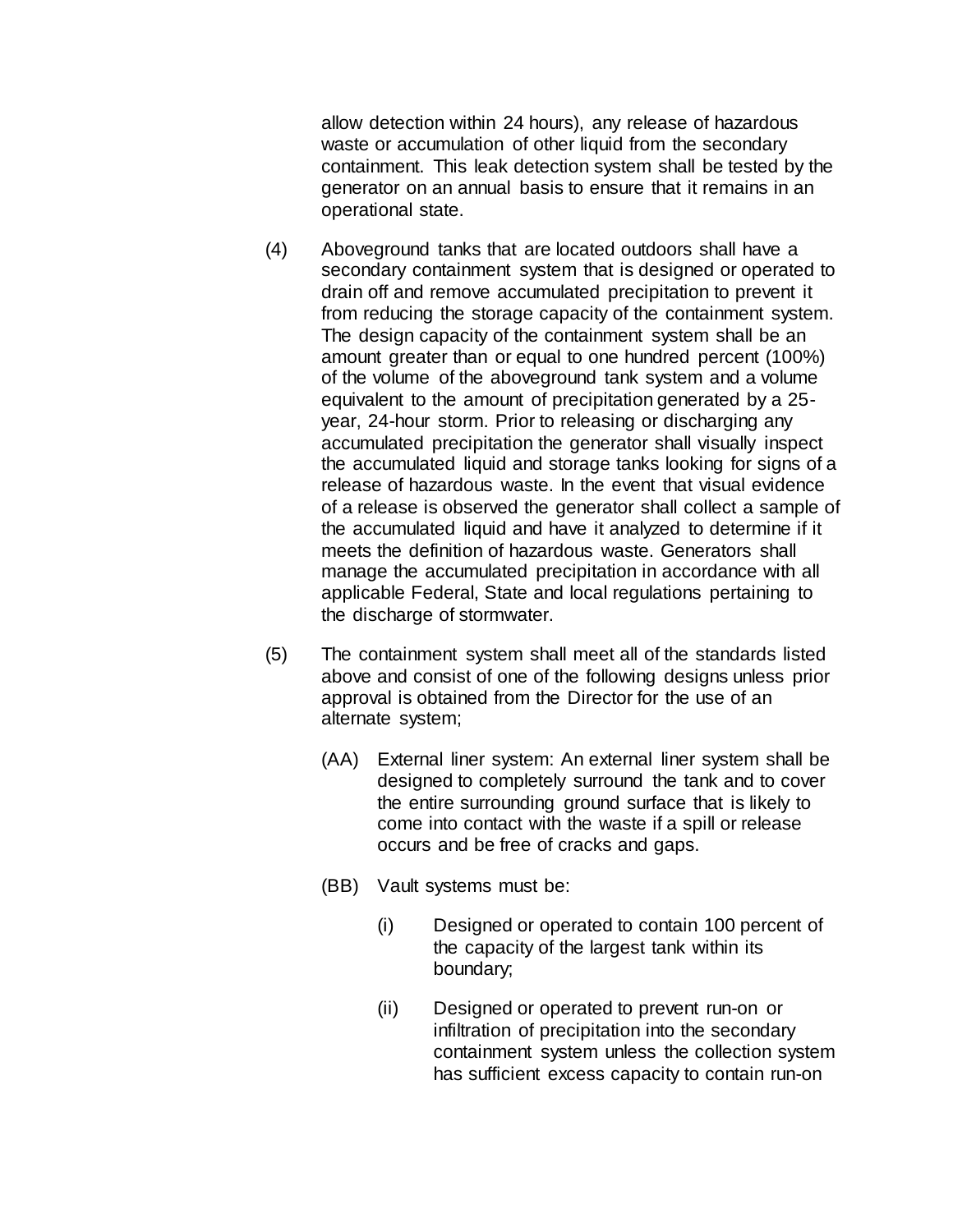or infiltration. Such additional capacity must be sufficient to contain precipitation from a 25-year, 24-hour rainfall event;

- (iii) Constructed with chemical-resistant water stops in place at all joints (if any);
- (iv) Provided with an impermeable interior coating or lining that is compatible with the stored waste and that will prevent migration of waste into the concrete;
- (v) Provided with a means to protect against the formation of and ignition of vapors within the vault, if the waste being stored or treated meets the definition of ignitable waste under 40 C.F.R. § 261.21, or meets the definition of reactive waste under 40 C.F.R § 261.23 and may form an ignitable or explosive vapor; and
- (vi) Provided with an exterior moisture barrier or be otherwise designed or operated to prevent migration of moisture into the vault if the vault is subject to hydraulic pressure.
- (6) Double walled systems shall be comprised of an inner tank inside an outer shell constructed of, or lined with, a corrosion resistant material that is compatible with the waste. The system shall also have a built-in continuous leak detection system (such as an interstitial monitor) capable of detecting a release within twenty-four (24) hours, unless the generator can demonstrate that site conditions or current technologies will not allow for detection within that time period.
- (7) Ancillary equipment shall be provided with full secondary containment (e.g., trench, jacketing, double-walled piping) that meets the secondary containment requirements in § 1.7.12(D)(3)(e) of this Part above except for:
	- (AA) Aboveground piping (exclusive of flanges, joints, valves, and connections) that are visually inspected for leaks on a daily basis;
	- (BB) Welded flanges, welded joints, and welded connections that are visually inspected for leaks on a daily basis;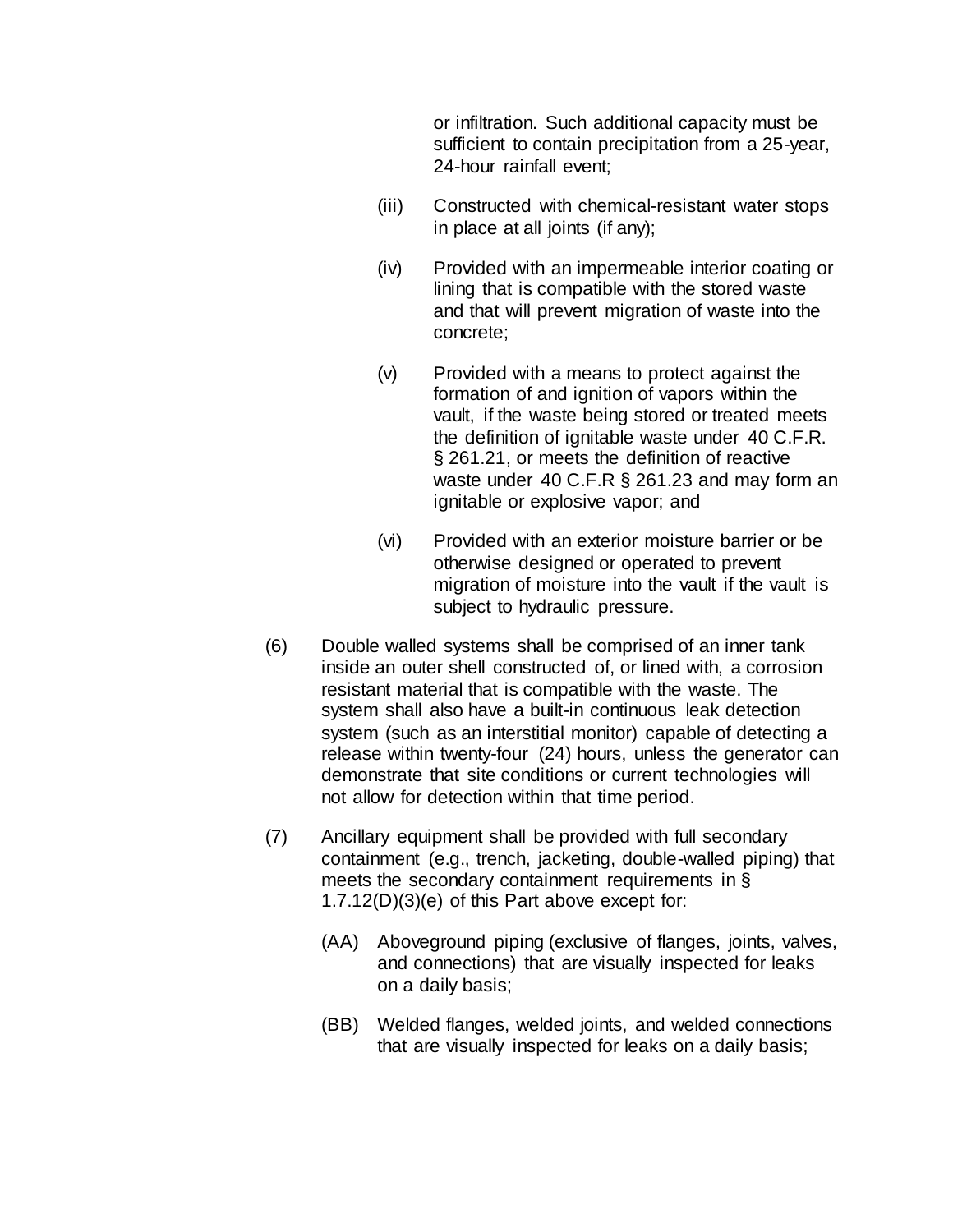- (CC) Sealless or magnetic coupling pumps and sealless valves, that are visually inspected for leaks on a daily basis; and
- (DD) Pressurized aboveground piping systems with automatic shut-off devices (e.g., excess flow check valves, flow metering shutdown devices, loss of pressure actuated shut-off devices) that are visually inspected for leaks on a daily basis.
- (8) Tanks, sumps and other collection devices used in conjunction with drip pads, as defined in 40 C.F.R. § 260.10 and regulated in § 1.7.12(F) of this Part [Drip Pads] must meet the requirements of these rules.
- f. Daily inspection: Generators shall inspect tank systems holding hazardous waste once each operating day (except as provided in item f below) and shall maintain a written record of each inspection. The inspection shall include at least the following:
	- (1) Overfill/spill control equipment (e.g., waste feed cutoff systems, bypass systems and drainage systems) to ensure they are in working order.
	- (2) Visual inspection of the aboveground sections of a tank for signs of corrosion or release of waste.
	- (3) The construction materials and area immediately surrounding the tank system, including the secondary containment system, looking for signs of corrosion and for signs of a release of hazardous waste.
	- (4) Data gathered from any and all monitoring and leak detection equipment that is part of the tank system to ensure that it is operating properly.
	- (5) Ancillary equipment, as described in  $\S$ § 1.7.12(C)(3)(f)((1)) through ((4)) of this Part above that is not provided with secondary containment.
	- (6) If cathodic protection systems are present, the owner or operator must inspect them, according to, at a minimum, the following schedule to ensure that they are functioning properly:
		- (AA) The proper operation of the cathodic protection system must be confirmed within six months after initial installation, and annually thereafter; and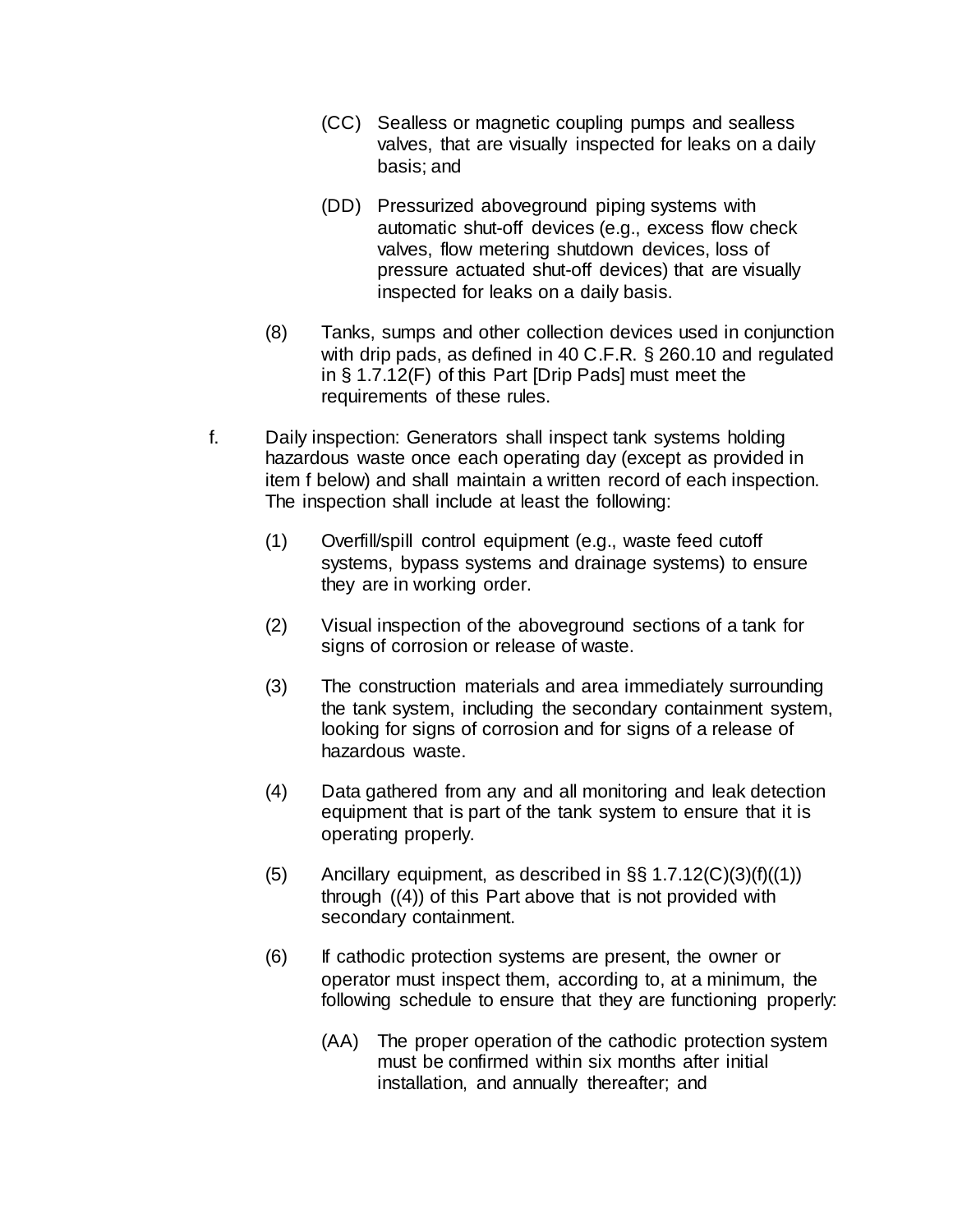- (BB) All sources of impressed current must be inspected and/or tested, as appropriate, at least bimonthly (i.e., every other month).
- (7) The practices described in the National Association of Corrosion Engineers (NACE) standard, ''Recommended Practice (RP–02–85)—Control of External Corrosion on Metallic Buried, Partially Buried, or Submerged Liquid Storage Systems,'' and the American Petroleum Institute (API) Publication 1632, ''Cathodic Protection of Underground Petroleum Storage Tanks and Piping Systems,'' may be used, where applicable, as guidelines in maintaining and inspecting cathodic protection systems.
- g. Generators that store hazardous waste in tanks shall comply with the following requirements:
	- (1) Waste Accumulation: Hazardous Waste shall be stored in tanks for a period of time not to exceed ninety (90) days from the date the waste was first placed into the tank.
	- (2) Accumulation Start Date: Generators shall either mark the side of a tank holding hazardous waste with the date the waste first began to accumulate, or maintain a written log that records the date that hazardous waste was first placed into or removed from the tank.
	- (3) Construction: Hazardous waste shall be placed into a tank system that is constructed of, or lined with, material that is compatible with the hazardous waste.
	- (4) Spill Prevention: Appropriate controls and procedures shall be used to prevent spills and overflows from the tank system or secondary containment device. These shall include at least the following:
		- (AA) Spill prevention controls (e.g., check valves);
		- (BB) Overfill controls (e.g., level sensing alarms, high level alarms, automatic waste feed cutoff systems, or bypass to standby tank);
		- (CC) Maintenance of sufficient freeboard (at least 2 feet) in uncovered tanks to prevent overtopping by wind or wave action or by precipitation.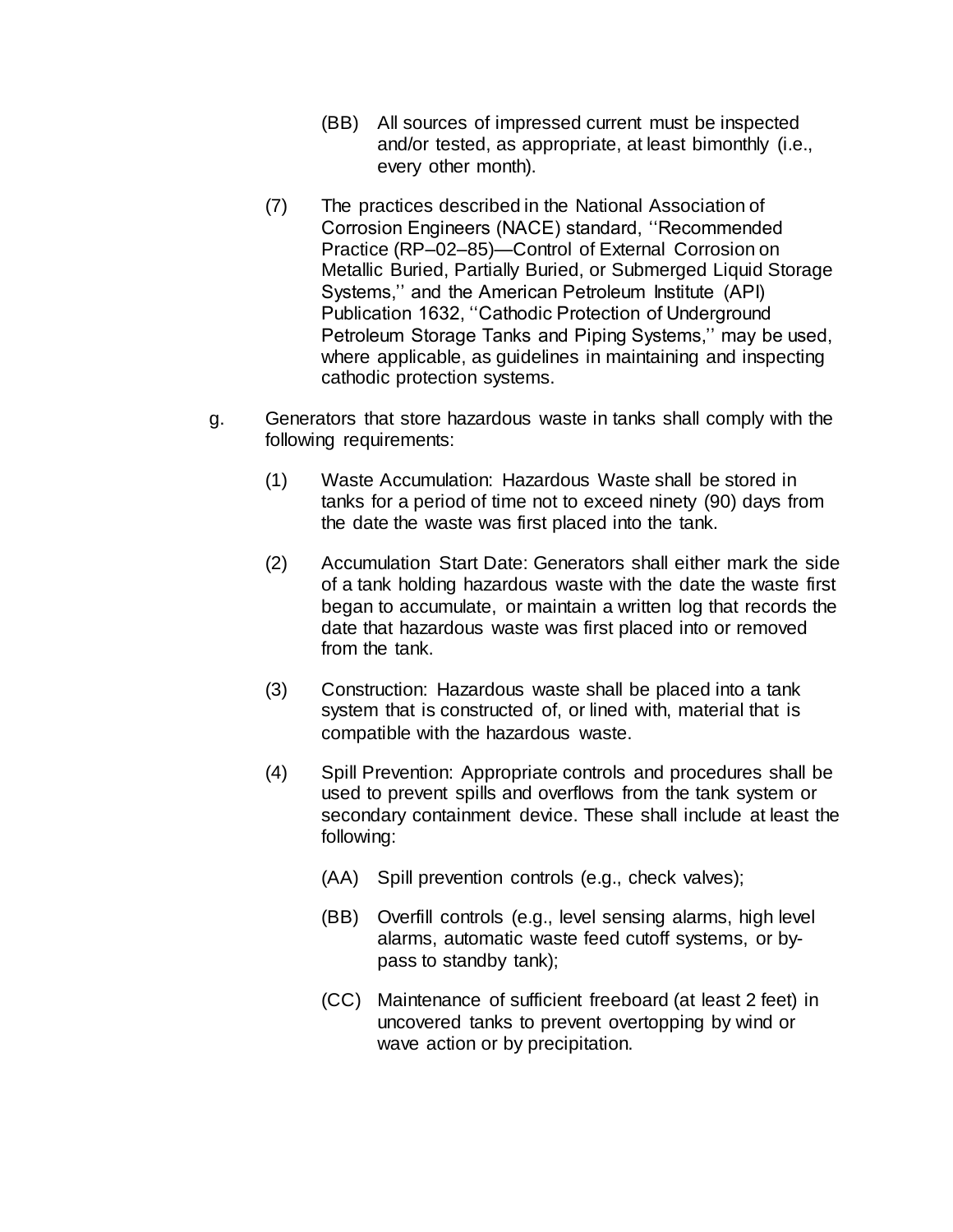- (5) Inappropriate Wastes and Incompatible Wastes: Hazardous wastes or treatment reagents shall not be placed in a tank system if they could cause the tank, its auxiliary equipment, or the secondary containment system to rupture, lead, corrode, or otherwise fail. Incompatible hazardous wastes, or incompatible wastes and materials shall not be placed into the same tank system if the wastes have the potential to cause the tank to leak or otherwise damage the tank system and unless the generator complies with 40 C.F.R. § 265.17(b) requirements. Hazardous waste shall not be placed in an unwashed tank which previously held an incompatible waste or material, unless the generator complies with 40 C.F.R. § 265.17(b).
- (6) Ignitable or Reactive Wastes
	- (AA) Ignitable or reactive wastes shall not be placed into a tank system unless the generator complies with the requirements in 40 C.F.R. § 265.17(b) and;
		- (i) Treats, renders or mixes the hazardous waste so that the waste is no longer ignitable or reactive; or
		- (ii) The waste is stored or handled in such a way that it is protected from any material or conditions that may cause the waste to ignite or react; or
		- (iii) The tank system is used solely for emergency storage.
	- (BB) Generators storing ignitable or reactive wastes in tanks shall also locate the tanks on the site away from the public ways or property boundaries in compliance with the buffer zone requirements in Tables 2-1 – 2-6 of the National Fire Protection Association's "Flammable and Combustible Liquids Code" (1977 or 1981) as per 40 C.F.R. § 260.11(d).
- (7) Tank Failure or Leaking Tank: A tank system that fails or leaks waste shall immediately be removed from service. Additionally, the generator shall meet the following requirements:
	- (AA) Immediately stop the flow of waste to the tank system or to the secondary containment, inspect the tank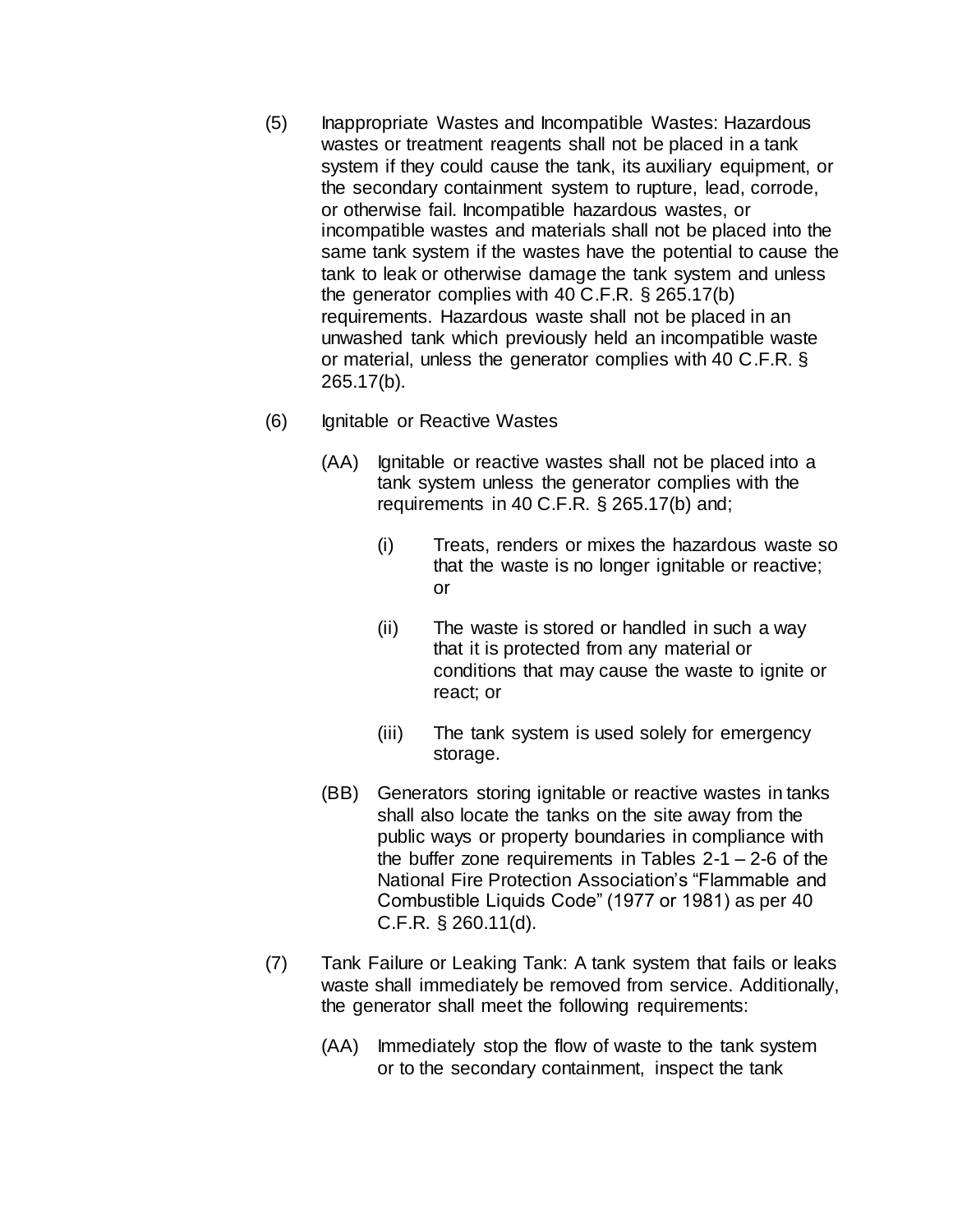system to determine the source of the release, and complete repairs, as required below before allowing further use.

- $(i)$  If the cause of the release was a spill that has not damaged the integrity of the system, the owner/operator may return the system to service as soon as the released waste is removed and repairs, if necessary, are made.
- (ii) If the cause of the release was a leak from the primary tank system into the secondary containment system, the system must be repaired prior to returning the tank system to service.
- (iii) Major repairs require PE certification of tank reusability. If the owner/operator has repaired a tank system in accordance with requirements of  $\S$ § 1.7.12(D)(3)(g)((1))((AA)), ((BB)) and ((DD)) of this Part, and the repair has been extensive (e.g., installation of an internal liner; repair of a ruptured primary containment or secondary containment vessel), the tank system must not be returned to service unless the owner/operator has obtained a certification by a qualified Professional Engineer in accordance with 40 C.F.R. § 270.11(d) that the repaired system is capable of handling hazardous wastes without release for the intended life of the system. This certification is to be placed in the operating record and maintained until closure of the facility.
- (BB) Remove all waste from the tank system within 24 hours of the discovery of the release and manage said waste in accordance with these regulations.
- (CC) If waste was released to the secondary containment system, the generator shall remove all accumulated hazardous waste from the secondary containment device within 24 hours and manage said waste in accordance with these regulations.
- (DD) Comply with all requirements relating to release reporting and mitigation from tanks, as required by 40 C.F.R. § 265.196(d).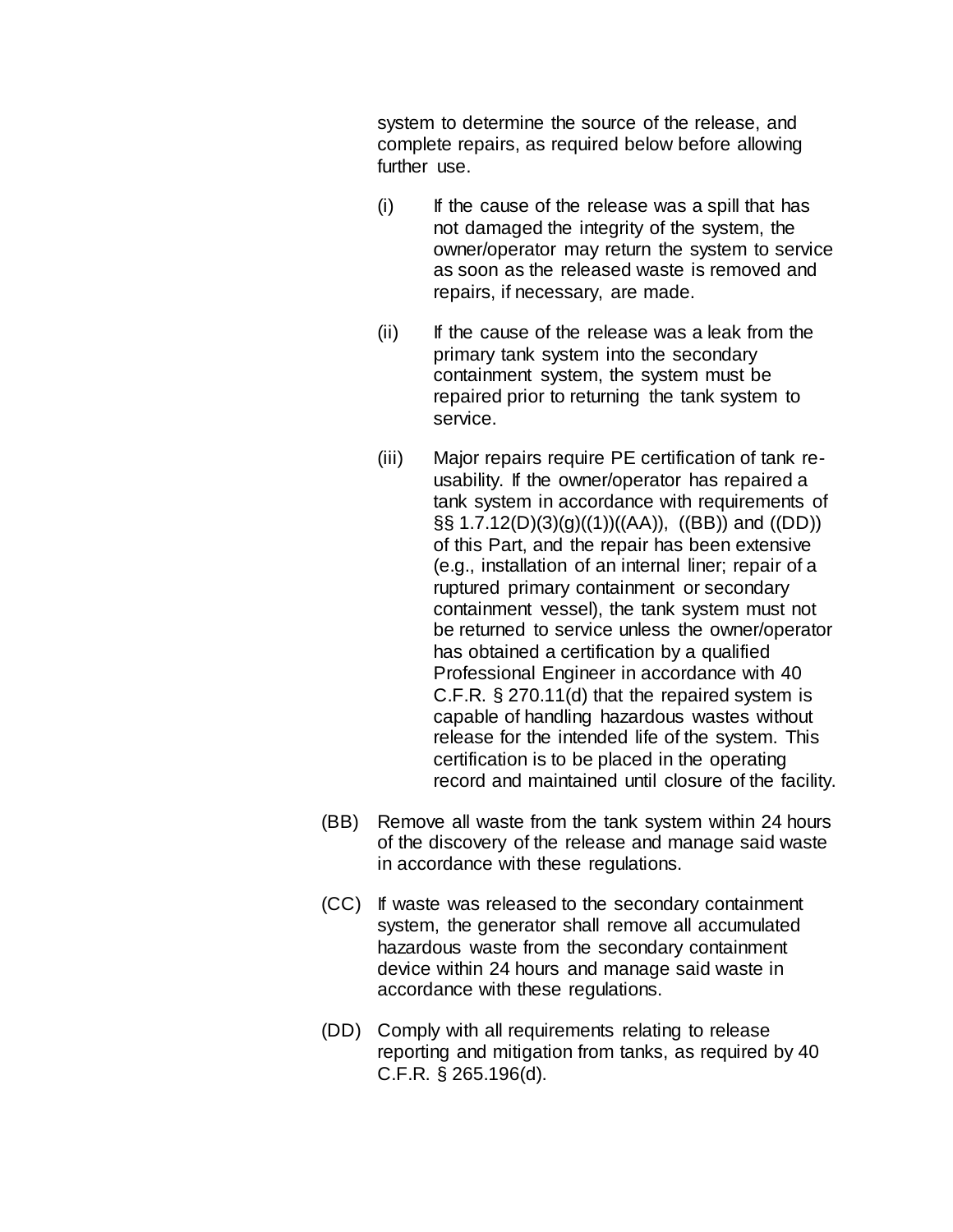- (EE) Prevent further migration of any leaks or spills to soils or surface water, if applicable, and remove and properly dispose of any visible contamination of soil or surface water, if applicable.
- (FF) If the source of the release was a leak to the environment from a component of a tank system without secondary containment, the owner/operator must provide the component of the system from which the leak occurred with secondary containment that satisfies the requirements for containment and detection of leaks in §§ 1.7.12(D)(3)(g)((7))((AA))((iii)) of this Part before it can be returned to service, unless the source of the leak is an aboveground portion of a tank system that can be inspected visually. If the source is an aboveground component that can be inspected visually, the component must be repaired and may be returned to service without secondary containment as long as the requirements of  $\S$  1.7.12(D)(3)(q)((1))((CC)) of this Part above are satisfied. If a component is replaced to comply with these requirements, that component must satisfy the requirements for new tank systems or components in §§ 1.7.12(D)(3)(a)(AA) through (BB) of this Part. Additionally, if a leak has occurred in any portion of a tank system component that is not readily accessible for visual inspection (e.g., the bottom of an inground or onground tank), the entire component must be provided with secondary containment in accordance with § 1.7.12(D)(3)(e) of this Part prior to being returned to use.
- (GG) Unless the owner or operator satisfies the requirements of §§ 1.7.12(E)(3)(g)((7))((AA))((i)), ((ii)) and  $1.7.12(E)(3)(g)((7))((FF))$  of this Part, the tank system must be closed in accordance with §  $1.7.12(E)(3)(g)((8))$  of this Part below (Closure and Post Closure Care Actions).
- (8) Closure and Post-Closure Care Actions: At closure of a tank system, LQGs must remove or decontaminate all waste residues, contaminated containment system components (liners, etc.), contaminated soils, and structures and equipment contaminated with waste, and manage them as hazardous waste (if they meet the definition of such in § 1.5 of this Part). If the owner or operator demonstrates that not all contaminated soils can be practicably removed or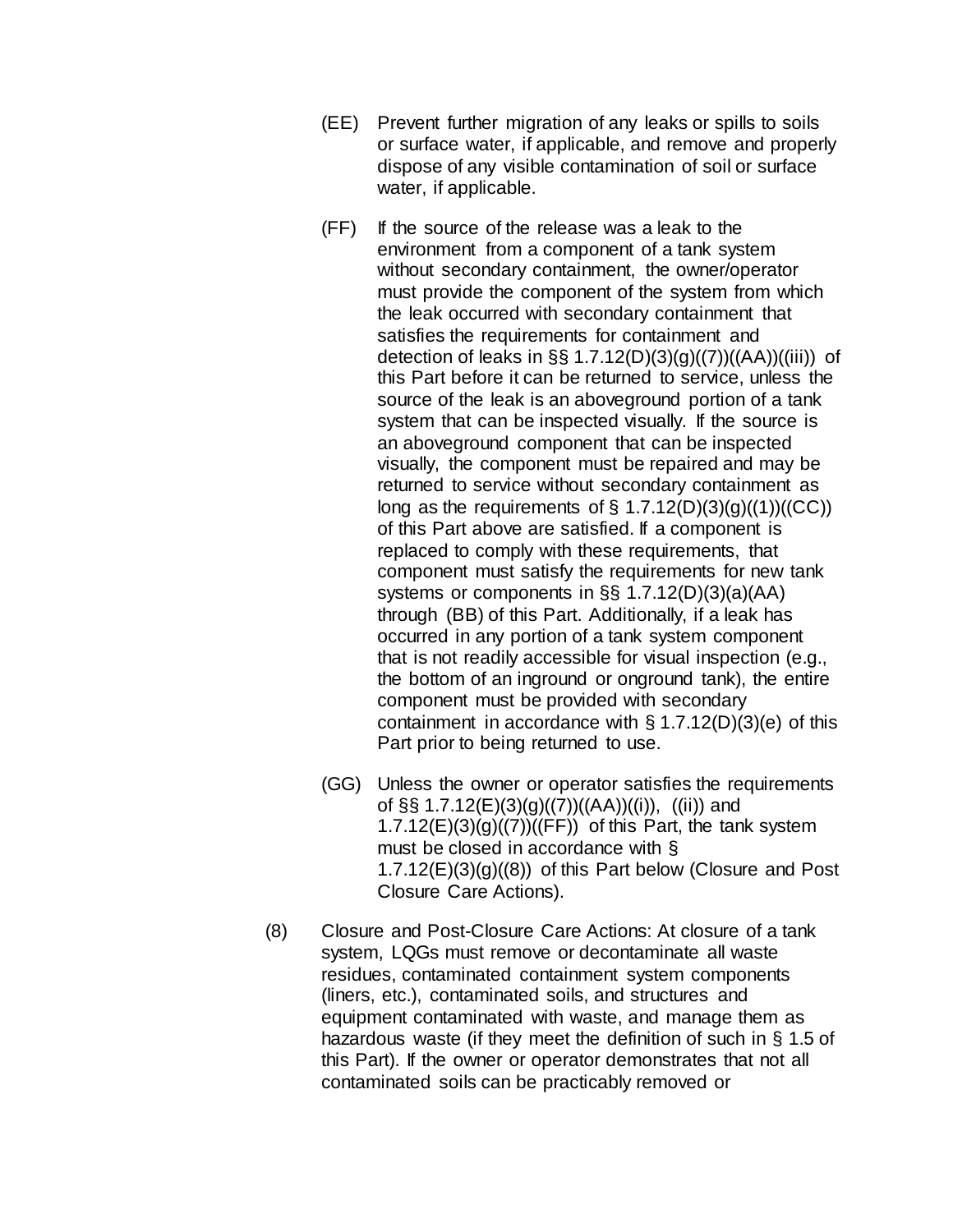decontaminated as required, then the owner or operator must close the tank system and perform post-closure care in accordance with the closure and post-closure care requirements that apply to landfills (40 C.F.R. § 265.310). In addition, for the purposes of closure, post-closure, and financial responsibility, such a tank system is then considered to be a landfill and the closure plan, closure activities, cost estimates for closure, and financial responsibility for tank systems must meet all of the requirements of 40 C.F.R. Part 265 Subparts G and H.

- E. Containment Buildings:
	- 1. LQGs that store hazardous waste in containment buildings shall comply with the requirements of 40 C.F.R. Part 265 subpart DD, including 40 C.F.R. § 265.1102, and the requirements of 40 C.F.R. §§ 265.111 and 265.114. The LQG shall obtain a certification from a professional engineer that the containment building complies with the design standards specified in 40 C.F.R. § 265.1101 prior to operation of the unit and shall maintain the following records at the facility:
		- a. A copy of the professional engineer's certification of the generator's compliance with the design standards in 40 C.F.R. § 265.1101.
		- b. A written description of procedures to ensure that the hazardous waste remains in the containment building for no more than 90 days, a written description of the waste generation and management practices for the facility showing that they are consistent with the 90 day storage limit, and documentation that the generator is complying with the procedures; or
		- c. Documentation that the containment building is emptied at least once every 90 days.
- F. Drip Pads:
	- 1. LQGs may store waste on drip pads provided that the generator complies with all of the requirements of 40 C.F.R. Part 265 Subpart W and maintains the following records at the facility:
		- a. A written description of procedures that the generator shall follow to ensure that all hazardous wastes are removed from the drip pad and associated collection system at least once every 90 days; and
		- b. Documentation of each waste removal, including the quantity of waste removed from the drip pad and the sump or collection system and the date and time of removal.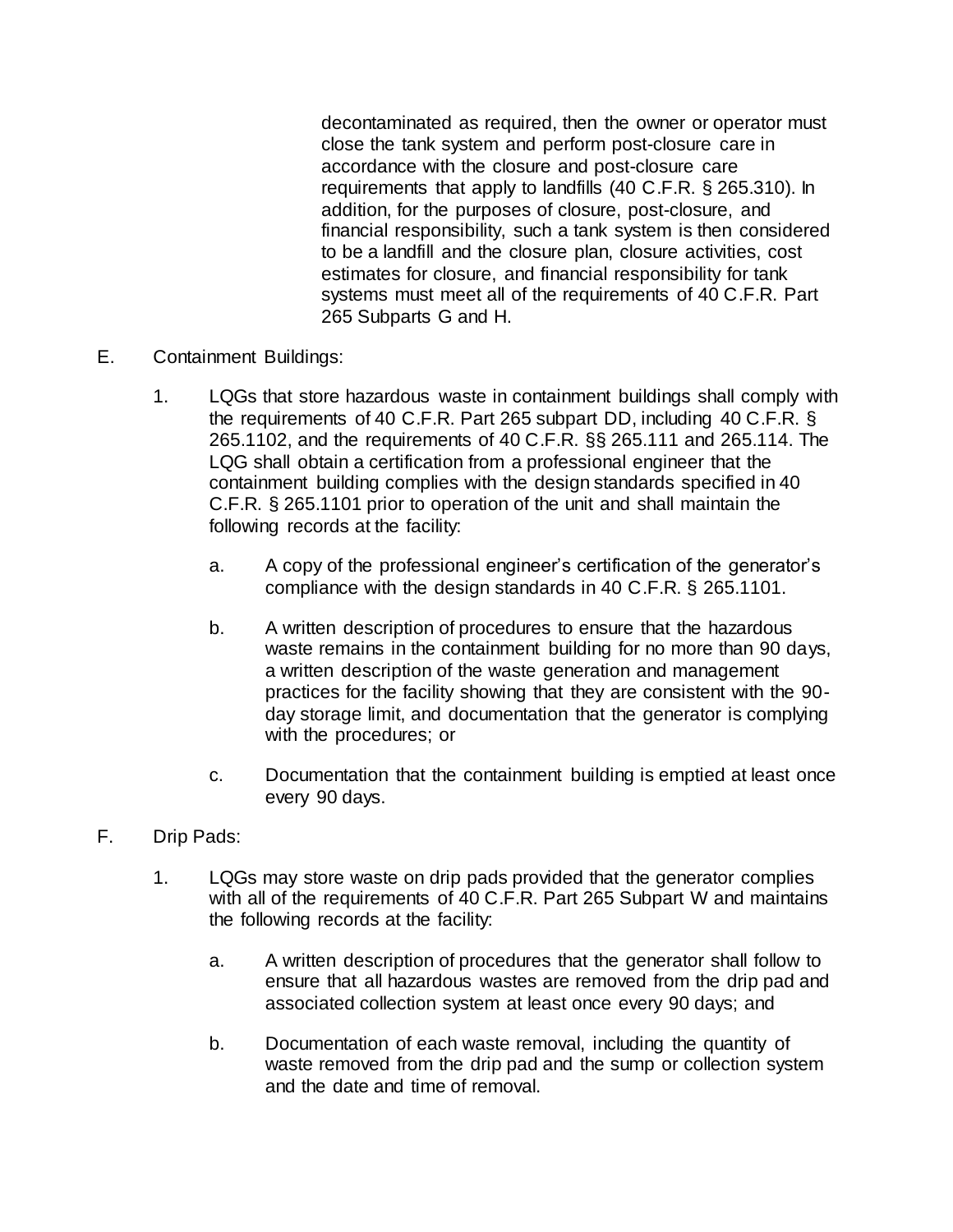- G. Labeling:
	- 1. Each accumulation container holding hazardous waste shall be labeled with the following information:
		- a. The words "Hazardous Waste."
		- b. The chemical or common name of the waste.
		- c. Name, address and EPA Identification Number of the generating facility.
	- 2. Each tank holding hazardous waste shall be labeled with the following information:
		- a. The words "Hazardous Waste."
		- b. The chemical or common name of the waste.
	- 3. Each satellite accumulation container shall be labeled as required by § 1.7.8 of this Part.
- H. Notification and Cleanup of Spills or Releases:
	- 1. In the event of a spill or release of hazardous waste or material that presents any risk of injury to health or the environment, the generator or any other person having knowledge of the spill or release shall immediately notify the Department (daytime- 401-222-1360, 24 hours- 401-222-3070) and provide all requested information dealing with such a spill or release.
	- 2. The generator must note in the operating record the time, date, and details of any incident that requires implementing the contingency plan. Within fifteen (15) days after the incident, he/she must submit a written report on the incident to the Department. The report must include:
		- a. Name, address, and telephone number of the owner or operator;
		- b. Name, address, and telephone number of the facility;
		- c. Date, time, and type of incident (e.g., fire, explosion);
		- d. Name and quantity of material(s) involved;
		- e. The extent of injuries, if any;
		- f. An assessment of actual or potential hazards to human health or the environment, where this is applicable; and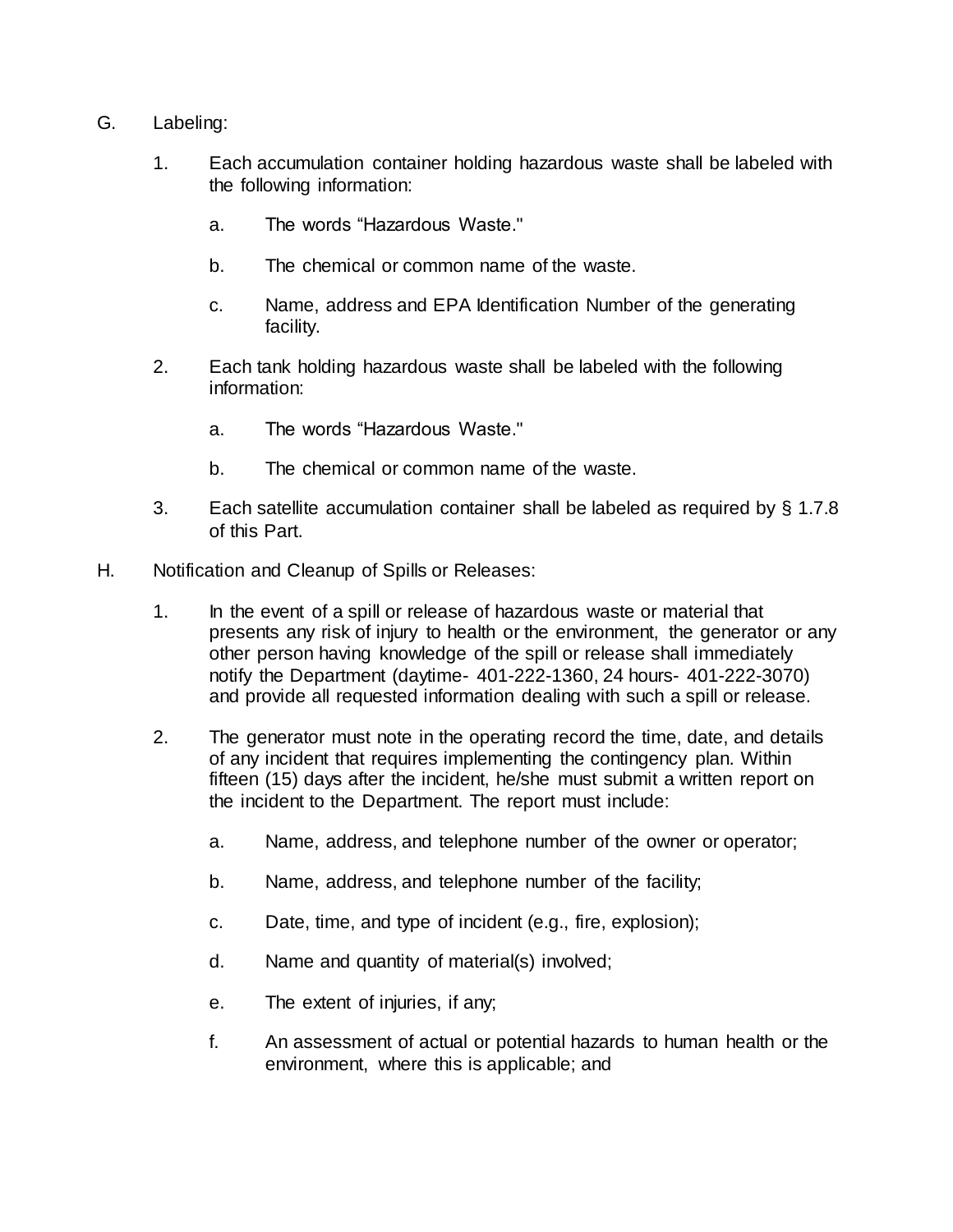- g. Estimated quantity and disposition of recovered material that resulted from the incident.
- 3. In accordance with the requirements of 40 C.F.R. § 265.56(b) through (h), the generator shall immediately take steps to prevent, contain and/or clean up the spill or release of hazardous waste or hazardous material and also remove and properly dispose of any materials contaminated by the spill or release, such as contaminated soil or surface water.
- I. Spill Prevention, Response Equipment and Arrangements with Local Authorities:
	- 1. LQGs shall maintain and operate their facilities in a manner that minimizes the possibility of a fire, explosion, or any unplanned spill or release of hazardous waste or hazardous waste constituents to the air, soil, or surface waters of the State.
	- 2. LQGs shall be equipped with the following, unless hazards posed by waste handled at the facility would not require a particular piece of equipment specified below. LQGs shall maintain spill control and emergency equipment at or near all areas where hazardous waste is generated and stored at the facility. The spill control equipment shall be designed to be effective when used on the type of hazardous waste typically generated at the subject facility. LQGs shall keep an amount of spill control equipment on-site at all times that is capable of controlling or absorbing a release of waste equal to the volume of the largest hazardous waste container in a specific area. LQGs shall test all communications systems, alarm systems, fire control equipment and decontamination equipment as necessary to maintain the equipment to ensure its proper operation on at least an annual basis. The communications systems, spill control equipment and emergency equipment/materials shall consist of the following:
		- a. An internal communications or alarm system capable of providing immediate emergency instruction (voice or signal) to facility personnel.
		- b. A device, such as a telephone (immediately available at the scene of operations), cell phone, or a hand-held two-way radio, capable of summoning emergency assistance from local police departments, fire departments, or State or local emergency response teams.
		- c. Fire control equipment (including, but not limited to, portable fire extinguishers special extinguishing equipment, such as that using foam, inert gas, or dry chemicals).
		- d. Spill control equipment (including, but not limited to, sorbents, rags, pigs, pads, and drain stops).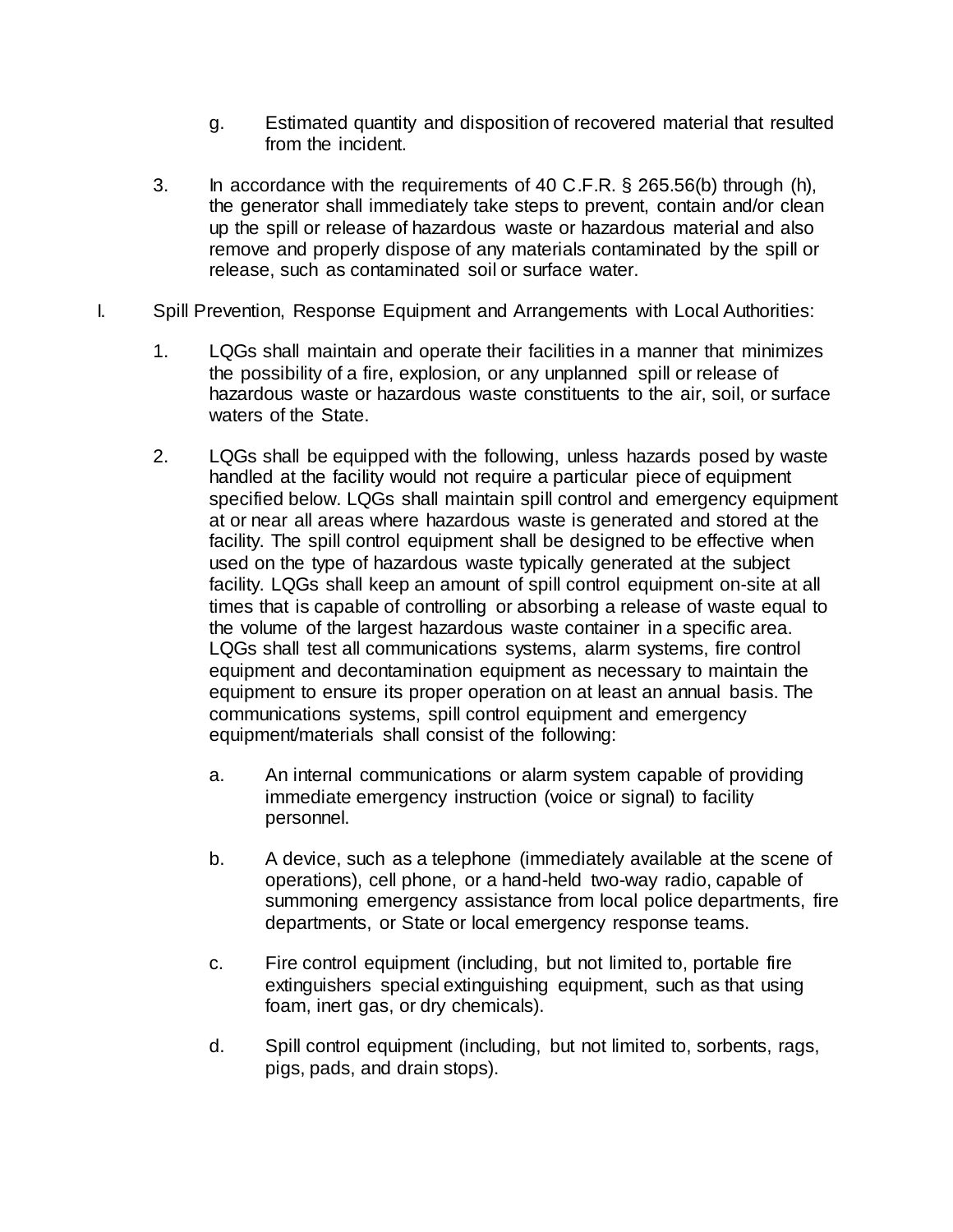- e. Decontamination equipment (including, but not limited to, eye washer and showers).
- f. Water at adequate volume and pressure to supply water hose streams or foam producing equipment, or automatic sprinklers, or water spray systems.
- 3. Whenever hazardous waste is being poured, mixed, spread, or otherwise handled, all personnel involved in the operation must have immediate access to an internal alarm or emergency communication device, either directly or through visual or voice contact with another employee, unless the Director has ruled that such a device is not required under § 1.7.12(E)(8)(b) of this Part.
- 4. If there is ever just one employee on the premises while the facility is operating, he must have immediate access to a device, such as a telephone (immediately available at the scene of operation) or a hand-held two-way radio, capable of summoning external emergency assistance, unless the Director has ruled that such a device is not required under § 1.7.12(E)(8)(b) of this Part.
- 5. Arrangements shall be made or attempted to be made with the appropriate local authorities, in accordance with the requirements of 40 C.F.R. § 265.37.
- J. Personnel Training:
	- 1. LQGs who store hazardous waste on-site shall develop and maintain onsite, a written employee training program and shall provide this training to all of its employees whose job duties involve the handling or management of hazardous waste within six (6) months of their initial hiring date. The training program shall be directed by an individual who has been trained in the area of hazardous waste management regulations by a qualified environmental consultant, qualified academic instructor or by having completed a specialized program of study. The training program shall contain and cover at a minimum the following information:
		- a. A definition of regulated hazardous waste and a list of hazardous wastes typically generated or stored by the facility.
		- b. Management procedures that are required to be followed in order to properly handle and store hazardous waste on-site.
		- c. A description of any applicable regulatory exemptions that are utilized by the company for storing and/or managing hazardous waste generated at the facility.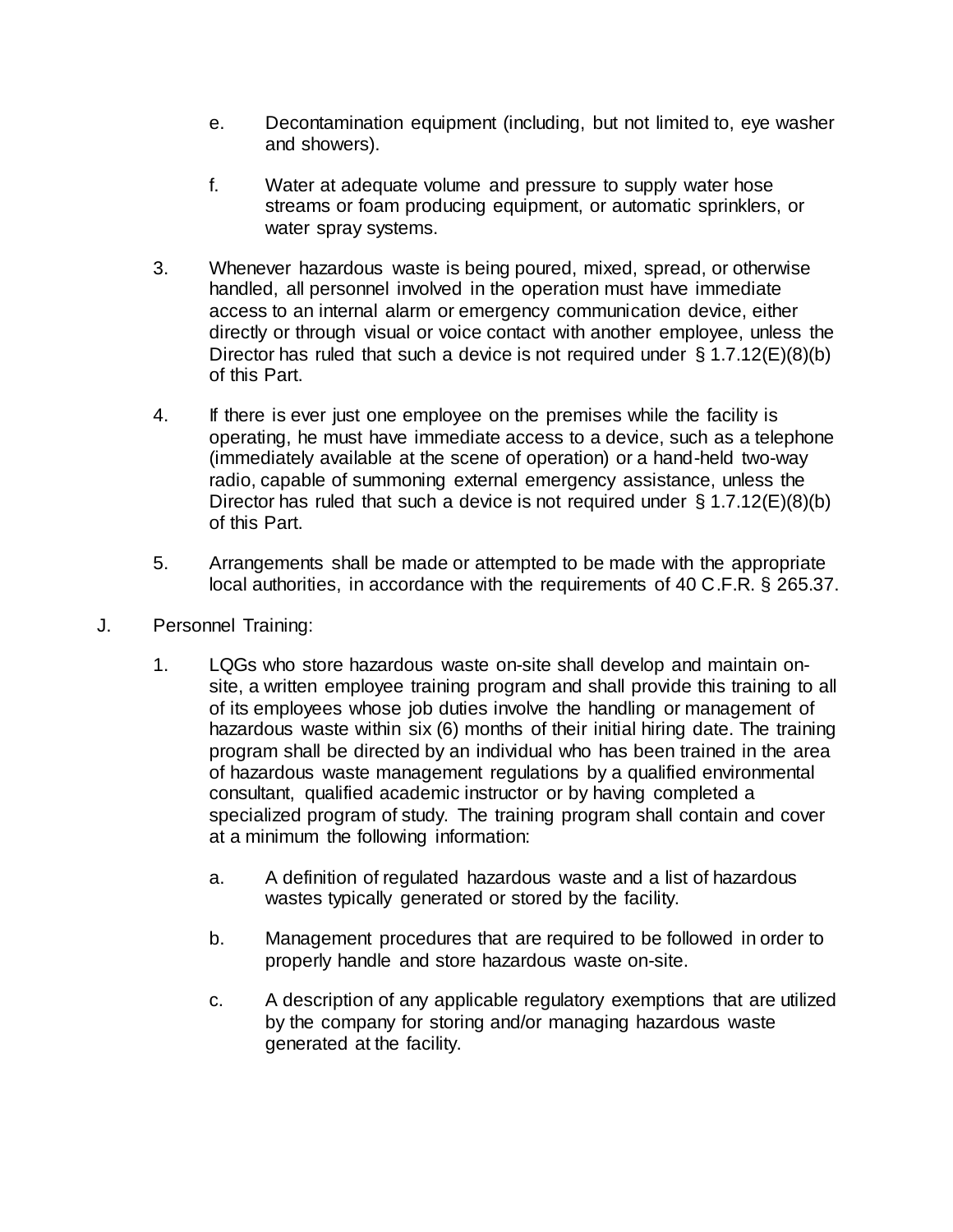- d. A description of container and tank labeling and dating requirements as appropriate.
- e. A description of accumulation (storage) time limits.
- f. Waste pre-transport requirements, including proper use of Uniform Hazardous Waste Manifests.
- g. Proper implementation of the facility's hazardous waste contingency plan, if applicable, including response to fires or explosions and response to groundwater contamination incidents.
- h. Spill prevention and response including procedures for using, inspecting, repairing, and replacing emergency equipment and monitoring equipment, operation of any continuous feed cut-off systems, communication or alarm systems, location and use of emergency response equipment and procedures for the complete shutdown of facility operations.
- i. Proper evacuation procedures and routes.
- j. LQGs shall provide an annual review of the initial training for all of their employees who handle or manage hazardous waste that covers all of the information listed above. LQGs shall also maintain written documentation of the type and amount of training provided to each employee, the employee's name and job title, a description of the employee's duties and qualifications for the job and a dated sign-in sheet for each training session for a period of at least three (3) years from the date employees left the facility, for former employees, or until facility closure for current personnel.
- K. Hazardous Waste Contingency Plan:
	- 1. Large quantity generators of hazardous waste shall prepare and develop a site specific written hazardous waste contingency plan for their facilities. The contingency plan shall be designed to minimize hazards to human health or the environment from fires, explosions, or any unplanned sudden or nonsudden release of hazardous waste or hazardous waste constituents to air, soil or surface water. The provisions of the plan shall be carried out immediately whenever there is a fire, explosion, or release of hazardous waste or hazardous waste constituents that could threaten human health or the environment. The contingency plan requirements also include the following:
		- a. The contingency plan shall include a description of actions to be taken by facility personnel in response to a fire, explosion or any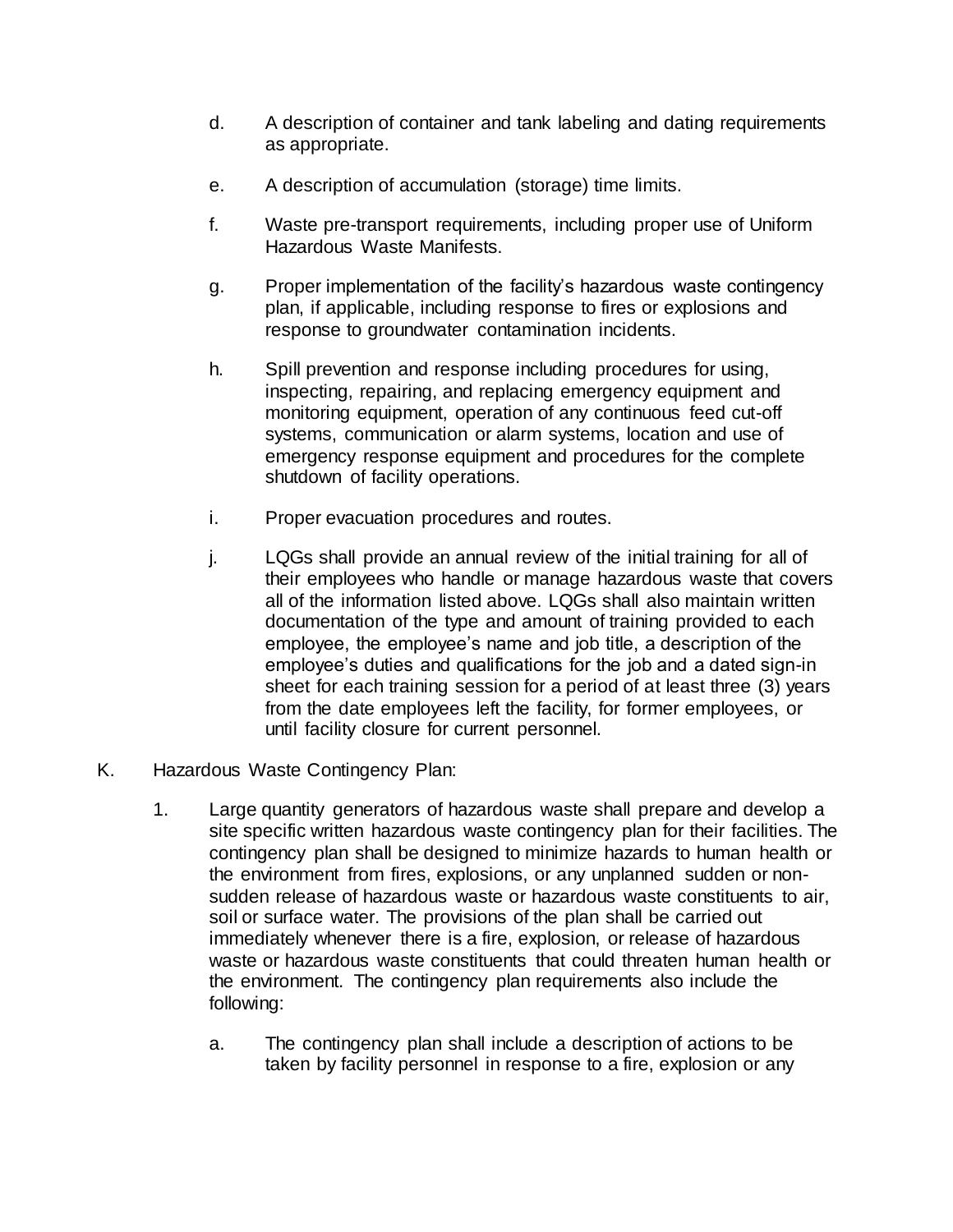unplanned spill or release of hazardous waste or hazardous materials to the air, soil, or waters of the State.

- b. The plan shall include a description of the arrangements made with outside emergency responders (police, fire departments, hospitals, contractors, state and local emergency response teams) to coordinate emergency services to the facility.
- c. The plan shall list the names, addresses, and phone numbers (work and home) of all persons qualified to act as emergency coordinators, shall identify one person as the primary emergency coordinator for the company and other persons shall be listed in the order in which they will assume this role, as alternates. The generator shall ensure that at all times there is at least one employee either on the facility premises or on call (i.e., available to respond to an emergency by reaching the facility within a short period of time) with the responsibility for coordinating all emergency response measures. The list of coordinators shall be kept up to date.
- d. The plan shall include a list and description of all emergency equipment (and their capabilities) at the facility (such as fire extinguishers, spill control equipment, communication and alarm systems and decontamination equipment) and shall indicate where such equipment is located throughout the facility. This list shall be kept up to date.
- e. The plan shall include an evacuation plan for personnel where there is a possibility that evacuation may be necessary as the result of a fire, explosion, spill or other emergency. The plan shall describe the signal to be used to initiate the evacuation, the routes to be taken by company personnel and alternate routes in the event of blockage of primary routes.
- f. Generators shall maintain a copy of the current hazardous waste contingency plan at the facility and shall be able to locate the plan immediately in an emergency or upon request for inspection purposes. A copy of the current plan shall be provided to all agencies (fire department, police department, hospital, State or local response agency) that may be called upon to respond to an incident at the facility and/or provide emergency services.
- g. Generators shall review and amend the contingency plan as necessary if any of the following occurs:
	- (1) Applicable regulations are revised.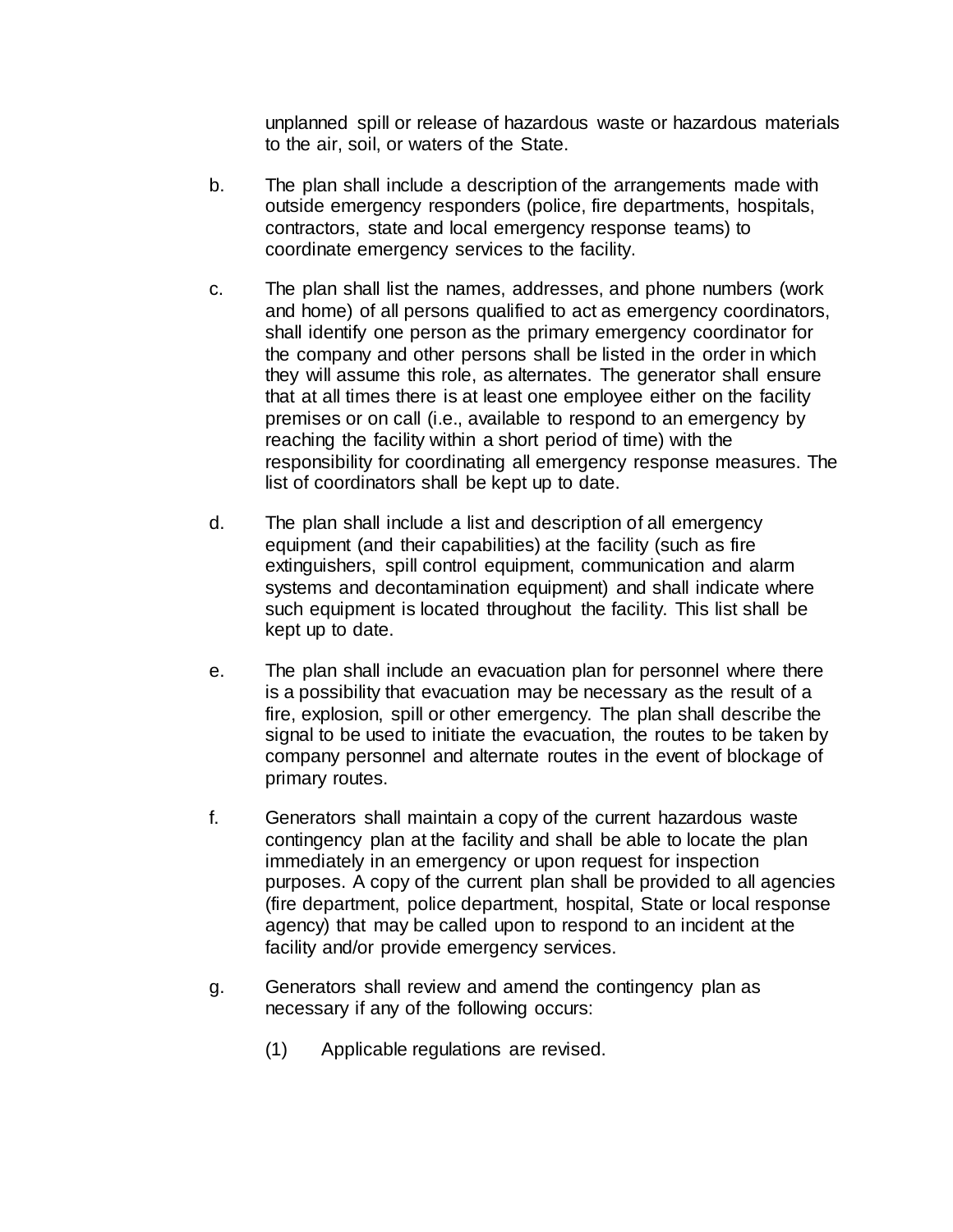- (2) The plan fails to work during an emergency or incident.
- (3) The generator's facility changes in design, construction, operation, maintenance or other manner that materially increases the potential for fires, explosions, releases of hazardous waste or changes the logistics for a response to an incident at the facility.
- (4) The list of emergency coordinators changes.
- (5) The type or amount of emergency equipment is changed.
- h. The Hazardous Waste Contingency Plan shall include a list of emergency procedures to be taken by emergency coordinators that shall include at least the following (if applicable to the facility's operations and the types of hazardous wastes generated):
	- (1) The method for activation of alarms or communication systems and notification to DEM (daytime phone 401-222-1360, 24 hour- 401-222-3070) and other agencies with response roles.
	- (2) Whenever there is a release, fire, or explosion, procedures to be carried out by the emergency coordinator(s) to immediately identify the nature and real extent of the hazardous waste involved, assessment of possible hazards to human health or the environment,
	- (3) Emergency procedures to be taken by the emergency coordinator(s) in order to give assistance to outside responders to facilitate evacuation and notification to government officials as required and per § 1.7.12(E)(10)(a)((1)) of this Part.
	- (4) Emergency procedures to be taken by emergency coordinators to ensure that fire, explosions, and releases do not occur, recur or spread to other hazardous waste at the facility.
	- (5) Emergency monitoring procedures of leaks, ruptures, pressure build-up and gas generation to be conducted by emergency coordinators if the facility stops operation in response to a fire, explosion, release or other incident.
	- (6) Emergency procedures to be taken by emergency coordinators to provide for storing, treating, or disposing of all wastes, contaminated soil or surface water, and other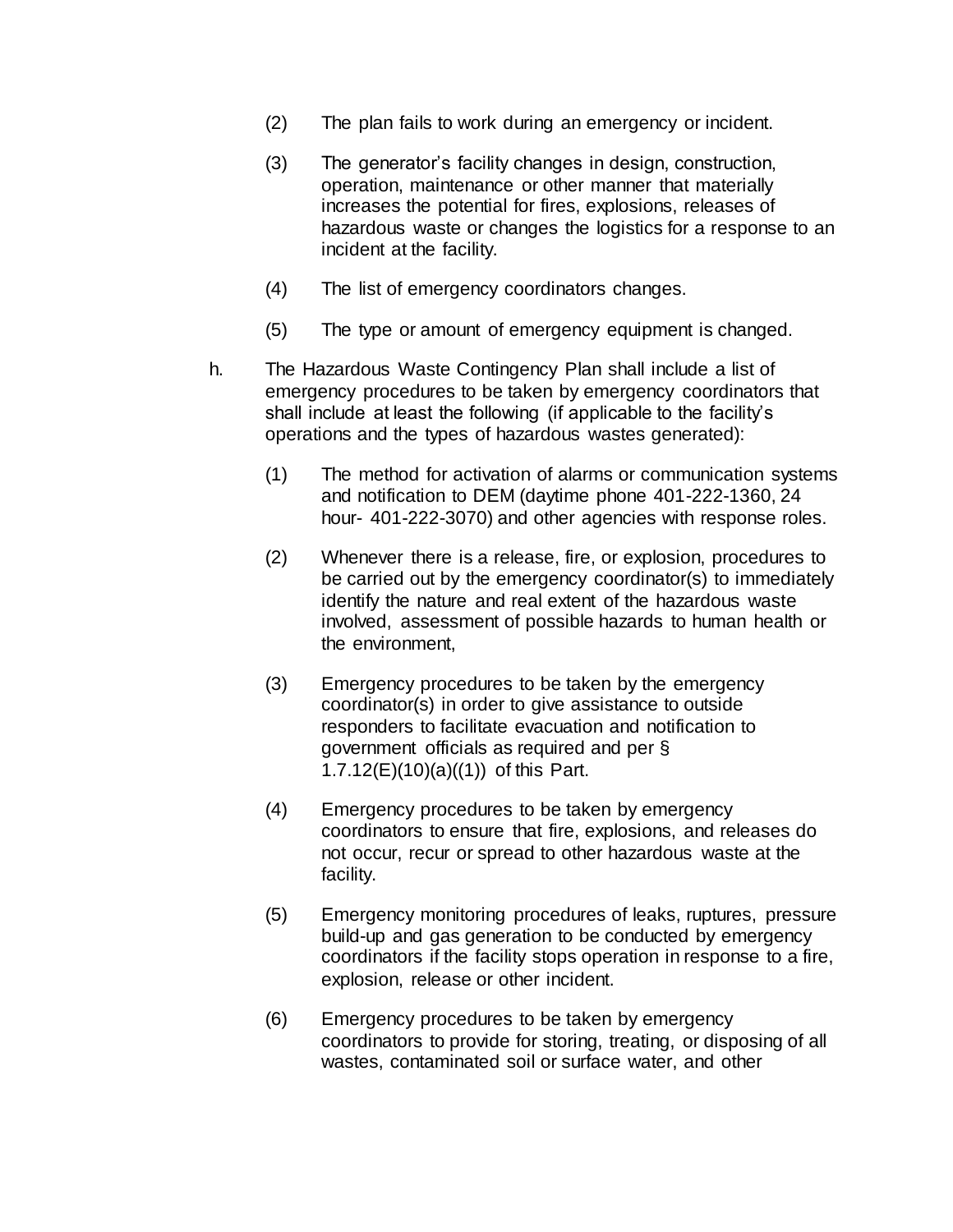materials resulting from a fire, explosion, release or other incident.

- (7) Emergency procedures to be taken by emergency coordinators to ensure that no waste that is incompatible with the released material is stored, treated or disposed of until clean-up is completed and all emergency equipment is cleaned and fit for reuse after an incident and procedures for the generator to notify the Department that such measures have been taken.
- (8) The procedure to be taken by the generator to comply with the notification requirements contained in this rule and the notification requirements of 40 C.F.R. § 265.56(i).
- i. The generator or his/her designee shall, in the event of a fire, spill or release, take appropriate action to control and terminate the incident by instituting the measures described in the contingency plan. The generator shall immediately:
	- $(1)$  In the event of a fire, call the fire department or attempt to extinguish the fire using a fire extinguisher.
	- (2) In the event of a fire, explosion or other release that could threaten human health or when the generator has reason to suspect that a spill may cause a release to the environment, the generator shall immediately notify the National Response Center (800-424-8802). The report shall include the following information:
		- (AA) Name and telephone number of person reporting the incident;
		- (BB) The name, address and U.S. EPA Identification Number of the generator;
		- (CC) Date, time and type of incident (e.g., spill or fire);
		- (DD) Quantity and type of hazardous waste involved in the incident;
		- (EE) Extent of injuries, if any;
		- (FF) The possible hazards to human health and the environment outside of the facility;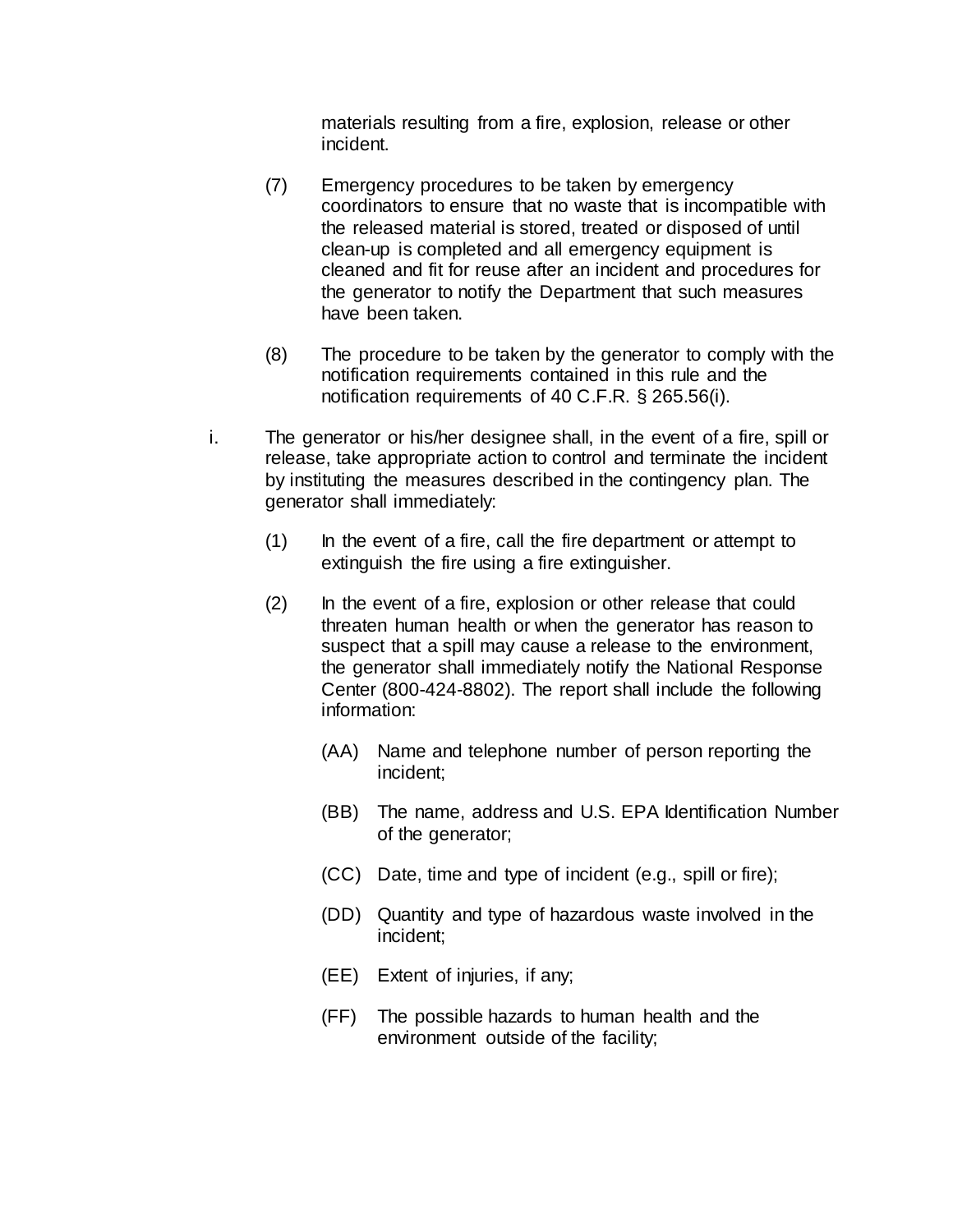- (GG) Estimated quantity and disposal of recovered materials, if any.
- L. Waste Shipment:
	- 1. LQGs shall send hazardous waste only to a designated facility. The generator shall not send hazardous waste from the property where it is generated, without preparing a Manifest to accompany the waste, except where 40 C.F.R. § 262.20(f) [transport on a right-of-way within or along a contiguous property] applies and the transporter complies with 40 C.F.R. §§ 263.30 and 263.31 [hazardous waste discharges], nor shall he/she offer hazardous waste to a facility that does not have an EPA I.D. Number, or to a hazardous waste transporter that does not have an EPA I.D. Number and a valid RI Hazardous Waste Transporter Permit as indicated by an official decal on each transportation unit. Use of a permitted hazardous waste transporter and use of a transporter with an EPA I.D. number are not required for those transportation situations where 40 C.F.R. § 262.20(f) applies. The following requirements also apply:
		- a. The generator, except for those shipments of exclusively used oil, shall complete the generator section of the Manifest prior to sending any hazardous waste from the property where it is generated. The generator shall complete this section in accordance with the requirements of 40 C.F.R. § 262.20 and the related appendix to 40 C.F.R. Part 262 (instructions for the uniform hazardous waste Manifest) and the requirements of these Rules and Regulations. The generator will also note in item 13 of the Manifest if the waste is an R006 waste as defined by the "Rhode Island Hazardous Wastes" definition in § 1.5 of this Part. The generator shall also indicate if the waste is exempt from the generator fee by listing waste codes R011 through R016 if appropriate.
		- b. The generator shall complete the generator section of a Manifest prior to the shipment of the waste and shall certify as follows:
			- (1) "I am a large quantity generator. I have a program in place to reduce the volume and toxicity of waste generated to the degree I have determined to be economically practicable and I have selected the practicable method of treatment, storage, or disposal currently available to me which minimizes the present and future threat to human health and the environment";
		- c. The generator shall also maintain a copy of the Manifest for his records. All remaining copies shall be turned over to the hazardous waste transporter and shall accompany the waste through the routing indicated by the generator.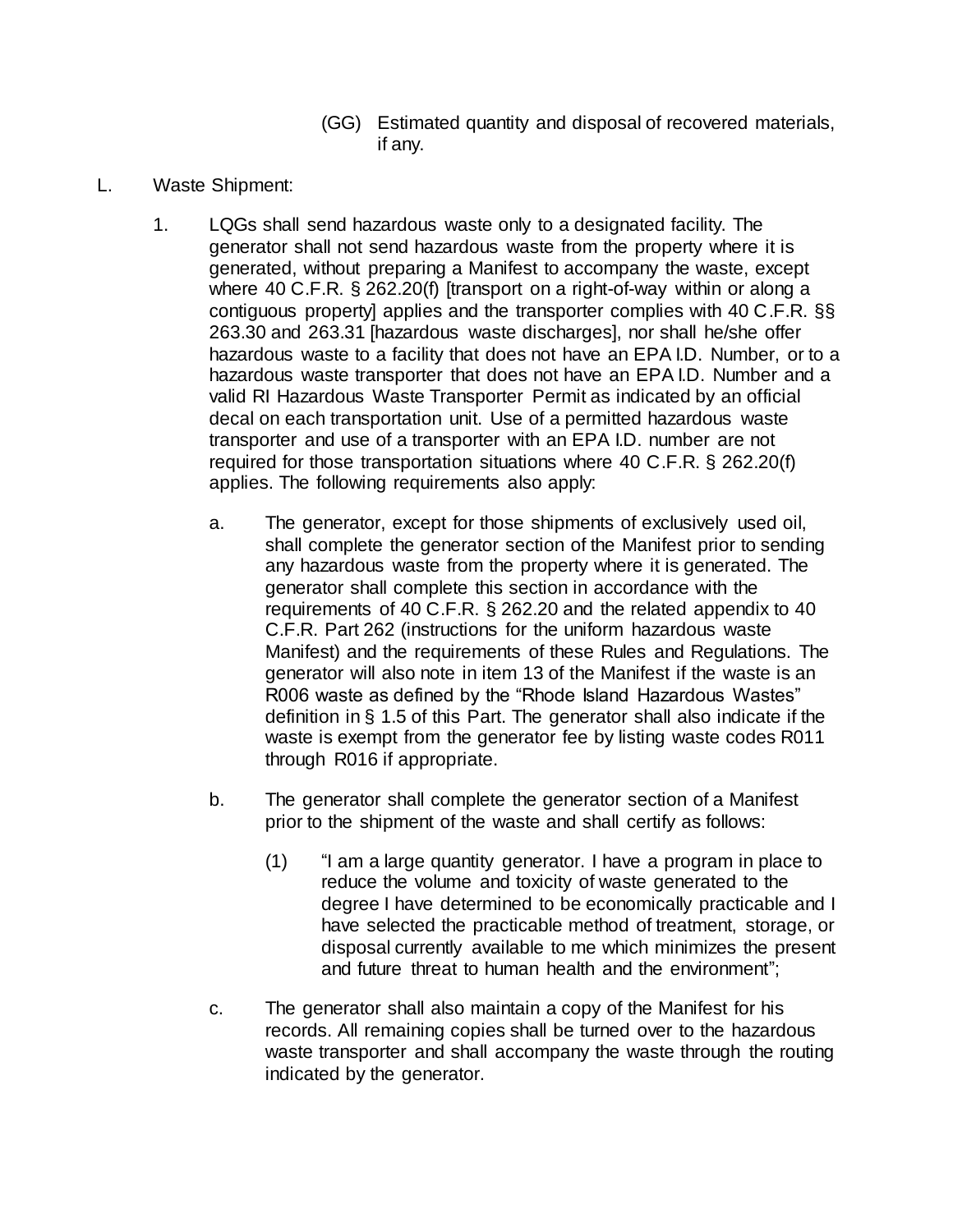- d. The generator shall obtain the signature of the initial transporter and date of acceptance of the manifest as required by 40 C.F.R. § 262.23(a)(2). The generator shall also instruct the hazardous waste transporter to return the waste or deliver it to an alternate designated facility if he is unable to deliver it to the primary designated facility.
- e. A generator sending or receiving waste to or from a foreign country shall comply with the federal requirements in 40 C.F.R. Part 262 Subpart E, 40 C.FR. Part 262 Subpart F and 40 C.F.R. Part 262 Subpart H in addition to complying with the applicable state generator requirements.
- f. For shipments of hazardous waste to a designated facility in an authorized State which has not yet obtained authorization to regulate that particular waste as hazardous, the generator must assure that the designated facility agrees to sign and return the manifest to the generator, and that any out-of-state transporter signs and forwards the manifest to the designated facility.
- g. For shipments of hazardous waste within the United States solely by water (bulk shipments only), the generator must send three (3) copies of the manifest dated and signed in accordance with this section to the owner or operator of the designated facility or the last water (bulk shipment) transporter to handle the waste in the United States if exported by water. Copies of the manifest are not required for each transporter.
- h. For rail shipments of hazardous waste within the United States which originate at the site of generation, the generator must send at least three (3) copies of the manifest dated and signed in accordance with this section to:
	- (1) The next non-rail transporter, if any; or
	- (2) The designated facility if transported solely by rail; or
	- (3) The last rail transporter to handle the waste in the United States if exported by rail.
- i. A generator shipping waste via water or rail shall comply with the provisions of 40 C.F.R. § 263.20(e) or (f).
- j. In accordance with 40 C.F.R.  $\S$  262.33, before transporting hazardous waste or offering hazardous waste for transportation offsite, an LQG shall placard or offer the initial transporter the appropriate placards according to U.S. Department of Transportation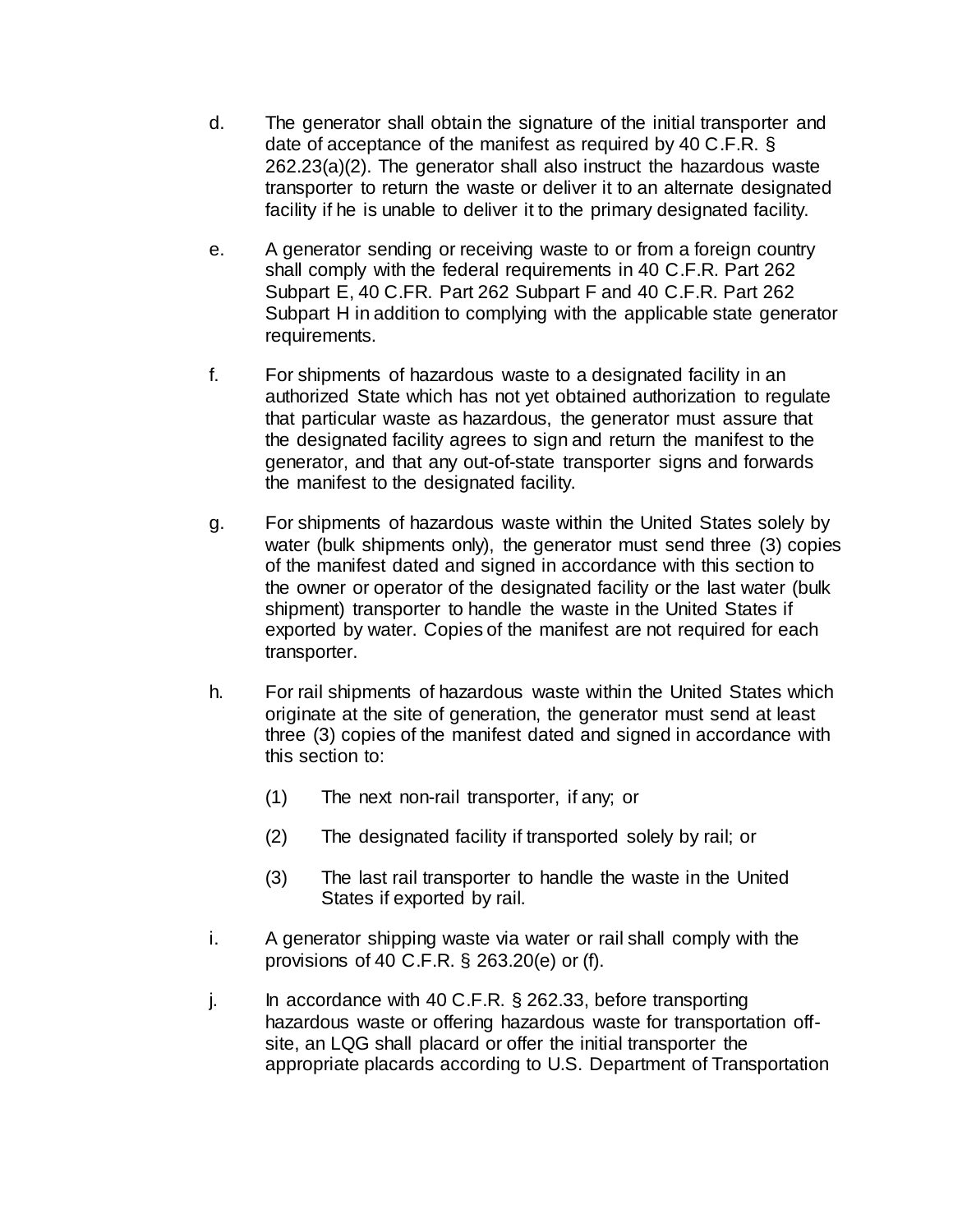regulations for hazardous materials under 49 C.F.R. Part 172 Subpart F.

- k. A generator who does not receive a copy of the manifest with the signature of the owner or operator of the designated facility within 35 days of the date the waste was accepted by the initial transporter must contact the transporter and/or the owner or operator of the designated facility to determine the status of the hazardous waste.
- l. A generator must submit an Exception Report to the Department if he has not received a copy of the manifest with the signature of the owner or operator of the designated facility within 45 days of the date the waste was accepted by the initial transporter. The Exception Report must include:
	- (1) A legible copy of the manifest for which the generator does not have confirmation of delivery;
	- (2) A cover letter signed by the generator or his authorized representative explaining the efforts taken to locate the hazardous waste and the results of those efforts.
- m. A generator shall designate on the Manifest one (1) designated facility that is permitted to handle the waste described on the Manifest. A generator may also designate on the Manifest one (1) alternate designated facility that is permitted to handle his waste in the event an emergency prevents delivery of the waste to the primary designated facility.
- n. For rejected shipments of hazardous waste or container residues contained in non-empty containers that are returned to the generator by the designated facility (following the procedures of 40 C.F.R. §§ 264.72(f) or 265.72(f)), the generator must:
	- (1) Sign either:
		- (AA) Item 20 of the new manifest if a new manifest is used for the returned shipment; or
		- (BB) Item 18c of the original manifest if the original manifest is used for the returned shipment;
	- (2) Provide the transporter a copy of the manifest;
	- (3) Within thirty (30) days of delivery of the rejected shipment or container residues contained in non-empty containers, send a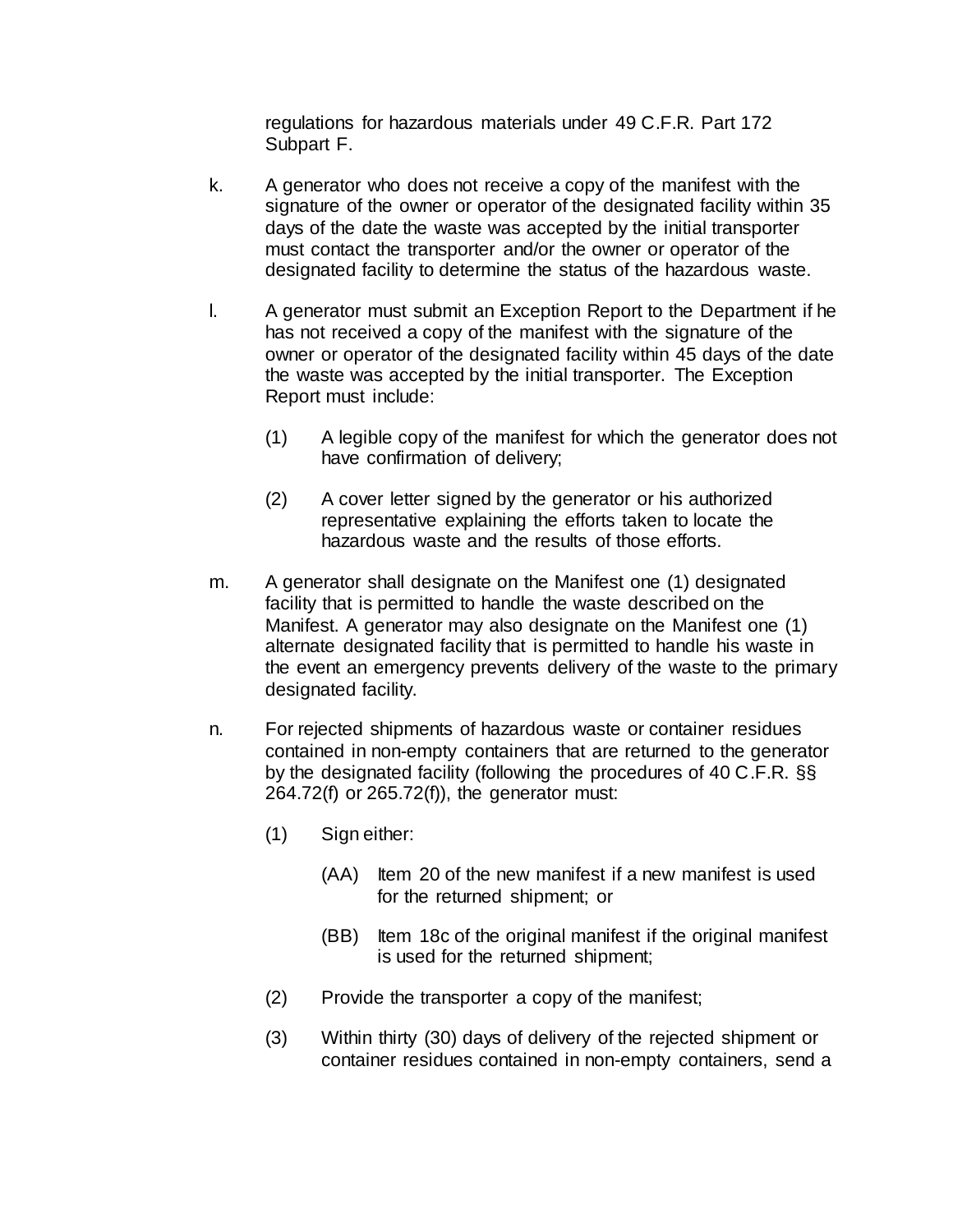copy of the manifest to the designated facility that returned the shipment to the generator; and

- (4) Retain at the generator's site a copy of each manifest for at least three years from the date of delivery.
- o. A generator who sends a shipment of hazardous waste to a designated facility with the understanding that the designated facility can accept and manage the waste and later receives that shipment back as a rejected load or residue in accordance with the manifest discrepancy provisions of 40 C.F.R. § 264.72 or 40 C.F.R. § 265.72 may accumulate the returned waste on-site in accordance with the requirements of § 1.7.12 of this Part. Upon receipt of the returned shipment, the generator must:
	- (1) Sign item 18c of the manifest, if the transporter returned the shipment using the original manifest; or
	- (2) Sign Item 20 of the manifest, if the transporter returned the shipment using a new manifest.
- p. For rejected shipments of hazardous waste or container residues contained in non-empty containers that are forwarded to an alternate facility by a designated facility using a new manifest (following the procedures of 40 C.F.R. § 264.72(e)(1) through (6) or 40 C.F.R. § 265.72(e)(1) through (6)), the generator must comply with the requirements of above for exception reporting for the shipment forwarding the material from the designated facility to the alternate facility instead of for the shipment from the generator to the designated facility. For purposes of compliance with exception reporting above, for a shipment forwarding such waste to an alternate facility by a designated facility:
	- (1) The copy of the manifest received by the generator must have the signature of the owner or operator of the alternate facility as required by 40 C.F.R.  $\S$  262.42(c)(1) in place of the signature of the owner or operator of the designated facility, and
	- (2) The 35/45-day timeframes begin the date the waste was accepted by the initial transporter forwarding the hazardous waste shipment from the designated facility to the alternate facility.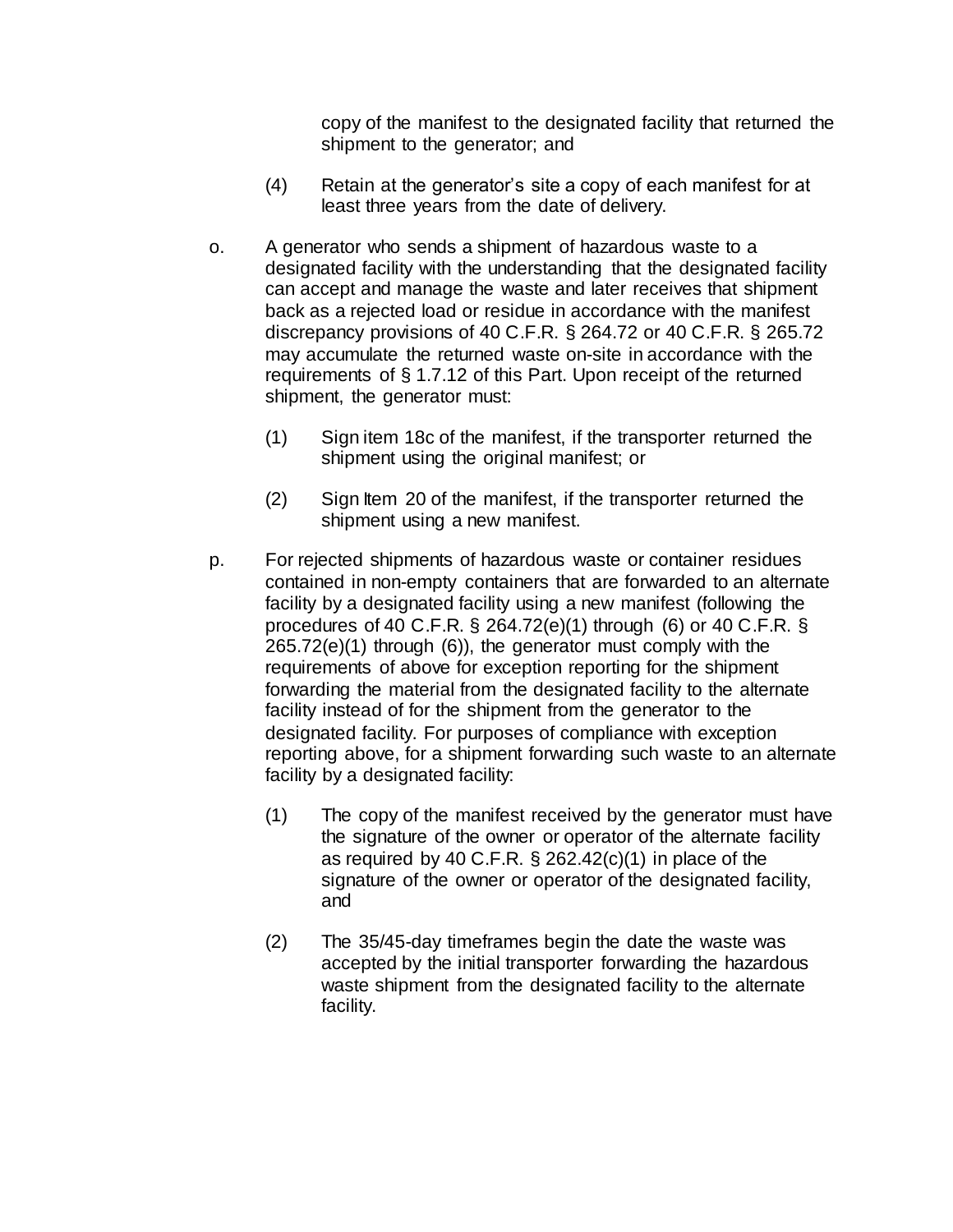- q. The Director, as he/she deems necessary, may require generators to furnish additional reports concerning the quantities and disposition of wastes identified or listed in 40 C.F.R. Part 261.
- r. 40 C.F.R. §§ 262.21 and 262.22 [regarding manifest numbers, obtaining and printing manifest and number of copies of manifests] are incorporated by reference.
- s. The Department has not adopted the federal exemption from manifesting requirements in 40 C.F.R. § 262.20(e) that allows certain waste, reclaimed under certain contractual agreements.
- t. In addition to providing the manifest, a generator must provide a onetime Land Disposal Restriction (LDR) notification to the TSD facility as required by 40 C.F.R. § 268.7(a)(2) and 40 C.F.R. § 268.7(a)(3) as administered by the EPA.
- M. Biennial Reports:
	- 1. LQGs as well as those who have treated, stored or disposed of hazardous waste during the reporting period, shall prepare and submit a biennial report (on appropriate forms provided by the Department) in accordance with the provisions of 40 C.F.R. § 262.41. The report shall be submitted to the Department by March 1 of the even-number year that reports hazardous waste activities for the immediately preceding odd-number year. Additional reporting, as per 40 C.F.R. § 262.43, may also be required. Household hazardous waste shall be exempt from reporting in the biennial report.

### **1.7.13 Small Quantity Generators (SQGs) Waste Management Requirements**

- A. The following requirements apply to Small Quantity Generators as defined in § 1.5 of this Part. As per § 1.7.6(C) of this Part, if an SQG generates or stores more waste than specified in the definition of an SQG in § 1.5 of this Part, he/she must notify the Department and manage the waste in accordance with the provisions of § 1.7.12 (LQG) of this Part.
- B. Hazardous Waste Storage:

SQGs may store hazardous waste on-site for a period of time that does not exceed one hundred eighty (180) days, without first obtaining a storage permit as required by Hazardous Waste § 1.9 of this Part. Hazardous waste may not be stored in containment buildings or drip pads. An SQG who stores hazardous waste for more than 180 days is an operator of a storage facility and is subject to the § 1.10 of this Part operational requirements for treatment, storage, and disposal facilities requirements, 40 C.F.R. Part 264, and the permit requirements of § 1.11 of this Part.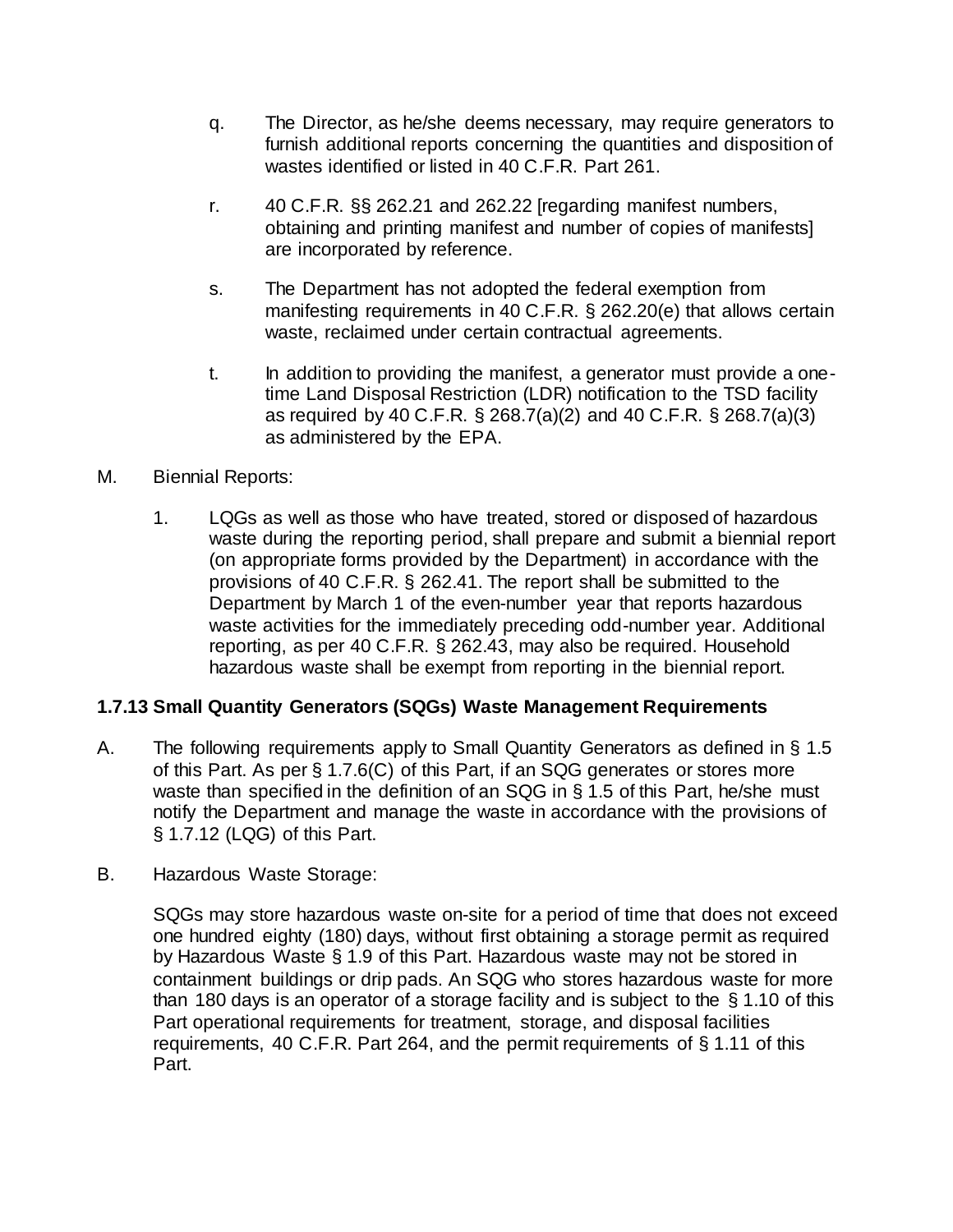- C. Hazardous Waste Accumulation in Containers:
	- 1. SQGs may store hazardous waste in containers provided that the generator:
		- a. Marks the side of containers holding hazardous waste with the date upon which the waste first began to accumulate.
		- b. Keeps all containers holding hazardous waste closed except when it is necessary to add or remove waste.
		- c. Opens, handles and stores containers holding hazardous waste in a manner that does not, or is not likely to, cause a spill or release of hazardous waste.
		- d. Immediately transfers hazardous waste from any and all containers that are not in good condition as a result of physical or chemical forces that have reduced the containers structural integrity, or if they begin to leak, to a container(s) that is in good condition and compatible with the hazardous waste being transferred.
		- e. Stores all containers holding ignitable or reactive hazardous waste in an area that is at least fifty (50) feet from any property boundary lines.
		- f. Takes precautions to prevent accidental ignition or reaction of ignitable or reactive waste. These wastes must be separated and protected from sources of ignition, incompatible materials and heat. While ignitable or reactive waste is being handled, the generator must confine smoking and open flame to specifically designated locations. "No smoking" signs shall be conspicuously placed wherever there is a hazard from ignitable or reactive waste.
		- g. Uses containers constructed of, or lined with, a material that is chemically compatible with the hazardous waste placed into the containers, so that the ability of the container to hold the waste is not impaired.
		- h. Does not place incompatible wastes in the same container unless the mixing is accomplished so that it does not generate extreme heat or pressure, does not initiate a fire, explosion or violent reaction and does not produce uncontrolled toxic mists, fumes, dust or gases and does not damage the structural integrity of the device containing the waste, and does not threaten human health and the environment through other like means.
		- i. Conducts inspections on a weekly basis of all containers holding hazardous waste for signs of deterioration and or corrosion of the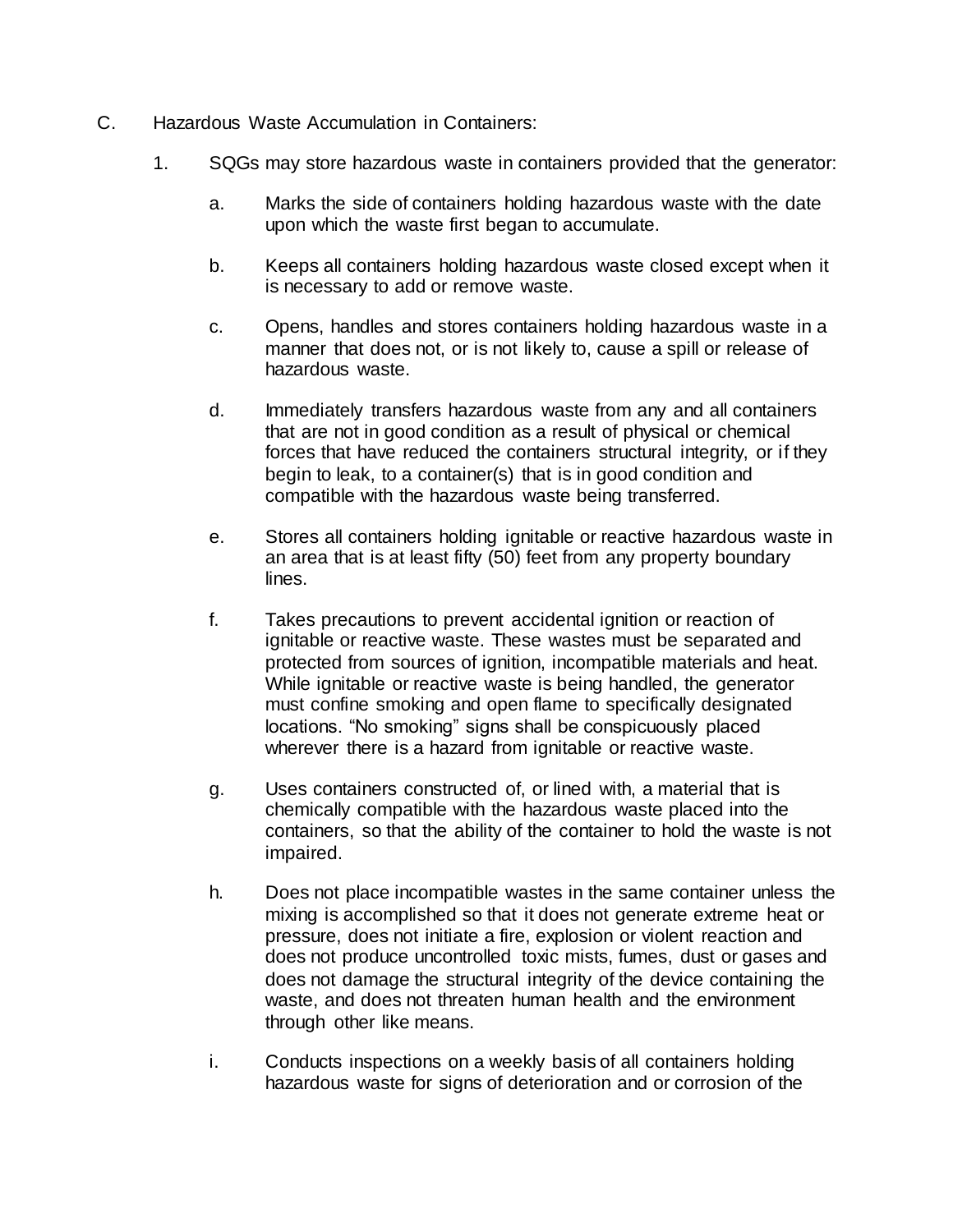containers and for any signs of leaks or releases of hazardous waste. Generators shall maintain a written record documenting the date and time of each inspection, the person that conducted the inspection and whether any release was identified, container was replaced or repair needed to containment conditions, of the result of each inspection for a period of at least three (3) years.

- j. Stores hazardous wastes that when mixed would result in an unintended reaction or are otherwise not compatible in separate containers designed to contain the subject hazardous wastes. Containers holding hazardous wastes shall be stored in separate locations from incompatible wastes or materials present on-site and isolated by a physical barrier (e.g., a dike, berm, or wall) constructed of or lined with a material that is resistant to the hazardous waste stored in the area.
- k. Does not place hazardous waste in an unwashed container that previously held an incompatible waste or material, unless the conditions listed in  $\S$  1.7.13(C)(1)(h) of this Part are satisfied.
- D. Accumulation in Tanks:
	- 1. SQGs that store hazardous waste in tanks shall comply with all of the requirements listed below. All generators storing hazardous waste in underground storage tanks shall also comply with the Rhode Island Rules and Regulations for Underground Storage Facilities Used for Petroleum Products and Hazardous Materials (Subchapter 25 Part [1](https://rules.sos.ri.gov/regulations/part/250-140-25-1) of this Chapter).
	- 2. Tank systems that are used to store or treat hazardous waste which contains no free liquids and are situated inside a building with an impermeable floor are exempted from the requirements for containment and detection of releases in §§ 1.7.13(D)(3)(a) and (b) of this Part. To demonstrate the absence or presence of free liquids in the stored/treated waste, the following test must be used: Method 9095B (Paint Filter Liquids Test) as described in ''Test Methods for Evaluating Solid Waste, Physical/Chemical Methods,'' EPA Publication SW–846, as incorporated by reference in 40 C.F.R. § 260.11 of this chapter.
	- 3. SQGs storing hazardous waste in aboveground tanks shall comply with the following. Tank systems, including sumps, as defined in 40 C.F.R. § 260.10, that serve as part of a secondary containment system to collect or contain releases of hazardous wastes are exempted from the requirements of items §§ 1.7.13(D)(3)(a) and (b) of this Part.
		- a. Tank Systems without Containment: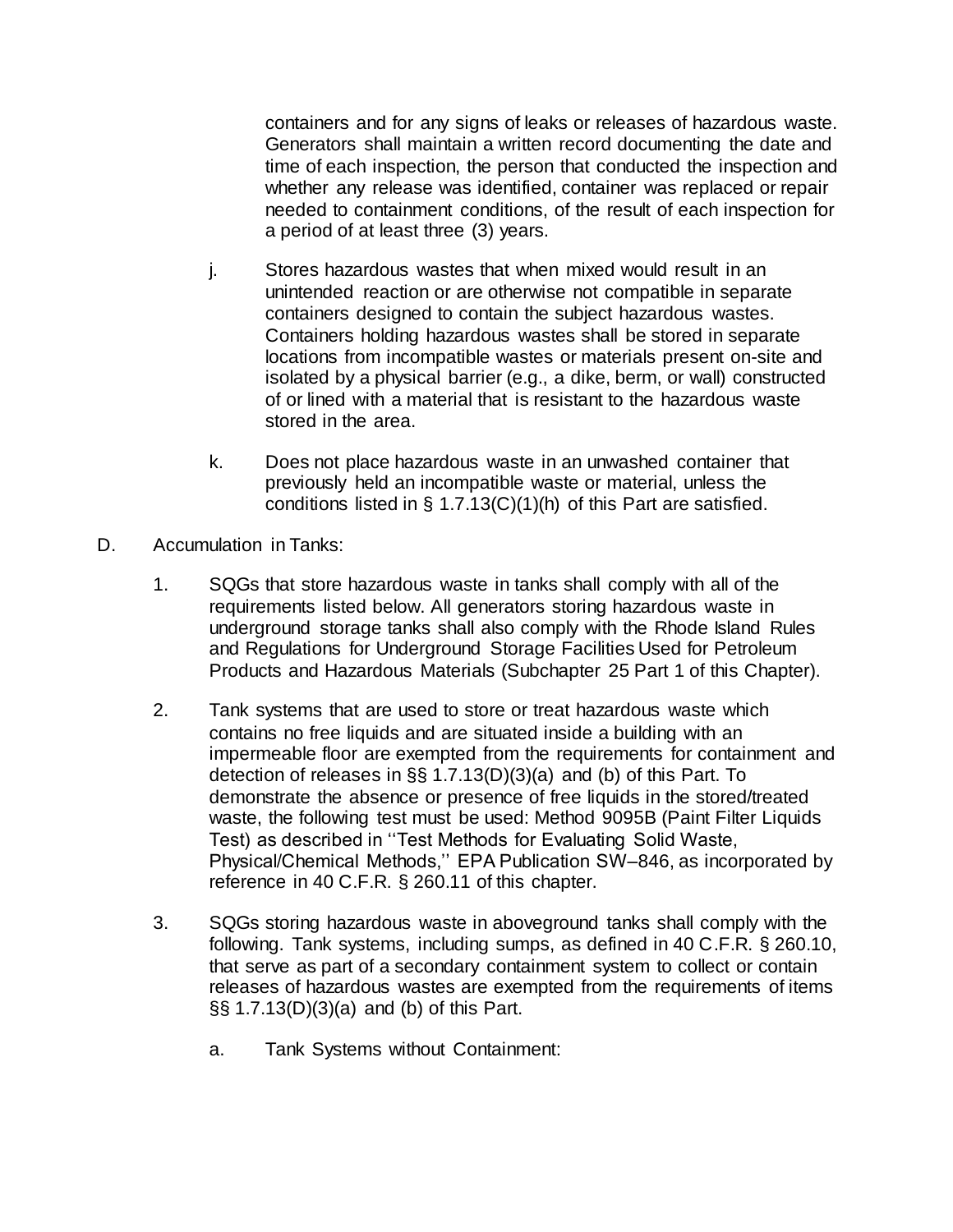- (1) SQGs that store hazardous waste in tank systems that are not equipped with a secondary containment feature shall inspect the tank systems once each operating day and shall maintain a written record of each inspection. The inspection shall include at least the following:
	- (AA) Overfill/spill control equipment (e.g., waste feed cutoff systems, bypass systems and drainage systems) to ensure they are in working order.
	- (BB) Visual inspection of the aboveground sections of a tank for signs of corrosion or release of waste.
	- (CC) The construction materials and area immediately surrounding the tank system's discharge confinement structures, if any, looking for signs of corrosion and for signs of a release of hazardous waste.
	- (DD) Any and all monitoring equipment that is part of the tank system to ensure that it is operating properly.
	- (EE) The level of the waste in the tank to ensure at least two (2') feet of freeboard.
- b. Tank Systems with Containment:
	- (1) SQGs that store hazardous waste in tank systems that are equipped with a secondary containment feature shall inspect the tank systems once every week and shall maintain a record of each inspection. The inspection shall include at least the following:
		- (AA) Overfill/spill control equipment (e.g., waste feed cutoff systems, bypass systems and drainage systems) to ensure they are in working order.
		- (BB) Visual inspection of the aboveground sections of a tank for signs of corrosion.
		- (CC) The construction materials and area immediately surrounding the tank system's secondary containment, looking for signs of corrosion and for signs of a release of hazardous waste.
		- (DD) Any and all monitoring equipment that is part of the tank system to ensure that it is operating properly.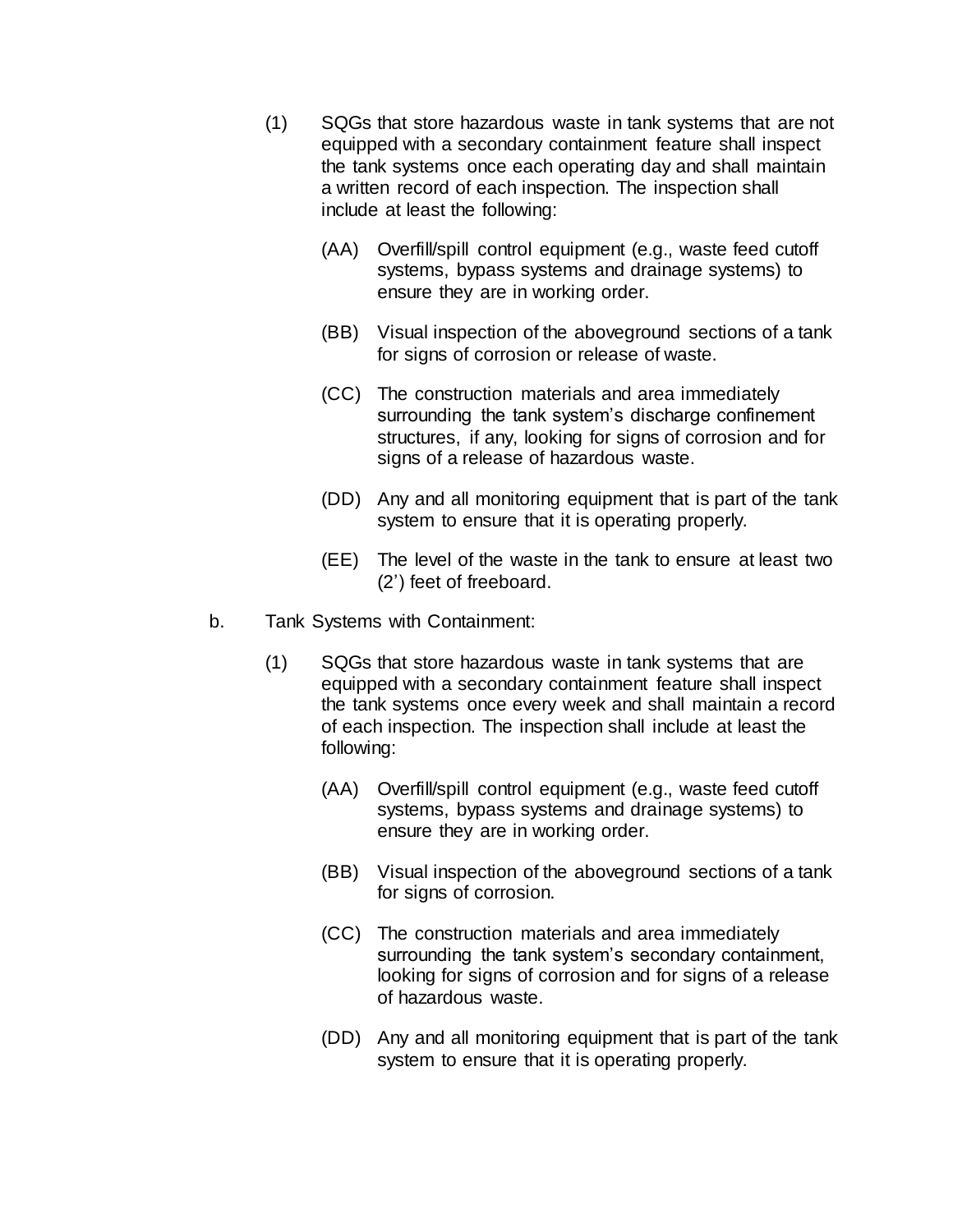- (EE) The level of waste in the tank to ensure at least 2 feet of freeboard.
- c. SQGs that store hazardous waste in tanks shall comply with all of the following requirements:
	- (1) Waste Accumulation: Hazardous waste shall be stored in tanks for a period of time not to exceed one hundred-eighty (180) days from the date the waste was first placed into the tank.
	- (2) Accumulation Start Date: The side of a tank holding hazardous waste shall be marked with the date the waste first began to accumulate, or a written log shall be maintained that records the date that hazardous waste was first placed into or removed from the tank.
	- (3) Construction: Hazardous waste shall be placed into a tank system that is constructed of, or lined with, material that is compatible with the hazardous waste.
	- (4) Spill Prevention: Appropriate controls and procedures shall be used to prevent spills and overflows from the tank system or secondary containment device. These shall include at least the following: Spill prevention controls (e.g., check valves); Overfill controls (e.g., level sensing alarms, high level alarms, automatic waste feed cutoff systems, by-pass to standby tank); Maintenance of sufficient freeboard (at least 2 feet) in uncovered tanks to prevent overtopping by wave action.
	- (5) Inappropriate Wastes and Incompatible Wastes: Hazardous waste or treatment reagents shall not be placed in a tank if they could cause the tank or its inner liner to rupture, leak, corrode, or otherwise fail before the end of its intended life. Incompatible hazardous wastes, or incompatible wastes and materials, shall not be placed into the same tank system if the wastes have the potential to cause the tank to leak or otherwise damage the tank system and unless the generator complies with 40 C.F.R. § 265.17(b) requirements. Hazardous waste shall not be placed in an unwashed tank which previously held an incompatible waste or material, unless 40 C.F.R. § 265.17(b) is complied with.
	- (6) Ignitable or Reactive Wastes: Ignitable or reactive wastes shall not be placed into a tank system unless the generator complies with the requirements in 40 C.F.R. § 265.17(b) and: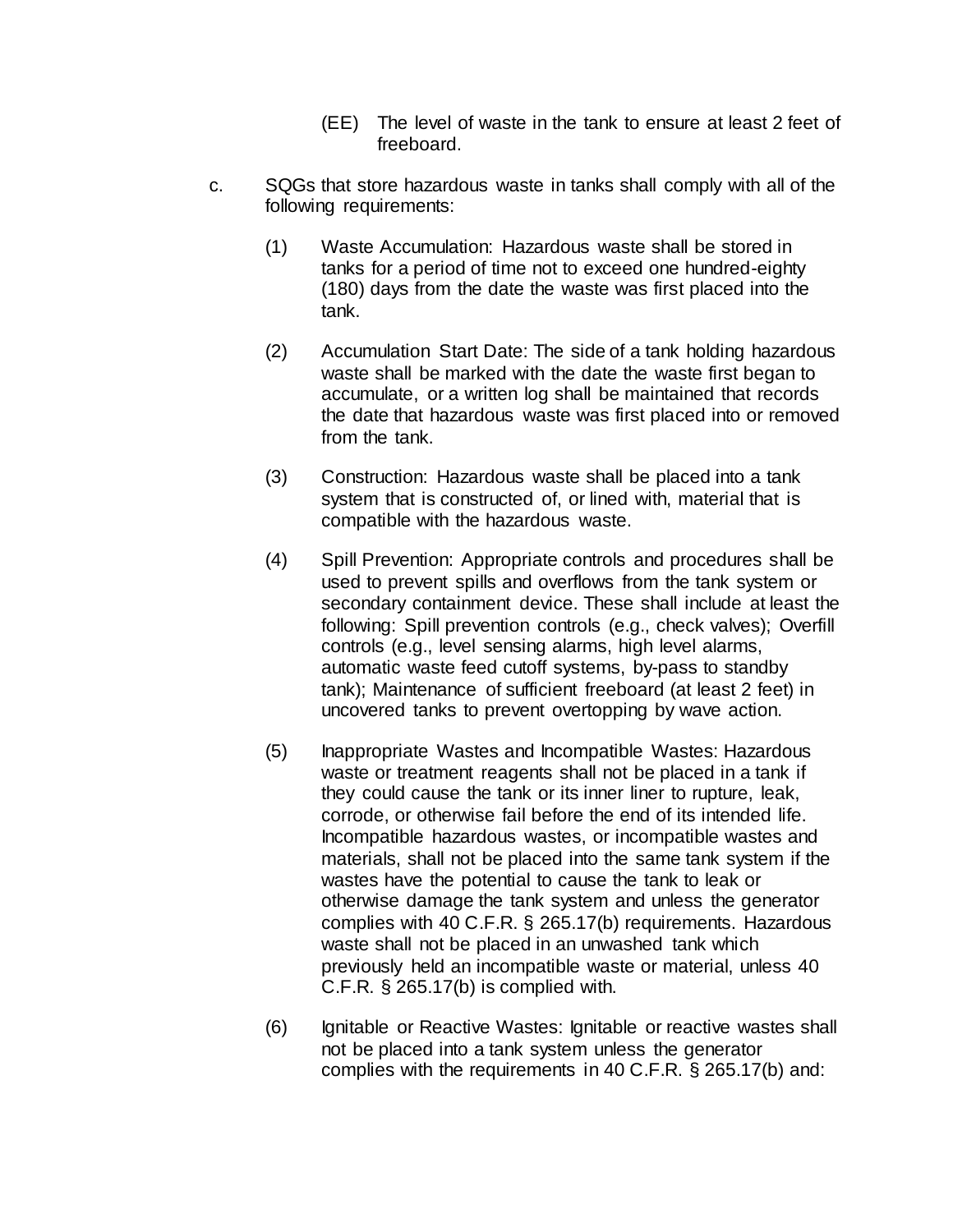Treats, renders or mixes the hazardous waste so that the waste is no longer ignitable or reactive; or the waste is stored or handled in such a way that it is protected from any material or conditions that may cause the waste to ignite or react; or the tank system is used solely for emergency storage. Generators storing ignitable or reactive wastes in tanks shall also locate the tanks on the site away from the public ways or property boundaries in compliance with 40 C.F.R. § 260.11 (d)(1) Table 2-1 through 2-6 of the buffer zone requirements of the National Fire Protection Association's "Flammable and Combustible Liquids Code" (1977 or 1981).

- (7) Tank Failure: a tank system shall immediately be removed from service that fails or leaks waste. Additionally, the generator shall meet the following requirements:
	- (AA) Immediately stop the flow of waste to the tank system, inspect the tank system to determine the source of the release, and complete repairs, a required by 40 C.F.R. § 265.196(e), before allowing further use. Major repairs require the contractor conducting the repair certify that the tank meets the requirements of 40 C.F.R. § 265.196(e);
	- (BB) Remove all waste from the tank system within 24 hours of the discovery of the release and manage said waste in accordance with these regulations;
	- (CC) If waste was released to the secondary containment system, the generator shall remove all accumulated hazardous waste from the secondary containment device and manage said waste in accordance with these regulations.
- (8) Notification of Spills: Comply with the requirements of notification of spills relating to spill reporting and mitigation from tanks.
- (9) Closure Actions: Upon closure of the tank, or termination of the process that generated the waste stored in the tank system, all hazardous waste in tanks, discharge control equipment, and discharge confinement structures shall be removed and properly managed.
- E. Labeling: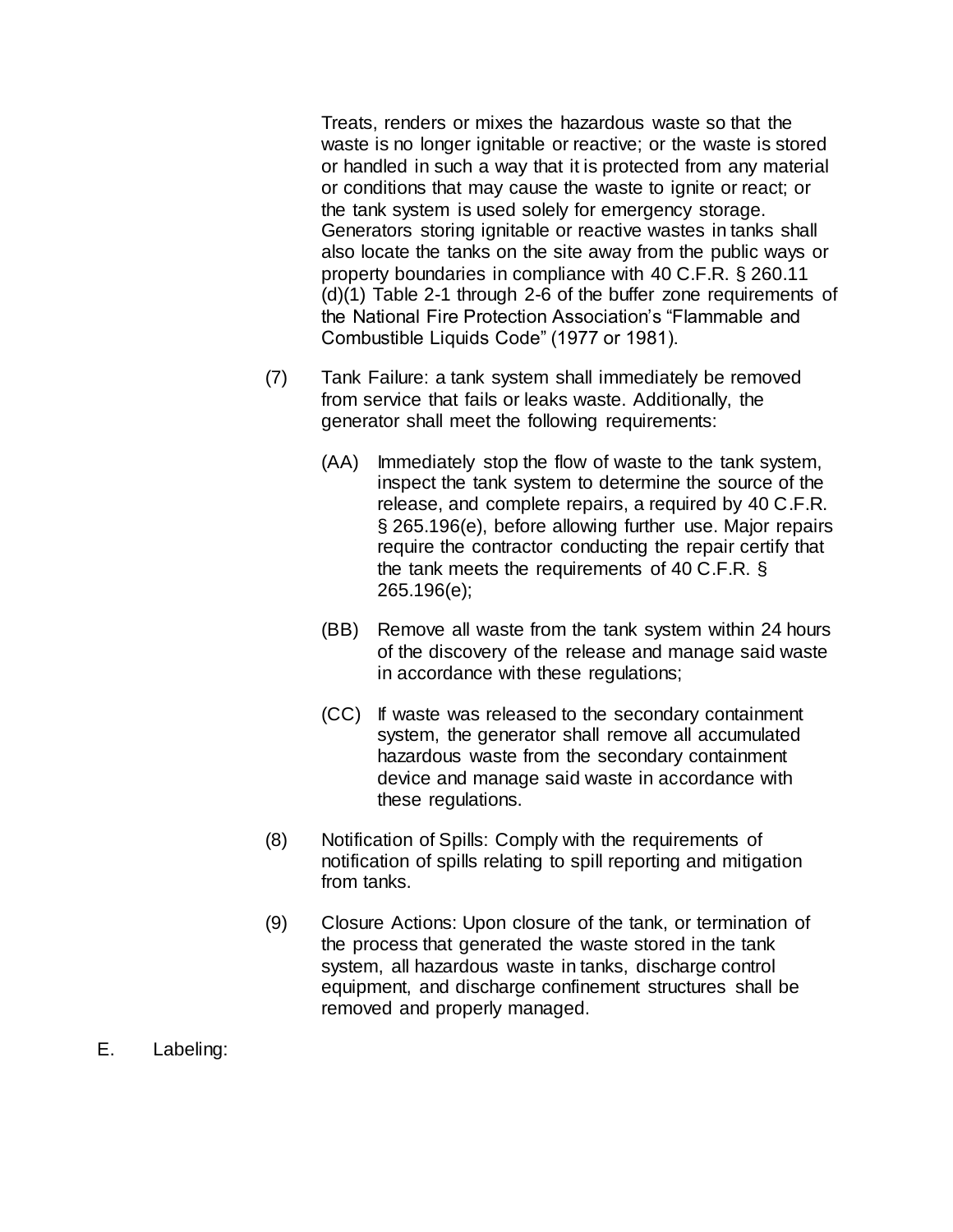- 1. Each accumulation container holding hazardous waste shall be labeled with the following information:
	- a. The words "Hazardous Waste."
	- b. The chemical or common name of the waste.
	- c. Name, address and EPA Identification Number of the generating facility.
- 2. Each tank holding hazardous waste shall be labeled with the following information:
	- a. The words "Hazardous Waste."
	- b. The chemical or common name of the waste.
- 3. Each satellite accumulation container shall be labeled in accordance with § 1.7.8 of this Part.
- F. Personnel Training:
	- 1. SQGs shall ensure that all employees are thoroughly familiar with proper waste handling and emergency procedures, relevant to their responsibilities during normal facility operations and emergencies. They shall also document that each employee has been made aware of proper waste handling and emergency procedures and maintain copies of this information on-site. SQGs who manage their hazardous waste in satellite accumulation containers only are not required to provide training to its personnel provided that they maintain full compliance with the satellite accumulation requirements of § 1.7.8 of this Part. The training program shall be directed by an individual who has been trained in the area of hazardous waste management regulations by a qualified environmental consultant, qualified academic instructor or by a person having completed a specialized program of study. The training program shall contain and cover at a minimum the following information:
		- a. A definition of regulated hazardous waste and a list of hazardous wastes typically generated or stored by the facility.
		- b. Management procedures that are required to be followed in order to properly handle and store hazardous waste on-site.
		- c. A description of any applicable regulatory exemptions that are utilized by the company for storing and/or managing hazardous waste generated at the facility.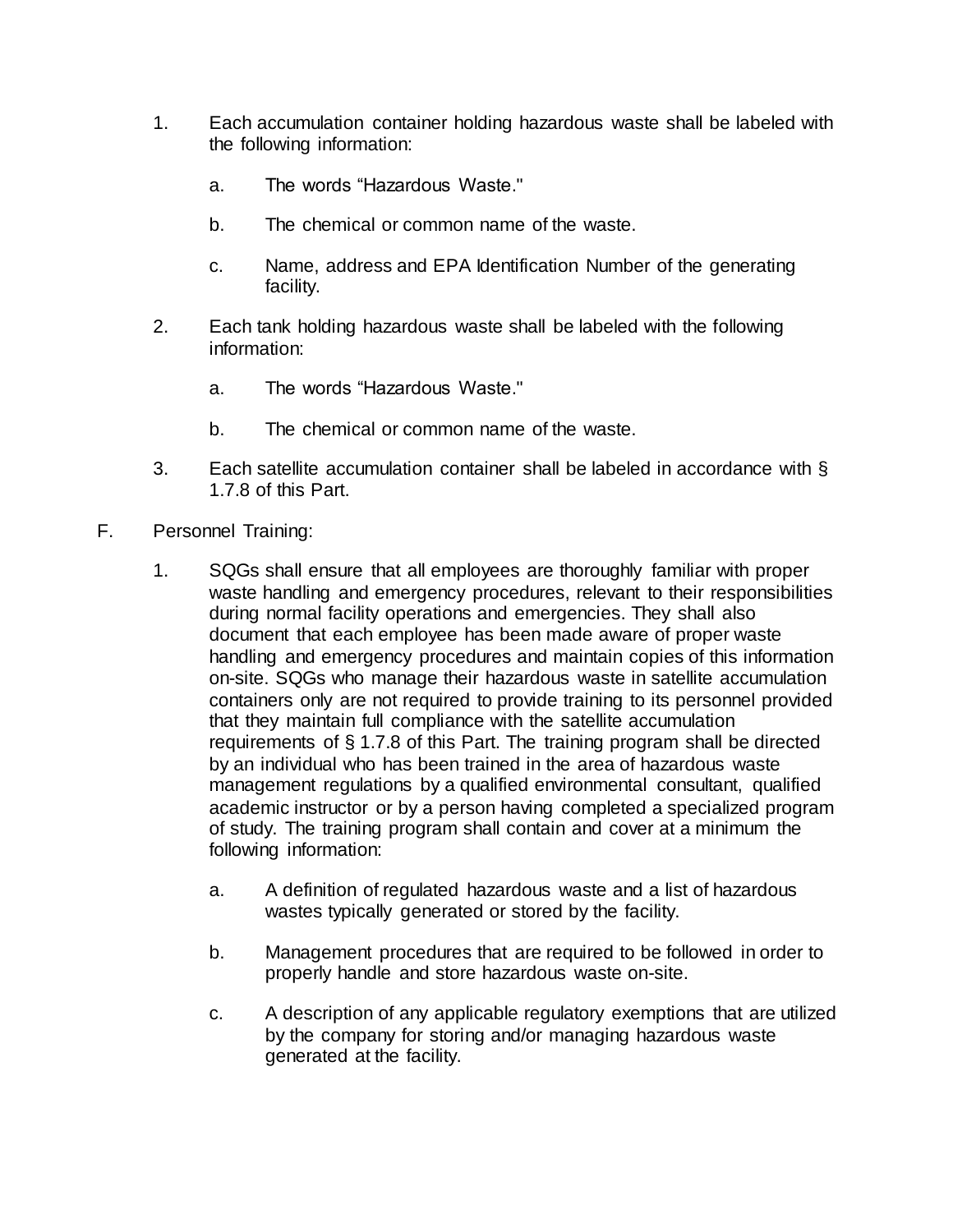- d. A description of container and tank labeling and dating requirements as appropriate.
- e. A description of accumulation (storage) time limits.
- f. Waste pre-transport requirements, including proper use of Uniform Hazardous Waste Manifests.
- g. Proper implementation of the facility's hazardous waste contingency plan, if applicable, including response to fires or explosions and response to groundwater contamination incidents.
- h. Spill prevention and response including procedures for using, inspecting, repairing, and replacing emergency equipment and monitoring equipment, operation of any continuous feed cut-off systems, communication or alarm systems, location and use of emergency response equipment and procedures for the complete shutdown of facility operations.
- i. Proper evacuation procedures and routes.
- G. Notification and Cleanup of Spills or Releases:
	- 1. In the event of a spill or release of hazardous waste or material that presents any risk of injury to health or the environment, the generator or any other person having knowledge of the spill or release shall immediately notify the Department (daytime- 401-222-1360, 24 hours 401-222-3070) and provide all requested information dealing with such a spill or release.
	- 2. The generator must note in the operating record the time, date, and details of any incident that requires implementing the contingency plan. Within 15 days after the incident, he/she must submit a written report on the incident to the Department. The report must include:
		- a. Name, address, and telephone number of the owner or operator;
		- b. Name, address, and telephone number of the facility;
		- c. Date, time, and type of incident (e.g., fire, explosion);
		- d. Name and quantity of material(s) involved;
		- e. The extent of injuries, if any;
		- f. An assessment of actual or potential hazards to human health or the environment, where this is applicable; and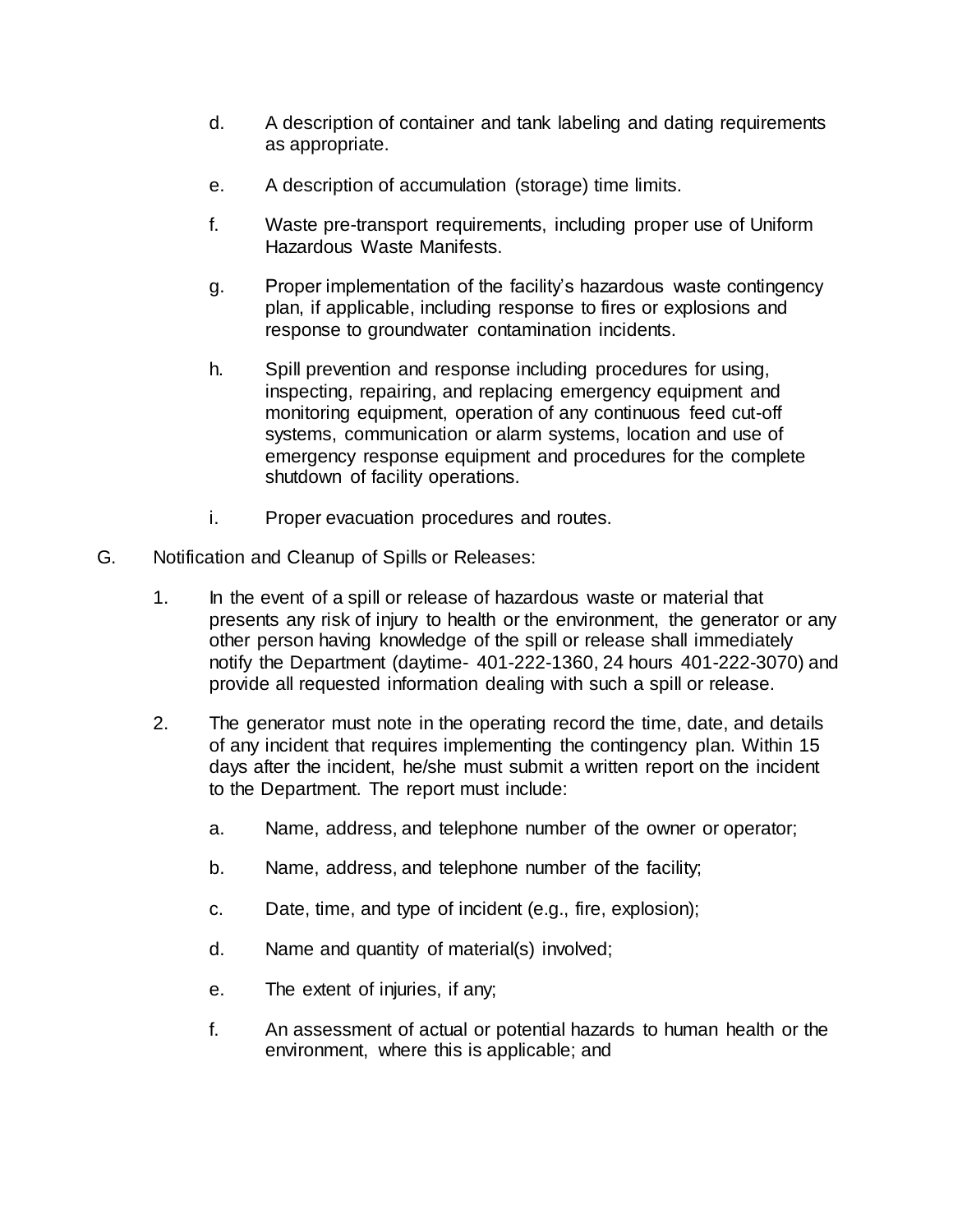- g. Estimated quantity and disposition of recovered material that resulted from the incident.
- 3. In accordance with the requirements of 40 C.F.R. § 265.56(b) through (h), the generator shall immediately take steps to prevent, contain and/or clean up the spill or release of hazardous waste or material and also remove and properly dispose of any materials contaminated by the spill or release, such as contaminated soil or surface water.
- H. Spill Prevention, Response Equipment and Arrangements with Local Authorities:
	- 1. SQGs shall maintain and operate their facilities in a manner that minimizes the possibility of a fire, explosion, or any unplanned spill or release of hazardous waste or hazardous waste constituents to the air, soil, or surface waters of the State.
	- 2. SQGs shall be equipped with the following, unless hazards posed by waste handled at the facility would not require a particular piece of equipment specified below. SQGs shall maintain spill control and emergency equipment at or near all areas where hazardous waste is generated and stored at the facility. The spill control equipment shall be designed to be effective when used on the type of hazardous waste typically generated at the subject facility. SQGs shall keep an amount of spill control equipment on-site at all times that is capable of controlling or absorbing a release of waste equal to the volume of the largest hazardous waste container in a specific area. SQGs shall test all communications systems, alarm systems, fire control equipment and decontamination equipment as necessary to maintain the equipment to ensure its proper operation on at least an annual basis. The communications systems, spill control equipment and emergency equipment/materials shall consist of the following:
		- a. An internal communications or alarm system capable of providing immediate emergency instruction (voice or signal) to facility personnel.
		- b. A device, such as a telephone (immediately available at the scene of operations), cell phone, or a hand-held two-way radio, capable of summoning emergency assistance from local police departments, fire departments, or State or local emergency response teams.
		- c. Fire control equipment (including, but not limited to, portable fire extinguishers special extinguishing equipment, such as that using foam, inert gas, or dry chemicals).
		- d. Spill control equipment (including, but not limited to, sorbents, rags, pigs, pads, and drain stops).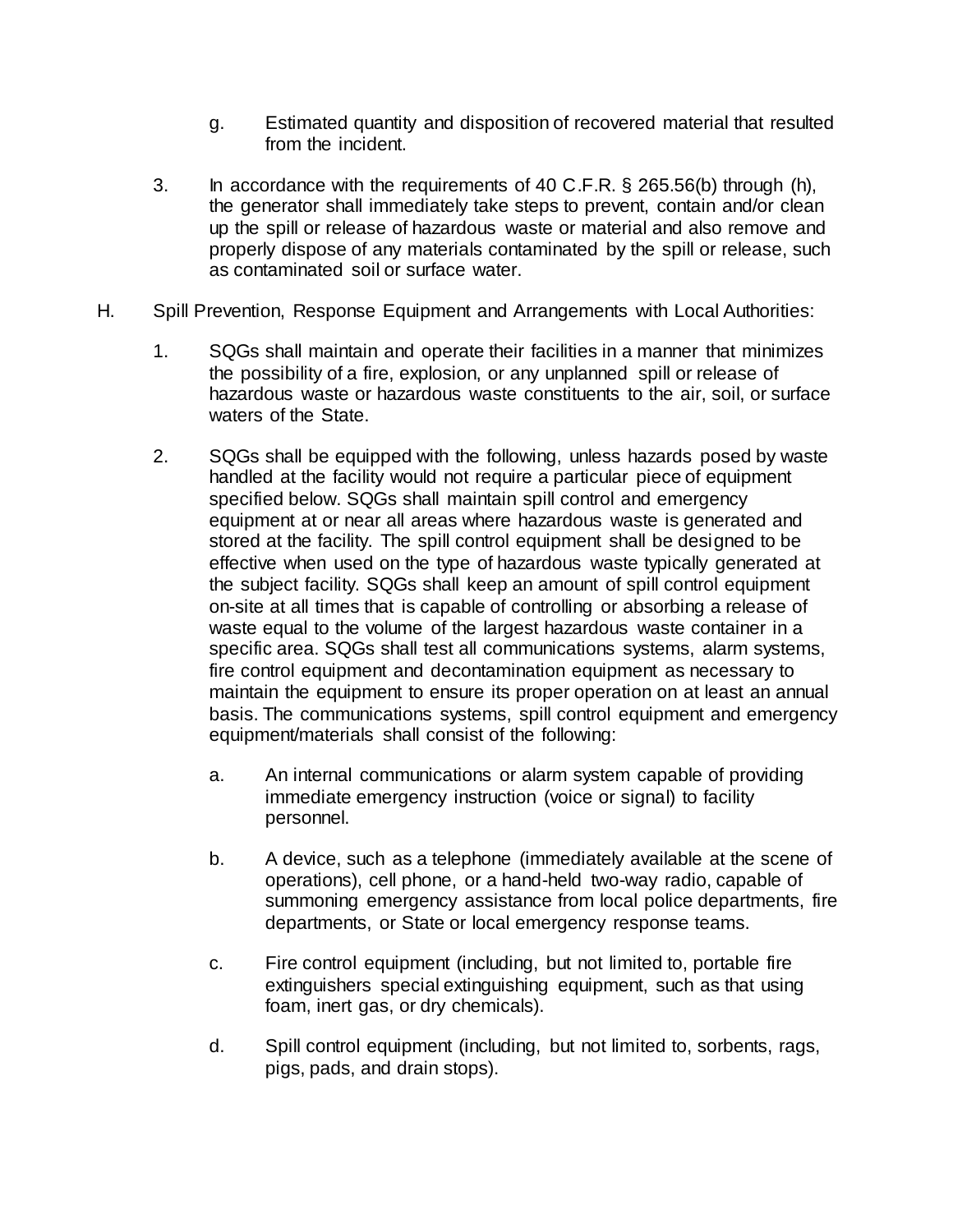- e. Decontamination equipment (including, but not limited to, eye washer and showers).
- f. Water at adequate volume and pressure to supply water hose streams or foam producing equipment, or automatic sprinklers, or water spray systems.
- 3. Whenever hazardous waste is being poured, mixed, spread, or otherwise handled, all personnel involved in the operation must have immediate access to an internal alarm or emergency communication device, either directly or through visual or voice contact with another employee, unless the Director has ruled that such a device is not required under § 1.7.13(H)(2) of this Part.
- 4. If there is ever just one employee on the premises while the facility is operating, he must have immediate access to a device, such as a telephone (immediately available at the scene of operation) or a hand-held two-way radio, capable of summoning external emergency assistance, unless the Director has ruled that such a device is not required under §1.7.13(H)(2) of this Part.
- 5. Arrangements shall be made or attempted to be made with the appropriate local authorities in accordance with the requirements of 40 C.F.R. § 265.37.
- I. Hazardous Waste Contingency Plan:
	- 1. SQGs shall not be required to develop a hazardous waste contingency plan provided that they comply with the following requirements:
		- a. At all times, one employee is on-site, or on call and able to return to the facility in a short period of time, to act as an emergency response coordinator and be responsible for implementing the necessary response measures for the situation.
		- b. The generator shall post the name and telephone number of the emergency response coordinator, telephone number of the local fire department, DEM (day 401-222-1360, 24-hour 401-222-3070), National Response Center (800-424-8802) and the environmental contractor on call to clean up spills next to any and all telephones in the vicinity of the hazardous waste storage area.
		- c. Conspicuously mark the location of fire extinguishers, spill control equipment and fire alarm (if present) and post the location of these items next to any and all phones in the vicinity of the hazardous waste storage area; and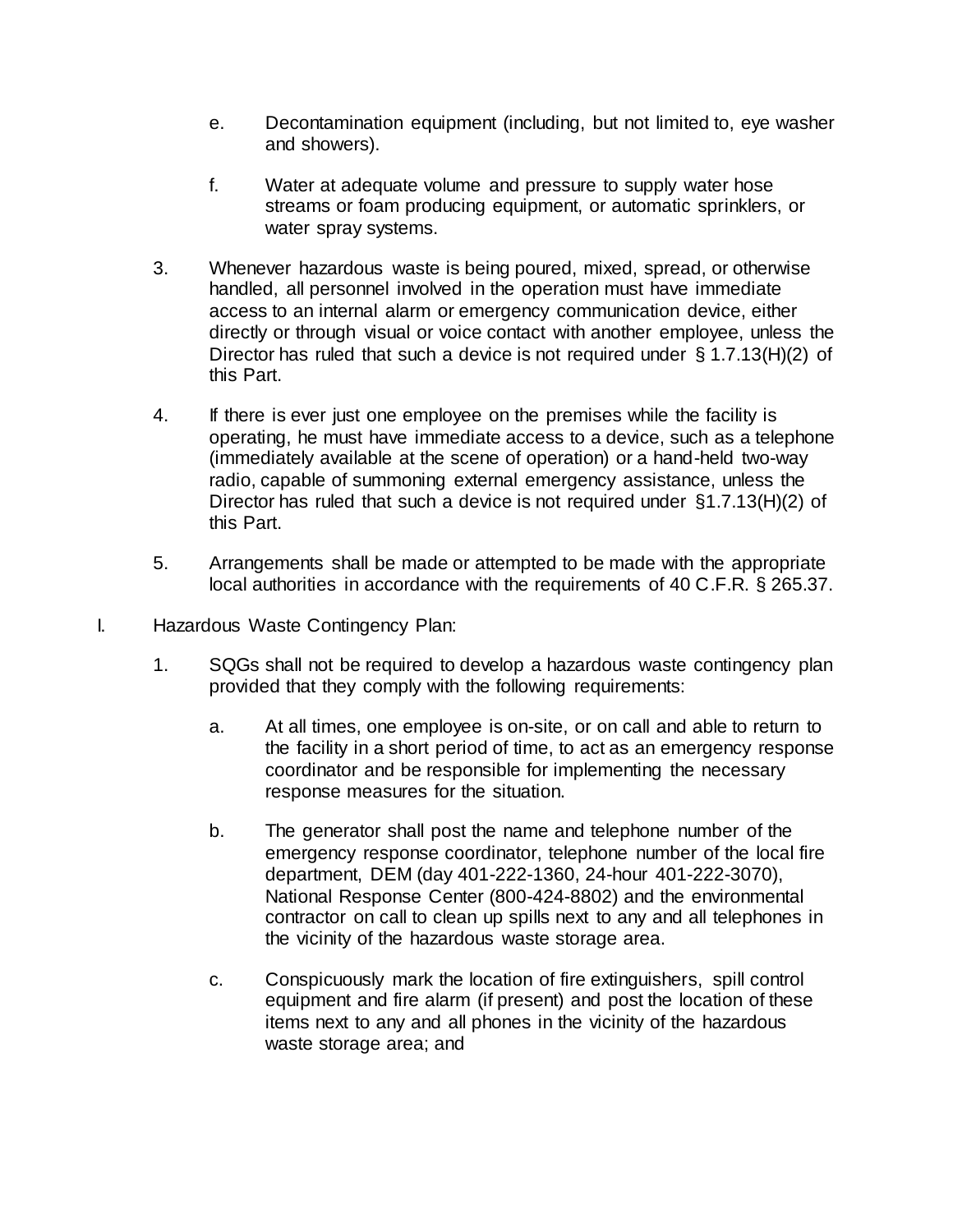- d. Take immediate action to clean up any spills or releases of hazardous waste and any contaminated materials or soils. This shall include employing an environmental clean-up contractor if the spill or release exceeds the capabilities of the on-site employees.
- 2. The emergency coordinator or his designee shall respond to any emergencies that arise. The required responses include but are not limited to:
	- a. In the event of a fire, call the fire department or attempt to extinguish the fire using a fire extinguisher.
	- b. In the event of a spill or release attempt to contain the waste using appropriate control equipment. The generator should contact its emergency response contractor for assistance with large spills/releases.
	- c. Evacuate the facility if necessary.
	- d. In the event of a fire, explosion or other release that could threaten human health or when the generator has reason to suspect that a spill may result in a release to the environment, the generator shall immediately notify the National Response Center (800-424-8802). The report shall include the following information:
		- (1) The name, address and U.S. EPA Identification Number of the generator;
		- (2) Date, time and type of incident (e.g., spill or fire);
		- (3) Quantity and type of hazardous waste involved in the incident;
		- (4) Extent of injuries, if any;
		- (5) Estimated quantity and disposal of recovered materials, if any.
- J. Waste Shipment:
	- 1. SQGs shall send hazardous waste only to a designated facility. The generator shall not send hazardous waste from the property where it is generated, without preparing a Manifest to accompany the waste, except where 40 C.F.R. § 262.20(f) applies and the transporter complies with 40 C.F.R. §§ 263.30 and 263.31, nor shall he/she offer hazardous waste to a facility that does not have an EPA I.D. Number, or to a hazardous waste transporter that does not have an EPA I.D. Number and a valid RI Hazardous Waste Transporter Permit as indicated by an official decal on each transportation unit. Use of a permitted hazardous waste transporter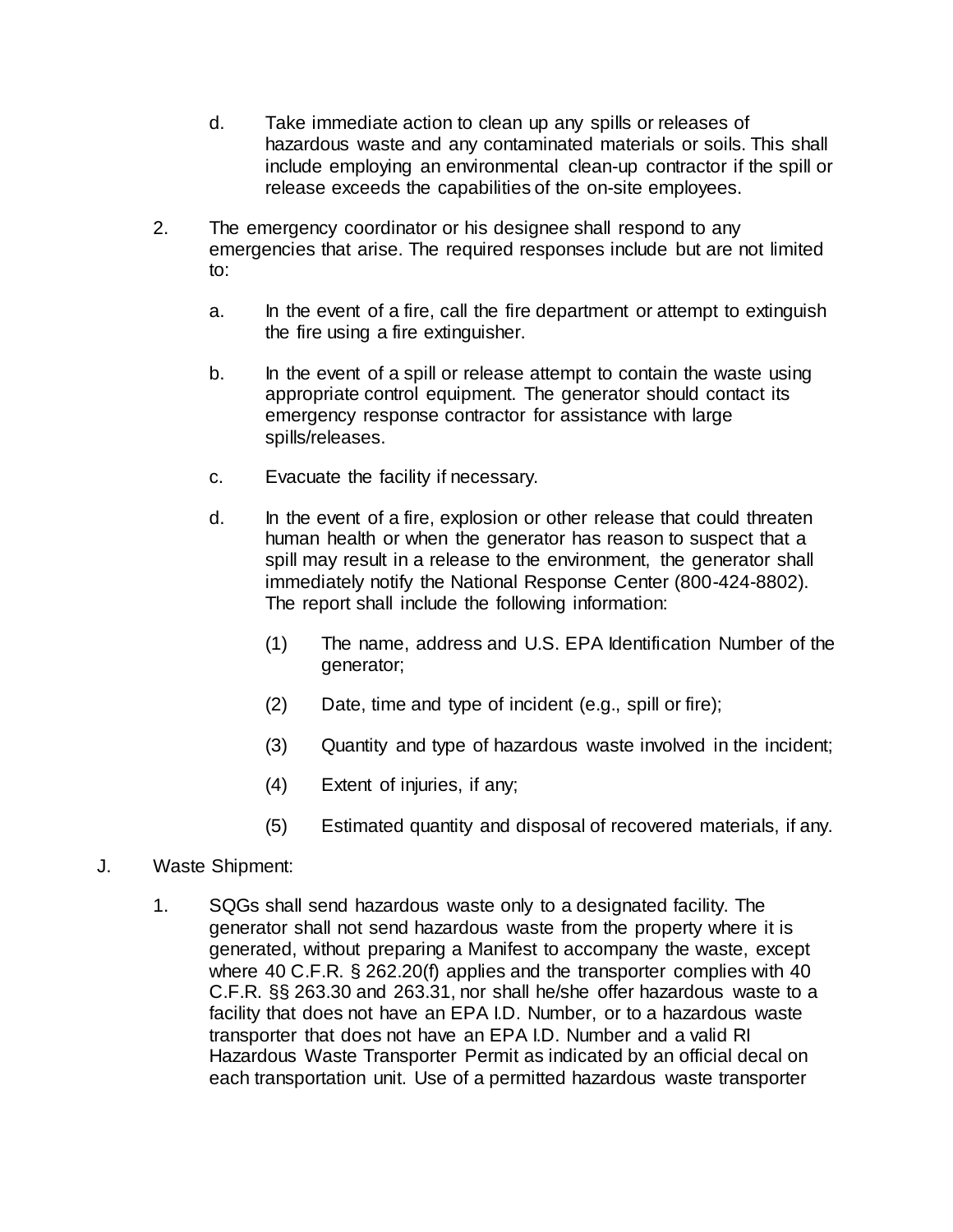and use of a transporter with an EPA I.D. number are not required for those transportation situations where 40 C.F.R. § 262.20(f) applies. The following requirements also apply:

- a. The generator, except for those shipments of exclusively used oil, shall complete the generator section of the Manifest prior to sending any hazardous waste from the property where it is generated. The generator shall complete this section in accordance with the requirements of 40 C.F.R. § 262.20 and the related appendix to 40 C.F.R. Part 262 (instructions for the uniform hazardous waste Manifest) and the requirements of these Rules and Regulations. The generator will also note in item 13 of the Manifest if the waste is an R006 waste as defined by the "Rhode Island Hazardous Wastes" definition in § 1.5 of this Part. The generator shall also indicate if the waste is exempt from the generator fee by listing waste codes R011 through R016 if appropriate.
- b. The generator shall complete the generator section of a Manifest prior to the shipment of the waste and shall certify as follows:
	- (1) "I am a small quantity generator. I have made a good faith effort to minimize my waste generation and select the best waste management method."
- c. The generator shall also maintain a copy of the Manifest for his records. All remaining copies shall be turned over to the hazardous waste transporter and shall accompany the waste through the routing indicated by the generator.
- d. The generator shall obtain the signature of the initial transporter and date of acceptance of the manifest as required by 40 C.F.R. § 262.23(a)(2). A generator shall also instruct the hazardous waste transporter to return the waste or deliver it to an alternate designated facility if he is unable to deliver it to the primary designated facility.
- e. A generator sending or receiving waste to or from a foreign country shall comply with the federal requirements in 40 C.F.R. Part 262 Subpart E, 40 C.F.R. Part 262 Subpart F and 40 C.F.R. Part 262 Subpart H in addition to complying with the applicable state generator requirements.
- f. For shipments of hazardous waste to a designated facility in an authorized State which has not yet obtained authorization to regulate that particular waste as hazardous, the generator must assure that the designated facility agrees to sign and return the manifest to the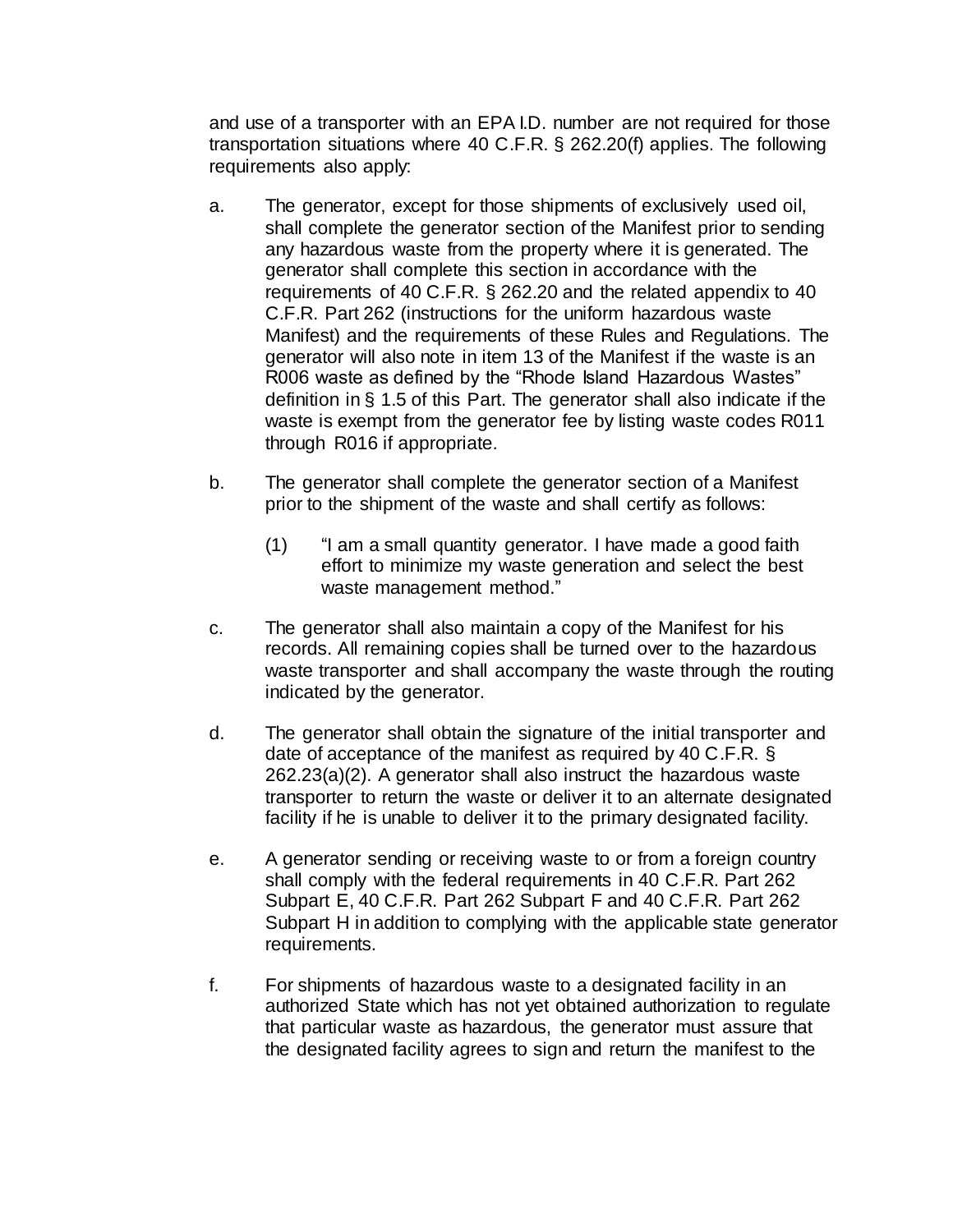generator, and that any out-of-state transporter signs and forwards the manifest to the designated facility.

- g. For shipments of hazardous waste within the United States solely by water (bulk shipments only), the generator must send three copies of the manifest dated and signed in accordance with this section to the owner or operator of the designated facility or the last water (bulk shipment) transporter to handle the waste in the United States if exported by water. Copies of the manifest are not required for each transporter.
- h. For rail shipments of hazardous waste within the United States which originate at the site of generation, the generator must send at least three copies of the manifest dated and signed in accordance with this section to:
	- (1) The next non-rail transporter, if any; or
	- (2) The designated facility if transported solely by rail; or
	- (3) The last rail transporter to handle the waste in the United States if exported by rail.
- i. A generator shipping waste via water or rail shall comply with the provisions of 40 C.F.R. § 263.20(e) or (f).
- j. In accordance with 40 C.F.R. § 262.33, before transporting hazardous waste or offering hazardous waste for transportation offsite, an SQG must placard or offer the initial transporter the appropriate placards according to U.S. Department of Transportation regulations for hazardous materials under 49 C.F.R. Part 172 Subpart F.
- k. A generator who does not receive a copy of the manifest with the signature of the owner or operator of the designated facility within 35 days of the date the waste was accepted by the initial transporter must contact the transporter and/or the owner or operator of the designated facility to determine the status of the hazardous waste.
- l. A generator must submit an Exception Report to the Department if he has not received a copy of the manifest with the signature of the owner or operator of the designated facility within 45 days of the date the waste was accepted by the initial transporter. The Exception Report must include:
	- (1) A legible copy of the manifest for which the generator does not have confirmation of delivery;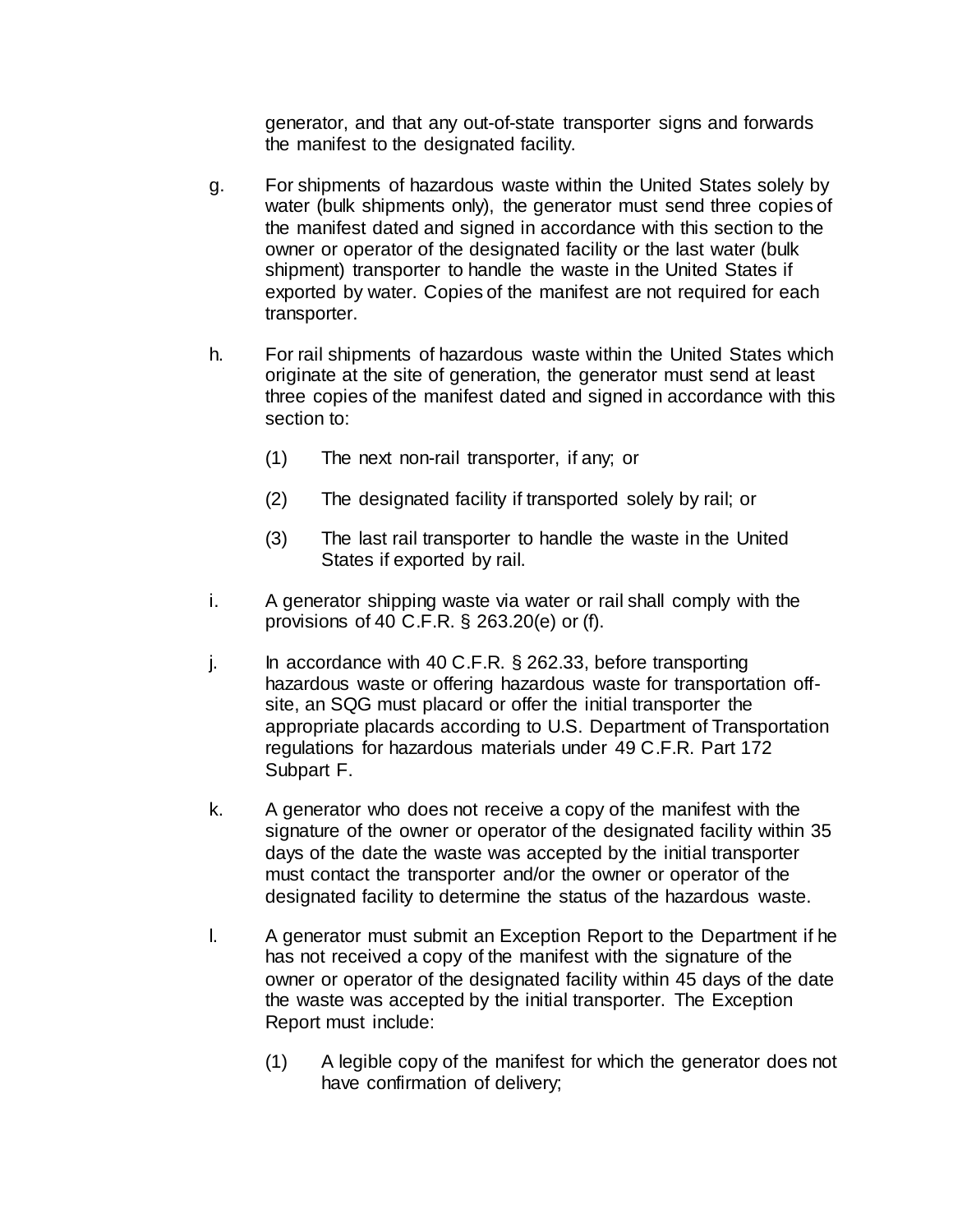- (2) A cover letter signed by the generator or his authorized representative explaining the efforts taken to locate the hazardous waste and the results of those efforts.
- m. A generator shall designate on the Manifest one designated facility that is permitted to handle the waste described on the Manifest. A generator may also designate on the Manifest one alternate designated facility that is permitted to handle his waste in the event an emergency prevents delivery of the waste to the primary designated facility.
- n. For rejected shipments of hazardous waste or container residues contained in non-empty containers that are returned to the generator by the designated facility (following the procedures of 40 C.F.R. §§ 264.72(f) or 265.72(f)), the generator must:
	- (1) Sign either: Item 20 of the new manifest if a new manifest is used for the returned shipment; or
	- (2) Item 18c of the original manifest if the original manifest is used for the returned shipment;
	- (3) Provide the transporter a copy of the manifest;
	- (4) Within 30 days of delivery of the rejected shipment or container residues contained in non-empty containers, send a copy of the manifest to the designated facility that returned the shipment to the generator; and
	- (5) Retain at the generator's site a copy of each manifest for at least three years from the date of delivery.
- o. A generator who sends a shipment of hazardous waste to a designated facility with the understanding that the designated facility can accept and manage the waste and later receives that shipment back as a rejected load or residue in accordance with the manifest discrepancy provisions of 40 C.F.R. § 264.72 or 40 C.F.R. § 265.72 may accumulate the returned waste on-site in accordance with the requirements of § 1.7.13 depending on the amount of hazardous waste on-site in that calendar month. Upon receipt of the returned shipment, the generator must:
	- (1) Sign item 18c of the manifest, if the transporter returned the shipment using the original manifest; or
	- (2) Sign Item 20 of the manifest, if the transporter returned the shipment using a new manifest.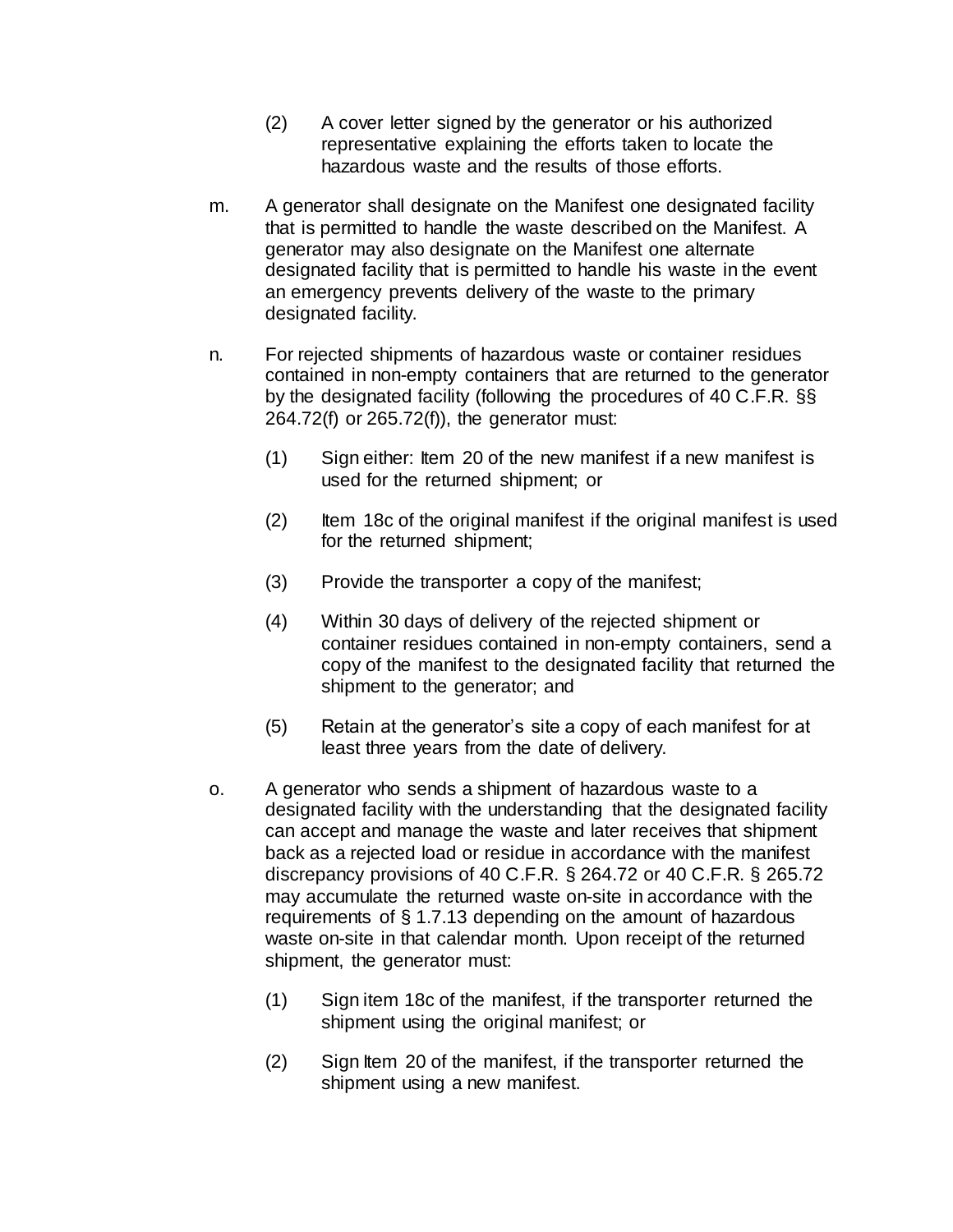- p. For rejected shipments of hazardous waste or container residues contained in non-empty containers that are forwarded to an alternate facility by a designated facility using a new manifest (following the procedures of 40 C.F.R. § 264.72(e)(1) through (6) or 40 C.F.R. § 265.72(e)(1) through (6)), the generator must comply with the requirements of above for exception reporting for the shipment forwarding the material from the designated facility to the alternate facility instead of for the shipment from the generator to the designated facility. For purposes of compliance with exception reporting above, for a shipment forwarding such waste to an alternate facility by a designated facility:
	- (1) The copy of the manifest received by the generator must have the signature of the owner or operator of the alternate facility as required by 40 C.F.R. § 262.42(c)(1) in place of the signature of the owner or operator of the designated facility, and
	- (2) The 35/45-day timeframes begin the date the waste was accepted by the initial transporter forwarding the hazardous waste shipment from the designated facility to the alternate facility.
- q. The Director, as he/she deems necessary, may require generators to furnish additional reports concerning the quantities and disposition of wastes identified or listed in 40 C.F.R. Part 261.
- r. 40 C.F.R. §§ 262.21 and 262.22 [regarding manifest numbers, obtaining and printing manifest and number of copies of manifests] are incorporated by reference.
- s. The Department has not adopted the federal exemption from manifesting requirements in 40 C.F.R. § 262.20(e) that allows certain waste, reclaimed under certain contractual agreements.
- t. In addition to providing the manifest, a generator must provide a onetime Land Disposal Restriction (LDR) notification to the TSD facility as required by 40 C.F.R. § 268.7(a)(2) and 40 C.F.R. § 268.7(a)(3) as administered by the EPA.
- K. Biennial Reports:

SQGs shall prepare and submit a biennial report (on appropriate forms provided by the Department) if requested to do so by the Department.

### **1.7.14 Conditionally Exempt Small Quantity Generators (CESQGs) - Waste Management Requirements**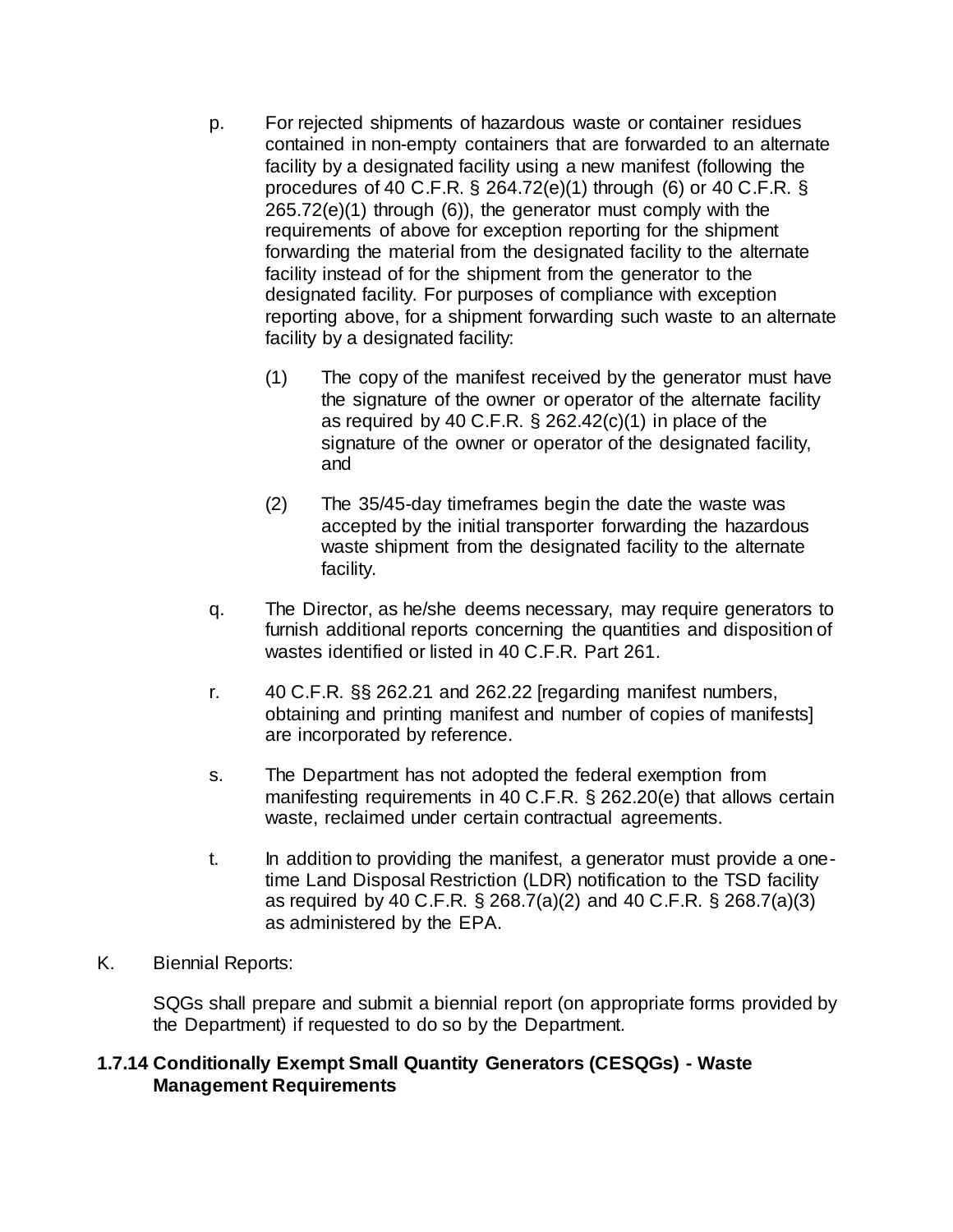- A. The following requirements apply to Conditionally Exempt Small Quantity Generators as defined in § 1.5 of this Part. As per § 1.7.6(C) of this Part, if a CESQG generates or stores more waste than specified in the definition of a CESQG in § 1.5 of this Part, he/she must notify the Department and manage the waste in accordance with the provisions of § 1.7.12 (LQG) or § 1.7.13 (SQG) of this Part as appropriate.
- B. Hazardous Waste Storage and Conditional Exemption Requirement:

CESQG's may store Hazardous Waste on-site for a period not to exceed three hundred and sixty-five (365) days, without first obtaining a storage permit as required by Hazardous Waste, § 1.9 of this Part. Hazardous waste may not be stored in containment buildings or drip pads. A CESQG who stores hazardous waste for more than 365 days is an operator of a storage facility and is subject to the § 1.10 of this Part operational requirements for treatment, storage, and disposal facilities requirements, 40 C.F.R. Part 264, and the permit requirements of § 1.9 of this Part.

- C. Hazardous Waste Accumulation in Containers:
	- 1. CESQGs may store hazardous waste in containers provided that the generator:
		- a. Marks the side of containers holding hazardous waste with the date upon which the waste first began to accumulate.
		- b. Keeps all containers holding hazardous waste closed except when it is necessary to add or remove waste.
		- c. Opens, handles and stores containers holding hazardous waste in a manner that does not, or is not likely to, cause a spill or release of hazardous waste.
		- d. Immediately transfers hazardous waste from any and all containers that are not in good condition as a result of physical or chemical forces that have reduced the container's structural integrity, or if they begin to leak, to a container(s) that is in good condition and compatible with the hazardous waste being transferred.
		- e. Uses containers constructed of, or lined with, a material that is chemically compatible with the hazardous waste placed into the containers, so that the ability of the container to hold the waste is not impaired.
		- f. Does not place incompatible wastes in the same container unless the mixing is accomplished so that it does not generate extreme heat or pressure, does not initiate a fire, explosion or violent reaction and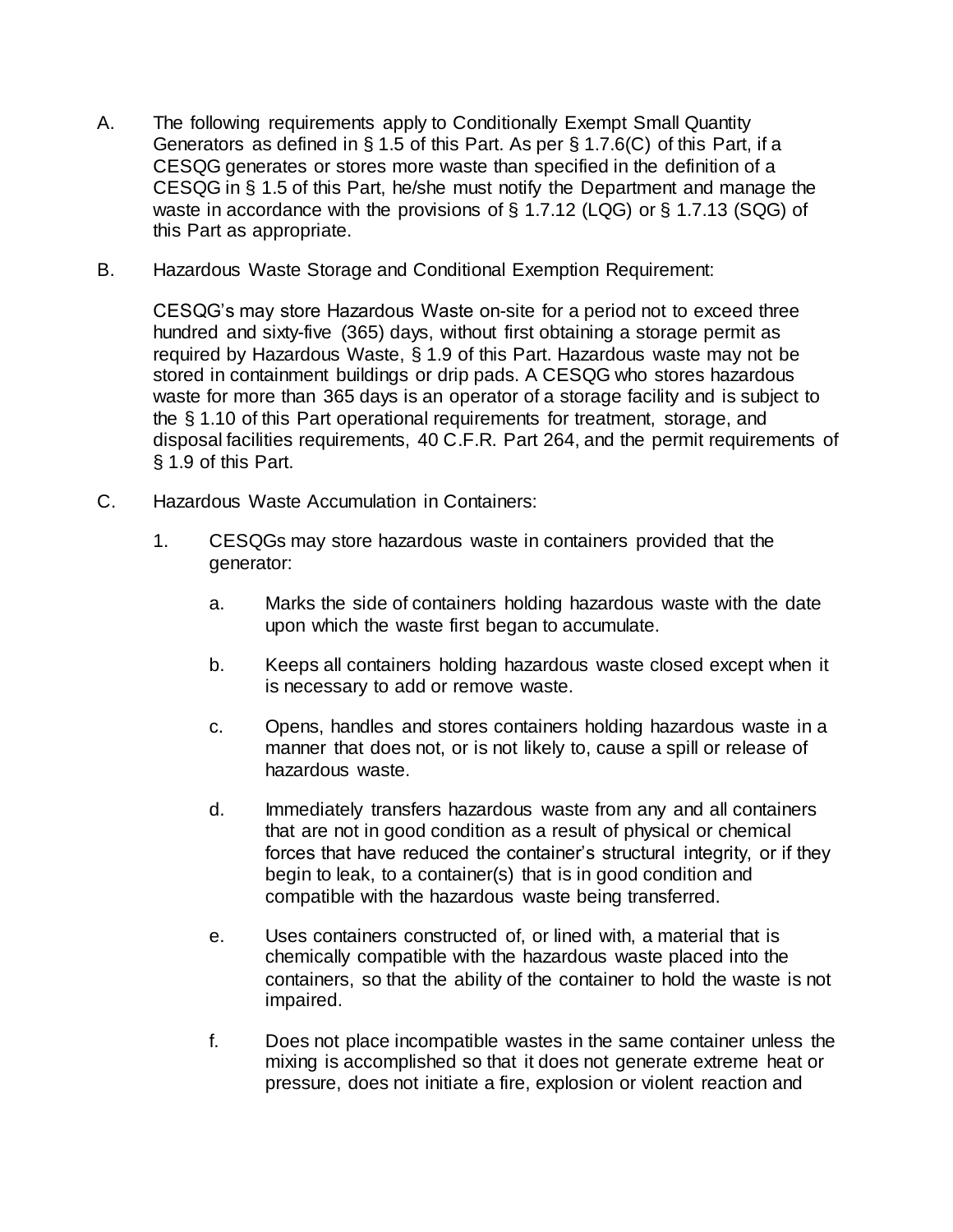does not produce uncontrolled toxic mists, fumes, dust or gases and does not damage the structural integrity of the device containing the waste, and that does not threaten human health or the environment through like means.

- g. Conducts inspections on a weekly basis of all containers holding hazardous waste for signs of deterioration and or corrosion of the containers and for any signs of leaks or releases of hazardous waste. Generators shall maintain a written record documenting the date and time of each inspection, the person that conducted the inspection and whether any release was identified, container was replaced or repair needed to containment conditions, of the result of each inspection for a period of at least three (3) years.
- h. Stores hazardous wastes that when mixed would result in an unintended reaction or are otherwise not compatible in separate containers designed to contain the subject hazardous wastes. Containers holding hazardous wastes shall be stored in separate locations from incompatible wastes or materials present on-site and isolated by a physical barrier (e.g., a dike, berm, or wall) constructed of or lined with a material that is resistant to the hazardous waste stored in the area.
- i. Does not place hazardous waste in an unwashed container that previously held an incompatible waste or material, unless the conditions in  $\S$  1.7.14(C)(1)(f) of this Part are satisfied.
- D. Accumulation in Tanks:

CESQGs shall not store hazardous waste in tanks.

- E. Labeling:
	- 1. Each accumulation container holding hazardous waste shall be labeled with the following information:
		- a. The words "Hazardous Waste."
		- b. The chemical or common name of the waste.
		- c. Name, address and EPA Identification Number of the generating facility.
	- 2. Each satellite accumulation container shall be labeled in accordance with § 1.7.8 of this Part.
- F. Personnel Training: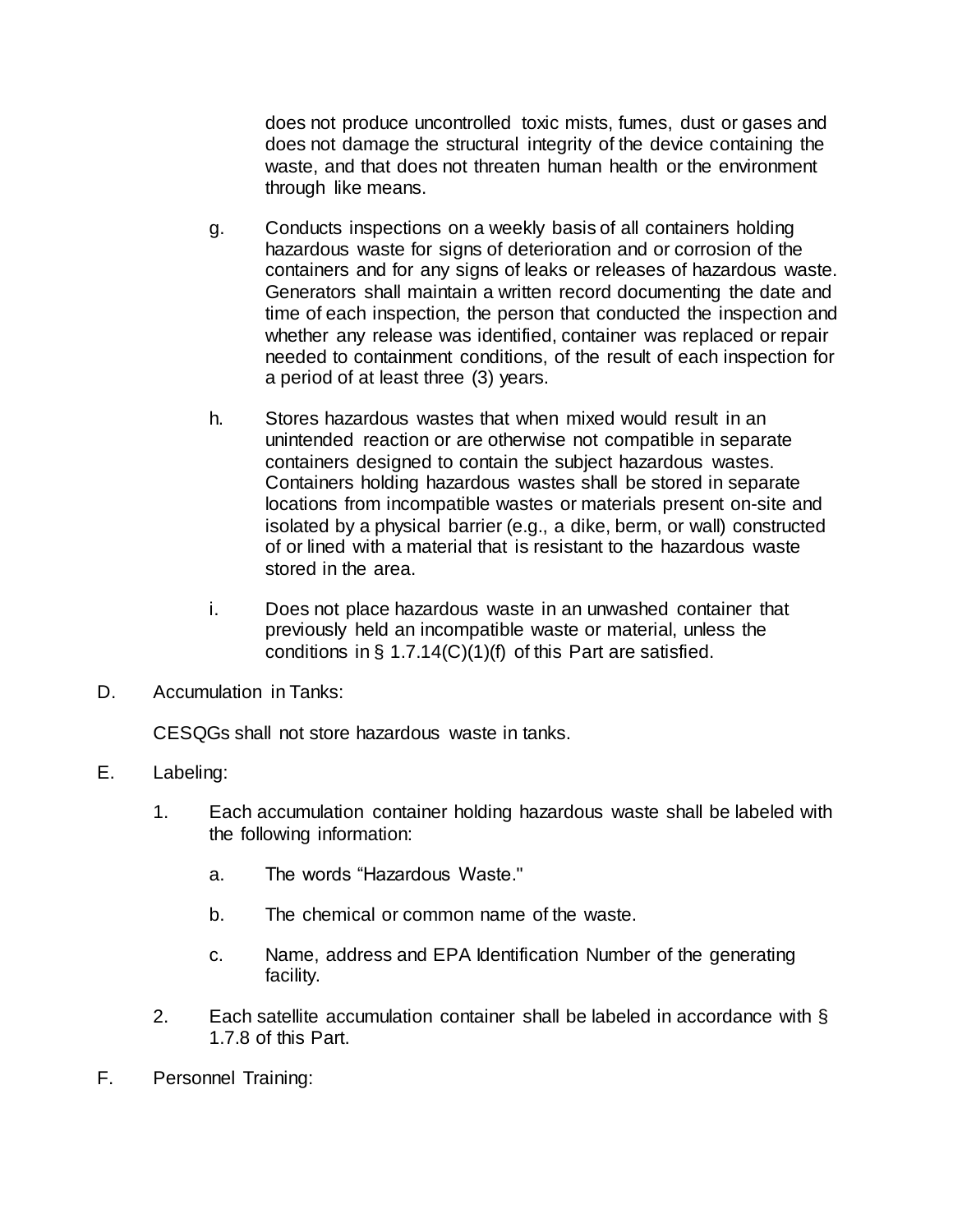Hazardous Waste training is not required for CESQGs.

- G. Notification and Cleanup of Spills or Releases:
	- 1. In the event of a spill or release of hazardous waste or material that presents any risk of injury to health or the environment, the generator or any other person having knowledge of the spill or release shall immediately notify the Department (daytime- 401-222-1360, 24 hours- 401-222-3070) and provide all requested information dealing with such a spill or release.
	- 2. The generator must note in the operating record the time, date, and details of any incident that requires implementing the contingency plan. Within 15 days after the incident, he/she must submit a written report on the incident to the Department. The report must include:
		- a. Name, address, and telephone number of the owner or operator;
		- b. Name, address, and telephone number of the facility;
		- c. Date, time, and type of incident (e.g., fire, explosion);
		- d. Name and quantity of material(s) involved;
		- e. The extent of injuries, if any;
		- f. An assessment of actual or potential hazards to human health or the environment, where this is applicable; and
		- g. Estimated quantity and disposition of recovered material that resulted from the incident.
	- 3. In accordance with the requirements of 40 C.F.R. § 265.56(b) through (h), the generator shall immediately take steps to prevent, contain and/or clean up the spill or release of hazardous waste or material and also remove and properly dispose of any materials contaminated by the spill or release, such as contaminated soil or surface water.
- H. Spill Prevention, Response Equipment and Arrangements with Local Authorities:
	- 1. The facility shall be maintained and operated in a manner that minimizes the possibility of a fire, explosion, or any unplanned spill or release of hazardous waste or hazardous waste constituents to the air, soil, or surface waters of the State.
	- 2. Arrangements shall be made or attempted to be made with the appropriate local authorities, in accordance with the requirements of 40 C.F.R. § 265.37.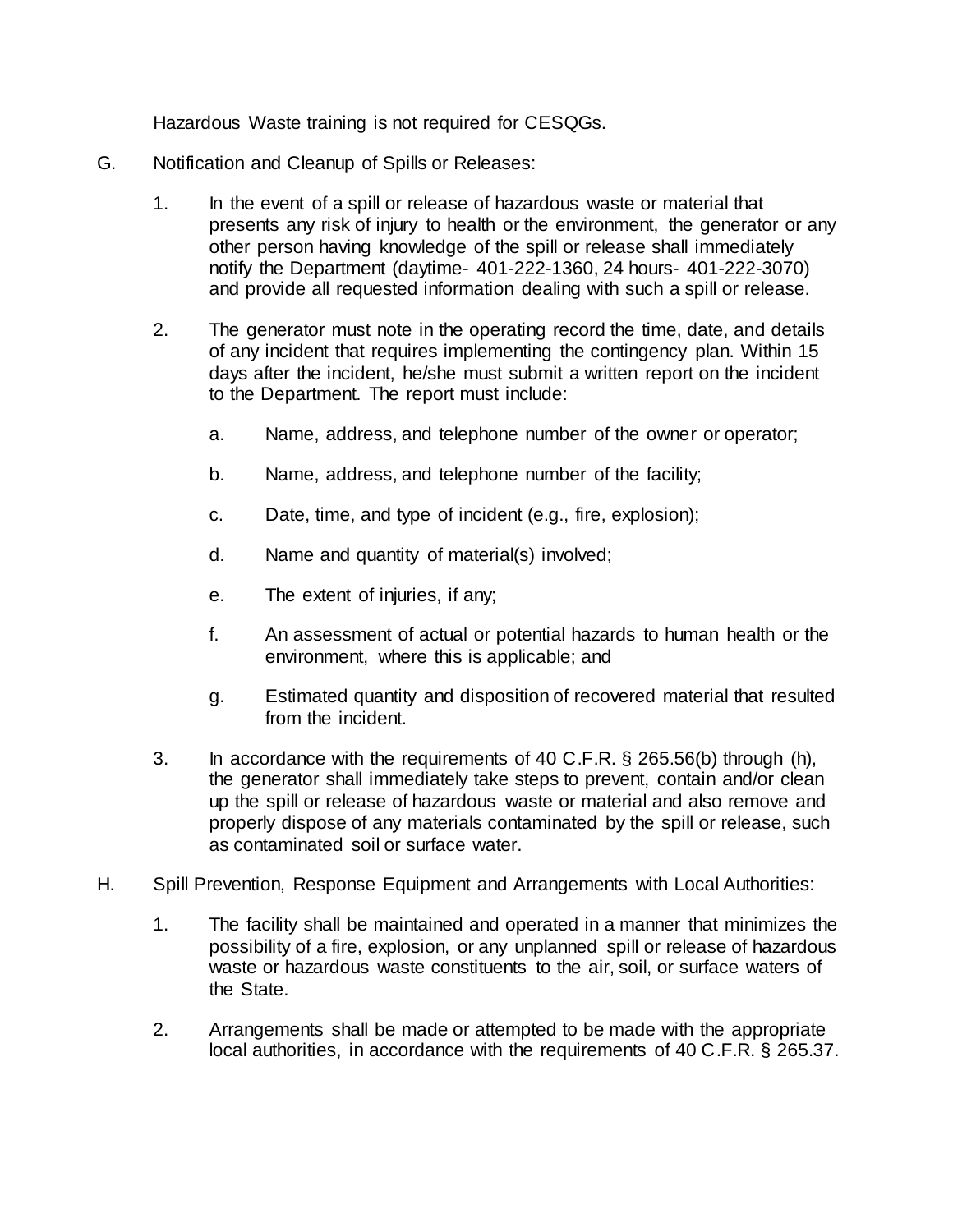- I. Hazardous Waste Contingency Plan:
	- 1. CESQGs shall not be required to develop a hazardous waste contingency plan provided that they comply with the following requirements:
		- a. At all times, one employee is on-site, or on call and able to return to the facility in a short period of time, to act as an emergency response coordinator and be responsible for implementing the necessary response measures for the situation.
		- b. The generator shall post the name and telephone number of the emergency response coordinator, telephone number of the local fire department, DEM (day 401-222-1360, 24-hour 401-222-3070), National Response Center (800-424-8802). and the environmental contractor on call to clean up spills next to any and all telephones in the vicinity of the hazardous waste storage area.
		- c. Conspicuously mark the location of fire extinguishers, spill control equipment and fire alarm (if present) and post the location of these items next to any and all phones in the vicinity of the hazardous waste storage area.; and
		- d. Take immediate action to clean up any spills or releases of hazardous waste and any contaminated materials or soils. This shall include employing an environmental clean-up contractor if the spill or release exceeds the capabilities of the on-site employees.
	- 2. The emergency response coordinator or his designee shall respond to any emergencies that arise. The required responses are as follows:
		- a. In the event of a fire, call the fire department or attempt to extinguish the fire using a fire extinguisher.
		- b. In the event of a spill or release attempt to contain the waste using appropriate control equipment. The generator should contact its emergency response contractor for assistance with large spills/releases.
		- c. Evacuate the facility if necessary.
		- d. In the event of a fire, explosion or other release that could threaten human health or when the generator has reason to suspect that a spill may result in a release to the environment, the generator shall immediately notify the National Response Center (800-424-8802). The report shall include the following information: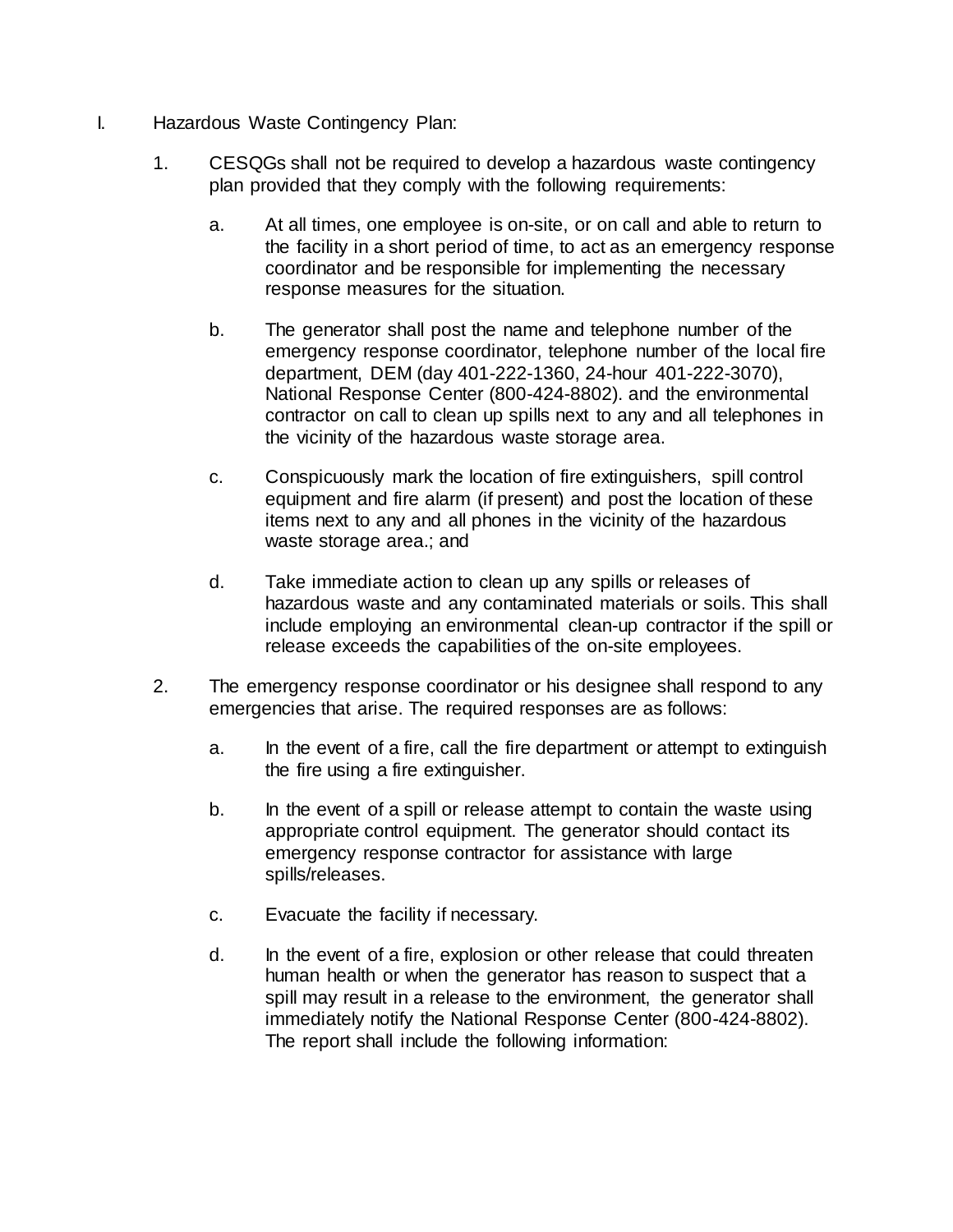- (1) The name, address and U.S. EPA Identification Number of the generator;
- (2) Date, time and type of incident (e.g., spill or fire);
- (3) Quantity and type of hazardous waste involved in the incident;
- (4) Extent of injuries, if any;
- (5) Estimated quantity and disposal of recovered materials, if any.
- J. Waste Shipment:
	- 1. CESQGs shall send hazardous waste only to a designated facility. Waste architectural paints can also be brought to a Paint Collection Center or a Community Collection Center.
	- 2. CESQGs may self-transport hazardous waste provided that wastes are delivered directly to a Community Collection Center. CESQG's may also self-transport waste architectural paints to a Paint Collection Center.
	- 3. Wastes not delivered directly to a Paint Collection Center or Community Collection Center must be sent to a designated facility subject to the requirements below:
	- 4. The generator shall not send hazardous waste from the property where it is generated, without preparing a Manifest to accompany the waste, except for self-transport to a Paint Collection Center or Community Collection Center or where 40 C.F.R. § 262.20(f) applies and the transporter complies with 40 C.F.R. §§ 263.30 and 263.31. The generator also shall not offer hazardous waste to a facility that does not have an EPA I.D. Number, or to a hazardous waste transporter that does not have an EPA I.D. Number and a valid RI Hazardous Waste Transporter Permit as indicated by an official decal on each transportation unit. Use of a permitted hazardous waste transporter and use of a transporter with an EPA I.D. number are not required for those transportation situations where 40 C.F.R. § 262.20(f) applies. The following requirements also apply:
		- a. The generator, except for those shipments of exclusively used oil, shall complete the generator section of the Manifest prior to sending any hazardous waste from the property where it is generated. The generator shall complete this section in accordance with the requirements of 40 C.F.R. § 262.20 and the related appendix to 40 C.F.R. Part 262 (instructions for the uniform hazardous waste Manifest) and the requirements of these Rules and Regulations. The generator will also note in item 13 of the Manifest if the waste is an R006 waste as defined by the "Rhode Island Hazardous Wastes"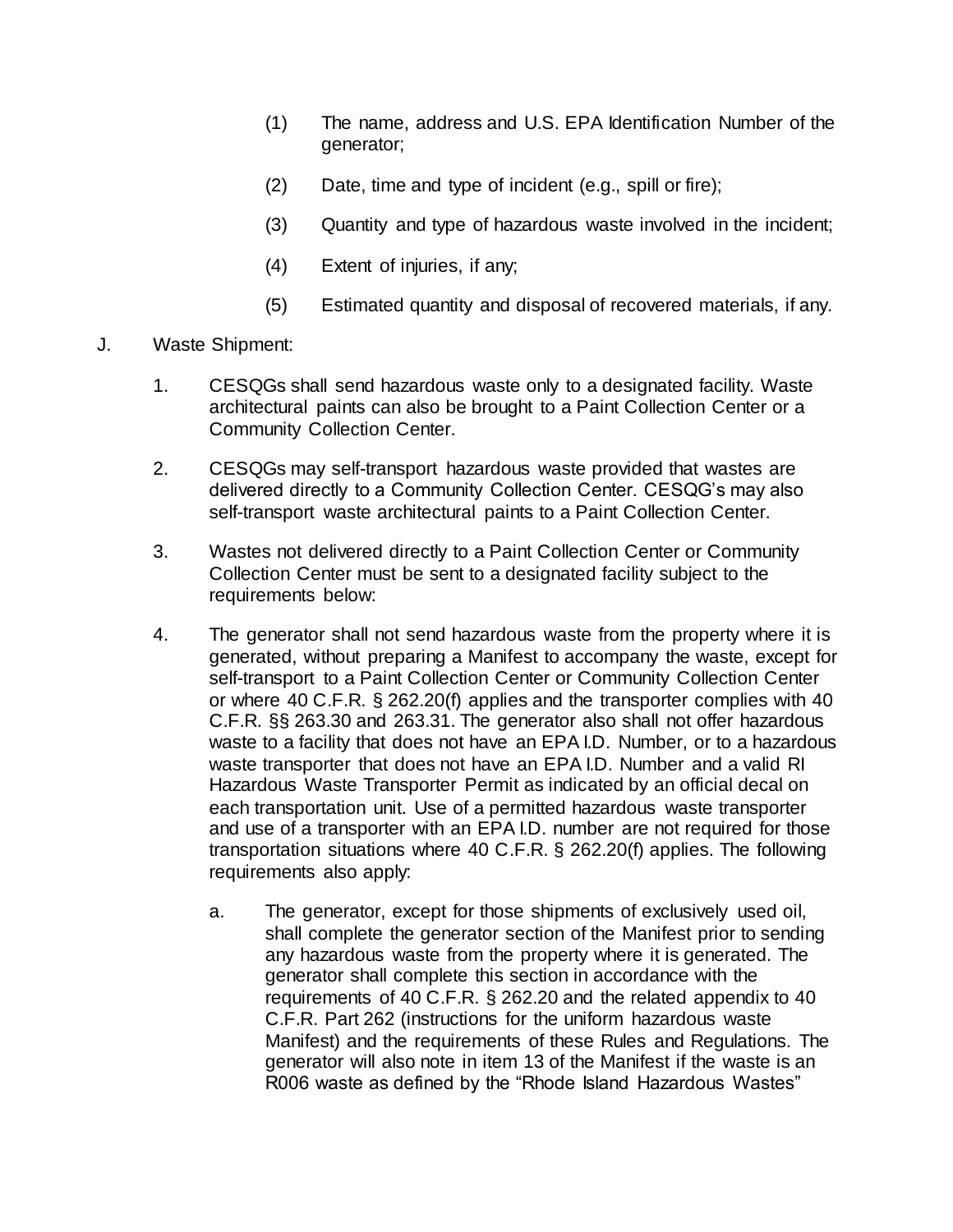definition in § 1.5 of this Part. The generator shall also indicate if the waste is exempt from the generator fee by listing waste codes R011 through R016 if appropriate.

- b. The generator shall also maintain a copy of the Manifest for his records. All remaining copies shall be turned over to the hazardous waste transporter and shall accompany the waste through the routing indicated by the generator.
- c. The generator shall obtain the signature of the initial transporter and date of acceptance of the manifest. A generator shall also instruct the hazardous waste transporter to return the waste or deliver it to an alternate designated facility if he is unable to deliver it to the primary designated facility.
- d. For shipments of hazardous waste to a designated facility in an authorized State which has not yet obtained authorization to regulate that particular waste as hazardous, the generator must assure that the designated facility agrees to sign and return the manifest to the generator, and that any out-of-state transporter signs and forwards the manifest to the designated facility.
- e. For shipments of hazardous waste within the United States solely by water (bulk shipments only), the generator must send three copies of the manifest dated and signed in accordance with this section to the owner or operator of the designated facility or the last water (bulk shipment) transporter to handle the waste in the United States if exported by water. Copies of the manifest are not required for each transporter.
- f. For rail shipments of hazardous waste within the United States which originate at the site of generation, the generator must send at least three copies of the manifest dated and signed in accordance with this section to:
	- (1) The next non-rail transporter, if any; or
	- (2) The designated facility if transported solely by rail; or
	- (3) The last rail transporter to handle the waste in the United States if exported by rail.
- g. A generator shipping wastes via water or rail shall comply with the provisions of 40 C.F.R. § 263.20(e) or (f).
- h. In accordance with 40 C.F.R. § 262.33, before transporting hazardous waste or offering hazardous waste for transportation off-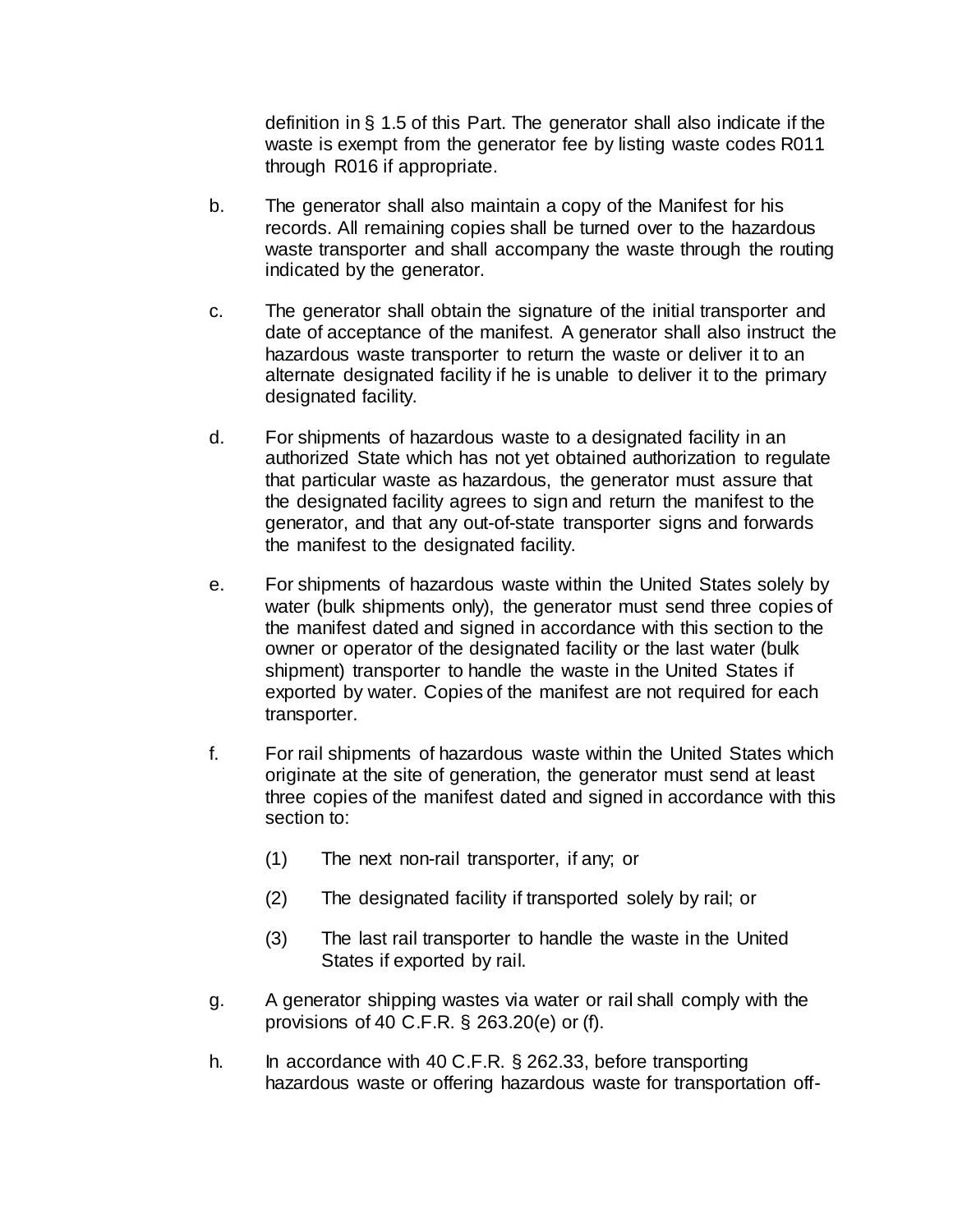site, a CESQG must placard or offer the initial transporter the appropriate placards according to U.S. Department of Transportation regulations for hazardous materials under 49 C.F.R. Part 172 Subpart F.

- i. A generator who does not receive a copy of the manifest with the signature of the owner or operator of the designated facility within 35 days of the date the waste was accepted by the initial transporter must contact the transporter and/or the owner or operator of the designated facility to determine the status of the hazardous waste.
- j. A generator must submit an Exception Report to the Department if he has not received a copy of the manifest with the signature of the owner or operator of the designated facility within 45 days of the date the waste was accepted by the initial transporter. The Exception Report must include:
	- (1) A legible copy of the manifest for which the generator does not have confirmation of delivery;
	- (2) A cover letter signed by the generator or his authorized representative explaining the efforts taken to locate the hazardous waste and the results of those efforts.
- k. A generator shall designate on the Manifest one designated facility that is permitted to handle the waste described on the Manifest. A generator may also designate on the Manifest one alternate designated facility that is permitted to handle his waste in the event an emergency prevents delivery of the waste to the primary designated facility.
- l. For rejected shipments of hazardous waste or container residues contained in non-empty containers that are returned to the generator by the designated facility (following the procedures of 40 C.F.R. §§ 264.72(f) or 265.72(f)), the generator must:
	- (1) Sign either Item 20 of the new manifest if a new manifest is used for the returned shipment; or
	- (2) Item 18c of the original manifest if the original manifest is used for the returned shipment;
	- (3) Provide the transporter a copy of the manifest;
	- (4) Within 30 days of delivery of the rejected shipment or container residues contained in non-empty containers, send a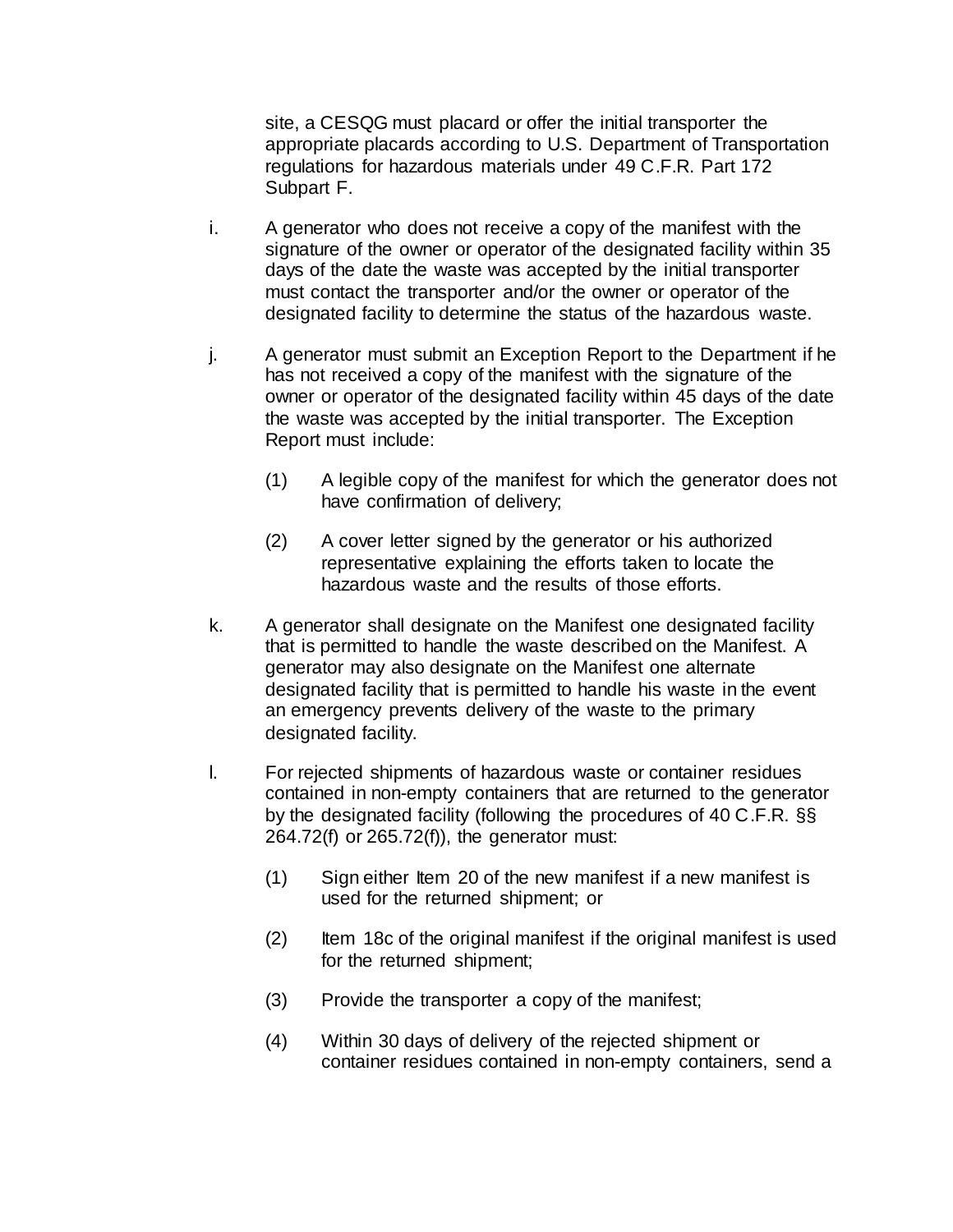copy of the manifest to the designated facility that returned the shipment to the generator; and

- (5) Retain at the generator's site a copy of each manifest for at least three years from the date of delivery.
- m. A generator who sends a shipment of hazardous waste to a designated facility with the understanding that the designated facility can accept and manage the waste and later receives that shipment back as a rejected load or residue in accordance with the manifest discrepancy provisions of 40 C.F.R. § 264.72 or 40 C.F.R. § 265.72 may accumulate the returned waste on-site in accordance with the requirements of § 1.7.14 of this Part depending on the amount of hazardous waste on-site in that calendar month. Upon receipt of the returned shipment, the generator must:
	- (1) Sign item 18c of the manifest, if the transporter returned the shipment using the original manifest; or
	- (2) Sign Item 20 of the manifest, if the transporter returned the shipment using a new manifest.
- n. For rejected shipments of hazardous waste or container residues contained in non-empty containers that are forwarded to an alternate facility by a designated facility using a new manifest (following the procedures of 40 C.F.R. § 264.72(e)(1) through (6) or 40 C.F.R. § 265.72(e)(1) through (6)), the generator must comply with the requirements of above for exception reporting for the shipment forwarding the material from the designated facility to the alternate facility instead of for the shipment from the generator to the designated facility. For purposes of compliance with exception reporting above, for a shipment forwarding such waste to an alternate facility by a designated facility:
	- (1) The copy of the manifest received by the generator must have the signature of the owner or operator of the alternate facility as required by 40 C.F.R.  $\S$  262.42(c)(1) in place of the signature of the owner or operator of the designated facility, and
	- (2) The 35/45-day timeframes begin the date the waste was accepted by the initial transporter forwarding the hazardous waste shipment from the designated facility to the alternate facility.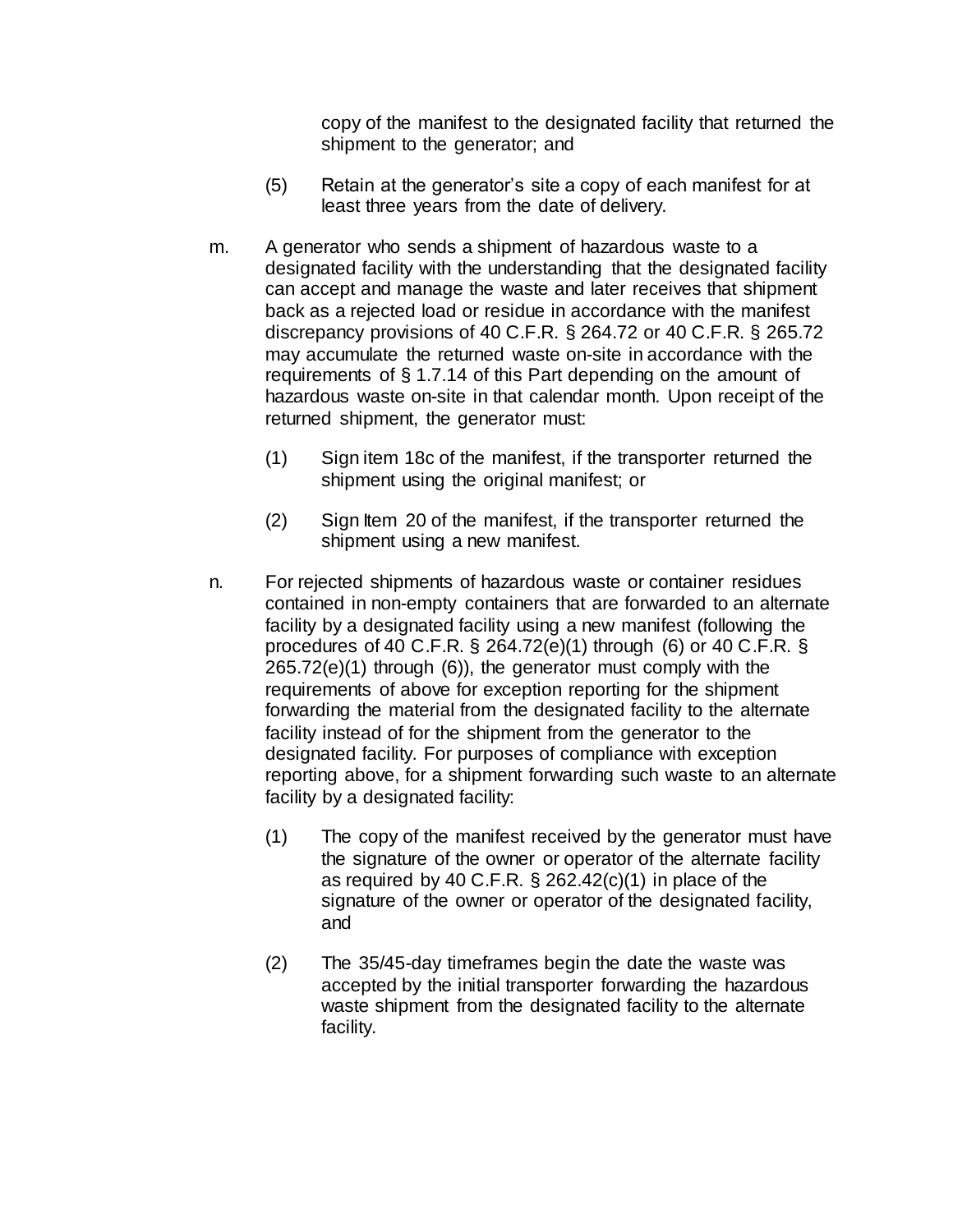- o. The Director, as he/she deems necessary, may require generators to furnish additional reports concerning the quantities and disposition of wastes identified or listed in 40 C.F.R. Part 261.
- p. 40 C.F.R. §§ 262.21 and 262.22 [regarding manifest numbers, obtaining and printing manifest and number of copies of manifests] are incorporated by reference.
- q. The Department has not adopted the federal exemption from manifesting requirements in 40 C.F.R. § 262.20(e) that allows certain waste, reclaimed under certain contractual agreements.

# **1.8 Transporters**

## **1.8.1 Applicability:**

- A. These rules shall apply to all transporters of hazardous waste and septage, except for:
	- 1. On-site transportation of hazardous waste, per 40 C.F.R. § 263.10(b), and on-site transportation of used oil or septage.
	- 2. Transportation during an explosives or munitions emergency response per 40 C.F.R. § 263.10(e).

### **1.8.2 Permit Requirements:**

- A. No person shall transport any hazardous wastes, used oil or septage, but not including precious metal bearing wastes, in or on the land or waters of the state unless such person shall first have obtained a Hazardous Waste, used oil, or Septage Transporter Permit or temporary permit (as applicable) from the Director. However, this rule shall not apply to the following activities:
	- 1. The transportation of sewage sludge being produced at publicly owned or privately-owned treatment plants, except where the sludge fails EPA's characteristics for hazardous waste as defined in Subpart C of 40 C.F.R. Part 261.
	- 2. The use of non-permitted vehicles to collect and transport hazardous waste or used oil in emergency situations that present a threat to public health and safety. In the event of an emergency situation, the Department shall be immediately notified of each vehicle used for the cleanup and transportation of hazardous waste. After the notification, all collected hazardous waste or used oil shall be managed in accordance with the Department's Rules and Regulations.
	- 3. The transportation of animal waste produced at farms.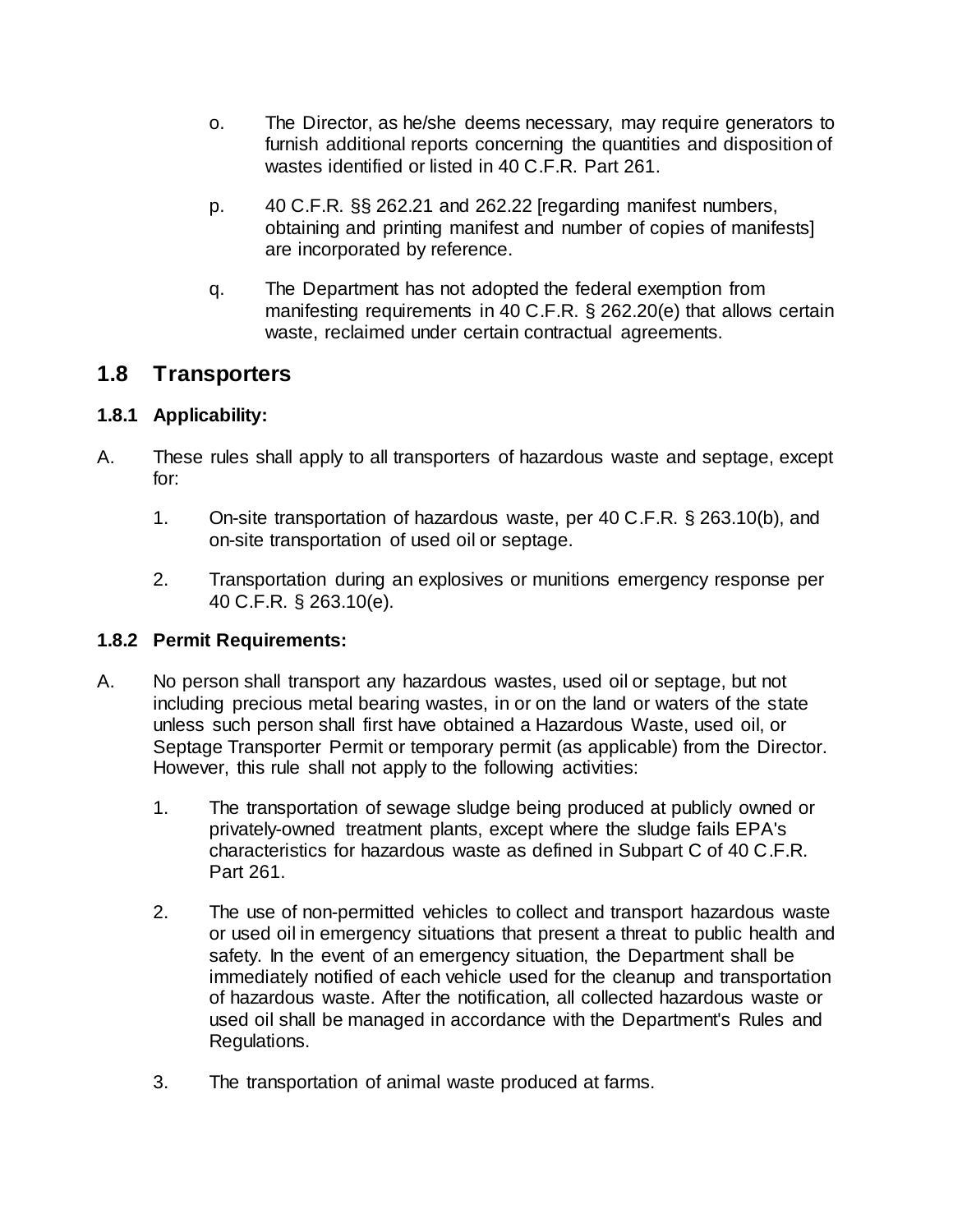- 4. A transporter that transports household refuse, unless he has cause to believe that the household refuse contains hazardous waste.
- 5. The use of non-permitted vehicles to transport less than one liter of hazardous waste derived solely as a by-product of sampling activities.
- 6. The use of non-permitted vehicles to transport hazardous waste for situations that satisfy 40 C.F.R. § 262.20(f).
- 7. The transportation of any hazardous waste defined as a universal waste, per § 1.5 of this Part, and being managed as a universal waste.
- 8. The transportation of waste military munitions (as defined in 40 C.F.R. §§ 266.201 and 266.202) that satisfy the conditions of 40 C.F.R. § 266.203.
- 9. The transportation of 55 gallons or less of PCB contaminated waste that does not otherwise meet the definition of hazardous waste, generated at a field service location by a public utility to a generator-owned location that has an existing US EPA Identification Number for the generation of hazardous waste.
- 10. Self-transport of hazardous waste generated by a Conditionally Exempt Small Quantity Generator to a facility authorized to accept such waste.
- 11. Transportation of household hazardous waste, from households to a Household Hazardous Waste Facility, Community Collection Center or Hazardous Waste Management Facility.
- B. For transporter permits, an application fee of \$100.00 per transportation unit shall be paid by the hazardous waste, used oil or septage transporter. An application fee of \$50 per transportation unit shall be paid by a transporter of septage that is generated in marine vessels. For transporter temporary permits, an application fee of \$25 per transportation unit shall be paid by the hazardous waste, used oil or septage transporter.
- C. The hazardous waste, used oil or septage transporter's permit will be issued for a period not to exceed one (1) year.
- D. The hazardous waste, used oil or septage transporter's temporary permit will be issued for a period not to exceed thirty-one (31) days.
- E. The permit or temporary permit will be granted or renewed only for those hazardous waste, used oil or septage transportation units that are listed on the permit application and that pass self-inspection. A permit decal, or temporary permit decal, as appropriate, will be issued for each transportation unit that passes the inspection. This decal is not transferable to any other transportation units. The transporter shall maintain his permitted transportation units in compliance with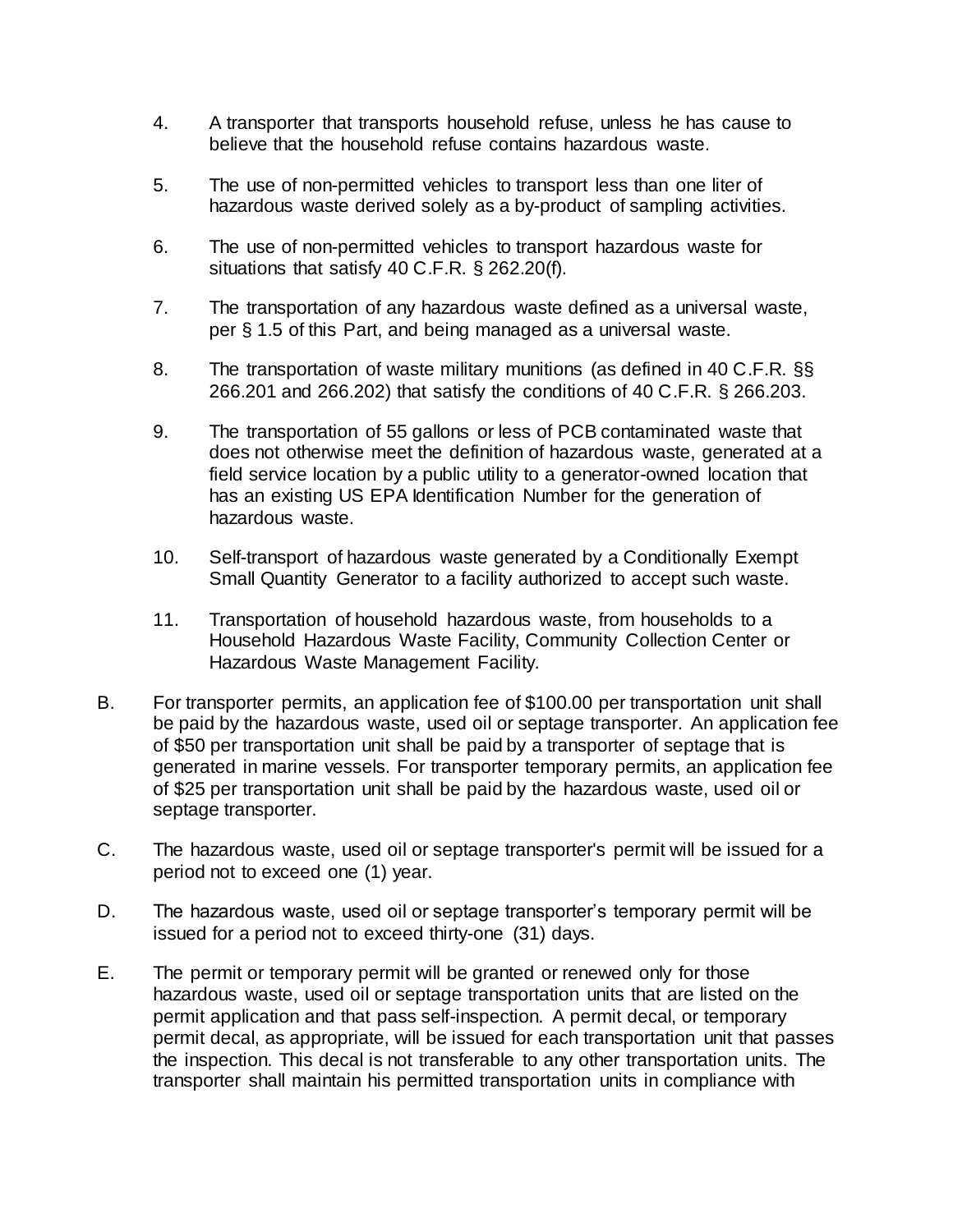inspection requirements, per § 1.8.8 of this Part, at all times. The Department reserves all rights to conduct inspections by Department personnel to verify and ensure compliance with regulatory requirements.

F. A permitted hazardous waste transporter may also transport shipments of used oil in accordance with the requirements of § 1.16 of this Part.

### **1.8.3 Permit Application Requirements:**

- A. Applications for a transporter permit or temporary permit shall be submitted to the Director on forms provided by the Department and accompanied by the appropriate permitting fee (as specified in § 1.8.2 of this Part) per transportation unit identified on the permit application. All transportation units used in the transportation of hazardous waste, used oil or septage shall be included on the permit application.
- B. All transporter applications shall include the following:
	- 1. Name of applicant.
	- 2. Mailing address.
	- 3. EPA I.D. No. (hazardous waste and used oil transporters only).
	- 4. Business phone number.
	- 5. Name of the owner.
	- 6. The name, address and phone number of the applicant's personnel who can be reached in case of an emergency.
	- 7. Year, make, VIN, and registration number of each transportation unit being permitted to transport hazardous waste, used oil or septage.
	- 8. Locations to be used for the temporary storage (up to 72 hours) of hazardous waste in transportation units.
	- 9. For hazardous waste transporters only, a criminal background check shall be submitted by the applicant consistent with R.I. Gen Laws § 23-19.1- 10(e). Each criminal background check shall be accompanied by a notarized affidavit from the applicant attesting to the veracity of the criminal background check.
- C. The hazardous waste or used oil transporter shall maintain liability insurance, including the hazardous materials rider (MCS 90) as specified in 49 C.F.R. § 387.7(d), sufficient to provide coverage of \$1,000,000.00 (one million dollars) per incident. However, transporters engaged exclusively in the transportation of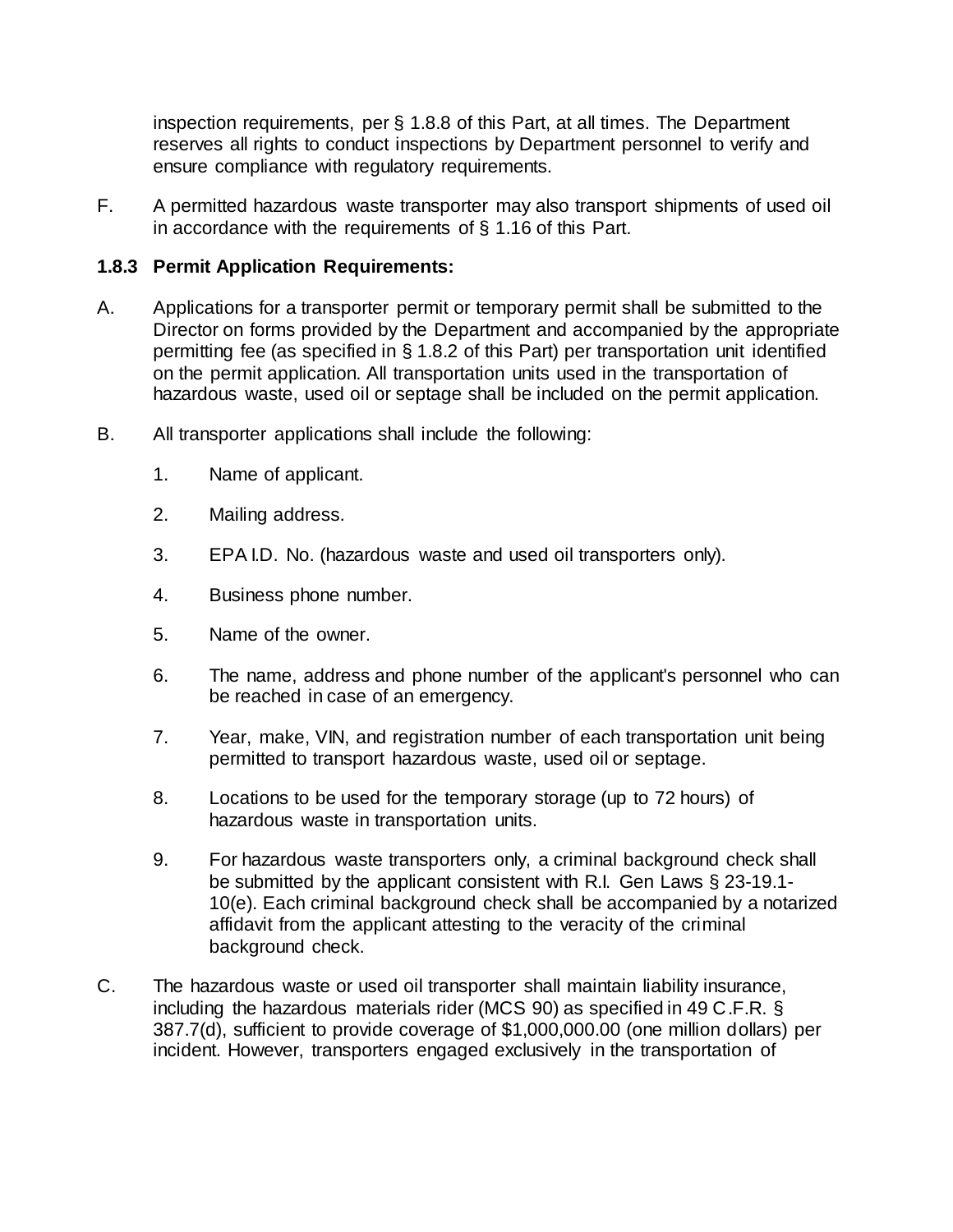septage need maintain liability insurance only sufficient to provide coverage of \$300,000.00 (three hundred thousand dollars) per incident.

D. The hazardous waste transporter shall apply for and obtain an EPA I.D. No. Hazardous waste transporters, covered by the federal system shall apply directly to the Regional Office of the Environmental Protection Agency. Hazardous waste transporters not covered under the federal system shall apply for an EPA I.D. No. through the Department.

#### **1.8.4 General Requirements:**

- A. It shall be the responsibility of the hazardous waste transporter to obtain all other required licenses and permits from other state and federal agencies prior to transporting any hazardous waste.
- B. The transporter is prohibited from transporting extremely hazardous waste (waste bearing the code R006 under item 13 of the Manifest), on the following roads:

| Table 1: List of Prohibited Travel Roads for Extremely Hazardous Waste |                     |                 |                 |  |
|------------------------------------------------------------------------|---------------------|-----------------|-----------------|--|
| Town(s)                                                                | Road                | <b>From</b>     | To              |  |
| Scituate, Johnston                                                     | Route 6             | Route 94        | Hopkins Ave.    |  |
| and Foster                                                             |                     | Foster          | <b>Johnston</b> |  |
| Scituate and                                                           | Route 116           | Scituate Ave.   | Snake Hill Road |  |
| Smithfield                                                             |                     | <b>Scituate</b> | Smithfield      |  |
| Scituate and                                                           | Route 12            | Route 14        | Route 116       |  |
| Cranston                                                               |                     | Scituate        | Scituate        |  |
| Scituate                                                               | Route 14            | Route 102       | Route 116       |  |
| Scituate and                                                           | Route 102           | Route 94        | Snake Hill Road |  |
| Foster                                                                 |                     | Foster          | Glocester       |  |
| Scituate and<br>Foster                                                 | <b>Central Pike</b> | Route 94        | Route 102       |  |

C. Table 1: List of prohibited travel roads for extremely hazardous waste: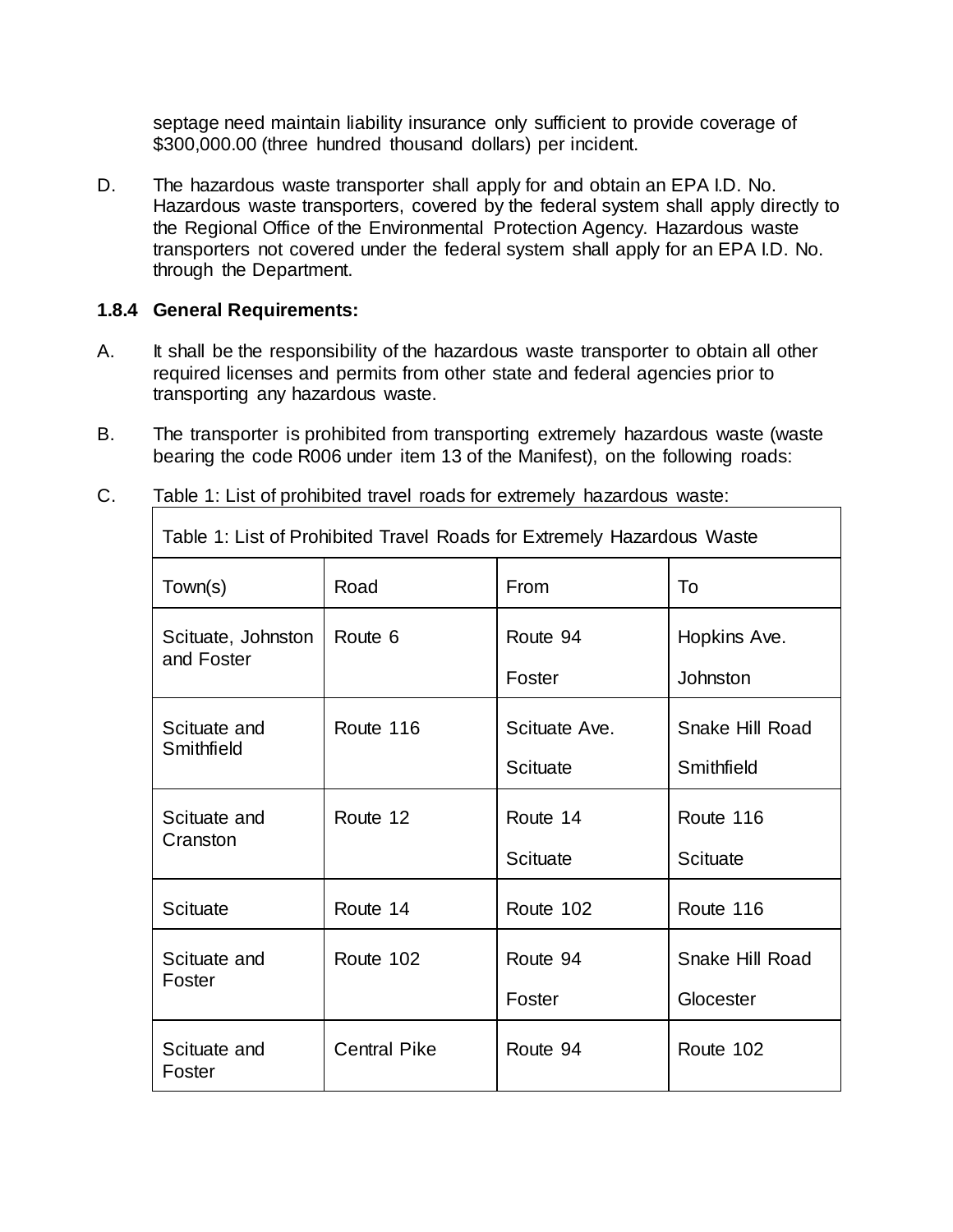| Table 1: List of Prohibited Travel Roads for Extremely Hazardous Waste |                                |                                                |                                 |  |  |
|------------------------------------------------------------------------|--------------------------------|------------------------------------------------|---------------------------------|--|--|
| Town(s)                                                                | Road                           | From                                           | To                              |  |  |
|                                                                        |                                | Foster                                         | <b>Scituate</b>                 |  |  |
| Scituate                                                               | Danielson Pike                 | Route 6                                        | Route 6                         |  |  |
| <b>Scituate</b>                                                        | Rocky Hill and<br>Peeptoad Rd. | Route 101                                      | Route 116 or<br>Sawmill Road    |  |  |
| Foster, Glocester<br>and Scituate                                      | Route 101                      | Route 94                                       | Route 6                         |  |  |
|                                                                        |                                | Foster                                         | <b>Scituate</b>                 |  |  |
| Smithfield and<br>North Smithfield                                     | <b>Reservoir Road</b>          | In its entirety                                |                                 |  |  |
| Smithfield and<br>Lincoln                                              | Route 295                      | Douglas Pike (Exit<br>8 of Rt. 295)<br>Lincoln | Route 146 (Exit 9<br>of Rt. 295 |  |  |
| Warren                                                                 | <b>School House</b><br>Road    | <b>Birch Swamp</b><br>Road                     | Long Lane                       |  |  |
| Warren                                                                 | Serpentine Road                | In its entirety                                |                                 |  |  |
| Jamestown                                                              | North Main Road                | Route 138                                      | <b>East Shore Road</b>          |  |  |
| Newport and<br>Middletown                                              | <b>Bliss Mine Road</b>         |                                                |                                 |  |  |
| Middletown                                                             | Miantonomi<br>Avenue           | <b>Bliss Mine Road</b>                         | <b>Valley Road</b>              |  |  |
| Middletown                                                             | <b>Valley Road</b>             | Miantonomi Road                                | Route 138                       |  |  |
| Foster                                                                 | Route 94                       | Route 101                                      | Route 102                       |  |  |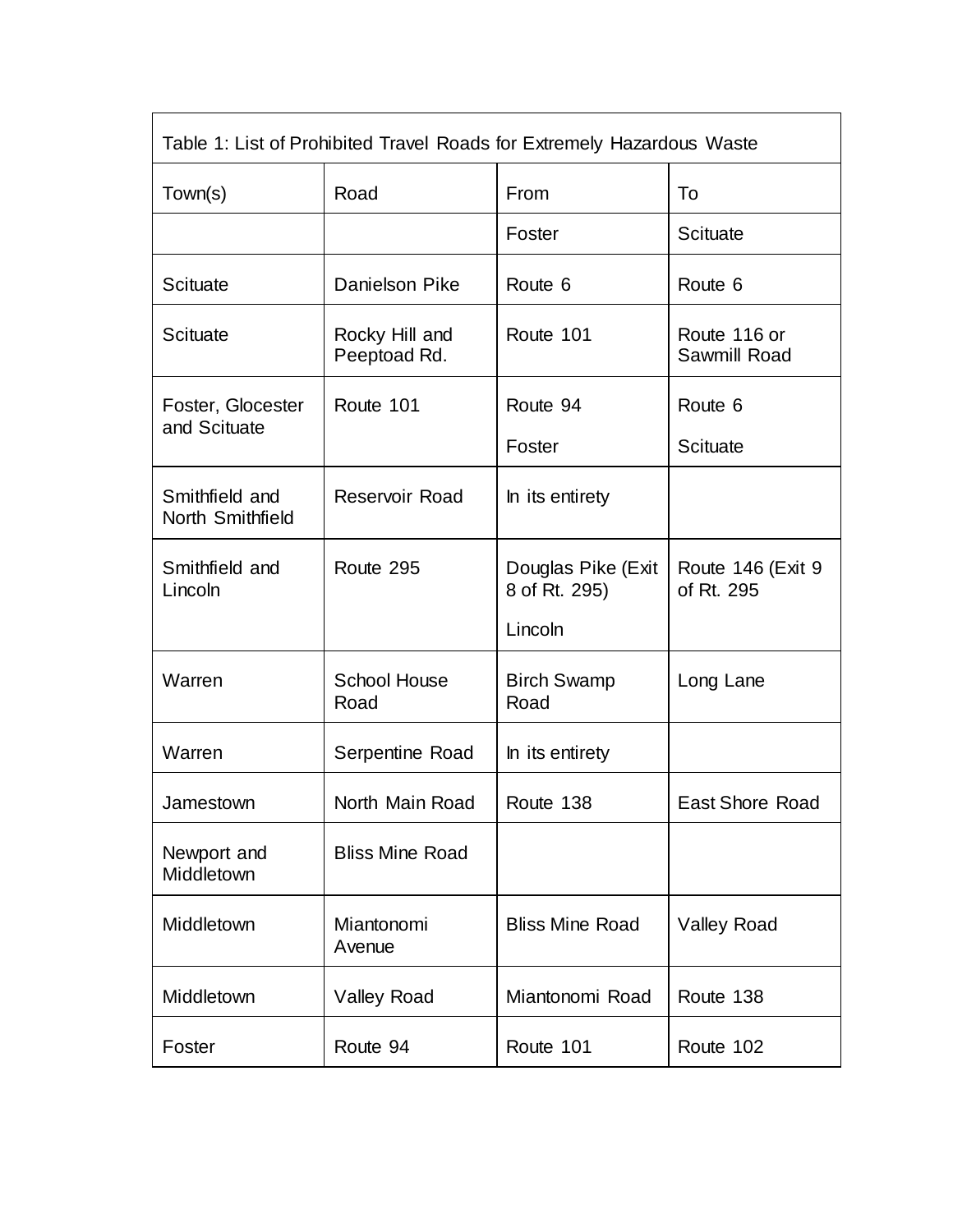| Table 1: List of Prohibited Travel Roads for Extremely Hazardous Waste |                      |                    |                              |  |  |
|------------------------------------------------------------------------|----------------------|--------------------|------------------------------|--|--|
| Town(s)                                                                | Road                 | From               | To                           |  |  |
|                                                                        |                      |                    | <b>Scituate</b>              |  |  |
| Foster and<br><b>Scituate</b>                                          | Old Plainfield Pike  | Route 102          | Route 12                     |  |  |
|                                                                        |                      |                    | <b>Scituate</b>              |  |  |
| Middletown                                                             | Aquidneck<br>Avenue  | <b>Wave Avenue</b> | <b>Valley Road</b>           |  |  |
| Middletown                                                             | <b>Wave Avenue</b>   | In its entirety    |                              |  |  |
| Little Compton<br>and Tiverton                                         | Route 77             | Peckham Road       | Route 179                    |  |  |
|                                                                        |                      | Little Compton     | Tiverton                     |  |  |
| <b>Tiverton</b>                                                        | <b>Neck Road</b>     | In its entirety    |                              |  |  |
| Little Compton                                                         | Peckham Road         | Route 77           | <b>Burchard Road</b>         |  |  |
| Little Compton                                                         | <b>Burchard Road</b> | In its entirety    |                              |  |  |
| Cumberland                                                             | Reservoir Road       | Route 114          | <b>Massachusetts</b><br>Line |  |  |
| Cumberland                                                             | Route 120            | <b>Mendon Road</b> | Massachusetts<br>Line        |  |  |

- E. The roads on which the transportation of extremely hazardous waste is prohibited as listed in § 1.8.4(B) of this Part shall be posted conspicuously in the cab of each vehicle registered to the permittee.
- F. Extremely hazardous waste that is generated on roads on which the transportation of extremely hazardous waste is prohibited may be transported on these roads with prior permission of the Director.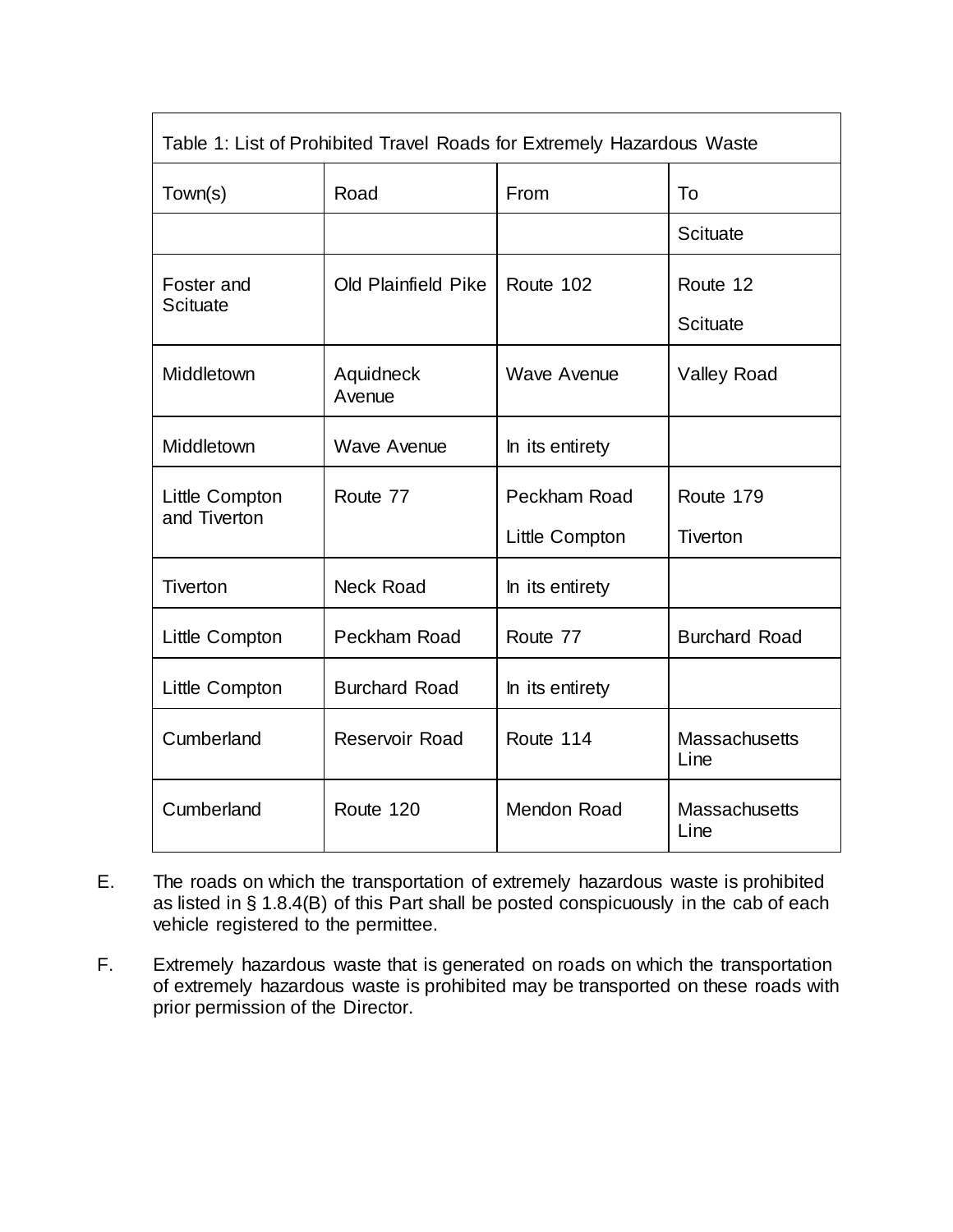- G. In the event of a spill of hazardous waste by the transporter, he shall notify the Department immediately of the spill. In all cases of spills, the transporter shall immediately take steps to contain and clean up the hazardous waste.
- H. The transporter shall submit to the Department as part of the application the following:
	- 1. A description of the procedures that shall be employed by the transporter, pursuant to § 1.8.9 of this Part in responding to spills or other emergency situations that could arise during transporters' operations. Specific references shall be made to:
		- a. The training or instruction that the hazardous waste transporter personnel shall receive,
		- b. The emergency and safety equipment required to be on the transportation unit at all times, and
		- c. The arrangements for emergency services.
	- 2. A description of the absorbent material to be used for the cleanup of liquids.
- I. The transporter of hazardous wastes that are received in Rhode Island or that are destined for delivery to hazardous waste management facilities within Rhode Island shall not accept these wastes unless the containers of these wastes are labeled in accordance with § 1.7 of this Part.
- J. The transporting vehicle shall be marked on both sides and the back with the name and permit number of the transporter. These markings shall be painted on the vehicle in permanent contrasting colors and shall be visible and legible from a distance of fifty (50) feet (marking size shall be no less than three inches in height). The official waste transporter decal(s) provided by the Department shall be kept clean and legible.
- K. Transporters of hazardous wastes into the United States or who mix wastes of different USDOT descriptions into a single container shall comply with all generator Rules and Regulations.
- L. Hazardous waste transporters who deliver hazardous wastes to other hazardous waste transporters shall comply with the provisions of 40 C.F.R. § 263.20(d).
- M. Transporters of hazardous wastes to foreign countries shall comply with 40 C.F.R.  $§$  263.20(q).
- N. These Rules and Regulations as applied to transporters of hazardous waste by water (bulk shipment) are modified by 40 C.F.R. 263.20(e) and 40 C.F.R. § 263.22(b).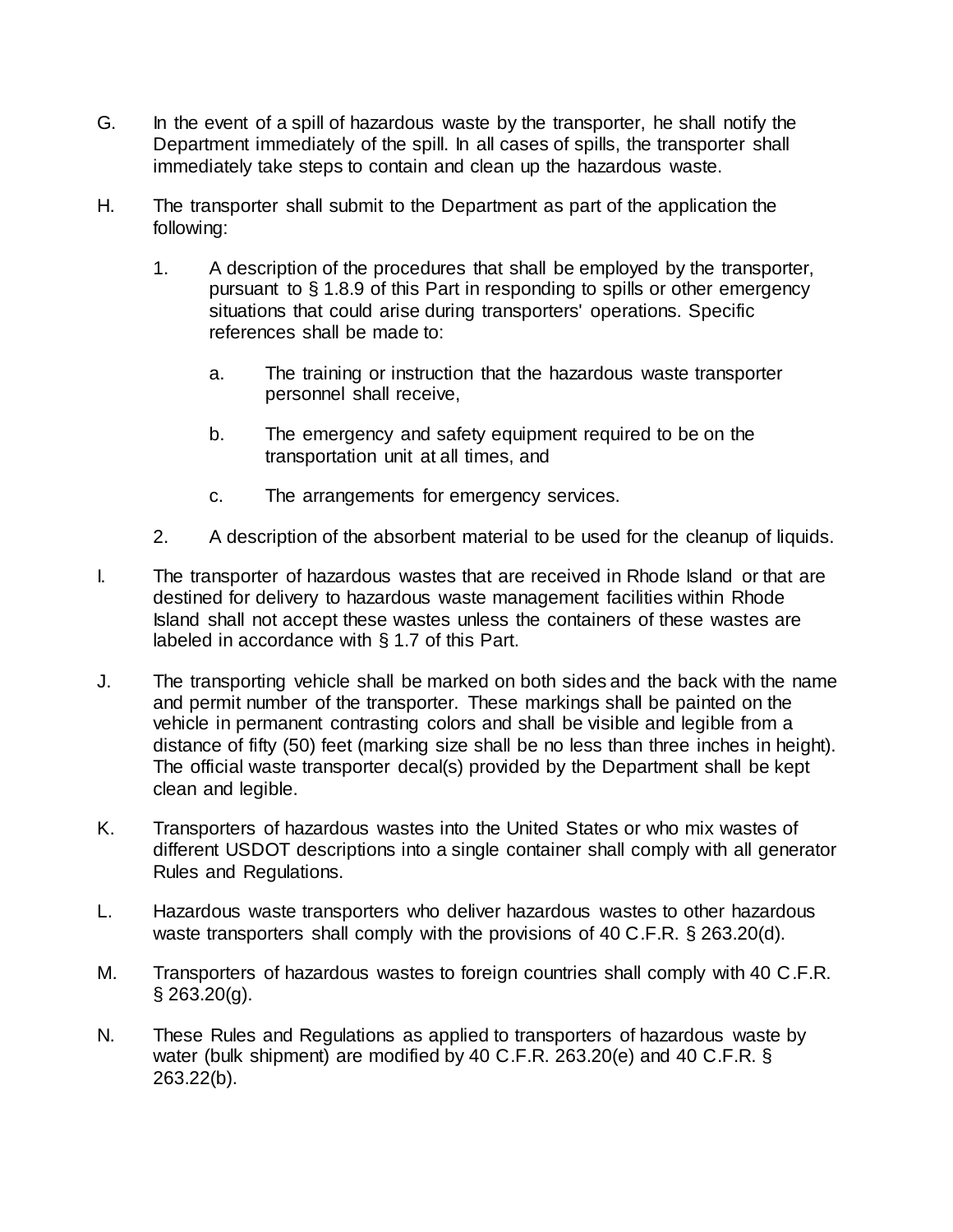- O. These Rules and Regulations as applied to transporters of hazardous wastes by rail are modified by 40 C.F.R. § 263.20(f) and 40 C.F.R. § 263.22 (c).
- P. Transporters hauling septage shall maintain records indicating the source and estimated volume of septage picked up, the date of shipment, and the receiving Publicly Owned Treatment Works (POTW). All septage shall be delivered to a properly licensed POTW for disposal, unless the Department has given written permission for an alternate method of disposal.

### **1.8.5 Manifest Handling:**

- A. The transporter of hazardous waste shall not accept any hazardous waste, except septage or used oil, unless the generator section of the Manifest has been completed by the generator.
- B. The hazardous waste transporter shall inspect the waste before accepting the waste to ensure the following:
	- 1. The number of containers matches the number indicated in the generator section of the Manifest.
	- 2. All containers are labeled as required by § 1.7 of this Part.
	- 3. The total quantity of waste, as can be best estimated, matches the quantity indicated in the generator section of the Manifest.
	- 4. That all containers appear sound, free of leaks and for containers of liquid, that they are liquid tight.
- C. The hazardous waste transporter shall complete the transporter's section of the Manifest, sign the Manifest, and leave the manifest copy referenced in the Waste Shipment Requirements (§§ 1.7.12(L), 1.7.13(J) or 1.7.14(J) of this Part as appropriate).
- D. The hazardous waste transporter shall keep the completed Manifest, minus the copy given to the generator, with the hazardous waste until received by the consignee.
- E. The hazardous waste transporter will, upon receipt of the hazardous waste by the consignee, remove the transporter copy for his records and turn over the remaining copies to the consignee.
- F. Copy 5 of the Manifest shall be kept by the hazardous waste transporter for a period of three years from the date of the receipt of that waste. The transporter may maintain paper copies or digital copies so long as the digital copies comply with manifest requirements of 40 C.F.R. § 263.22.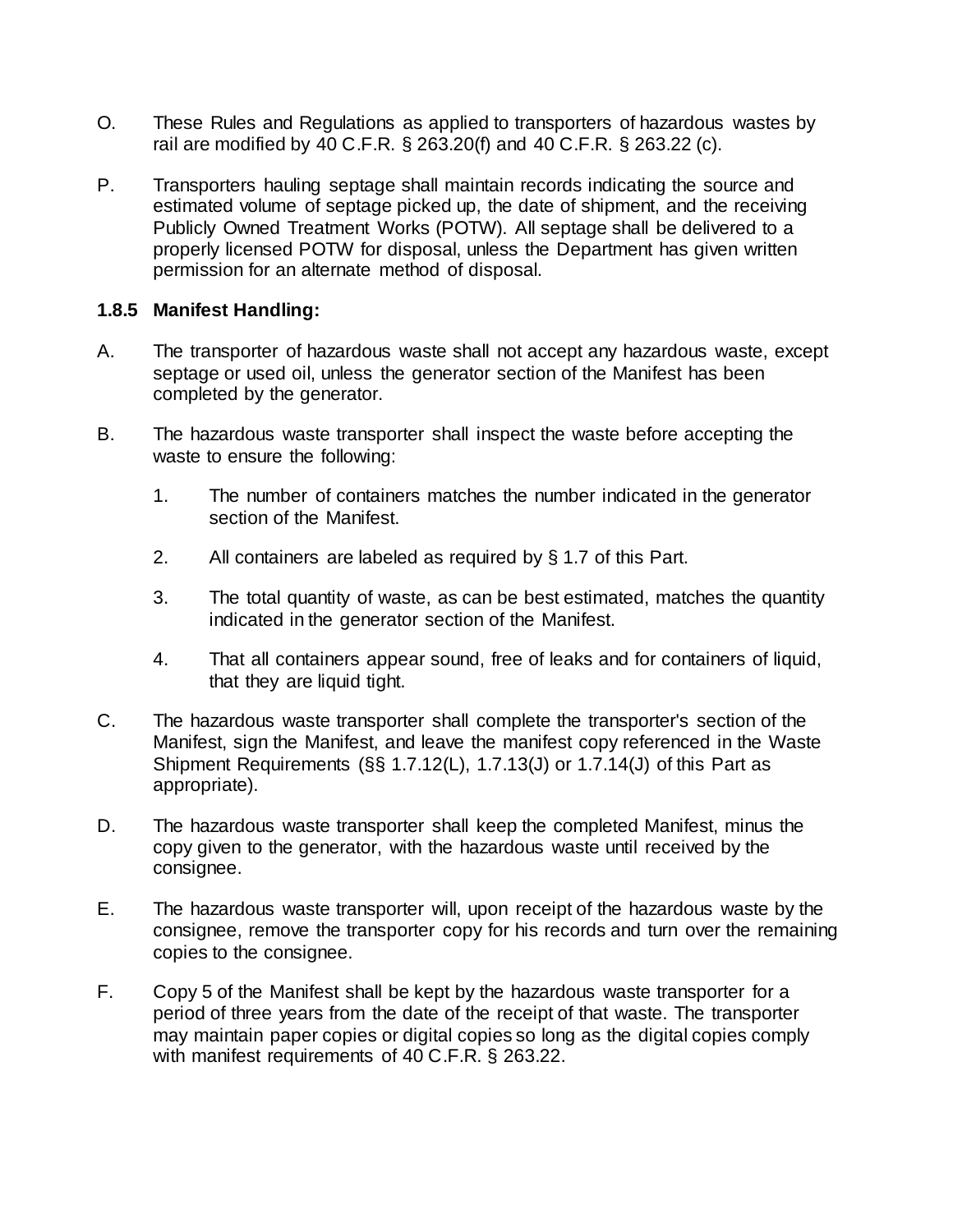- G. The hazardous waste transporter shall deliver the hazardous waste only to the facility designated on the Manifest. If this is not possible, he/she shall contact the generator for further instructions and revise the Manifest in accordance with the generator's instructions.
- H. The hazardous waste transporter will obtain the date and signature of the facility operator at the time of transfer of the waste to the facility.
- I. 40 C.F.R. § 263.20(h) does not apply to hazardous waste transporters.

### **1.8.6 Record Keeping:**

The hazardous waste or septage transporter shall keep all pertinent records relating to the transportation of hazardous waste or septage for a period of three years after the waste has been delivered to a designated facility, or for such longer periods as is required in an unresolved enforcement action.

### **1.8.7 Personnel, Equipment:**

- A. The transporter of hazardous waste shall provide adequate personnel to ensure the activities conducted are in compliance with all applicable laws and regulations.
- B. The hazardous waste transporter shall make provisions to prevent personnel from wearing clothing that is contaminated with hazardous waste.
- C. The hazardous waste transporter shall have all equipment necessary for transporting the hazardous waste in accordance with these rules and this equipment shall be on the transportation unit, available to the driver, at all times. All equipment shall be maintained in such a manner that it shall be fit for the purposes for which it was intended by the manufacturer.

### **1.8.8 Inspections:**

- A. The transporter shall have each transportation unit listed on the application selfinspected annually prior to the receipt or renewal of the permit.
- B. The inspection shall include but not be limited to inspection of:
	- 1. Confirmation of USDOT Motor Carrier Safety Regulation vehicle inspection requirements per 49 C.F.R. § 396.17 and Appendix G of Subchapter B.
	- 2. Proper identification of the transporter clearly painted on the transportation unit, including permit number.
	- 3. Proper vehicle registration(s).
	- 4. Soundness of containment structure (tank, roll-off box trailer, etc.).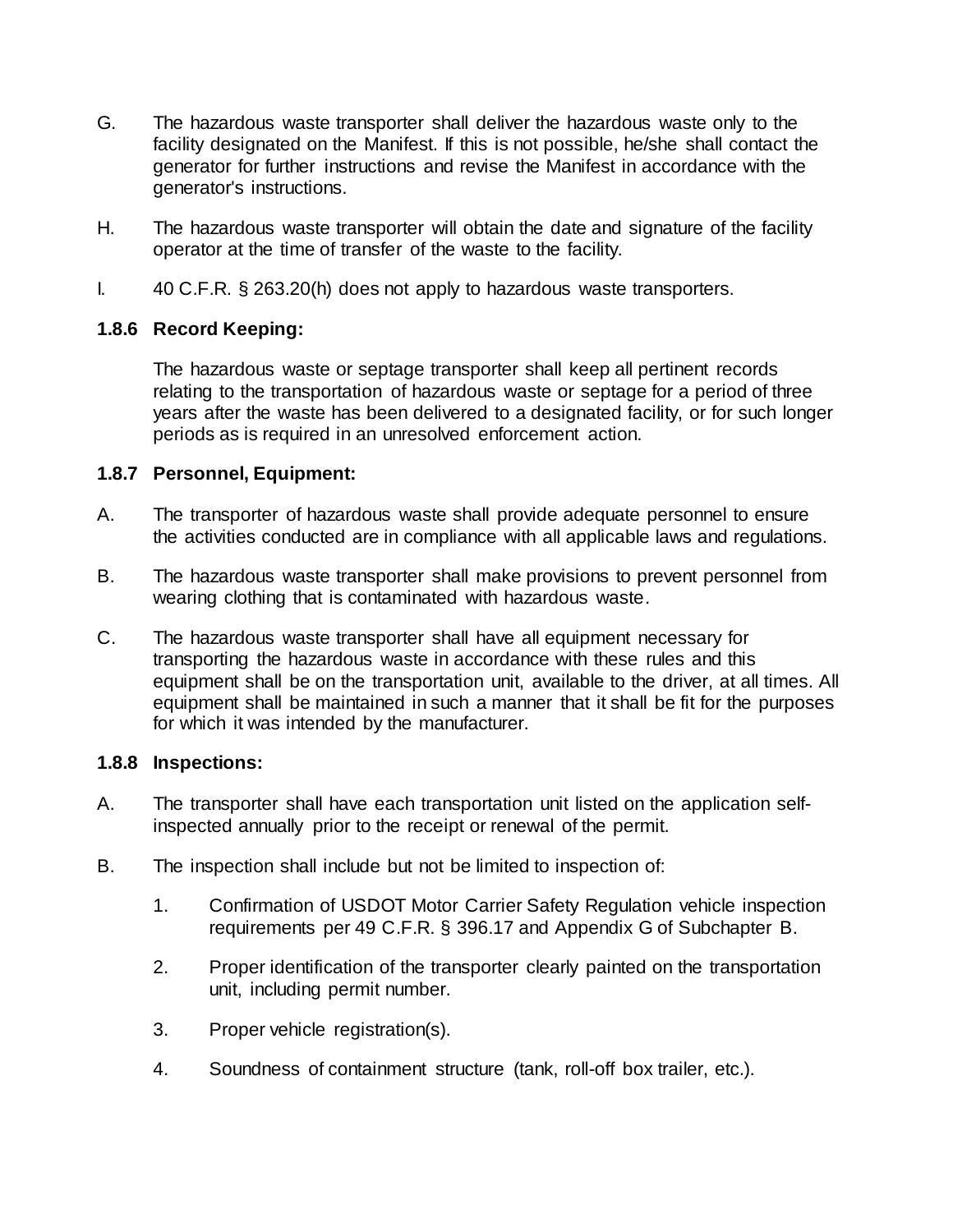- 5. Ability of tank or other liquid containers and any valves, hoses, pipes, etc., to hold liquids without leaking.
- 6. Prohibited roads posted (hazardous waste transporters only).
- 7. Emergency procedure posted.
- 8. Communication.
- 9. Protective clothing.
- 10. Eyewash (at least one pint).
- 11. First-aid supplies.
- 12. Absorbent material.
- 13. Confirmation of USDOT tanker retesting and inspection (if applicable), as required by 49 C.F.R. § 180.352.
- 14. Fire Extinguisher
- 15. Shovel
- C. The transporter shall maintain all transportation units used in transportation of hazardous waste or septage, and listed on the application, to ensure continual compliance with all of the requirements of these Rules and Regulations.

### **1.8.9 Safety, Accidents**

- A. Hazardous waste transporters shall be equipped with such safety equipment as to minimize chance of fire and explosion and to protect the health and safety of personnel associated with the transportation of hazardous waste and any other person who might come into contact with the waste.
- B. The transporter shall have safety equipment available for use during spills, fires and other emergencies, including a suitable means of communication for summoning aid in an emergency. The transporter shall have and maintain, but not be limited to, the following safety equipment:
	- 1. Protective clothing and equipment to enable personnel associated with the transportation to work safely with the wastes that are accepted by the transporter.
	- 2. One eyewash apparatus (at least one pint) per vehicle that is readily available in case of emergency.
	- 3. First-aid supplies that are readily available in case of emergency.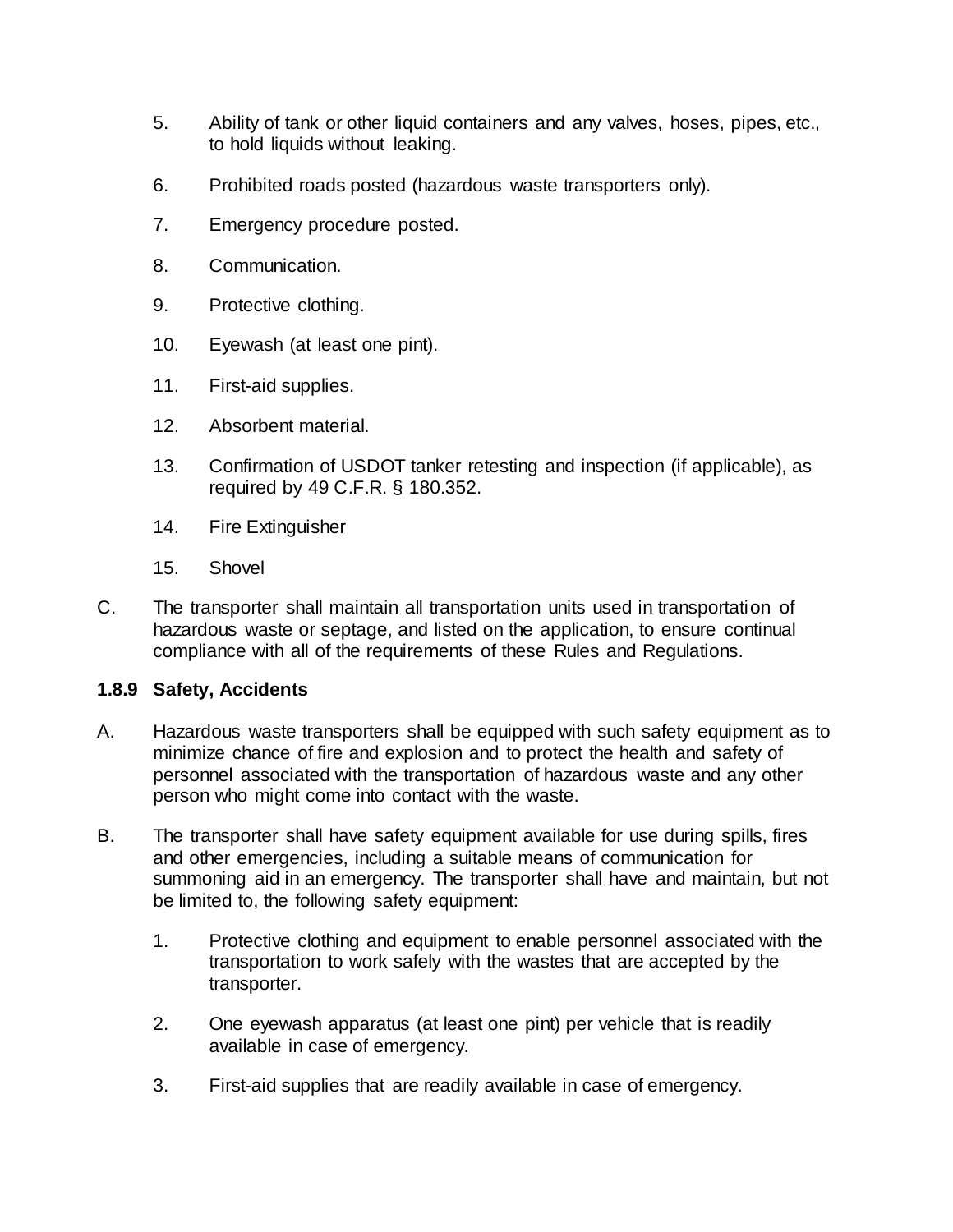- 4. Absorbent Material.
- 5. Fire Extinguisher.
- 6. Shovel.
- C. The transporter shall make provisions for prompt control of fires, spills and other emergencies.
- D. The transporter shall prepare procedures for personnel to follow in the case of spills of hazardous waste or septage and in the case of fire and other emergencies. The transporter shall post these procedures in a conspicuous place in their transportation unit. In addition, the hazardous waste transporter shall train and instruct personnel associated with the transportation of hazardous waste in these procedures. The hazardous waste transporter shall maintain records of the training and instruction programs that are held.
- E. The transporter shall collect hazardous waste or septage that is accidentally discharged from a designated hazardous waste or septage vehicle. The transporter shall collect soil contaminated by such discharge. Such collection shall be as rapid and thorough as possible. The hazardous waste transporter shall handle and dispose of such waste and soil in compliance with these Rules and Regulations.
- F. The transporter shall report immediately to the Rhode Island Department of Environmental Management all accidental discharges/spills of hazardous wastes or septage or any other incident or accident that results or could result in a hazard to the public health and safety, or to the environment within the State of Rhode Island. The hazardous waste transporter shall also comply with the notification procedures and incident reports required by 49 C.F.R. §§ 171.15 and 171.16 regarding accidental discharge or spillage of hazardous materials or wastes. The Director may require that a written report of the incident or accident be provided to him.

### **1.8.10 Decontamination:**

Equipment used to handle hazardous waste; including, but not limited to, storage containers, processing equipment, trucks and loaders that are contaminated with hazardous waste; shall be decontaminated prior to being serviced or used for transportation of non-hazardous waste if servicing or use of contaminated equipment would cause a hazard to any person. Contaminated wash water, waste solutions or residues generated from washing or decontaminating the equipment shall be collected and disposed of as hazardous wastes in compliance with these rules.

### **1.8.11 Containerization of Hazardous Waste:**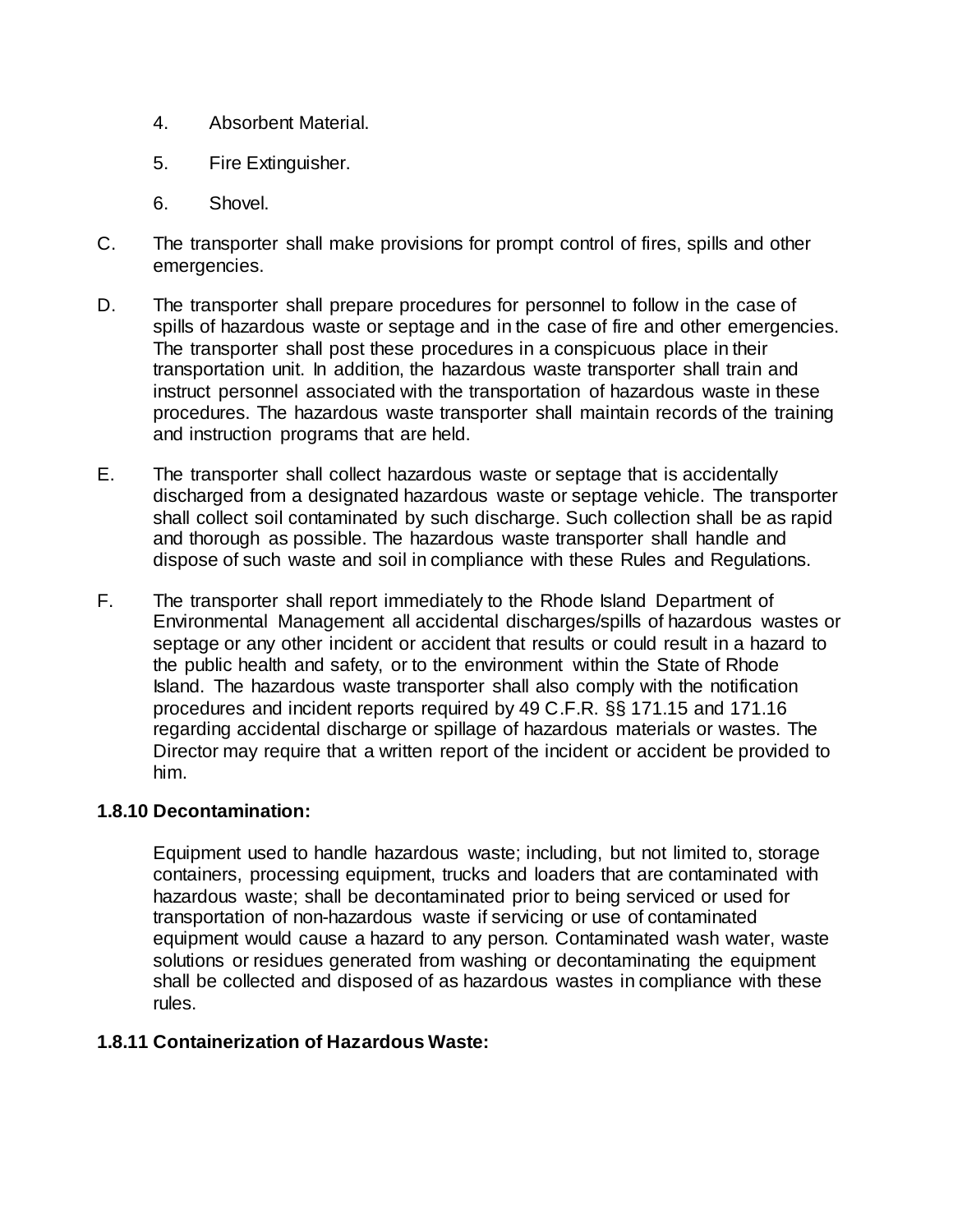The transporter of hazardous waste shall not handle containerized hazardous waste unless the containers are constructed and maintained in accordance with the requirements of 49 C.F.R Part 178 Transportation.

#### **1.8.12 Powder, Dust, Fine Solids:**

To prevent hazardous waste from being blown by the wind, hazardous waste in the form of powder, dust or a fine solid shall be handled, stored and disposed of in covered containers.

#### **1.8.13 Gases, Mists, Vapors:**

Hazardous wastes that are capable of releasing hazardous gases, mists or vapors in excess of existing air quality standards or where the emitted hazardous materials could result in a hazard to public health and safety or the environment shall be handled in covered containers.

#### **1.8.14 Spill Control Equipment:**

The hazardous waste transporter, when transporting liquid hazardous waste in containers, shall have absorbent mats or materials on the vehicles capable of absorbing ten percent of the hazardous wastes in the event of a leak or spill. When transporting liquid hazardous waste in tank trucks, the hazardous waste transporter shall have a shovel and absorbent mats or materials on the vehicle capable of absorbing small leaks as may occur when hoses are disconnected.

#### **1.8.15 Temporary Storage of Waste by Transporters:**

- A. The following standards apply to transporters that temporarily store wastes in their vehicles. For standards for temporary transfer and storage facilities, see § 1.11 of this Part.
	- 1. A permitted transporter of hazardous waste may store such waste in their vehicle at their business location, without the business having a Hazardous Waste Temporary Transfer and Storage Facility Letter of Authorization, for up to and not exceeding seventy-two (72) hours, excluding Sundays and federal and Rhode Island legal holidays, provided the following conditions are met:
		- a. No waste is loaded onto or unloaded from the vehicle, even for the purpose of consolidation of loads.
		- b. The site and vehicle are secured to prevent unauthorized access.
	- 2. Temporary storage of hazardous waste or used oil in the transporting vehicle at the location of a breakdown of the vehicle will only be allowed if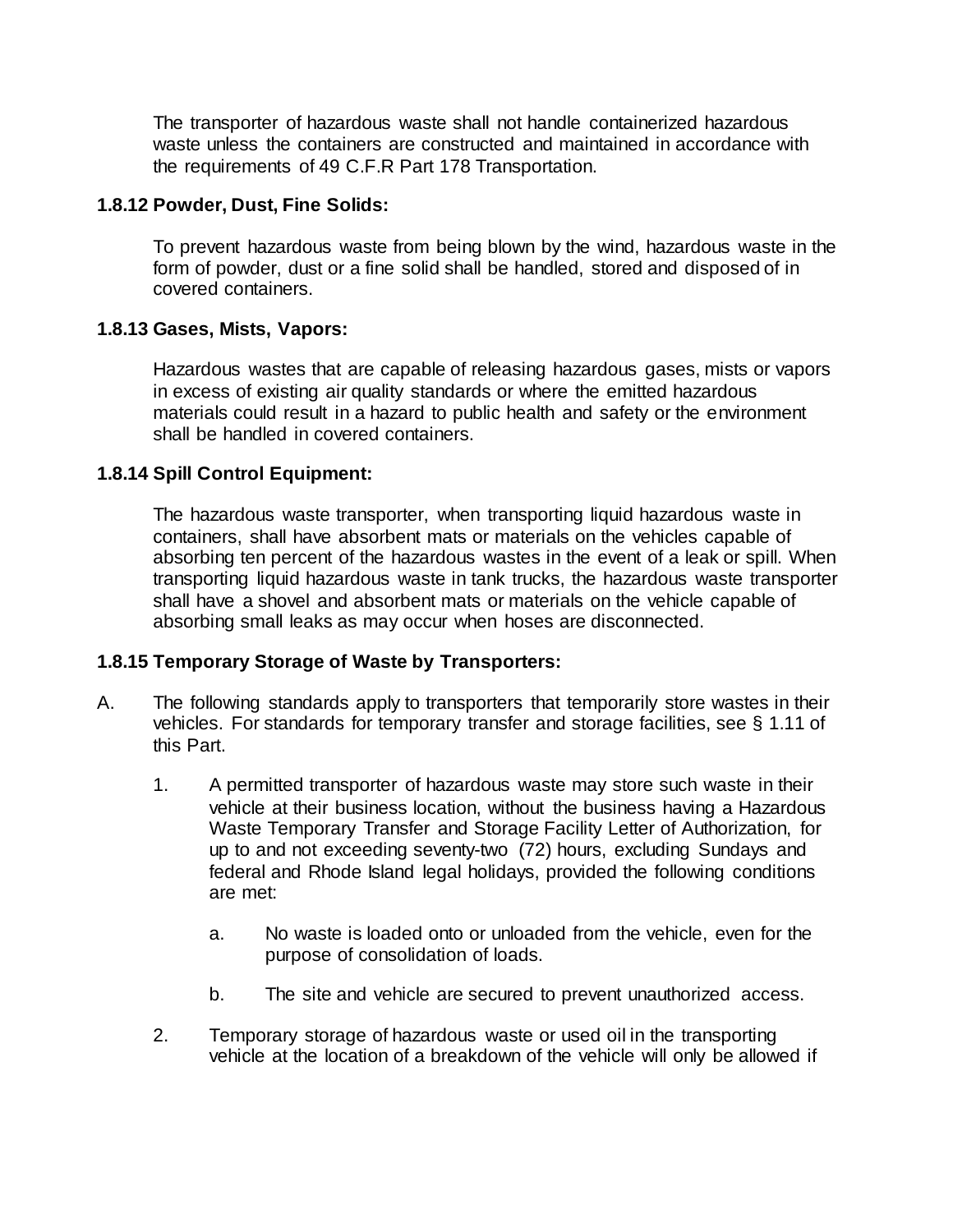the transporter notifies the Department of the location of the vehicle and the estimated time for repairs.

3. Transporters that operate Temporary Transfer and Storage Facilities shall comply with the requirements outlined in § 1.11 of this Part.

### **1.8.16 Inspection; Right of Entry:**

- A. Pursuant to R.I. Gen. Laws § 23-19.1-12, the Director may:
	- 1. Enter any hazardous waste management facility, or any place that the Director has reason to believe hazardous wastes are generated, stored, treated, or disposed of;
	- 2. Inspect vehicles that the Director has reasonable grounds to believe are being used for the transportation of hazardous wastes;
	- 3. Inspect and obtain samples of any waste or other substance, labels, containers of waste or other substance, or samples from any portion of the facility and from any vehicle in which hazardous wastes are transported or in which the Director has reason to believe hazardous wastes are transported;
	- 4. Inspect and copy records, reports, information, or test results kept or maintained at a hazardous waste management facility.
- B. As per R.I. Gen. Laws § 23-19.1-12 any person obstructing or hindering, or in any way causing to be obstructed or hindered, the Director from the performance of his duties, or who shall refuse to permit the Director entrance to any premises, building, vehicle, plant or equipment, in the performance of his duties, shall be guilty of a misdemeanor and fined not more than five hundred dollars (\$500.00).

### **1.8.17 Hazardous Waste Generation Fee:**

- A. The hazardous waste transporter shall collect a fee for hazardous waste that is generated in Rhode Island.
- B. The collected fee shall be in the amount of 2.3 cents per pound or 19 cents per gallon. The fee shall be paid for all eligible waste accepted for transportation within a quarter and is due no later than thirty (30) days after the end of the quarter. The fee shall be paid in the form of a check made payable to "Rhode Island General Treasurer" and shall be included with the quarterly transporter report as described in § 1.9.18 of this Part. The fees shall be collected and deposited in the Department's Emergency Response Fund.
- C. Non-hazardous Waste and waste bearing Rhode Island Fee Exemption Waste Codes (R011-R016) as defined in § 1.5 of this Part are exempted from the fee.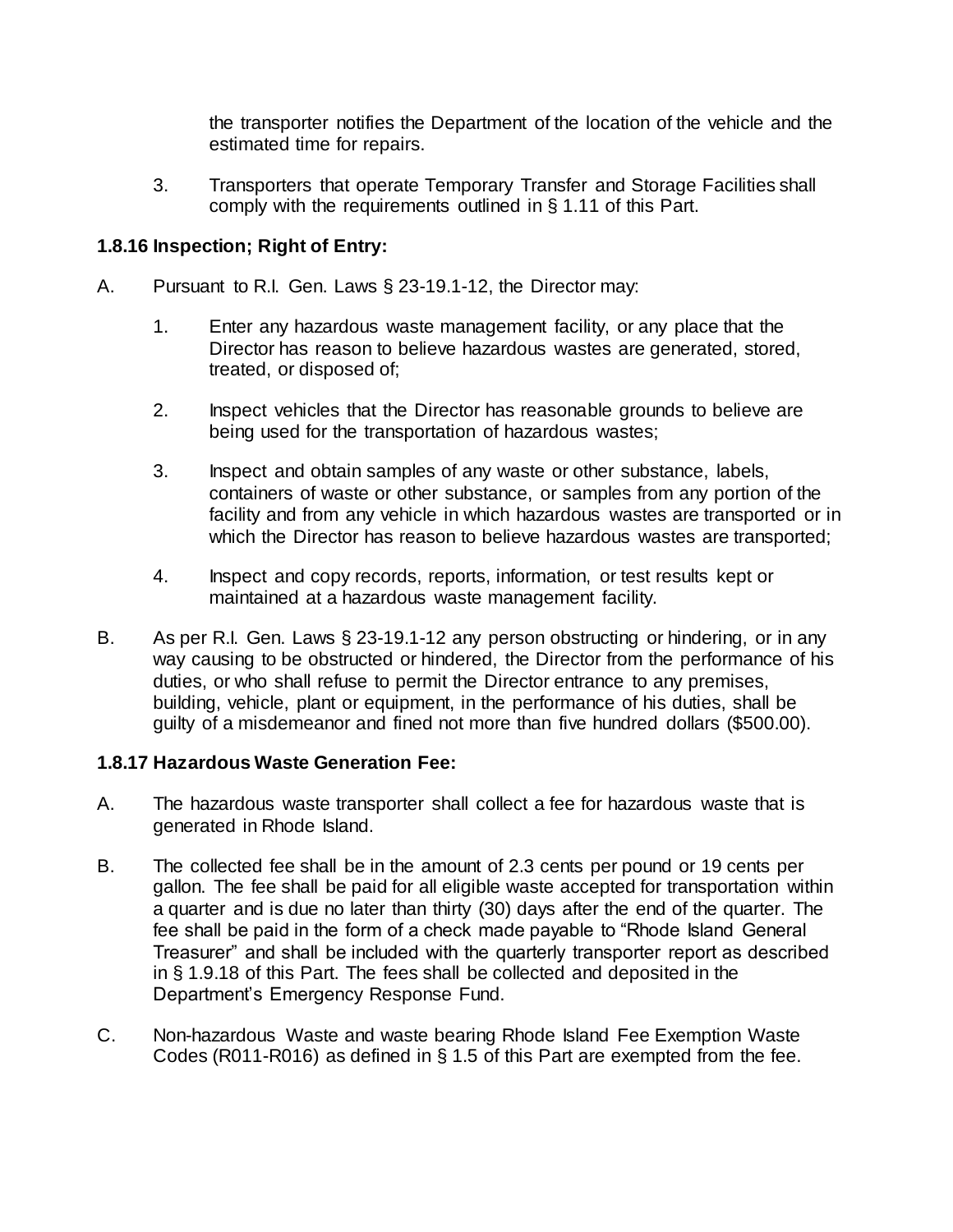### **1.8.18 Reporting requirements:**

The hazardous waste transporter shall submit quarterly reports for all waste that is picked up from generators in Rhode Island using a Manifest. The report shall be prepared in accordance with the Department's standard for quarterly reports. Each report shall contain the required data elements for all wastes accepted for transportation within that quarter and is due no later than thirty (30) days after the end of the quarter. If no waste is accepted during the quarter, the hazardous waste transporter shall notify the Department in writing that no eligible waste was transported in that period of time.

# **1.9 Issuance, Renewal and Conditions of Facility Permits**

- A. Applicability: This rule shall apply to treatment, storage and disposal facilities. This rule does not apply to:
	- 1. Facilities that operate in accordance with the § 1.11 of this Part as temporary transfer and storage facilities.
	- 2. Generators doing exempt treatment (evaporation units, totally enclosed treatment, emergency treatment) as described in § 1.7.2(A)(4) of this Part.
	- 3. Generators performing corrective action in accordance with § 1.18 of this Part.
	- 4. Generators treating wastewater in wastewater treatment units described in § 1.9(B)(1)(h) of this Part.
- B. Incorporation of 40 C.F.R. Part 270 Federal Regulations regarding Treatment, Storage and Disposal Facilities
	- 1. 40 C.F.R. Part 270 is incorporated by reference in its entirety except as provided below and except as provided in § 1.18 of this Part and except as otherwise noted in these Rhode Island Hazardous Waste Regulations:
		- a. In 40 C.F.R. § 270.1(b) introduction, revise the third sentence to read "Treatment, storage, and disposal facilities (TSDs) are subject to permitting under RCRA."
		- b. In the first sentence of 40 C.F.R. § 270.1(c), delete "in 40 C.F.R. Part 261"and substitute "in these Rhode Island Hazardous Waste Regulations". In the second sentence of 40 C.F.R. § 270.1(c), delete "in § 270.2" and substitute "in these Rhode Island Hazardous Waste Regulations." Also, add after the second sentence "No person shall construct, substantially alter, or operate any hazardous waste management facility, nor shall any person store, treat or dispose of any hazardous waste, except as exempted by these Rhode Island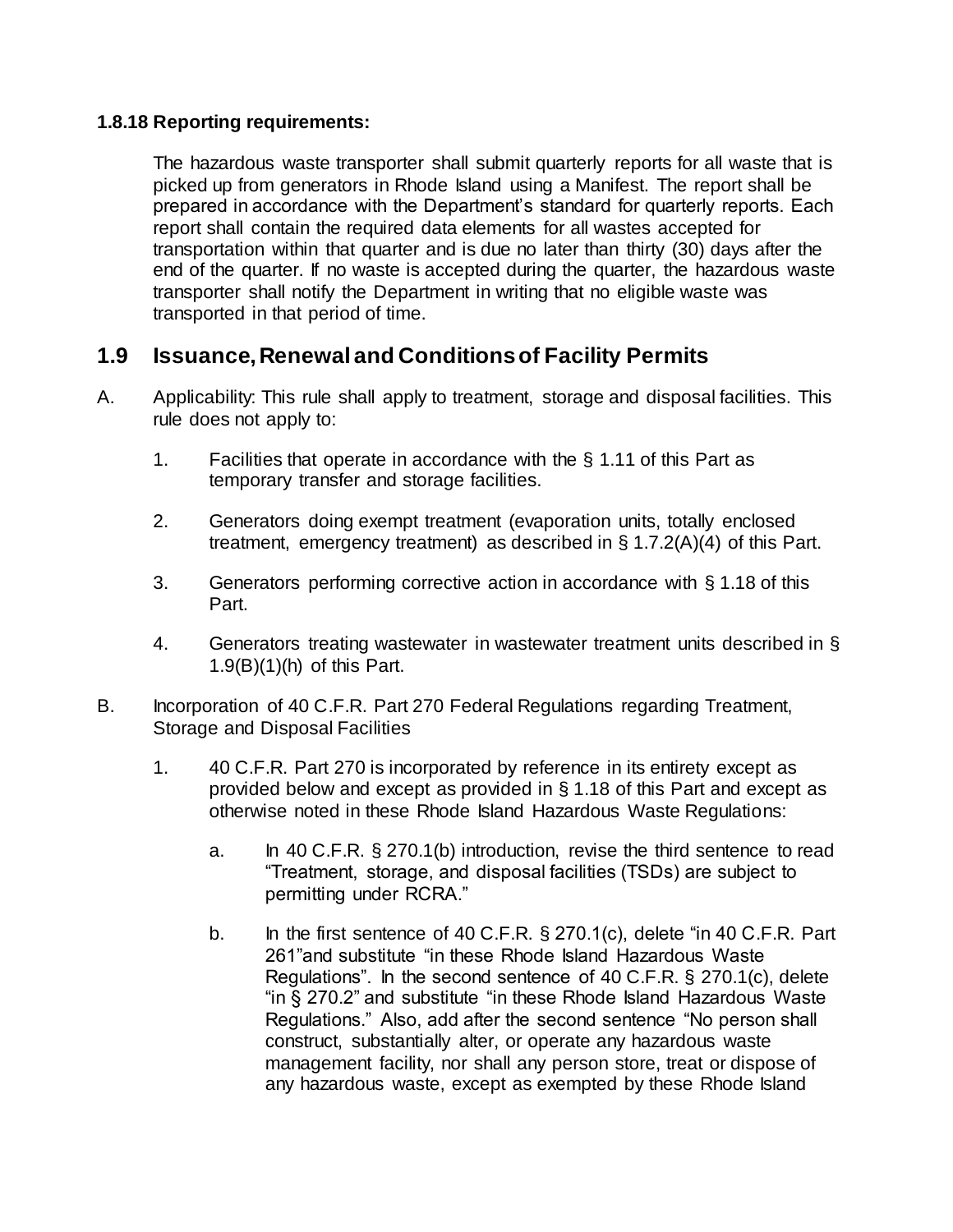Hazardous Waste Regulations, without first obtaining a permit from the Director for the facility or activity."

- c. In 40 C.F.R. § 270.1(c) replace the sentence "Owners and operators of hazardous waste management units shall have permits during the active life (including the closure period) of the unit." with " Owners and operators of hazardous waste management units and all persons who shall construct, substantially alter, or operate hazardous waste treatment, storage or disposal facilities or who shall treat, store or dispose of hazardous waste (except as exempted by these regulations) shall first obtain operating permits from the Director for such activities and shall have permits during the active life (including the closure period) of the units or facilities."
- d. Delete 40 C.F.R. § 270.1(c)(1)(iii), 40 C.F.R. §§ 270.1(c)(2)(ii), and 270.1(c)(2)(ix). These exemptions do not apply in Rhode Island. In 40 C.F.R. § 270.1(c)(2)(iii), delete "40 C.F.R. § 261.4 and substitute "those parts of 40 C.F.R. § 261.4 adopted by Rhode Island." In 40 C.F.R. § 270.1(c)(2)(vi), replace "ten days" with "seventy-two hours." Also, add to the end of the provision: "Temporary Transfer and Storage Facilities shall meet the requirements specified in § 1.11 of this Part.
- e. In 40 C.F.R.  $\S 270.1(c)(2)$  add a sub-paragraph " $(x)$  Owners and operators of facilities that accept, treat, and/or store only precious metal bearing waste and do not speculatively accumulate such waste [as defined in 40 C.F.R. § 261.1(c)]. These facilities are subject to the requirements of 40 C.F.R. Part 266 Subpart F."
- f. Delete existing language in 40 C.F.R. § 270.1(c)(2)(i) and replace with "Generators who accumulate hazardous waste on-site in accordance with Hazardous Waste Storage Requirements of § 1.7 of this Part.
- g. In 40 C.F.R.  $\S 270.1(c)(2)(v)$  delete existing language and replace with the following: "The owners or operators of elementary neutralization units as defined in 40 C.F.R. § 260.10. Also, the owners and operators of wastewater treatment units provided that all of the following conditions are met for each unit:
	- (1) The unit receives and treats or stores an influent wastewater that is a hazardous waste or generates and accumulates a wastewater treatment sludge that is a hazardous waste or treats or stores a wastewater treatment sludge that is a hazardous waste.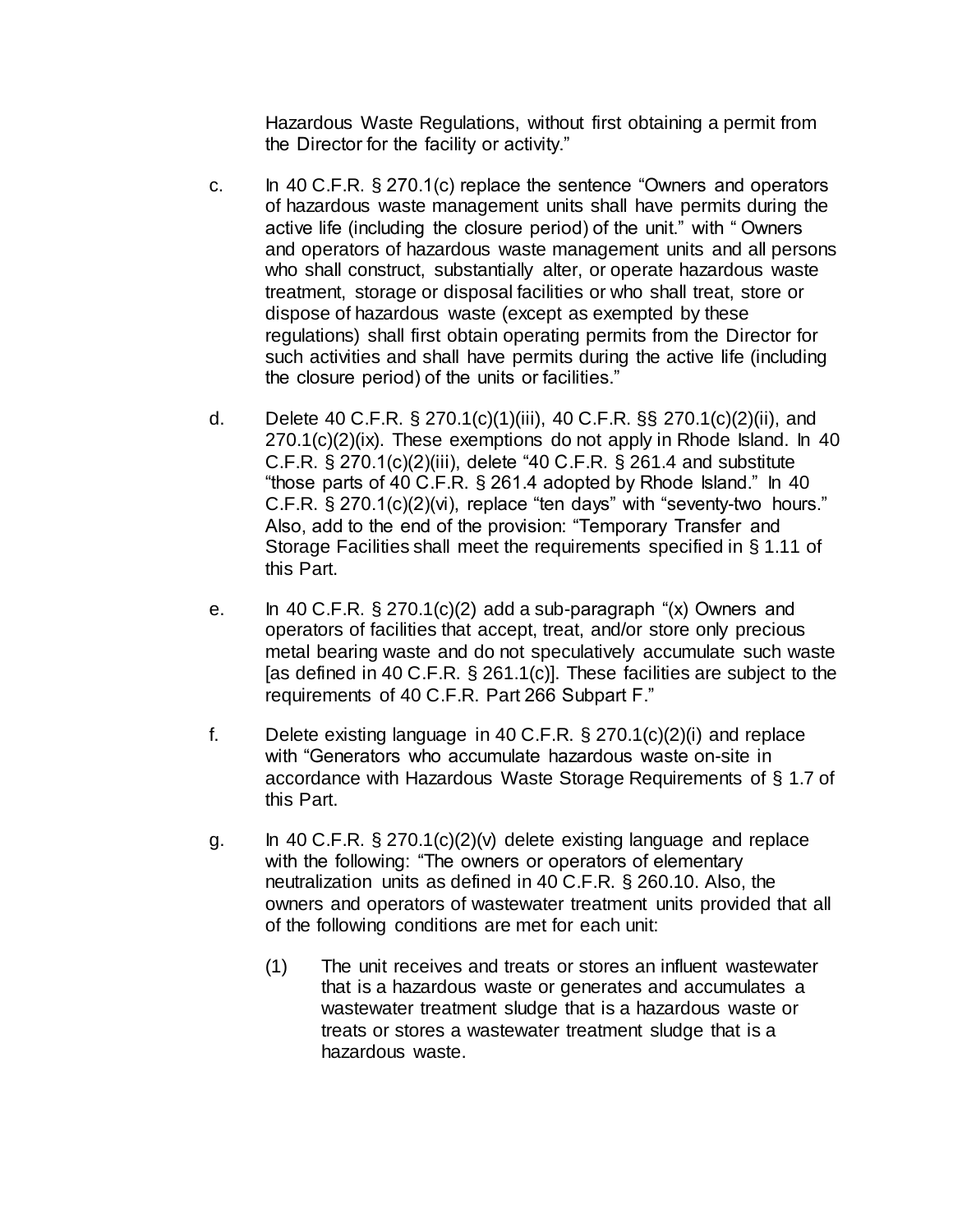- (2) The unit is being used to legitimately treat only wastewater, as defined at 47 Fed. Reg. 4706 (Feb. 2, 1982) (note: Concentrated hazardous wastes are not covered by this exemption. The disposal of concentrated hazardous waste down the drain is prohibited.)
- (3) The unit is a tank or tank system as defined in 40 C.F.R. § 260.10 (e.g., wastewaters when stored or transported in containers are not covered by the exemption),
- (4) the unit has a current ongoing discharge to surface waters or the sewers that is on-site and is subject to regulation under Section 402 or 307(b) of the Federal Clean Water Act and R.I. Gen. Laws § 46-12-5, as amended (e.g., zero discharge units such as evaporators are not covered by this exemption).
- (5) The unit has been specifically described in a water permit application (e.g., in a schematic diagram) and specifically referenced in a water permit as being part of the facilities subject to regulation under the Federal Clean Water Act and R.I. Gen. Laws § 46-12-5 (e.g., tanks used to store hazardous wastewaters or sludges not covered by a water permit application and permit are not covered by this exemption). Provided that any sludge or other waste materials generated from an elementary neutralization unit or a wastewater treatment unit shall be managed as a hazardous waste if such sludge or waste material meets the criteria of a hazardous waste. The full Hazardous Waste Regulations apply to such sludge or other waste material when it leaves the exempted elementary neutralization unit or exempted wastewater treatment unit, e.g., when a sludge is stored in containers onsite. For zero discharge units, the hazardous waste requirements apply both to any hazardous wastewaters and to any hazardous sludges, when either is generated."
- h. In 40 C.F.R.  $\S 270.1(c)(2)(viii)(C)$  delete the word "and".
- i. Add 40 C.F.R. § 270.1(c)(2)(viii)(E): "Used electronics as described in § 1.14.2 of this Part."
- j. Add 40 C.F.R. § 270.1(c)(2)(viii)(F): "Silver-containing photo fixing solutions as described in § 1.14.3 of this Part.
- k. Add as 40 C.F.R.  $\S$  270.1(c)(2)(xi): "The re-use, recycling, or reclamation of hazardous waste when exempted from permitting by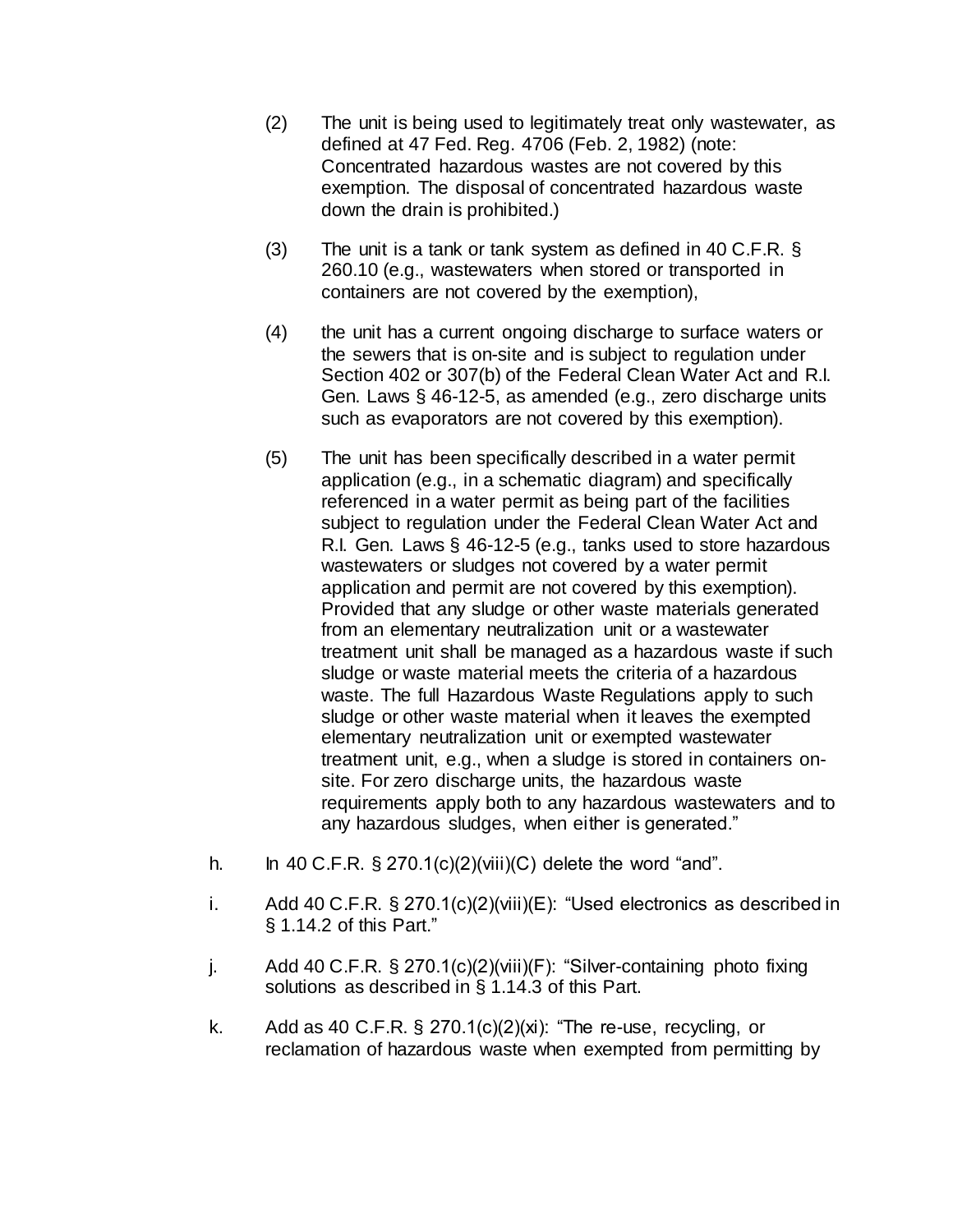40 C.F.R. § 261.6 as incorporated by reference with limitations in the "Hazardous Waste" definition in § 1.5 of this Part.

- l. Add as 40 C.F.R. § 270.1(d): "Additional Permit restrictions for landfills and/or incinerators. In addition to the other requirements incorporated by the Rhode Island Hazardous Waste Regulations:
	- (1) Operating permits will be granted only for those incinerator or landfill facilities that the applicant can show, by a preponderance of evidence, will be located, designed, constructed and operated so as to prevent all of the following:
		- (AA) Endangerment of an underground drinking water source beyond the facility boundary.
		- (BB) Endangerment of an aquifer that has been designated as a sole source aquifer.
		- (CC) Contamination of soil, groundwater, or surface water by discharge by any surface or sub-surface means causing a violation of any Rule or Regulation or standard of any federal or Rhode Island agency.
	- (2) Operating permits will not be granted for incinerator and/or landfill facilities which are to be located or are located in a onehundred-year flood plain, a wetland, the direct recharge area of an existing or planned surface or groundwater community water system, the direct recharge area of a sole source aquifer or a coastal high hazard area, an active fault area or critical habitat.
	- (3) Operating permits will be granted only for those incinerator and/or landfill facilities for which an easement is granted to the state of Rhode Island. This easement shall be recorded in the land evidence records in the city or town where the land is located, shall describe the entire facility, and have as its purposes the identification of the facility and its use as a hazardous waste disposal and/or treatment facility and the allowance of access to the property by the Director for the purpose of inspection, testing and investigations relating to protection of public health and the environment."
- m. In 40 C.F.R. § 270.2 delete the definition of "Existing hazardous" waste management (HWM) facility or existing facility" and replace with: "Existing hazardous waste management (HWM) facility or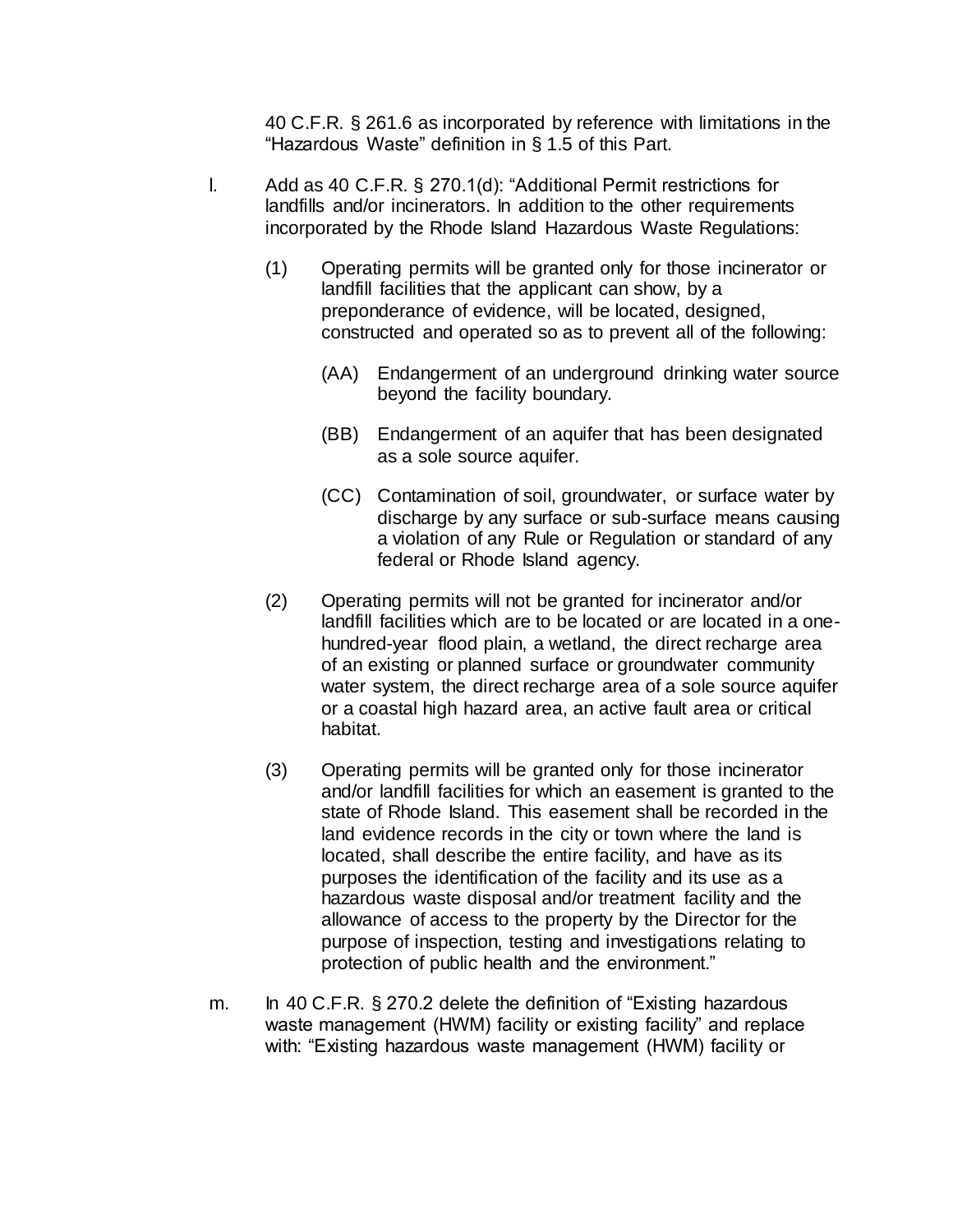existing facility means a hazardous waste management facility that is in operation on or before November 19, 1980."

- n. In 40 C.F.R. § 270.2 delete the definition of "New Hazardous Waste Management (HWM) facility or new facility" and replace with: "New Hazardous Waste Management (HWM) facility or new facility means a hazardous waste management facility that began operation after November 19, 1980."
- o. In 40 C.F.R. § 270.2 "Permit" definition, delete the words "and standardized permit (subpart J of this Part)".
- p. In 40 C.F.R. § 270.2 delete the "Standardized permit" definition.
- q. Delete 40 C.F.R. § 270.10(a)(5) and (a)(6).
- r. Add as 40 C.F.R. § 270.10(c)(1): "The combined application and permit fee shall be twenty-five thousand dollars (\$25,000) for the issuance of a new permit and ten thousand dollars (\$10,000) for the renewal of a permit. Additional charges, if any, shall be determined by R.I. Gen. Laws § 23-19.1-14, as in effect at the time."
- s. Delete 40 C.F.R. § 270.10(e)(1)(iii).
- t. In 40 C.F.R.  $\S$ § 270.10(f)(1) and 270.10(f)(2), delete the wording "Except as provided in paragraph (f)(3) of this section," and delete 40 C.F.R. § 270.10(f)(3).
- u. Delete 40 C.F.R. § 270.10(h)(2).
- v. Delete the contents of 40 C.F.R. § 270.10(l). Rhode Island has not adopted the exemption addressed by that federal provision. Instead, add as 270.10(l) the following Rhode Island provision regarding inspections: "Inspections
	- (1) The Department shall make or cause to be made such inspections, take such tests and samples and make such investigations as it deems necessary at an applicant's facility.
	- (2) The Department or other designated authorized personnel shall conduct inspections and shall have the right to enter without prior notice to inspect any hazardous waste management facility or proposed hazardous waste management facility for which an application has been received. Any application shall constitute permission for and willingness to comply with inspections, tests and investigations by the Director or his agents.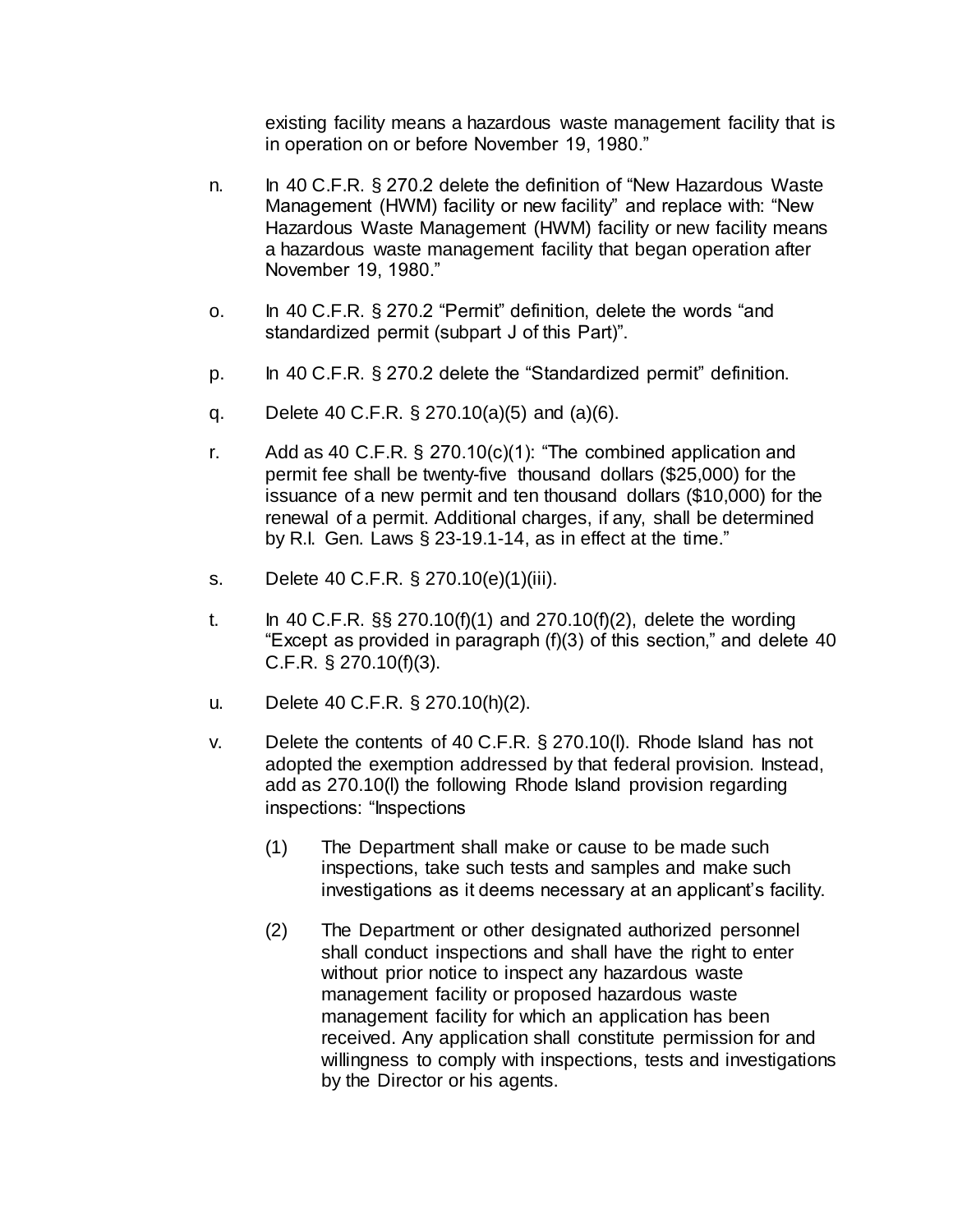- (3) The Department shall be afforded reasonable opportunity by the applicant to view the facility, examine records, obtain such required information as may be needed for inspection, testing and investigation, including the monitoring of any substances, and requiring the submission of reports. Refusal to allow reasonable inspections, tests or investigations or to submit reports shall constitute valid grounds for denial of a permit."
- 2. In 40 C.F.R. § 270.13(j) replace the words "listed or designated under 40 C.F.R. Part 261" with the words ", as defined in § 1.5 of this Part and replace the words "such wastes" with the words "each of such wastes" for all instances.
- 3. In 40 C.F.R. § 270.13(l) add, after the last sentence, "The facility, at minimum, shall be outlined on a copy of the latest USGS Topographical Map."
- 4. In 40 C.F.R. § 270.13 add a subparagraph "(o) For privately owned facilities, a list of the direct and indirect owners of the facility whether individual, partnership or corporation. For corporate owned facilities, include all officers, directors, and other persons owning ten percent (10%) or more of the corporate stock."
- 5. In 40 C.F.R. § 270.13 add a sub-paragraph "(p) A list of all owners of property, including addresses, within 500 feet of the perimeter of the facility."
- 6. In 40 C.F.R. § 270.13 add a sub-paragraph, "(q) All plans, drawings, and maps shall be stamped by a professional engineer or land surveyor, as appropriate, registered with the State of Rhode Island. All plans, drawings, and maps shall be scaled to fit a standard 24 x 36 inch sheet wherever possible and shall be submitted in duplicate."
- 7. In 40 C.F.R. § 270.13 add a sub-paragraph, "(r) The EPA Identification Number (I.D. No.) for both facilities covered by the federal I.D. number system and facilities not covered under the federal I.D. number system, shall be obtained from the Department."
- 8. In 40 C.F.R. § 270.14(b)(4) delete ", or a justification demonstrating the reasons for requesting a waiver of this requirement".
- 9. In 40 C.F.R. § 270.14(b)(5) delete "264.1033, 264.1052, 264.1053, 264.1058, 264.1084, 264.1085, 265.1086, and 264.1088".
- 10. Replace 40 C.F.R. § 270.14(b)(6) with "(6) A description of the preparedness and prevention plan, as required by 40 C.F.R. Part 264 Subpart C."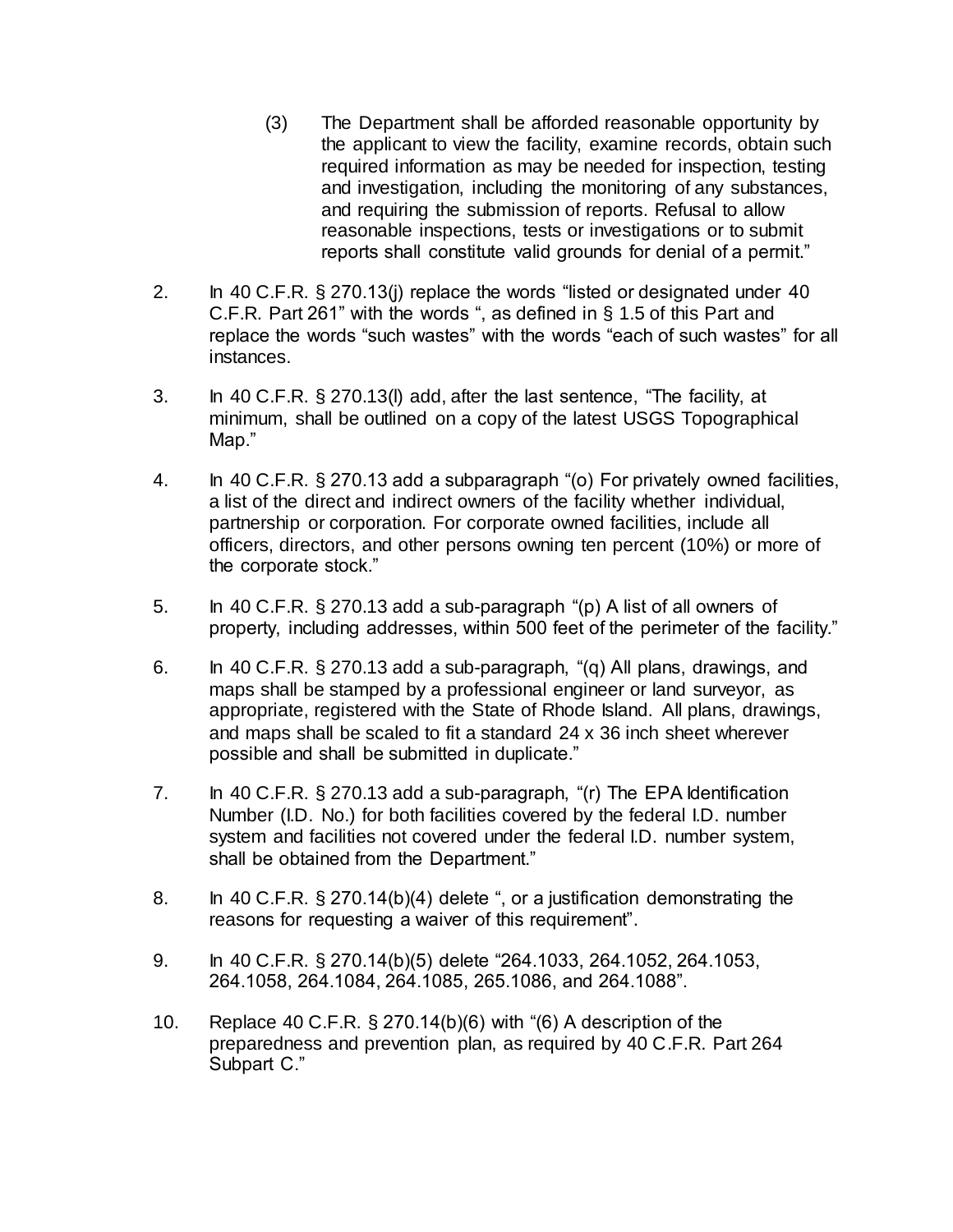- 11. In 40 C.F.R. § 270.14(b)(7) delete ", and 264.200". Rhode Island is not authorized to administer the referenced regulations under 40 C.F.R. Part 264, subparts AA, BB and CC (RCRA air emissions regulations). Rather, the EPA directly administers the subparts AA, BB and CC regulations in Rhode Island."
- 12. Delete 40 C.F.R. §§ 270.14(b)(11)(i and ii), 270.230(d)(4), and 270.14(b)(18) (not applicable in Rhode Island).
- 13. In the 40 C.F.R. § 270.14(b)(19) introduction, replace the words "61.0 meters (200) feet" with the words "30.5 meters (100) feet" and prior to the phrase "The map shall clearly show the following:", add the sentence "The contour interval shall also be sufficient to show patterns of surface drainage within 1000 feet of the perimeter of the facility."
- 14. In each of 40 C.F.R. § 270.14(b)(19)(ii), (iv), and (xi) add the sentence, "Include all within 1000 feet of the perimeter of the facility." Revise 40 C.F.R. § 270.14(b)(19)(iii) to read "Surface waters including intermittent streams, water courses, and watersheds of public surface water supplies; all within 1000 feet of the perimeter of the facility."
- 15. In 40 C.F.R. § 270.14(b)(19)(vii) add the phrase, "Also, all property lines within 500 feet of the perimeter of the facility."
- 16. Revise 40 C.F.R. § 270.14(b)(19)(ix) to read, "On-site wells and off-site public and private drinking water supply wells, within 1000 feet of the perimeter of the facility."
- 17. In 40 C.F.R. § 270.14(b)(19) add a sub-paragraph, "(xiii) All water lines within 500 feet of the perimeter of the facility."
- 18. In 40 C.F.R. § 270.14(b) add a sub-paragraph, "(23) For facilities that are not regulated units as defined in 40 C.F.R. § 264.90(a)(2), a groundwater monitoring plan capable of determining the facility's impact on the groundwater in the uppermost aquifer underlying the facility. This plan shall supply information equivalent to that required by 40 C.F.R. §§ 264.90-100 for regulated units. The Director may waive this requirement upon written request of the operator where documented and demonstrated evidence is provided that any leakage or spillage of hazardous waste to the ground will be minimized to the greatest extent possible."
- 19. In 40 C.F.R. § 270.14(b) add a sub-paragraph, "(24) A description of the manifest handling procedures of the facility."
- 20. In 40 C.F.R. § 270.14 add a sub-paragraph, "(e) All plans, drawings, and maps shall be stamped by a professional engineer or land surveyor, as appropriate, registered with the State of Rhode Island. All plans, drawings,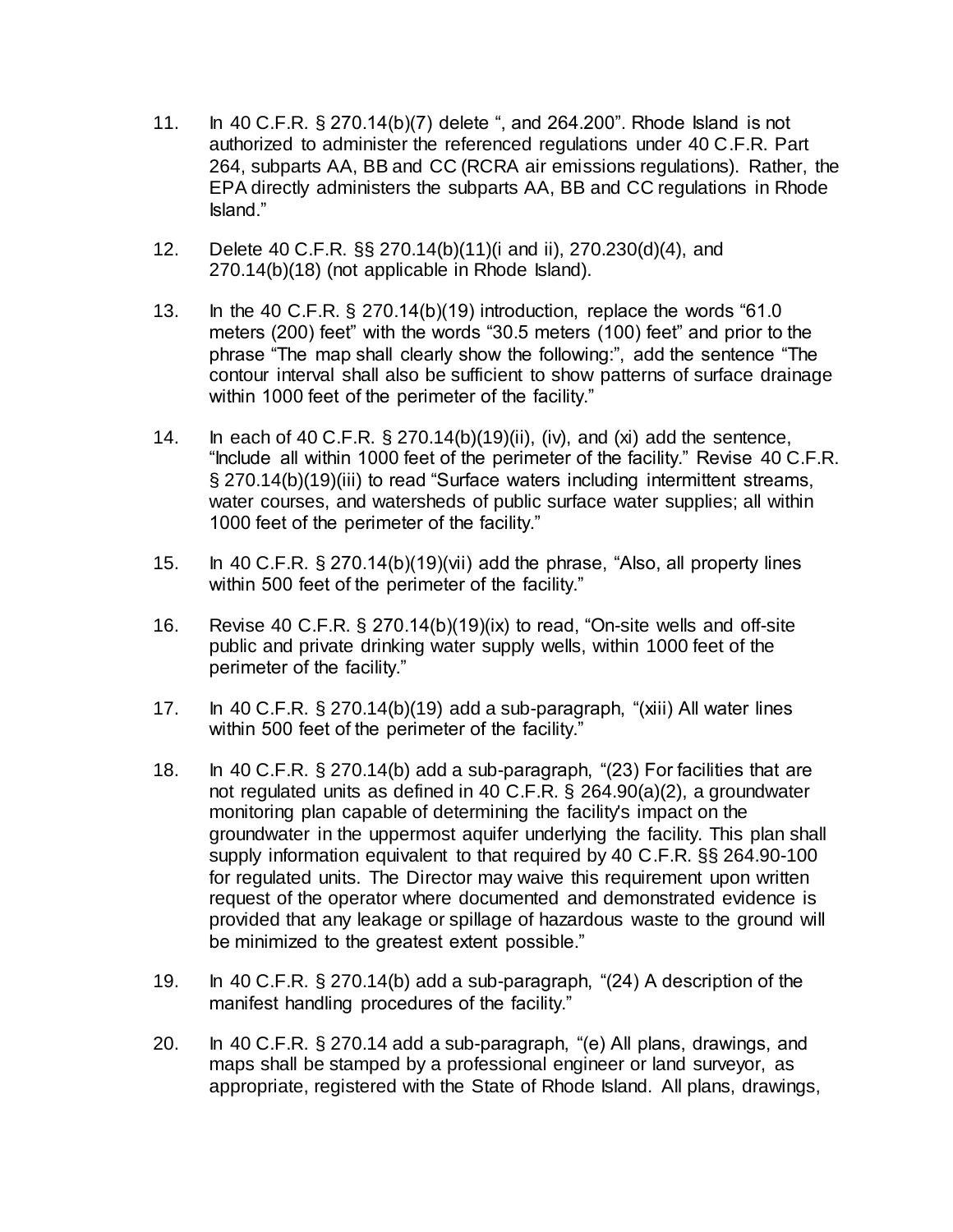and maps shall be scaled to fit a standard 24 x 36-inch sheet wherever possible and shall be submitted in duplicate."

- 21. Delete 40 C.F.R. §§ 270.15(e), 270.16(k), 270.17(j), 270.24, 270.25, and 270.27. Rhode Island is not authorized to administer the referenced regulations under 40 C.F.R. Part 264, subparts AA, BB and CC (RCRA air emissions regulations). Rather, the EPA directly administers the subparts AA, BB and CC regulations in Rhode Island."
- 22. In 40 C.F.R. § 270.15 add a new sub-paragraph, "(e) Where ignitable or reactive wastes are stored, a description of procedures used to ensure compliance with 40 C.F.R. § 264.176."
- 23. Delete 40 C.F.R. § 270.22. Rhode Island has not adopted the requirements for boilers and industrial furnaces to which this provision relates. Rather, the EPA directly administers these requirements in Rhode Island.
- 24. Add the following as the new first paragraph of 40 C.F.R. § 270.30 (to precede the existing.
- 25. In 40 C.F.R. § 270.30 introductory paragraph): "The permit shall apply only to the facility in operation at the time the permit is issued. Separate permits shall be required for facilities that are located in separate geographic areas even though they are under the same management. Separate permits may be issued for distinct parts of a facility that can be identified as separate units."
- 26. Add at the end of 40 C.F.R. § 270.30(a) "Whenever the Department determines that a permitted hazardous waste facility is not in compliance with all of the appropriate Rules and Regulations established by the Department, or that the permitted facility is not being operated in conformance with approved plans or permit conditions, it may order the permittee to take whatever corrective action is needed to secure compliance with the Rules and Regulations established by the Department."
- 27. In 40 C.F.R. § 270.30(g) add the sentence "Any permit issued hereunder shall be the property of the State and loaned to a permittee and shall be maintained on the facility and kept visible."
- 28. In 40 C.F.R. § 270.30(h) replace "records" with "records and reports"
- 29. In 40 C.F.R. § 270.30(i)(1), after the word "times", add ", without prior notice,"
- 30. Add as 40 C.F.R. § 270.30(i)(5): "Perform tests and inspections as the Department deems necessary to determine compliance with permit."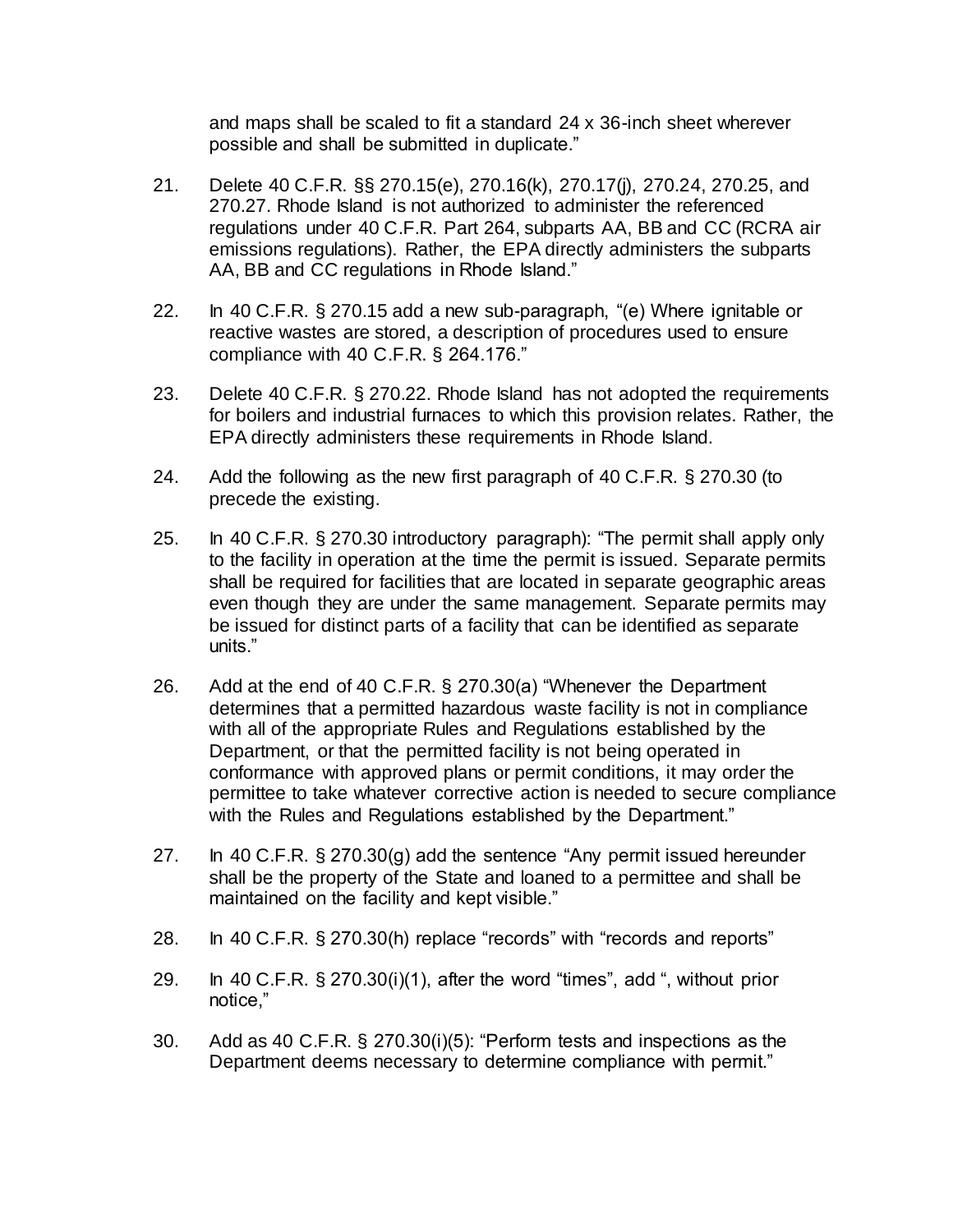- 31. At the start of 40 C.F.R. § 270.30(l)(3), after the word "Transfers,." add the sentence: "Prior to a change in ownership of the facility or legal entity operating the facility or location or discontinuance of services, the Director shall be notified." Also, in 40 C.F.R. § 270.30(l)(3) in the second sentence after the word "Director" replace the word "may" with "shall".
- 32. Add 40 C.F.R. § 270.30(n) "Inspection reports and correction of deficiencies
	- a. Hazardous waste facilities may be given prompt notice by the Department of deficiencies discovered as a result of an inspection, test or investigation.
	- b. The permittee, upon notification, shall be responsible to take immediate steps to correct any adverse impact on the environment resulting from noncompliance and shall not have a defense in any legal action that it would have been necessary to halt or reduce operations in order to achieve compliance."
- 33. In 40 C.F.R. § 270.31 title replace "Requirements for recording and reporting of monitoring results" with "Permit Specifications"
- 34. Add as 40 C.F.R. § 270.31(d): "All reporting requirements of operational activities."
- 35. Add as 40 C.F.R. § 270.31(e): "The name and location of the facility."
- 36. Add as 40 C.F.R. § 270.31(f): "A complete description of the operations at the facility requiring a permit with particular attention paid to any operational limitations and design capacity."
- 37. Add as 40 C.F.R. § 270.31(g): "A complete description of the hazardous wastes stored and/or treated and/or disposed of at the facility."
- 38. Add as 40 C.F.R. § 270.33(a)(1)(i): "New facilities shall be in compliance with the Rhode Island Hazardous Waste Regulations prior to receiving an operating permit. Existing facilities may receive a permit prior to compliance with the Rhode Island Hazardous Waste Regulations only in those instances where a compliance schedule is an integral part of the permit."
- 39. In 40 C.F.R. § 270.40(b) delete from the first sentence "or as a routine change with prior approval under 40 C.F.R. § 124.213." Also, add after the third sentence (after the word "Director."): "The new entity, prior to commencing as owner or operator of the facility, shall also submit to the Director information indicating its technical ability to safely operate the facility, its financial ability to maintain such facility, and any additional information the Director may request. After a review of this information, the Director shall either approve or disapprove the transfer of the permit." Also,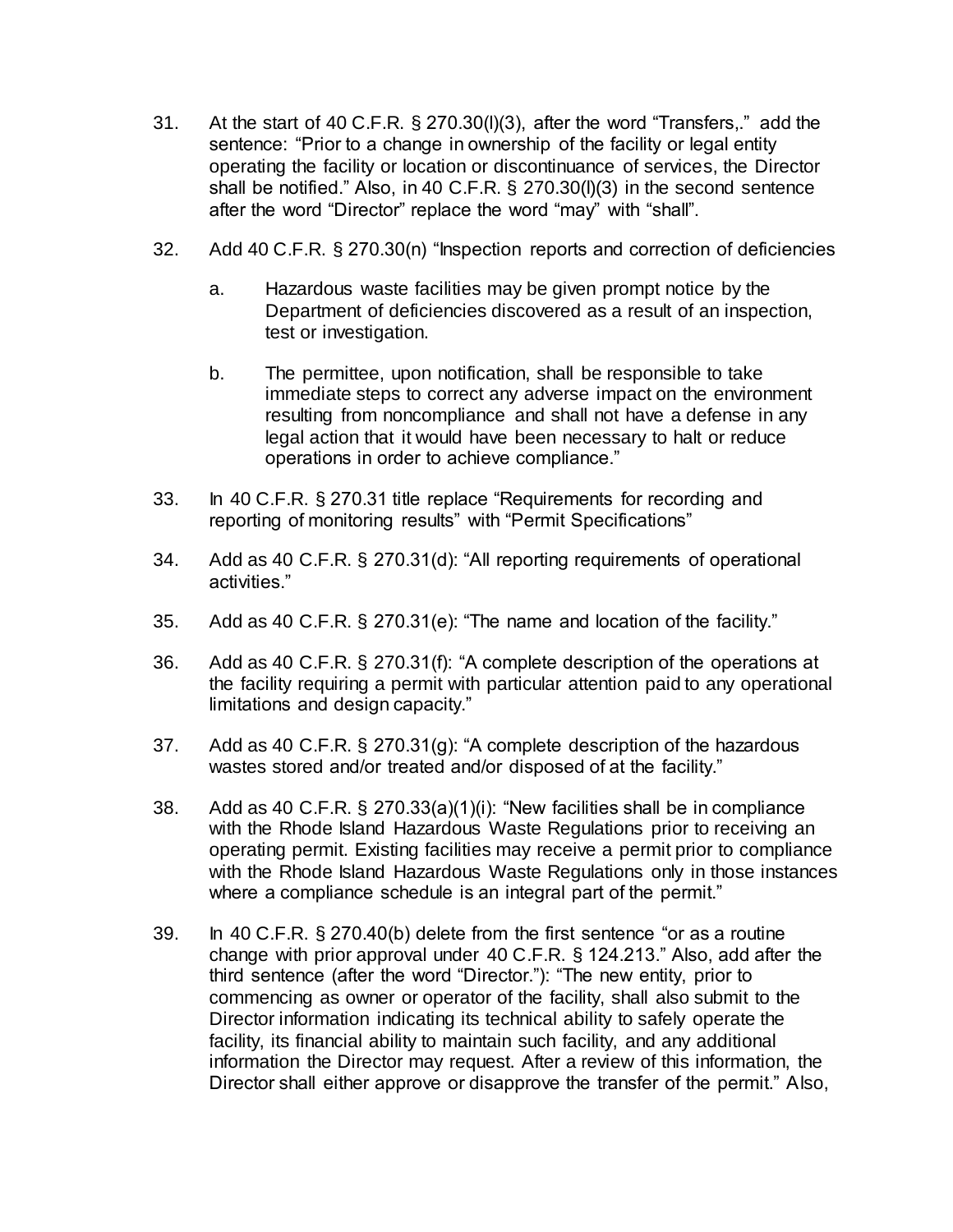add just prior to the fourth sentence (before the word "When"): "If the Director approves of the transfer of the permit, the original permittee shall remain fully liable under the terms of the permit and under the requirements of the Rhode Island Hazardous Waste Regulations until the Director has transferred the operating permit to the new owner or operator."

- 40. Change title of 40 C.F.R. § 270.41 to "Modification or revocation and reissuance or suspension of permits."
- 41. In 40 C.F.R. § 270.41(a)(2) add as a new ending sentence "This shall include any information indicating the cumulative effects on the environment are unacceptable."
- 42. Delete 40 C.F.R. § 270.41(b)(3).
- 43. Add 40 C.F.R. § 270.41(d): "Causes for suspension. The following is cause to suspend a permit: Cause exists for termination under 40 C.F.R. § 270.43 and the Director determines that suspension is appropriate.
- 44. Revise 40 C.F.R. § 270.43(a)(2) to read "The permittee's failure in the application or during the permit issuance process to disclose fully all relevant facts, or the permittee's misrepresentation of any relevant facts at any time, or that there had been a conviction or plea, relative to a crime committed, as set forth in R.I. Gen. Laws  $\S$  23-19.1-10(p) and (d-f); or".
- 45. Add as 40 C.F.R. § 270.43(a)(4): "Refusal to allow reasonable inspections, tests or investigations or to submit reports shall constitute valid grounds for denial or revocation of a permit".
- 46. Add as 40 C.F.R. § 270.43(a)(5): "the permittee's offering, conferring or agreeing to confer any benefit to induce any other person to violate the provisions of the "Rhode Island Hazardous Waste Management Act", or the provisions of these Rhode Island Hazardous Waste Regulations, or the provisions of any other law, rule or regulation relating to the collection, transportation, treatment, storage, or disposal of solid waste or hazardous waste, per R.I. Gen. Laws § 23-19.1-10(p)(3)(ii)." Add as 40 C.F.R. § 270.43(a)(6): "The permittee's coercion of a customer by violence or economic reprisal or threat to deny a customer the use of the permittee's services, per R.I. Gen. Laws § 23-19.1-10(p)(3)(iii)."
- 47. Add as 40 C.F.R. § 270.43(a)(7): "The permittee's preventing, without the Director's authorization, any transporter or other permittee from delivering solid waste or hazardous waste to its facility or to another licensed Treatment, storage, or disposal facility, per R.I. Gen. Laws § 23-19.1-  $10(p)(3)(iv)$ ."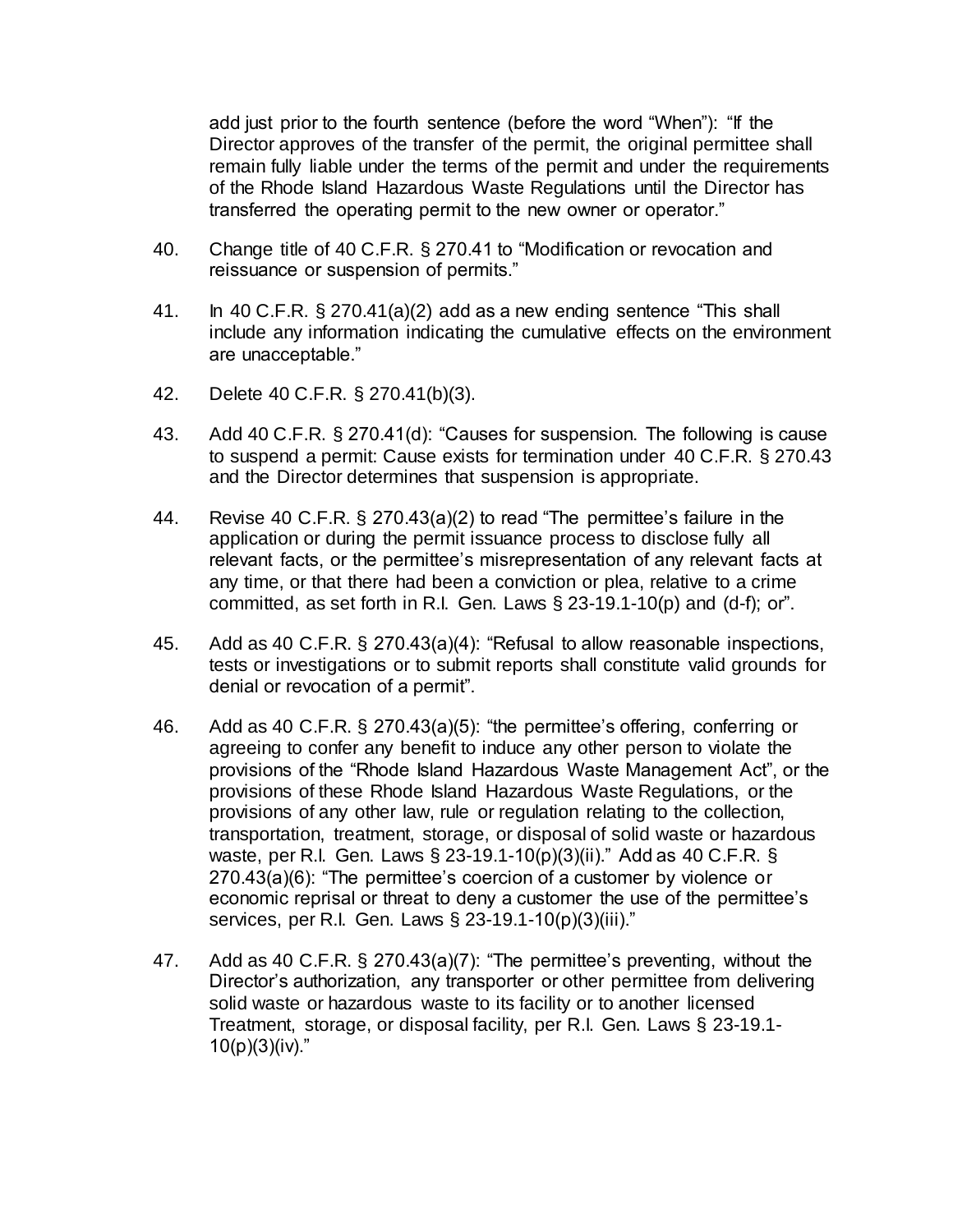- 48. Add as 40 C.F.R. § 270.43(c): "Change in location of the facility. A permit shall immediately become void and shall be returned to the Director upon change in facility location."
- 49. Add as 40 C.F.R. § 270.43(d): "A permit shall immediately become void and shall be returned to the Director upon the sale of the facility or change in ownership of the legal entity operating the facility, unless the change has been approved by the Director under 40 C.F.R. § 270.40."
- 50. Add as 40 C.F.R. § 270.43(e): "Per R.I. Gen. Laws § 23-19.1-10(k), the permittee may appeal the Director's decision to revoke his permit, subject to the "Rules and Regulations for the Administrative Adjudication Division" (Part [10-00-1](https://rules.sos.ri.gov/regulations/part/250-10-00-1) of this Title). Such appeal shall be in writing and shall be filed with the clerk of the AAD within fifteen (15) calendar days of the permittee's receipt of the notice of revocation of the permit. The appeal shall be heard before an AAD hearing officer.
- 51. Replace 40 C.F.R. § 270.50(a)–(d) with "Permits for hazardous waste facilities shall be issued for a period not to exceed five (5) years from the date of expiration of the expiring permit and may be extended or renewed by the Director for a period not to exceed ten (10) years from the date upon which the original permit was effective. A new permit is required at the end of the ten-year period and a complete application for that permit shall be received prior to 180 days from the expiration date of the present permit."
- 52. In 40 C.F.R. § 270.51 "Continuation of expiring permits", replace the text of 40 C.F.R. § 270.51 with the following: "Relative to expiring permits, a "timely" application is one that is submitted more than 180 days prior to the permit expiration date. If a permittee has submitted a timely and complete renewal application (for the renewal of a five (5) year expiring permit) or a timely and complete new application (required every ten years of operation), then the terms and conditions of the expiring RCRA permit continue in force beyond the expiration date of the existing permit, if required during the permitting process, but only until the effective date of the State's issuance or denial of the RCRA permit currently applied for. Otherwise, the terms and conditions of the expiring RCRA permit do not continue in force beyond its expiration date and the permit to operate shall be considered to be expired."
- 53. Add as 40 C.F.R. § 270.52 "Renewal of permits. This section applies to the renewal of permits at the end of their initial five-year terms, for an additional five years. Permits reissued to existing facilities at the end of prior permits' full ten-year terms are considered new permits and comply with the requirements for new permits set forth elsewhere in these regulations.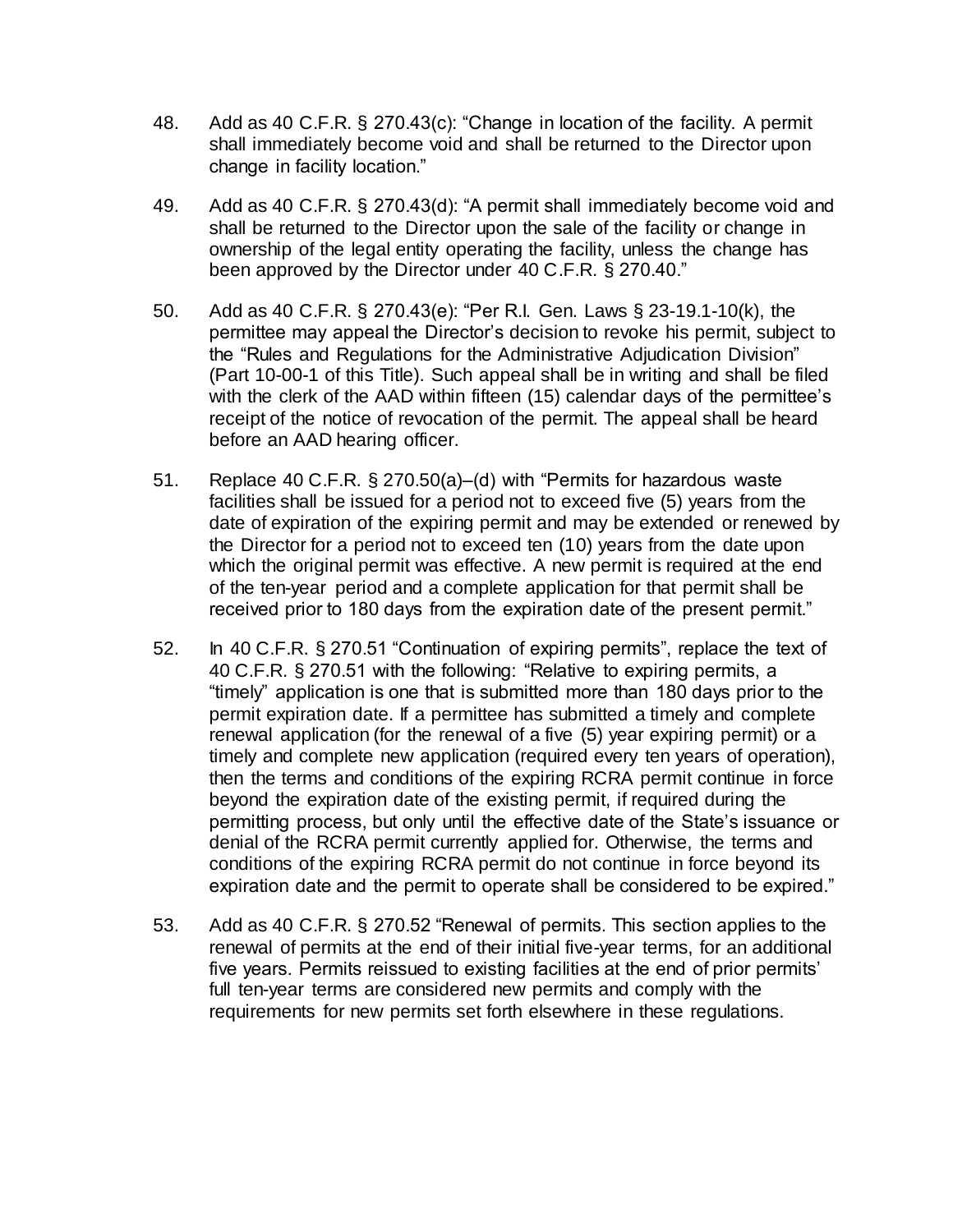- a. The Office of Land Revitalization and Sustainable Materials Management shall hold a public comment period and hearing, prior to renewal of any permit.
- b. Within fifteen (15) days following the preparation of a draft renewal permit, the Office of Land Revitalization and Sustainable Materials Management shall give notice of the preparation of a draft renewal permit and a public comment period and hearing. Any changes in permit conditions shall be described in the notice. Such notice shall be published in a newspaper of general circulation in the area affected, and shall also be sent by mail directed to the last known address of the following persons (any person otherwise entitled to receive such notice may waive his or her right to receive the notice): the applicant, all persons requesting such notification in writing, all property owners within five hundred feet (500') of the perimeter of the site of the facility, and the city or town where the hazardous waste management facility is located, including the mayor or town manager and the city or town council president, EPA, federal and state agencies with jurisdiction over fish, shellfish, and wildlife resources and over coastal zone management plans, the Advisory Council on Historic Preservation and State Historical Preservation Officers. The list of property owners within five hundred feet of the site shall be provided by the applicant to the Office of Land Revitalization and Sustainable Materials Management. The notice shall include the beginning and ending dates for the comment period, the address where comments will be received, and the name and telephone number of a person to contact for further information.
- c. No earlier than sixty (60) days nor later than seventy-five (75) days following the public notice of the preparation of a draft renewal permit, a hearing shall be held to receive public comment. Comments from the applicant and/or any interested persons shall be recorded at the public hearing. Written comments, that also shall be considered part of the record, may be submitted at least thirty days prior to the public comment hearing and until thirty (30) days following the close of the public comment hearing that shall constitute the public comment period.
- d. Within ninety (90) days after the close of the public comment period, the Office of Land Revitalization and Sustainable Materials Management shall issue or deny the renewal permit. The renewal permit (including any changes in permit conditions) or denial shall be in writing and shall be accompanied by a response to each substantive public comment. In the case of a denial, the Office of Land Revitalization and Sustainable Materials Management will cite each statutory or regulatory requirement that the applicant did not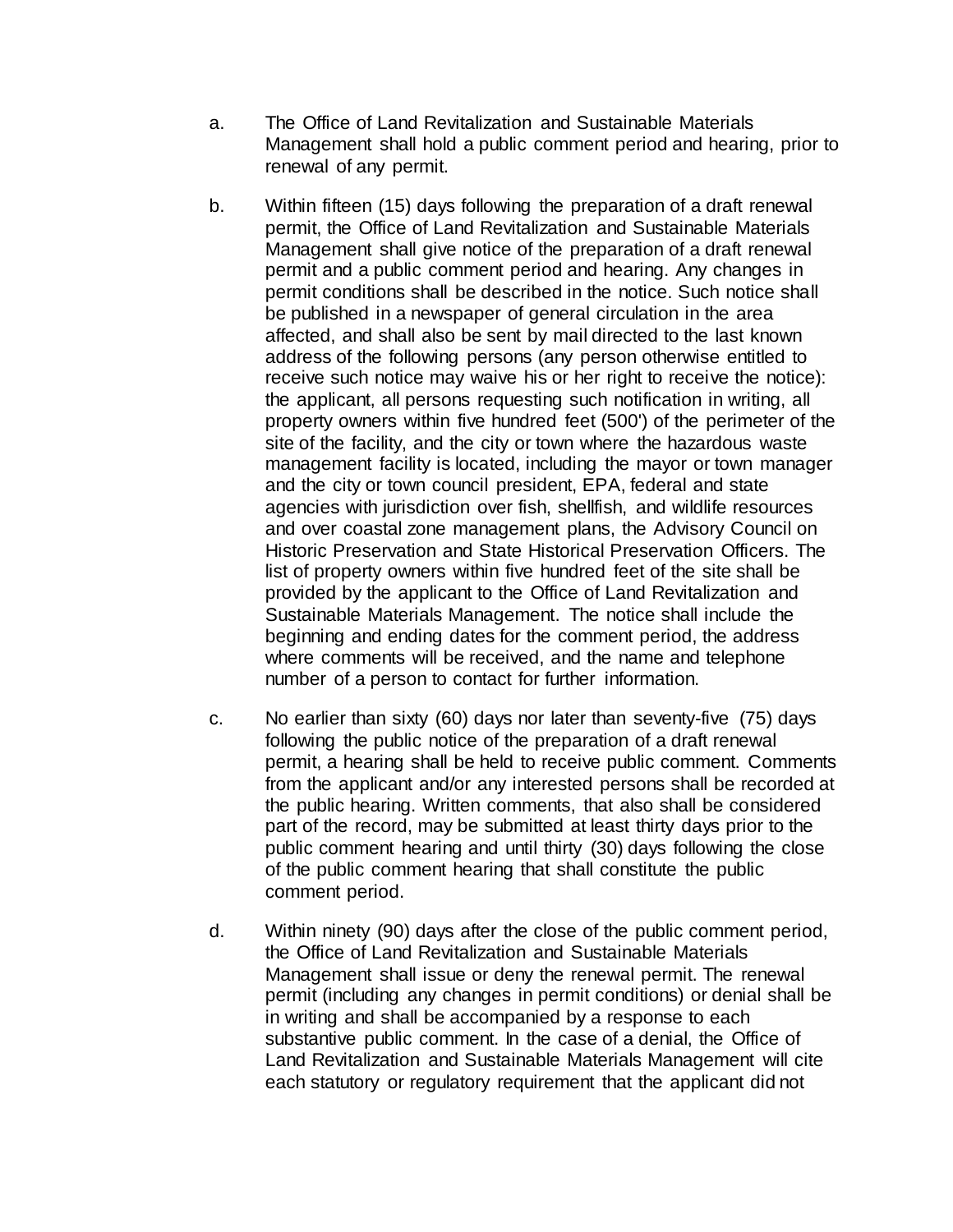satisfy. Renewal permits shall be issued only upon a showing that the applicant meets conditions regarding proof of financial assurance, evidence of adequate liability insurance, and the other conditions as required by these regulations. The renewal permit or the denial shall be sent to the applicant and a copy of the same shall be sent to the municipality where the facility or proposed facility is located or proposed to be located. Notice of the permit decision shall also be sent to each person who submitted written comments or requested notice of the final permit decision, and a copy of the renewal permit or denial shall be sent to such persons, upon request.

- e. If the decision of the Office of Land Revitalization and Sustainable Materials Management is to deny the renewal permit, the permittee, as per R.I. Gen. Laws § 23-19.1-10(k), may appeal this decision to the Department's Administrative Adjudication Division (AAD), subject to "Rules and Regulations for the Administrative Adjudication Division" (Part [10-00-1](https://rules.sos.ri.gov/regulations/part/250-10-00-1) of this Title). Such appeal shall be in writing and shall be filed with the clerk of AAD within fifteen (15) calendar days of the permittee's receipt of the notice of denial of the renewal permit. The appeal shall be heard before an AAD hearing officer.
- 54. Delete 40 C.F.R. § 270.60(a) wording and replace it with "Ocean disposal of hazardous waste is prohibited in Rhode Island and therefore is not eligible for a permit."
- 55. In 40 C.F.R. § 270.60(b)(1) change "Has a Permit for underground injection" to "Has been issued a permit by the Department's Underground Injection Control Program for a remediation overseen by the Department".
- 56. Delete 40 C.F.R. §§ 270.63, 270.64, 270.65, 270.66, 270.67, 270 Subpart I, and 270 Subpart J. The reduced requirements referenced by these regulations have not been adopted by Rhode Island.
- 57. Add to 40 C.F.R. § 270.72(a)(1) after the word "disposal" the phrase "and if the Director approves such application".
- 58. In 40 C.F.R. § 270.72(a)(4) add after the first sentence (after the word "change.") "The new entity, prior to commencing as owner of operator of the facility, shall also submit to the Director information indicating its technical ability to safely operate the facility, its financial ability to maintain such facility, and any additional information the Director may request. After a review of this information, the Director shall either approve or disapprove the transfer of the permit."
- 59. Delete 40 C.F.R. § 270.42(l).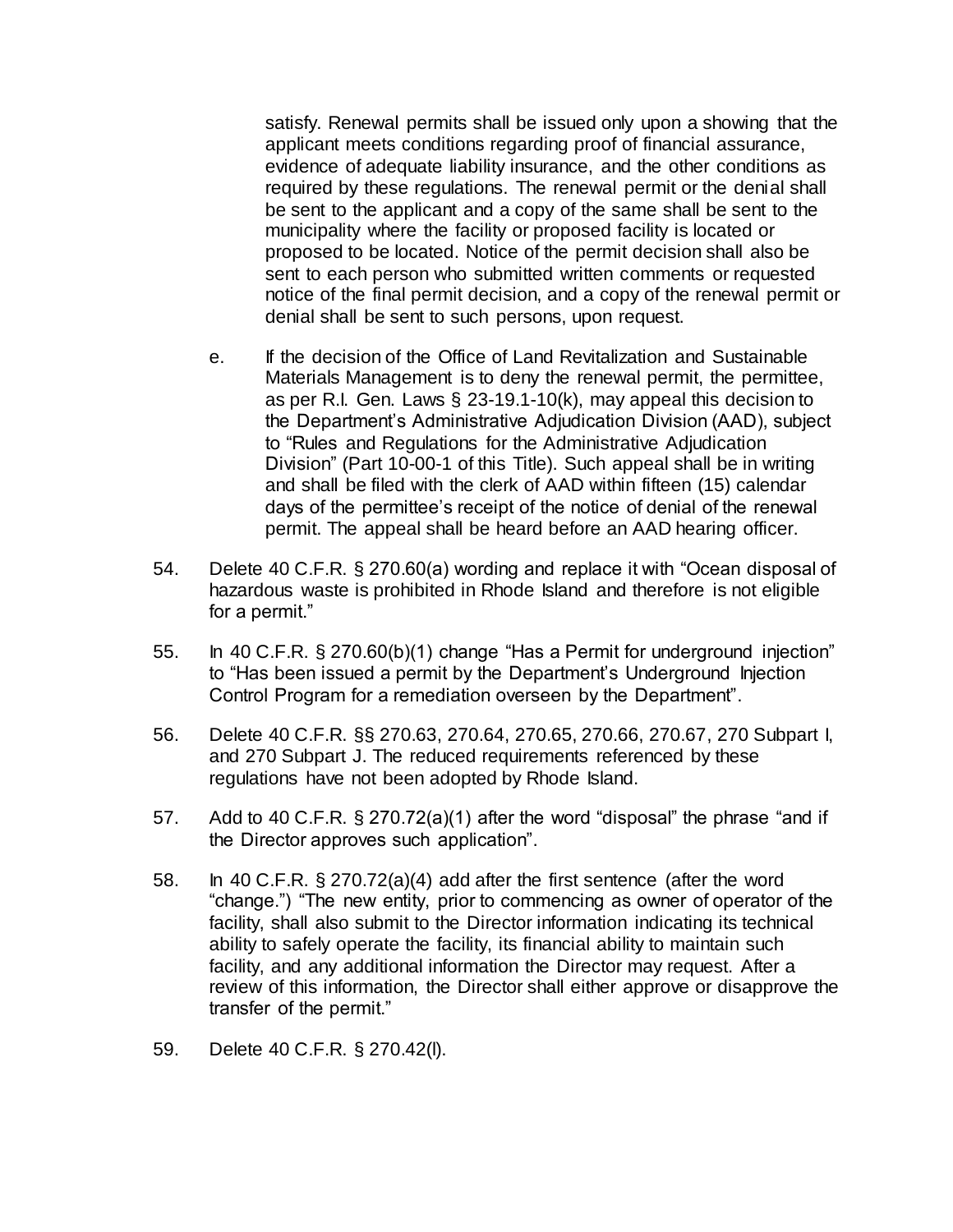- C. Incorporation of 40 C.F.R. Part 124 Federal Regulations regarding Treatment, Storage and Disposal Facilities - 40 C.F.R. Part 124 is incorporated by reference in its entirety except as provided below: These regulations apply to the issuance of new permits, including permits issued to existing facilities at the end of prior permits' full ten-year terms. Procedures for the renewal of permits at the end of their initial five-year terms, for an additional five years, are specified in 40 C.F.R. § 270.52 of these regulations.
	- 1. Delete 40 C.F.R. §§ 124.1, 124.2, 124.4, 124.7, 124.9, 124.13, 124.14, 124.16, 124.18, 124.20, 124.21, and 124 Subparts C – D. These provisions do not apply to RCRA and/or to State programs. Also delete 40 C.F.R. Part 124 Subpart G. Rhode Island has not adopted the reduced standardized permit requirements of Subpart G.
	- 2. Delete 40 C.F.R. § 124.3 and replace with the following: "40 C.F.R. § 124.3 Application for a permit
		- a. Application Requirements
			- (1) Any person who requires a permit under the RCRA program shall complete, sign, and submit to the Director an application for each permit required under 40 C.F.R. § 270.1. Applications are not required for POTW RCRA permits by rule (40 C.F.R. § 270.60).
			- (2) The Director shall not begin the processing of a permit until the applicant has fully complied with the application requirements. See 40 C.F.R. §§ 270.10, 270.13, and 270.14.
			- (3) Permit applications shall comply with the signature and certification requirements of 40 C.F.R. § 270.11.
			- (4) Upon receipt of a permit application for a new facility, the Director shall notify the chief executive officer and the city or town council president of the municipality where the facility is proposed to be located of the receipt of such application."
			- (5) The Director shall review the application for completeness. Upon completing the review, the Director shall notify the applicant in writing as to whether or not the application is complete. For any application deemed deficient, the Director shall provide a statement of the deficiencies, listing the information needed to make the application complete. After the application is completed, the Director may request additional information needed to clarify, modify, or supplement previously submitted information.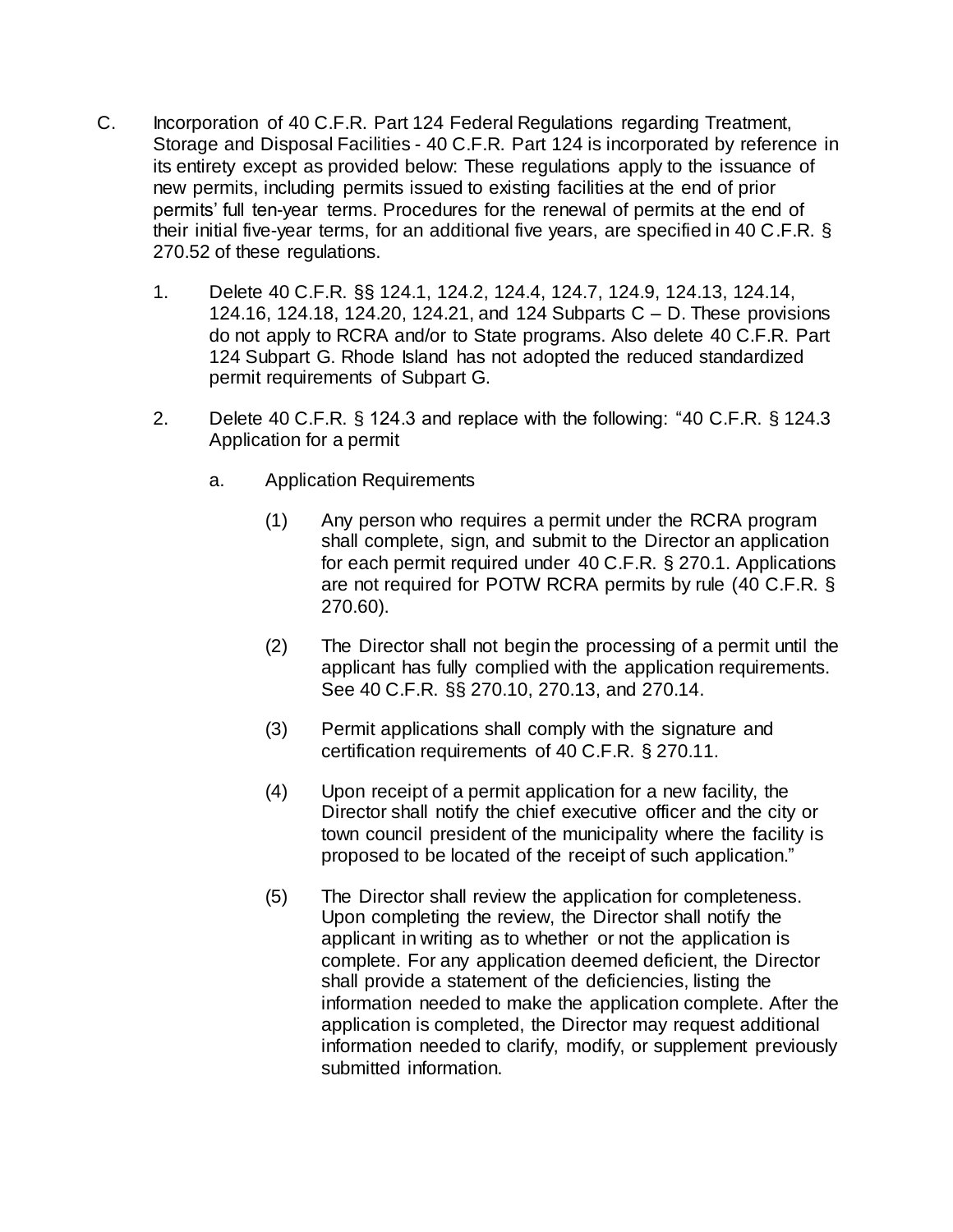- (6) If the applicant fails or refuses to correct deficiencies in the application, the permit may be denied and appropriate enforcement actions may be taken.
- 3. Delete 40 C.F.R. § 124.5 and replace with the following: "40 C.F.R. §124.5 Modification, revocation and reissuance, suspension, or termination of permits.
	- a. Permits may by modified, revoked and reissued, suspended, or terminated either at the request of any interested person (including the permittee) or upon the Director's initiative. However, permits may only be modified, revoked and reissued, suspended, or terminated for the reasons specified in 40 C.F.R. § 270.41 (except for 40 C.F.R. §§ 270.41(b)(3)) and 270.43 (as adopted and revised by these Regulations). All requests shall be in writing and shall contain facts or reasons supporting the request.
	- b. If the Director decides the request is not justified, he or she shall send the requester a brief written response giving a reason for the decision. Denials of requests for modification, revocation and reissuance, suspension, or termination are not subject to public notice, public comment, or public hearings. Such denials may be appealed by requesting a hearing with the Department's Administrative Adjudication Division (AAD).
	- c. Modification, Revocation and Re-issuance
		- (1) If the Director tentatively decides to modify or revoke and reissue a permit under 40 C.F.R. § 270.41 (other than under 40 C.F.R. §§ 270.41(b)(3)) or 270.42(c), he or she shall prepare a draft permit under 40 C.F.R. § 124.6 incorporating the proposed changes. The Director may request additional information and, in the case of a modified permit, may require the submission of an updated application. In the case of revoked and reissued permits, the Director shall require the submission of a new application.
		- (2) In a permit modification under this Part, only those conditions to be modified shall be reopened when a new draft permit is prepared. All other aspects of the existing permit shall remain in effect for the duration of the unmodified permit. When a permit is revoked and reissued under this Rule, the entire permit is reopened just as if the permit had expired and was being reissued. During any revocation and reissuance preceding the permittee shall comply with all conditions of the existing permit until a new final permit is reissued.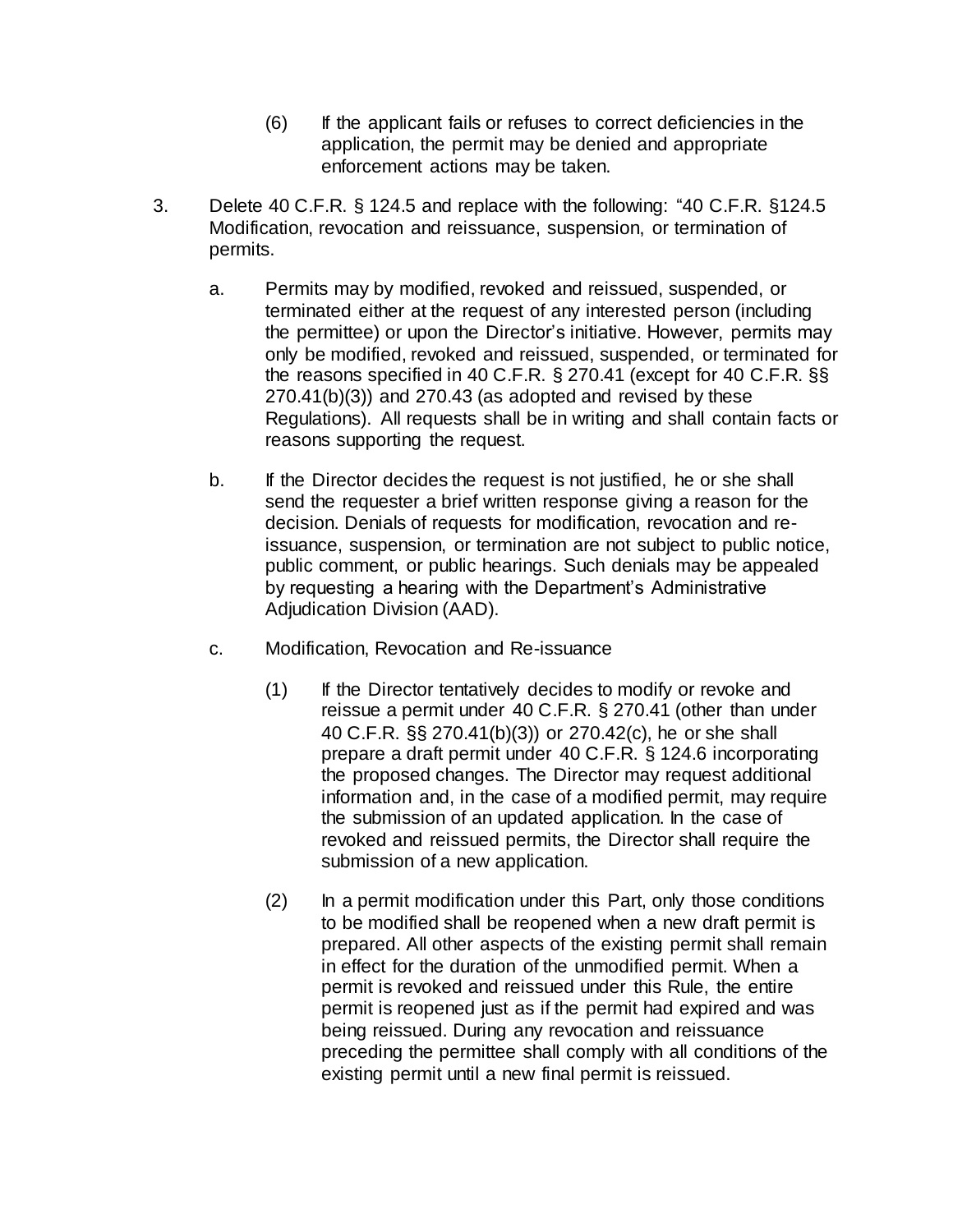- (3) Class 1 and 2 modifications as defined in 40 C.F.R. § 270.42 (a) and (b) are not subject to the requirements of this rule.
- d. If the Director tentatively decides to terminate or suspend a permit under 40 C.F.R. §§ 270.43 or 270.41(d), he or she shall issue a written notice of intent to terminate or suspend. A notice of intent to terminate or suspend is considered a type of draft permit that follows the same procedures as any other draft permit prepared under 40 C.F.R. § 124.6."
- 4. Delete 124.6 and replace with the following: "40 C.F.R. § 124.6 Draft permits and application denials
	- a. Once an application is complete, the Director shall tentatively decide whether to prepare and issue a draft permit or to deny the application. A draft permit shall not be issued nor shall public notice of a draft permit be issued if the application is incomplete. A permit application may also be denied for causes provided in R.I. Gen. Laws  $\S$  23-19.1-10(c) – (i) and (m), unless conditions in R.I. Gen Laws  $\S$ 23-19.1-10(l) are satisfied.
	- b. If the Director tentatively decides to deny the permit application, he or she shall issue to the applicant a notice of intent to deny the application. A notice of intent to deny the application is considered a type of draft permit that follows the same procedures as any other draft permit prepared under 40 C.F.R. § 124.6. If the Director's final decision (40 C.F.R. § 124.15) is that the tentative decision to deny the permit application is correct, that such final decision may be appealed by requesting a hearing with the Department's Administrative Adjudication Division ("AAD") under 40 C.F.R. § 124.19. If the Director's final decision (40 C.F.R. § 124.15) is that the tentative decision to deny the permit application was incorrect, he or she shall withdraw the notice of intent to deny and proceed to prepare a draft permit under § 1.12(C)(4)(c) of this Part.
	- c. If the Director decides to prepare and issue a draft permit, he or she shall prepare and issue to the applicant a draft permit that contains the following information:
		- (1) All conditions under 40 C.F.R. §§ 270.30 and 270.32.
		- (2) All compliance schedules under 40 C.F.R. § 270.33.
		- (3) All monitoring requirements under 40 C.F.R. § 270.31; and
		- (4) Standards for treatment, storage, and/or disposal facilities and other preconditions under 40 C.F.R. § 270.30.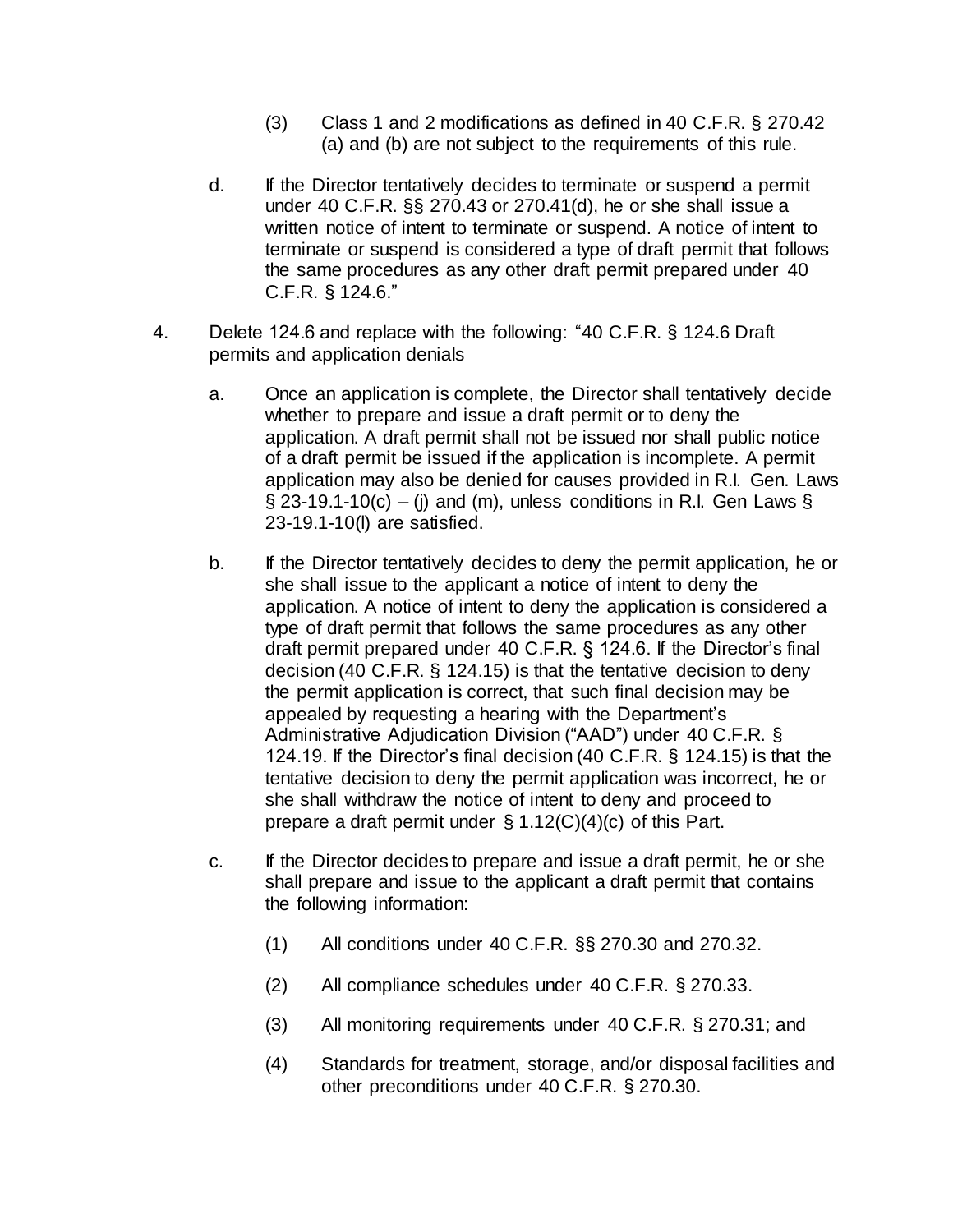- d. All draft permits shall be accompanied by a fact sheet required under 40 C.F.R. § 124.8 and shall be publicly noticed (40 C.F.R. § 124.10) and made available for public comment (40 C.F.R. § 124.11). The Director shall give notice of a public informational workshop (40 C.F.R. § 124.8) and public comment hearing (40 C.F.R. § 124.12), issue a final decision (40 C.F.R. § 124.15) and respond to public comments (40 C.F.R. § 124.17). An appeal may be taken under 40 C.F.R. § 124.19."
- 5. Delete 40 C.F.R. § 124.8 and replace with: "40 C.F.R. § 124.8 Informational workshop and fact sheet.
	- a. Within fifteen (15) days after the date of the public notice of issuing the draft permit, the Office of Land Revitalization and Sustainable Materials Management shall hold an informational workshop. The purpose of the informational workshop shall be to discuss the type of facility or activity that is the subject of the draft permit or the intent to deny the application; the type and quantity of wastes that are proposed to be managed, processed and/or disposed; a brief summary for the basis for the draft permit or the intent to deny the application; proposed permit conditions, including references to applicable statutory or regulatory provisions; reasons why any requested variances or alternatives to required standards do or do not appear justified; a description of the procedures for reaching a final decision on the draft permit or the intent to deny the application, that shall include the beginning and ending dates for the comment period hereafter, the address where comments will be received, the nature of the public comment hearing, and any other procedures by which the public may participate in the final decision; and the name and telephone number of a person to contact for further information.
	- b. A fact sheet containing the information in 40 C.F.R. § 124.8(a) shall be provided to the applicant and to any other requesting person."
- 6. Delete 40 C.F.R. § 124.10 and replace with: "40 C.F.R. § 124.10 Public notice of permit actions, informational workshop, public hearing, and public comment period.
	- a. Scope:
		- (1) The Director shall give public notice that the following actions have occurred:
			- (AA) A permit application has been tentatively denied under 40 C.F.R. § 124.6(b);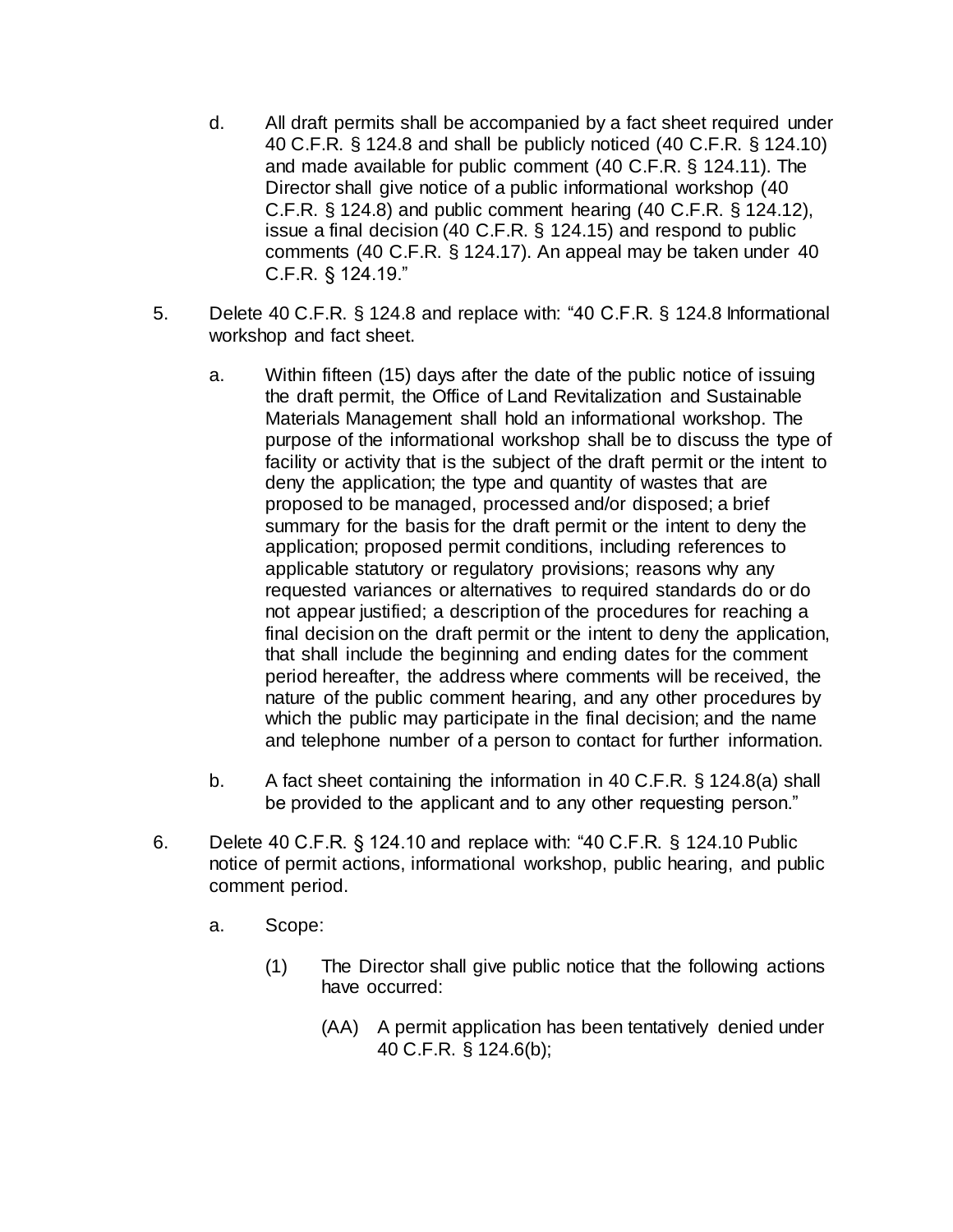- (BB) A draft permit has been prepared and issued under 40 C.F.R. § 124.6(c);
- (CC) An informational workshop and public comment hearing under 40 C.F.R. §§ 124.8 and 124.12 respectively have been scheduled.
- b. Timing:
	- (1) Public notice of the preparation and issuance of a draft permit or its tentative denial shall allow at least sixty (60) days for public comment; at least thirty (30) days prior to the public comment hearing and thirty (30) days following the close of the public comment hearing, that shall constitute the public comment period.
	- (2) Public notice of the informational workshop, public comment period, and public hearing shall be given following the issuance of the draft permit or notice of intent to deny the application. The date of the public notice shall be no more than fifteen (15) days prior to the holding of the informational workshop and shall be sixty (60) to seventy-five (75) days prior to the holding of the public comment hearing.
- c. Methods:
	- (1) Public notice of activities described in paragraph §  $1.9(A)(7)(a)((1))$  of this Part shall be given by the following methods:
		- (AA) By mailing a copy of the written notice to the last known address of the following persons (any person otherwise entitled to receive a notice under this paragraph may waive his or her rights to receive this notice) - The applicant; EPA; Federal and State agencies with jurisdiction over fish, shellfish, and wildlife resources and over coastal zone management plans, the Advisory Council on Historic Preservation and State Historical Preservation Officers; Persons on a mailing list developed by including those who request to be on the list, soliciting persons for "area lists" from participants in past permit proceedings in that area and notifying the public of the opportunity to be put on the mailing list through periodic publication in a newspaper of general circulation and via other means that the Department decides to employ; All property owners within five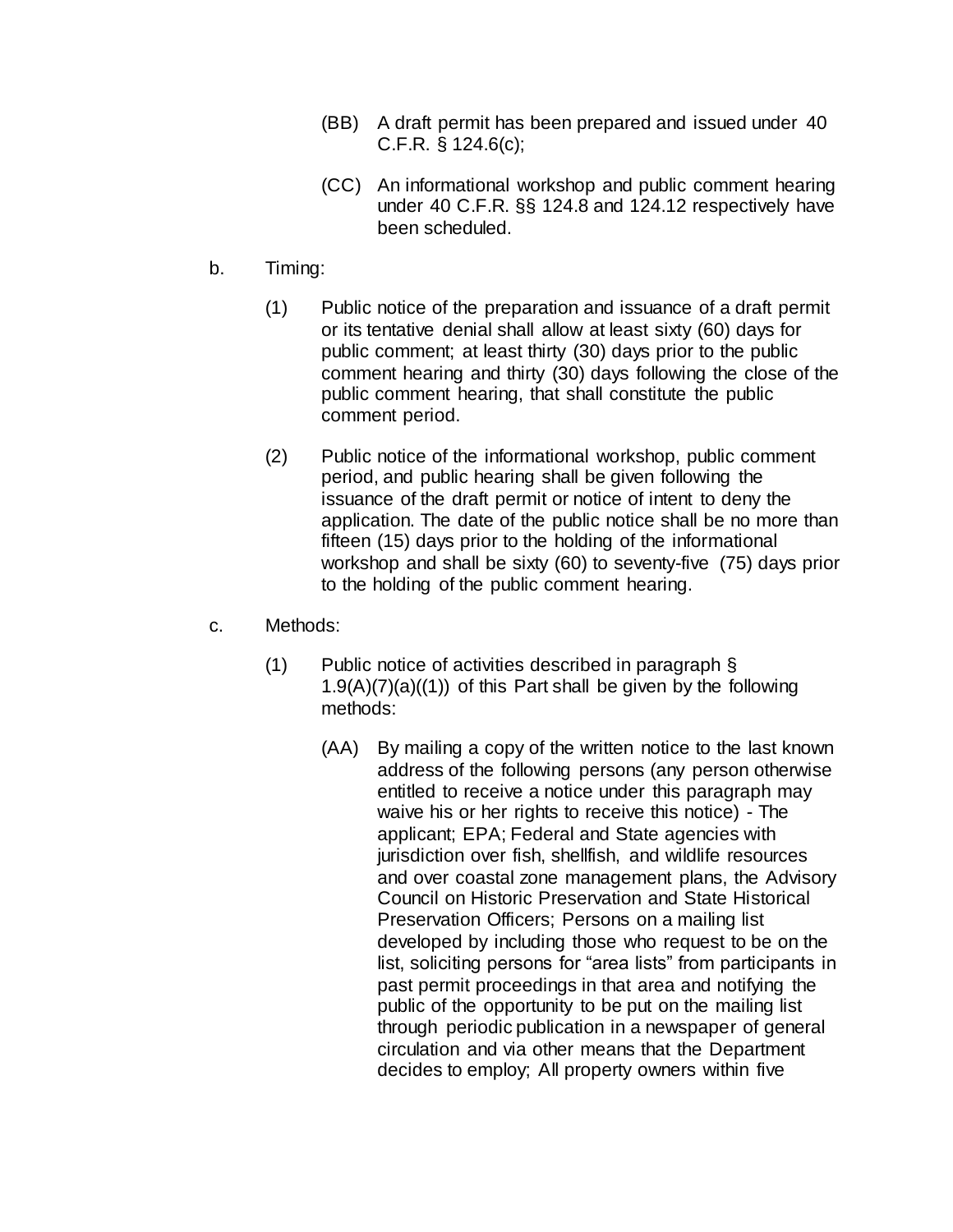hundred (500) feet of the perimeter of the facility's site. This list of owners shall be provided by the applicant to the Office of Land Revitalization and Sustainable Materials Management; The city or town where the facility is located, including the mayor or town manager and the town or city council president.

- (BB) By publication of a legal notice in a daily or weekly newspaper of general circulation in the area affected and by broadcast over local radio stations.
- d. Contents:
	- (1) All public notices shall contain the following minimum information:
		- (AA) Name and address of the Office processing the permit action for which public notice is being given;
		- (BB) Name and address of the permittee or permit applicant and, if different, of the facility or activity regulated by the permit;
		- (CC) A brief description of the operations conducted at the facility or activity described in the permit application or draft permit;
		- (DD) Name, address and telephone number of a Department person from whom interested persons may obtain further information, relative to the draft permit or notice of intent to deny the application, the fact sheet, and the permit application;
		- (EE) A brief description of the comment procedures required by 40 C.F.R. §§ 124.11 and 124.12, the date, time and place of the informational workshop and public comment hearing, and other procedures by which the public may participate in the final permit decision;
		- (FF) Reference to the date(s) of any previous public notice(s) relating to the permit;
		- (GG) A brief description of the nature and purpose of the informational workshop and public comment hearing, including the applicable rules and procedures.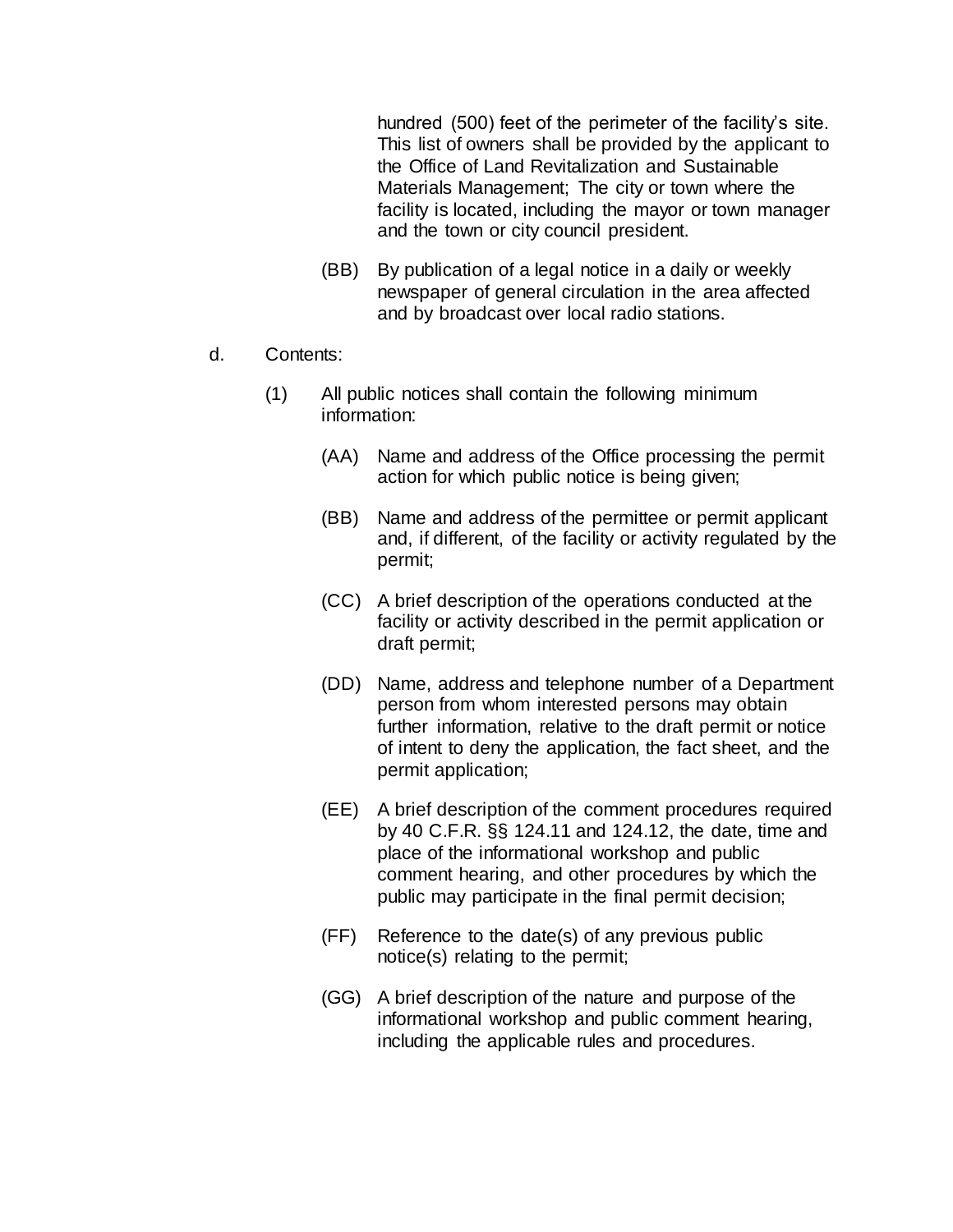- e. In addition to the public notice described in paragraph  $\S$  1.10(A)(6)(d) of this Part, the Department shall make available to the public the fact sheet required by 40 C.F.R. § 124.8, the permit application, and the draft permit or notice of intent to deny the application and shall notify the persons listed in paragraph  $\S$  1.9(A)(6)(c)((1)) of this Part that this information is available to them."
- 7. Delete 40 C.F.R. § 124.11 and replace with the following:
	- a. "40 C.F.R. § 124.11 Public comments.
	- b. During the public comment period provided under 40 C.F.R. § 124.10, any interested person may submit written comments on the draft permit. All written comments shall be considered and made part of the record of public comment, along with a transcript of oral comments made at the public hearing. All comments shall be considered in making the final decision and shall be answered as provided in 40 C.F.R. § 124.17."
- 8. Delete 40 C.F.R. § 124.12 and replace with the following: "40 C.F.R. § 124.12 Public hearings.
	- a. The Director shall hold a public comment hearing for each draft permit prepared. Public notice of the hearing shall be given as specified in 40 C.F.R. § 124.10.
	- b. Any person may submit oral or written statements and data concerning the draft permit.
	- c. Comments from the applicant and/or any other interested person shall be recorded at the hearing. A tape recording or written transcript of the hearing shall be made available to the public."
- 9. Delete 40 C.F.R. § 124.15 and replace with the following: "40 C.F.R. § 124.15 Issuance or denial of permit or acceptance or denial of application Within ninety (90) days after the close of the public comment period, the Director shall issue or deny the permit or accept or deny the application, as appropriate. The permit or denial of the permit or acceptance or denial of the application, as appropriate, shall be in writing and shall be accompanied by a response to each substantive public comment. In the case of a denial, the Director will cite each statutory or regulatory requirement that the applicant did not satisfy. Permits shall be issued only with conditions including proof of financial responsibility (to include, per 40 C.F.R. Part 264 Subpart H, financial assurance for closure (and post-closure, if applicable) and liability coverage) and such other conditions as required by these regulations. The permit or its denial, or the acceptance or denial of the application, as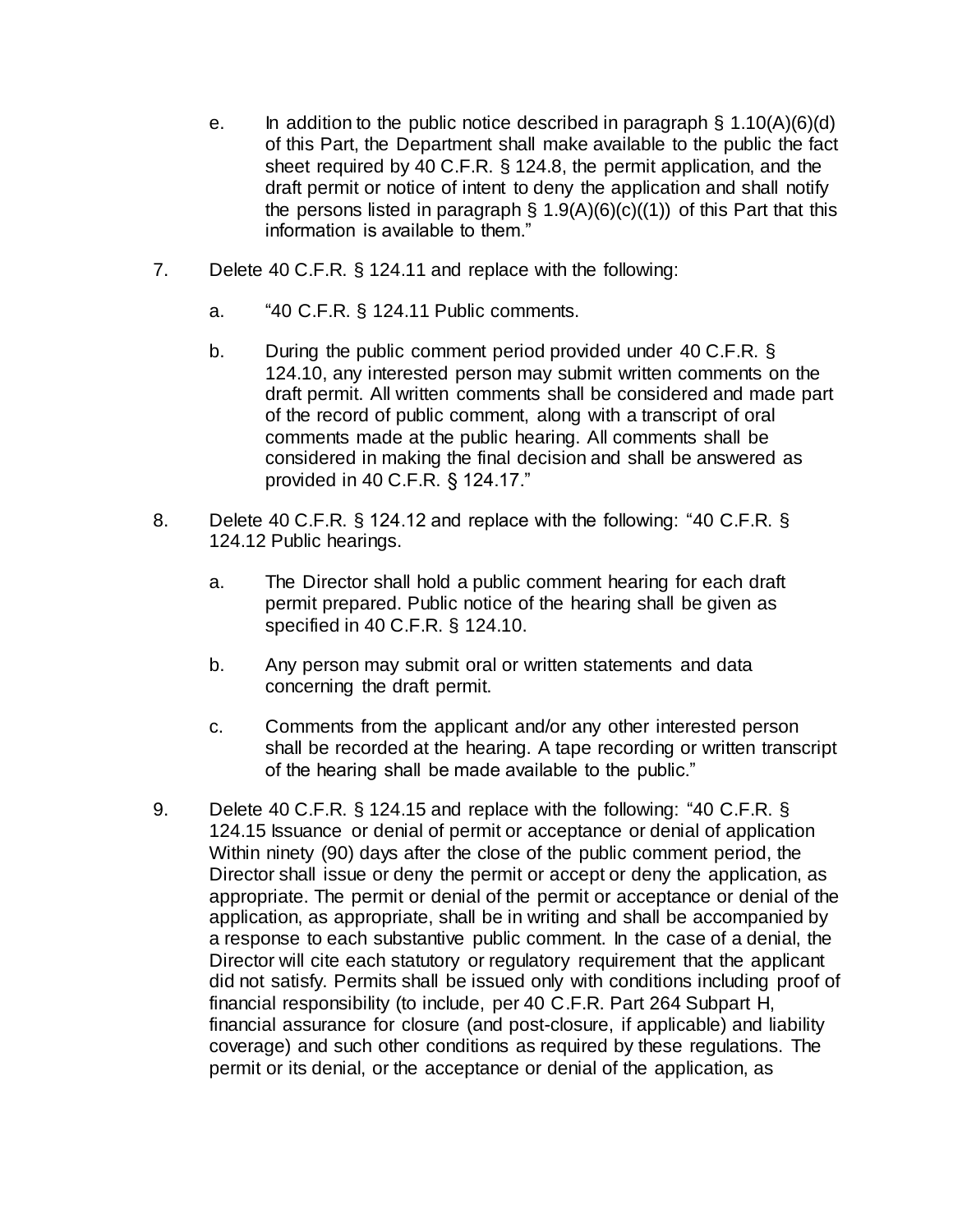appropriate, shall be sent to the applicant and a copy of the same shall be sent to the municipality where the facility or proposed facility is located or proposed to be located. Notice of the permit or application decision shall also be sent to each person who submitted written comments or requested notice of the final permit decision, and a copy of the permit shall be sent to such persons upon request."

- 10. Delete 40 C.F.R. § 124.17 and replace with the following: "40 C.F.R. § 124.17 Response to public comments."
	- a. At the time that any final permit decision is issued under 40 C.F.R. § 124.15, the Director shall issue a response to public comments. The response shall:
		- (1) Specify which provisions, if any, of the draft permit have been changed in the final permit decision, and the reasons for the change(s); and
		- (2) Briefly describe and respond to all significant public comments raised during the public comment period or during the hearing.
	- b. The response to public comments shall be made available to the public."
- 11. Delete 40 C.F.R. § 124.19 and replace with:
	- a. "40 C.F.R. § 124.19 Appeal of permit and application decisions
	- b. Any interested person, as per R.I. Gen Laws § 23-19.1-10(b)(5), may appeal the decision of the Office of Land Revitalization and Sustainable Materials Management to the Department's Administrative Adjudication Division ("AAD"), subject to "Rules and Regulations for the Administrative Adjudication Division" (Part [10-00-](https://rules.sos.ri.gov/regulations/part/250-10-00-1) [1](https://rules.sos.ri.gov/regulations/part/250-10-00-1) of this Title) and subject to conditions in R.I. Gen. Laws §§ 23-19.1- 10(b)(6) and (b)(7). All appeals shall be in writing and shall be filed with the clerk of the AAD within thirty (30) calendar days of receipt of notice of the contested permitting action, except that any permittee who receives a notice of intent to revoke a permit or deny a renewal permit shall have fifteen (15) days from the receipt of this notice to submit a written appeal to the clerk of the AAD, per R.I. Gen. Laws § 23-19.1-10(k). All appeals shall be heard before AAD hearing officers."
- 12. Delete 40 C.F.R. § 124.31 and replace with the following: "40 C.F.R. § 124.31 Pre-application public meeting and notice."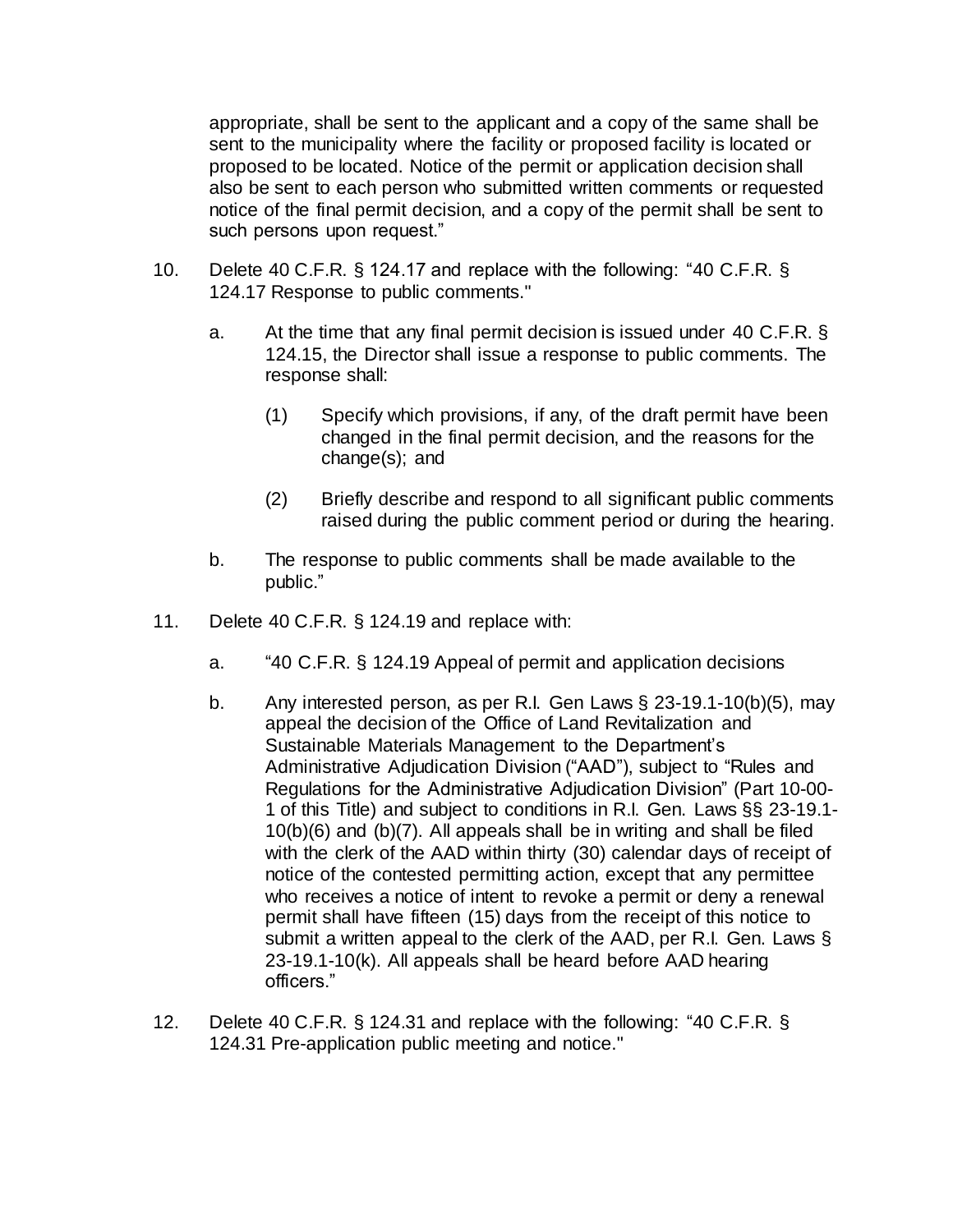- a. Applicability: The requirements of this rule shall apply to all applicants seeking initial permits for hazardous waste management facilities, and shall also apply to those applicants seeking a new permit (i.e., every ten years). The requirements of this rule shall also apply to applicants seeking renewal of permits for such facilities, i.e., after five years of operation with an existing permit, only if the renewal application is proposing a significant change in facility operations. For the purposes of this rule, a "significant change" is any change that would qualify as a class 3 permit modification under 40 C.F.R. § 270.42. The requirements of this rule do not apply to permit modifications under 40 C.F.R. § 270.42 (public notice requirements for those modifications are detailed in 40 C.F.R. § 270.42) or to applications that are submitted for the sole purpose of conducting post closure activities or post-closure activities and corrective action at a facility.
- b. Prior to the submission of a permit application for a hazardous waste management facility, the applicant shall hold at least one meeting with the public in order to solicit questions from the community and inform the community of proposed hazardous waste management activities. The applicant shall post a sign-in sheet or otherwise provide a voluntary opportunity for attendees to provide their names and addresses.
- c. The applicant shall submit a summary of the meeting, along with the list of attendees and their addresses developed under paragraph § 1.9(A)(12)(b) of this Part, and copies of any written comments or materials submitted at the meeting, to the Department.
- d. The applicant shall provide public notice of the pre-application meeting at least 30 days prior to the meeting. The applicant shall maintain, and provide to the permitting agency upon request, documentation of the notice.
	- (1) The applicant shall provide public notice in all of the following forms: A newspaper advertisement. The applicant shall publish a notice, fulfilling the requirements in paragraph §  $1.9(A)(12)(d)((2))$  of this Part, in a newspaper of general circulation in the county or equivalent jurisdiction that hosts the proposed location of the facility. In addition, the Director shall instruct the applicant to publish the notice in newspapers of general circulation in adjacent counties or equivalent jurisdictions, where the Director determines that such publication is necessary to inform the affected public. The notice shall be published as a display advertisement; A visible and accessible sign. The applicant shall post a notice on a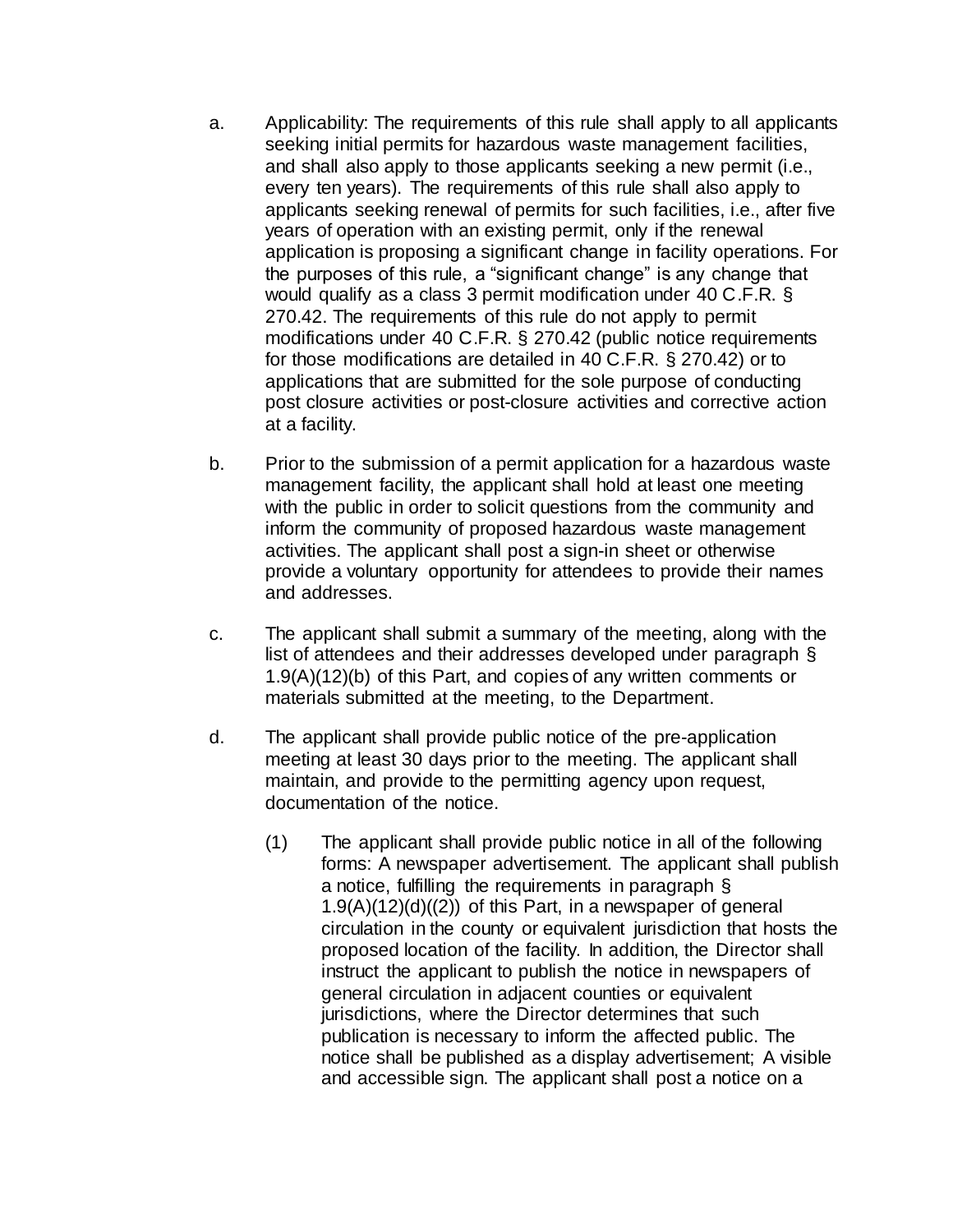clearly marked sign at or near the facility, fulfilling the requirements in paragraph  $\S$  1.9(A)(12)(d)((2)) of this Part. If the applicant places the sign on the facility property, then the sign shall be large enough to be readable from the nearest point where the public would pass by the site; A broadcast media announcement. The applicant shall broadcast a notice, fulfilling the requirements in paragraph  $\S 1.9(A)(12)(d)(2)$  of this Part, at least once on at least one local radio station or television station. The applicant may employ another medium with prior approval of the Director; A notice to the permitting agency. The applicant shall send a copy of the newspaper notice to the Department and to the appropriate local government unit, in accordance with 40 C.F.R. § 124.10(c)(1)(vi).

- (2) The notices required under paragraph  $\S$  1.9(A)(12)(d)((1)) of this Part shall include: The date, time, and location of the meeting; A brief description of the purpose of the meeting; A brief description of the facility and proposed operations, including the address or a map (e.g., a sketched or copied street map) of the facility location; A statement encouraging people to contact the facility at least 72 hours before the meeting if they need special access to participate in the meeting; and The name, address, and telephone number of a contact person for the applicant."
- 13. Delete 40 C.F.R. § 124.32 and replace with the following: "40 C.F.R. § 124.32 Public notice requirements at the application stage.
	- a. Applicability. The requirements of this rule shall apply to all applicants seeking initial permits for hazardous waste management facilities and shall also apply to those applicants seeking a new permit (i.e. every ten years). The requirements of this rule shall also apply to applicants seeking renewal of hazardous waste management facility permits, i.e., after five years of operation with an existing permit, only if the renewal application is proposing a significant change in facility operations. For the purposes of this rule, a "significant change" is any change that would qualify as a class 3 permit modification under 40 C.F.R. § 270.42. The requirements of this rule do not apply to permit modifications under 40 C.F.R. § 270.42 (public notice requirements for those modifications are detailed in 40 C.F.R. § 270.42) or permit applications submitted for the sole purpose of conducting postclosure activities or post-closure activities and corrective action at a facility.
	- b. Notification at application submittal.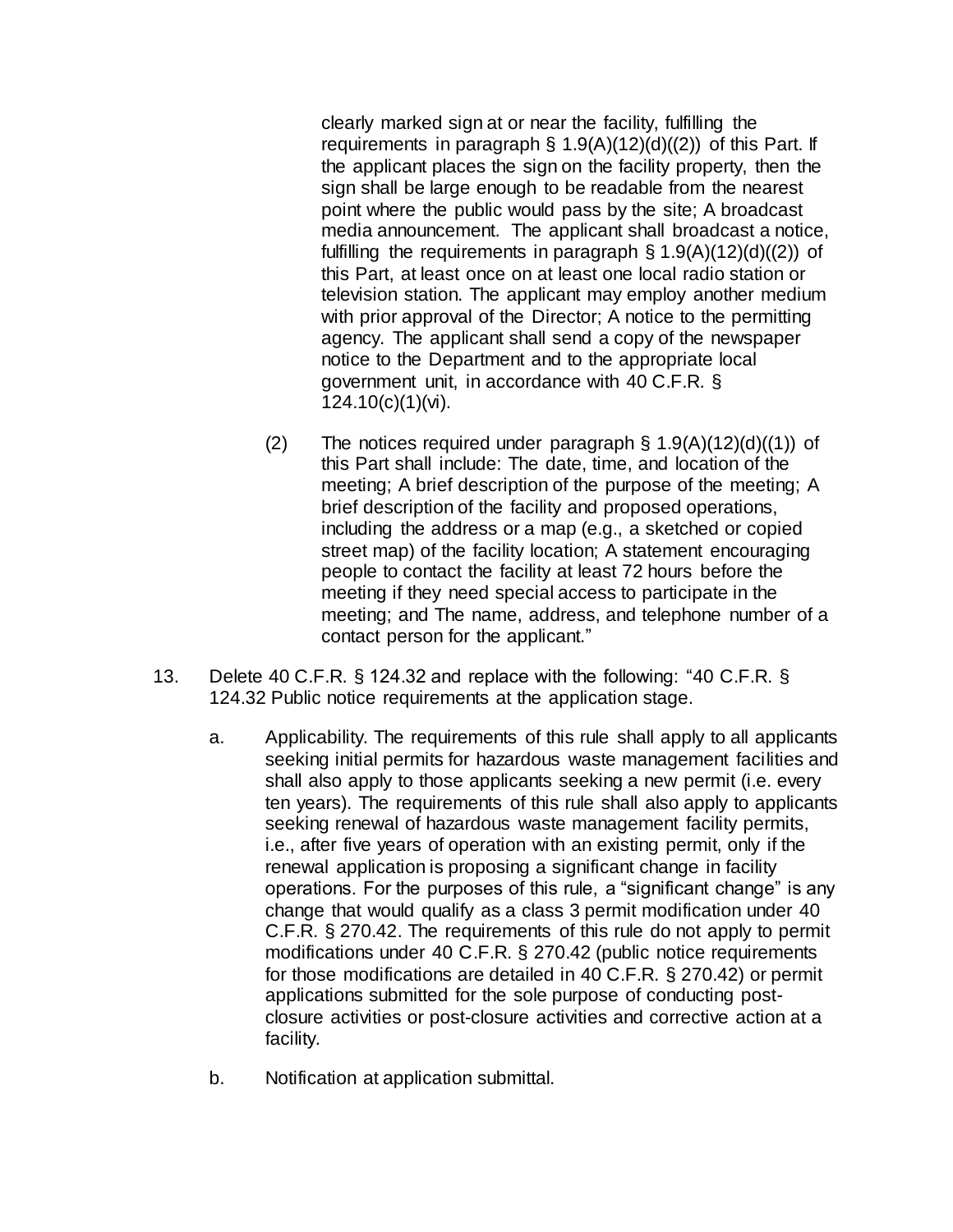- (1) The Director shall provide public notice as set forth in 40 C.F.R. § 124.10(c)(1)(iv) and (v), and notice to appropriate units of State and local government as set forth in 40 C.F.R. § 124.10(c)(1)(vi), that a permit application has been submitted to the Agency and is available for review.
- (2) The notice shall be published within a reasonable period of time after the application is received by the Director. The notice shall include: The name and telephone number of the applicant's contact person; The name and telephone number of the permitting agency's contact office, and a mailing address to which information, opinions, and inquiries may be directed throughout the permit review process; an address to which people can write in order to be put on the facility mailing list; The location where copies of the permit application and any supporting documents can be viewed and copied; A brief description of the facility and proposed operations, including the address or a map (e.g., a sketched or copied street map) of the facility location on the front page of the notice; and The date that the application was submitted.
- c. Concurrent with the notice required under 40 C.F.R. § 124.32(b) of this subpart, the Director shall place the permit application and any supporting documents in a location accessible to the public in the vicinity of the facility or at the Department's office."
- 14. Delete 40 C.F.R. § 124.33 and replace with the following: "40 C.F.R. § 124.33 Information repository.
	- a. Applicability. The requirements of this rule apply to all applications seeking initial permits, renewal permits (i.e., after five years of operation under an existing permit), and new permits (every ten years) for hazardous waste management facilities.
	- b. The Director may assess the need, on a case-by-case basis, for an information repository. When assessing the need for an information repository, the Director shall consider a variety of factors, including: the level of public interest; the type of facility; the presence of an existing repository; and the proximity to the nearest copy of the administrative record. If the Director determines, at any time after submittal of a permit application, that there is a need for a repository, then the Director shall notify the facility that it shall establish and maintain an information repository. (See 40 C.F.R. § 270.30(m) for similar provisions relating to the information repository during the life of a permit).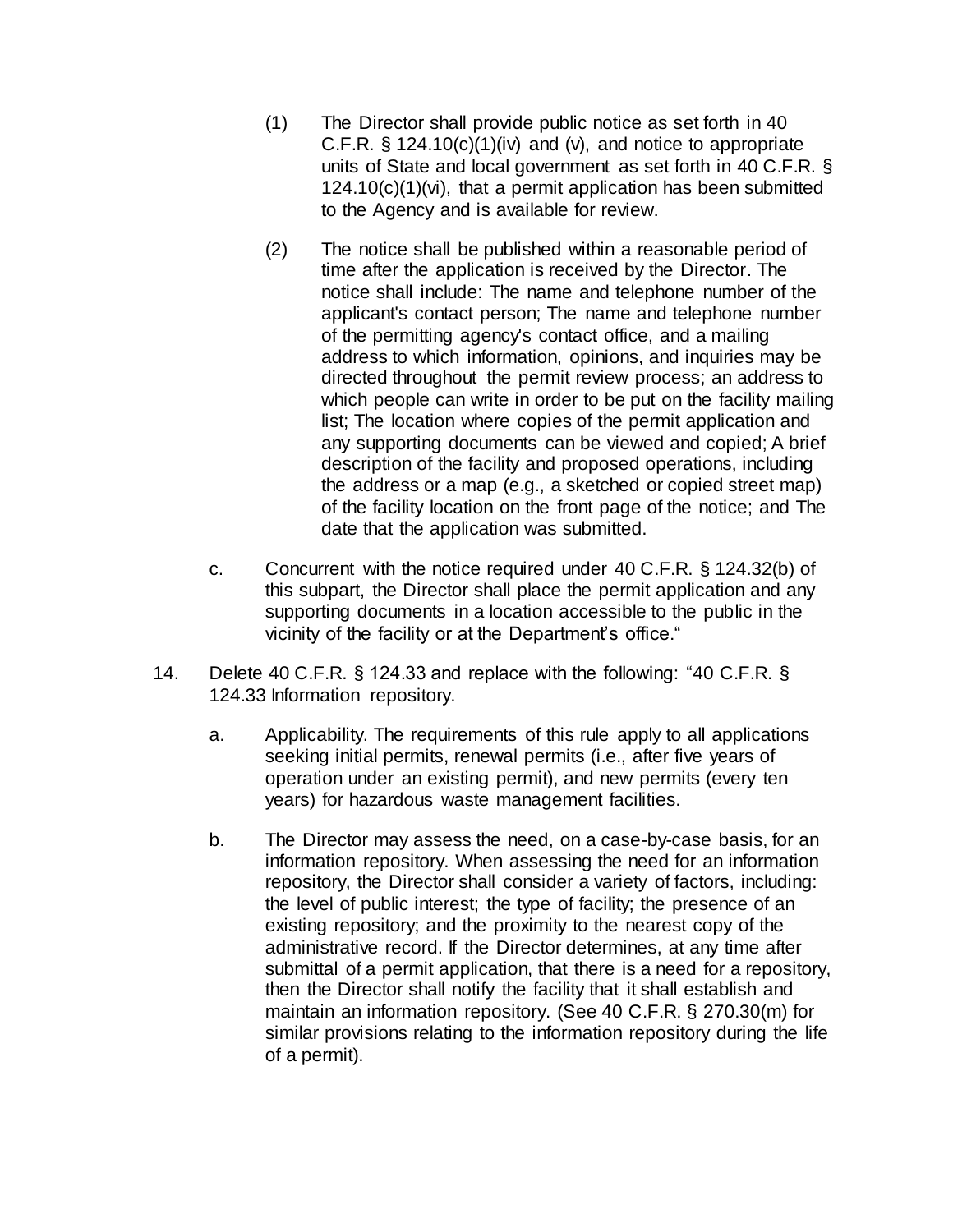- c. The information repository shall contain all documents, reports, data, and information deemed necessary by the Director to fulfill the purposes for which the repository is established. The Director shall have the discretion to limit the contents of the repository.
- d. The information repository shall be located and maintained at a site chosen by the facility. If the Director finds the site unsuitable for the purposes and persons for which it was established, due to problems with the location, hours of availability, access, or other relevant considerations, then the Director shall specify a more appropriate site.
- e. The Director shall specify requirements for informing the public about the information repository. At a minimum, the Director shall require the facility to provide a written notice about the information repository to all individuals on the facility mailing list.
- f. The facility owner/operator shall be responsible for maintaining and updating the repository with appropriate information throughout a time period specified by the Director. The Director may close the repository at his or her discretion, based on the factors in paragraph § 1.9(A)(14)(b) of this Part.

## **1.10 Operational Requirements for Treatment, Storageand Disposal Facilities**

### **1.10.1 Applicability:**

This rule shall apply to Treatment, Storage and Disposal Facilities. This rule does not apply to facilities that operate in accordance with § 1.11 of this Part as Temporary Transfer and Storage Facilities.

### **1.10.2 Incorporation of Federal Regulations regarding Treatment, Storage and Disposal Facilities**

- A. 40 C.F.R. Part 264 is incorporated by reference in its entirety except as provided below, and except as provided in § 1.17 of this Part and except as otherwise noted in this Part:
	- 1. Delete 40 C.F.R. §§ 264.1(c), 264.1(d), 264.1(g)(1), 264.1(g)(4), and  $264.1(q)(12)$ . These exemptions do not apply in Rhode Island.
	- 2. Delete existing language in 40 C.F.R. § 264.1(g)(3) and replace with "A generator accumulating hazardous waste on-site in accordance with § 1.7 of this Part.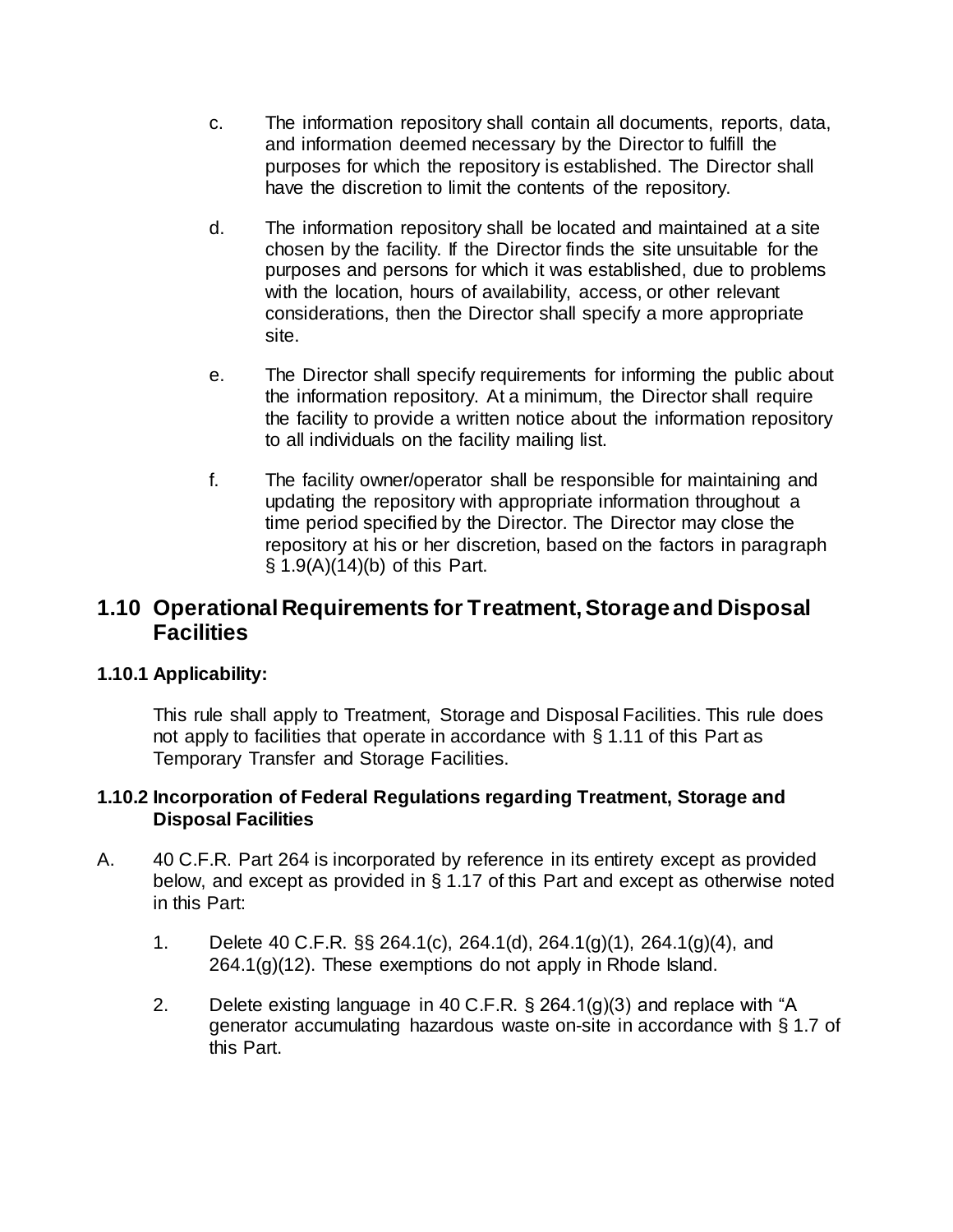- 3. Delete 40 C.F.R. § 264.1(f), since the State of Rhode Island rather than the EPA is directly operating the RCRA program in Rhode Island. However, the Part 264 requirements do apply in Rhode Island because they have been incorporated by reference by these Rules and Regulations, with exceptions as noted.
- 4. Add as 40 C.F.R. §§ 264.1(g)(5)(i), 264.1(g)(6)(i), and 264.1(g)(10)(i) "Operations shall be carried out in a system where equipment has been designed, engineered, and constructed so as to protect human health and the environment, and so as to comply with all requirements within OSHA standards."
- 5. Delete existing language in 40 C.F.R. § 264.1(g)(6), and replace with the following: "The owner or operator of an elementary neutralization unit as defined in 40 C.F.R. § 260.10. Also, the owner and operator of a wastewater treatment unit provided that all of the following conditions are met:
	- a. The unit receives and treats or stores an influent wastewater that is a hazardous waste or generates and accumulates a wastewater treatment sludge that is a hazardous waste as defined in these Rhode Island Hazardous Waste Regulations or treats or stores a wastewater treatment sludge that is a hazardous waste, and
	- b. The unit is being used to legitimately treat only wastewater, as defined at 47 Fed. Reg. 4706 (Feb. 2, 1982). (Note: concentrated hazardous wastes are not covered by this exemption. The disposal of concentrated hazardous waste down the drain is prohibited), and
	- c. The unit is a tank or tank system as defined in 40 C.F.R. § 260.10 (e.g., wastewaters when stored or transported in containers are not covered by the exemption), and
	- d. The unit has a current ongoing discharge to surface waters or the sewers that is on-site and is subject to regulation under §§ 402 or 307(b) of the Federal Clean Water Act and R.I. Gen. Laws § 46-12-5 (e.g., zero discharge units such as evaporators are not covered by this exemption, but rather shall comply with the RCRA requirements for generators or Treatment, Storage and Disposal Facilities, as applicable, in addition to any requirements specified in any permit issued by a water program by the Department's Office of Water Resources or a publicly owned treatment facility), and
	- e. The unit has been specifically described in a water permit application (e.g., in a schematic diagram) and specifically referenced in a water permit as being part of the facilities subject to regulation under the Federal Clean Water Act and R.I. Gen. Laws § 46-12-5 (e.g., tanks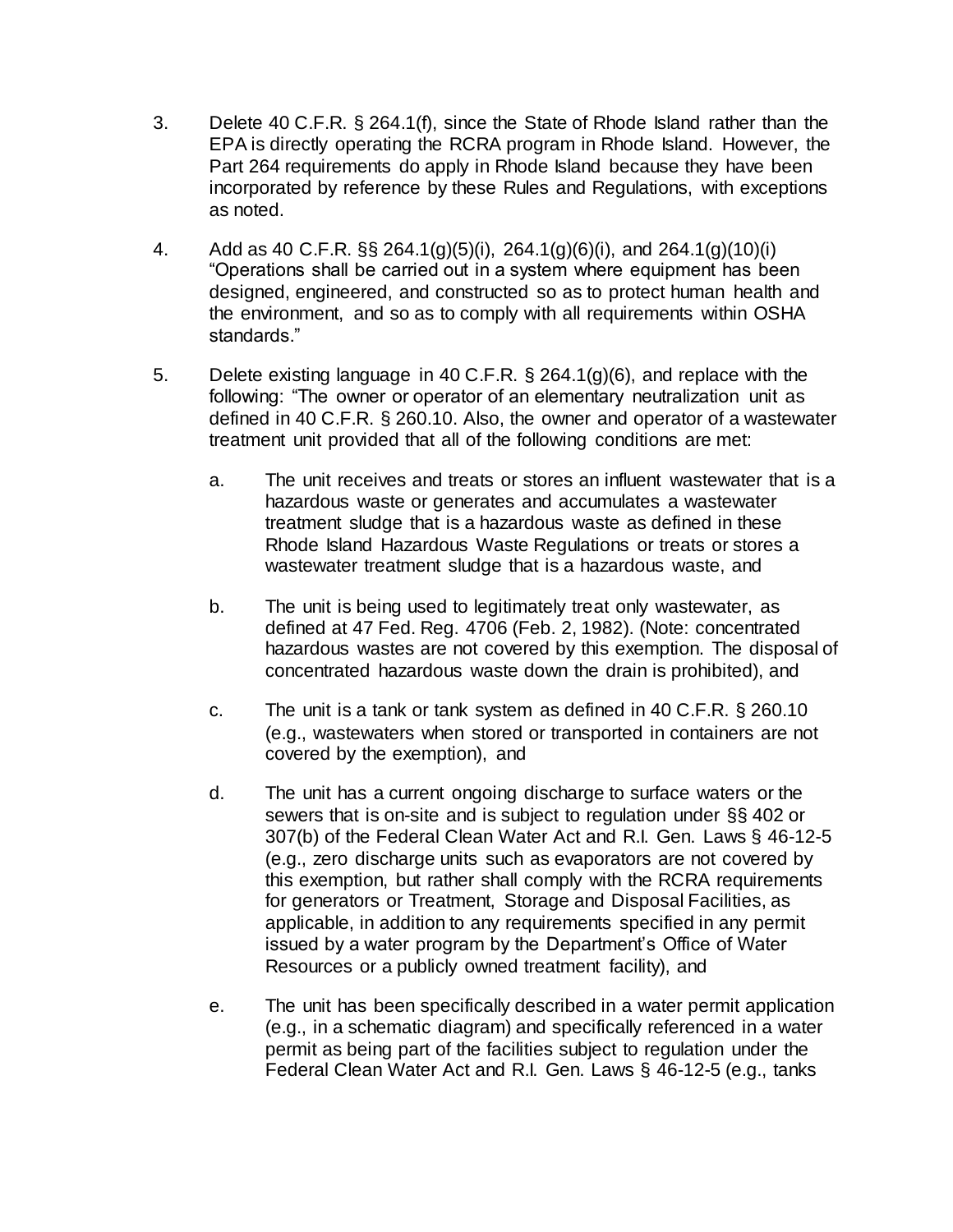used to store hazardous wastewaters or sludges not covered by a water permit application and permit are not covered by this exemption). Provided that if the owner or operator of either an elementary neutralization unit or a wastewater treatment unit is diluting hazardous ignitable (D001) wastes (other than the D001 High TOC Subcategory defined 40 C.F.R. § 268.40, Table Treatment Standards for Hazardous Wastes), or reactive (D003) waste, to remove the characteristic before land disposal, the owner/operator shall comply with the requirements set out in 40 C.F.R § 264.17(b). Provided also that any sludge or other waste materials generated from an elementary neutralization unit or a wastewater treatment unit shall be managed as a hazardous waste if such sludge or waste material meets the criteria of a hazardous waste. The full hazardous waste regulations apply to such sludge or other waste material when it leaves the elementary neutralization unit or wastewater treatment unit, e.g., when a sludge is stored in containers on-site. For zero discharge units, the hazardous waste requirements apply both to any hazardous wastewaters and to hazardous sludges, when either is generated."

- 6. In 40 C.F.R.  $\S$  264.1(g)(9) replace "ten days" with "seventy-two hours". Also, add to the end of this provision: "Temporary Transfer and Storage Facilities shall meet the requirements specified in § 1.11 of this Part."
- 7. In 40 C.F.R. § 264.1(g)(11)(iii) delete "and".
- 8. Add 40 C.F.R. § 264.1(g)(11)(v) "Used electronics as described in § 1.14.2 of this Part."
- 9. Add 40 C.F.R. § 264.1(g)(11)(vi) "Silver-containing photo fixing solutions as described in § 1.15.3 of this Part."
- 10. In 40 C.F.R. § 264.1(j)(7) replace "264.18(b)" with "264.18(b), except for 264.18(b)(1)(ii), including  $(A) - (D)^n$ .
- 11. Add to 40 C.F.R. § 264.10 the sub-paragraph "(c) Owners and operators of facilities that each initiate a hazardous waste shipment shall also comply with waste shipment requirements of  $\S$  1.7.1 through 1.7.12 of this Part."
- 12. Add to 40 C.F.R. § 264.10 the sub-paragraph "(d) In addition to these General Facility Standards, the permittee shall also have a general duty to at all times properly operate and maintain the facility. This includes adequate staffing, training, laboratory and process controls and adequate back-up systems where necessary."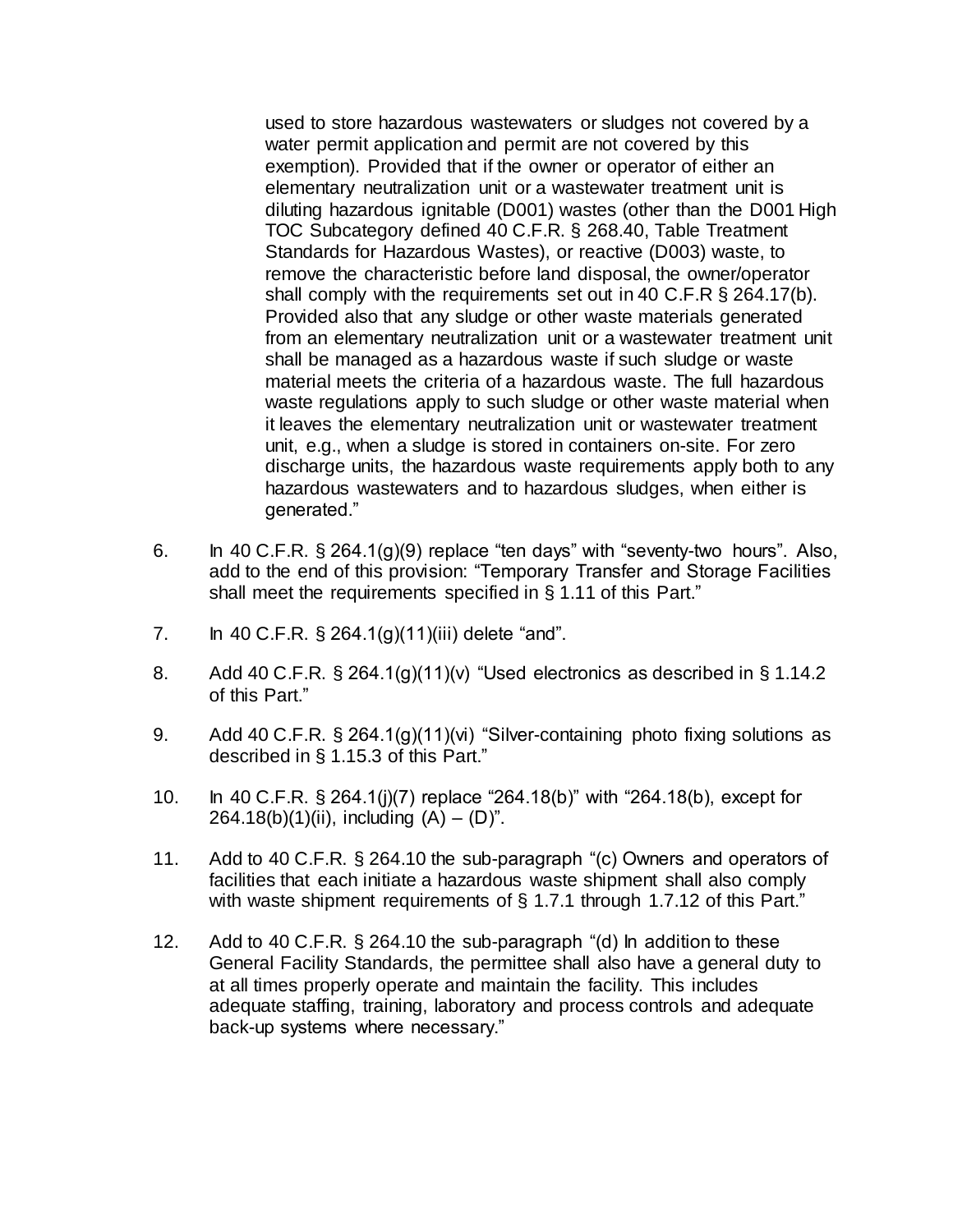- 13. In 40 C.F.R. § 264.12(a)(1) after "Regional Administrator" add: "and the Director"; also in the last sentence of paragraph (a)(1) in 40 C.F.R. § 264.2(a)(1) after "source" add "to the Regional Administrator" and after "not required" add: "but is required to be sent to the Director at least four weeks in advance of the expected arrival date at the facility".
- 14. In 40 C.F.R. § 264.13(b)(6) delete "264.1034(d), 264.1063(d), 264.1083,". Rhode Island is not authorized to administer the referenced regulations under 40 C.F.R. § 264, subparts AA, BB and CC (RCRA air emissions regulations). Rather, the EPA directly administers the subparts AA, BB and CC regulations in Rhode Island. Delete 40 C.F.R. § 264.13(b)(8).
- 15. In 40 C.F.R. § 264.15(b)(4), in the second sentence delete the words ", except for Performance Track member facilities, that must inspect at least once each month, upon approval by the Director, as described in paragraph (b)(5) of this section". Also in 40 C.F.R. § 264.15(b)(4), replace "264.278" with "264.273" and delete "264.1033, 264.1052, 264.1053, 264.1058, and 264.1083 through 264.1089".
- 16. Delete 40 C.F.R. § 264.15(b)(5).
- 17. Delete 40 C.F.R. § 264.18(a).
- 18. Delete 40 C.F.R.  $\S$  264.18(b)(1)(ii) including its paragraphs (A) (D) and in 40 C.F.R. § 264.18(b)(1)(i) replace ",or" with a ".", and in § 264.18(b)(1) replace "A facility located in a 100-year floodplain" with "Only facilities that perform storage and/or treatment (not disposal) may be located in 100 year floodplains and such facilities".
- 19. In 40 C.F.R. § 264.56(g) add, after the word "chapter", "and in accordance with §§ 1.8 and 1.9 of this Part".
- 20. In 40 C.F.R. § 264.70(a) replace "§ 264.1 provides otherwise" with "those portions of § 264.1 adopted by the Department provide otherwise".
- 21. In 40 C.F.R. § 264.71 add an introductory paragraph immediately prior to paragraph (a); "Except for facilities exempted by § 264.70 and except for facilities subject to § 264.71(b) [receiving waste that must at least be accompanied by a shipping paper in lieu of a manifest], the facility owner or operator shall not accept any hazardous waste without a completed Manifest. All waste required to be manifested shall employ use of the federal manifest forms. These manifest requirements also pertain to manifests received by the facility from the generator after the shipment has been received and accepted [based on a shipping paper] as described in § 264.71(b). Additionally, the facility owner or operator shall submit to the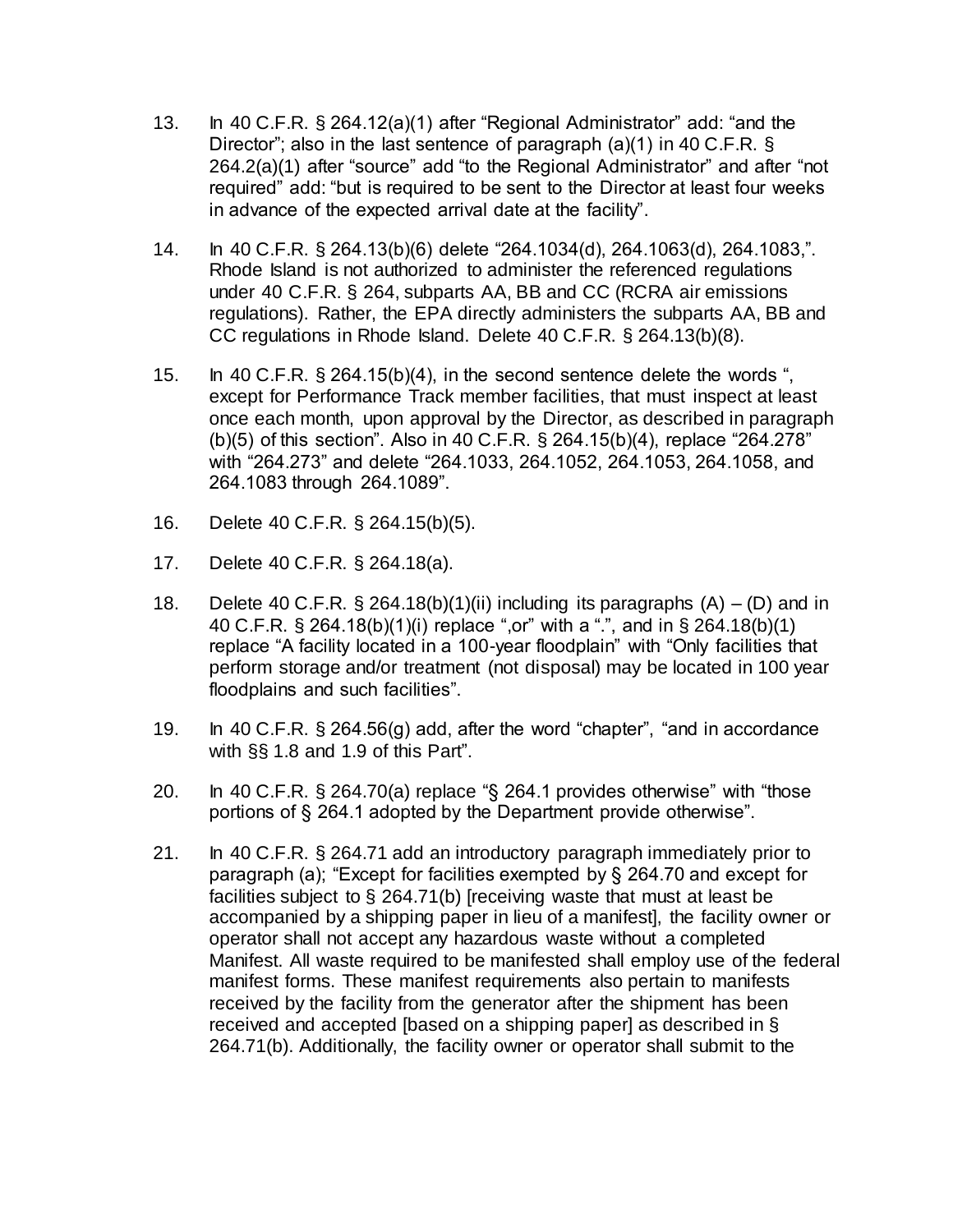Department the names and signatures of all agents of the owner or operator authorized to sign the manifest.

- 22. In 40 C.F.R.  $\S 264.71(a)$  add a sub-paragraph; " $(2)(vi)$  Send a copy of the signed manifest to the Department and to the state where the waste was generated (if required by that state), within five days of receipt of the waste at the facility (or sooner if required by another state). All facilities, whether they mail copies of individual manifests or submit individual manifest information electronically, shall also submit to the Department a quarterly report for all manifests received in that quarter in an electronic format acceptable to the Department. This submission shall include a written signed statement attesting to the accuracy and completeness of the information. This quarterly report shall include the following data for each manifest:
	- a. Manifest number
	- b. Generator EPA ID Number
	- c. Generator Name
	- d. Transporter(s) EPA ID Number
	- e. Transporter(s) Name
	- f. Waste Codes
	- g. Waste Description
	- h. Waste Quantity
	- i. Date of Generation
- 23. In 40 C.F.R. § 264.71(b) add a sub-paragraph; "(6) Send a copy of the signed manifest to the Department and to the state where the waste was generated (if required by that state), within five days of receipt of the waste at the facility (or sooner if required by another state). However, if the facility did not receive a manifest within five (5) days of receipt of the waste at the facility (or within any shorter period required for submission by another state), then send a copy of the signed and dated shipping paper to the Department and to the state where the waste was generated (if required by that state) within five days of receipt of the waste at the facility (or sooner if required by another state). In addition, upon later receiving the manifest, send a copy of the signed manifest to the Department and to the state where the waste was generated (if required by that state), within five (5) days of receipt of the manifest (or sooner if required by another state). With respect to sending a copy of the manifest and/or shipping paper to the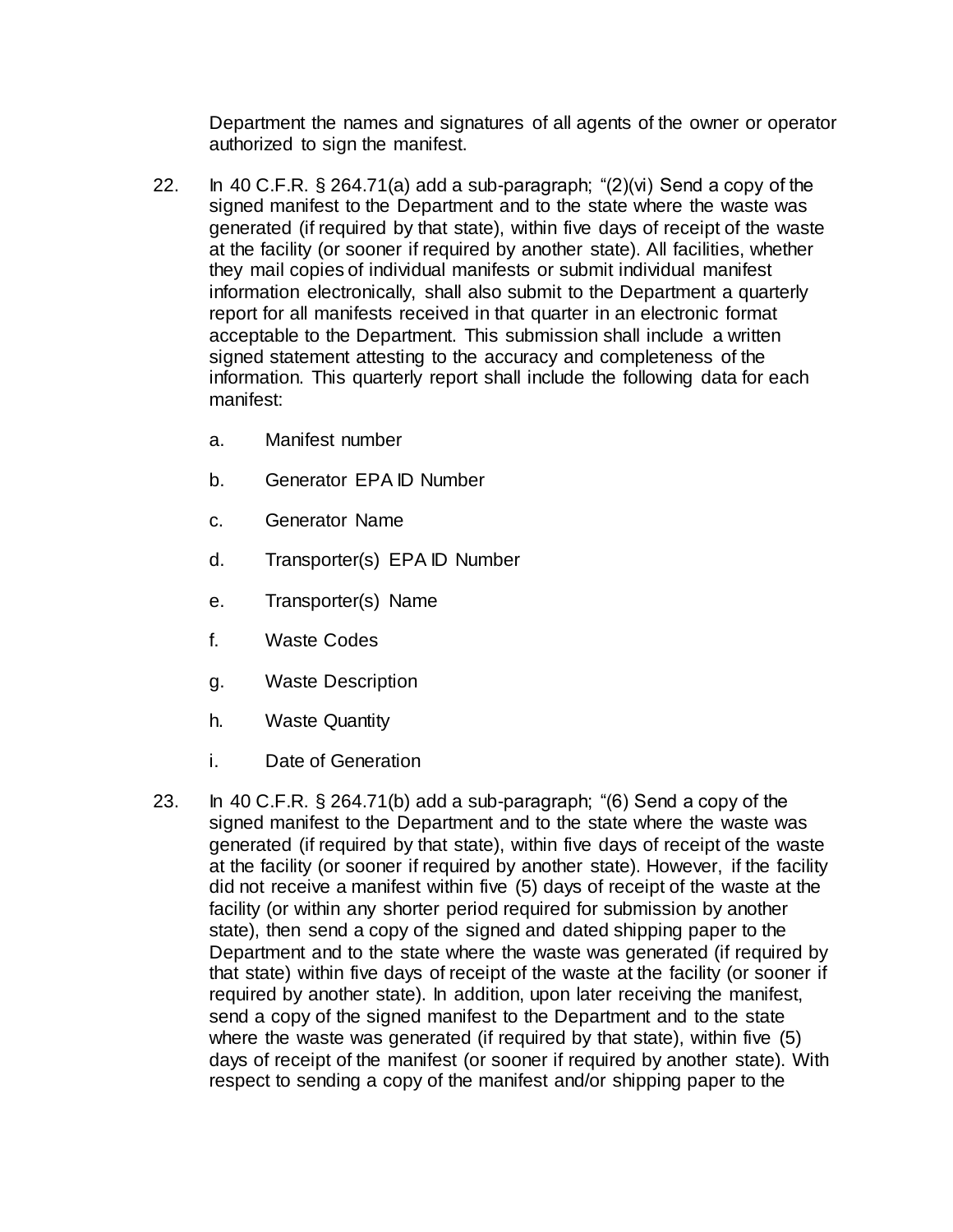Department, the owner or operator may alternatively satisfy this requirement by submitting the information on the manifest and/or shipping paper electronically to the Department in a format acceptable to the Department and in a time frame greater than five (5) days but not less than quarterly. All facilities, whether they mail copies of individual manifests and/or shipping papers or submit individual manifest information electronically, shall also submit to the Department a quarterly report for all manifests and/or shipping papers received in that quarter in an electronic format acceptable to the Department. This submission shall include a written signed statement attesting to the accuracy and completeness of the information. This quarterly report shall include the following data for each manifest:

- a. Manifest number
- b. Generator EPA ID Number
- c. Generator Name
- d. Transporter(s) EPA ID Number
- e. Transporter(s) Name
- f. Waste Codes
- g. Waste Description
- h. Waste Quantity
- i. Date of Generation
- 24. In 40 C.F.R. § 264.71(c) replace the words "the requirements of part 262 of this chapter" with the words "the portions of 40 C.F.R. Part 262 that are incorporated by reference and § 1.7 of this Part".
- 25. In 40 C.F.R. § 264.73(b) add a sub-paragraph; "(20) For storage facilities, a description and the quantity of each waste shipped, cross-referenced by manifest document number".
- 26. In 40 C.F.R. § 264.73((b)(3) delete "264.1034, 264.1063, 264.1083,"
- 27. In 40 C.F.R. § 264.73(b)(6) delete "264.1034(c)-264.1034(f), 264.1035, 264.1063(d)264.1063(i), 264.1064, and 264.1082 through 264.1090".
- 28. In 40 C.F.R. § 264.74(b) add after the word "period" "(of at least three years)".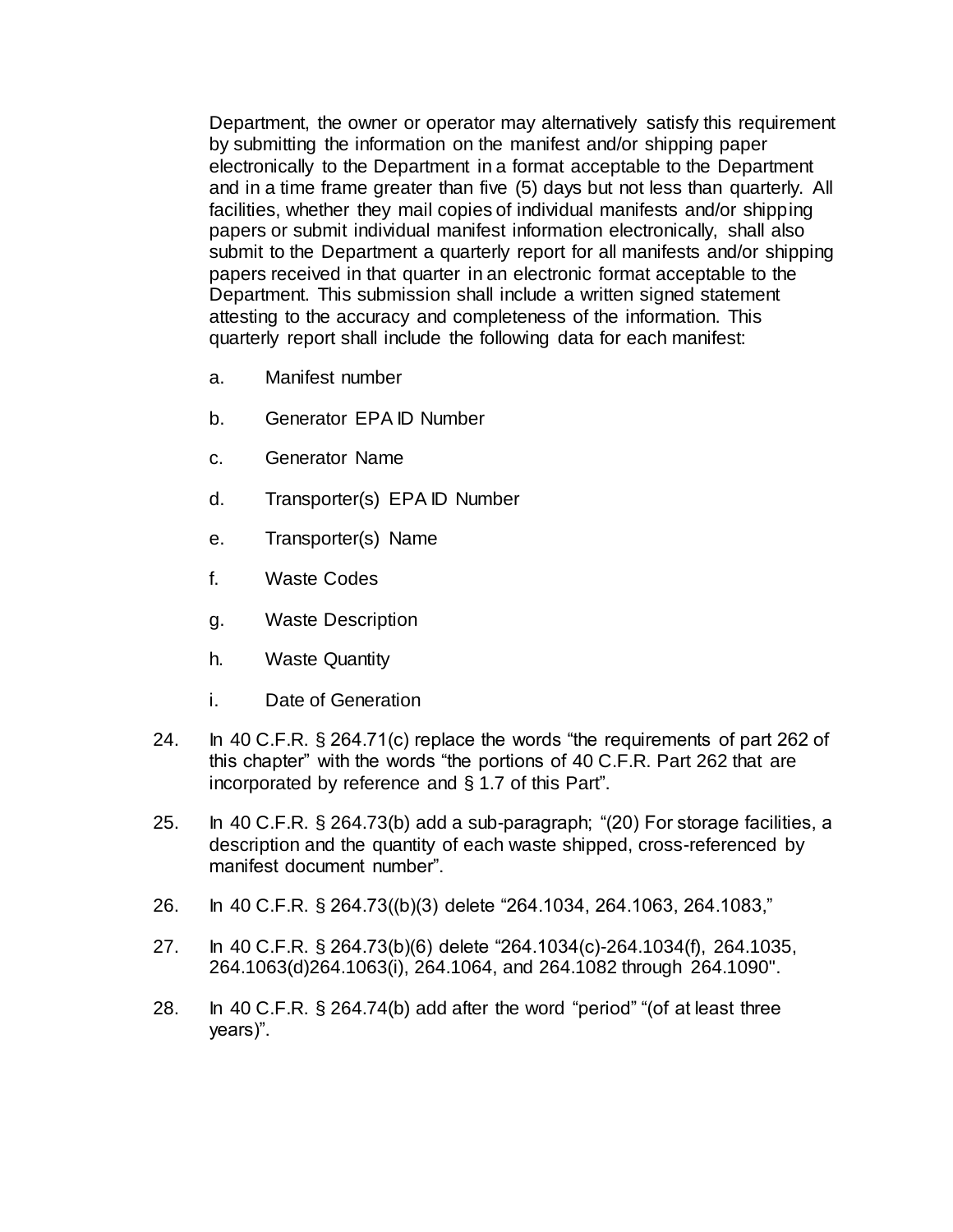- 29. Delete 40 C.F.R. § 264.77(c) and replace with "(c) As otherwise required by subparts F and K through N of this part."
- 30. In 40 C.F.R. § 264.90(b) replace "§ 264.1" with "those portions of § 264.1 adopted by the Department" and delete sub-paragraphs (2), and (5) (since these exemptions do not apply in Rhode Island).
- 31. In 40 C.F.R. § 264.90(a)(2) add at the end of this paragraph, "A facility that is not a regulated unit shall comply with its approved groundwater monitoring plan, unless the Department does not require the facility to do groundwater monitoring."
- 32. In 40 C.F.R. § 264.114, after the word "chapter", add "and in accordance with § 1.8 of this Part".
- 33. In 40 C.F.R. § 264.143(a) delete sub-paragraphs (3) through (5) and replace with "(3) For new facilities, the full amount of the closure cost estimate shall be deposited into the closure trust fund when the fund is established. For existing facilities, the full amount of the closure cost estimate shall be deposited into the closure trust fund by July 18, 1985." In sub-paragraph (6), delete "After the pay-in period is completed".
- 34. In 40 C.F.R. § 264.145(a) delete sub-paragraphs (3) through (5) and replace with "(3) For new facilities, the full amount of the post closure cost estimate shall be deposited into the post closure trust fund when the fund is established. For existing facilities, the full amount of the post closure cost estimate shall be deposited into the post closure trust fund by July 18, 1985." In sub-paragraph (6) delete "After the pay-in period is completed,"
- 35. In 40 C.F.R. §§ 264.143(h) and 264.145(h) where the sentence "If the facilities covered by the mechanism are in more than one Region, identical evidence of financial assurance shall be submitted to and maintained with the Regional Administrator of all such Regions." appears, replace it with the sentence "If the facilities covered by the mechanism are in more than one State, identical evidence of financial assurance shall be submitted to and maintained with the State Agency regulating hazardous waste or with the appropriate Regional Administrator if the facility is located in an unauthorized State."
- 36. In 40 C.F.R. § 264.151 make the following substitutions, consistent with the substitution rules stated in the definitions of Administrator/Regional Administrator, EPA and RCRA in § 1.5 of this Part:
- 37. Table 2: C.F.R. word substitution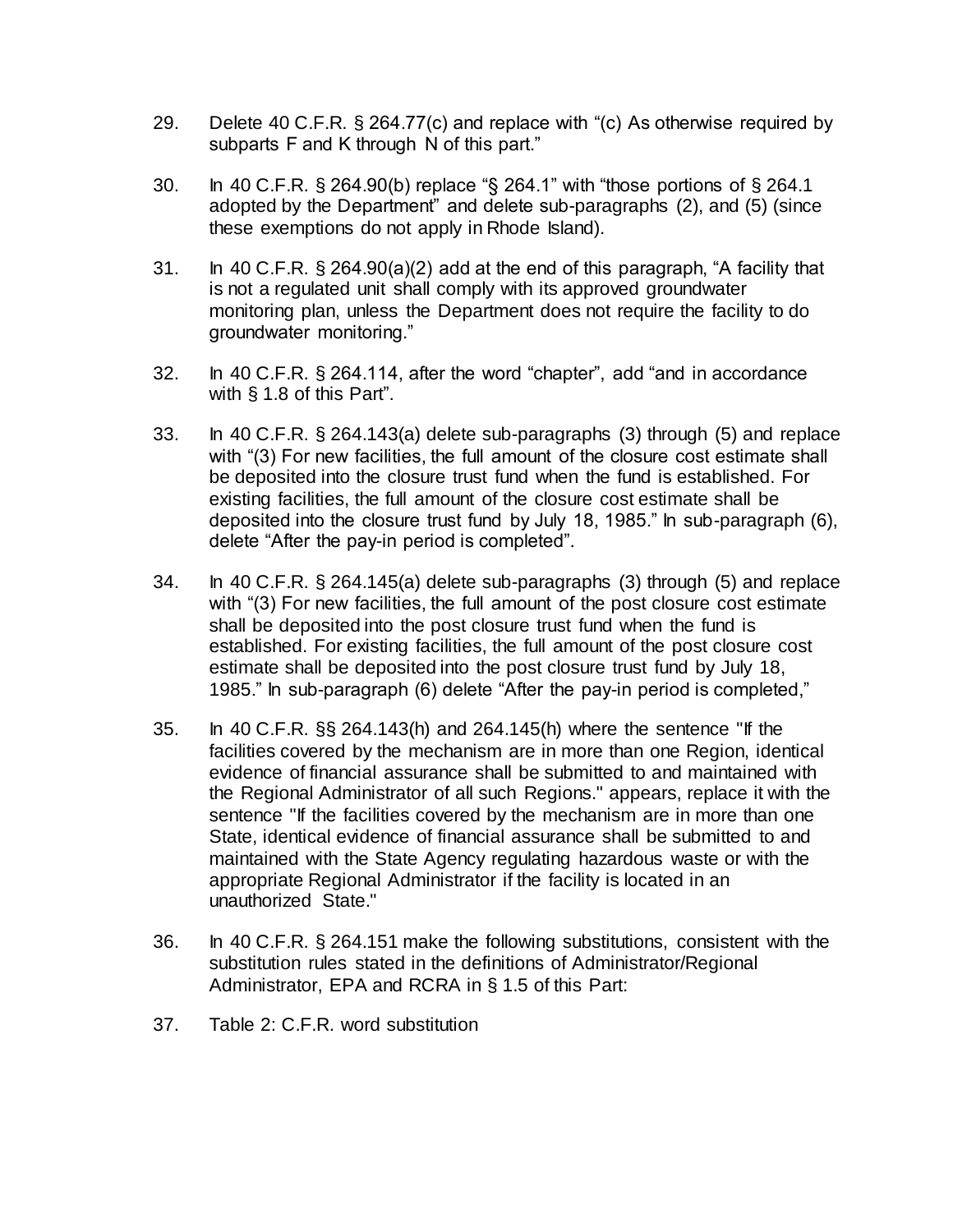| Where the 40 C.F.R. § 264.151<br>wording says:                              | Substitute:                                            |
|-----------------------------------------------------------------------------|--------------------------------------------------------|
| United States Environmental<br><b>Protection Agency</b>                     | Rhode Island Department of<br>Environmental Management |
| EPA <sup>1</sup>                                                            | DEM                                                    |
| United States Government <sup>2</sup>                                       | State of Rhode Island                                  |
| <b>EPA Regional Administrator or</b><br>Regional Administrator <sup>3</sup> | Director                                               |
| $Region(s)$ where the facility (ies) is<br>(are) located                    | (delete)                                               |
| Appropriate (when used with<br>Regional Administrator)                      | (delete)                                               |
| Resource Conservation and<br>Recovery Act                                   | Hazardous Waste Management Act<br>of 1978              |
| <b>RCRA</b>                                                                 | <b>HWMA</b>                                            |

- a. Except when used in "EPA identification number" and when used in "EPA and/or a state".
- b. Except when referring to securities issued by the U.S. Government.
- c. Except wherever 40 C.F.R. § 264.151 requires that owners and operators notify several Regional Administrators of their financial obligations, the owner or operator shall notify both the Director and all Regional Administrators of Regions that are affected by the owner or operator's financial assurance mechanisms.
- 38. In 40 C.F.R. § 264.173 add a sub-paragraph "(c) The side of all hazardous waste containers of 119 gallons or less shall be labeled with the following information:
	- a. The words "hazardous waste";
	- b. The EPA or RI waste code;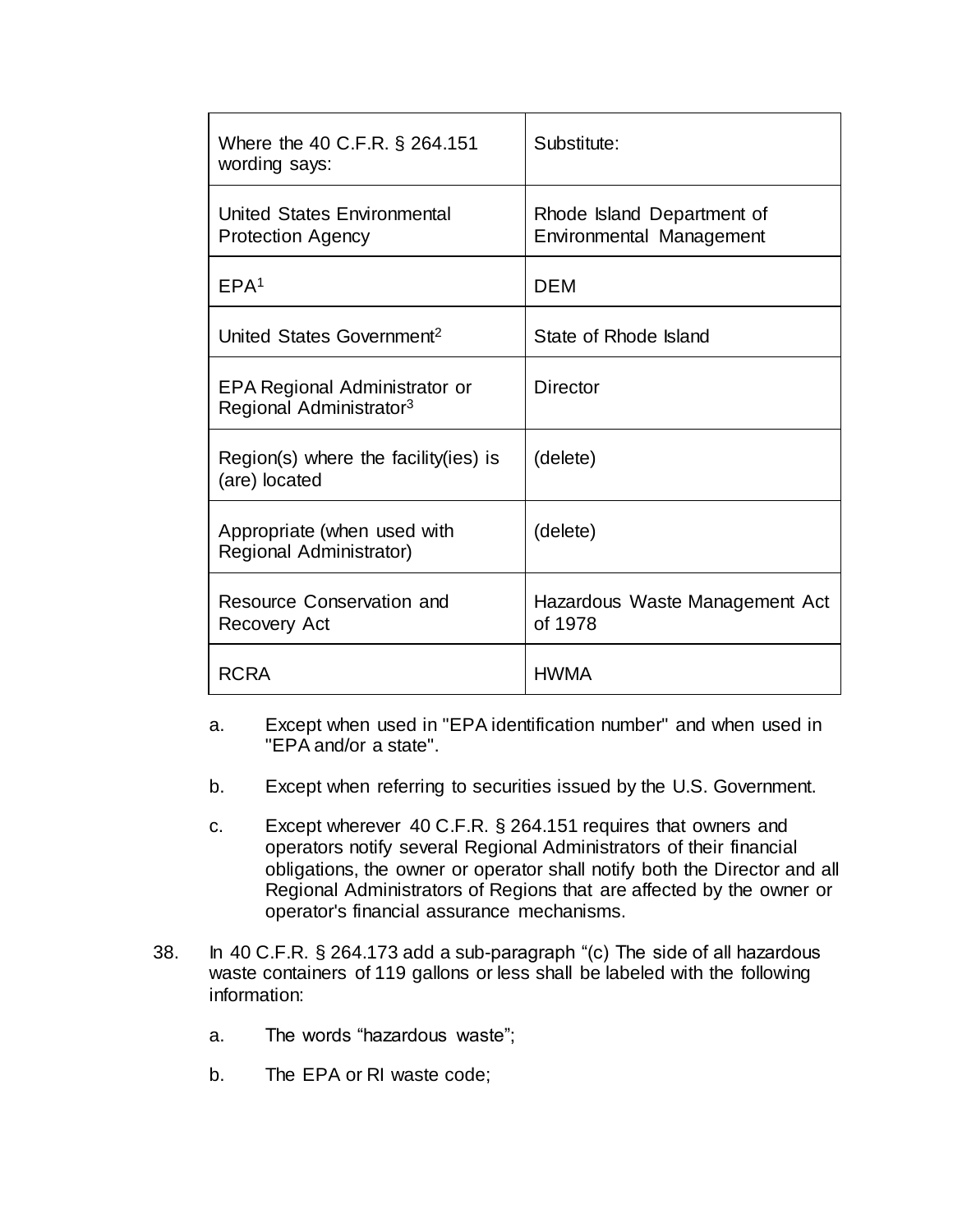- c. The generator's name and address; and
- d. A unique ID number (that has the ability to link to the manifest number).
- 39. Revise 40 C.F.R. § 264.174 to read "At least weekly, the owner or operator shall inspect areas where containers are stored. The owner or operator shall look for leaking containers and for deterioration of containers and the containment system caused by corrosion or other factors."
- 40. In 40 C.F.R. §§ 264.175, 264.178, 264.193, and 264.351, after the word "chapter", add "and in accordance with §§ 1.7 and 1.8 of this Part."
- 41. In 40 C.F.R. §§ 264.191(a) and 264.191(c), compliance in Rhode Island relative to the January 12, 1988 and July 14, 1986 dates, respectively, applies only to a tank system owned or operated by a federal small quantity generator or any tank system (aboveground, onground, inground, or underground) that cannot be entered for inspection. Relative to a tank system that is not owned or operated by a federal small quantity generator and that is a tank system (aboveground, onground, inground, or underground) that can be entered for inspection, "January 12, 1988" and "July 14, 1986" shall be replaced with "December 1, 1992", wherever those dates occur in 40 C.F.R. §§ 264.191(a), and 264.191(c), respectively.
- 42. Delete 40 C.F.R. § 264.195(e).
- 43. Add as the introduction to 40 C.F.R. § 264.301, [prior to paragraph (a)] the sentence "Landfills shall be designated as Class I, Class II, or Class III."
- 44. Add at the end of 40 C.F.R. § 264.301(c)(1)(i)(B) the statement "The bottom liner shall be installed with a minimum two percent slope and lead to collection sumps at all low points".
- 45. Delete 40 C.F.R. § 264.301(l) requirements for Alabama landfills and replace with "(l) There shall be a minimum distance of 500 feet between any active portion of the facility and any surface body of water and any wetland."
- 46. Add as 40 C.F.R. § 264.301(m) "The boundaries of all active portions of the landfill shall be at least 500 feet from any private water supply or livestock water supply."
- 47. Add as 40 C.F.R. § 264.301(n) "Landfill erosion, landslides, and slumping shall be minimized."
- 48. Add as 40 C.F.R. § 264.301(o) "The landfill shall contain a gas collection and venting system to prevent the lateral movement of gases generated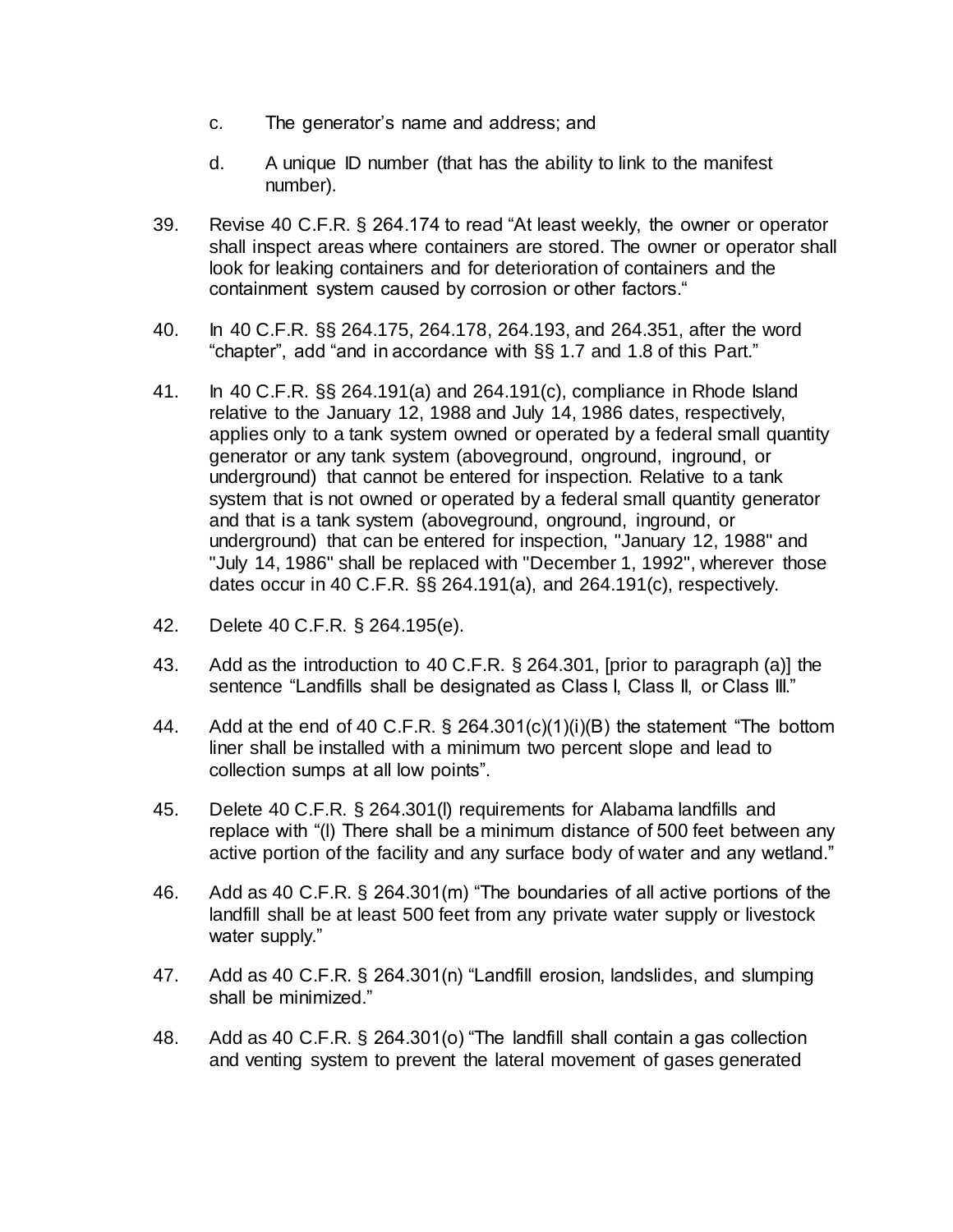within the landfill and to prevent the accumulation of these gases within confined structures on or adjacent to the landfill area."

- 49. Add as 40 C.F.R. § 264.301(p): "Class I Landfills shall be located only in "Till" areas as identified on the Ground Water Maps prepared by the United States Geological Survey and shall include in the design the following:
	- a. A two-liner system installed on the bottom and all sides of any disposal area consisting of two membrane liners.
	- b. A leachate monitoring, collection and removal system installed above the top liner that consists of soils at least three feet thick and that allows leachate to move rapidly through the soils and collect in sumps.
	- c. A minimum of six inches of sand immediately overlaying and under the membrane liner.
	- d. Membrane liners that meet the following requirements:
		- (1) Be of adequate strength and thickness to ensure mechanical integrity and have a minimum thickness of 30 mils.
		- (2) Be resistant to attack from soil bacteria and fungi.
		- (3) Has ample weather resistance to withstand the stress of extreme heat, freezing and thawing.
		- (4) Has adequate tensile strength to elongate sufficiently and withstand the stress of installation and/or use of machinery and equipment.
		- (5) Be of uniform thickness, free from thin spots, cracks, tears, blisters and foreign particles.
		- (6) Be placed on a stable base.
		- (7) Has a permeability less than or equal to 1 x  $10^{-12}$  cm/sec or its equivalent.
		- (8) Be seamed in a manner that does not adversely affect any property of the membrane."
- 50. Add as 40 C.F.R. § 264.301(q) "Class II Landfills may be located in either "Till" areas or "Outwash" areas as identified on the Ground Water Maps prepared by the United States Geological Survey and shall be of the same design as Class I Landfills."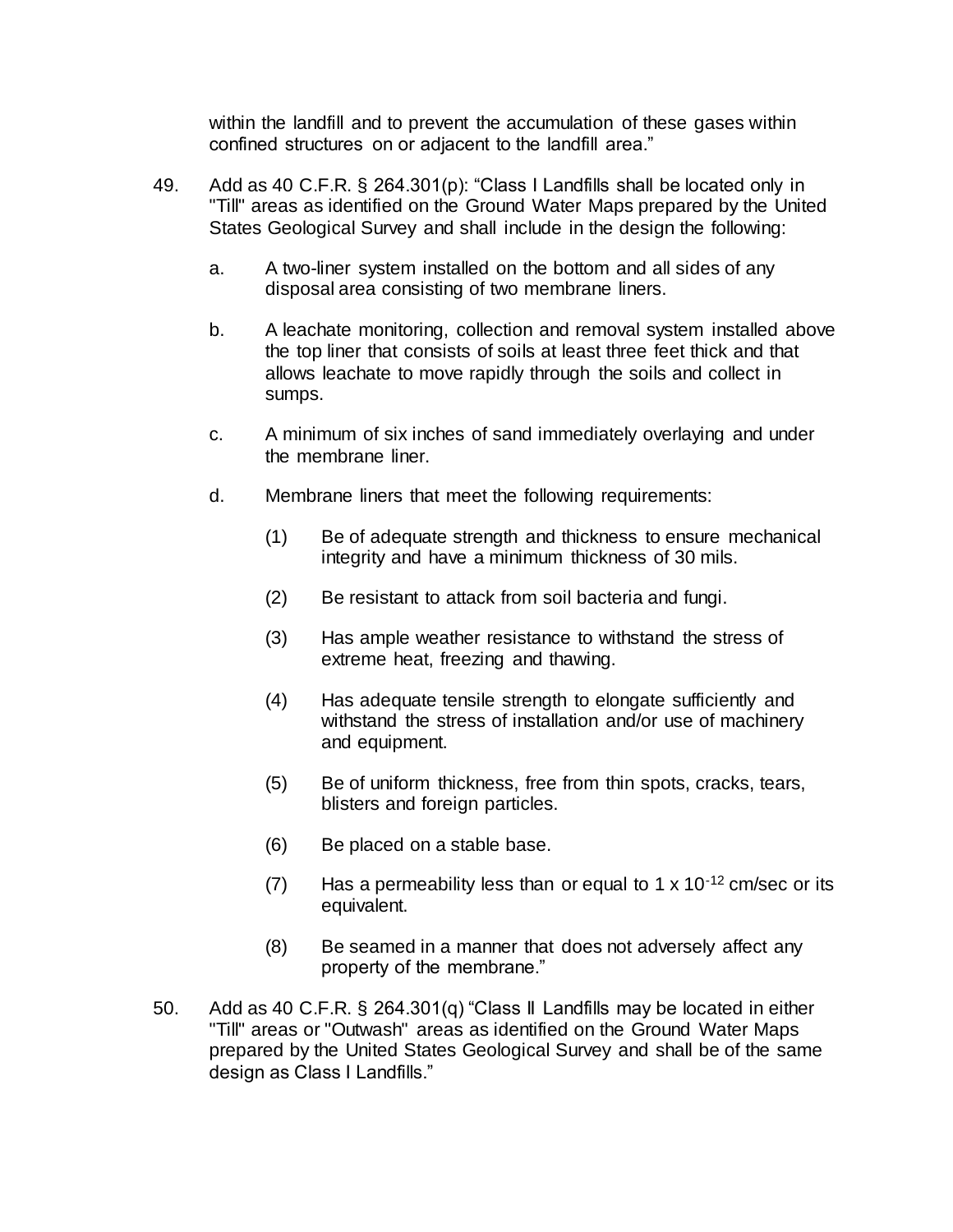- 51. Add as 40 C.F.R. § 264.301(r) "Class III Landfills may be located in either "Till" areas or "Outwash" areas as identified on the Ground Water Maps prepared by the United States Geological Survey. Class III Landfills located in "Outwash" areas and Class III Landfills located in "Till" areas shall meet the requirements of 40 C.F.R. § 264.301(a) through (o) and 40 C.F.R. Part 264 Subpart F."
- 52. Add as 40 C.F.R. § 264.301(s) "The Director may approve a design that affords protection equivalent to any of the requirements for classes of landfills in 40 C.F.R.  $\S$  264.301(p) – (r), provided that all minimum federal requirements are retained. Prior to approving an equivalent design, the Director shall prepare a written opinion that shall compare and evaluate the proposed equivalent design with the requirements of the appropriate class and shall state his reasons for approving the proposed equivalent design. This written report shall be made available to the public prior to the public hearing required by 40 C.F.R. § 270.10(c) and 40 C.F.R. § 124.10(b)."
- 53. Add in 40 C.F.R. § 264.301(t) "Class I Landfills shall not accept any waste that:
	- a. Is an R006 waste (extremely hazardous waste) or
	- b. Has a 40 C.F.R. § 261.33(a)(2) OR 40 C.F.R. § 261.33(a)(4) characteristic of reactivity or
	- c. Is a forbidden explosive as defined in 49 C.F.R. § 173.54 or
	- d. Is a Division 1.1, Division 1.2 or Division 1.3 explosive as defined in 49 C.F.R. § 173.53 or 49 C.F.R. § 173.50, respectively, or
	- e. Is a liquid or gaseous material that is a liquid while under pressure having a flash point below 73°F and a boiling point less than 100°F
	- f. Is an ignitable compressed gas as described in 40 C.F.R.  $\S$ 261.21(a)(3), or
	- g. Is a non-liquid having a 40 C.F.R. § 261.21(a)(2) characteristic of ignitability, or
	- h. Is an oxidizer as described in 40 C.F.R.  $\S$  261.21(a)(4).
- 54. Add in 40 C.F.R. § 264.301(u) "Class II and III Landfills shall not accept any waste that:
	- a. Is a prohibited waste in Class I landfills as described above, or
	- b. Has a 40 C.F.R. § 261.23(a)(3) characteristic of reactivity or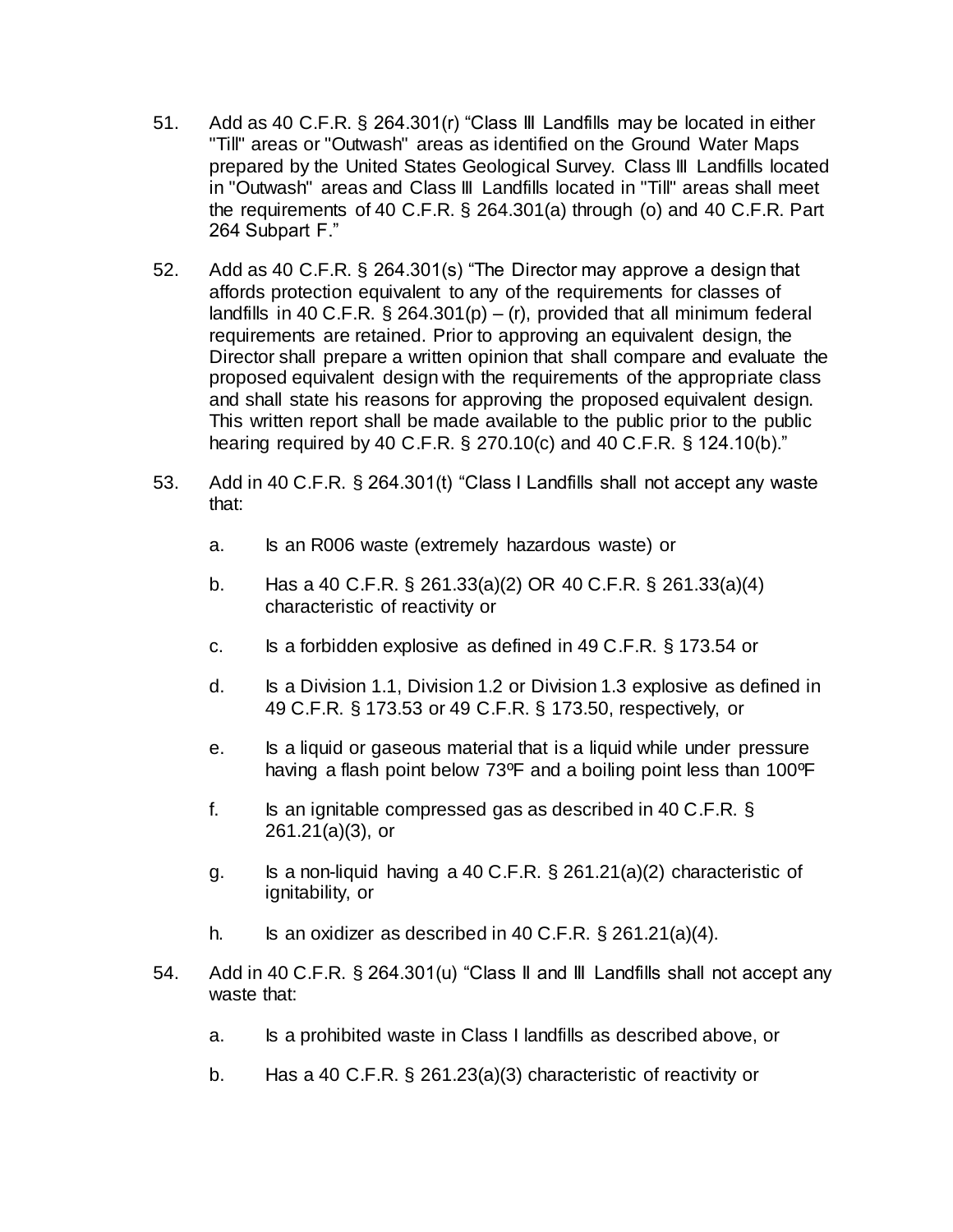- c. Has a 40 C.F.R. § 261.23(a)(6) characteristic of reactivity, or
- d. May form potentially explosive mixtures with oxidizable materials or
- e. Has a 40 C.F.R. § 261.23(a)(5) characteristic of reactivity, or
- f. Is a liquid having a flashpoint less than 73ºF and a boiling point at or above 100ºF, or
- g. Is a liquid having a flashpoint at or above 73ºF and a boiling point less than 100ºF, or
- h. Is a liquid that ignites spontaneously in dry or moist air at or below 130ºF pt
- i. Is a compressed gas or mixture or liquid flammable material having a properties as described in 40 C.F.R. § 261.21(a)(3)(i).
- 55. In 40 C.F.R. § 264.313 delete ", unless 40 C.F.R. § 264.17(b) is complied with".
- 56. Delete 40 C.F.R. § 264 Subparts AA, BB, and CC. Also delete 40 C.F.R. §§ 264.179, 264.200, and 264.232, in 264.340(b)(2) delete ", BB and CC,." and in 40 C.F.R. § 264.601 delete "and subparts AA through CC." Rhode Island is not authorized to administer the referenced regulations under 40 C.F.R. Part 264, subparts AA, BB and CC (RCRA air emissions regulations). Rather, the EPA directly administers the subparts AA, BB and CC regulations in Rhode Island.
- 57. Delete 40 C.F.R. §§ 264.149 and 264.150 (not applicable in authorized States).
- 58. Delete 40 C.F.R. Part 264 Appendix VI (not applicable in Rhode Island due to absence of such earthquake fault lines).
- 59. Delete 40 C.F.R. § 264.340(b)(1). Also in 40 C.F.R. § 264.601 delete "part 63 subpart EEE and part 146." These exemptions do not apply in Rhode Island.
- 60. Revise 40 C.F.R. § 264.1101(c)(4) to read "Inspect and record in the facility's operating record, at least once every seven days."

## **1.11 Requirements for Temporary Transfer and Storage Facilities**

A. Applicability: This Part applies to facilities that temporarily transfer and store hazardous waste at locations for up to and not exceeding seventy-two (72) hours, excluding Sundays and federal and Rhode Island legal holidays, at locations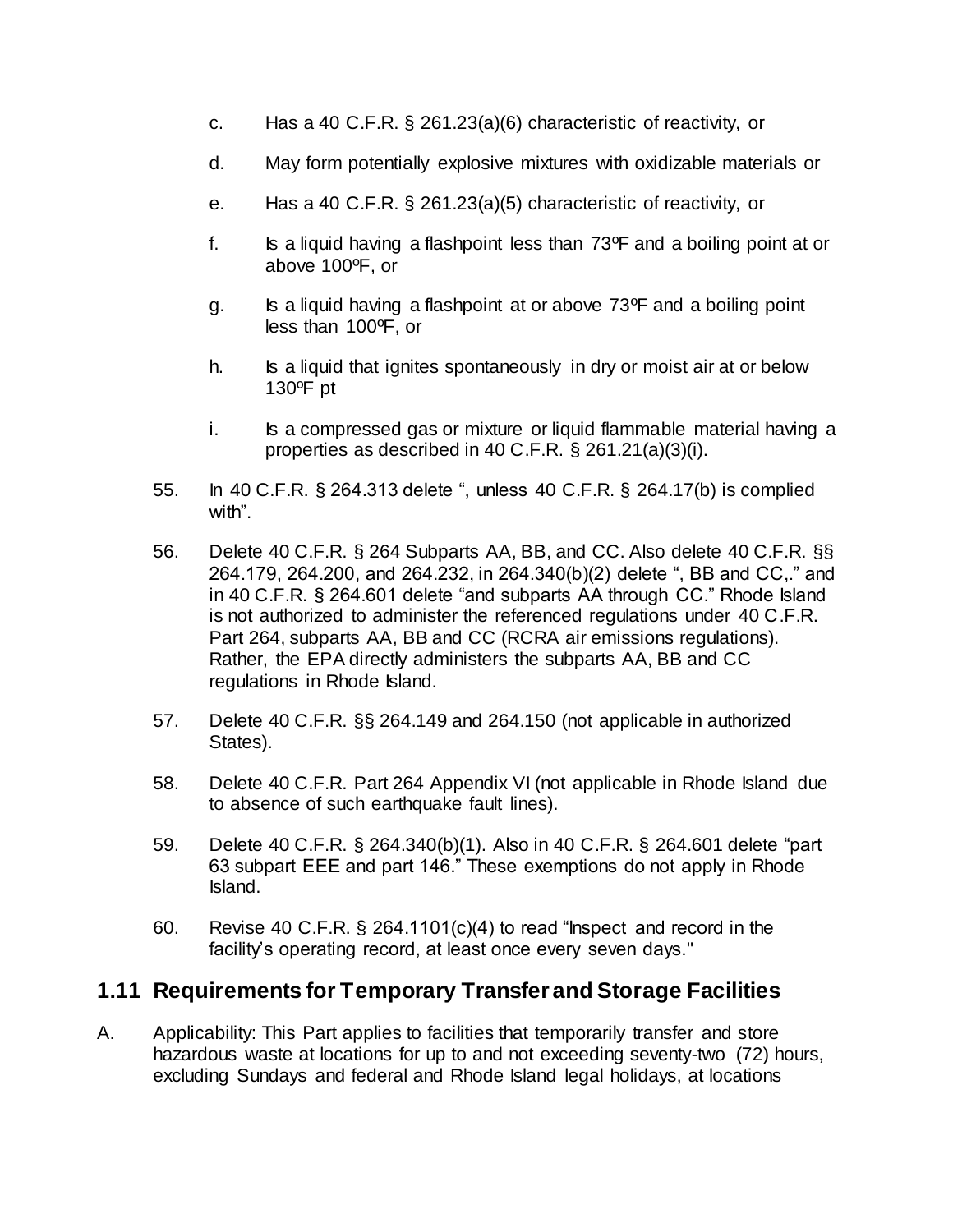included on the application. This Part does not apply to waste that is received from off-site by a utility that is exempt under  $\S 1.8.2(A)(9)$  of this Part.

- B. Authorization Requirements: All persons who shall construct, operate or own a temporary transfer and storage facility shall first submit a complete application to the Office of Land Revitalization and Sustainable Materials Management and obtain a Letter of Authorization from the Director prior to conducting any such activities on-site.
- C. Closure Plan and Financial Requirements: Owners or operators of a temporary transfer and storage facility shall develop a closure plan, complete with a cost estimate for closing down their facility, and submit this plan along with an Application for Authorization as defined below, Owners or operators shall document their financial ability to complete the closure plan by providing financial assurance equivalent to the cost estimate contained within the closure plan. If the owner or operator fails to satisfy these requirements the Director may deny their Application for Authorization.
- D. Application Specifications: All applications for authorization shall contain at least the following information:
	- 1. The location of the facility, including the assessor's plat and lot numbers and address;
	- 2. The name and address of the property owner and operator of the facility;
	- 3. A detailed and complete description of the operations at the facility;
	- 4. A site plan depicting the facility's floor plan, yard layout, drainage system and storage and transfer location(s);
	- 5. A complete list of all pollution control and safety equipment to be utilized or maintained on-site;
	- 6. Demonstration that the proposed facility is not within an area where the groundwater is classified as GAA, a well head protection area, or within areas where the groundwater is classified GA and where public water is not available to all surrounding properties;
	- 7. A copy of the applicant's environmental liability insurance policy for the facility; and
	- 8. The facility's closure cost estimate and financial assurance mechanism.
- E. Application fee: An application fee of two thousand dollars (\$2,000.00) shall be submitted with each new application for a Letter of Authorization to operate a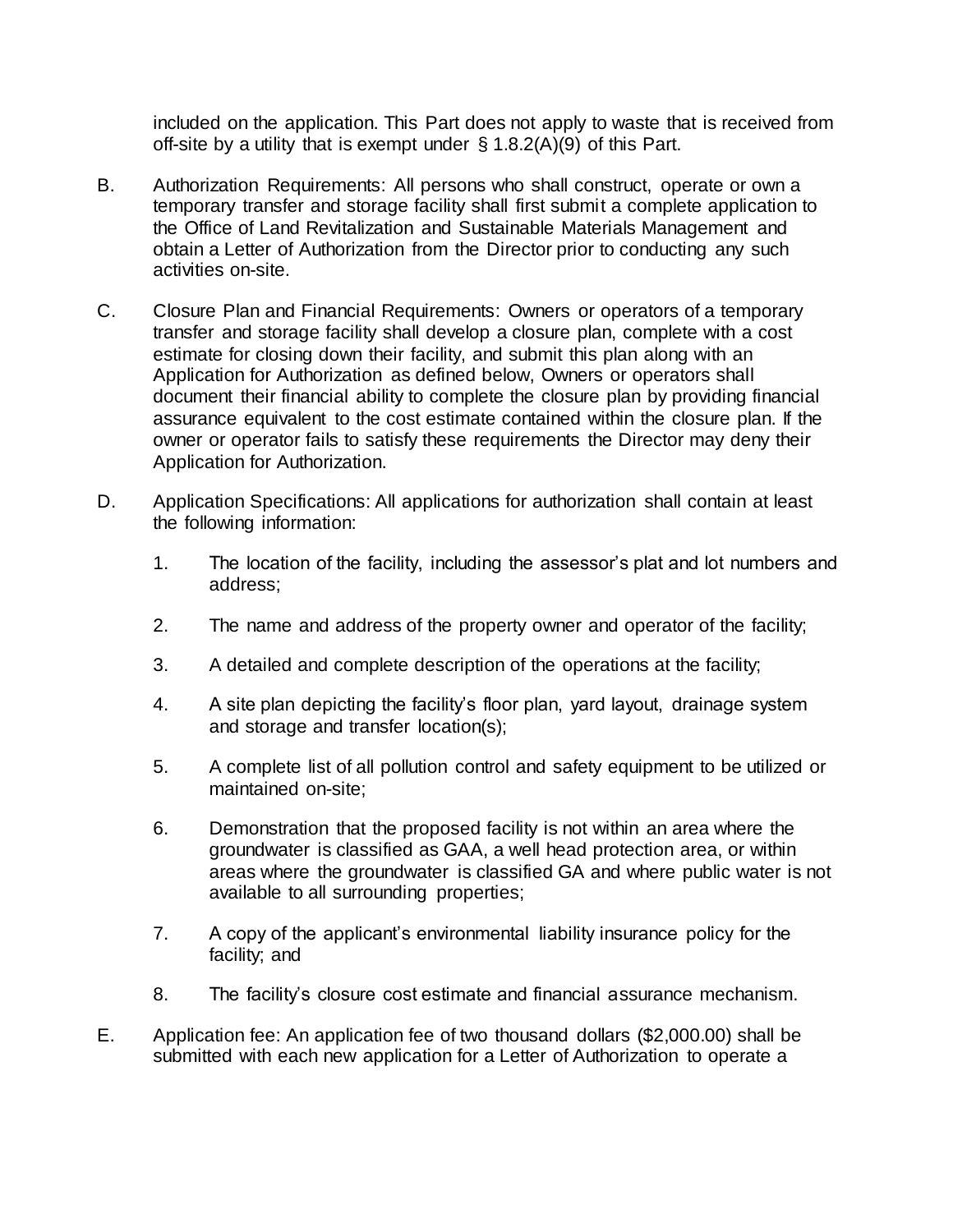temporary transfer and storage facility. Yearly renewal application fees shall be five hundred dollars (\$500).

- F. Authorization Period: Each Letter of Authorization shall be valid for a period of not more than one (1) year from the date of issuance.
- G. Expiration of Authorization/ Renewal of Authorization: At least thirty (30) days before the end of the authorization period specified above, the owner/operator may submit a renewal application and fee in accordance with the requirements of this rule to operate a temporary transfer and storage facility.
- H. Posting: Any Letter of Authorization issued hereunder shall be maintained on the facility and posted in a conspicuous location, and shall be the property of the Department.
- I. Change of Ownership or Location: Changes in ownership, administration or location of temporary transfer and storage facility are subject to the following requirements:
	- 1. The Director shall be notified in writing thirty days prior to any change in ownership of the facility or legal entity operating the facility or location or discontinuance of services;
	- 2. A Letter of Authorization is not transferable to any other property.
	- 3. Any change in ownership shall require written authorization of the Department prior to the change. The Director may require resubmission of all or part of the application in connection with the transfer.
- J. Revocation: The Director may revoke or suspend a Letter of Authorization in the event that a determination is made by the Director that the facility is not being operated in a manner that is consistent with these Regulations or the Letter of Authorization.
- K. Generator Requirements: Temporary transfer and storage facilities shall comply with applicable sections of hazardous waste generator requirements contained in § 1.7 of this Part including standards for Large Quantity Generators in § 1.7.12 of this Part.
- L. Storage Units: Owners or operators of the temporary transfer and storage facility may store hazardous waste only in containers.
- M. Condition of Storage Units: Containers used to store hazardous waste at the transfer and storage facility shall be: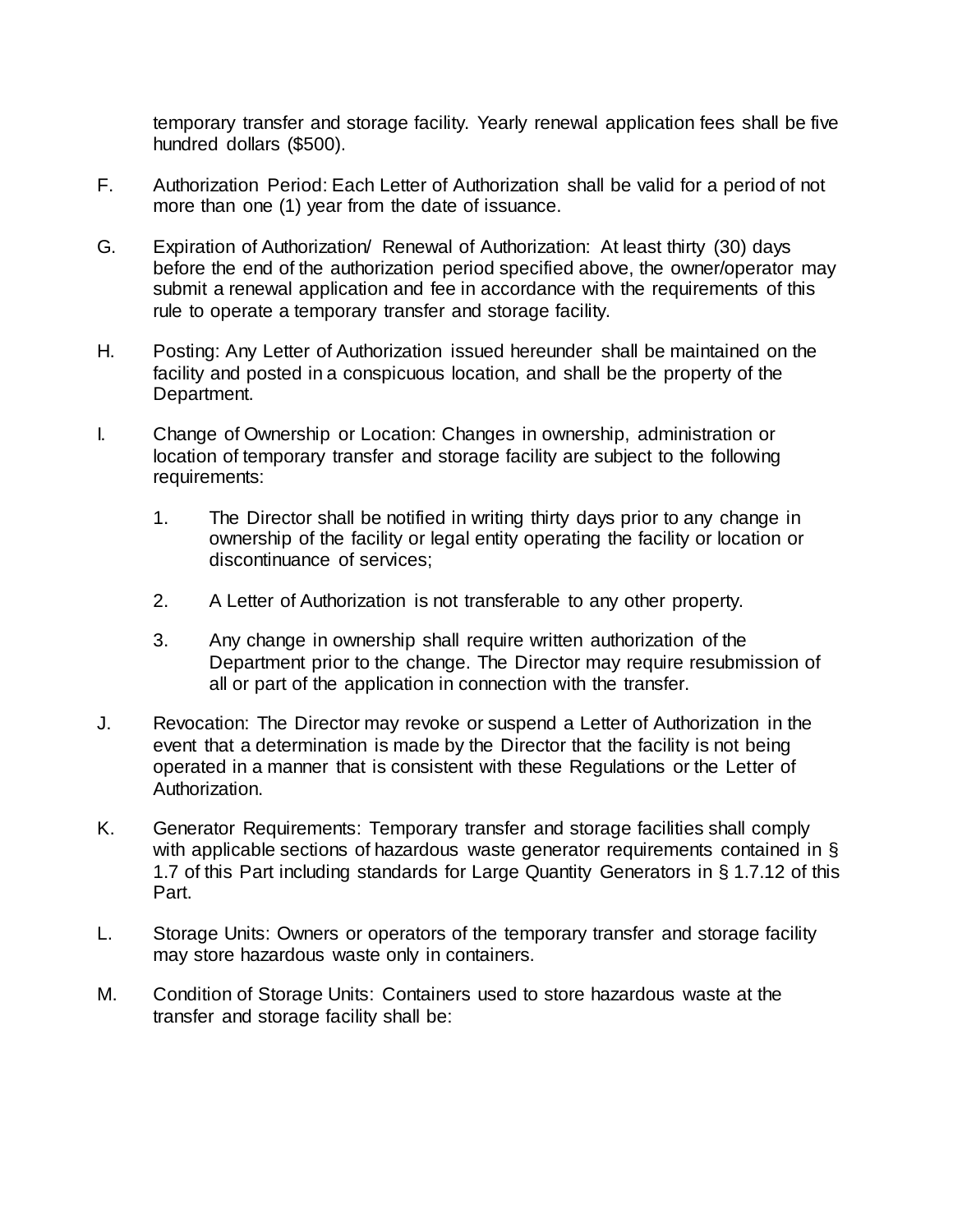- 1. In good condition and free of severe rusting, corrosion or structural defects. In the event that a container deteriorates and begin to leak the owner shall transfer the hazardous waste to a container that is in good condition;
- 2. Liquid tight with no visible leaks and;
- 3. Kept closed at all times.
- N. Secondary Containment for Containers: Containers used to store hazardous waste shall be equipped with secondary containment that at a minimum has the following:
	- 1. An impervious floor or bottom covering the entire storage area; and
	- 2. Dikes, berms or walls capable of containing a spill or release; and
	- 3. A capacity equivalent to a minimum of 100% of the volume of the hazardous waste stored in the containers at the facility; and
	- 4. The entire system shall be impervious to prevent a release; or
	- 5. An equivalent containment system may be substituted if prior written approval is obtained from the Director.
- O. Interior Storage: Containers at temporary hazardous waste transfer and storage facility shall be stored within a building.
- P. Labeling: Containers used to store hazardous waste at the temporary transfer and storage facility shall be in compliance with § 1.7 of this Part.
- Q. Local Authority: Owners and operators of temporary hazardous waste transfer and storage facilities shall be in compliance with the local building code and fire safety requirements.
- R. Operation: No waste shall be bulked during the storage time.
- S. Response to release: Upon detection of a release of hazardous waste, the owner or operator of the facility shall perform the following:
	- 1. Immediately notify the Department's Emergency Response Program (at 401-222-1360 or after hours at 401-222-3070), the local authorities and the National Response Center (800-424-8802).
	- 2. Within fifteen (15) days of the incident, the owner or operator of the facility shall submit a written report to OWM. The report should include:
		- a. Name and address of facility;
		- b. Time and type of incident;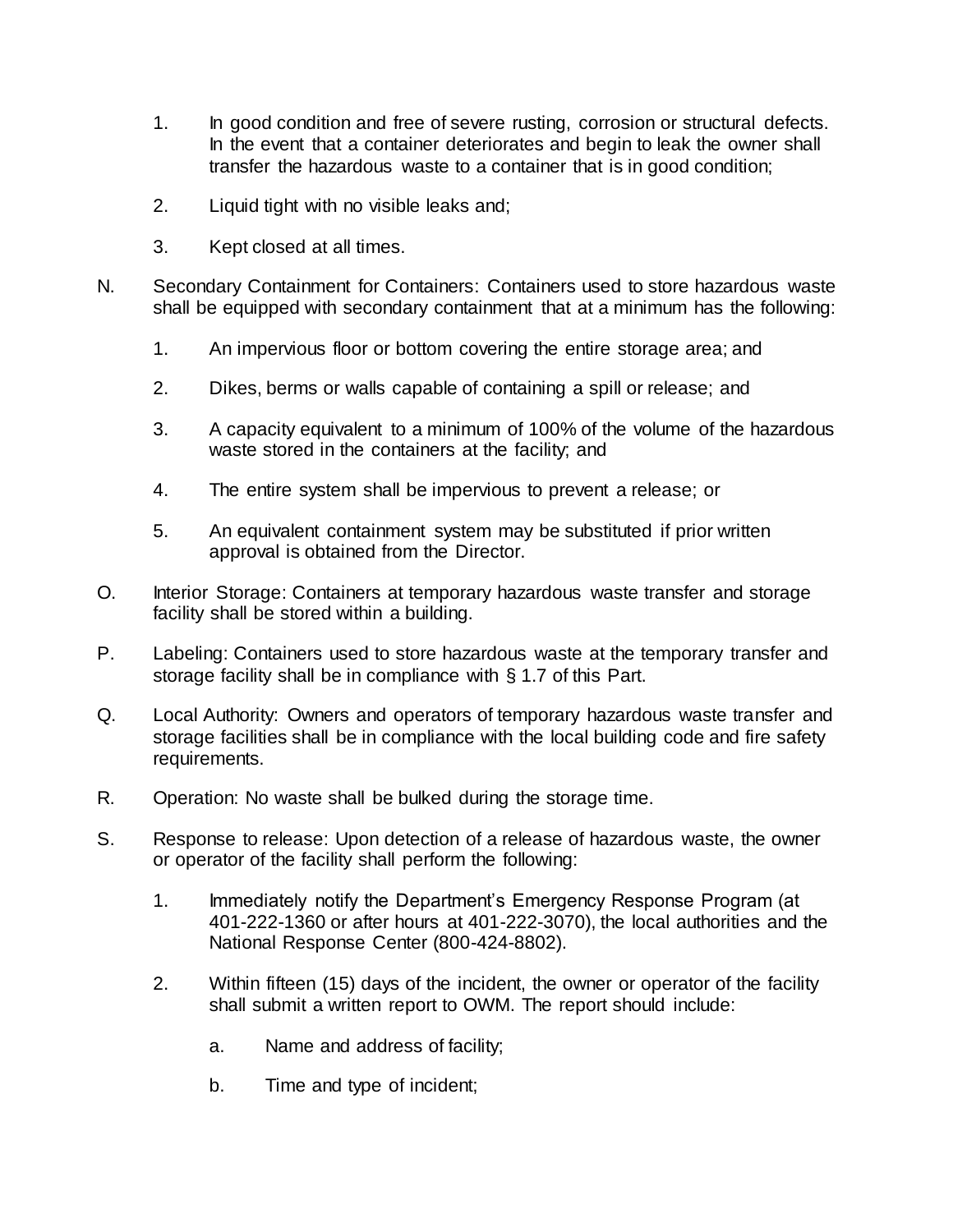- c. Name and quantity of material(s) involved;
- d. The extent of injuries;
- e. Any actions were taken during the incident and;
- f. The possible hazards to human health or the environmental.
- T. Tracking: Owners or operators of the facilities shall keep a written log of each hazardous waste shipment received for temporary storage at the facility and of each off-site shipment of the hazardous from the facility for a period of at least three years. The owner or operator shall also reconcile the incoming and outgoing shipments of hazardous waste on the written log in order to demonstrate that the hazardous waste is not being stored for greater than the allowed seventy-two (72) hour time period. The written logs shall be provided to the Department upon request.
- U. Owners or operators of the facilities shall maintain a valid hazardous waste transporter permit. The site and vehicle shall be secured to prevent unauthorized access.

## **1.12 Requirements for Community CollectionCenters and Paint Collection Centers**

#### **1.12.1 Community Collection Centers:**

- A. This rule shall apply to Community Collection Centers as defined in § 1.5 of this Part that collect hazardous waste, including but not limited to architectural paint. Community Collection Centers may collect only Household Hazardous Waste or hazardous waste from Conditionally Exempt Small Quantity Generators.
- B. Authorization: Community Collection Centers may not accept hazardous waste without having first received a Letter of Authorization from the Department.
- C. Registration Fee: Community Collection Centers shall submit a registration fee of two thousand dollars (\$2,000.00) with each new registration to obtain a Letter of Authorization to operate a Community Collection Center. The yearly renewal fee for a Letter of Authorization shall be five hundred dollars (\$500).
- D. Certification by Generators: Prior to receiving hazardous waste, Community Collection Centers shall ensure that the persons dropping off hazardous waste certify in writing their status as either a Household Hazardous Waste Generator or a CESQG. Community Collection Centers shall maintain these records for at least three years.
- E. Recordkeeping: If hazardous waste is received from a CESQG on a manifest, the Community Collection Center shall sign and date the manifest as described in 40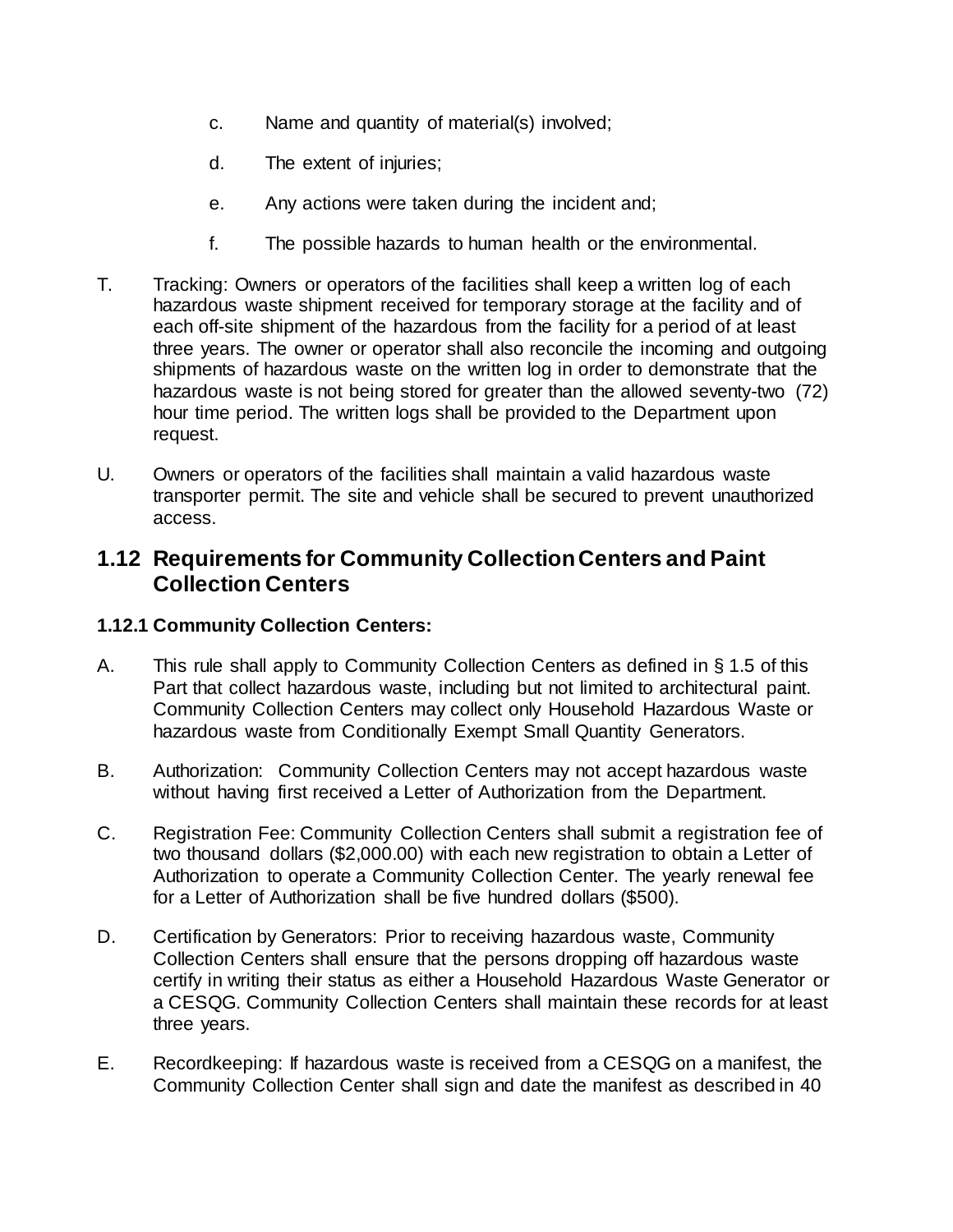C.F.R. § 264.71(a)(2). For waste received from CESQG's not transported using a manifest, the Community Collection Center shall maintain records including the name and address of the CESQG dropping off the waste, shipment date, a description of the type and quantity of the waste and the EPA Identification. The Community Collection Center shall keep the documentation described above for a period of at least three years.

- F. Generator Status of Community Collection Centers:
	- 1. Community Collection Centers shall not qualify as SQGs or CESQGs.
	- 2. In addition to the specific requirements of this Rule, Community Collection Centers shall comply with all requirements applicable to large quantity generators in § 1.7 of this Part including record keeping and waste shipment.
- G. Hazardous Waste Fee: The waiver of the fee for household hazardous waste (R013) shall not apply to waste received by the Community Collection Center from CESQGs with the exception of architectural paint. For all other hazardous waste received from generators, Community Collection Centers are required to pay the Hazardous Waste Generator fee in accordance with § 1.7.5 of this Part for offsite shipments of hazardous waste.
- H. Bulking: Community Collection Centers may not bulk waste by mixing wastes from different generators into one container or tank, with the exception of waste architectural paints and used oil that may be consolidated for shipping purposes.
- I. Universal Waste Acceptance: Community Collection Centers that receive universal waste from CESQGs or from households shall comply with the requirements of § 1.14.5(A)(9) of this Part.
- J. Storage Limits: Community Collection Centers shall not store more than 1,100 gallons (8,800 pounds) of hazardous waste at any time. Community Collection Centers may store waste for up to one year.
- K. Shipment of Waste:
	- 1. Community collection centers may only ship hazardous waste to the following destinations:
		- a. A designated hazardous waste management facility as per the shipment requirements of § 1.7 of this Part.
		- b. Another Community Collection Center for the purposes of consolidation prior to shipment to a designated facility.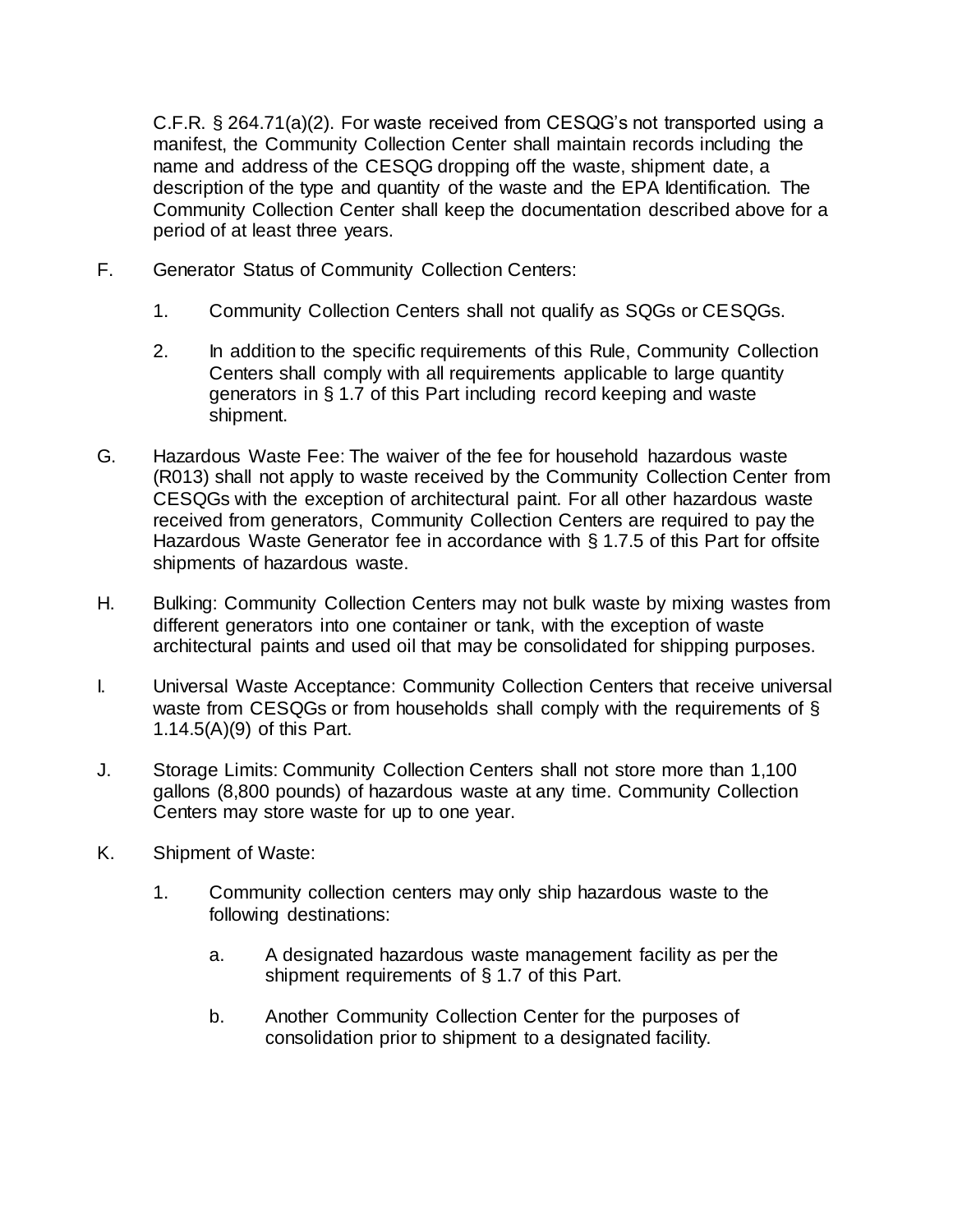L. CESQG and HHW Status of the Waste: When CESQG or household hazardous waste is received by a Community Collection Center it shall be considered to be generated by the facility. At this point, it shall be fully regulated as hazardous waste generated by a Large Quantity Generator as per § 1.7 of this Part.

### **1.12.2 Paint Collection Centers:**

- A. This rule shall apply to Paint Collection Centers as defined in § 1.5 of this Part. Paint Collection Centers may only collect hazardous waste in the form of architectural paint that is either Household Hazardous Waste or hazardous waste from Conditionally Exempt Small Quantity Generators. Paint Collection Centers may also become a universal waste handler by following the requirements outlined in § 1.14 of this Part.
- B. As with other wastes, a determination as to whether architectural paint is a hazardous waste must be made using analysis or generator knowledge as described in § 1.7 of this Part.
- C. Notification: Paint Collection Centers shall file a Notification on a form provided by the Department. There is no fee for registration of Paint Collection Centers.
- D. Use of a Manifest: Paint Collection Centers shall track all outgoing shipments of paint waste on either a hazardous waste manifest or a bill of lading. These shipping documents shall be maintained for a minimum of three (3) years.
- E. Certification by Generators: Prior to receiving hazardous waste, Paint Collection Centers shall ensure that all generators certify in writing their status as a CESQG. Paint Collection Centers shall maintain these records for at least three years.
- F. Recordkeeping: If hazardous waste is received on a manifest from a CESQG, the Paint Collection Center shall sign and date the manifest as required by 40 C.F.R. § 264.71. For waste received from generators not transported using a manifest, the Paint Collection Center shall maintain records including the name and address of the person dropping off the waste as well as the date, description and quantity of the waste. The Paint Collection Centers shall keep the documentation described above for a period of at least three years.
- G. Hazardous Waste Fee: Architectural paint waste received by a Paint Collection Center is exempt from the fee. It may be shipped offsite on a bill of lading or manifest, as appropriate, without payment of the Hazardous Waste Fee.
- H. Bulking: Paint Collection Centers may bulk architectural paints for shipping purposes.
- I. Storage Limits: Paint Collection Centers shall not store more than 1,100 gallons (8,800 pounds) of paint waste. Paint Collection Centers may store waste for up to one year.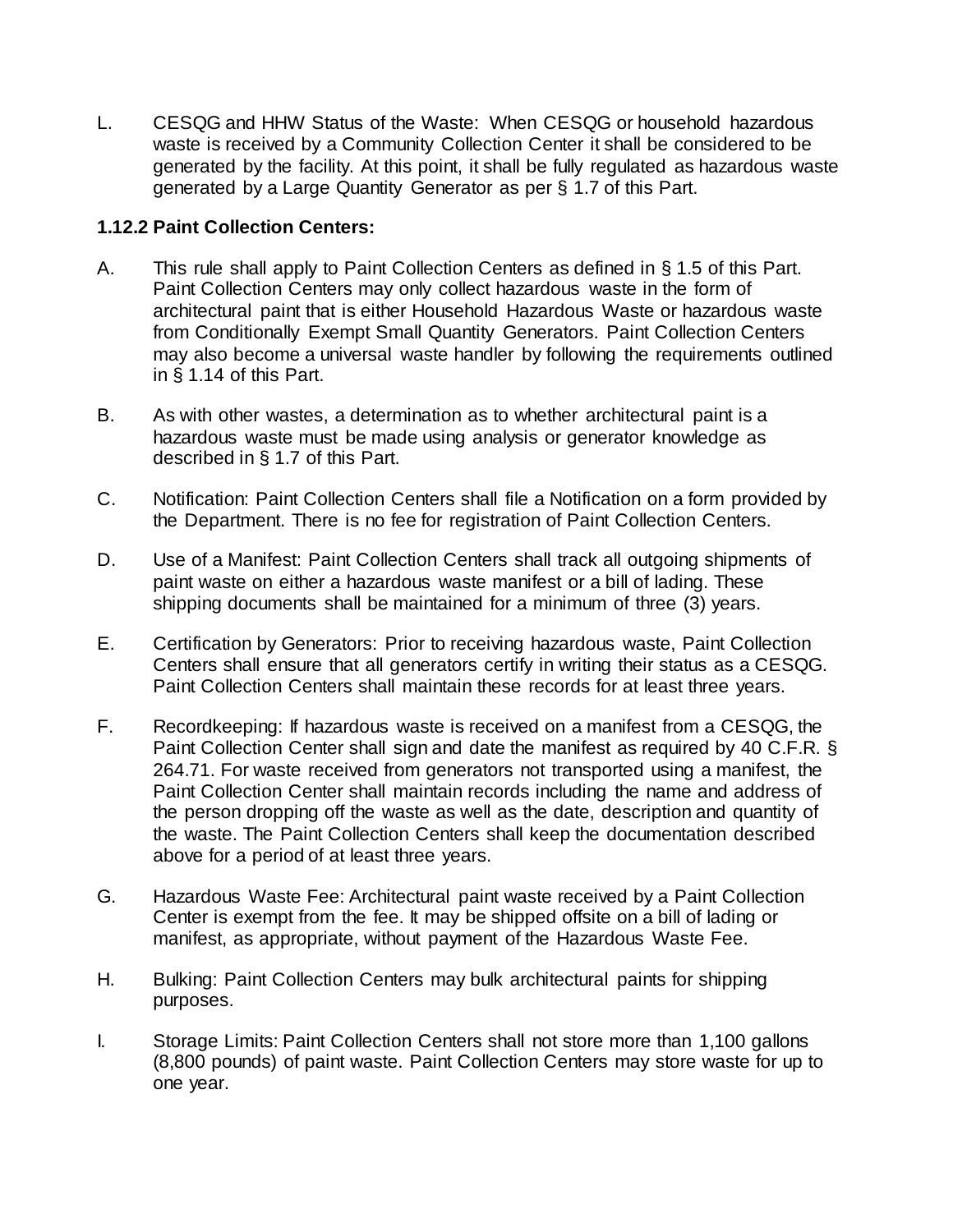- J. Storage of Architectural Paint:
	- 1. Paint Collection Centers shall store paint collected in the following manner:
		- a. The paint shall be stored:
			- (1) In structurally sound collection containers that show no visible evidence of leakage, spillage or damage that could cause leakage under reasonably foreseeable conditions and
			- (2) In a secure area, away from ignition sources, storm drains and floor drains.
	- 2. Collection containers must be kept closed except when adding containers of post-consumer paint that have been collected from consumers. A collection container must be labeled with the words "Waste Paint." or each waste storage area must be marked with a sign that states "Waste Paint Storage".
	- 3. In addition to the requirements contained in this rule, Architectural Paint will also be subject to any requirements in an approved Rhode Island Architectural Paint Stewardship Program Plan.
	- 4. Paint that is a hazardous waste is stored for no more than one year.
- K. Shipment of Waste:
	- 1. Paint collection centers may only ship hazardous waste to the following destinations:
		- a. A designated hazardous waste management facility as per the shipment requirements of § 1.7 of this Part.
		- b. A Community Collection Center authorized by the Department under § 1.11.1 of this Part.
		- c. Another Paint Collection Center. If the Paint Collection Center is not located in Rhode Island, it must be authorized to collect paint by the appropriate regulatory authority.

# **1.13 Requirements for Circuit Board Recycling Operations**

A. A facility may conduct shredding, crushing or other size reduction activities of circuit boards in accordance with the conditions specified in 40 C.F.R. § 261.4(a)(14) provided that they notify the Department in writing of this activity. Notification should occur 30 days prior to operation of a new facility and within 90 days of promulgation of these regulations for existing facilities.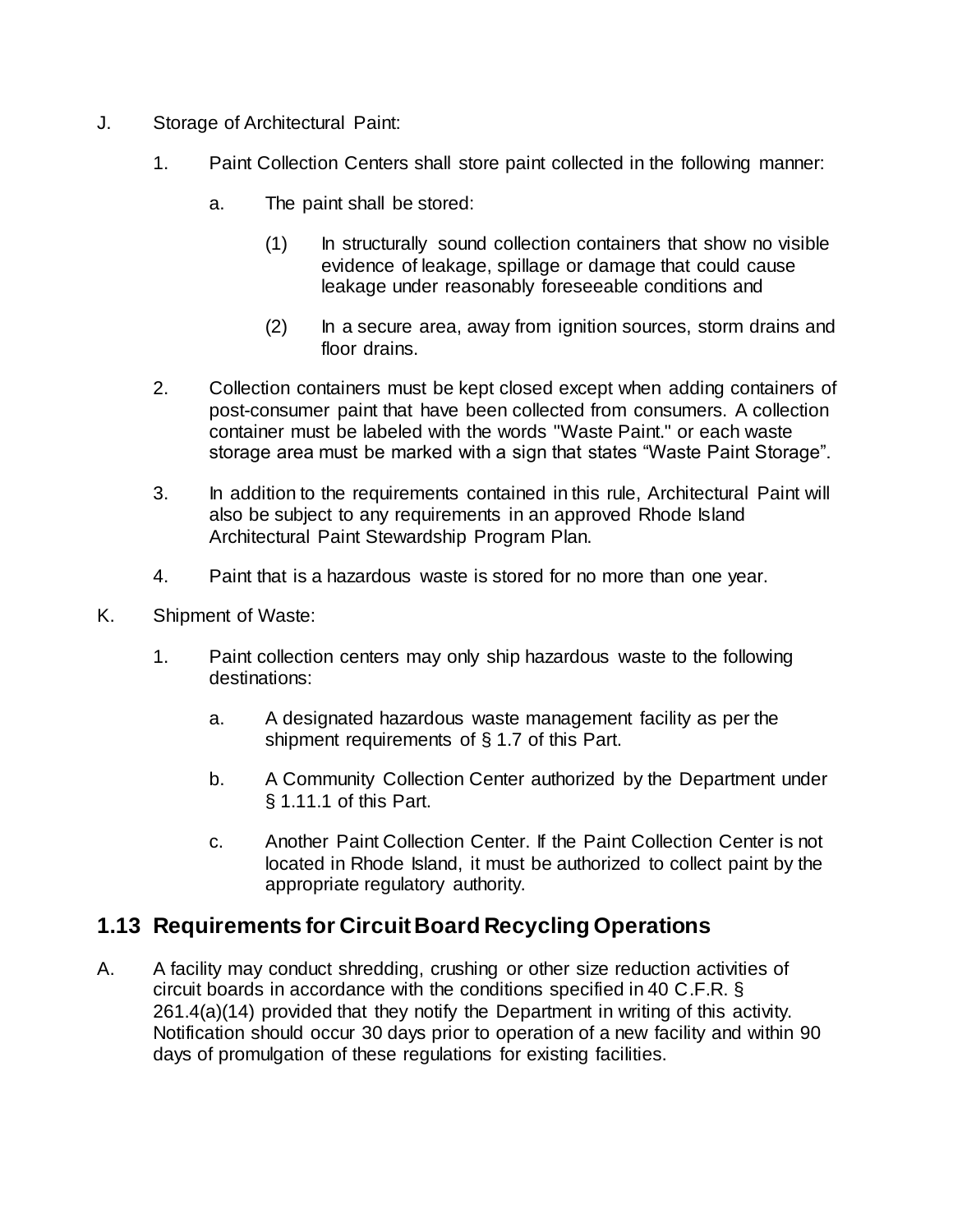B. A facility that shreds, crushes, heats, or otherwise treats a used electronic device or a component thereof (other than circuit boards), or that breaks the cathode ray tube in any used electronic device, must meet all applicable requirements of 40 C.F.R. §§ 264, 265, 266, 268, 270 and 124, and §§ 1.9 and 1.10 of this Part.

# **1.14 UniversalWaste**

## **1.14.1 Requirements for Universal Waste:**

- A. The wastes listed in this § 1.14 are exempt from regulation under 40 C.F.R. §§ 262 through 270 except as specified in 40 C.F.R. Part 273 and § 1.14 of this Part, and therefore are not fully regulated as hazardous waste provided that they are handled in full compliance with the requirements of this Part. The wastes listed in this Part are subject to regulation under 40 C.F.R. Part 273 and this Part:
	- 1. Batteries as described in 40 C.F.R. § 273.2
	- 2. Pesticides as described in 40 C.F.R. § 273.3
	- 3. Mercury-containing equipment as described in 40 C.F.R. § 273.4.
	- 4. Lamps as described in 40 C.F.R. § 273.5.
	- 5. Used electronics as described in § 1.14.2 of this Part,
	- 6. Silver-containing photo fixing solutions as described in § 1.14.3 of this Part.

## **1.14.2 Applicability –Used Electronics:**

- A. The requirements of 40 C.F.R. Part 273 and this § 1.14 of this Part apply to persons managing used electronics, as defined in § 1.5 of this Part, that have become wastes. Used Electronic wastes that exhibit a hazardous characteristic and that do not fall within the scrap metal exclusions in 40 C.F.R. § 261.4(a)(13) or § 261.6(a)(3)(ii), shall be managed as universal waste (or hazardous waste). R.I. Gen. Laws Chapter 23-24.10, "Electronic Waste Prevention, Reuse and Recycling Act", bans the disposal of various types of used electronic devices at solid waste facilities.
	- 1. A used electronic device becomes a waste on the date it is discarded. An unused electronic device becomes a waste on the date the handler decides to discard it.
	- 2. The requirements of 40 C.F.R. Part 273 do not apply to persons managing the following used electronics: Used electronics that are not yet wastes under § 1.5 of this Part and 40 C.F.R. Part 261. § 1.14.2(A) of this Part describes when used electronics become wastes.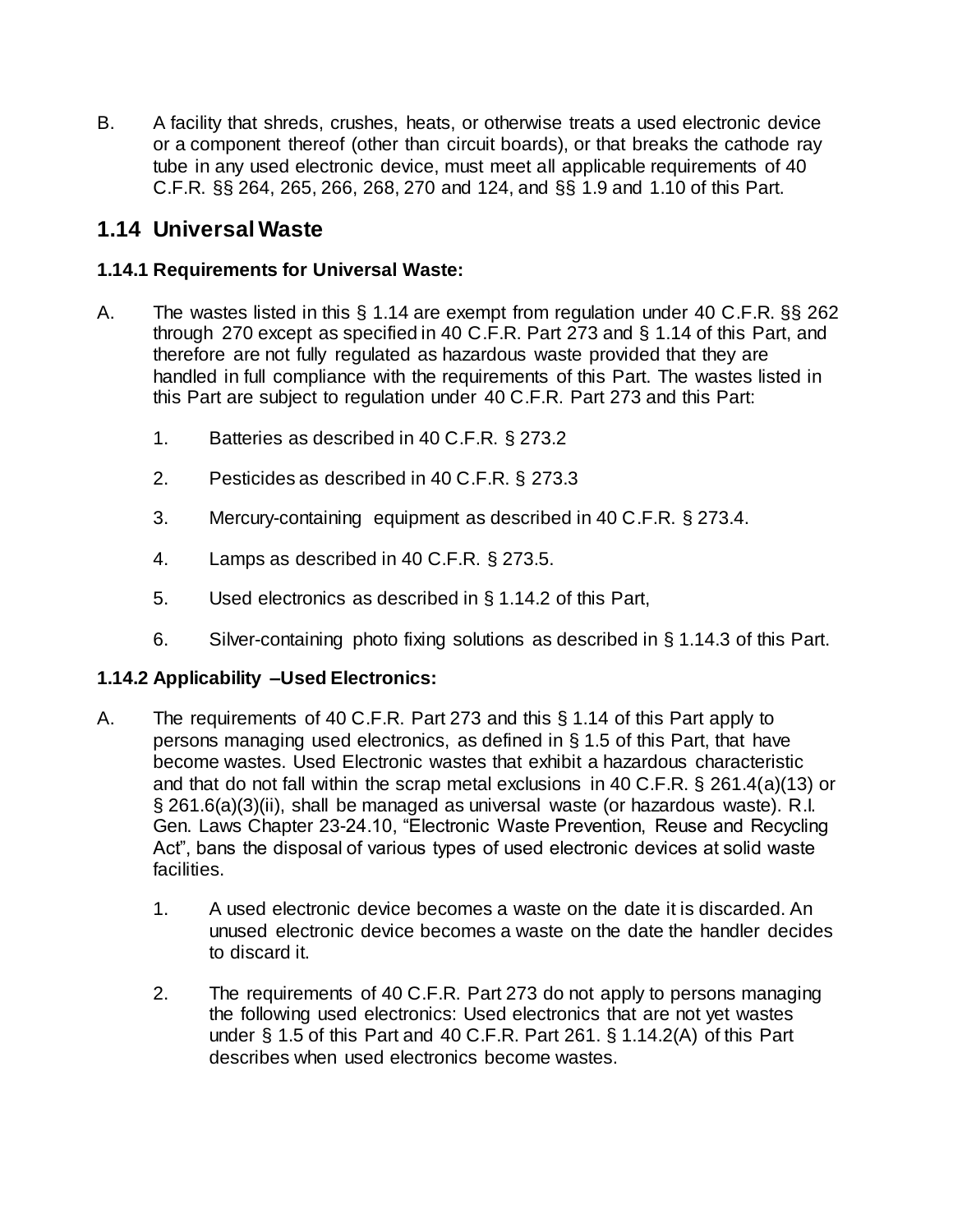3. Nothing in this rule is intended to override R.I. Gen. Laws Chapter 23-24.10, Electronic Waste Prevention, Reuse and Recycling Act, that bans the disposal of various types of used electronic devices at Rhode Island Solid Waste Facilities.

### **1.14.3 Applicability – Silver-containing photo fixing solutions:**

- A. The requirements of 40 C.F.R. Part 273 and this § 1.14 of this Part apply to persons managing silver containing photo fixing solutions, as defined in § 1.5 of this Part, that have become wastes, as defined in § 1.5 of this Part, when the wastes are hazardous wastes.
	- 1. A Waste silver-containing photo fixing solution is a hazardous waste if it exhibits one or more of the characteristics identified in 40 C.F.R. Part 261, Subpart C. A silver-containing photo fixing solution becomes a waste on the date it is discarded. An unused silver-containing photo fixing solution becomes a waste on the date the handler decides to discard it.
	- 2. The requirements of 40 C.F.R. Part 273 do not apply to persons managing the following silver-containing photo fixing solutions:
		- a. Silver-containing photo fixing solutions that are not yet wastes under 40 C.F.R. Part 261. § 1.14.3(A) of this Part describes when silvercontaining photo fixing solutions become wastes.
		- b. Silver-containing photo fixing solutions that are not hazardous waste. § 1.14.3(A) of this Part describes when silver containing photo fixing solutions are hazardous waste.
	- 3. Other wastes from photo processing operations that exhibit one or more of the characteristics of hazardous waste, including wastes from system cleaning (acid regenerants, system cleaners, and photographic activators (hazardous waste code D002), dichromate based cleaners (hazardous waste code D007), and off-specification chemicals (hazardous waste code D001 and D002), shall be managed as hazardous waste (not universal waste).

#### **1.14.4 Requirements for Universal Waste Handlers and Transporters:**

- A. The following applies to universal waste handlers and universal waste transporters, relative to the universal wastes listed in § 1.14.1 of this Part:
	- 1. The requirements of 40 C.F.R. Part 264 and 40 C.F.R. Part 265 do not apply, when handling these wastes.
	- 2. These handlers and transporters are exempt from 40 C.F.R. §§ 268.7 and 268.50, for these hazardous wastes.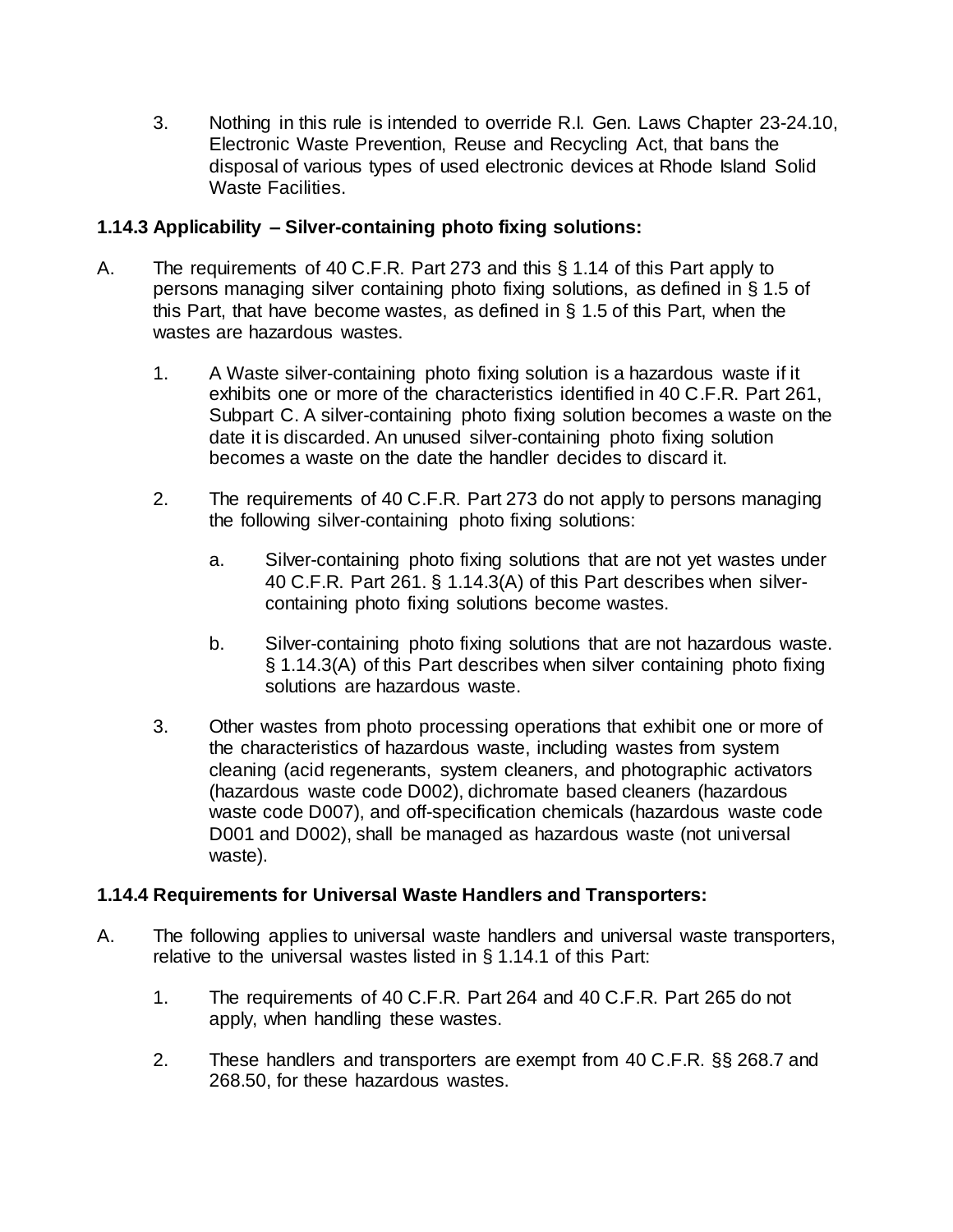- 3. These handlers and transporters are not required to obtain a RCRA permit in order to manage these wastes.
- 4. These handlers and transporters are subject to regulation under 40 C.F.R. Part 273 and per the requirements of § 1.14 of this Part.
- 5. Handlers and transporters that export universal waste are subject to the export requirements of 40 C.F.R. § 273.20 (small quantity handlers), 40 C.F.R. § 273.40 (large quantity handlers) or 40 C.F.R. § 273.56 (transporters) as applicable.

#### **1.14.5 Standards for Universal Waste Management:**

- A. 40 C.F.R. Part 273 is incorporated by reference in its entirety, except 40 C.F.R. § 273.3(b)(1) relative to disposal of recalled or unused pesticides (since 40 C.F.R. § 262.70, the farmer exemption, is not recognized by the Department), and as otherwise provided in these rules. (See also definition of "EPA" for portions of the C.F.R. where "EPA" is replaced by "Department").
	- 1. 40 C.F.R. § 273.1 Scope: The provisions are incorporated by reference with the following changes to 40 C.F.R. § 273.1(a):
		- a. Add "(5) Used electronics as defined in this Part."
		- b. Add "(6) silver-containing photo fixing solutions as defined in these Rules."
	- 2. 40 C.F.R. § 273.2 Applicability-Batteries: The provisions are incorporated by reference with the following change:
		- a. Add "(d) Exceptions to 40 C.F.R. § 273.2(b)(3). Waste nickelcadmium, mercury oxide, and lead acid dry cell batteries shall be managed as universal waste (or hazardous waste) whether or not they exhibit a hazardous characteristic. The disposal of these wastes at solid waste facilities is prohibited, per the solid waste disposal ban in R.I. Gen. Laws Chapter 23-60.1, "Dry Cell Battery Control".
	- 3. 40 C.F.R. § 273.4 Applicability- Mercury-Containing Equipment: The provisions are incorporated by reference with the following changes:
		- a. Delete 40 C.F.R. § 273.4(b)(2).
		- b. Add 40 C.F.R. § 273.4(d) to read as follows: "Waste Mercurycontaining equipment shall be managed as universal waste (or hazardous waste) whether or not it exhibits a hazardous characteristic. The disposal of these wastes at solid waste facilities is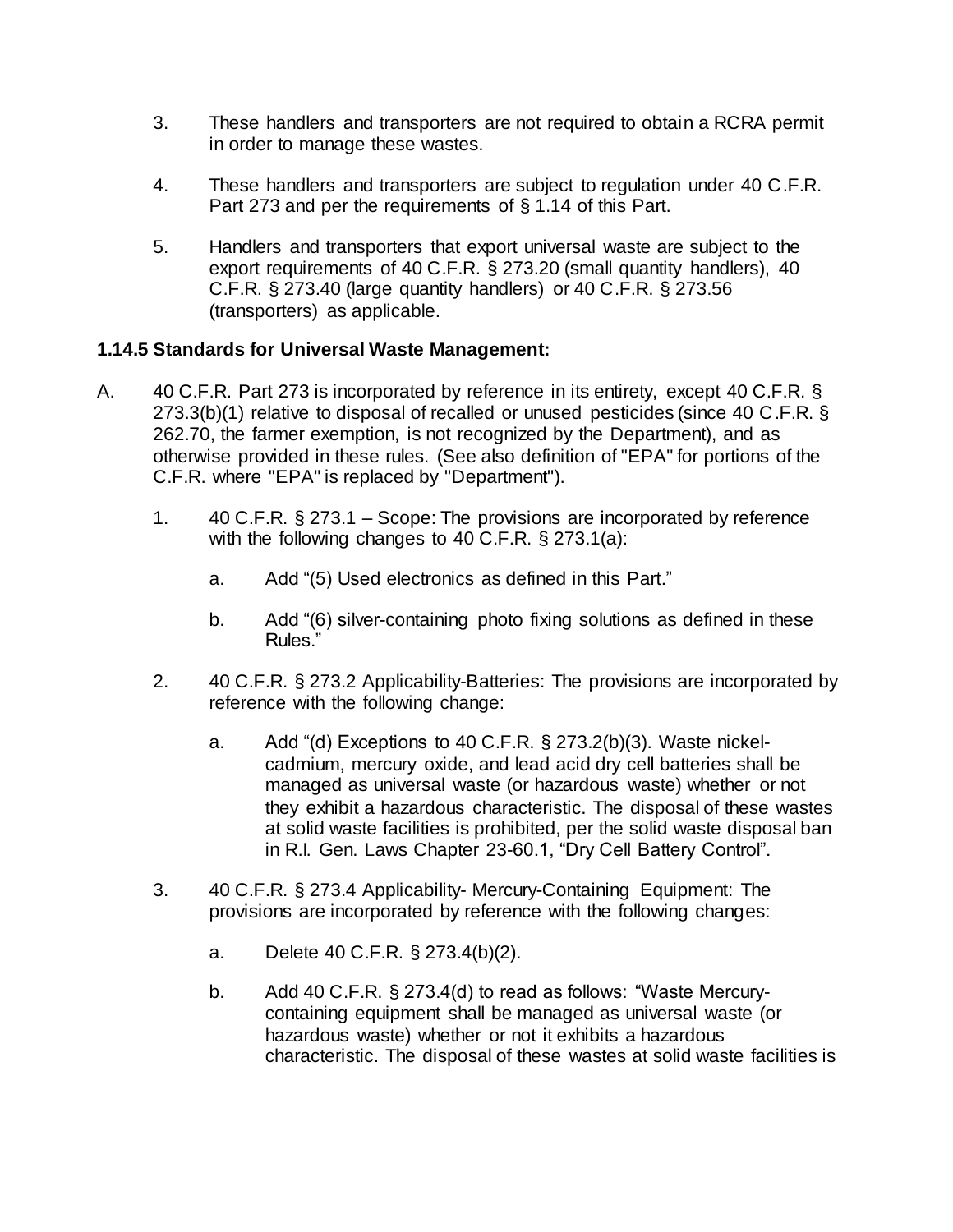prohibited, per R.I. Gen. Laws Chapter 23-24.9, "Mercury Reduction and Education Act".

- 4. 40 C.F.R. § 273.5 Applicability- Lamps: The provisions are incorporated by reference with the following changes:
	- a. Delete 40 C.F.R. § 273.5(b)(2).
	- b. Add 40 C.F.R. § 273.5(d) to read as follows: "Waste lamps shall be managed as universal waste (or hazardous waste) if they meet the federal or state definition of hazardous waste. Lamps that contain mercury at levels below the federal standard are still Rhode Island Hazardous Wastes (R009) if they have any added mercury. The disposal of these wastes at solid waste facilities is prohibited, except as provided in § 1.14.5(A)(5)(b) of this Part (household exemption), per the solid waste disposal ban on lamps in R.I. Gen. Laws Chapter 23-24.9 "Mercury Reduction and Education Act"".
	- c. Lamp ballasts containing PCB's shall be managed as a hazardous waste (See definition of PCB Waste- R007 in § 1.5 of this Part) in accordance with § 1.7 of this Part.
- 5. 40 C.F.R. § 273.8– Applicability–household and conditionally exempt small quantity generator waste.
- 6. 40 C.F.R. § 273.8 is not incorporated by reference. Instead, the following provisions shall apply:
	- a. Persons who are household hazardous waste collection facilities, as described in § 1.7 of this Part, and who handle wastes of the types described in the "Universal Waste" definition in § 1.5 of this Part, shall either handle those wastes in compliance with all requirements applicable to hazardous waste generators as provided in § 1.7 of this Part or shall handle those wastes as universal wastes per the requirements of this part.
	- b. Persons who are conditionally exempt small quantity generators and who:
		- (1) Generate waste batteries (except for waste nickel-cadmium, mercuric oxide, and lead acid dry cell batteries), waste pesticides, and/or silver- containing photo fixing solutions as described in the "Universal Waste" definition in § 1.5 of this Part shall either handle those wastes as hazardous waste in compliance with the requirements of § 1.7 of this Part or shall handle those wastes as universal wastes per the requirements of this part.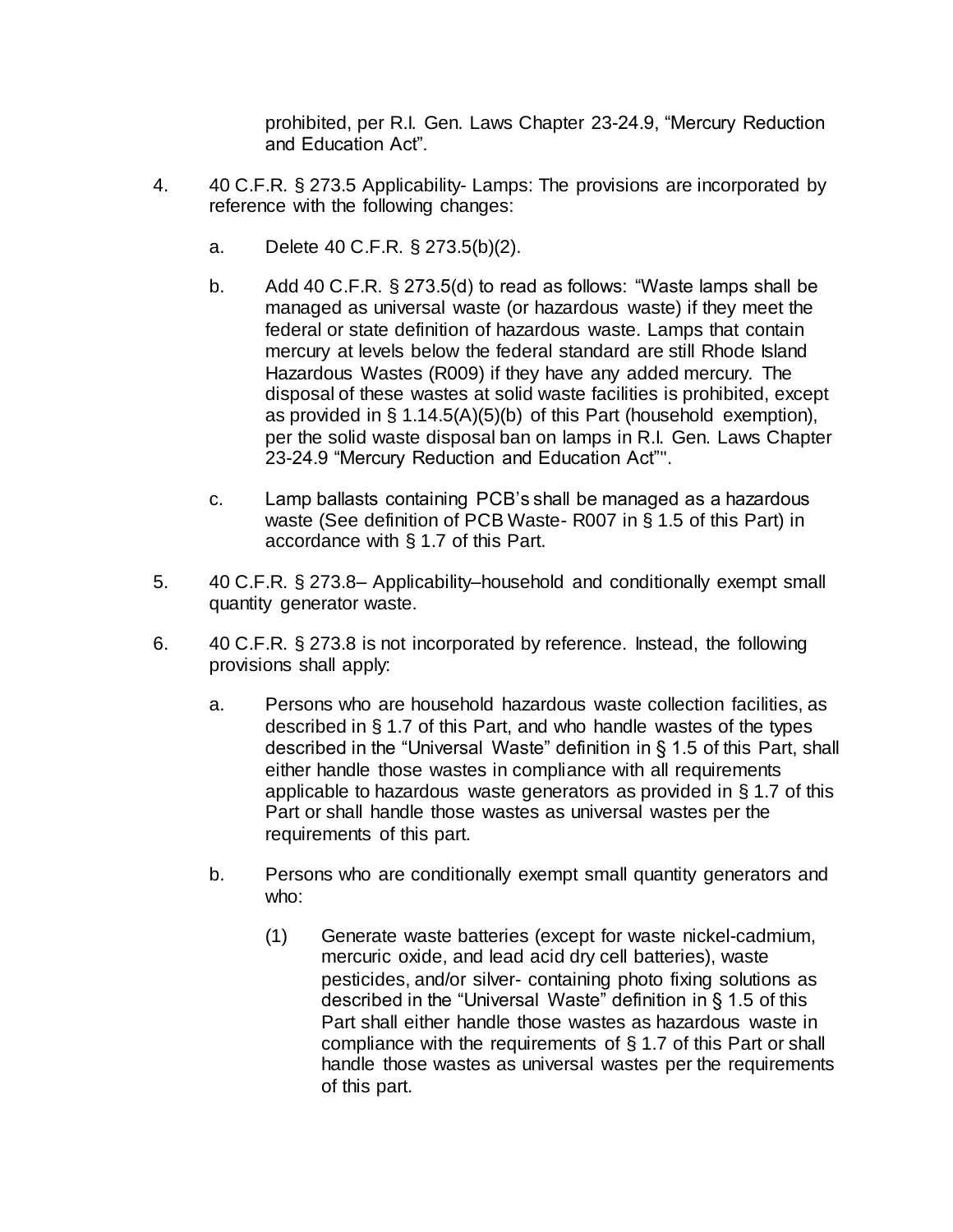- (2) Generate and dispose of certain waste dry cell batteries (i.e., waste nickel-cadmium, mercuric oxide, or lead acid dry cell batteries), used electronics, waste mercury- containing equipment and/or waste lamps as defined in the "Universal Waste" definition in § 1.5 of this Part shall either dispose of these wastes as hazardous waste or universal waste per the requirements of this part. This satisfies the solid waste disposal ban in R.I. Gen. Laws Chapters 23-60.1, 23-24.10, and 23-24.9.
- c. Persons who commingle regulated universal wastes with wastes of the types described in the "Universal Waste" definition in § 1.5 of this Part from households or from Conditionally Exempt Small Quantity Generators, shall handle the commingled wastes as hazardous wastes or universal wastes per the requirements of this part.
- 7. 40 C.F.R. § 273.9– Definitions: The provisions are incorporated by reference with the following changes:
	- a. Replace the definition of "Large Quantity Handler of Universal Waste" with the § 1.5 of this Part definition of "Large Quantity Handler of Universal Waste".
	- b. Replace the definition of "Small Quantity Handler of Universal Waste" with the § 1.5 of this Part definition of "Small Quantity Handler of Universal Waste".
	- c. Add to the definition of "Universal Waste" "(5) Used electronics as defined in this Part."
	- d. Add to the definition of "Universal Waste" "(6) Silver-containing photo fixing solutions as defined in this Part."
	- e. In the definition of "Destination facility" add the following after the last sentence: "A facility that shreds, crushes, heats, or otherwise treats a used electronic device or a component thereof (other than circuit boards), or that breaks the cathode ray tube in any universal waste used electronic device is a destination facility."
- 8. 40 C.F.R. § 273.11 Prohibitions: The provisions are incorporated by reference with the following changes:
	- a. Add "(c) Prohibited from shredding, crushing or intentionally breaking universal waste except as provided in § 1.8 in this Part."
	- b. Add "(d) Prohibited from managing a significant number of broken items of universal waste of any given type on any day as universal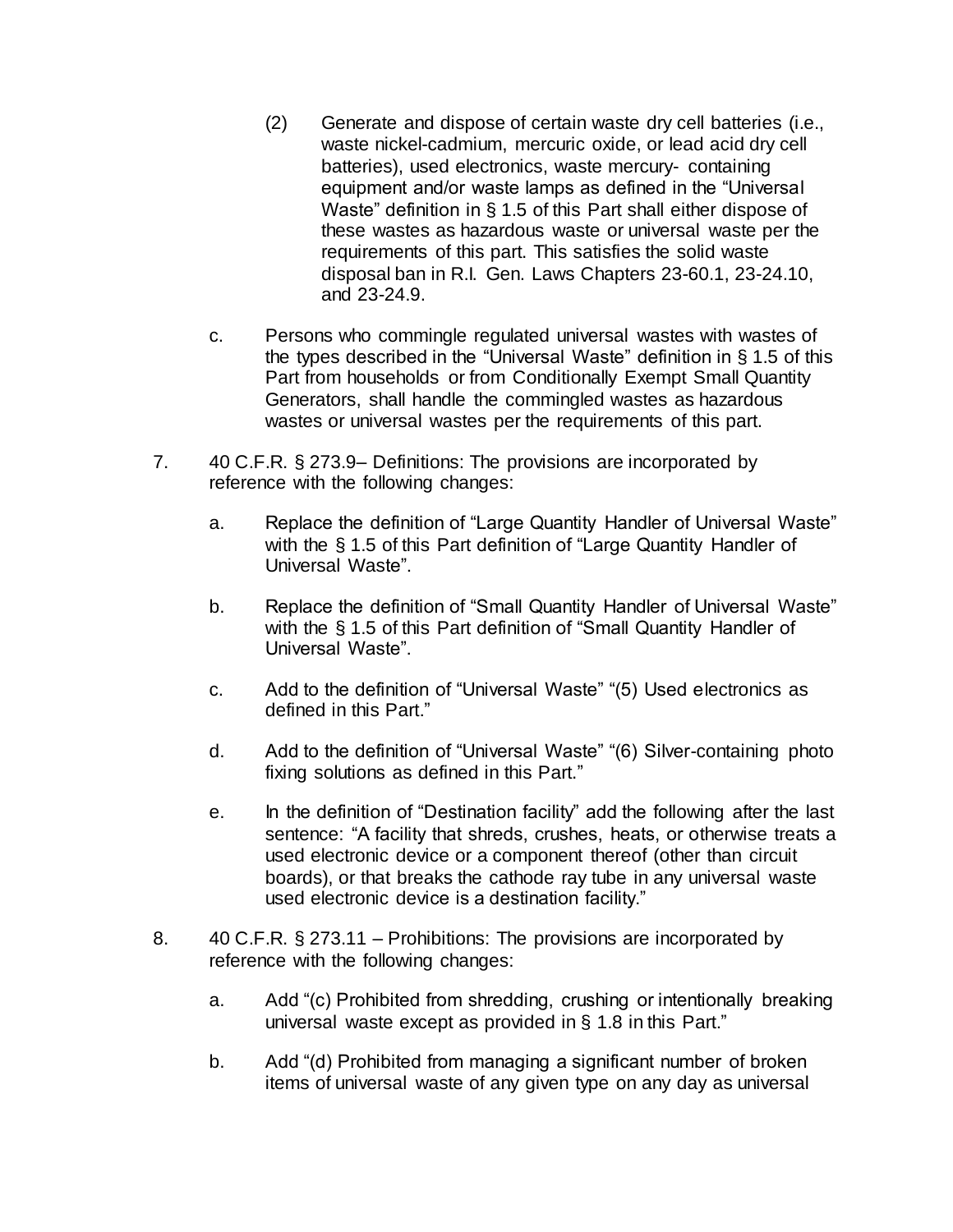waste. An insignificant number of items of unintentionally broken waste may be managed as universal waste, provided that they are immediately managed to prevent releases of any universal waste or component of universal waste to the environment. For the purposes of these regulations, physical breakage of one item or less than 10% of the total items in storage onsite at any given time shall be considered insignificant.

- 9. 40 C.F.R. § 273.13 Waste Management: The provisions are incorporated by reference with the following changes:
	- a. Add "(e) Used electronics. A small quantity handler of universal waste shall manage used electronics that are universal wastes in a way that prevents releases of any universal waste or component of a universal waste to the environment, as follows:
		- (1) Store all used electronics inside a building with a roof and four walls or in a portable storage unit that is completely enclosed and weatherproof, or in the cargo-carrying portion of a truck, such as a trailer. Storage shall be in a manner that prevents used electronics from being exposed to the environment and ensures that all used electronics are handled, stored and transported in a manner that maintains the reuse or recyclability of any such used electronic or component thereof.
		- (2) A small quantity handler of universal waste shall contain any cathode ray tube(s) from used electronic device and other used electronics that shows evidence of breakage, leakage, spillage, or damage that could cause the release of glass particles or other hazardous constituents under reasonable foreseeable conditions in a container. The container shall be closed, structurally sound, compatible with the contents of the cathode ray tube(s) and other used electronics, and must lack evidence of breakage, leakage, spillage, or damage that could cause the release of glass particles or other hazardous constituents under reasonably foreseeable conditions. Any released glass particles, other constituents, and clean-up residues resulting from the breakage, leakage, spillage, or damage of cathode ray tube(s) or used electronics shall be managed as universal waste or hazardous waste, whether or not they exhibit a hazardous characteristic. The disposal of these wastes at solid waste facilities is prohibited, per the solid waste disposal ban in R.I. Gen. Laws Chapter 23-24.10, "Electronic Waste Prevention, Reuse and Recycling Act".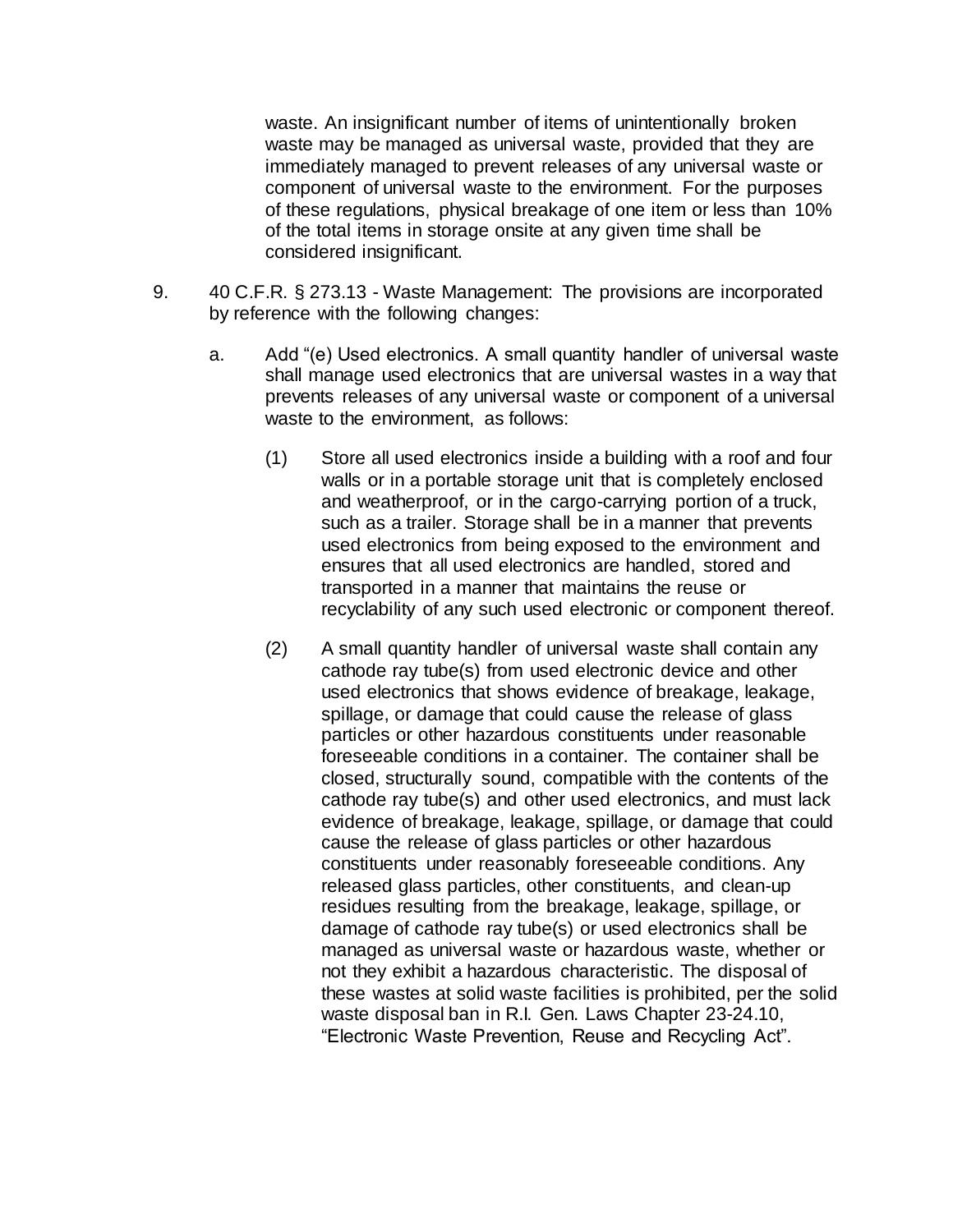- (3) A small quantity handler of universal waste may conduct the following activities:
	- (AA) Sorting display devices/cathode ray tubes or other used electronics by type;
	- (BB) Managing different types of display devices/cathode ray tubes or other used electronics in the same container;
	- (CC) Testing display devices/cathode ray tubes or other used electronics to determine if they are capable of being returned to service;
	- (DD) Removing cathode ray tubes or other used electronics from display device casings;
	- (EE) Disassembling used electronics to separate batteries, circuit boards, or other components for the purpose of marketing, reselling, reusing or recycling such components, provided no treatment is occurring;
	- (FF) Receive and handle circuit boards provided that mercury switches/relays, nickel-cadmium batteries and lithium batteries are removed prior to processing or shipment offsite."
- (4) A small quantity handler of universal waste may also conduct shredding, crushing, or other size reduction activities of circuit boards in accordance with the conditions specified in 40 C.F.R. § 261.4(a)(14) provided they notify the Department in writing of this activity. Notification should occur 30 days prior to operation of a new facility and within 90 days of promulgation of these regulations for existing facilities.
- (5) A small quantity handler of universal waste shall not conduct the following activity: Breaking of cathode ray tubes in used electronic devices.
- (6) A small quantity handler of universal waste may disassemble used electronics provided that the handler:
	- (AA) Ensures that used electronics are disassembled in a manner designed to prevent the release of any universal waste or component of universal waste to the environment;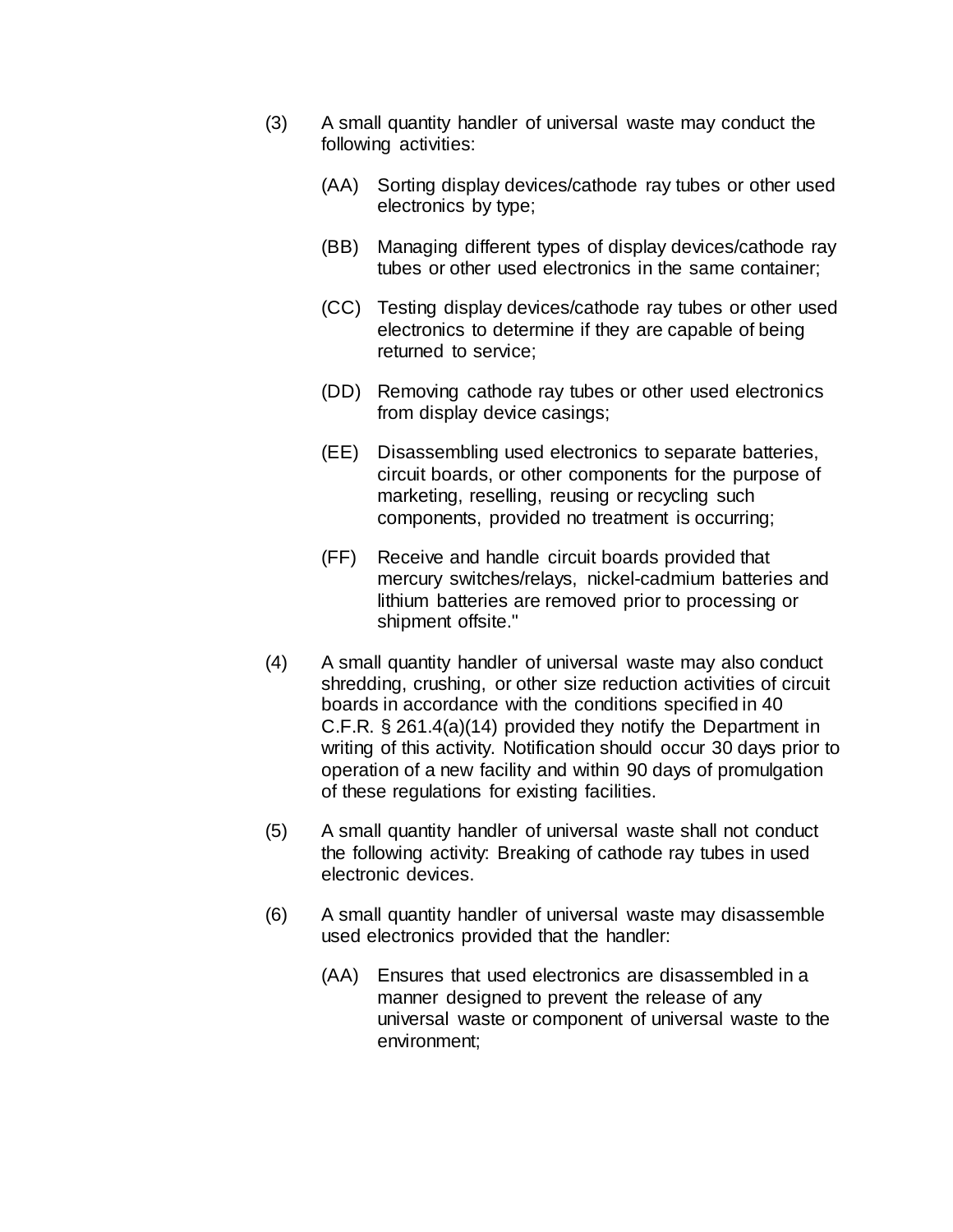- (BB) Ensures that the disassembly operations are performed safely by developing and implementing a written procedure detailing how to safely disassemble each used electronic device managed at the facility. This procedure shall include: the type of equipment to be used to disassemble the used electronic device safely, operation and maintenance of equipment, segregation of incompatible wastes and proper waste management practices;
- (CC) Ensures that a spill clean-up kit is readily available to immediately clean up spills or leaks of the contents of the used electronic device that may occur during disassembly operations;
- (DD) Segregates and transfers the disassembled electronic components to containers that meet the requirements of § 1.14 of this Part.
- (EE) Ensures that employees are thoroughly familiar with the procedures for disassembling used electronics, proper waste handling, and emergency procedures relevant to their responsibilities during normal facility operations and emergencies and
- (FF) Maintains a system to ensure compliance with the written disassembling and management procedures.
- b. Add "(f) Universal Waste Silver-containing photo fixing solutions. A small quantity handler of universal waste shall manage universal waste silver-containing photo fixing solutions in a way that prevents releases of any universal waste or component of universal waste to the environment. The universal waste silver-containing photo fixing solutions shall be contained in one or more of the following:
	- (1) A container that remains closed, structurally sound, compatible with the silver-containing photo fixing solutions, and that lacks evidence of leakage, spillage, or damage that could cause leakage under reasonably foreseeable conditions; or
	- (2) A container that does not meet the requirements of the above listed rule may be managed by placing it in an overpack container that does meet the requirements of this Part; or
	- (3) A tank that meets the requirements of the tank provisions in  $\S$ 1.7.12 of this Part; or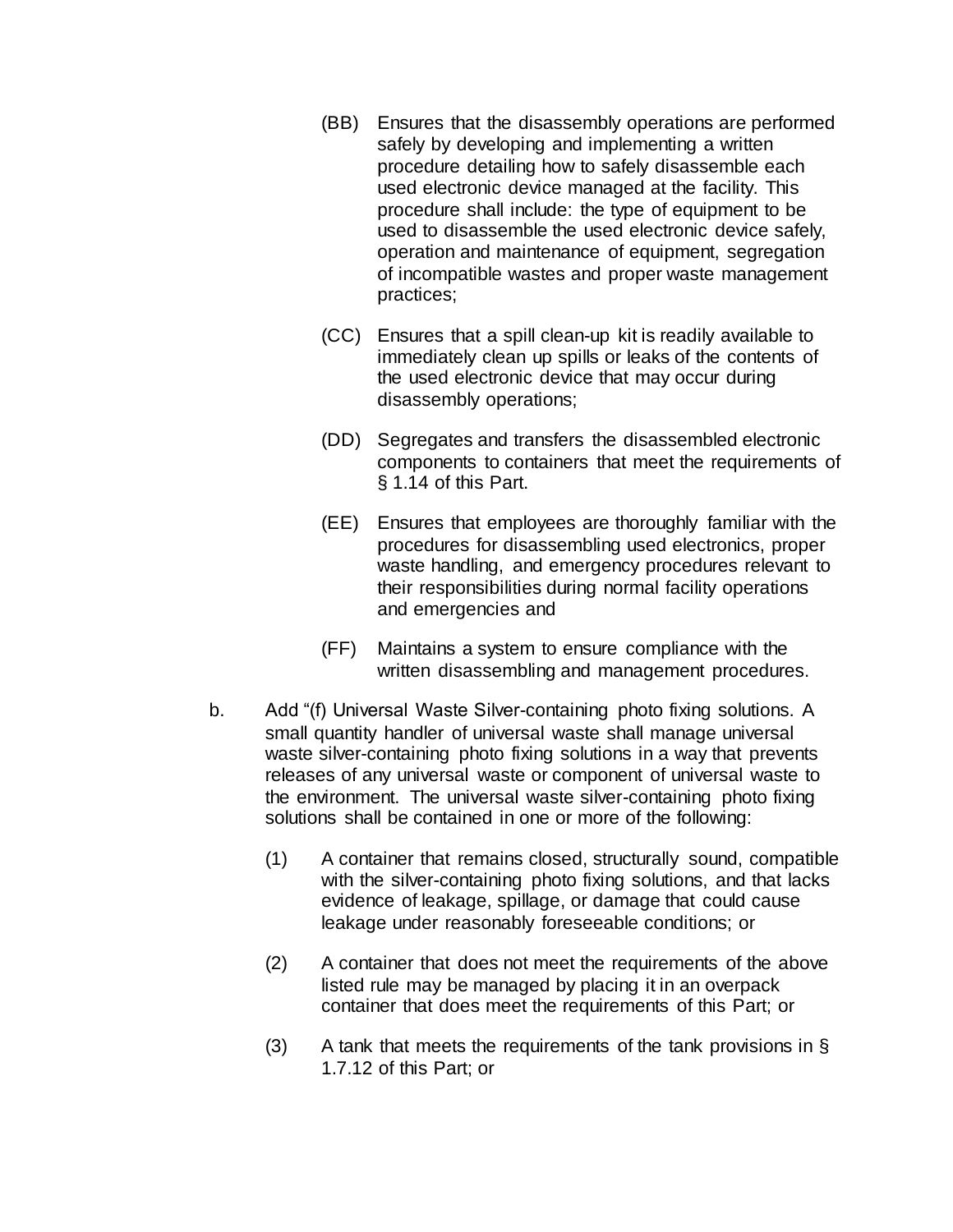- (4) A transport vehicle or vessel that is closed, structurally sound, compatible with the silver-containing photo fixing solutions, and that lacks evidence of leakage, spillage, or damage that could cause leakage under reasonably foreseeable conditions."
- c. Regarding Mercury Containing Equipment: Delete 40 C.F.R. § 273.13(c)(4)(iii) and replace with "(iii) if the mercury containing wastes, and/or residues containing mercury is not a characteristic hazardous waste, such waste shall still be handled as universal waste (or hazardous waste). The disposal of these wastes at solid waste facilities is prohibited, per the solid waste disposal ban in R.I. Gen. Laws Chapter 23-24.9 "Mercury Reduction and Education Act"."
- 10. 40 C.F.R. § 273.14 Labeling/marking: The provisions are incorporated by reference with the following changes:
	- a. Add "(f) Used electronic devices or containers of used electronic devices shall be clearly labeled (or clearly marked) as follows:
		- (1) Cathode ray tubes shall be labeled with one of the following phrases: "Universal Waste- Cathode Ray Tube(s)", "Waste Cathode Ray Tube(s)" or "Used Cathode Ray Tube(s)".
		- (2) Other used electronic devices (that are not cathode ray tubes) shall be labeled with one of the following phrases: "Universal Waste- "Used Electronic Devices not containing CRTs".
		- (3) Containers with both cathode ray tubes and other used electronic devices shall be labeled with the following phrase: "Universal Waste- Used Electronic Devices with CRTs"
	- b. Add "(g) A container, (or multiple container package unit), tank, transport vehicle or vessel in which used universal waste silver containing photo fixing solutions as described in § 1.14.3 of this Part are contained shall be labeled or marked clearly with either of the phrases "Universal Waste- Silver-Containing Photo Fixing Solution(s)" or "Waste-Silver-Containing Photo Fixing Solution(s)".
- 11. 40 C.F.R. § 273.18 Off-site shipments. The provisions are incorporated by reference with the following change: in paragraph (g) replace "appropriate regional EPA office" and "EPA regional office" with "Department".
- 12. 40 C.F.R. § 273.31 Prohibitions. The provisions are incorporated by reference with the following changes: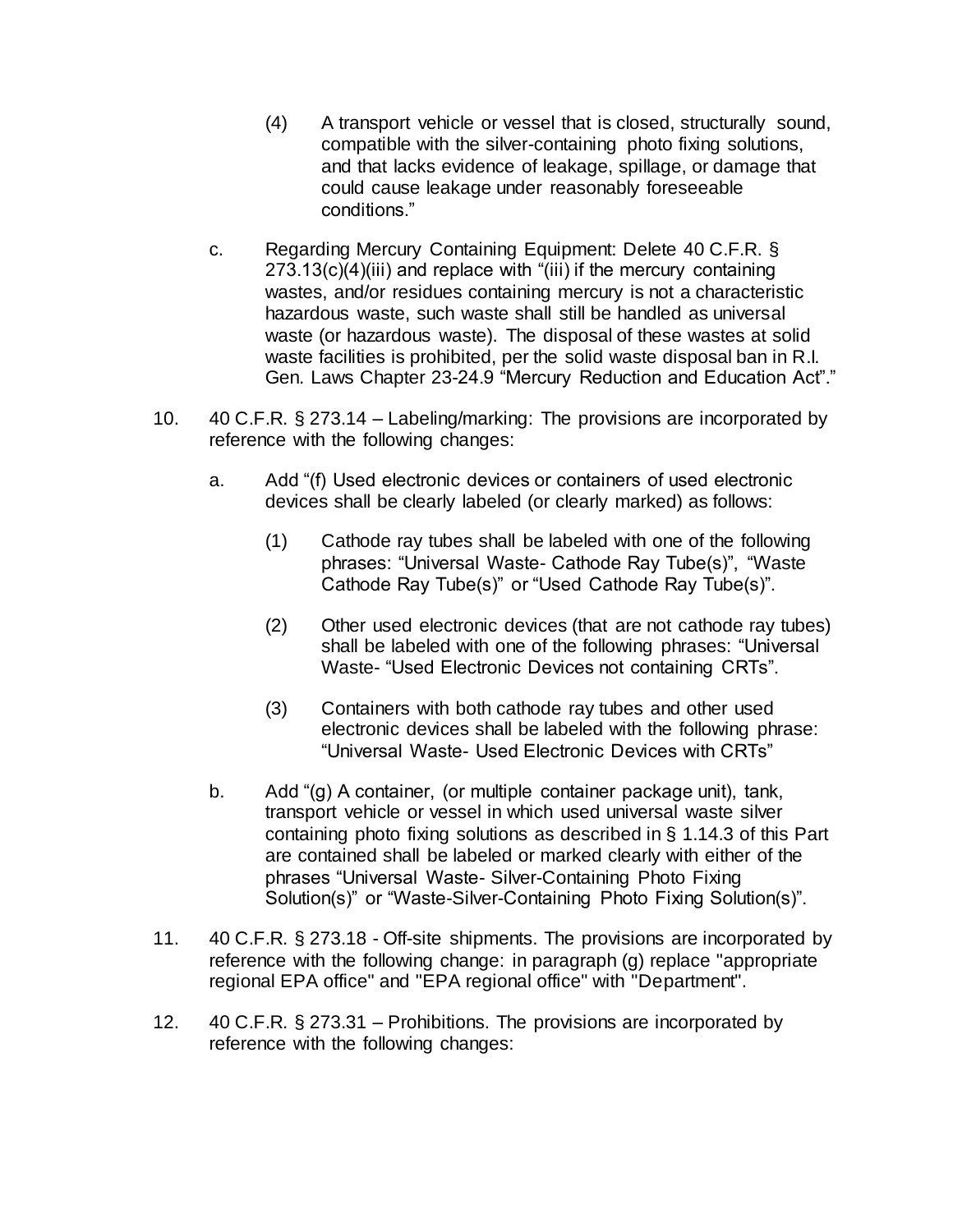- a. Add "(c) Prohibited from shredding, crushing or intentionally breaking universal waste except as provided in § 1.14.5(A)(14) of this Part ("Waste Management")."
- b. Add "(d) Prohibited from managing a significant number of broken items of universal waste of any given type on any day as universal waste. An insignificant number of items of unintentionally broken waste may be managed as universal waste, provided that they are immediately managed to prevent releases of any universal waste or component of universal waste to the environment. For the purposes of these regulations, physical breakage of one item or less than 10% of the total amount of universal waste items in storage onsite at any time shall be considered insignificant."
- 13. 40 C.F.R. § 273.32 Notification. The provisions are incorporated by reference with the following changes:
	- a. In 40 C.F.R.  $\S 273.32(a)(1)$ , after "5000-kilogram storage limit" add "(or the 20,000-kilogram storage limit for used electronics)"
	- b. Revise 40 C.F.R.  $\S$  273.32(b)(4) to read "A list of all types of universal waste managed by the handler (e.g. batteries, pesticides, mercury-containing equipment, lamps, used electronics, and silvercontaining photo fixing solutions);
	- c. In 40 C.F.R. § 273.32(b)(5), after "5000 kg of universal waste" add "(or 20,000 kg of used electronics)"
- 14. 40 C.F.R. § 273.33 Waste Management. The provisions are incorporated by reference with the following changes:
	- a. Add "(e) Used electronics. A large quantity handler of universal waste shall manage used electronics that are universal wastes in a way that prevents releases of any universal waste or component of a universal waste to the environment, as follows:
		- (1) Store all used electronics inside a building with a roof and four walls or in a portable storage unit that is completely enclosed and weatherproof, or in the cargo-carrying portion of a truck, such as a trailer. Storage shall be in a manner that prevents used electronics from being exposed to the environment and ensures that all used electronics are handled, stored and transported in a manner that maintains the reuse or the potential to reuse or recycle of any such used electronic or component thereof.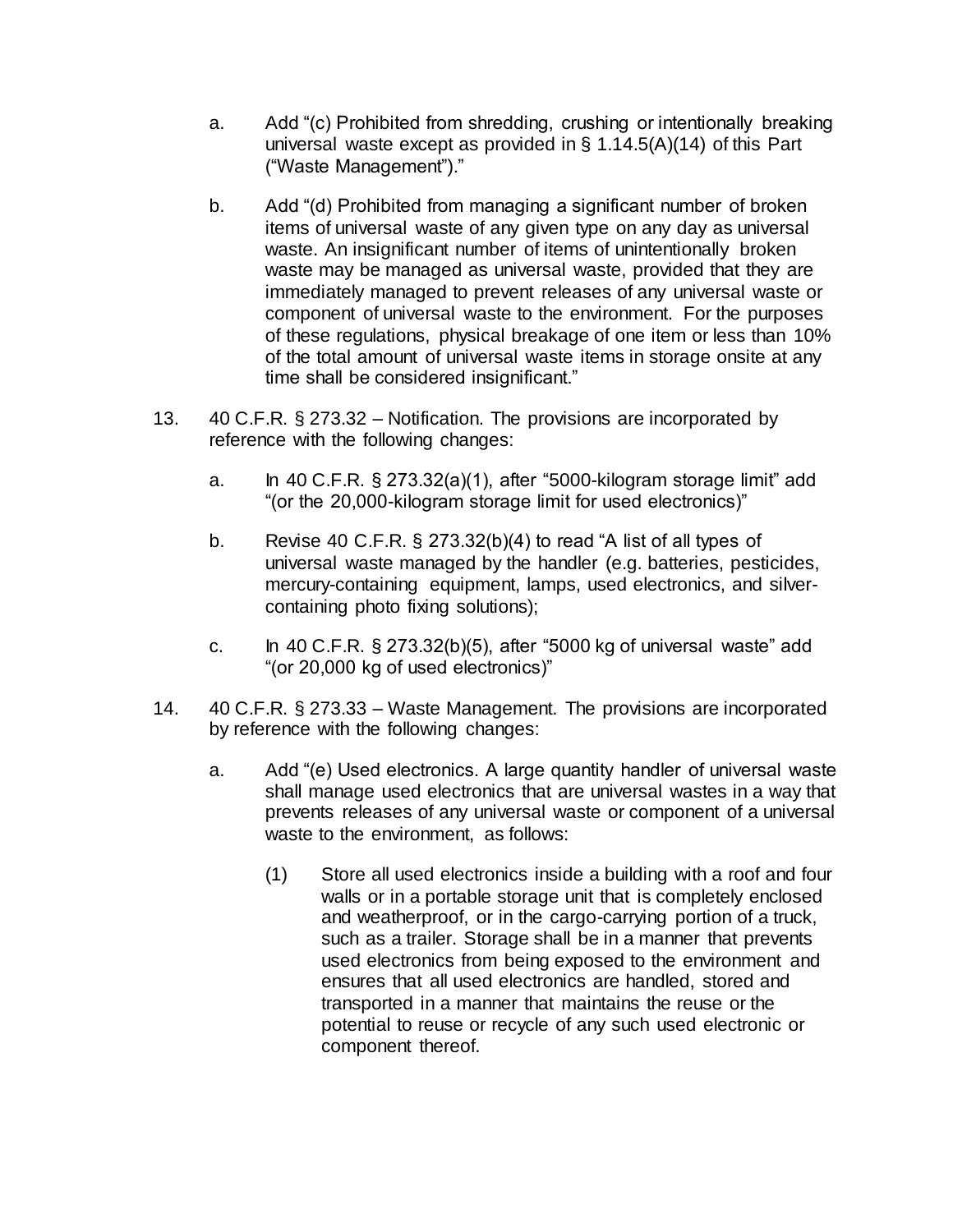- (2) A large quantity handler of universal waste shall contain any cathode ray tube(s) from used electronic device and other used electronics that shows evidence of breakage, leakage, spillage, or damage that could cause the release of glass particles or other hazardous constituents under reasonable foreseeable conditions in a container. The container shall be closed, structurally sound, compatible with the contents of the cathode ray tube(s) and other used electronics, and must lack evidence of breakage, leakage, spillage, or damage that could cause the release of glass particles or other hazardous constituents under reasonably foreseeable conditions. Any released glass particles, other constituents, and clean-up residues resulting from the breakage, leakage, spillage, or damage of cathode ray tube(s) or used electronics shall be managed as universal waste (or hazardous waste), whether or not they exhibit a hazardous characteristic. The disposal of these wastes at solid waste facilities is prohibited, per the solid waste disposal ban in R.I. Gen. Laws Chapter 23-24.10, "Electronic Waste Prevention, Reuse and Recycling Act".
- (3) A large quantity handler of universal waste may conduct the following activities:
	- (AA) Sorting display devices/cathode ray tubes or other used electronics by type.
	- (BB) Managing different types of display devices/cathode ray tubes or other used electronics in the same container.
	- (CC) Testing display devices/cathode ray tubes or other used electronics to determine if they are capable of being returned to service.
	- (DD) Removing cathode ray tubes or other used electronics from display device casings.
	- (EE) Disassembling used electronics to separate batteries, circuit boards, or other components for the purpose of marketing, reselling, reusing or recycling such components, provided no treatment is occurring.
	- (FF) Receive and handle circuit boards provided that mercury switches/relays, nickel-cadmium batteries and lithium batteries are removed prior to processing or shipment offsite.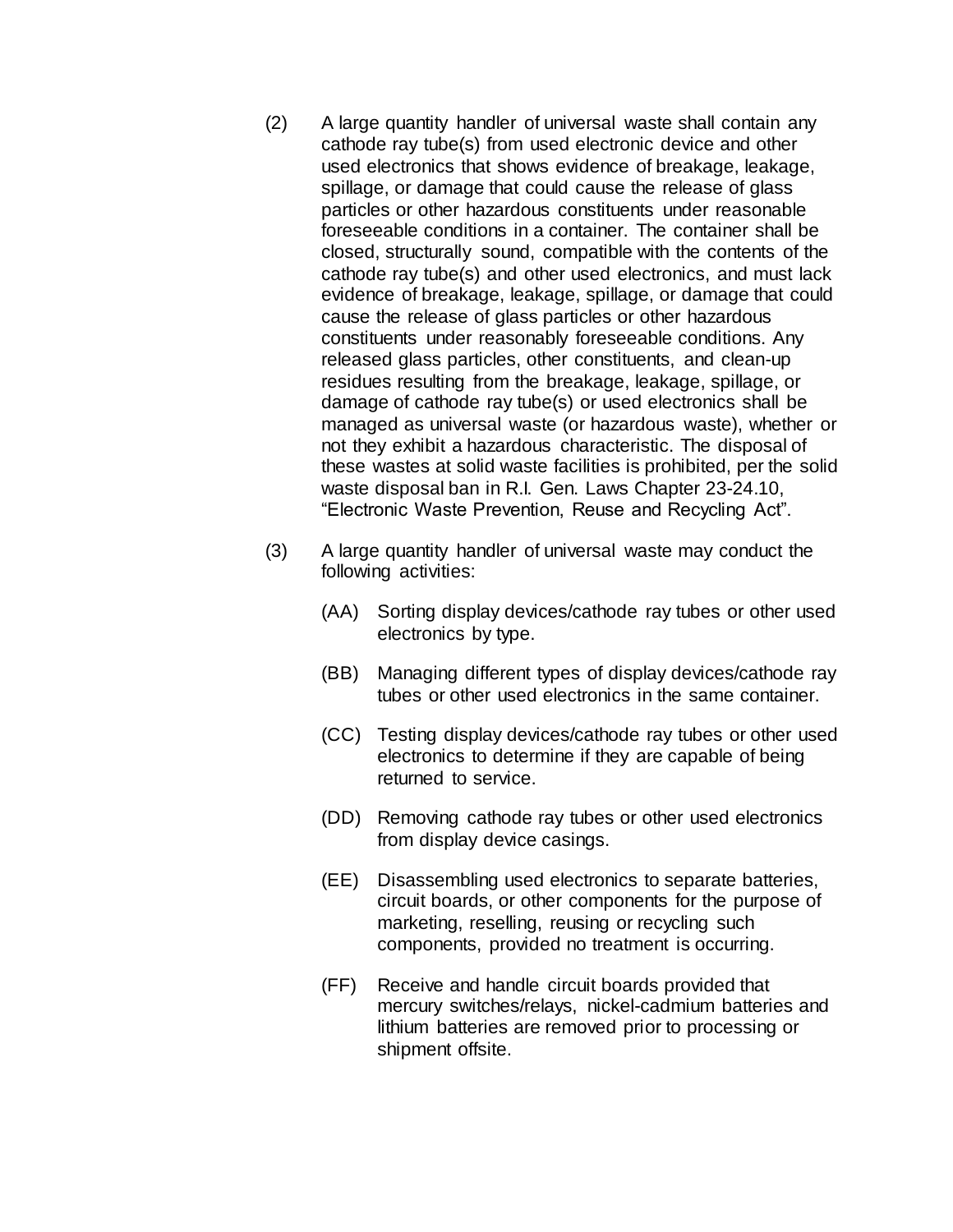- (4) A large quantity handler of universal waste may also conduct shredding, crushing, or other size reduction activities of circuit boards in accordance with the conditions specified in 40 C.F.R. § 261.4(a)(14) provided they notify the Department in writing of this activity. Notification should occur 30 days prior to operation of a new facility and within 90 days of promulgation of these regulations for existing facilities.
- (5) A large quantity handler of universal waste shall not break cathode ray tubes in used electronic devices.
- (6) A large quantity handler of universal waste may disassemble used electronics provided that the handler:
	- (AA) Ensures that used electronics are disassembled in a manner designed to prevent the release of any universal waste or component of universal waste to the environment;
	- (BB) Ensures that the disassembly operations are performed safely by developing and implementing a written procedure detailing how to safely disassemble each used electronic device managed at the facility. This procedure shall include: the type of equipment to be used to disassemble the used electronic device safely, operation and maintenance of equipment, segregation of incompatible wastes and proper waste management practices;
	- (CC) Ensures that a spill clean-up kit is readily available to immediately clean up spills or leaks of the contents of the used electronic device that may occur during disassembly operations;
	- (DD) Segregates and transfers the disassembled electronic components to containers that meet the requirements of  $\S$  1.14.5(A)(14)(a)((2)) of this Part.
	- (EE) Ensures that employees are thoroughly familiar with the procedures for disassembling used electronics, proper waste handling, and emergency procedures relevant to their responsibilities during normal facility operations and emergencies and
	- (FF) Maintains a system to ensure compliance with the written disassembling and management procedures.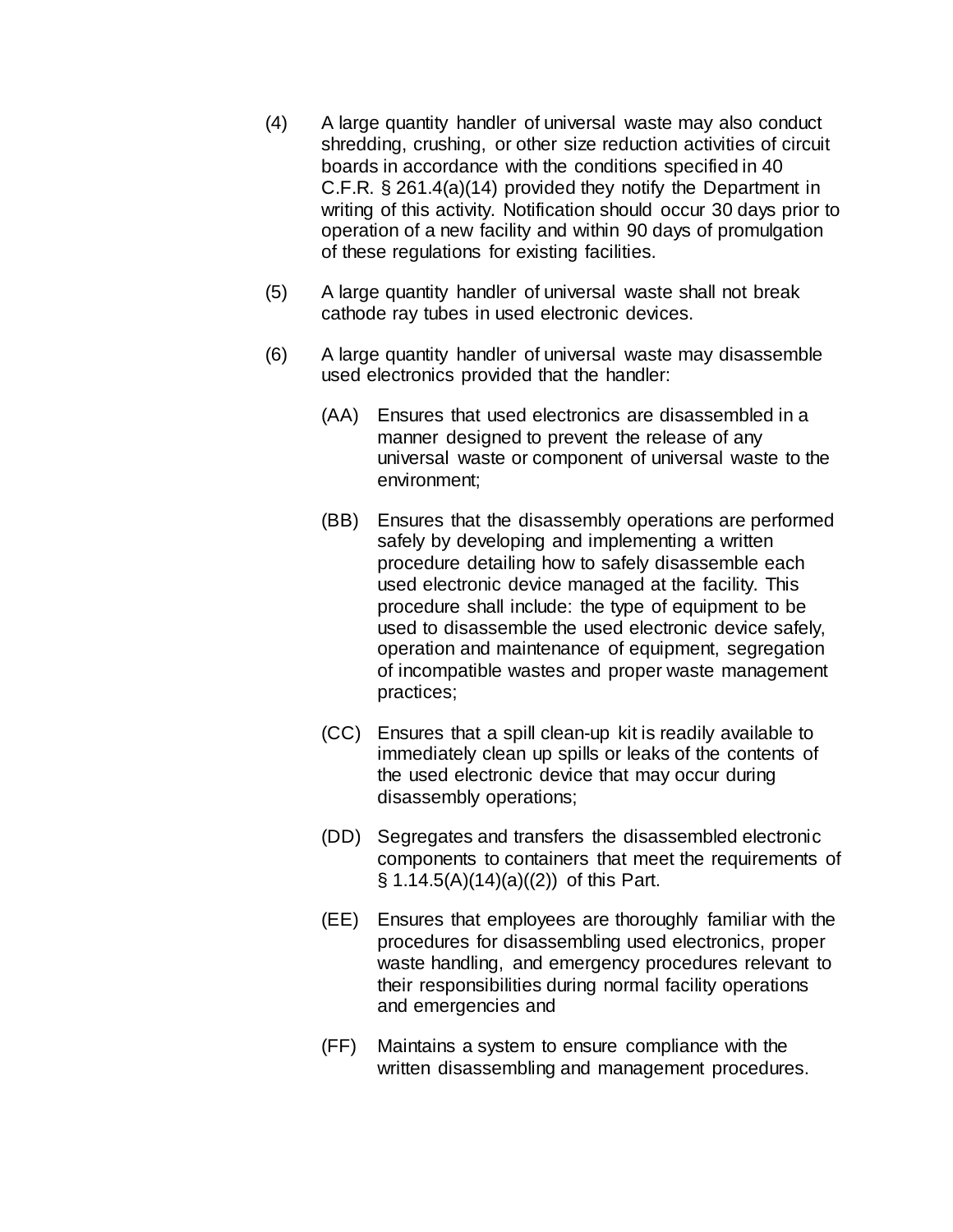- b. Add "(f) Universal Waste Silver-containing photo fixing solutions. A large quantity handler of universal waste shall manage universal waste silver-containing photo fixing solutions in a way that prevents releases of any universal waste or component of a universal waste to the environment. The universal waste silver-containing photo fixing solutions shall be contained in one or more of the following:
	- (1) A container that remains closed, structurally sound compatible with the silver-containing photo fixing solutions, and that lacks evidence of leakage, spillage, or damage that could cause leakage under reasonably foreseeable conditions; or
	- (2) A container that does not meet the requirements of the above listed rule may be managed by placing it in an overpack container that does meet the requirements of this Part; or
	- (3) A tank that meets the requirements of the tank provisions in  $\S$ 1.7.12(D) of this Part; or
	- (4) A transport vehicle or vessel that is closed, structurally sound, compatible with the silver-containing photo fixing solutions, and that lacks evidence of leakage, spillage, or damage that could cause leakage under reasonably foreseeable conditions.
- c. Delete 40 C.F.R.  $\S$  273.33(c)(4)(iii) and replace with "(iii) If the mercury containing waste and/or residues containing mercury is not a characteristic hazardous waste, such waste shall still be handled as universal waste (or hazardous waste- R009) and not as solid waste.
- 15. 40 C.F.R. § 273.34 Labeling/marking. The provisions are incorporated by reference with the following changes:
	- a. Add "(f) Used electronics devices or containers of used electronic devices shall be clearly labeled (or clearly marked) as follows:
		- (1) Cathode ray tubes shall be labeled with one of the following phrases: "Universal Waste- Cathode Ray Tube(s)", "Waste Cathode Ray Tube(s)" or "Used Cathode Ray Tube(s)".
		- (2) Other used electronics devices (that are not cathode ray tubes) shall be labeled with one of the following phrases: "Universal Waste- "Used Electronic Devices not containing CRTs".
	- b. Add "(g) A container, (or multiple container package unit), tank, transport vehicle or vessel that used universal waste silver-containing photo fixing solutions as described in § 1.14.3 are contained shall be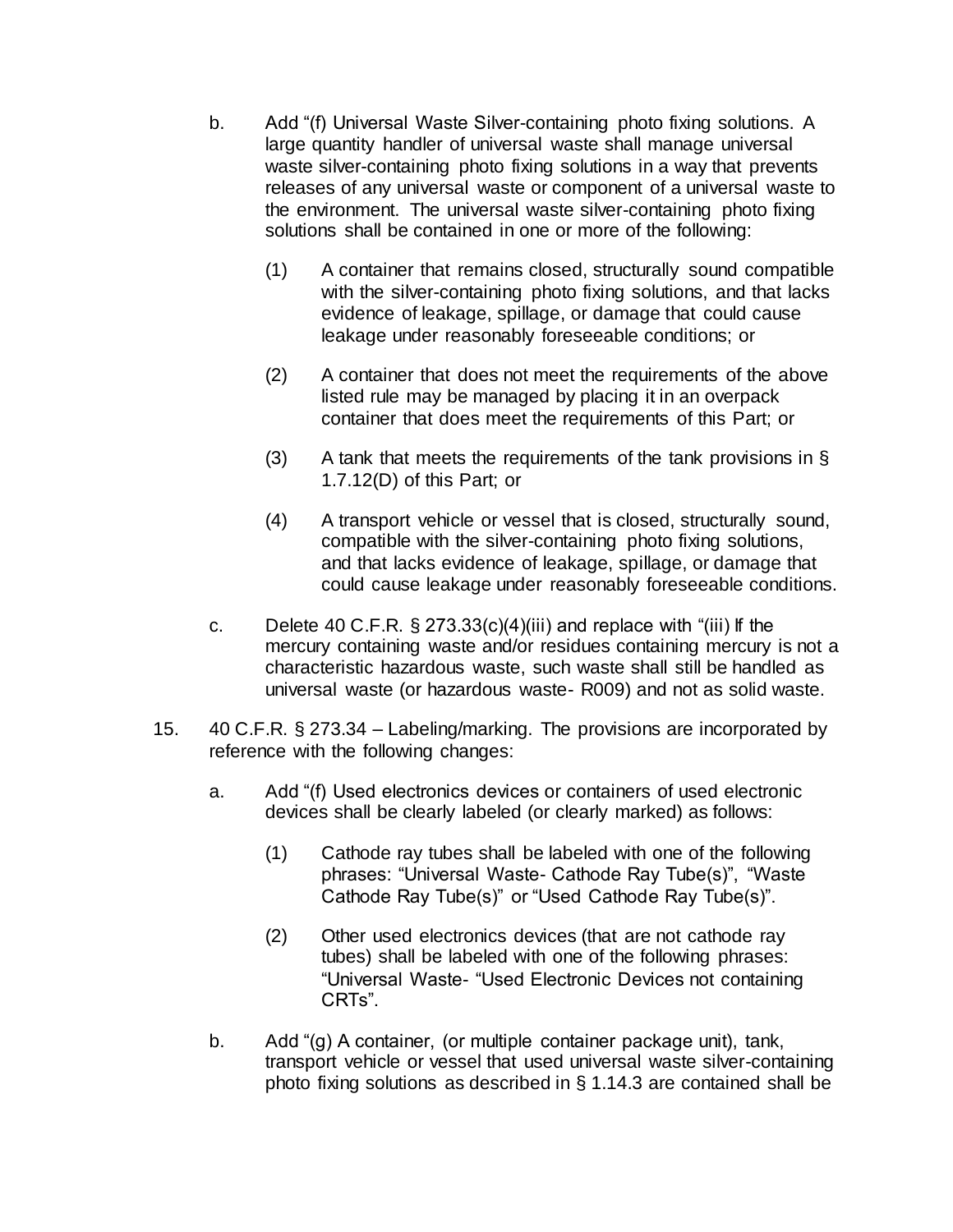labeled or marked clearly with the words "Universal Waste-Silver Containing Photo Fixing Solution(s)" or "Waste-Silver-Containing Photo Fixing Solution(s);"

- 16. 40 C.F.R. § 273.38 Off-site shipments. The provisions are incorporated by reference with the following change:
	- a. In paragraph (g) replace "appropriate regional EPA office" and "EPA regional office" with "Department".
- 17. 40 C.F.R. § 273.51 Prohibitions. The provisions are incorporated by reference with the following changes:
	- a. Add "(c) Prohibited from shredding, crushing or intentionally breaking universal waste."
	- b. Add "(d) Prohibited from managing a significant number of broken items of universal waste of any given type in a transportation unit as universal waste. An insignificant number of unintentionally broken waste in a transportation unit may be managed as universal waste, provided that they are immediately managed to prevent releases of any universal waste or component of universal waste to the environment. For the purposes of these regulations, physical breakage of one item or less than 10% of the total amount of items onsite at any time shall be considered insignificant.
- 18. 40 C.F.R. § 273.60 Applicability. The provisions are incorporated by reference with the following change: In paragraph (a) after the phrase "of this chapter," add "to all applicable requirements of §§ 1.9, 1.10 and 1.13 of this Part,"
- 19. 40 C.F.R. § 273.61 Off-site shipments. The provisions are incorporated by reference with the following change:
	- a. In paragraph (c) replace "appropriate regional EPA office" and "EPA regional office" with "Department".
- 20. 40 C.F.R. § 273.80 Petitions to Include Other Wastes, Under 40 C.F.R. § 273; General. The provisions are incorporated by reference with the following changes:
	- a. In 40 C.F.R. §§ 273.80(b) and 273.80(c), delete "Administrator" and replace with "Director".

## **1.15 Mixed Waste**

A. These rules apply to Mixed Waste as defined in § 1.5 of this Part.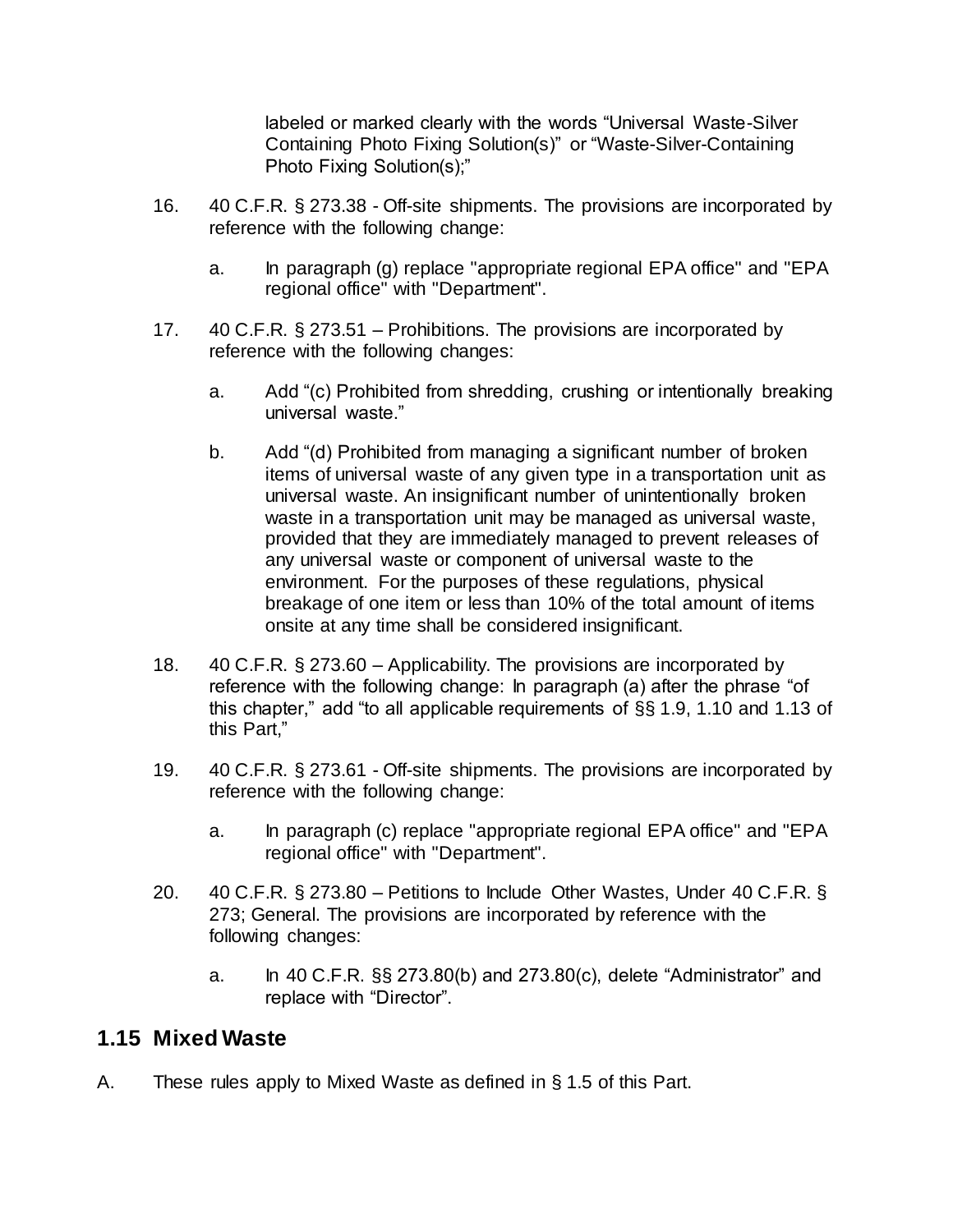- B. Requirements for Mixed Waste: Mixed Waste shall be subject to this Part and to the Rhode Island Department of Health's "Rules and Regulations for Radiation" [\(216-RICR-40-20\).](https://rules.sos.ri.gov/organizations/subchapter/216-40-20)
- C. Conditional Exemptions: The provisions of 40 C.F.R. Part 266 Subpart N are incorporated by reference, relative to the conditional exemptions for low-level mixed waste and the transportation and disposal conditional exemption for eligible NARM waste.

## **1.16 Used Oil ManagementStandards**

## **1.16.1 Purpose and Applicability**

- A. This rule provides an alternative to managing used oil as hazardous waste under § 1.7.3 of this Part (Hazardous Waste Determination); it identifies those materials that may and may not be managed as used oil, and establishes standards for their handling, storage, transport, aggregation, collection, and burning of used oil as fuel. This rule also establishes management standards for used oil that is reused, sent for reclamation, processed or burned for energy recovery. Used oil, as defined in § 1.5 of this Part, that is to be reused, reclaimed, processed, re-refined or burned for energy recovery is subject to the requirements of § 1.16 of this Part. This rule does not apply to used oil, or material derived from used oil, that is disposed of, sent for disposal or used in a manner constituting disposal, that shall be evaluated to determine if the used oil is subject to regulation as a hazardous waste in accordance with § 1.7.3 of this Part (Hazardous Waste Determination). Used oil that does not meet the definition of a hazardous waste and is not managed in accordance with § 1.11 of this Part shall be managed as a solid waste in accordance with the applicable regulations.
	- 1. Used oil that exhibits any of the hazardous waste characteristics identified in § 1.5 of this Part or in 40 C.F.R. Part 261 Subpart C is subject to § 1.16 of this Part except that the used oil may be excluded from burning for energy recovery pursuant to §§ 1.5 and 1.16.3(A)(5) of this Part.
	- 2. Mixtures of used oil and hazardous wastes that are federally listed in 40 C.F.R. Part 261 Subpart D shall be managed as hazardous waste
		- a. Used oil that contains greater than 1,000 ppm of total halogens is presumed to have been mixed with one or more halogenated hazardous wastes listed in 40 C.F.R. Part 261 Subpart D. Persons may rebut the presumption that the used oil has been mixed with the hazardous waste designated in 40 C.F.R. § 261.31 (a) as F001 or F002 by demonstrating through analysis that none of the following halogenated hazardous waste constituents are present in the used oil at a concentration of greater than 100 parts per million: tetrachloroethylene, trichloroethylene, methylene chloride, 1,1,1-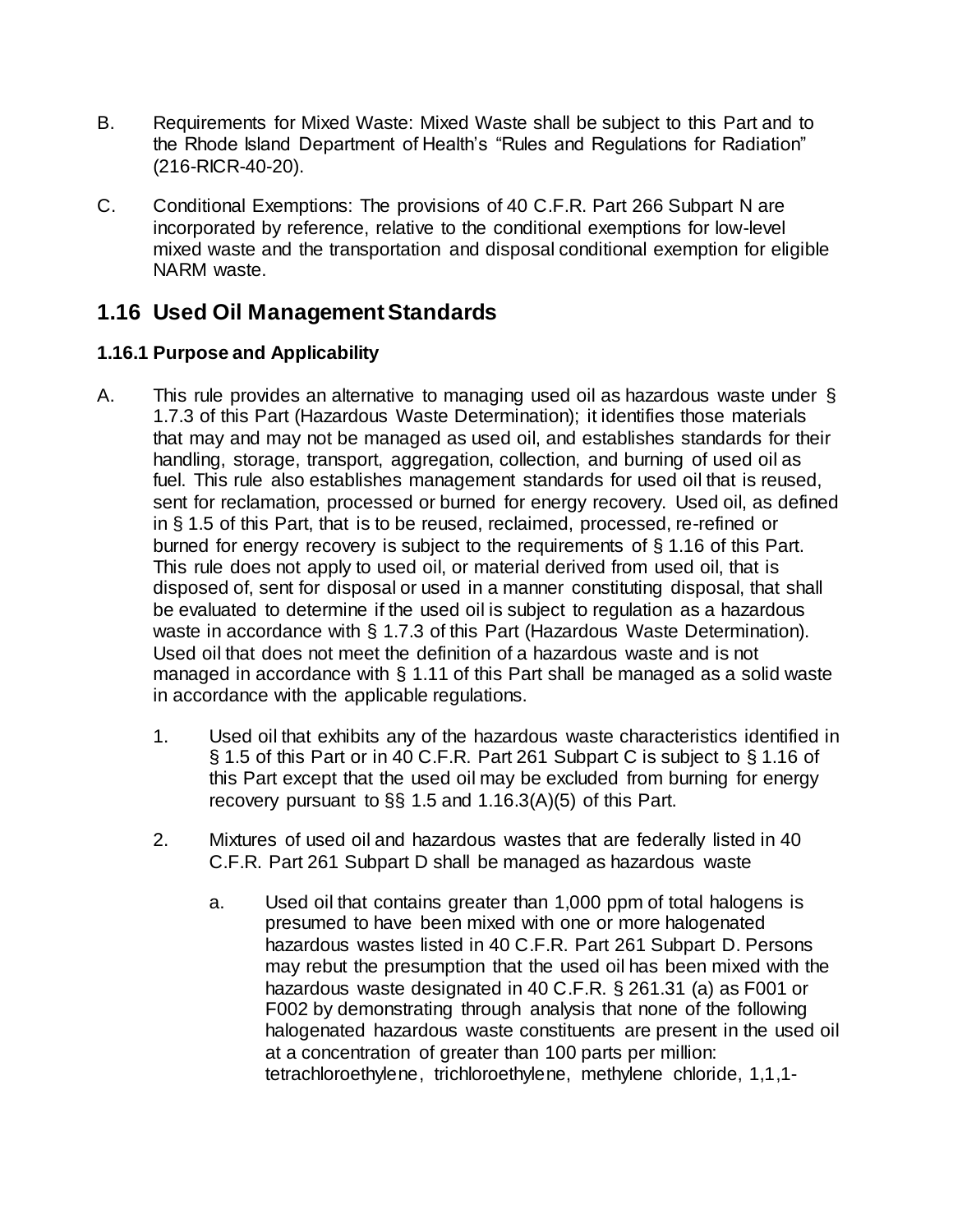trichloroethane, carbon tetrachloride, chlorinated fluorocarbons, chlorobenzene, 1,1,2-trichloro-1,2,2-triflouroethane, orthodichlorobenzene, trichlorofluoromethane or 1,1,2-trichloroethane. To rebut the presumption that the used oil has been mixed with any hazardous waste, other than F001 or F002, listed in 40 C.F.R. Part 261, Subpart D, a person shall demonstrate that the used oil does not contain hazardous waste by having the used oil analyzed in accordance with § 1.7.3 of this Part and demonstrating that the used oil does not contain significant concentrations of halogenated hazardous constituents listed in Appendix VIII of 40 C.F.R. Part 261. Unless and until such person has rebutted the presumption, a used oil containing more than 1,000 parts per million total halogens shall be considered a hazardous waste and shall be managed as such.

- b. The rebuttable presumption set forth in  $\S$  1.16.1(A)(2)(a) of this Part does not apply to metal working oils/fluids that contain chlorinated paraffins that are reclaimed/processed under a tolling arrangement as defined in § 1.5 of this Part. Metal working oils/fluids that are recycled in any other manner are subject to the rebuttable presumption set forth in § 1.16.1(A)(2)(a) of this Part.
- c. Used oil contaminated with Chlorofluorocarbons (CFCs) removed from refrigeration units that are destined for reclamation is not subject to the rebuttable presumption set forth in  $\S$  1.16.1(A)(2)(a) of this Part. The rebuttable presumption does apply to used oil contaminated with CFCs from sources other than refrigeration units.
- 3. Mixtures of used oil and hazardous waste where the hazardous waste mixed with the used oil is hazardous only because it exhibits the characteristic of ignitability identified in 40 C.F.R. § 261.21 are subject to this rule and may be managed accordingly if the resultant mixture does not exhibit any characteristics of hazardous waste identified in 40 C.F.R. Part 261 Subpart C.
	- a. Mixtures of used oil and ignitable hazardous waste that do not meet the criteria listed in  $\S 1.16.1(A)(3)$  of this Part are not subject to this Part and shall be managed in accordance with § 1.7 of this Part.
- 4. Materials containing or otherwise contaminated with used oil are regulated as used oil under this Part, unless the used oil has been drained or removed to the extent practicable so that no free flowing liquid is present. Such materials, if all free flowing used oil is removed, are subject to the waste characterization requirements under § 1.7.3 of this Part (Hazardous Waste Determination) and may be subject to additional requirements of this Part if the materials meet the definition of Hazardous Waste. Materials contaminated with used oil that are burned for energy recovery in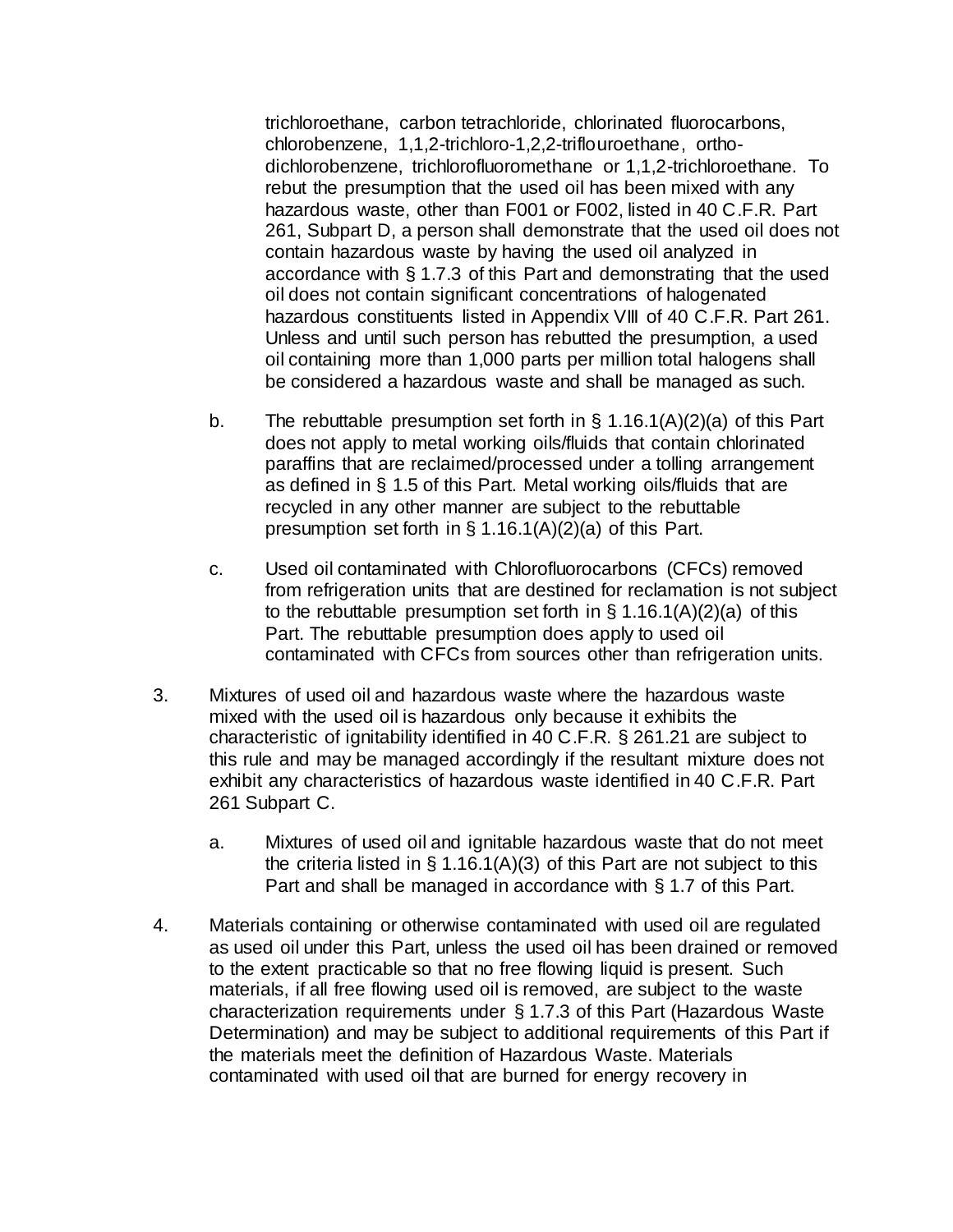accordance with § 1.16.3 of this Part are regulated under this Part. Mixtures of used oil and any petroleum based products shall be managed in accordance with § 1.16 of this Part.

- 5. Used automotive engine oil filters that are not terne-plated and were not contaminated by mixtures of used oil and any Federally listed hazardous waste identified in 40 C.F.R. Part 261 Subpart D are not subject to § 1.16 or §§ 1.1 through and including 1.10 and 1.18 of this Part if the filters were gravity hot-drained using one of the following methods:
	- a. Puncturing the filter anti-drain back valve or the filter dome end and hot draining;
	- b. Hot-draining and mechanically crushing the filter;
	- c. Any other equivalent hot draining method that will remove all pourable liquids from the filter; or
	- d. Cold-draining and crushing using a mechanical, pneumatic, or hydraulic device designed for the purpose of crushing oil filters and effectively removing the oil.
- 6. Used automotive engine oil filters that are terne-plated are not subject to § 1.16 or §§ 1.1 through and including 1.10 and 1.18 of this Part if the generator processes the filters in accordance with § 1.16.1(A)(5) of this Part, sends the processed filters out for scrap metal reclamation and documents the recycling of the filters.
- 7. All free liquids that are collected as a result of any draining activity shall be properly managed in accordance with § 1.16 of this Part. Used automotive oil filters that are not fully drained using one of the methods prescribed above may be managed as a material contaminated with used oil in accordance with the requirements of § 1.16 of this Part.
- 8. Materials derived or otherwise reclaimed from used oil that are used in place of new product and are not burned for energy recovery or used in a manner constituting disposal are not used oil, are not hazardous waste and are not solid waste. Materials derived from used oil that are burned for energy recovery are subject to the requirements of § 1.16.3 of this Part. Materials derived from used oil that are used in a manner constituting disposal are subject to the requirements of § 1.7 of this Part.
- 9. Wastewater contaminated with "De Minimis" quantities of used oil that is discharged in accordance with the Department's Water Quality Regulations (Part [150-05-1](https://rules.sos.ri.gov/regulations/part/250-150-05-1) of this Title), permits issued by local POTWs and Section 307 or Section 402 of the Clean Water Act is not regulated by this Part. De Minimis quantities for the purpose of this Rule shall be defined as leaks or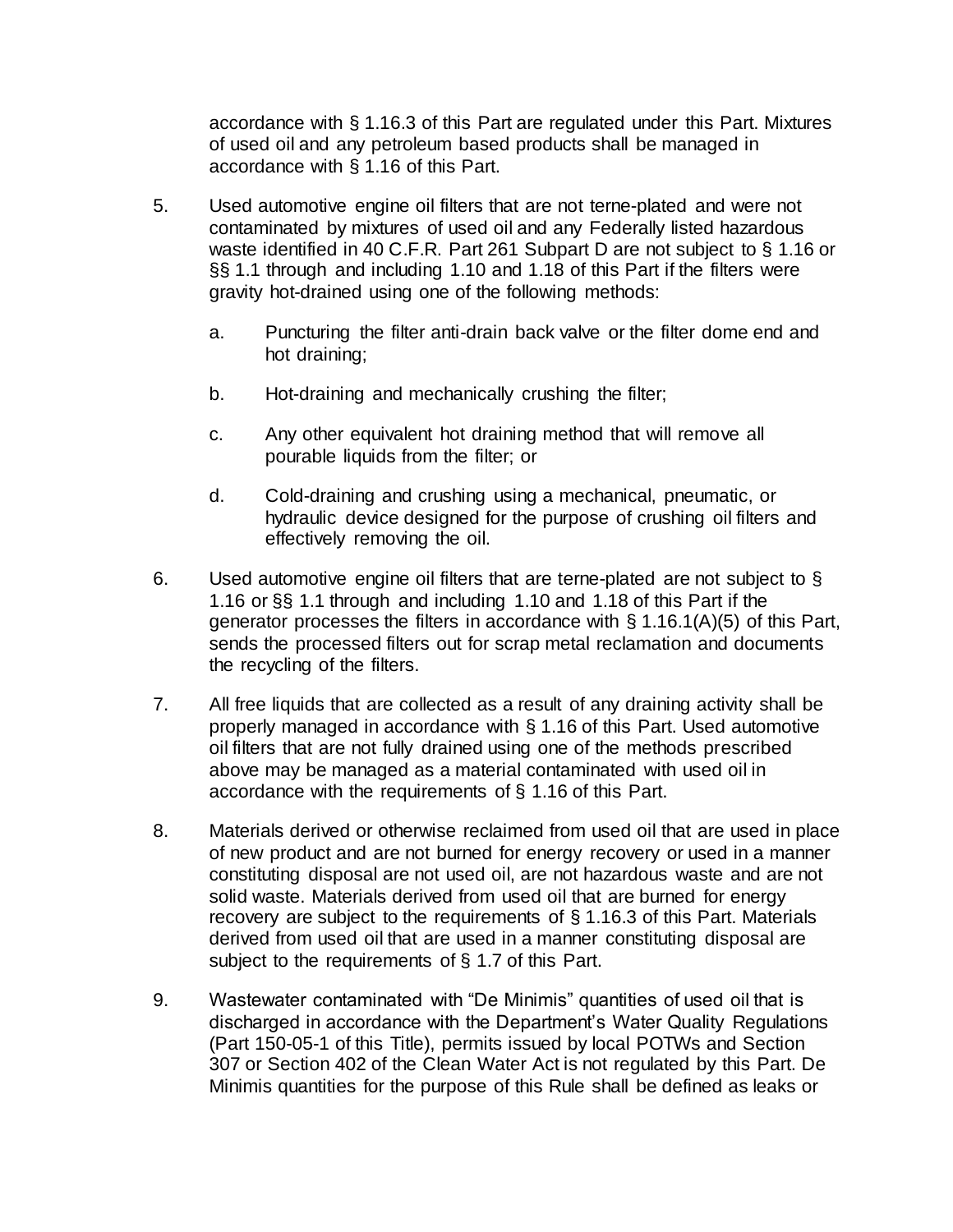drippings from equipment or machinery that enter the wastewater treatment system inadvertently during normal operations or maintenance. Used oil that enters a wastewater treatment system as a result of abnormal manufacturing processes (e.g., pipeline or pump failures) or by direct discharges and any used oil removed from wastewater is subject to § 1.16 of this Part.

- 10. Used oil produced on vessels from shipboard operations is not subject to § 1.16 of this Part until it is transported onto shore.
- 11. Used oil containing levels of polychlorinated biphenyls (PCBs) that are determined to be below 50 ppm through analytical testing (or by satisfying the requirements of 40 C.F.R. § 761.2) may be managed under § 1.16 of this Part. Used oil containing PCBs at levels of 50 ppm or greater are hazardous wastes as defined in § 1.5 of this Part and shall be managed in accordance with §§ 1.1 through 1.10 and 1.18 of this Part.
- 12. Household used oil generators are exempt from the provisions of § 1.16 of this Part. Once household generator used oil is in the possession of a used oil collection center, used oil transporter, used oil burner, or used oil processor/re-refiner, the used oil is subject to regulation under this rule.
- 13. Used oil re-refining distillation bottoms that are used as feedstock to manufacture asphalt products are not subject to the requirements of this rule.
- 14. Mixtures of used oil and fuel or other fuel products and tank bottoms from such mixtures are subject to this Part.
- 15. Used oil burners, used oil generators, used oil transporters, used oil temporary storage facilities, used oil collection centers, used oil aggregation points, used oil processor/re-refiners and used oil marketers while handling used oil may also be subject to federal regulation by the USEPA pursuant to the Code of Federal Regulations (C.F.R.). Used oils containing any quantifiable levels of polychlorinated biphenyls (PCBs) are subject to regulation under 40 C.F.R. § 761.20(e). Used oils containing PCBs at levels of 50 ppm or greater are subject to regulation under all of 40 C.F.R. Part 761. The storage of used oil on-site may also be subject to regulation by the USEPA under 40 C.F.R. Part 112 (SPCC Program).

#### **1.16.2 Prohibitions:**

- A. The following uses or activities are prohibited:
	- 1. The mixing of hazardous wastes with used oil, except as provided for in § 1.16.1(A)(3) of this Part;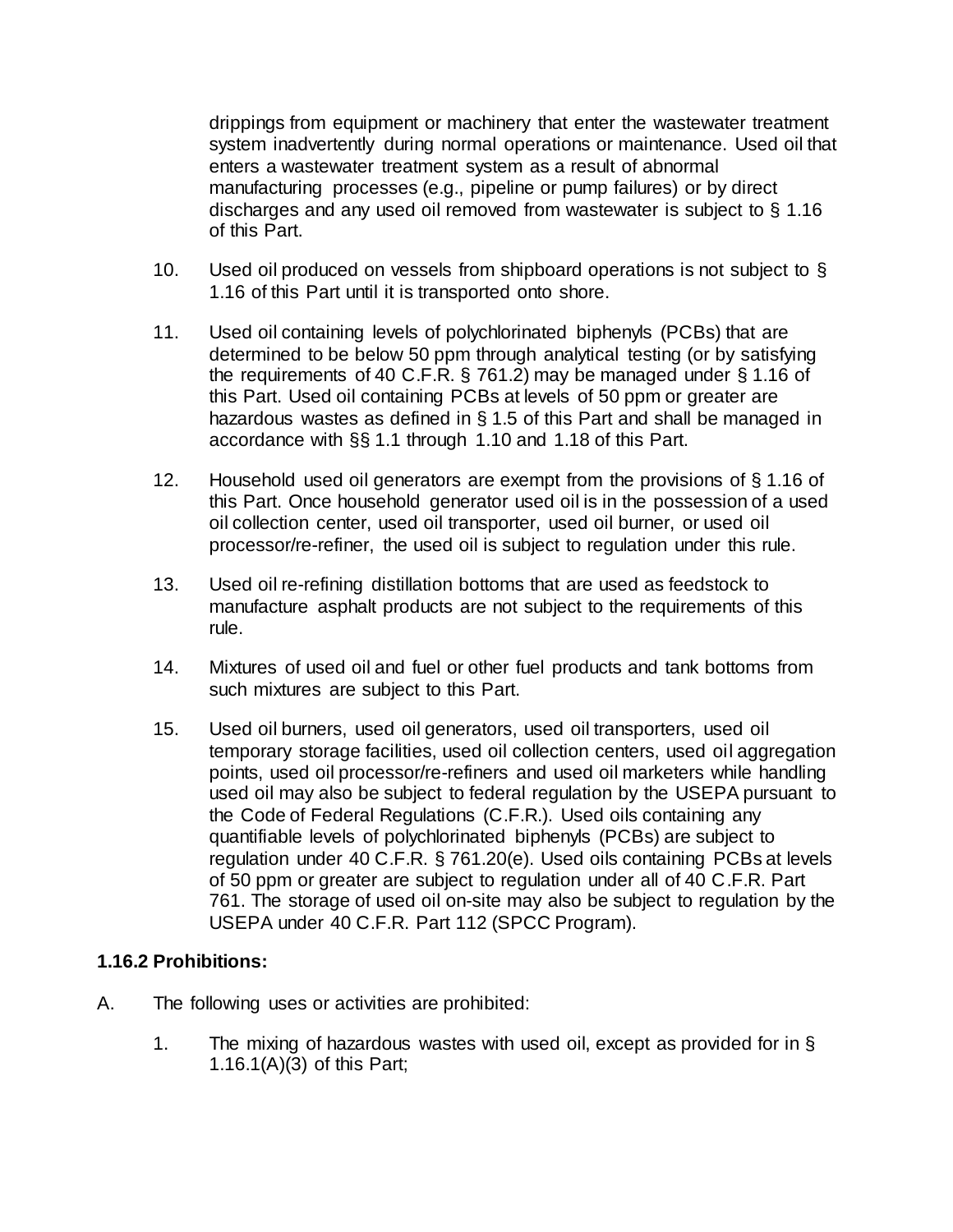- 2. The use of any used oil for road oiling or dust suppression;
- 3. Burning off-specification used oil as defined in § 1.16.3 of this Part, unless the used oil is generated on-site or at a used oil aggregations point also under the control of the generator and burned in used oil burning equipment with a capacity of equal to or less than five hundred thousand (500,000) Btu per hour;
- 4. Burning used oil for firefighter training;
- 5. Management of used oil in anything other than containers or tanks;
- 6. Any disposal of used oil to the land or waters of the State;
- 7. The disposal of used oil into a subsurface discharge system or Underground Injection Control system (UIC); and
- 8. Shipment of used oil to a facility that has not notified the Department of its used oil activity and/or obtained the appropriate Letter of Authorization or Permit as required by § 1.16 of this Part; unless the used oil is being managed as a hazardous waste in accordance with the requirements of §§ 1.7 and 1.8 of this Part.

## **1.16.3 Burning Used Oil for Energy Recovery:**

- A. This rule applies to owners and operators of used oil burning equipment as defined in § 1.5 of this Part. Used oil, or any fuel produced by processing used oil, may only be burned at a commercial facility in a space heater, industrial furnace or boiler provided that the used oil burner conducting the burning complies with all of the requirements of this rule. Used Oil Processor/re-refiner facilities that burn small amounts of used oil as a result of processing used oil are not subject to the requirements of § 1.16.3 of this Part.
	- 1. Used oil burners that utilize used oil burning equipment with heat input capacity of less than or equal to 500,000 BTU/hr to burn either specification used oil or off-specification used oil shall comply with the following requirements:
		- a. The used oil burner only burns used oil that is generated on-site by routine facility processes; and
		- b. The emissions produced by the used oil burning equipment are vented to ambient air outside of any building or structure.
	- 2. Used oil burners that utilize used oil burning equipment with heat input capacity of less than or equal to 500,000 BTU/hr to burn specification used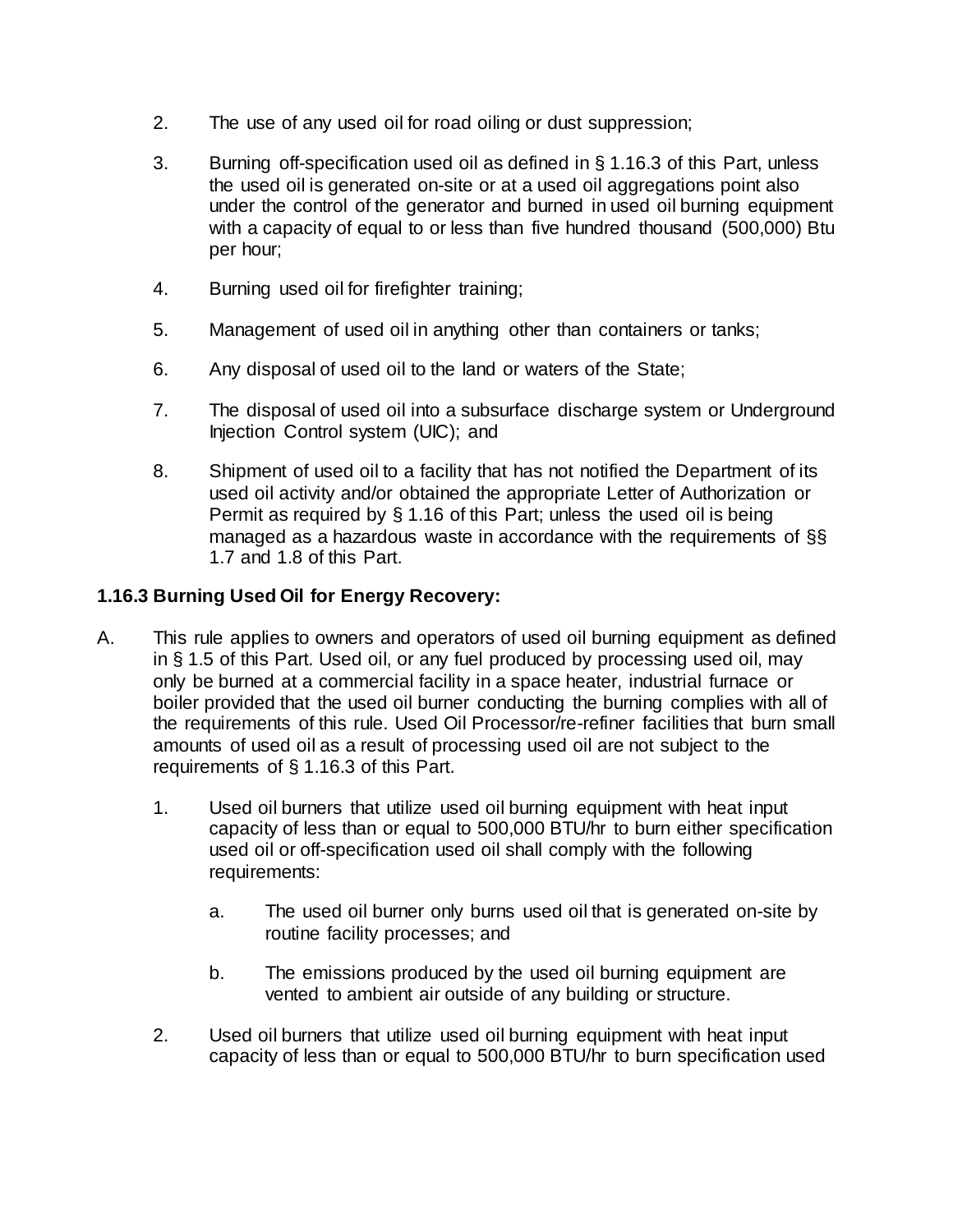oil that was not generated on-site shall comply with the following requirements:

- a. Prior to burning, the used oil burner has the used oil analyzed by a laboratory, or obtains certified copies of analytical test results conducted by a laboratory from the used oil generator, used oil transporter, or used oil processor/re-refiner to verify that it meets the definition of specification used oil;
- b. The used oil burner shall maintain copies of the actual analytical testing results at the facility where the burning activity occurs for a period of at least (3) three years and shall provide such records to the DEM upon request;
- c. The used oil burner may aggregate off-specification used oil generated on-site or at a used oil aggregations point also under the control of the generator with virgin oil or specification used oil for the purposes of burning used oil on-site provided that the used oil burner first has the mixture of used oil analyzed to ensure that it meets the definition of specification used oil in accordance with this section, but may not aggregate for the purposes of producing specification used oil for offsite shipment;
- d. The used oil burner, prior to burning any used oil, shall notify the Department's Office of Air Resources of his/her intent to burn specification used oil in accordance with § 1.16 of this Part. Used oil burners subject to the requirements of § 1.16.3(A)(2) of this Part shall obtain an EPA Identification Number as per § 1.7.4(A) of this Part.
- 3. Used oil burners that utilize used oil burning equipment with heat inputs of greater than 500,000 BTUs/hr but less than 1,000,000 BTUs/hr to burn used oil shall comply with the following requirements:
	- a. The used oil burner only burns used oil that meets the definition of specification used oil contained in § 1.16.3 of this Part;
	- b. Prior to burning, the used oil burner has the used oil analyzed by a laboratory, or obtains certified copies of analytical test results conducted by a laboratory from the used oil generator, used oil transporter, or used oil processor/re-refiner to verify that it meets the definition of specification used oil;
	- c. The used oil burner shall maintain records of analytical testing at the facility where the burning activity occurs for a period of at least three years and shall provide such records to the DEM upon request;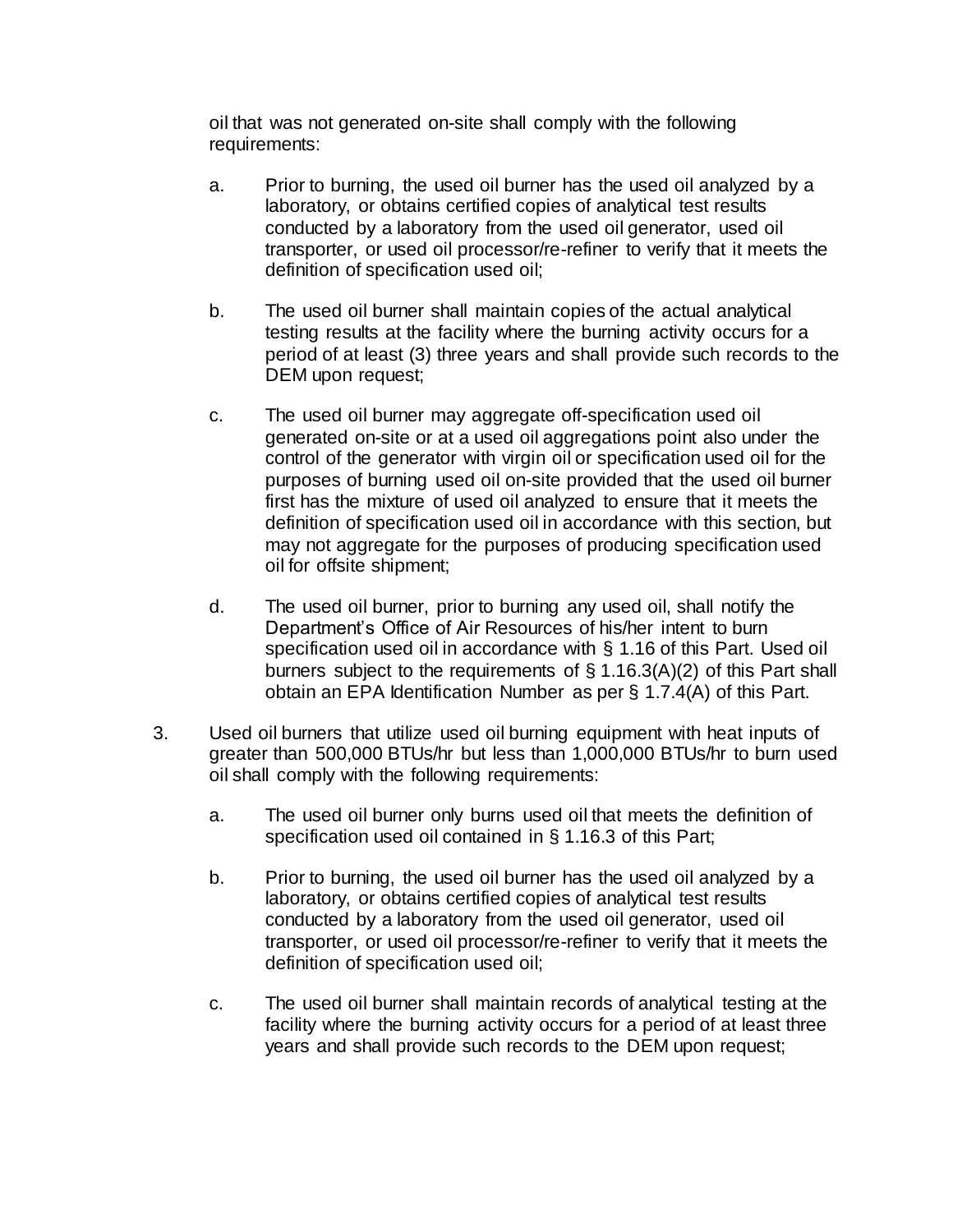- d. The used oil burner may aggregate off-specification used oil generated on-site with virgin oil or specification used oil for the purposes of burning used oil on-site provided that the used oil burner first has the mixture of used oil analyzed to ensure that it meets the definition of specification used oil in accordance with this rule, but may not aggregate for the purposes of producing specification used oil for offsite shipment;
- e. The used oil burner, prior to burning any used oil, shall notify the Department's Office of Air Resources of his/her intent to burn specification used oil in accordance with § 1.16 of this Part. Used oil burners subject to the requirements of § 1.16.3(A)(3) of this Part shall obtain an EPA Identification Number as per § 1.7.4(A) of this Part.
- 4. Used oil burners that utilize used oil burning equipment with heat inputs of greater than or equal to 1,000,000 BTUs/hr to burn used oil shall comply with the following requirements:
	- a. The used oil burner only burns used oil that meets the definition of specification used oil contained in these regulations;
	- b. Prior to burning the used oil burner has the used oil analyzed by a laboratory, or obtains certified copies of analytical test results conducted by a laboratory from the generator, transporter or processor, to verify that it meets the definition of specification used oil;
	- c. The used oil burner shall maintain records of analytical testing at the facility where the burning activity occurs for a period of at least three years and shall provide such records to the Department upon request;
	- d. The used oil burner may aggregate off-specification used oil generated on-site with virgin oil or specification used oil for the purposes of burning used oil on-site provided that the used oil burner first has the mixture of used oil analyzed to ensure that it meets the definition of specification used oil in accordance with this rule, but may not aggregate for the purposes of producing specification used oil for offsite shipment;
	- e. The used oil burner shall obtain written approval for such activity from the Department's Office of Air Resources pursuant to its Air Pollution Control Regulations (Chapter 120 Subchapter [05](https://rules.sos.ri.gov/organizations/subchapter/250-120-05) of this Title) prior to burning used oil. Used oil burners subject to the requirements of § 1.16.3(A)(4) of this Part shall obtain an EPA Identification Number by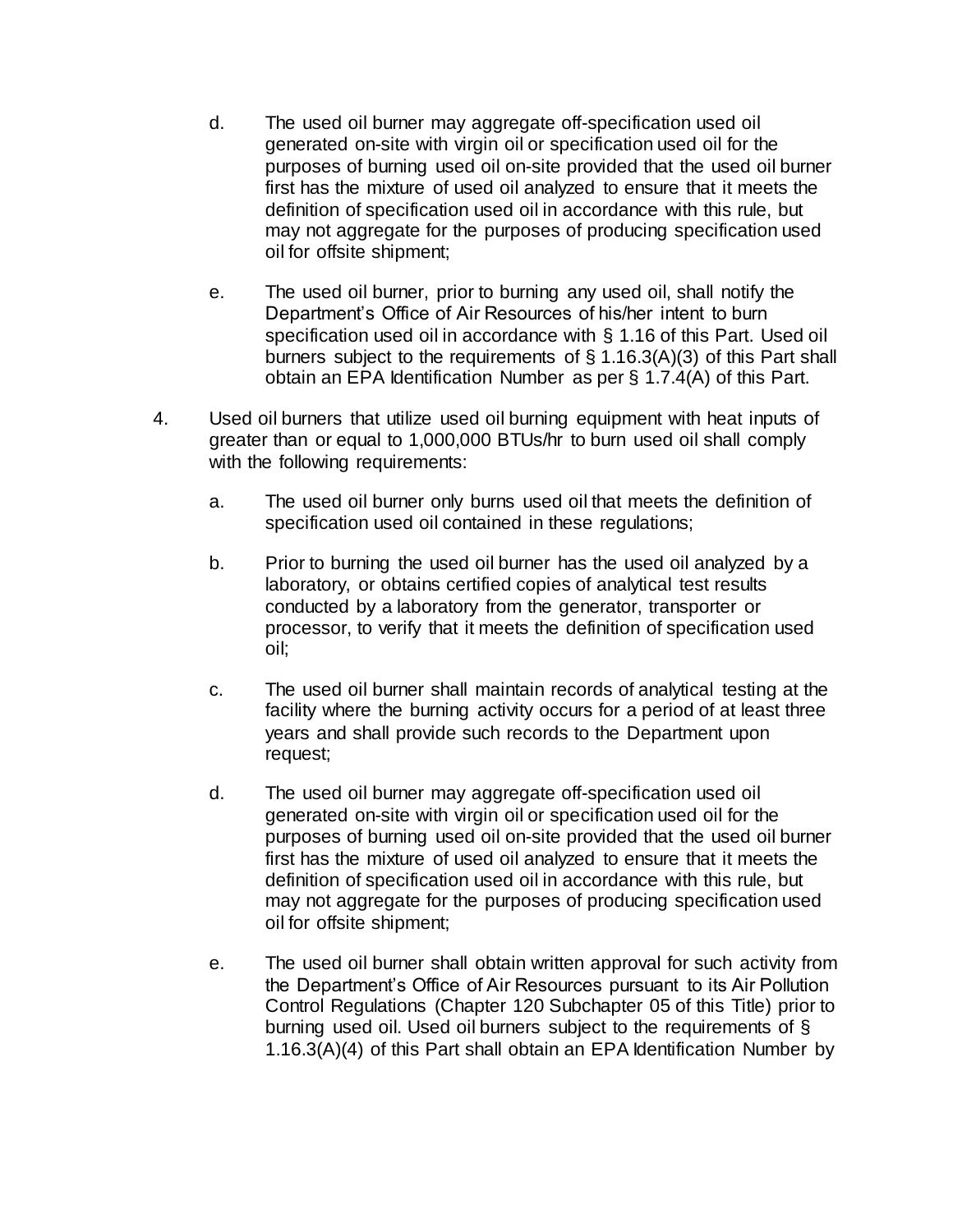submitting a completed notification to the Department as per § 1.7.4(A) of this Part.

5. Specification used oil shall meet the limits established in Table 3, § 1.16.3(A)(6) of this Part below. Used oil burners, used oil generators, used oil transporters, used oil collection centers, used oil aggregation points, used oil processor/re-refiners and used oil marketers shall conduct the analytical test methods listed in Table 3, § 1.16.3(A)(6) of this Part below in order to demonstrate that their used oil meets the definition of specification used oil. Alternate test methods may be used provided the person, prior to testing, documents in writing that the test method to be used is approved by the EPA.

### 6. Table 3: Constituent/ property, Allowable levels, Test methods

| Table 3                             |                                                          |                                                     |  |
|-------------------------------------|----------------------------------------------------------|-----------------------------------------------------|--|
| <b>Constituent/property</b>         | Allowable levels (Using<br><b>Column C test methods)</b> | <b>Test Methods</b>                                 |  |
| Arsenic                             | 5 ppm maximum                                            | EPA Methods 7060A,<br>761A, 7062, 6010B, or<br>6020 |  |
| Cadmium                             | 2 ppm maximum                                            | EPA Methods 7130, 7131A,<br>6010B, or 6020          |  |
| Chromium                            | 10 ppm maximum                                           | EPA Methods 7190, 7191,<br>6010B, or 6020           |  |
| Lead                                | 100 ppm maximum                                          | EPA Methods 7420, 7421,<br>6010B, or 6020           |  |
| Polychlorinated biphenyls<br>(PCBS) | $<$ 2 ppm                                                | EPA Method 600/4-81-045                             |  |
| <b>Flash Point</b>                  | 100 Degrees F minimum                                    | EPA Methods 1010 or<br>1020A                        |  |
| <b>Total Halogens</b>               | 1,000 (see Rules $15$ (E)(1))                            | EPA Methods 9075, 9076,<br>9077, 5050/9056,         |  |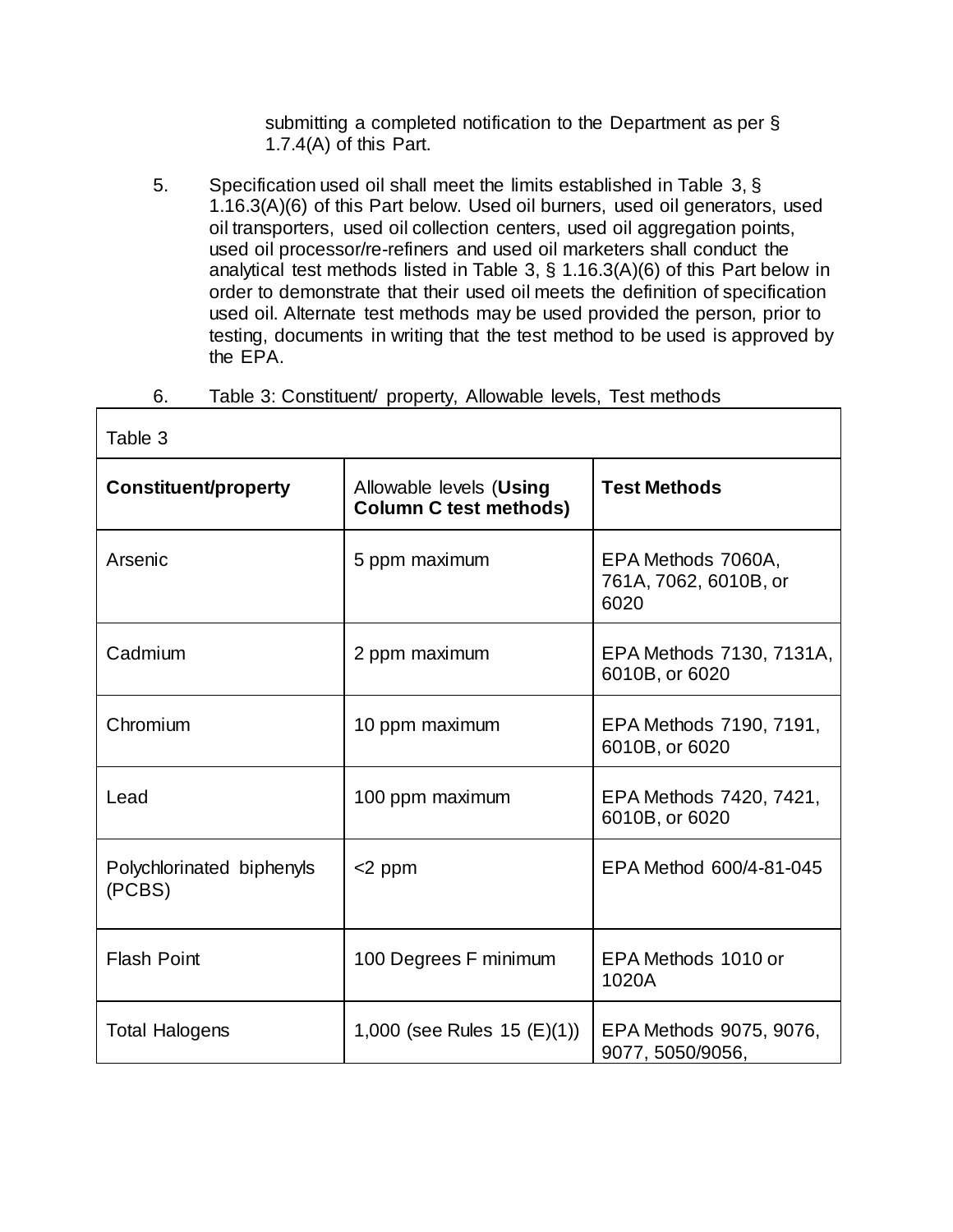|  | 5050/9253, or ASTM<br>Method D 808-95 |  |
|--|---------------------------------------|--|
|--|---------------------------------------|--|

- a. Used oil that contains greater than 1,000 ppm total halogens is presumed to be a hazardous waste and is subject to the rebuttable presumption set forth in  $\S 1.16.1(A)(2)(a)$  of this Part. If the used oil burner successfully demonstrates that the halogens contained in the used oil are not listed in 40 C.F.R. Part 261 Subpart D, then the allowable level of total halogens will be a maximum of 4,000 ppm.
- b. Test Methods identified in Table 3, § 1.16.3(A)(6) of this Part, as EPA Methods shall mean the test method as described in EPA Publication SW-846, as incorporated by reference in 40 C.F.R. § 260.11 of this chapter.
- 7. Used oil burners are subject to any applicable sections of the Oil Pollution Control Regulations (Subchapter 25 Part [2](https://rules.sos.ri.gov/regulations/part/250-140-25-2) of this Chapter) and the Rules and Regulations for Underground Storage Facilities Used for Petroleum Products and Hazardous Materials (Subchapter 25 Part [1](https://rules.sos.ri.gov/regulations/part/250-140-25-1) of this Chapter) and shall also comply with all of the following storage and handling requirements:
	- a. Storage Units: Used oil burners shall not store used oil in units other than tanks and containers.
	- b. Condition of Storage Units: Containers and aboveground storage tanks used to store used oil on-site shall be:
		- (1) In good condition and free of severe rusting, corrosion or structural defects. In the event that a container or aboveground storage tank has deteriorated to a point at which the container or tank threatens to leak, the used oil burner shall transfer the used oil from the failing storage unit to a container or above ground storage tank that is in good condition;
		- (2) Liquid tight with no visible leaks.
	- c. Secondary Containment for Containers and Aboveground Tanks: Containers and aboveground tanks used to store used oil shall be equipped with a secondary containment feature that at a minimum has the following:
		- (1) An impervious floor or bottom covering the entire storage area; and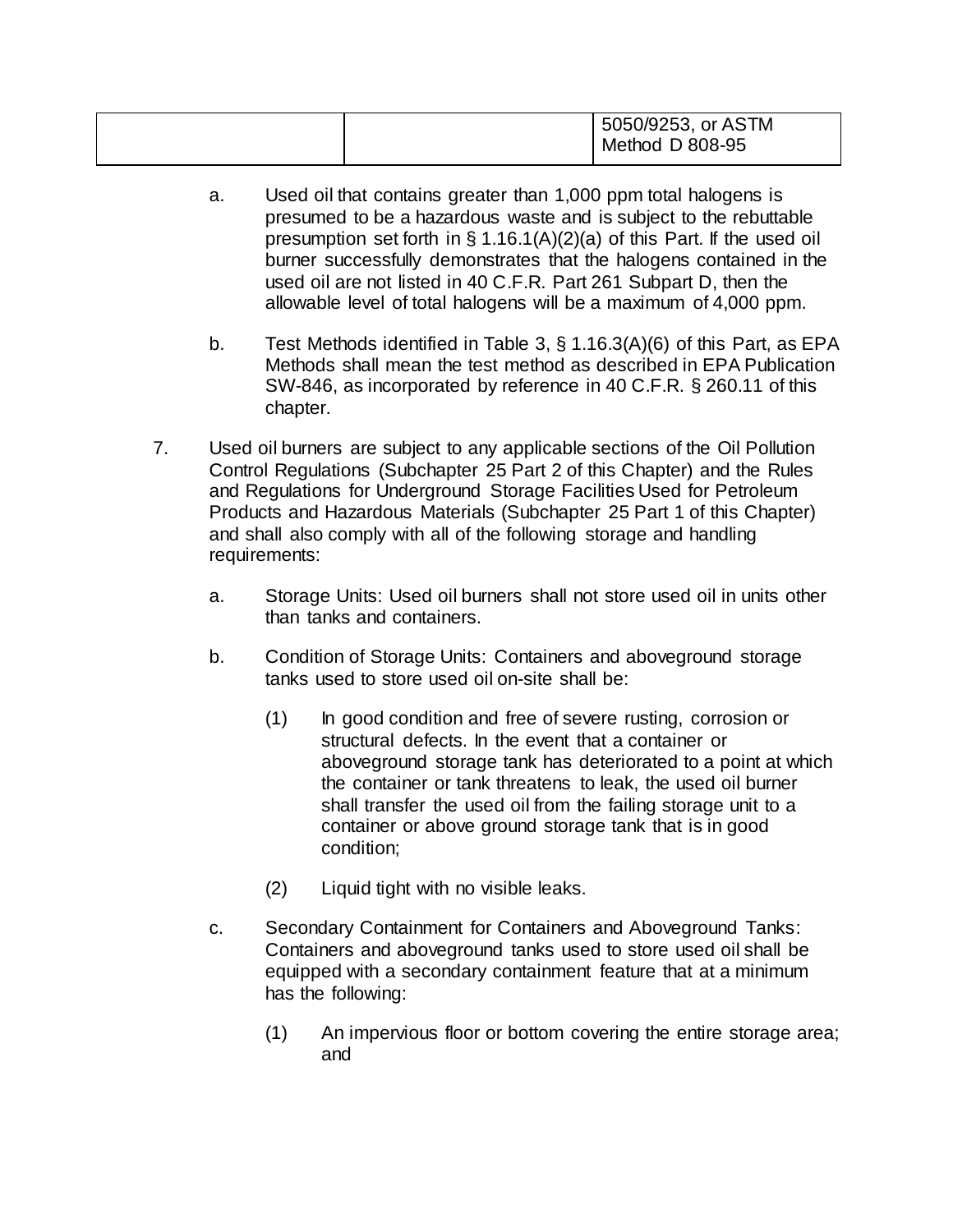- (2) Dikes, berms or walls capable of containing a spill or release; and
- (3) A capacity equivalent to a minimum of 100% of the volume of used oil stored at the facility; and
- (4) The entire system shall be impervious to used oil to prevent a release; or
- (5) An equivalent containment system may be substituted if prior approval is obtained from the Director.
- d. Storage in Underground Storage Tanks (USTs): Used oil burners that store used oil in USTs shall do so in accordance with the Rules and Regulations for Underground Storage Facilities Used for Petroleum Products and Hazardous Materials (Subchapter 25 Part [1](https://rules.sos.ri.gov/regulations/part/250-140-25-1) of this Chapter).
- e. Exterior Storage: Used oil burners that store used oil in containers and/or aboveground tanks outdoors shall either construct the storage area with a means to prevent the accumulation of stormwater in the secondary containment device; or obtain a Stormwater Permit from the Department's Office of Water Resources prior to the construction of the storage area.
- f. Labeling: Containers and aboveground storage tanks used to store used oil on-site shall be clearly and permanently marked with the words "Used Oil". Fill pipes for underground storage tanks used to store used oil at a used oil burner's facility shall be clearly marked with the words "Used Oil". Markings for USTs shall comply with the requirements of the Rules and Regulations for Underground Storage Facilities Used for Petroleum Products and Hazardous Materials (Subchapter 25 Part [1](https://rules.sos.ri.gov/regulations/part/250-140-25-1) of this Chapter).
- g. Response to releases: Upon detection of a release of used oil a used oil burner shall perform the following:
	- (1) Comply with the requirements of the Oil Pollution Control Regulations, the Regulations for Underground Storage Facilities Used for Petroleum Products and Hazardous Materials and all other applicable Federal, State and Municipal Statutes, Rules and
	- (2) Regulations relating to the release and handling of oil/pollutants;
	- (3) Take immediate steps to stop the release;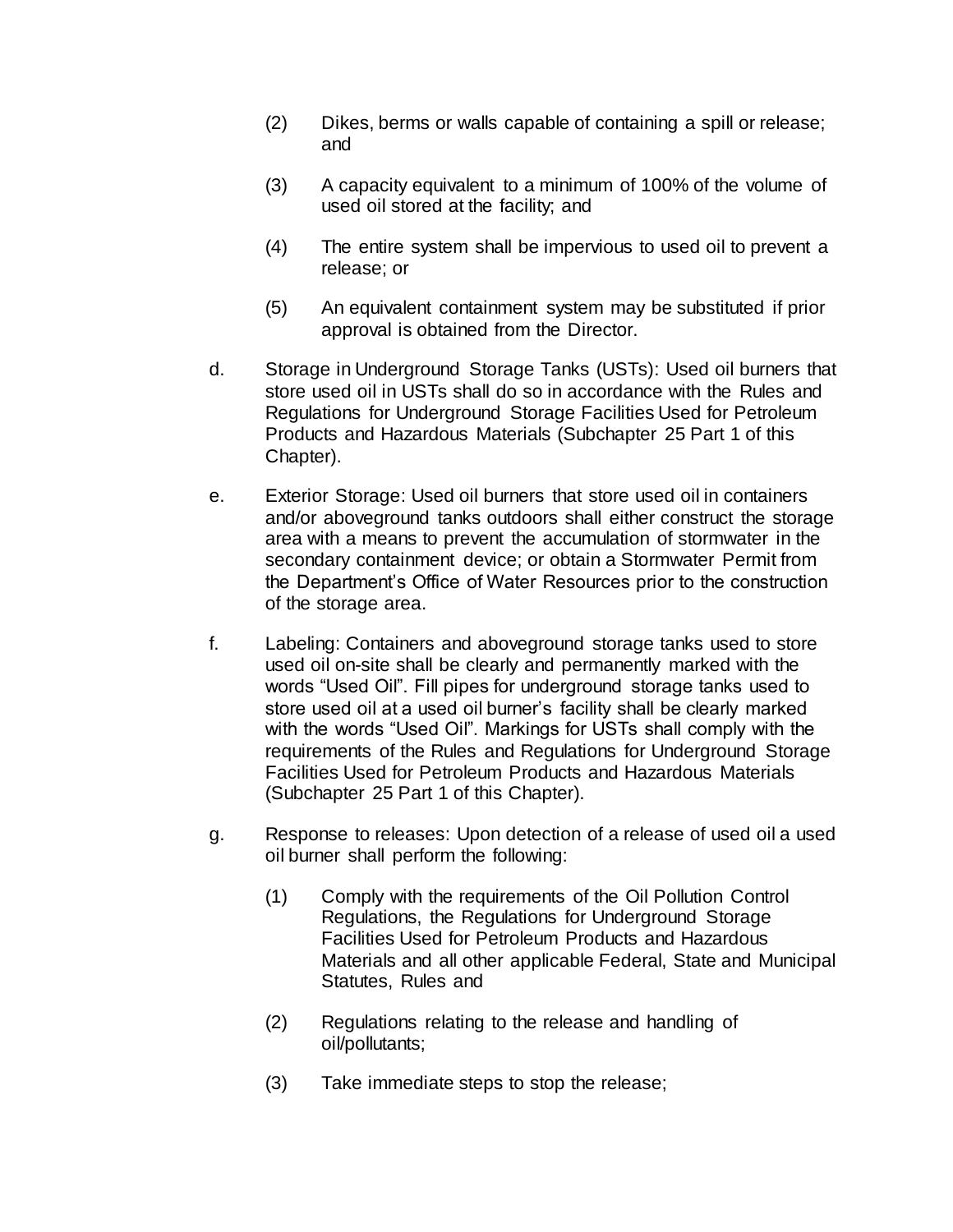- (4) Contains all of the released used oil;
- (5) Clean up and properly manage the used oil and any other materials that were contaminated with used oil;
- (6) Repair or replace any leaking or damaged storage units; and
- (7) Immediately notify the Department's Emergency Response Program (at 222-1360 or after hours at 222-3070), the local authorities and, if required by 49 C.F.R. § 171.15, notify the National Response Center (800-424-8802).
- h. Tracking: Used oil burners who receive used oil from off-site shall keep a record of each shipment of used oil for a period of at least three years. This record shall contain at least the following information:
	- (1) Name, address and EPA Identification number, if applicable, of the used oil generator or used oil processor/re-refiner that generated the used oil;
	- (2) The name, address and EPA Identification number of the used oil transporter who delivered the used oil;
	- (3) Quantity of used oil received;
	- (4) Date of shipment or delivery;
	- (5) A cross-reference to the record of the used oil analysis or other information used to make the determination that the used oil meets the definition of specification used oil prior to burning.
- 8. Management of Residues: Used oil burners who generate residues from the storage or burning of used oil shall manage the residues in compliance with this Part.

#### **1.16.4 Used Oil Generator Standards:**

A. Used oil generators are subject to the requirements of this Part. Household used oil generators are not subject to the requirements of this rule. Once household used oil is accepted by a used oil collection center the used oil is subject to regulation under this Part. The owner or operator of vessels and the person removing or accepting used oil from the vessel are co-generators of the used oil and both are responsible for managing the used oil in compliance with this Part once the used oil is transported ashore. The co-generators may decide which of them will fulfill the requirements of this Part. Used oil generators shall store used oil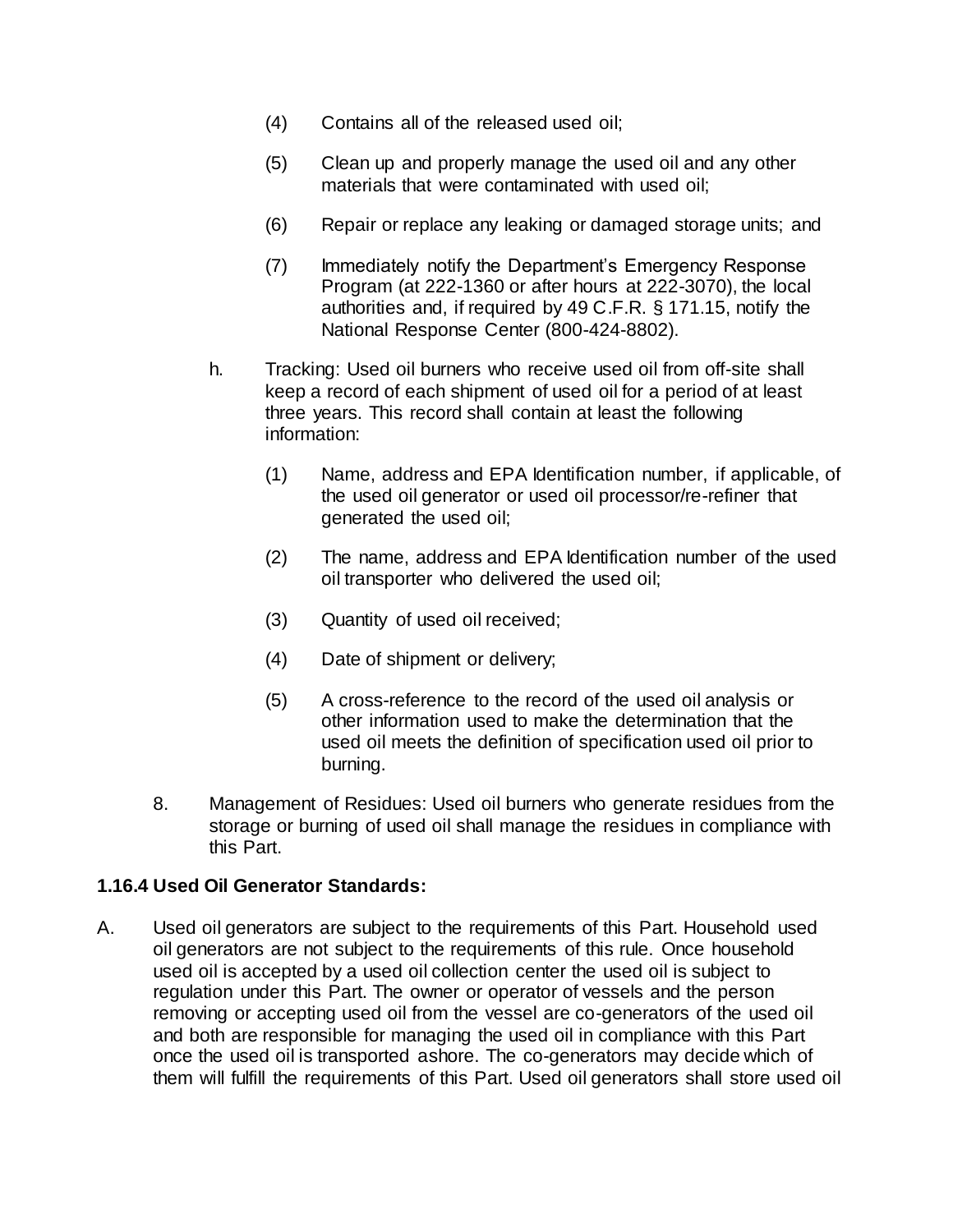on-site in containers, aboveground storage tanks or in underground storage tanks only provided that they comply with the following requirements:

- 1. Container Storage: Used oil generators that store used oil in containers shall do so in accordance with the following requirements:
	- a. The amount of used oil stored on-site by a used oil generator shall not exceed 1,320 gallons (equivalent to twenty-four 55 gallon drums) unless the used oil generator:
		- (1) Prepares a contingency plan that satisfies all of the requirements of § 1.7 of this Part and maintains the plan onsite for use in case of a fire spill or emergency;
		- (2) Does not store the excess used oil (amount greater than 1,320 gallons) on-site for greater than 180 days; and
		- (3) Marks the containers holding the excess used oil with the initial date upon which the excess used oil began accumulating.
	- b. Containers holding used oil shall be in good condition and free of rusting or structural defects that threaten the integrity of the container. In the event that a container deteriorates and begins to leak the generator shall transfer the used oil to a container that is in good condition;
	- c. Containers holding used oil shall be clearly marked with the words "Used Oil"; and
	- d. Containers of used oil that are stored outside the facility shall be placed on an impervious surface under a roofed structure and protected from precipitation and flooding.
	- e. Containers shall be kept closed except when adding or removing used oil.
- 2. Storage in Aboveground Storage Tanks (ASTs): Generators that store used oil in ASTs shall do so in accordance with the following requirements:
	- a. ASTs used by used oil generators to store used oil shall be registered with the Department. AST's shall follow the management standards outlined in the Oil Pollution Control Regulations (Subchapter 25 Part [2](https://rules.sos.ri.gov/regulations/part/250-140-25-2) of this Chapter);
	- b. Aboveground storage tanks holding used oil shall be permanently marked with the words "Used Oil"; and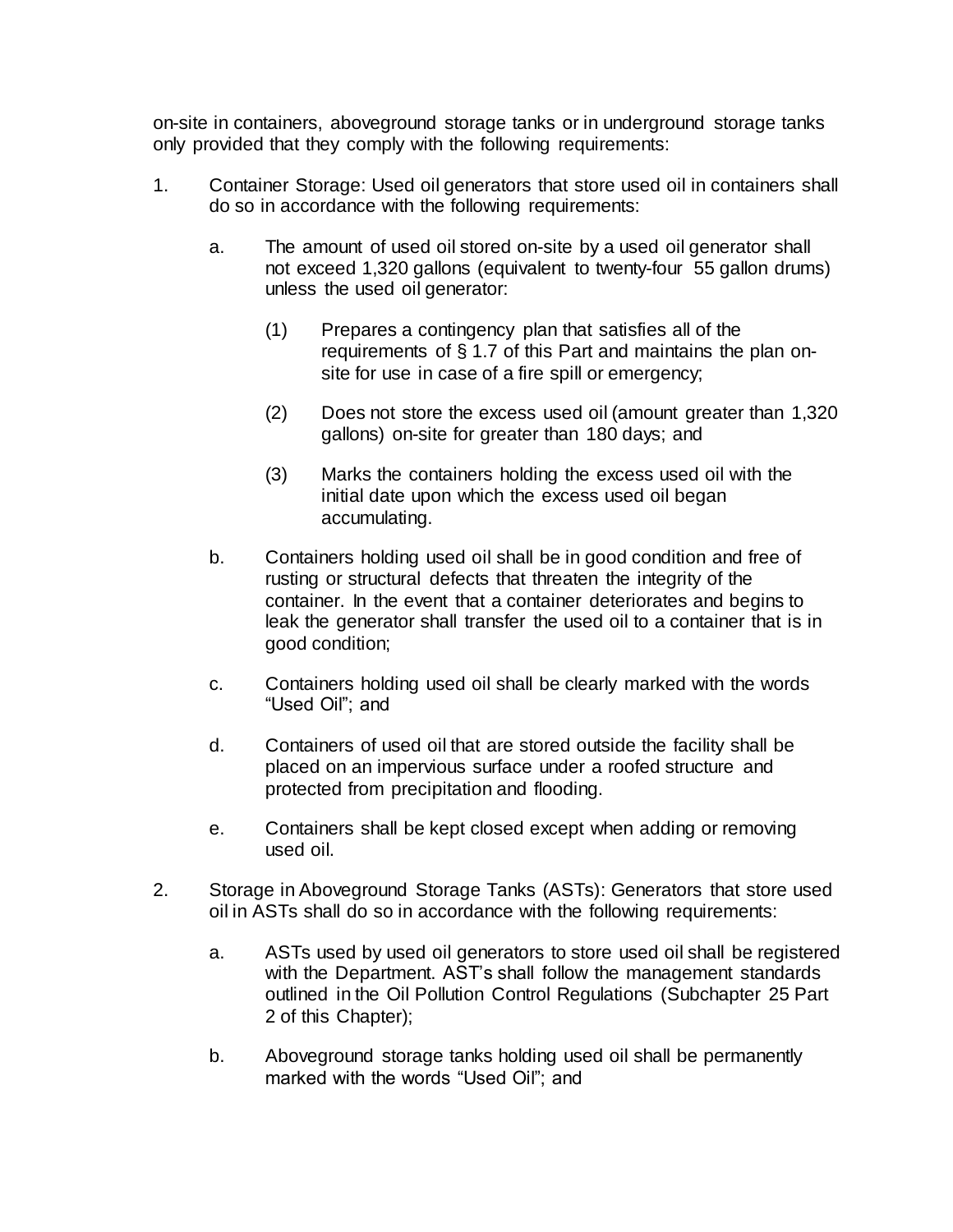- c. Aboveground storage tanks holding used oil shall be kept closed at all times, unless adding or removing used oil.
- 3. Storage in Underground Storage Tanks (USTs): Used oil generators that store used oil in USTs shall do so in accordance with the following requirements:
	- a. Underground storage tanks used for storing used oil shall be registered with the Department and managed in accordance with the Rules and Regulations for Underground Storage Facilities Used for Regulated Substances and Hazardous Materials (Subchapter 25 Part [1](https://rules.sos.ri.gov/regulations/part/250-140-25-1) of this Chapter); and
	- b. Underground storage tanks holding used oil shall have the fill pipe marked or labeled to clearly indicate used oil storage.
- 4. Response to Used Oil Releases: Used oil generators shall maintain an adequate volume of spill control equipment on-site to contain and clean up the entire volume of used oil stored on-site and upon detection of a release of used oil shall:
	- a. Take immediate steps to stop and control the release;
	- b. Clean up, contain and properly manage the used oil and other resultant wastes;
	- c. Repair or replace all damaged or leaking containers or tanks prior to returning them to service;
	- d. Notify the Department's Emergency Response Program (at 222-1360 or after hours at 222-3070); the local authorities and, if required by 49 C.F.R. § 171.15, notify the National Response Center (800-424- 8802); and
	- e. Comply with the requirements of the "Oil Pollution Control Regulations" (Subchapter 25 Part [2](https://rules.sos.ri.gov/regulations/part/250-140-25-2) of this Chapter), "Rules and Regulations for Underground Storage Facilities Used For Petroleum Products and Hazardous Materials" (Subchapter 25 Part [1](https://rules.sos.ri.gov/regulations/part/250-140-25-1) of this Chapter) and all other applicable Federal, State and Municipal Rules and Regulations relating to the release and handling of spilled or released used oil.
- 5. Processing of Used Oil: Except as provided in §§ 1.16.4(A)(5)(a) through (e) of this Part below; used oil generators that process or re-refine used oil are subject to the requirements of  $\S$  1.16.8(H) of the Part. Used oil generators may conduct the following activities provided that the used oil is not sent offsite for burning as specification used oil: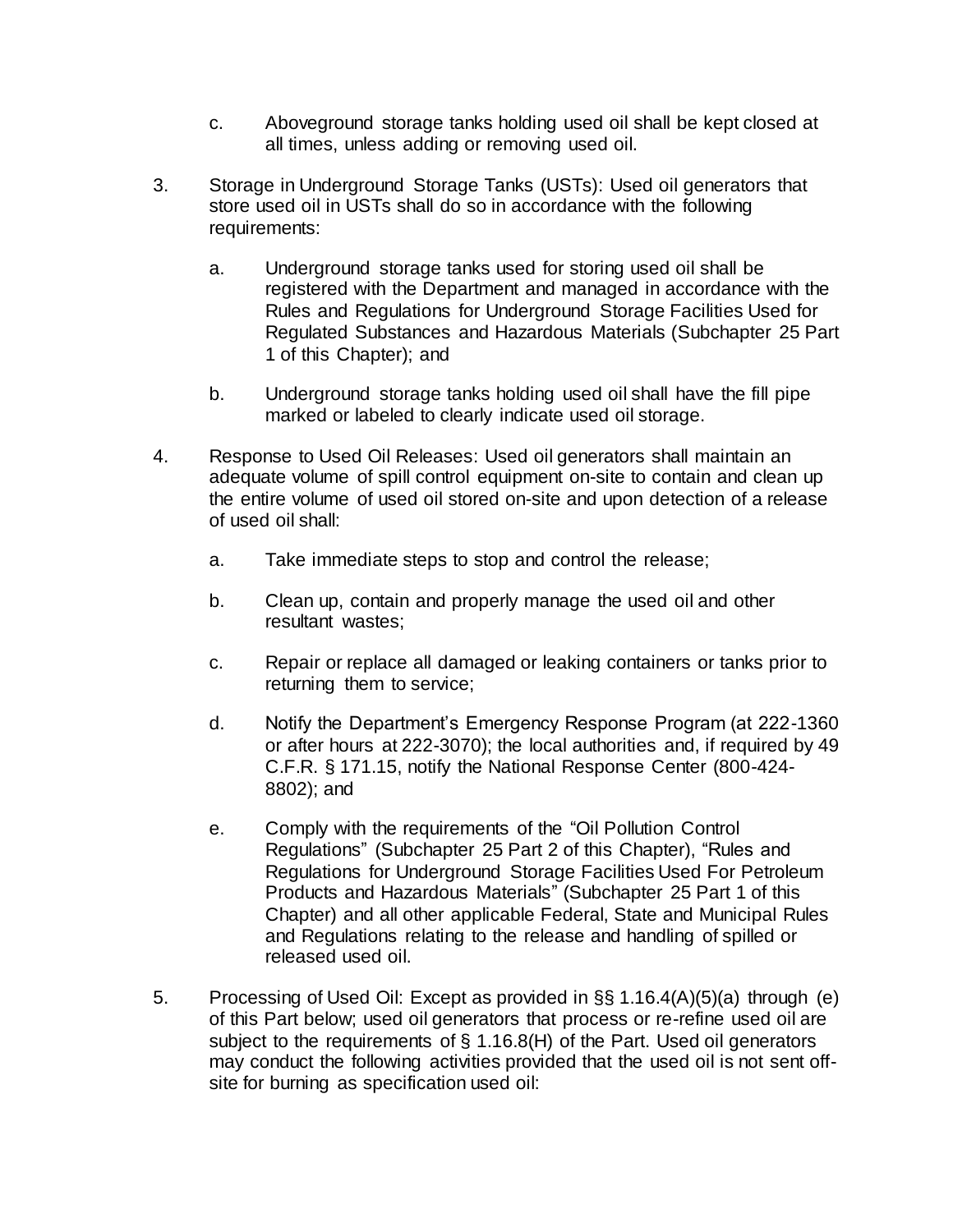- a. Filtering, cleaning or otherwise reconditioning used oil before returning it for reuse by the generator;
- b. Separating used oil from wastewater generated on-site to make the wastewater suitable for discharge in accordance with a permit issued by a local Publicly Owned Treatment Works (POTWs), the
- c. Department's Water Quality Regulations (Part [150-05-1](https://rules.sos.ri.gov/regulations/part/250-150-05-1) of this Title) and Section 307 or 402 of the Clean Water Act;
- d. Using oil mist collectors to remove used oil from the in-plant air to make the air in the plant suitable for continued recirculation;
- e. Draining or otherwise removing used oil from materials containing or otherwise contaminated with used oil in order to remove the oil to the extent practicable pursuant to  $\S$  1.16(A)(4) of this Part; and
- f. Filtering, separating or otherwise reconditioning used oil before burning it on-site in a space heater in accordance with § 1.16.4(A)(6) of this Part.
- 6. Burning of used oil on-site. Used oil generators may burn used oil on-site in space heaters in accordance with the provisions of § 1.16.3 of this Part.
- 7. Off-site shipments. Except as provided in §§ 1.16.4(A)(7)(a) and (b) of this Part, used oil generators shall ensure that their used oil is shipped off-site by a used oil transporter who is permitted by the Department in accordance with §§ 1.11(G) and 1.5 of this Part.
	- a. Self-transportation: A used oil generator of used oil may transport used oil generated on-site without complying with the transporter requirements contained in § 1.16.7 of this Part, provided that:
		- (1) The used oil is transported in a vehicle owned by the used oil generator or a vehicle owned by an employee of the used oil generator;
		- (2) Not more than 55 gallons of used oil is transported at any time;
		- (3) Containers used to transport used oil shall meet USDOT standards and be USDOT approved; and
		- (4) The used oil is transported to an aggregation point as defined in § 1.16.5 of this Part.
	- b. Tolling arrangements: Used oil generators may arrange for used oil to be transported by a used oil transporter that does not have an EPA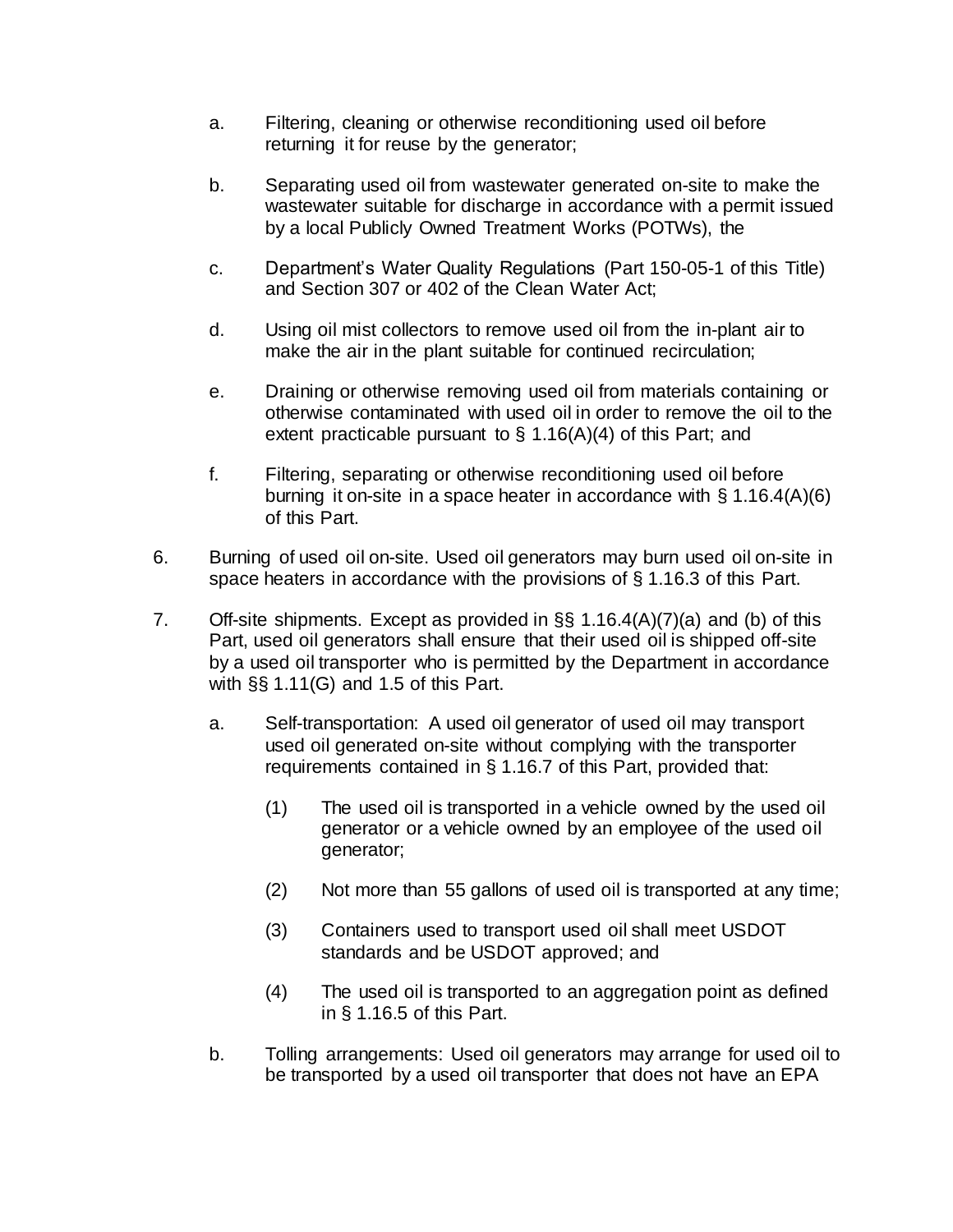identification number if the used oil is reclaimed under a contractual agreement pursuant to which reclaimed oil is returned by the used oil processor/re-refiner to the used oil generator for use as a lubricant, cutting oil or coolant. The contract (known as a "tolling arrangement") shall indicate the following:

- (1) The type of used oil and the frequency of shipments;
- (2) That the vehicle used to transport the used oil to the processing/re-refining facility and to deliver the recycled used oil back to the used oil generator is owned and operated by the used oil processor/re-refiner; and
- (3) That the reclaimed oil will be returned to the used oil generator.
- c. Tracking: Used oil generators shall keep a record of each used oil shipment sent off-site for processing or burning for a period of at least three years that shall include the following:
	- (1) The name and address of the used oil generator, used oil transporter or used oil processor/re-refiner who provided the used oil for transport;
	- (2) The EPA Identification Number (if applicable) of the used oil generator, used oil transporter or used oil processor/re-refiner who provided the used oil for transport;
	- (3) The quantity of used oil shipped;
	- (4) The date the used oil was received by the used oil transporter or used oil processor/re-refiner; and
	- (5) The name and signature of an agent of the used oil generator, used oil transporter or used oil processor/re-refiner that provided the used oil for transport.
- 8. Service Companies: Companies that service oil-fired furnaces that heat buildings may self-transport quantities of used oil not greater than five (5) gallons generated by their service activity back to their facility in accordance with the following requirements:
	- a. The used oil shall be placed in a closed container;
	- b. The container shall be marked with the words "Used Oil";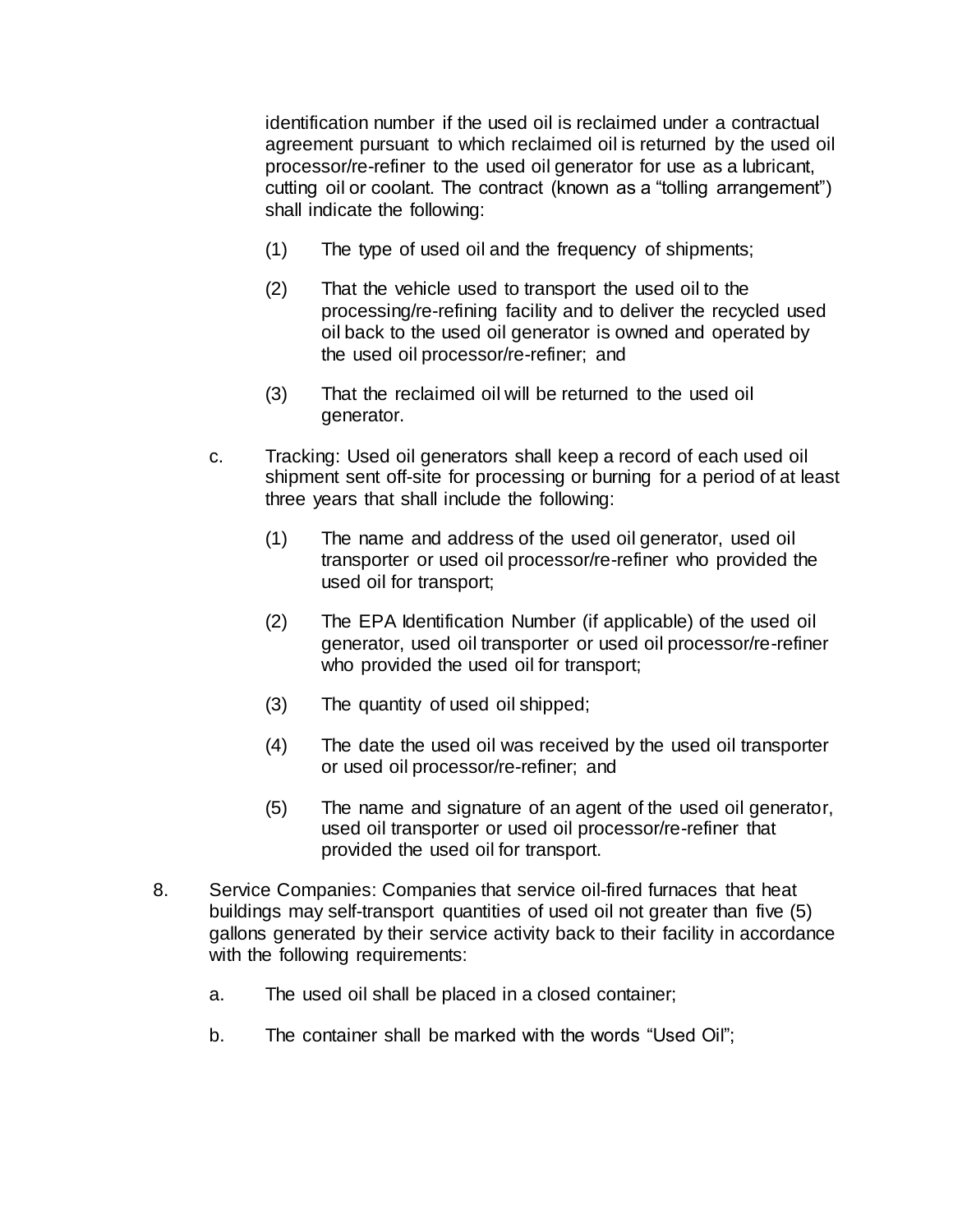- c. The vehicle used for the transportation shall have adequate spill control material in the vehicle at all times;
- d. The used oil shall be transferred to an appropriate storage container or tank upon return to the company's place of business;
- e. The company shall be considered to be the generator of the used oil and shall manage the used oil in accordance with all of the applicable requirements of § 1.16 of this Part.
- 9. The rebuttable presumption contained in § 1.16.1(A)(2) of this Part applies to used oil generated and managed by used oil generators.

### **1.16.5 Used Oil Aggregation Points:**

- A. Applicability. This rule applies to owners or operators of all used oil aggregation points as defined in § 1.5 of this Part.
- B. Used Oil Aggregation Point requirements. Used oil generators may consolidate used oil from multiple facilities that are owned and operated by their company at used oil aggregation points for storage purposes prior to shipping off-site or burning on-site as defined under § 1.16.3 of this Part provided that they comply with all of the used oil generator requirements contained in § 1.16.4 of this Part.
- C. Transportation. Owners and operators of used oil aggregation points may transport used oil without a permit from the point of generation to used oil aggregation points in shipments of not more than 55 gallons at one time in accordance with the requirements of  $\S$  1.16.4(A)(7)(a) of this Part.

#### **1.16.6 Used Oil Collection Centers:**

- A. Applicability. This rule applies to owners or operators of used oil collection centers as defined in § 1.5 of this Part.
- B. Persons who own or operate a used oil collection center shall obtain an EPA Identification Number and notify the Department of such activity and by submitting a completed Notification as per § 1.7.4 of this Part.
- C. Used Oil Collection Center requirements. Owners and operators of used oil collection centers shall comply with all of the used oil generator requirements contained in § 1.11(D) of this Part.
- D. Receiving Used Oil: Used oil collection centers may accept household used oil only. Used oil collection centers that receive used oil that does not meet the definition of a household used oil are considered used oil processor/re-refining facilities and are subject to the requirements of § 1.11(H) of this Part.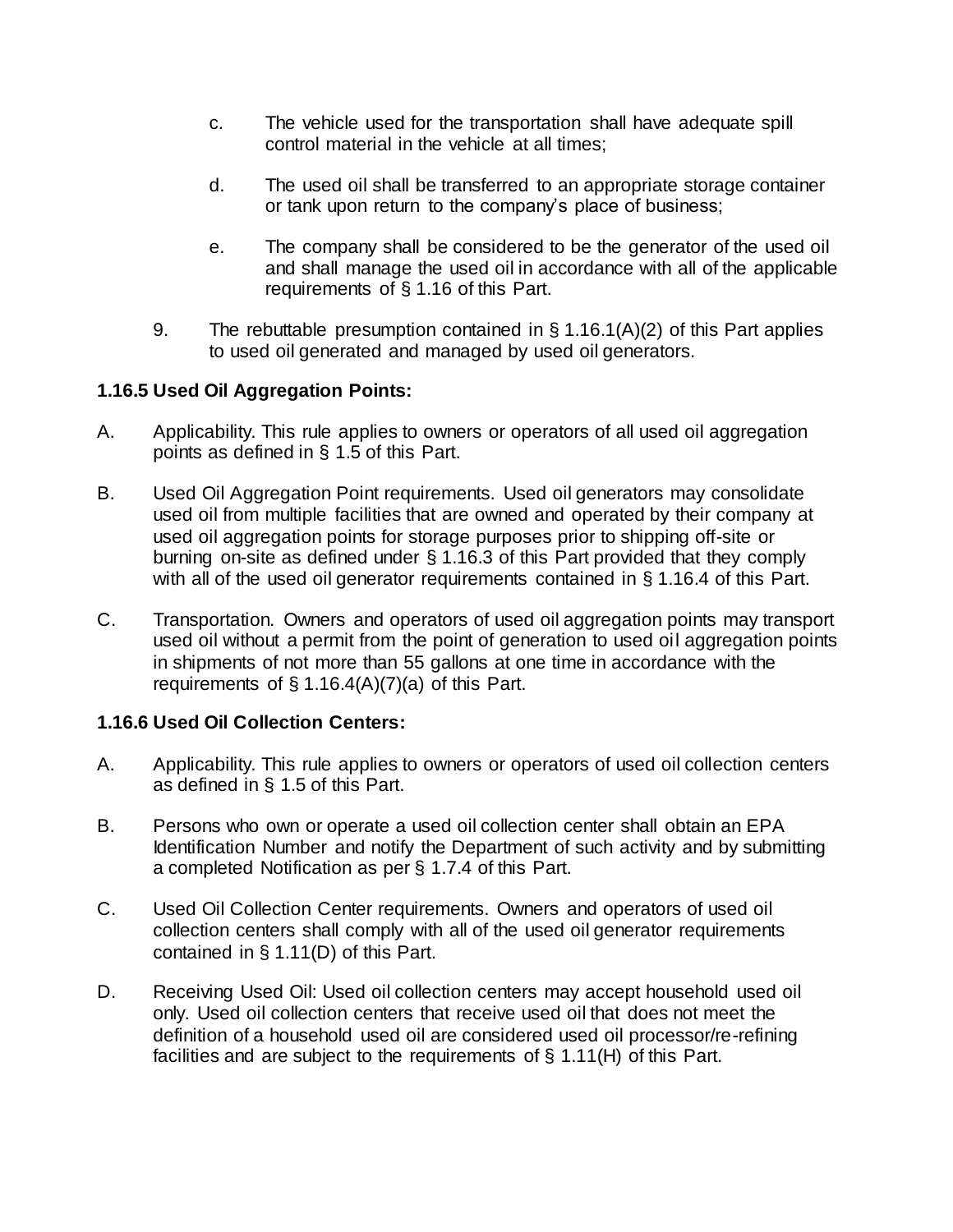### **1.16.7 Used Oil Transporter and Temporary Storage Facility Standards:**

- A. Applicability: This Rule shall apply to used oil transporters as defined in § 1.5 of this Part. Used oil transporters who import or export used oil are subject to this rule while the used oil is within the State of Rhode Island.
- B. Exceptions: The following persons and activities are not subject to the requirements of this rule:
	- 1. On-site transportation of used oil by a used oil generator or the owner or operator of the facility;
	- 2. Used oil generators who transport their used oil to aggregation points that are owned and operated by the used oil generator in shipments of not more than 55 gallons in accordance with the requirements of § 1.16.4(A)(7)(a) of this Part;
	- 3. Transportation of household used oil to a used oil collection center by a household used oil generator.
- C. Transporter Restriction:
	- 1. Used oil transporters may not consolidate or aggregate loads of used oil at their facility unless they comply with the requirements of § 1.16.7(H) of this Part and may not process or re-refine used oil unless they comply with § 1.16.8 of this Part;
	- 2. Transportation units used to transport hazardous waste shall be properly decontaminated in accordance with § 1.8.10 of this Part before transporting used oil; and
	- 3. Used oil transporters that direct a shipment of specification used oil to a used oil burner or first claim that the used oil meets the requirements for specification used oil shall be subject to the requirements of § 1.16.9 of this Part.
- D. Permit Requirements. Transporters of used oil shall:
	- 1. Obtain an EPA Identification Number by submitting to the Department a completed Notification of Regulated Waste Activity form (per § 1.7.4 of this Part); and
	- 2. Obtain a permit to transport used oil in accordance with the requirements of the §§ 1.8.2 and 1.8.3 of this Part unless the transporter already poses a valid permit issued by the Department for the transportation of hazardous waste. A separate permit to transport used oil is not required if the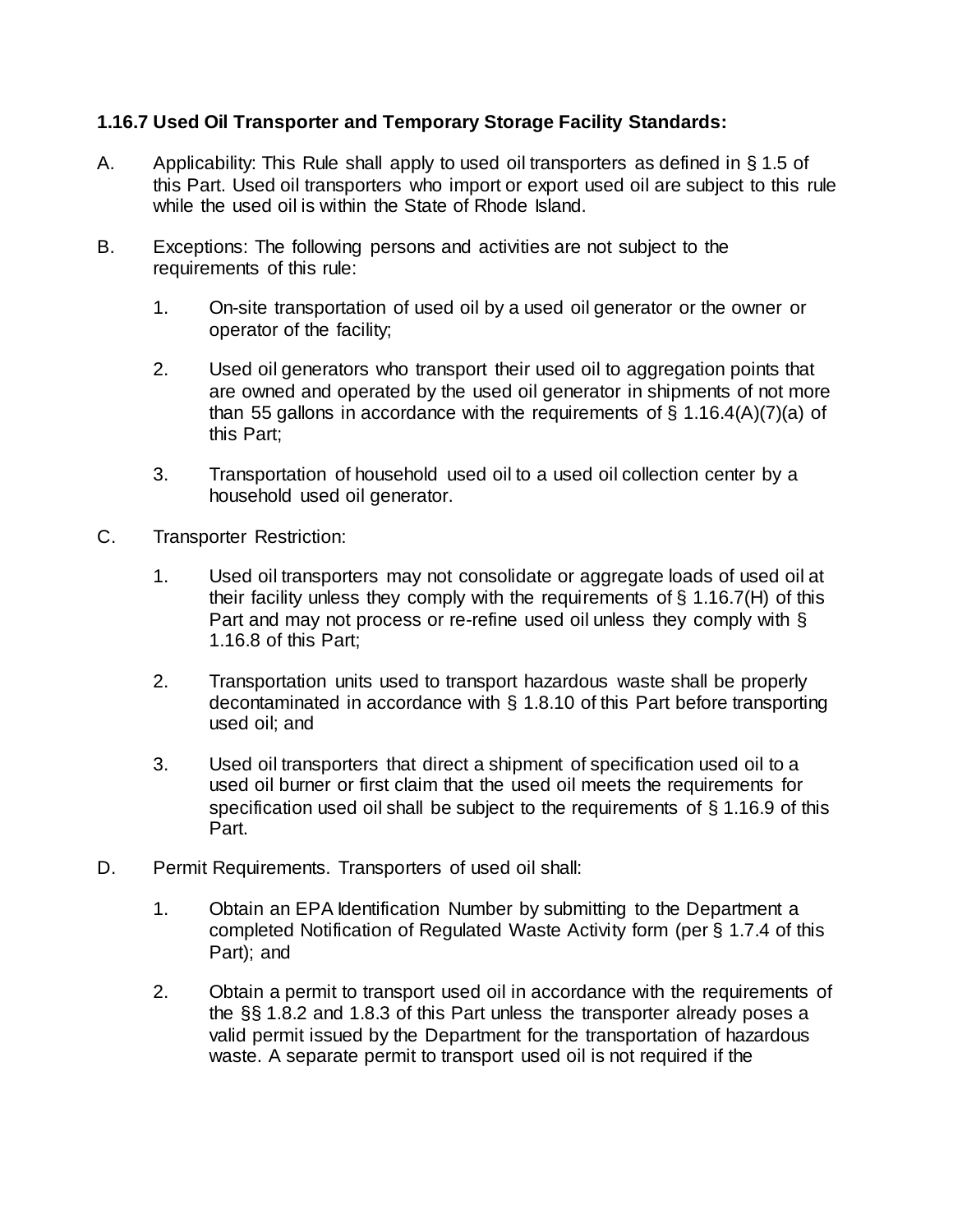transporter already has a permit issued by the DEM to transport hazardous waste.

- E. Liability Insurance: Used oil transporters shall maintain liability insurance, including the hazardous material rider (MCS 90) as specified in 49 C.F.R. § 387.7(d), sufficient to provide coverage of \$1,000,000.00 (one million dollars) per incident.
- F. Used Oil Analysis: Prior to transporting used oil to a used oil burner or a used oil processor/re-refiner facility or storing used oil at a used oil temporary storage facility, the used oil transporter shall determine if the used oil has a total halogen content of greater than 1,000 ppm. This determination is made by testing the used oil or applying product knowledge of the materials in use and the process that generated the used oil. In the event that the used oil has a total halogen content greater than or equal to 1,000 ppm, the used oil will be presumed to have been mixed with a halogenated hazardous waste. In accordance with § 1.16.1(A)(2) of this Part the transporter may rebut this presumption. The rebuttable presumption does not apply to metal working oils/fluids containing used oils contaminated with chlorinated paraffins and chlorofluorocarbons that are managed in accordance with § 1.16.1(A)(2) of this Part. The used oil transporter shall maintain records of all analytical testing or determinations made based on product knowledge for a period of at least three (3) years. The used oil transporter may use analytical data or written documentation demonstrating product knowledge obtained from the used oil generator when making a determination regarding the status of a shipment of used oil.
- G. Used Oil Transportation:
	- 1. A used oil transporter shall deliver shipments of used oil to only the following:
		- a. Another used oil transporter, provided that the transfer occurs at an approved used oil temporary storage or permitted hazardous waste treatment, storage and disposal facility and the other used oil transporter has obtained a permit from the Department and an EPA Identification Number;
		- b. If handling household used oil, a used oil collection facility that has obtained an EPA Identification Number;
		- c. A used oil processing/re-refining facility that has obtained an EPA Identification Number; or
		- d. A used oil burner's facility that has obtained an EPA Identification Number.
	- 2. Used Oil Spills and Releases: In the event of a spill or release of used oil the transporter shall: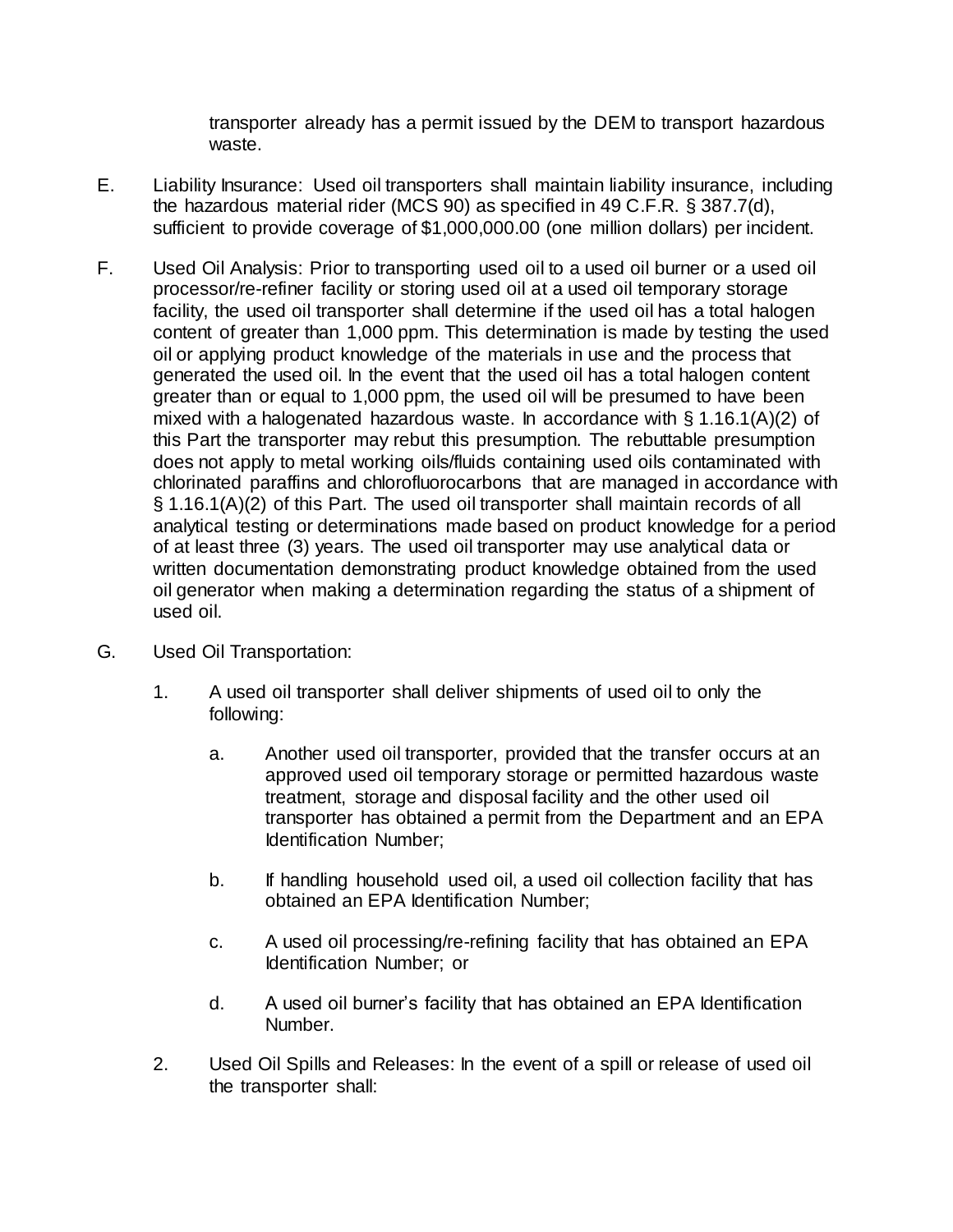- a. Take immediate steps to stop and contain the release;
- b. Immediately notify the Department's Emergency Response Program (at 222-1360 or after hours at 222-3070), the proper local authorities, and if required by 49 C.F.R. § 171.15 and/or 49 C.F.R. § 403.12(f), notify the National Response Center (800-424-8802), and for transporting over water give notice as required by 33 C.F.R. § 153.203;
- c. Provide a written report to the Department within ten (10) days of the incident detailing the steps that were taken to remediate the release and provide a written report to the USDOT, as required by 49 C.F.R. § 171.16; and
- d. Clean up and properly dispose of any used oil that was discharged and any materials contaminated with the used oil.
- e. In emergency situations, removal of used oil and materials contaminated with used oil may be conducted by a used oil transporter that does not have an EPA Identification Number, if so authorized by the Department.
- 3. Tracking:
	- a. Used oil transporters shall keep a record of each used oil shipment accepted for transport for a period of at least three years that shall include the following:
		- (1) The name and address of the used oil generator, used oil transporter or used oil processor/re-refiner who provided the used oil for transport;
		- (2) The EPA Identification Number (if applicable) of the used oil generator, used oil transporter or used oil processor/re-refiner who provided the used oil for transport;
		- (3) The quantity of used oil accepted;
		- (4) The date of acceptance; and
		- (5) The name and signature of an agent of the used oil generator, used oil transporter or used oil re-refiner who provided the used oil for transport.
	- b. Deliveries: Used oil transporters shall keep a record of each shipment of used oil that is delivered to another used oil transporter, used oil processor/re-refiner, or used oil burner that shall include: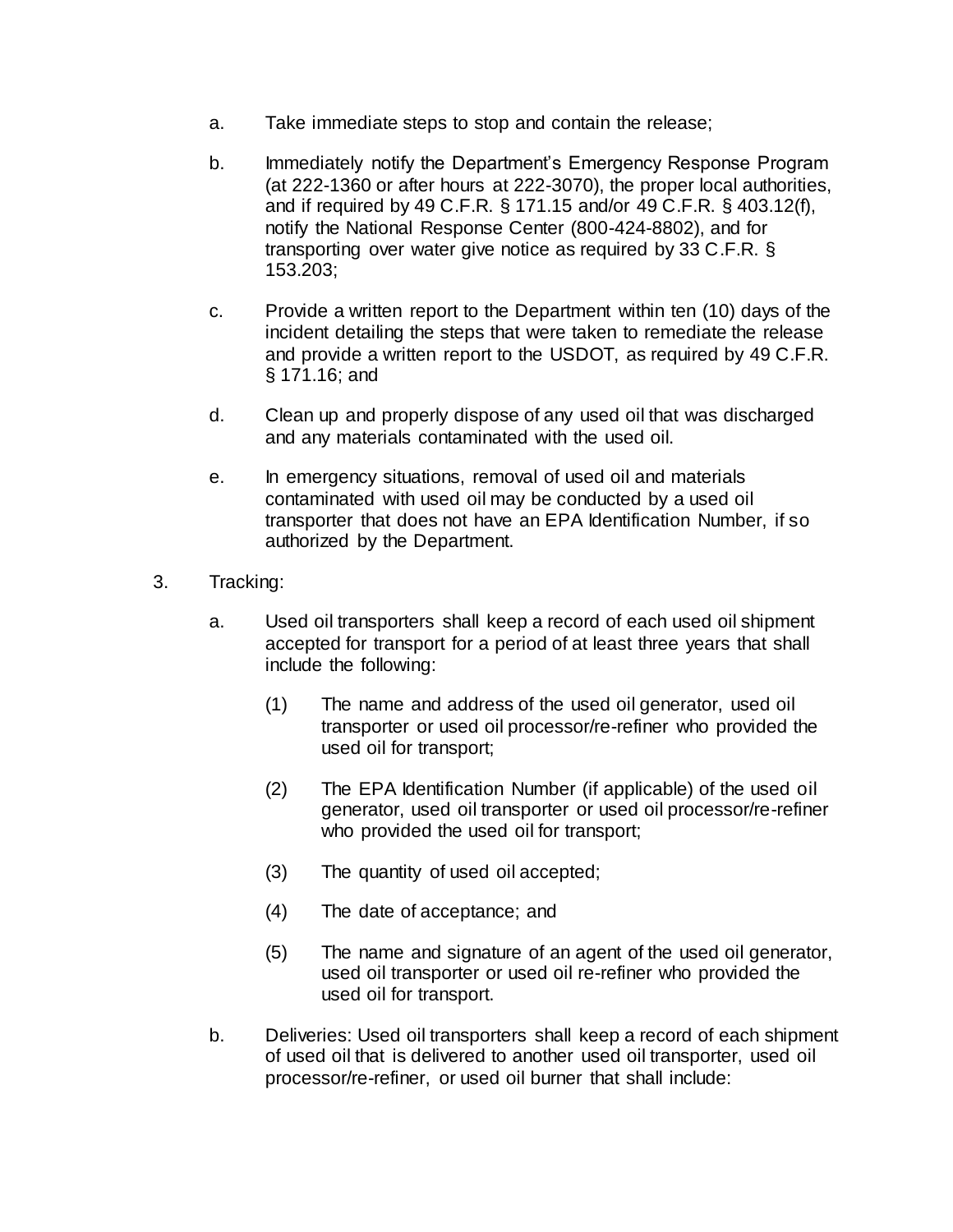- (1) The name and address of the receiving facility or used oil transporter;
- (2) The EPA Identification number of the receiving facility or used oil transporter;
- (3) The quantity of used oil delivered;
- (4) The date of the delivery;
- (5) The name and signature, dated upon receipt of the used oil, of an agent of the receiving facility or used oil transporter.
- (6) All records generated by the transportation of used oil shall be retained by the transporter for a period of at least three years.
- H. Used Oil Temporary Storage Facilities: Used oil transporters may store used oil at their facility for not more than thirty-five days prior to transporting it to a regulated used oil facility provided that they first obtain written authorization from the Director. This Part shall not apply to used oil stored on a permitted transportation unit for less than seventy-two hours prior to off-site transportation, provided that the used oil is not transferred off the transportation unit while in storage at the facility.
	- 1. Applicability: This Rule applies to used oil temporary storage facilities where shipments of used oil are stored on-site for less than 35 days. Used oil temporary storage facilities that store used oil for more than 35 days are subject to the requirements of § 1.16.8 of this Part.
	- 2. Authorization Requirements: All persons who shall construct, substantially alter, operate or own a used oil temporary storage facility shall first submit a complete application to the Office of Land Revitalization and Sustainable Materials Management and obtain a Letter of Authorization from the Director prior to conducting any such activities on-site.
	- 3. Closure Plan and Financial Requirements: Owners or operators of used oil temporary storage facilities shall develop a closure plan, complete with a cost estimate for closing down their facility, and submit this plan along with an application for Authorization as defined in § 1.16.7(H)(5) of this Part. Owners or operators shall document their financial ability to complete the closure plan equivalent to the cost estimate contained within the closure plan. If the owner or operator fails to satisfy these requirements the Director may deny their Application for Authorization.
	- 4. Operating a used oil temporary storage facility without a Letter of Authorization or a renewal of authorization is prohibited.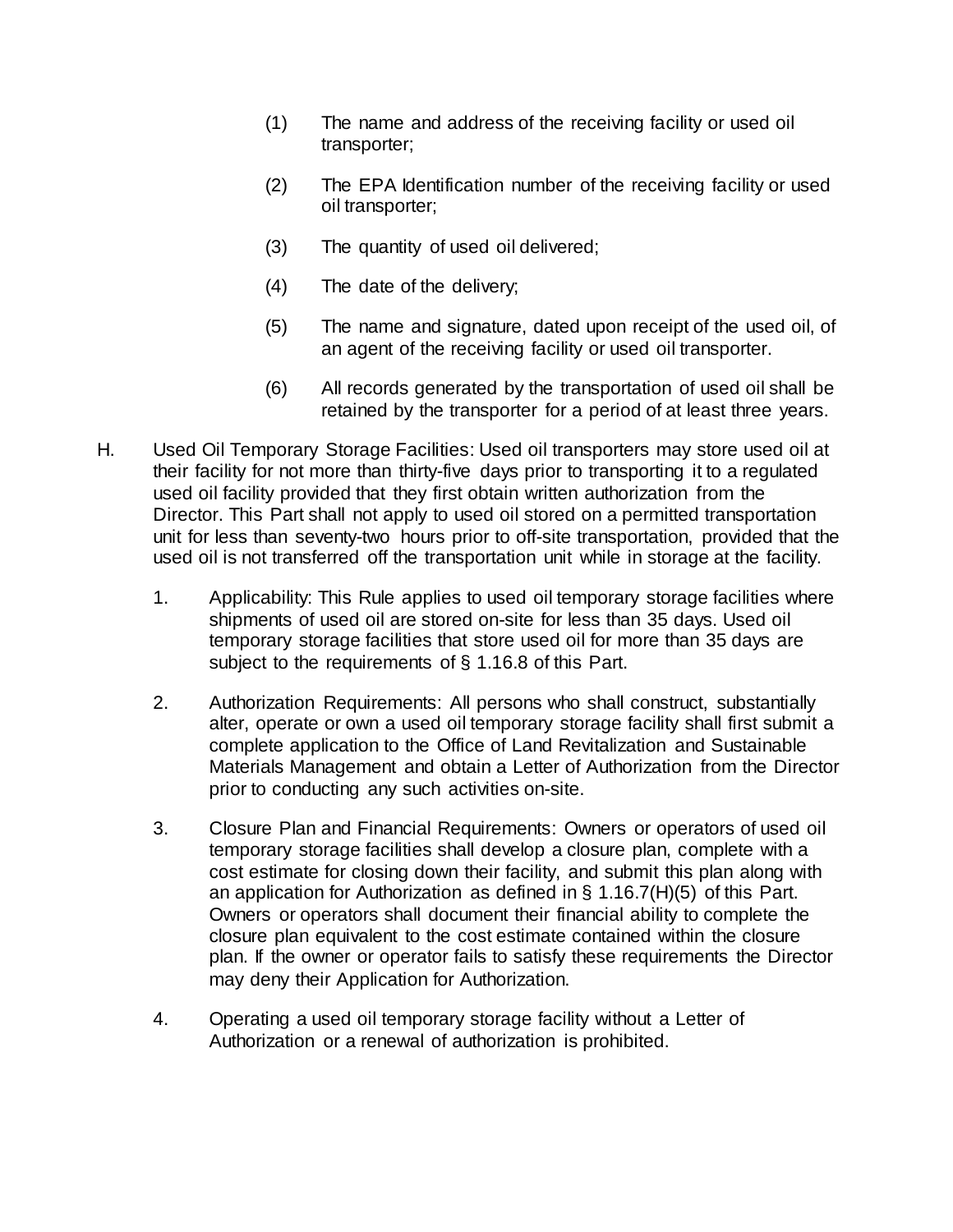- 5. Application Specifications: All applications for Authorization shall contain at least the following information:
	- a. The location of the facility, including the Assessor's Plat and Lot numbers;
	- b. The name and address of the property owner and operator of the Facility;
	- c. A complete description of the used oil transfer and storage operations at the facility;
	- d. A site plan depicting the Facility's floor plan, yard layout, drainage system and storage location(s).
	- e. A complete list of all pollution control and safety equipment to be utilized or maintained on-site.
	- f. A copy of the applicant's liability insurance policy for the Facility; and
	- g. The facility's closure cost estimate and financial assurance mechanism.
- 6. Application Fees: An application fee of six thousand dollars (\$6,000.00) shall be submitted with each new application for a Letter of Authorization to operate a used oil temporary storage facility.
- 7. Authorization Period: Each Letter of Authorization shall be valid for a period of not more than three (3) years from the date of issuance.
- 8. Expiration of Authorization/Renewal of Authorization: At least ninety (90) days before the end of the authorization period specified above, the owner/operator may submit a renewal application in accordance with the requirements of this rule in order to renew its Authorization to operate a used oil temporary storage facility. This application shall include all of the information required in § 1.16.7(H) of this Part and a renewal application review fee of three thousand (\$3,000.00) dollars.
- 9. Posting: Any Letter of Authorization issued hereunder shall be maintained on the Facility and posted in a conspicuous location.
- 10. Change of Ownership or Location: Changes in ownership, administration or location of used oil temporary storage facilities are subject to the following requirements: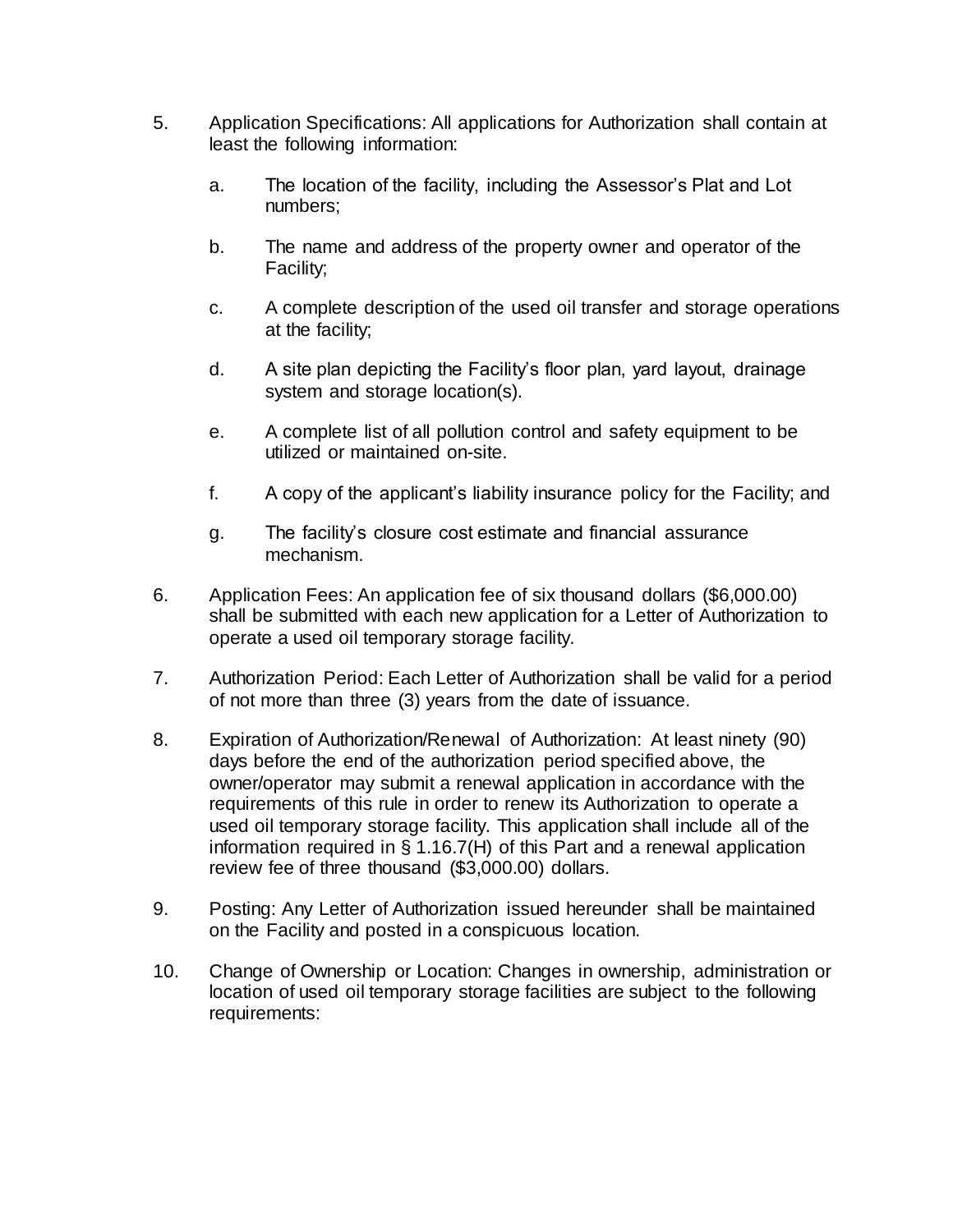- a. The Director shall be notified in writing thirty days prior to a change in ownership of the facility or legal entity operating the facility or location or discontinuance of services;
- b. A Letter of Authorization shall immediately become void and shall be returned to the Director upon change in location of any facility;
- c. A Letter of Authorization is voidable at the sole discretion of the Department whenever there is any sale of the facility or change in ownership of the property of the legal entity operating the facility. A new entity, prior to the commencing of operation of the facility, shall satisfy the Director of its ability to safely operate the facility, as well as its financial ability to operate and close said facility. This demonstration to the Director by the new entity shall include a proposed date for the transfer of the Letter of Authorization, liability insurance coverage and any other information that the Director may request. After a review of this information, the Director shall either approve or deny the transfer of the Letter of Authorization;
- d. The original operator shall remain fully liable for the operation of the facility under the terms of the Authorization Letter and applicable regulations until the Director transfers the Authorization to the new owner/operator.
- 11. The Director may revoke or suspend a Letter of Authorization in the event that a determination is made by the Director that the facility is not being operated in a manner that is consistent with these Regulations or the Letter of Authorization.
- 12. Used oil temporary storage facilities shall comply with the applicable sections of the used oil generator requirements contained in §§ 1.16.4(A)(1), (2), (3) and (4) of this Part.
- 13. Storage Units: Owners or operators of used oil temporary storage facilities may not store used oil in units other than tanks and containers.
- 14. Condition of Storage Units: Containers and aboveground storage tanks used to store used oil at used oil temporary storage facilities shall be:
	- a. In good condition and free of severe rusting, corrosion or structural defects. In the event that a container deteriorates and begins to leak the generator shall transfer the used oil to a container that is in good condition;
	- b. Liquid tight with no visible leaks;
	- c. Kept closed except when adding or removing used oil.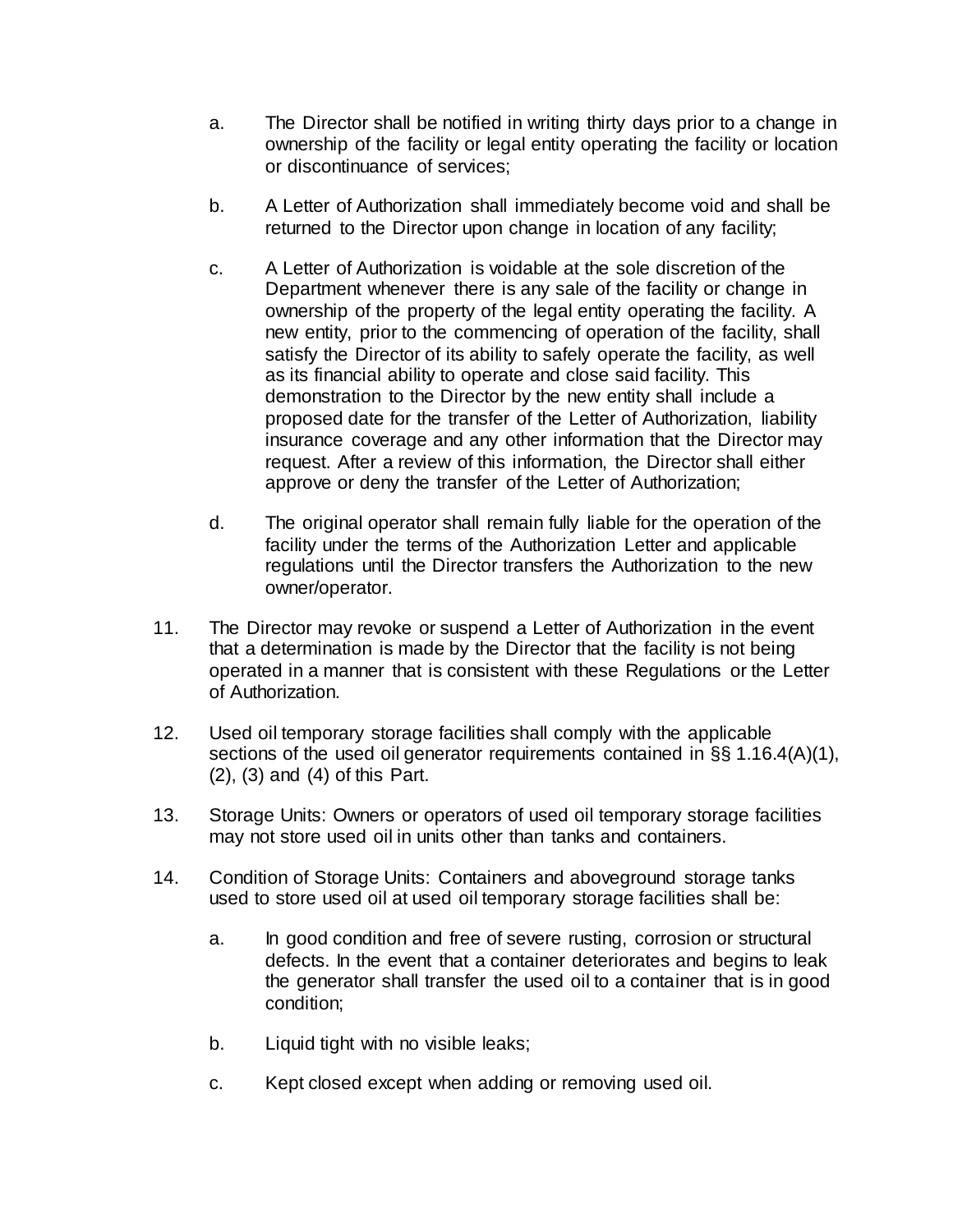- 15. Secondary Containment for Containers and Aboveground Storage Tanks (ASTs): Containers and ASTs used to store used oil shall be equipped with a secondary containment feature that at a minimum has the following:
	- a. An impervious floor or bottom covering the entire storage area; and
	- b. Dikes, berms or walls capable of containing a spill or release; and
	- c. A capacity equivalent to a minimum of 100% of the volume of used oil stored in the containers at the facility; and
	- d. The entire system shall be impervious to used oil to prevent a release; or
	- e. An equivalent containment system may be substituted if prior approval is obtained from the Director.
- 16. Exterior Storage: Owners and operators of used oil temporary storage facilities that store used oil in containers and/or aboveground tanks outdoors shall either construct the storage area with a means to prevent the accumulation of stormwater in the secondary containment device; or obtain a Stormwater Permit from the Department's Office of Water Resources prior to the construction of the storage area.
- 17. Labeling: Containers and aboveground storage tanks used to store used oil at used oil temporary storage facilities shall be clearly and permanently marked with the words "Used Oil". Fill pipes for underground storage tanks used to store used oil at used oil temporary storage facilities shall be clearly marked with the words "Used Oil". Markings for USTs shall comply with the requirements of the Rules and Regulations for Underground Storage Facilities Used for Petroleum Products and Hazardous Materials (Subchapter 25 Part [1](https://rules.sos.ri.gov/regulations/part/250-140-25-1) of this Chapter).
- 18. Response to releases: Upon detection of a release of used oil, the owner or operator of a used oil temporary storage facility shall perform the following:
	- a. Take immediate steps to stop the release;
	- b. Contains all of the released used oil;
	- c. Clean up and properly manage the used oil and any other materials that were contaminated with used oil;
	- d. Repair or replace any leaking or damaged storage units prior to returning them to service; and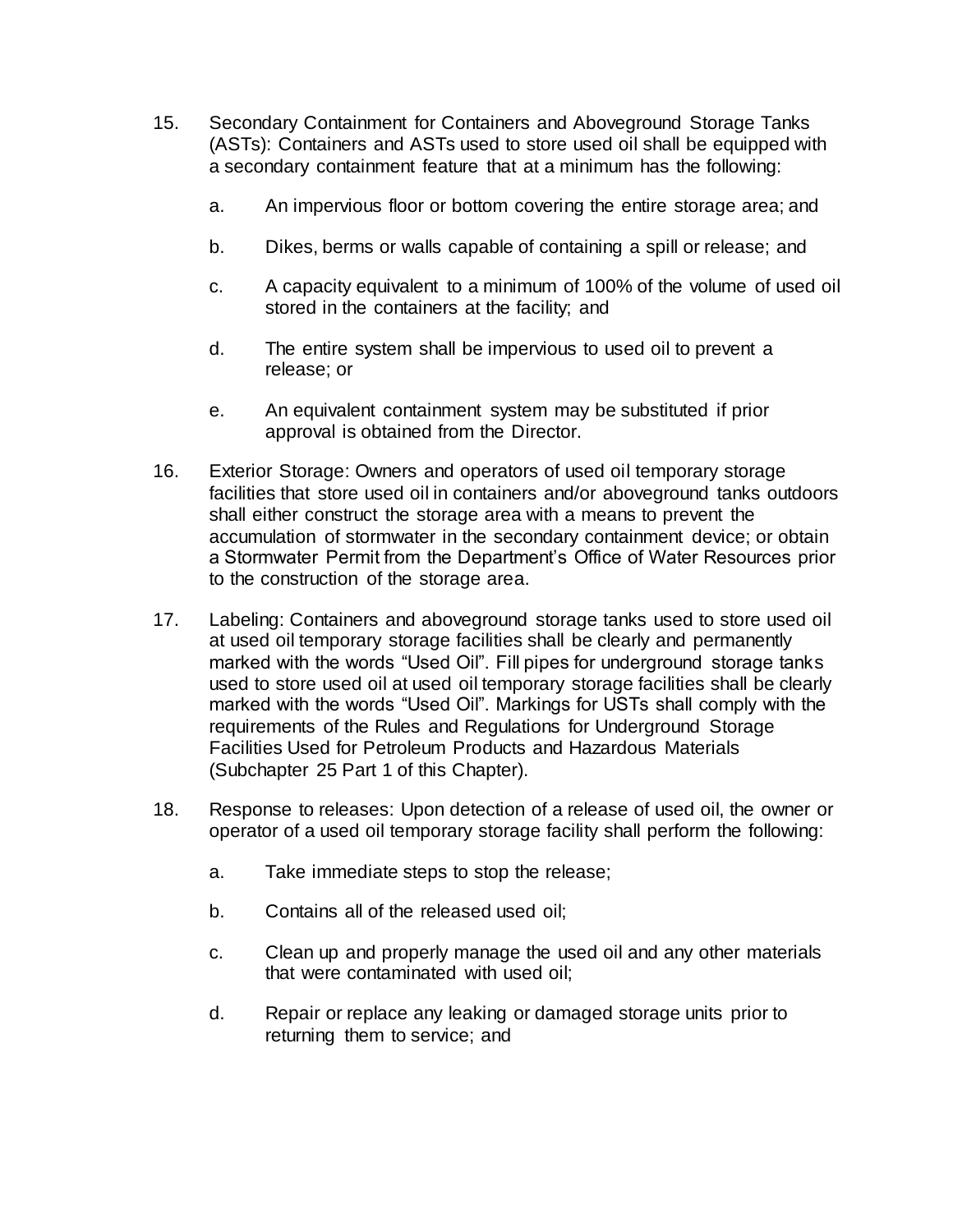- e. Immediately notify the Department's Emergency Response Program (at 222-1360 or after hours at 222-3070), the local authorities and, if required by 49 C.F.R. § 171.15, notify the National Response Center (800-424-8802).
- f. Comply as applicable with the requirements of the Oil Pollution Control Regulations (Subchapter 25 Part [2](https://rules.sos.ri.gov/regulations/part/250-140-25-2) of this Chapter), Rules and Regulations for Underground Storage Facilities Used for Petroleum Products and Hazardous Materials (Subchapter 25 Part [1](https://rules.sos.ri.gov/regulations/part/250-140-25-1) of this Chapter) and all other applicable Federal, State and Municipal Rules and Regulations relating to the release and handling of spilled or released used oil.
- 19. Tracking: Owners or operators of temporary storage facilities shall keep a written log of each used oil shipment received for temporary storage at the facility and of each off-site shipment of used oil from the facility for a period of at least three years. The owner or operator shall also reconcile the incoming and outgoing shipments of used oil every thirty-five (35) days on the written log in order to demonstrate that used oil is not being stored for greater than the allowed thirty five (35) day time period. The written logs shall be provided to the Department upon request.
- I. Management of residues. Used oil transporters and temporary storage facilities who generate residues from the storage or transportation of used oil shall manage them in compliance with  $\S$  1.16.1(A)(6) of this Part.

## **1.16.8 Used Oil Processor and Re-Refiner Standards**

- A. Applicability: The requirements of this Part apply to owners and operators of facilities that process used oil as defined in § 1.5 of this Part.
	- 1. The requirements of § 1.16.8 of this Part does not apply to:
		- a. Incidental processing that occurs during transport (e.g., settling and water separation);
		- b. Used oil removed from electrical transformers or turbines and filtered by the used oil transporter prior to being returned to its original use;
		- c. Used oil generators that conduct incidental processing in accordance with  $\S$  1.16.4(A)(5) of this Part; or
		- d. Used oil burners that conduct incidental processing operations during the normal course of used oil management prior to burning or that aggregate off-specification used oil with virgin or specification used oil for the purposes of burning.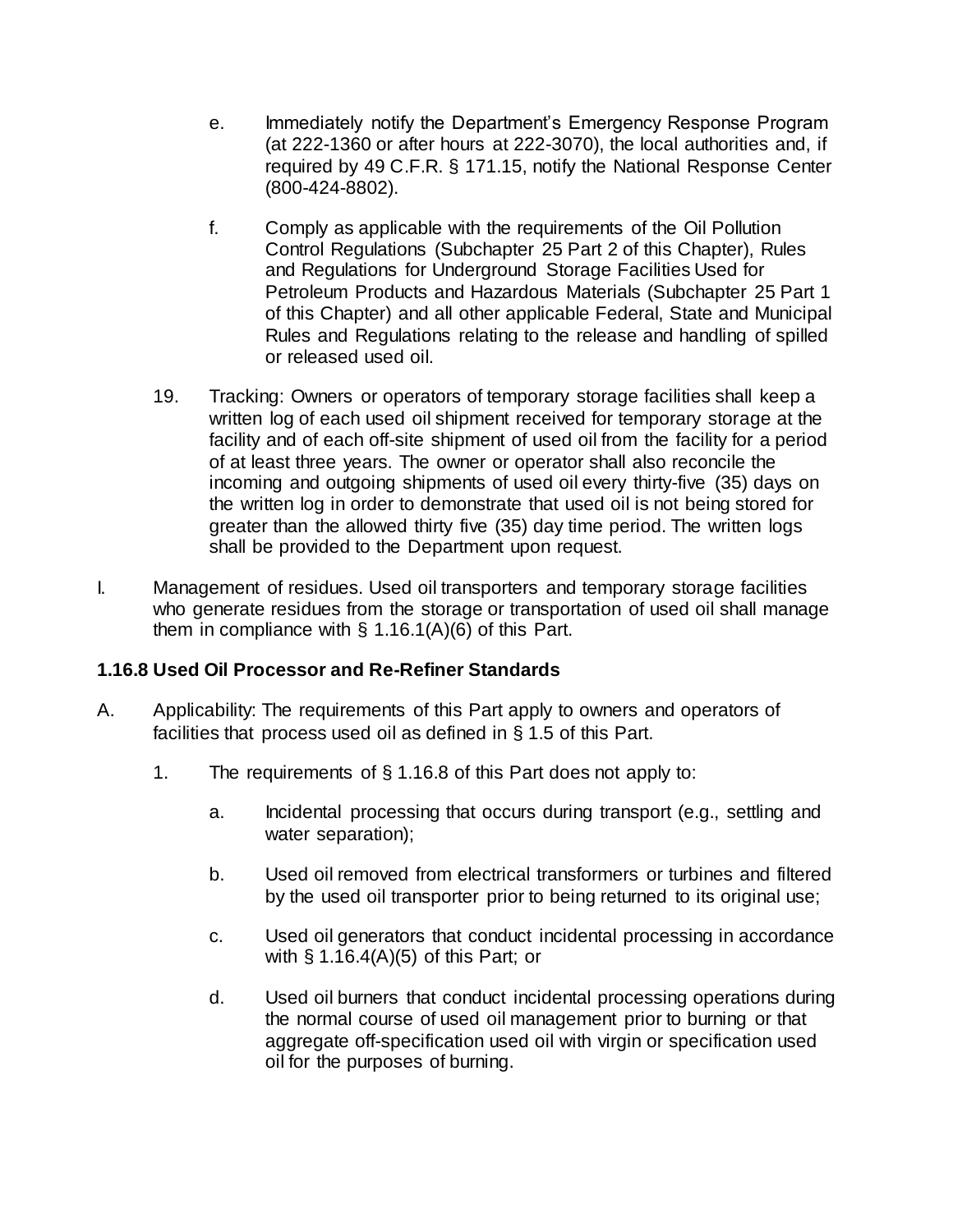- 2. Used oil processors/re-refiners are subject to other applicable Rules as follows:
	- a. Processors/re-refiners who generate used oil shall comply with the requirements of § 1.16.4 of this Part;
	- b. Processors/re-refiners who transport used oil shall also comply with the requirements of § 1.16.7 of this Part;
	- c. Processors/re-refiners who burn used oil for energy recovery shall also comply with the requirements of § 1.16.3 of this Part;
	- d. Processors/re-refiners who direct a shipment of used oil to a used oil burner or first make the claim that used oil meets the requirements of specification used oil shall also comply with the requirements of § 1.16.9 of this Part.
- B. Permit Requirement: All persons who shall construct, substantially alter, operate or own a used oil processing or re-refining facility shall first obtain a permit from the Director prior to conducting any such activities. Operating a used oil processor/rerefiner facility without a permit is prohibited.
- C. Liability Insurance: Owners or operators of used oil processor/re-refiner facilities shall maintain liability insurance sufficient to provide coverage of \$1,000,000.00 (one million dollars) per incident.
- D. Closure Plan and Financial Requirements: Owners or operators of used oil processor/re-refiner facilities shall submit to the Department's Office of Land Revitalization and Sustainable Materials Management a closure plan, complete with a cost estimate for closure and cleanup of the facility, along with an application for a permit as set forth in § 1.16.8 of this Part. Owners or operators shall also include a financial assurance mechanism demonstrating the financial ability of the applicant to fund the closure cost estimate contained in the closure plan. If the owner or operator fails to satisfy each of these requirements the Director may deny their application for a permit.
- E. Application Specifications: All applications for a permit shall specify the following:
	- 1. The location of the facility including the Assessor's Plat and Lot numbers;
	- 2. The name and address of the owner and operator of the facility;
	- 3. A complete description of the operations at the facility subject to the permit with specific statements of operational limitations and/or capacity limitations;
	- 4. A complete description of the types of used oil that will be stored onsite and the processing and or recycling activities that will be conducted on-site;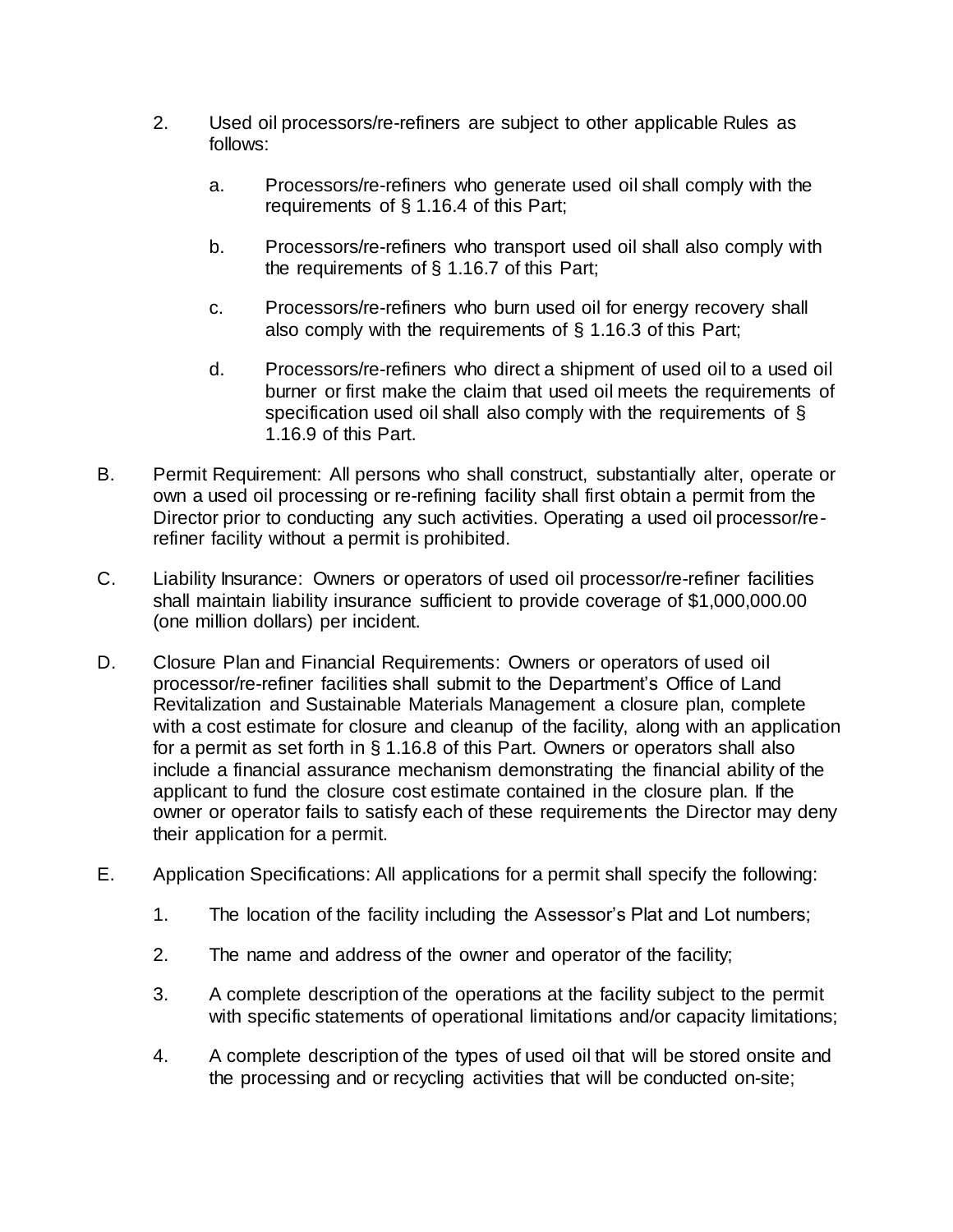- 5. A statement detailing any reporting or monitoring requirements that the owner/operator will conduct to ensure that the facility will be operated and maintained in compliance with these Regulations;
- 6. A site plan depicting the Facility's floor plan, yard layout, drainage system and storage location(s);
- 7. A complete list of all pollution control and safety equipment to be utilized or maintained on-site; and
- 8. A complete description of the applicant's financial ability to safely operate, and maintain the Facility.
- F. Fees: The application fee for a permit shall be submitted with the application and shall be ten thousand dollars (\$10,000.00) for the issuance of a new permit and five thousand dollars (\$5,000.00) for the renewal of a permit.
- G. Permit Posting: Any permit issued hereunder shall be posted in a conspicuous location, maintained on-site at the subject facility and be made available for review by the Department personnel upon request.
- H. Issuance, Denial, Revocation or Suspension of Permits: The Director is authorized by R.I. Gen. Laws § 23-19.1-10 to issue, deny, revoke, or suspend a permit in accordance with these Rules and Regulations. The DEM shall comply with the procedures set forth in § 1.9 of this Part for processing these applications and shall substitute the words "used oil processing/re-refining facility" for the words "hazardous waste management facility" as it is referred to in § 1.9 of this Part.
- I. Application Requirements: Applications submitted to the Department for the construction or modification of a facility that processes or re-refines used oil shall contain all of the applicable elements required in § 1.9 of this Part.
- J. Duration and Renewal of Permits: Permits for used oil processing or re-refining facilities shall be issued for a period not to exceed five (5) years and may be extended or renewed by the Director for a period of not more than five (5) years. A new permit application is required at the end of the ten-year period and shall be submitted at least one hundred eighty (180) days prior to the expiration of the existing permit. Permit renewal applications will be processed in accordance with §§ 1.16.8(H) and (I) of this Part.
- K. Notification: Used oil processors and re-refiners shall also notify the Department of such activity and obtain an EPA Identification Number as per § 1.4.4(A) of this Part.
- L. General Facility Standards: Owners and operators of facilities that process or rerefine used oil shall comply with the following requirements: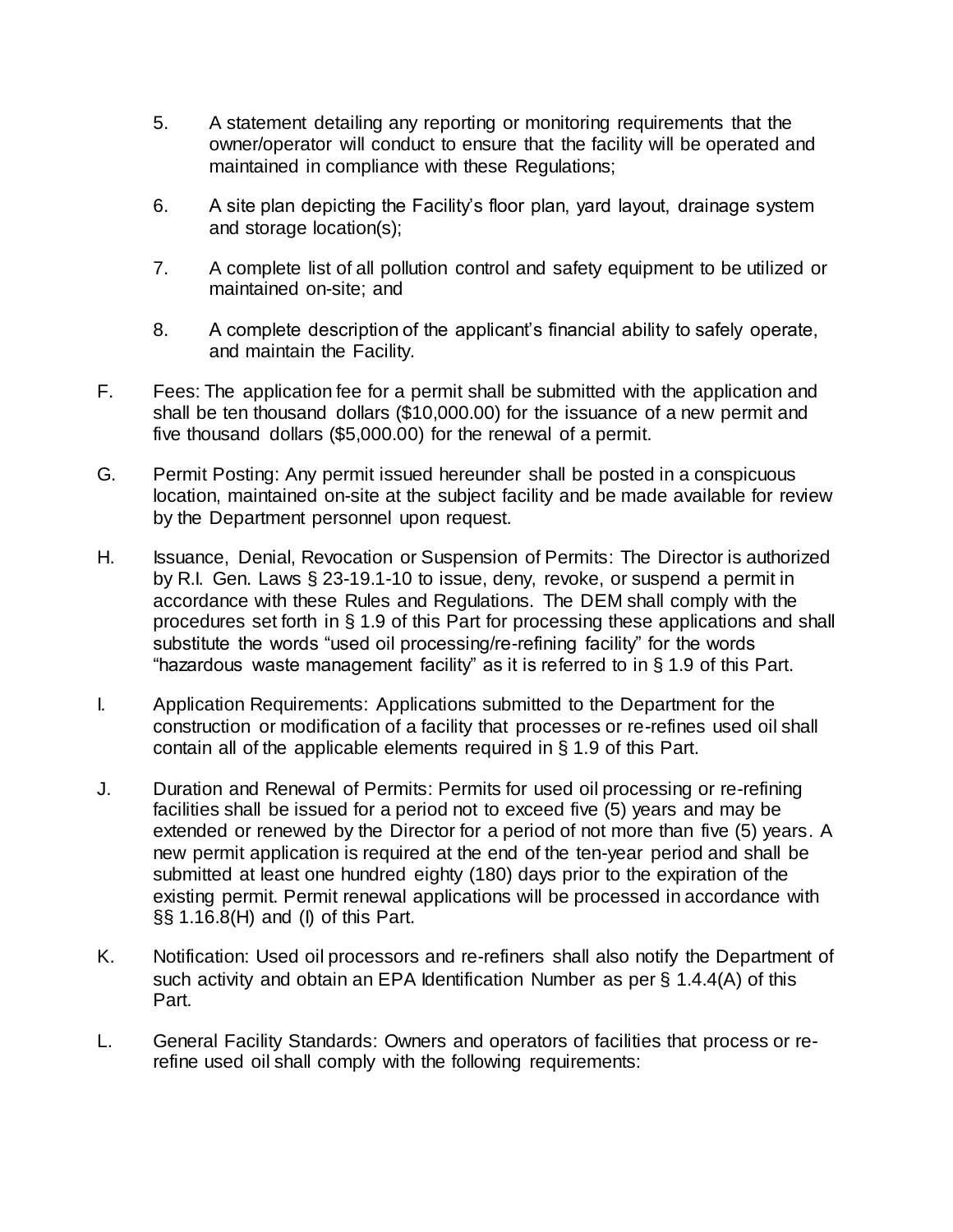- 1. Facilities shall be maintained and operated to minimize the possibility of a fire, explosion or any accidental release of used oil to air, soil, groundwater or surface water that could threaten human health or the environment.
- 2. All facilities shall be equipped with the following:
	- a. An internal communication or alarm system capable of providing immediate emergency instruction to facility personnel;
	- b. Devices, such as a telephones or other devices located in appropriate locations throughout the facility capable of summoning emergency assistance from local fire departments, police departments or the State Emergency Response team;
	- c. Portable fire extinguishers or fire control equipment, spill control equipment and decontamination equipment designed to control and contain fires, spills or releases involving oil and related materials; and
	- d. Fire hoses and water of adequate volume and pressure or other fire suppressant systems such as foam producing equipment or automated sprinkler systems to provide for immediate response to fires in the facility and to meet all local and State building code requirements.
- M. Testing and maintenance of all facility equipment, including but not limited to, communication systems, alarm systems, fire control equipment, spill control equipment and decontamination equipment shall be conducted at least on an annual basis to ensure its proper operation at the time of an emergency.
- N. Personnel working in all areas of the facility where used oil is being poured, mixed, spread or otherwise handled shall have immediate access to an internal alarm or emergency communication device, either directly or through visual or voice communication with another employee. In the event that only one employee is working during a particular shift, the employee shall have immediate access to an alarm or emergency communication device that is capable of summoning emergency responders and any other appropriate authority required to respond to an incident at the facility.
- O. The owner or operator of a used oil processing/re-refining facility shall provide no less than three (3) feet of aisle space within all storage areas at the facility to allow for the unobstructed movement of emergency response and fire department personnel and equipment.
- P. The owner or operator of a used oil processing/re-refining facility shall make the following arrangements with local and State authorities as appropriate for the amount and type of used oil being managed on-site: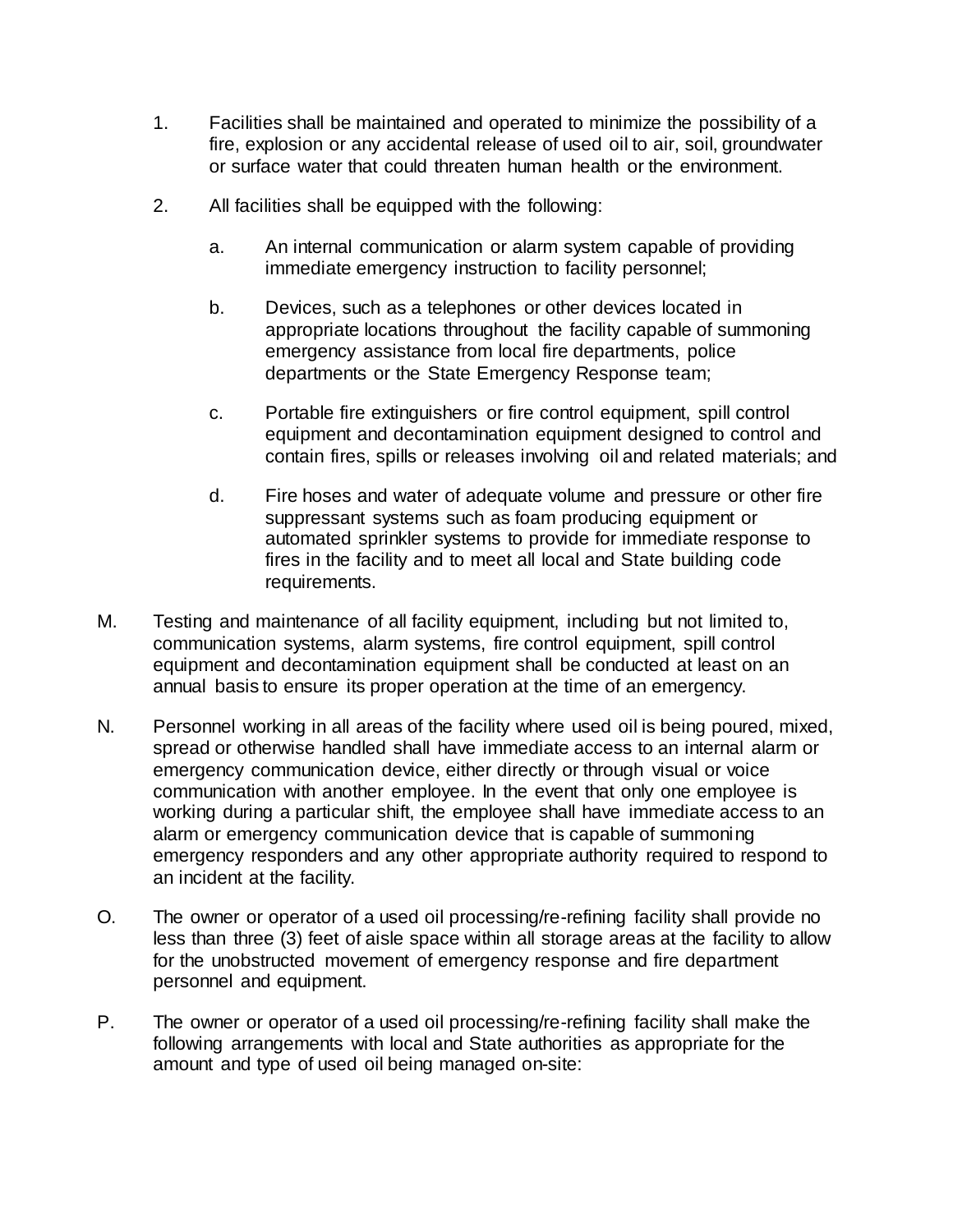- 1. Arrangements to familiarize the police, fire departments and emergency response teams with the layout of the facility, properties of used oil handled at the facility and associated hazards, places were used oil is processed or stored and evacuation routes to be used by facility personnel.
- 2. Where more than one fire or police department or other related authority might respond, a designation of a primary emergency authority should be made and an agreement reached with said authorities to provide support to the primary emergency authority.
- 3. Agreements with State Emergency Responders, emergency response contractors and any other appropriate emergency equipment suppliers.
- 4. Arrangements with local hospitals to familiarize them with the properties of the used oil managed on-site and types of injuries or illnesses that could result from fires, explosions, or releases at the facility.
- 5. If state or local officials decline to acknowledge or make such arrangements the used oil processor/re-refiner shall document the refusal in its operating record.
- Q. Contingency Plan: Owners and operators of used oil processing/re-refining facilities shall comply with the following requirements:
	- 1. Each owner or operator shall prepare and maintain a contingency plan for the facility that is designed to minimize hazards to human health and the environment from fires, explosions or any unplanned or sudden releases of used oil to air, soil or surface water. The provisions of this plan shall be carried out immediately in the event of a spill, release or fire.
	- 2. The contingency plan shall describe the actions facility personnel will undertake to comply with this rule in response to a fire, explosion, spill or release of used oil at the facility and include the following:
		- a. In the event that the facility has an existing Spill Prevention Control and Countermeasures Plan or hazardous waste contingency plan, the existing plan shall be amended to include the used oil management requirements of this rule;
		- b. The plan shall describe the arrangements made with local and state authorities in accordance with § 1.16.8(P) of this Part;
		- c. The plan shall list names, addresses and phone numbers (office and home) of all persons qualified to act as an emergency coordinator for the facility, the list shall identify a primary emergency coordinator and this list shall be kept current. Where more than one person is listed,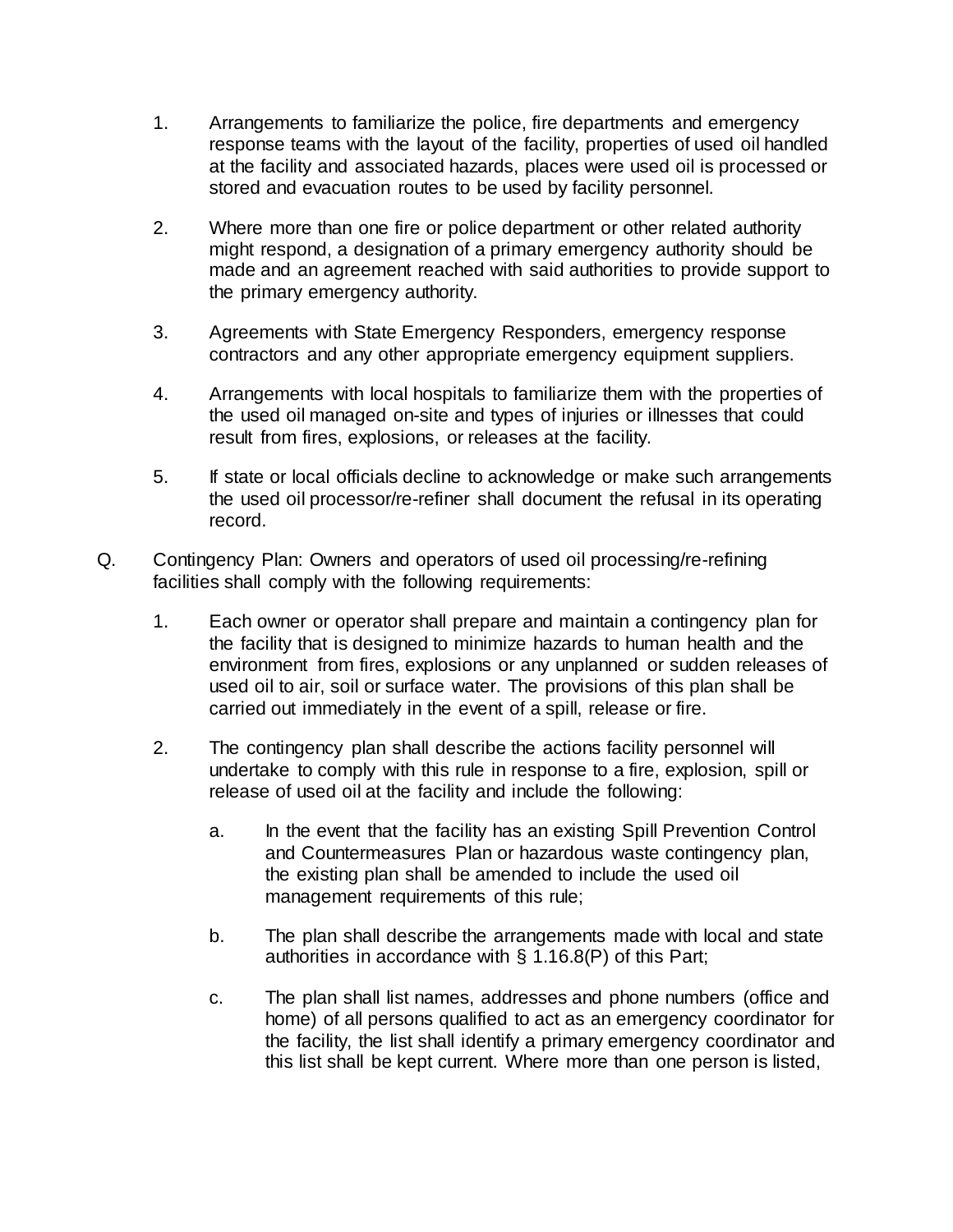those other than the primary emergency coordinator shall be listed in the order they will assume this role as alternates;

- d. The plan shall list all emergency equipment located at the facility including, but not limited to, fire control equipment/systems, spill control equipment, communication/alarm systems and decontamination equipment. The list shall be kept current and the plan shall include a sketch depicting the location and type of equipment;
- e. The plan shall include an evacuation plan for facility personnel and shall include a sketch of all evacuation routes and alternate evacuation routes located at the facility. The plan shall also describe the signal to be used to alert facility personnel to evacuate the facility.
- 3. The owner or operator of the facility shall maintain on-site a copy of the contingency plan and all revisions to the plan and shall submit copies of the current plan to local fire and police departments, hospitals and State and local emergency response teams.
- 4. The contingency plan shall be periodically reviewed and amended as necessary to reflect the current facility conditions (e.g., facility layout or equipment) including personnel changes, changes to the list of emergency coordinators and when affected by changes to the rules or when the plan fails in an emergency.
- 5. During all operating hours and non-operating hours there shall be one employee on-site, or on call, that is a designated emergency response coordinator. This emergency response coordinator shall be thoroughly familiar with the facility's contingency plan, all operations conducted at the facility, the location and characteristics of all used oil handled at the facility, the location of the required facility records and the facility layout. In addition, the coordinator shall have the authority to commit the resources necessary to carry out the contingency plan in the event of an emergency.
- 6. Whenever there is an imminent or actual emergency situation, the emergency coordinator present on-site shall immediately:
	- a. Activate the internal facility alarms or communication systems to alert the facility's personnel;
	- b. Notify appropriate State or local agencies with designated response roles;
	- c. Identify the character, exact source, amount and aerial extent of the release materials;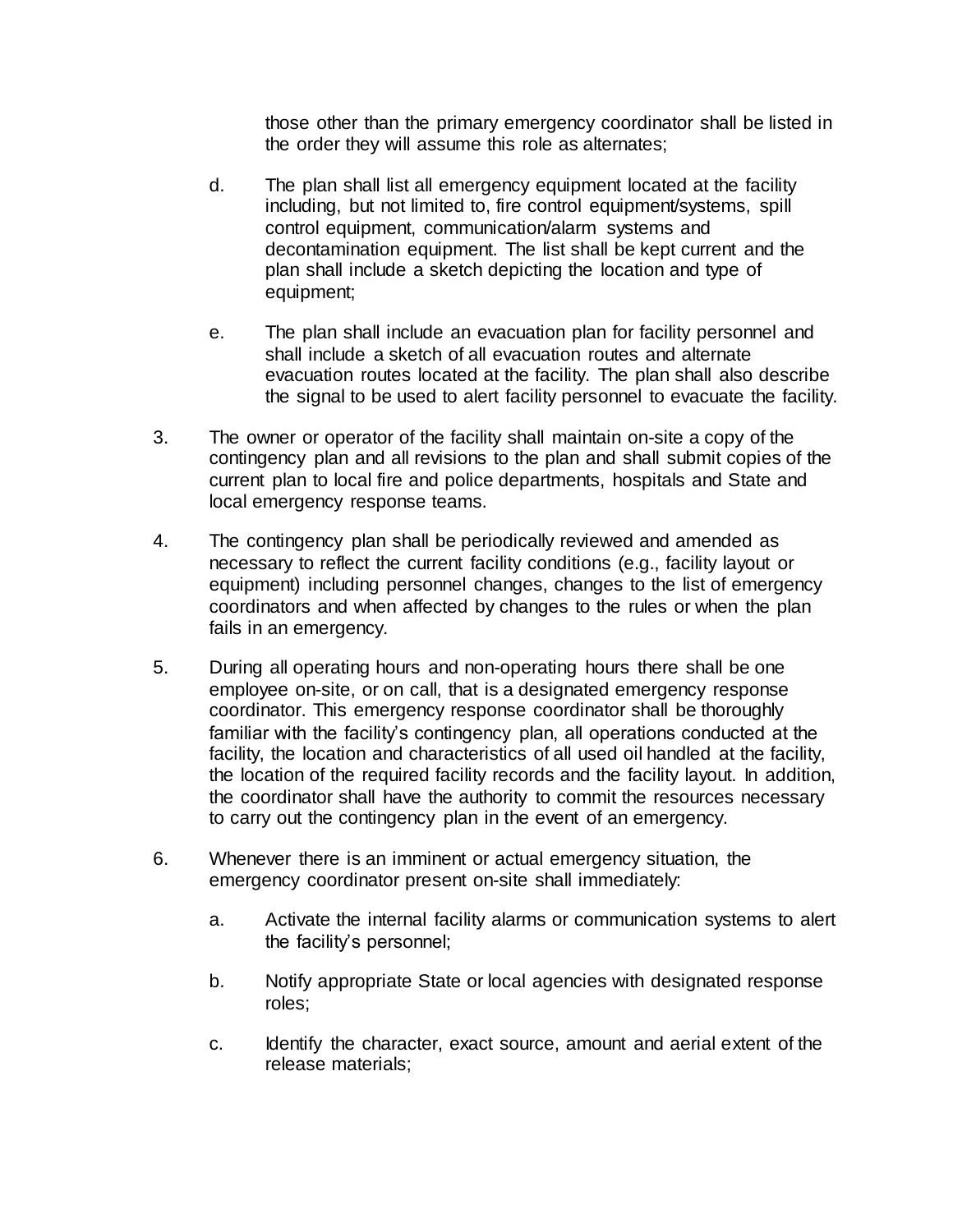- d. Assess the hazards to human health and the environment that may result from any release, fire or explosion. This assessment shall include the immediate and potential effects of the incident to impact humans and the local environment and the potential for additional incidents like explosions;
- e. Notify the Department Emergency Response Program and the National Response Center (using the 24-hour toll free number 800424-8802) and report his/her findings. This report shall include:
	- (1) Name and telephone number of the reporter;
	- (2) Name and address of the facility;
	- (3) Time and type of the incident;
	- (4) Name and quantity of the materials involved;
	- (5) Extent of the injuries resulting, if any; and
	- (6) The possible hazards to human health and the environment.
- f. During the emergency, the emergency coordinator shall take all reasonable measures necessary to ensure that fires, explosions and releases do not occur, reoccur or spread to other used oil or hazardous waste stored at the facility. These measures shall include, where applicable, stopping processes and operation, containing and collecting released materials and moving or isolating containers.
- g. In the event that facility operations shall be shut down due to a fire, explosion or release the emergency response coordinator shall monitor the equipment for a build-up of pressure, leaks, gas generation, or related failure where appropriate.
- h. Immediately after the incident the emergency response coordinator shall provide for clean-up and recycling or disposal of all used oil, waste or any other contaminated materials generated during the incident and clean up. The coordinator shall ensure that all affected areas of the facility have been adequately cleaned and all used oil and waste removed before allowing facility personnel back into the affected areas, and that any emergency equipment used during the incident is cleaned and fit for intended use prior to resuming operations.
- i. The facility owner or operator shall notify the Director and any other appropriate State and local authority that all of the conditions in §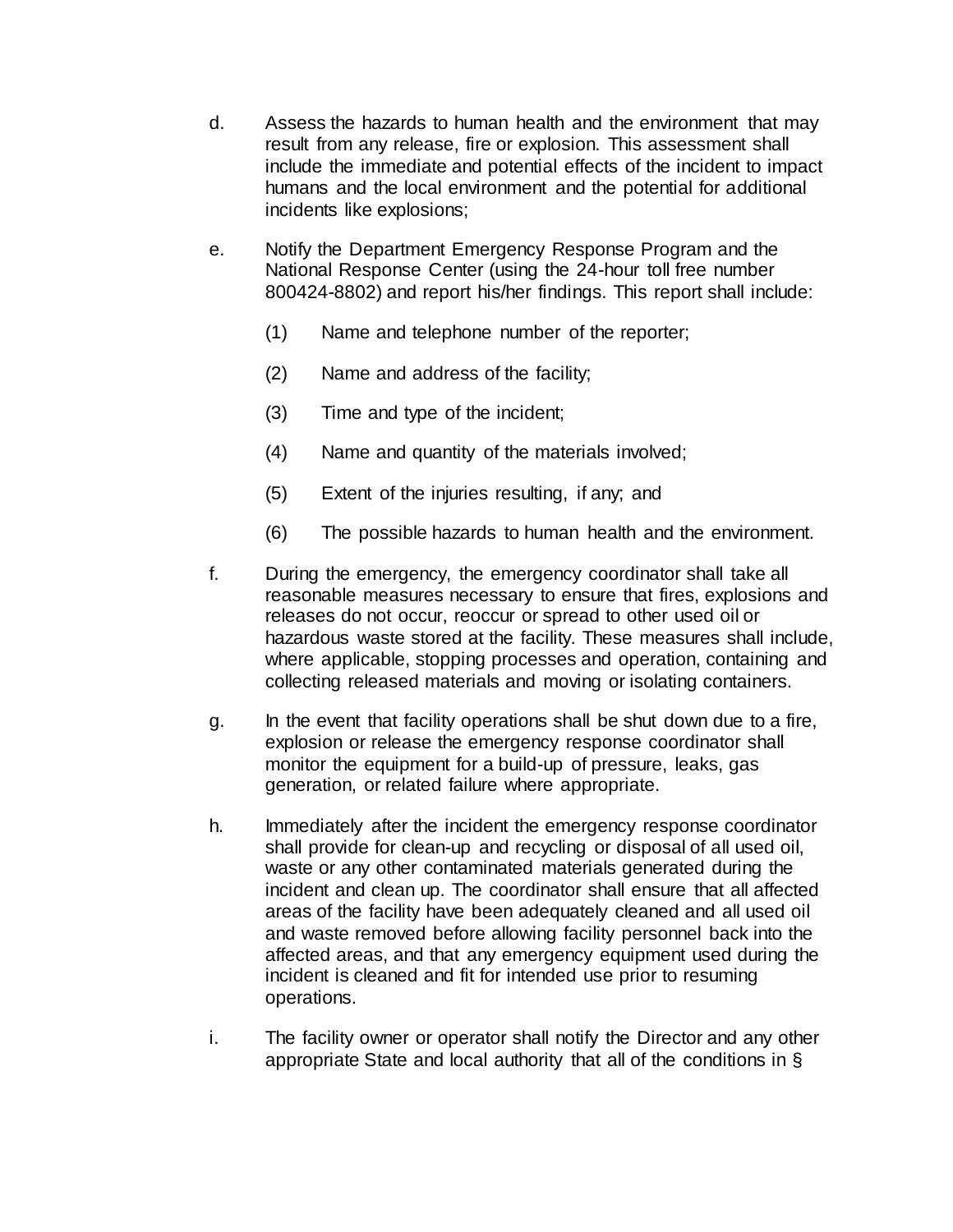1.16.8(Q)(6)(h) of this Part above have been satisfied prior to resuming operations in the affected area.

- j. The owner or operator shall note in the operating record the time, date and details of the incident that required the implementation of the facility's contingency plan. Within 15 days of the incident he/she shall submit a written report of the incident to the Director that includes the following:
	- (1) Name, address and telephone number of the owner or operator;
	- (2) Name, address and telephone number of the facility;
	- (3) Date, time and type of incident that occurred;
	- (4) Names and quantities of the materials involved;
	- (5) The extent of any injuries;
	- (6) Assessment of actual or potential hazards to human health or the environment resulting; and
	- (7) Estimated quantity and disposition of the materials involved.
- R. Used Oil Analysis: Prior to processing or otherwise managing used oil at a used oil processing/re-refining facility, the owner or operator shall determine the total halogen content of the used oil by having the used oil tested by an analytical laboratory or by applying product knowledge of the halogen content of the materials used and the process that generated the used oil. In the event that the used oil has a total halogen content greater than or equal to 1,000 ppm, the used oil will be presumed to have been mixed with a hazardous waste. The owner or operator of the facility may rebut this presumption in accordance with the procedures contained in § 1.16.1(A)(2) of this Part. The owner or operator of a processing/re-refining facility shall maintain records of all analytical testing or determinations made based on product knowledge for a period of at least three (3) years.
- S. Used Oil Analysis Plan: Owners or operators of used oil processing/rerefining facilities shall develop and follow a written set of analytical procedures to ensure compliance with § 1.16.8(R) of this Part. The owner operator shall keep the analysis plan current, maintain it at the facility and the plan shall include the following:
	- 1. A statement indicating whether the determination of total halogen content of the used oil will be made based on knowledge of halogen content or sample analyses.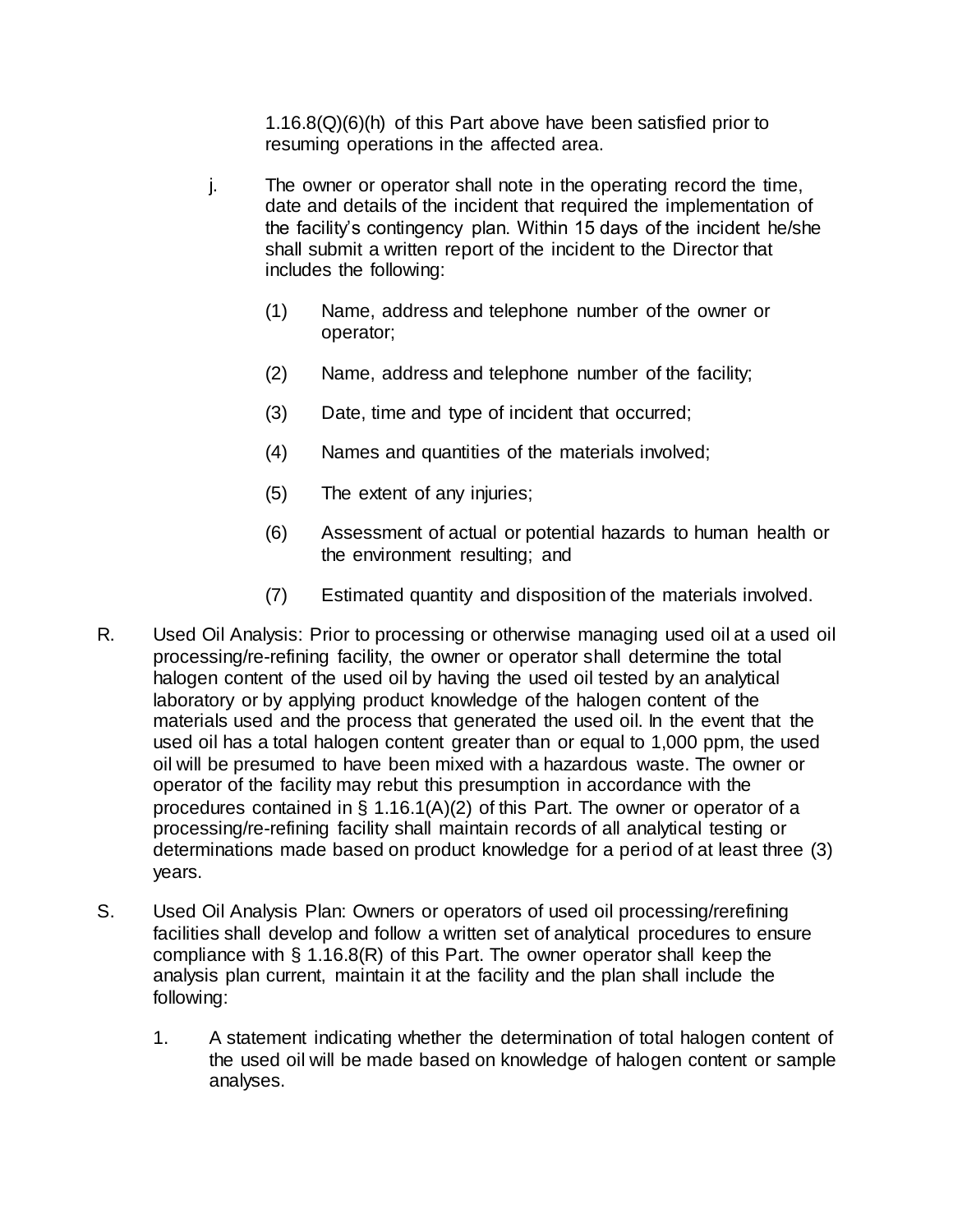- 2. If the owner or operator uses sample analyses for the determination of total halogen content, the plan shall indicate the following:
	- a. The analytical method used will be EPA Method D808-95 or an equivalent method approved by the EPA and contained in EPA Publication SW-846, as incorporated by reference in 40 C.F.R. § 260.11 of this Part;
	- b. The sampling method used to obtain the representative sample, acceptable sampling methods include those listed in 40 C.F.R. Part 261 Appendix I or an equivalent method approved by the Director;
	- c. The frequency of the sampling to be performed and an indication as to whether the analysis will be performed on-site or off-site.
- 3. If the owner or operator determines the total halogen content of the used oil based only on knowledge of the halogen content, the plan shall indicate the type and source of the information used in making this determination.
- 4. If the total halogen content is determined to be greater than 1,000 ppm, the plan shall indicate the analytical test methods or information used to rebut the presumption of mixing hazardous waste and used oil.
- 5. If specification used oil is received for burning on-site, the plan shall describe the analytical and sampling methods used to determine that the used oil meets the criteria established in § 1.16.3 of this Part and include the information regarding the total halogen content required in §§ 1.16.8(S)(1) through (3) of this Part. The plan shall also indicate whether sampling and analysis will occur before or after processing/re-refining.
- T. Management of Used Oil: Used oil processor/re-refiners as defined in § 1.5 of this Part that store used oil on-site shall comply with the applicable sections of the Rules and Regulations for Underground Storage Facilities Used For Petroleum Products and Hazardous Materials (Subchapter 25 Part [1](https://rules.sos.ri.gov/regulations/part/250-140-25-1) of this Chapter), the Oil Pollution Control Regulations (Subchapter 25 Part [2](https://rules.sos.ri.gov/regulations/part/250-140-25-2) of this Chapter) and the following requirements:
	- 1. Storage Units: Owners or operators of used oil processing/re-refining facilities may not store used oil in units other than tanks and containers as defined in § 1.5 of this Part.
	- 2. Condition of Storage Units: Containers and aboveground storage tanks used to store used oil at processing/re-refining facilities shall be:
		- a. In good condition and free of severe rusting, corrosion or structural defects. In the event that a container deteriorates and begins to leak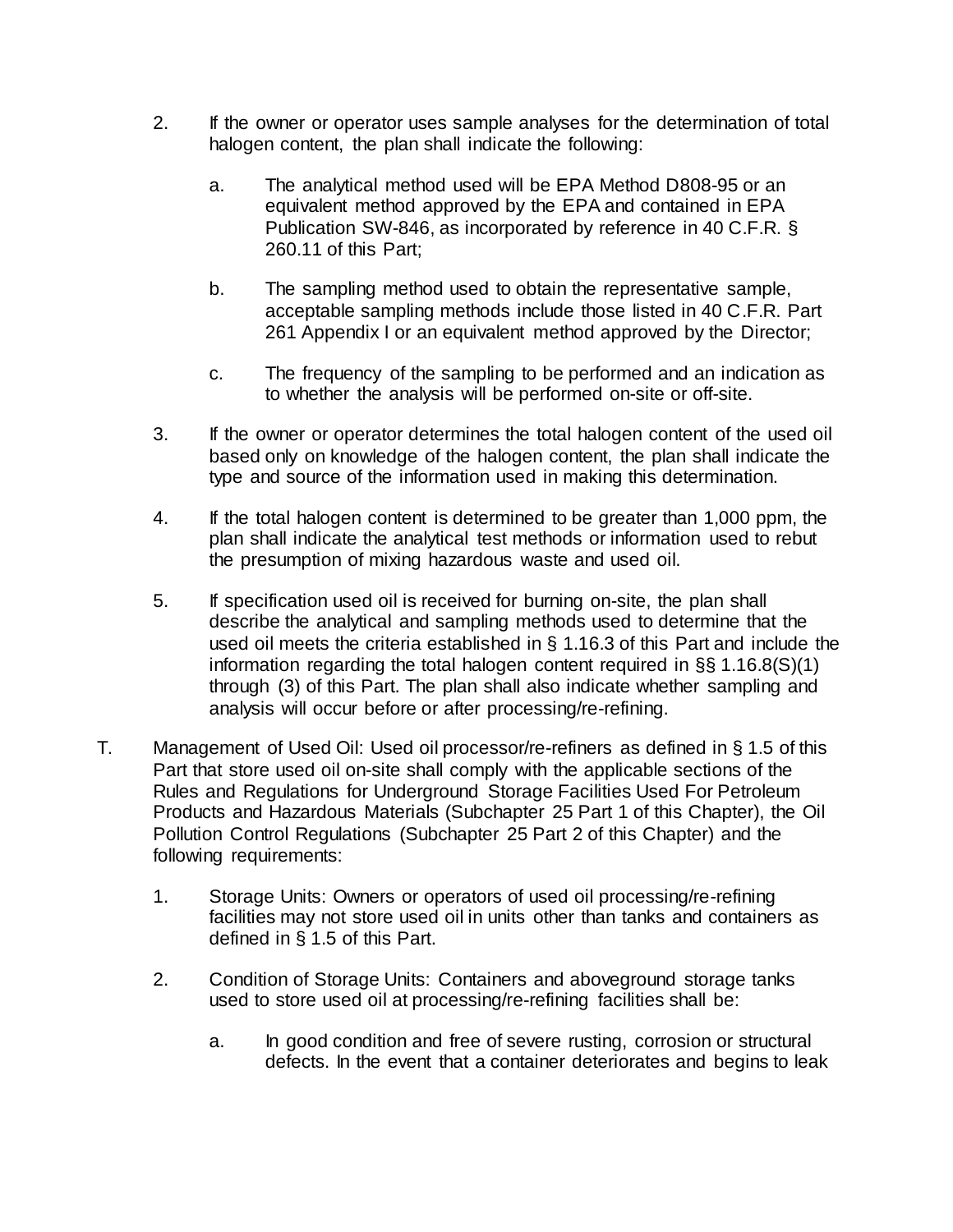the generator shall transfer the used oil to a container that is in good condition;

- b. Liquid tight with no visible leaks;
- c. Kept closed except when adding or removing used oil.
- 3. Secondary Containment for Containers and Above Ground Tanks (ASTs): Containers and aboveground tanks used to store used oil shall be equipped with a secondary containment feature that at a minimum has the following:
	- a. A floor or bottom that is impervious to used oil covering the entire area; and
	- b. Dikes, berms or retaining walls capable of containing a spill or release of used oil; and
	- c. A capacity equivalent to 100% of the volume of used oil stored in the containers at the facility; and
	- d. The entire system shall be impervious to used oil to prevent a release; or
	- e. An equivalent containment system that is approved by the Director.
- 4. Exterior Storage: Used oil processor/re-refiners that store used oil in containers and/or aboveground tanks outdoors shall either construct the storage area with a means to prevent the accumulation of stormwater in the secondary containment device; or obtain a Stormwater Permit from the Department's Office of Water Resources prior to the construction of the storage area.
- 5. Labeling: Containers and aboveground storage tanks used to store or process used oil at used oil processing/re-refining facilities shall be clearly and permanently marked with the words "Used Oil". Fill pipes for underground storage tanks used to store used oil at used oil processing/rerefining facilities shall be clearly marked with the words "Used Oil". Markings for USTs shall comply with the requirements of the Rules and Regulations for Underground Storage Facilities Used for Petroleum Products and Hazardous Materials (Subchapter 25 Part [1](https://rules.sos.ri.gov/regulations/part/250-140-25-1) of this Chapter ).
- 6. Response to releases: Upon detection of a release of used oil, the owner or operator of a used oil processing/re-refining facility shall perform the following:
	- a. Take immediate steps to stop the release;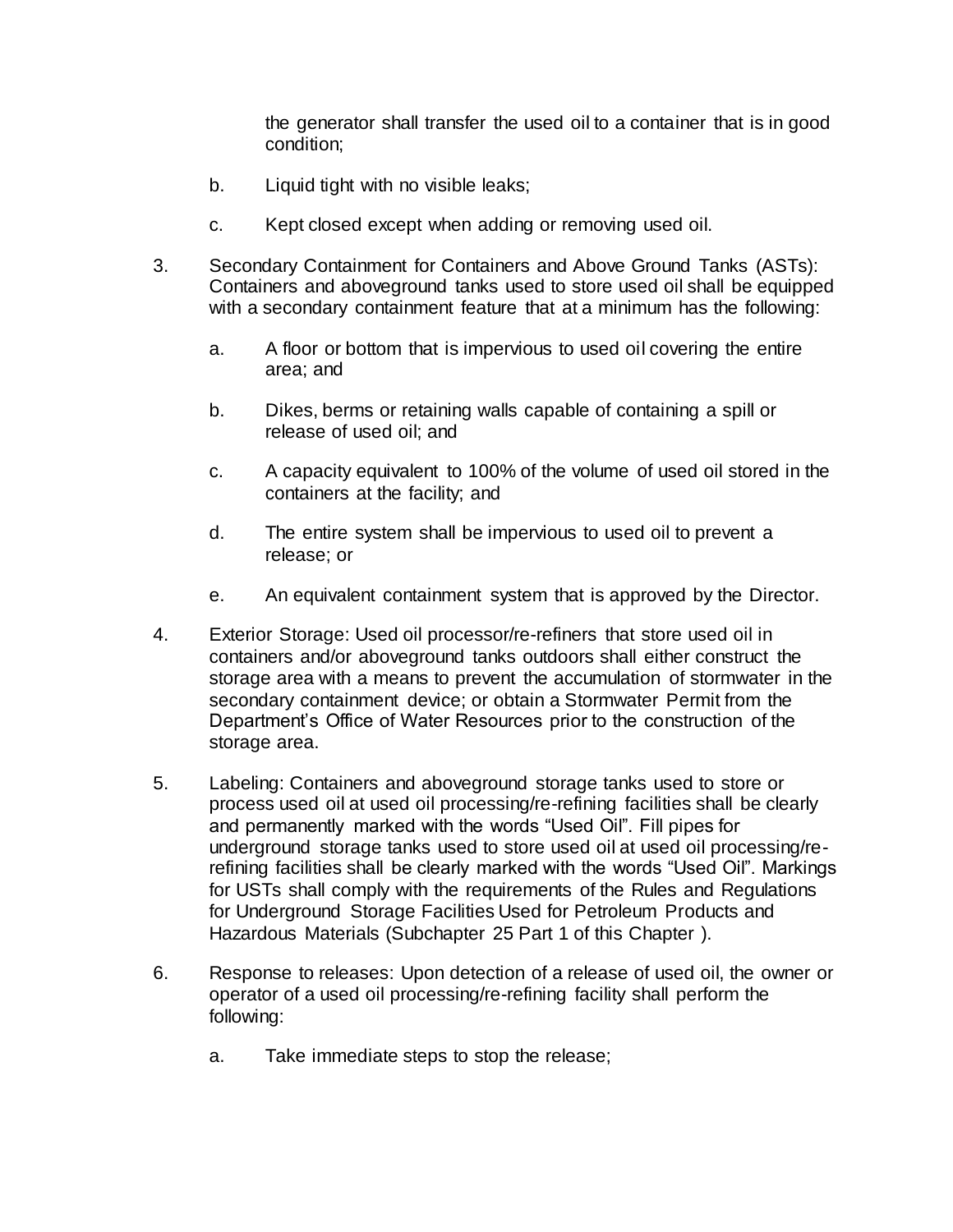- b. Contains all of the released used oil;
- c. Clean up and properly manage the used oil and any other materials that were contaminated with used oil;
- d. Repair or replace any leaking or damaged used oil storage units prior to returning them to service; and
- e. Immediately notify the Department's Emergency Response Program (at 222-1360 or after hours at 222-3070), the local authorities and if required by 49 C.F.R. § 171.15 notify the National Response Center (800-424-8802).
- f. Comply with the requirements of the Oil Pollution Control Regulations, Rules (Subchapter 25 Part [2](https://rules.sos.ri.gov/regulations/part/250-140-25-2) of this Chapter) and Regulations for Underground Storage Facilities Used for Petroleum Products and Hazardous Materials (Subchapter 25 Part [1](https://rules.sos.ri.gov/regulations/part/250-140-25-1) of this Chapter ) and all other applicable Federal, State and Municipal Rules and Regulations relating to the release and handling of spilled or released used oil.
- U. Closure and Post Closure: The owner or operator shall close the facility in accordance with the closure plan approved by the Director, in compliance with all of the requirements of the Approval Letter issued by the Department and in a manner equivalent to that required by 40 C.F.R. Part 264 Subpart G.
- V. Financial Requirements: The owner or operator shall meet the financial requirements contained in 40 C.F.R. Part 264 Subpart H as well as the requirements set forth in § 1.9 of this Part. Owner or operators choosing the trust fund option described in 40 C.F.R. § 264.143(a) shall, for new facilities deposit the full amount of the closure cost estimate when the trust fund is established.
- W. Tracking:
	- 1. Used oil processors/re-refiners shall keep a record of each used oil shipment accepted for processing/re-refining that shall include the following:
		- a. The name, address and EPA Identification Number of the used oil transporter who delivered the used oil to the used oil processor/rerefiner;
		- b. The name, address and EPA Identification Number (if applicable) of the used oil generator or processor/re-refiner from whom the used oil was sent for processing or re-refining;
		- c. The quantity of used oil accepted;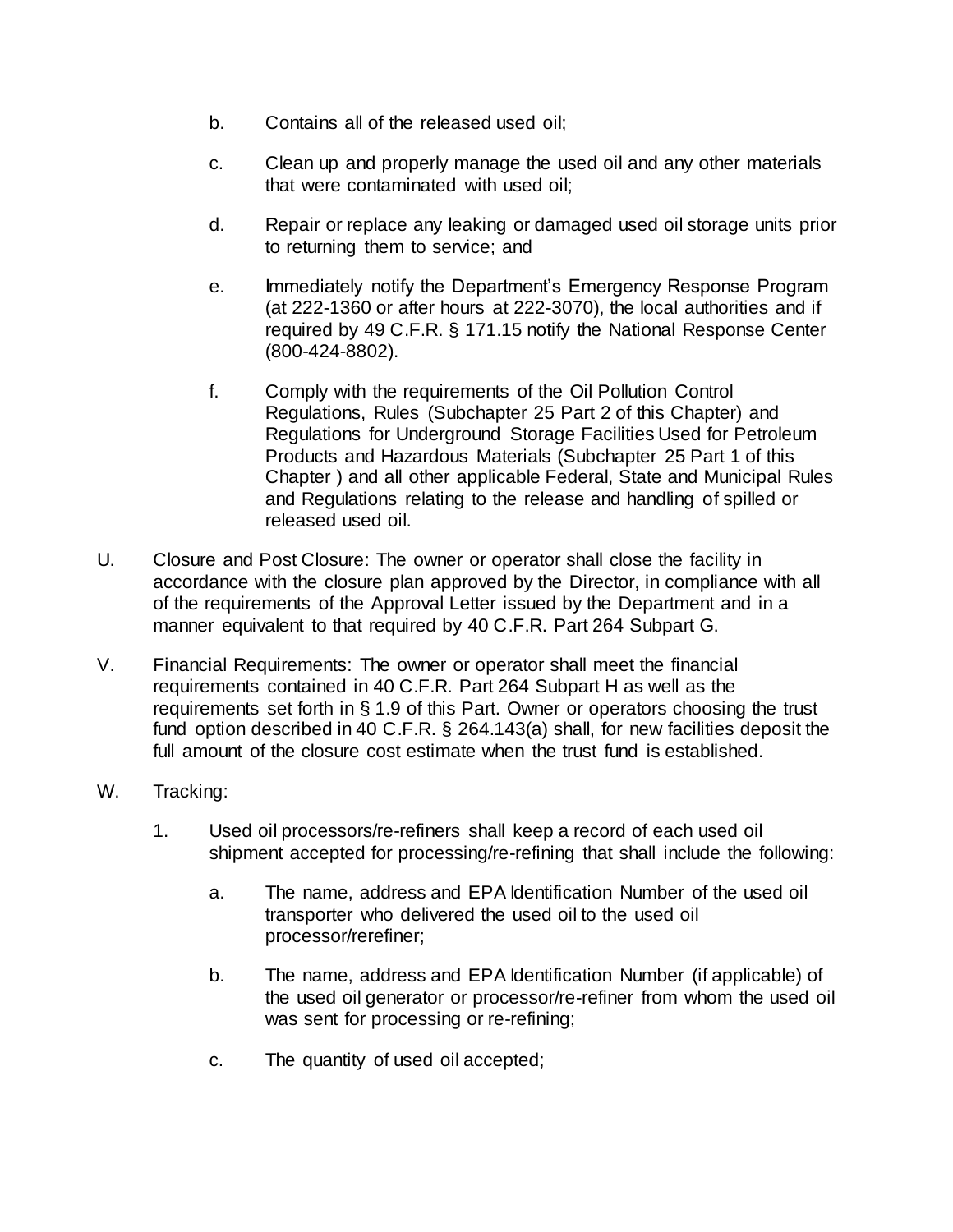- d. The date of acceptance;
- e. The name and signature of an agent of the processor/re-refiner who received the used oil.
- 2. Deliveries: Used oil processors/re-refiners shall keep a record of each shipment of used oil that is shipped off-site to another used oil processor/rerefiner, used oil burning facility that shall include:
	- a. The name, address and EPA Identification Number of the used oil transporter who delivers the used oil to the used oil processor/rerefiner, or used oil burning facility;
	- b. The EPA Identification number, name and address of the receiving used oil processor/re-refiner, used oil burning facility;
	- c. The quantity of used oil delivered;
	- d. The date the shipment was transported off-site;
	- e. The name and signature of an agent of the receiving facility or used oil transporter.
- 3. The used oil processor/re-refiner shall retain for a period of at least three years all records generated by the acceptance and delivery of used oil to and from its facility.
- X. Operating Record and Reporting:
	- 1. The owner or operator shall keep a written record at the facility that contains the following information as it becomes available and maintained until the closure of the facility:
		- a. Records and results of used oil analyses performed as described in §§ 1.16.8(R) and (S) of this Part; and
		- b. Summary reports and details of all incidents that require implementations of the facility's contingency plan.
	- 2. A used oil processor/re-refiner shall report to the Department on a biennial basis (by March 1 of each even numbered year), the following information regarding the previous year's used oil activities:
		- a. The EPA Identification Number, name and address of the used oil processor/re-refiner;
		- b. The calendar year covered by the report; and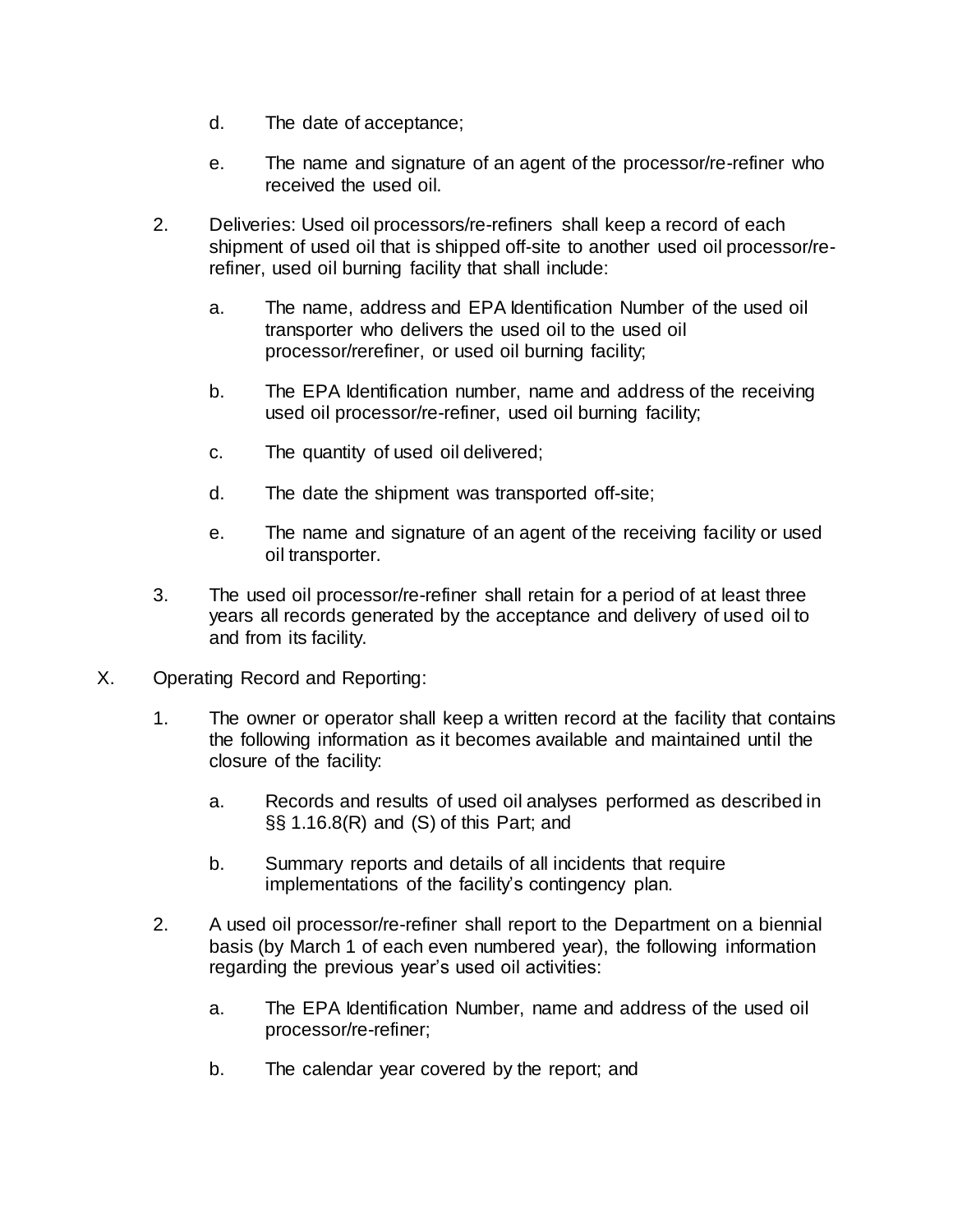- c. The quantities of used oil accepted for processing/re-refining and the manner in which the used oil is processed/re-refined, including the specific process employed.
- Y. Off-site shipment: Used oil processors/re-refiners who initiate shipments of used oil off-site shall ship the used oil using a Rhode Island permitted used oil transporter who has an EPA Identification Number.
- Z. Management of Residues: Used oil processors/re-refiners who generate residues from the storage, processing or re-refining of used oil shall manage the residues in compliance with § 1.16.1(A)(6) of this Part.

### **1.16.9 Used Oil Marketer Standards:**

- A. Applicability: The requirements of this rule apply to any person that meets the definition of a used oil marketer contained in § 1.5 of this Part.
- B. This Part does not apply to the following persons:
	- 1. Used oil generators or used oil transporters who direct shipments of used oil to used oil processors/re-refiners that burn used oil incidentally as part of the processing of the used oil.
	- 2. Persons who direct shipments of used oil to used oil burners that are not the first person to claim the used oil meets the requirements of Table 3 in § 1.16.3 of this Part.
- C. Specification Used Oil: Prior to initiating a shipment of used oil from a used oil generator to a used oil burner the used oil marketer shall comply with the following:
	- 1. Prior to shipping the used oil marketer has the used oil analyzed by a laboratory, or obtains certified copies of analytical test results conducted by a laboratory from the generator or transporter, to verify that the used oil meets the definition of specification used oil. Used oil marketers may use process and product knowledge to verify that used oil meets the requirements of specification used oil if such knowledge is documented by the used oil generator or used oil transporter.
	- 2. The used oil marketer shall maintain all records of analytical testing or documentation of knowledge of the used oil from the date the shipment occurs for a period of at least three years and shall provide such records to the Department upon request.
- D. Any person subject to the requirements of this Part shall also comply with the applicable Parts listed below depending on their activities:
	- 1. § 1.16.3 of this Part, if their activity involves the burning of used oil;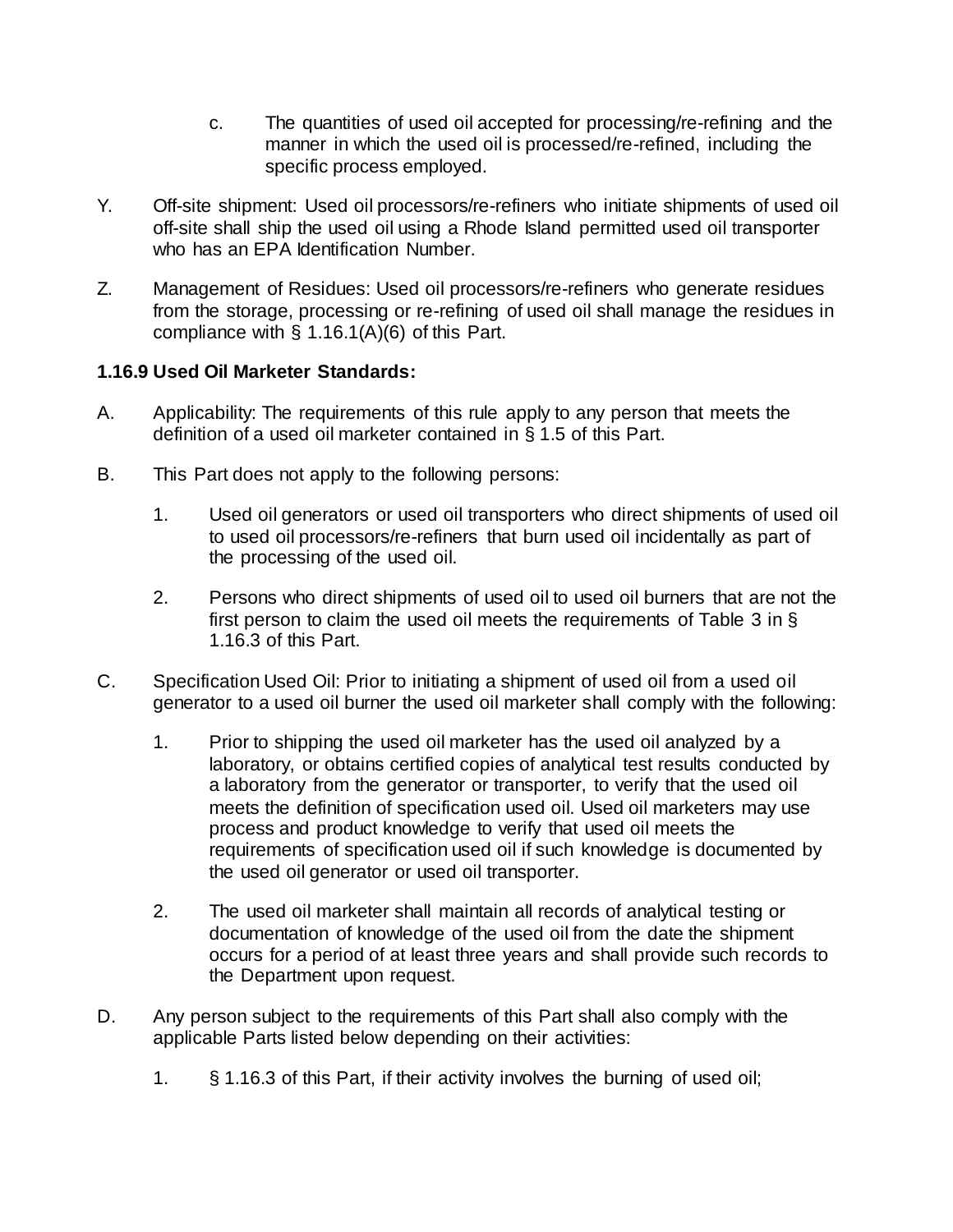- 2. § 1.16.4 of this Part; if their activity involves the generation of used oil;
- 3. § 1.16.5 of this Part; if their activity involves the aggregation of used oil;
- 4. § 1.16.6 of this Part; if their activity involves the collection of used oil;
- 5. § 1.16.7 of this Part; if their activity involves the transportation of used oil;
- 6. § 1.16.8 of this Part; if their activity involves the processing or re/refining of used oil, or involves the aggregation of or collection of used oil beyond what is allowed under §§ 1.16.5 and 1.16.6 of this Part.
- E. Tracking:
	- 1. Used oil marketers shall keep a record of each used oil shipment received for transport for a period of at least three years that shall include the following:
		- a. The name and address of the used oil generator, used oil transporter or used oil processor/re-refiner who provided the used oil for transport;
		- b. The EPA Identification Number (if applicable) of the used oil generator, used oil transporter or used oil processor/re-refiner who provided the used oil for transport;
		- c. The quantity of used oil accepted;
		- d. The date of acceptance; and
		- e. The name and signature of an agent of the used oil generator, used oil transporter or used oil processor/re-refiner that provided the used oil for transport.
	- 2. Deliveries: Used oil marketers shall keep a record of each shipment of used oil that is delivered to another used oil transporter, processor/rerefiner, or used oil burner that shall include:
		- a. The name and address of the receiving facility or used oil transporter;
		- b. The EPA Identification number of the receiving facility or used oil transporter;
		- c. The quantity of used oil delivered;
		- d. The date of the delivery;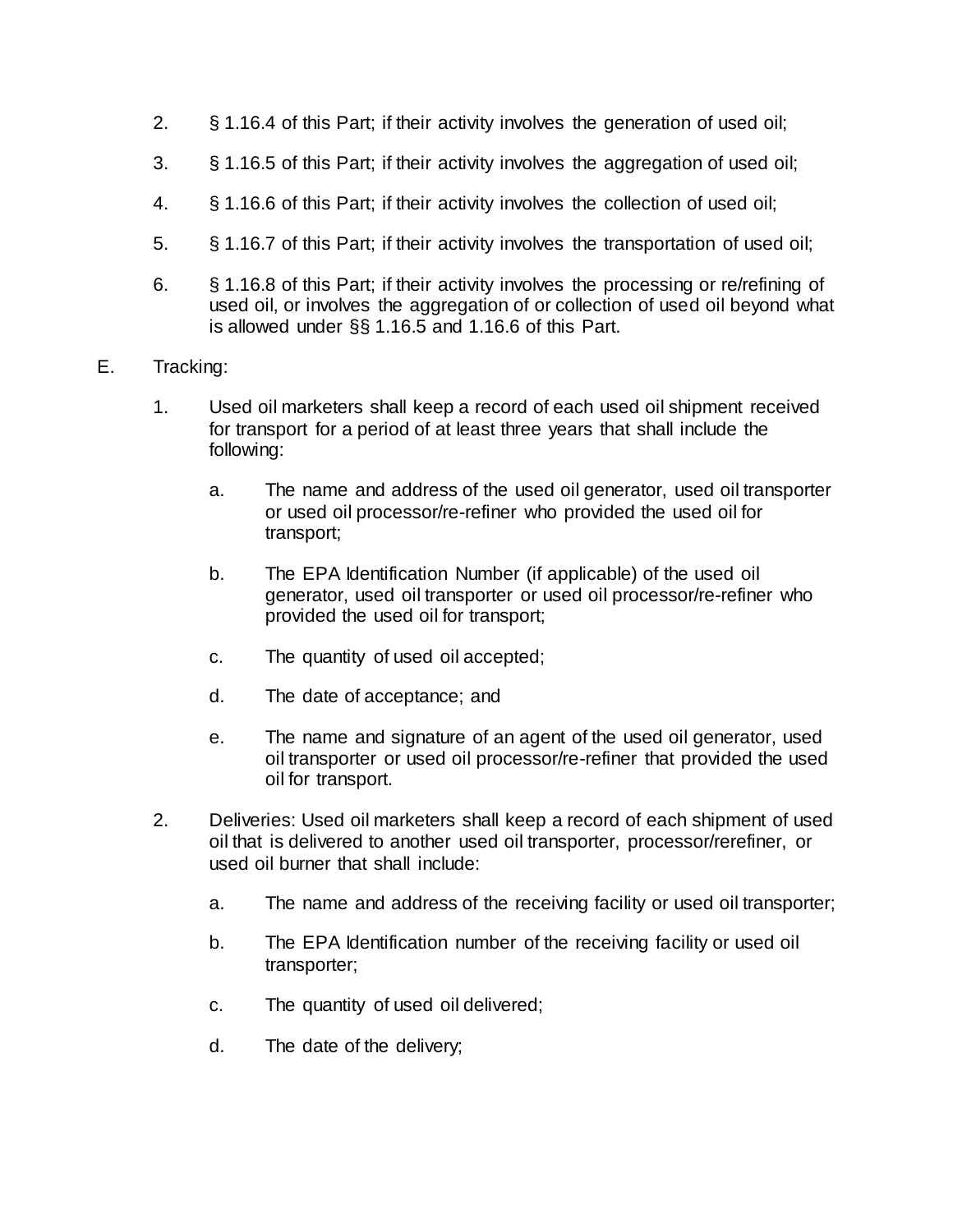- e. The name and signature, dated upon receipt of the used oil, of an agent of the receiving facility or used oil transporter.
- F. Record Keeping: All records generated by the transportation of used oil shall be retained by the used oil marketer for a period of at least three years.
- G. Notification: Used oil marketers shall obtain an EPA Identification Number as per § 1.7.4(A) of this Part.

# **1.17 Corrective Action**

## **1.17.1 Applicability:**

- A. For a facility owner or operator seeking a new permit or a renewal permit (including a post closure permit) for the treatment, storage, or disposal of hazardous waste, the corrective action provisions of 40 C.F.R. § 264.101(a)-(c) are incorporated by reference. These provisions in 40 C.F.R. § 264.101 do not apply to a remediation waste management site unless it is part of a facility subject to a permit for treating, storing, or disposing of hazardous wastes that are not remediation wastes.
- B. Additional requirements to address releases from certain types of solid waste management units, including regulated units (as defined in 40 C.F.R. § 264.90(a)(2)) and miscellaneous units, are provided in 40 C.F.R. § 264.90 through 100, that are incorporated by reference.
- C. Pursuant to State law, The Department's Rules and Regulations for the Investigation and Remediation of Hazardous Material Releases (Subchapter 30 Part [1](https://rules.sos.ri.gov/regulations/part/250-140-30-1) of this Chapter) applies to remediation waste management sites, including, but not limited to, facilities and solid waste management units subject to the additional requirements of §§ 1.17.1(A) and (B) of this Part. The Department has the authority to require additional remediation measures on a case by case basis, when necessary to protect human health and the environment, in accordance with 40 C.F.R. § 270.32.

## **1.17.2 Permitting Options:**

- A. A facility owner or operator that is required by the Department to obtain a permit to treat, store, or dispose of remediation waste that is hazardous shall comply with § 1.9 of this Part permitting requirements or shall seek a Remedial Action Plan permit ("RAP"). 40 C.F.R. Part 270 Subpart H is incorporated by reference except as follows:
	- 1. In 270.80(a), replace "§§ 270.3 through 270.66" with "§ 1.9 of this Part"
	- 2. In 270.85(a)(1), replace §§ 270.3 through 270.66" with "§ 1.9 of this Part".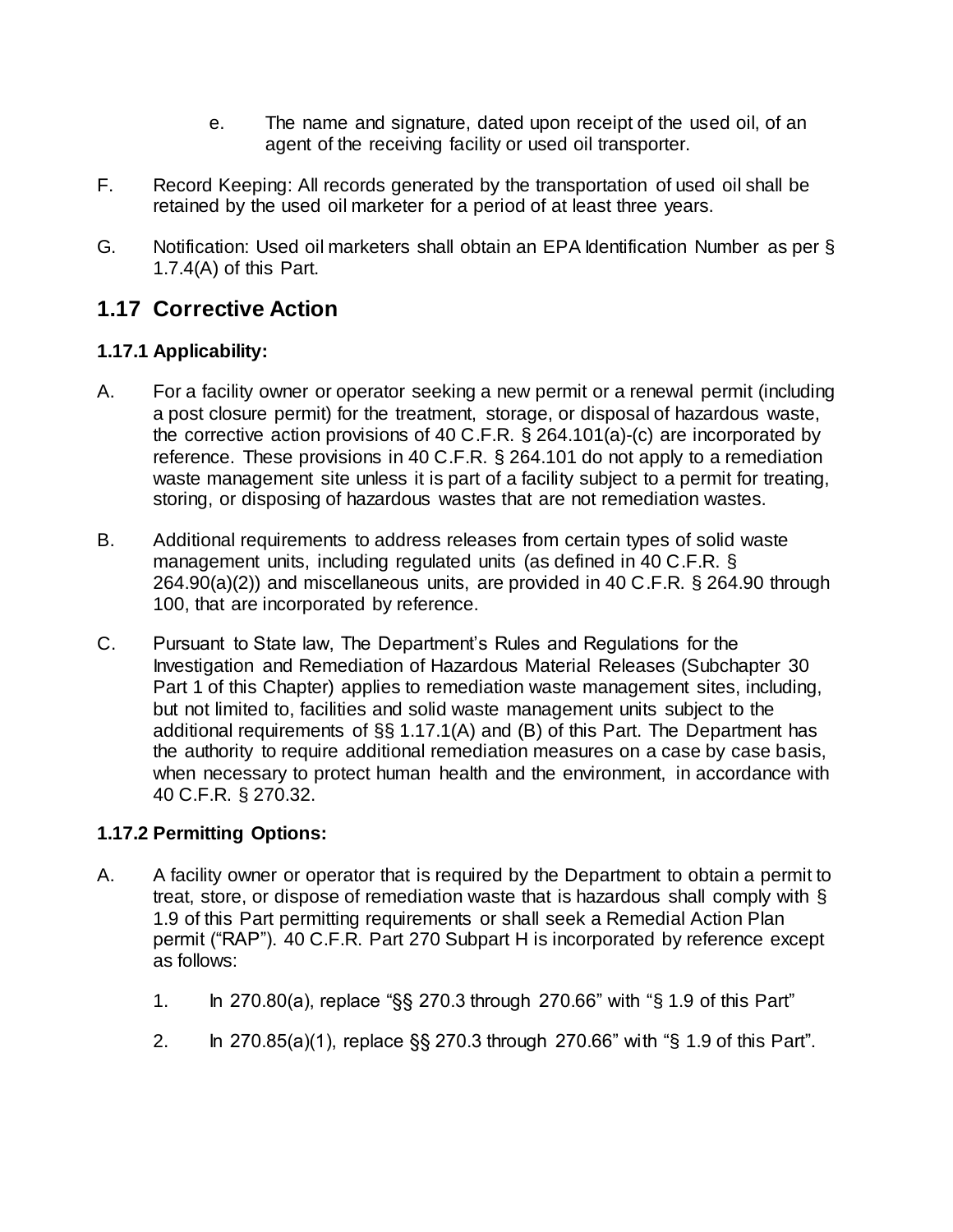- 3. In 270.140 and 270.150, replace "issuing Regional Office" with "Department".
- 4. In 270.155, replace the "EPA's Environmental Appeals Board", "the Environmental Appeals Board", and "the Board" with "the Department's Administrative Adjudication Division".
- 5. In 270.155, add "(c) All appeals shall be in writing and shall be filed with the clerk of the Administrative Adjudication Division within thirty (30) calendar days of the Director's decision to approve or deny the RAP. All appeals shall be heard before Division of Administrative Adjudication hearing officers."
- 6. In 270.190, replace "EPA's Environmental Appeals Board" and "the Environmental Appeals Board" with "the Department's Administrative Adjudication Division".
- 7. In 270.190 add "(c)(4) The letter from the appealing person shall be filed with the clerk of the Department's Administrative Adjudication Division within thirty (30) calendar days of the Director's issuance of the decision."
- 8. Delete 270.215(c) and (d).
- 9. In 270.230(e), before the colon add "(provided the alternate locations are not at facilities subject to permits for treating, storing, or disposing of hazardous wastes that are not remediation wastes.)"

#### **1.17.3 Management of Remediation Waste:**

- A. The owner or operator of a remediation waste management site may seek to employ one or more of the following types of management units for increased flexibility in performing remediation:
	- 1. Corrective Action Management Units (CAMUs) as defined in 40 C.F.R. § 270.2 for treatment, storage, and/or disposal of remediation waste;
	- 2. Temporary Units (TUs) for treatment and/or storage of remediation waste under 40 C.F.R. § 264.553;
	- 3. Staging Piles for storage of remediation waste.
- B. These management units are defined in and subject to the provisions and conditions of 40 C.F.R. § 264.550 through 265.554, that are incorporated by reference.
- C. The owner or operator of a remediation waste management site may choose to treat remediation waste and then dispose of it in a permitted hazardous waste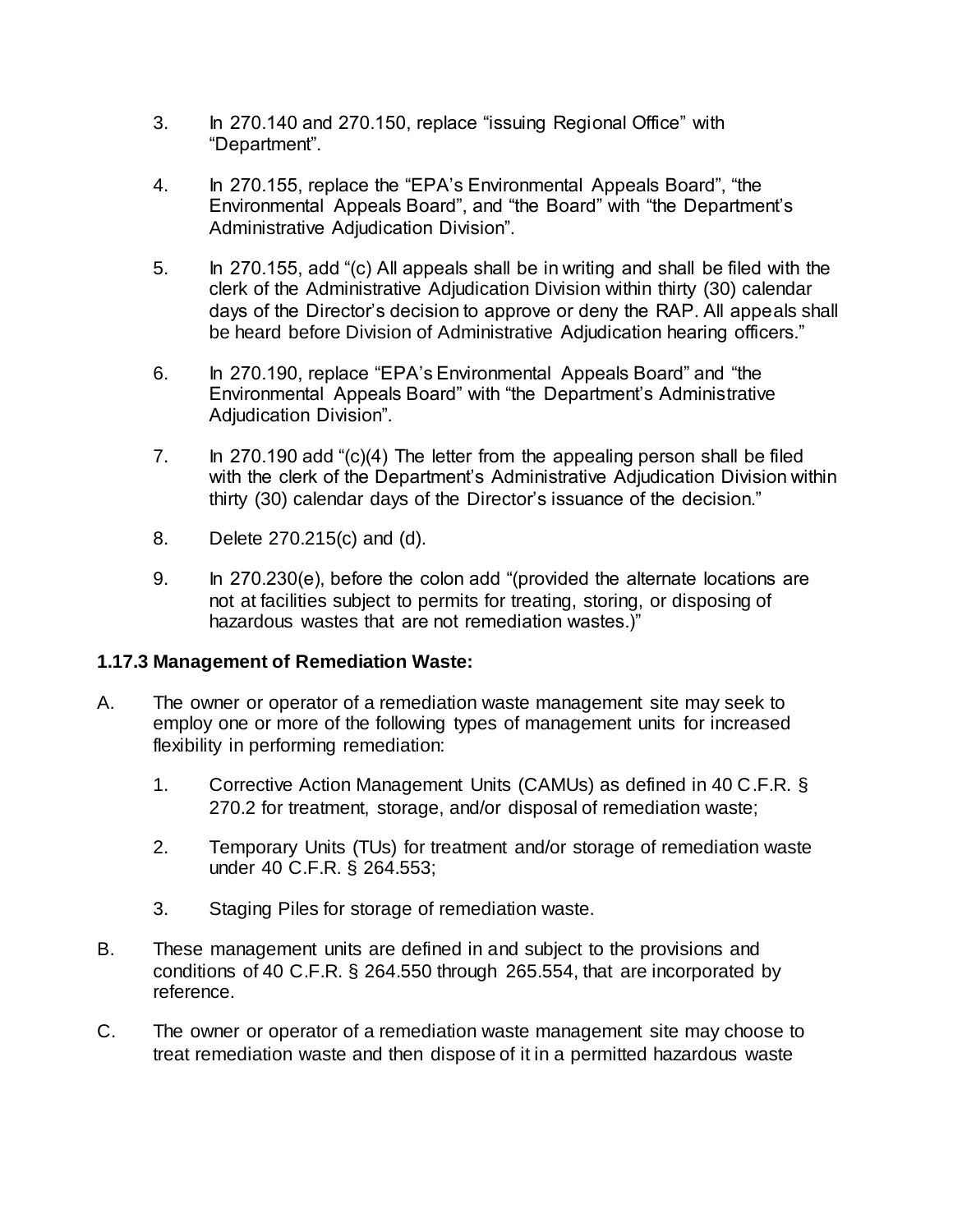landfill, provided the waste is at least treated and disposed of according to the provisions and conditions of 40 C.F.R. § 264.555, that is incorporated by reference.

# **1.18 Appeals and Penalties**

- A. Enforcement Action Appeals: All requests for an adjudicatory hearing shall be in writing and shall be filed with the clerk of the Administrative Adjudication Division within twenty (20) days of receipt of the contested enforcement action.
- B. Civil Penalties for Violations: Persons who shall violate the provisions of these Rules and Regulations shall be subject to the penalties as provided for by R.I. Gen. Laws § 23-19.1-17.
- C. Criminal Penalties for Violations: Persons who shall violate the provisions of these Rules and Regulations shall be subject to the penalties as provided for by R.I. Gen. Laws § 23-19.1-18.